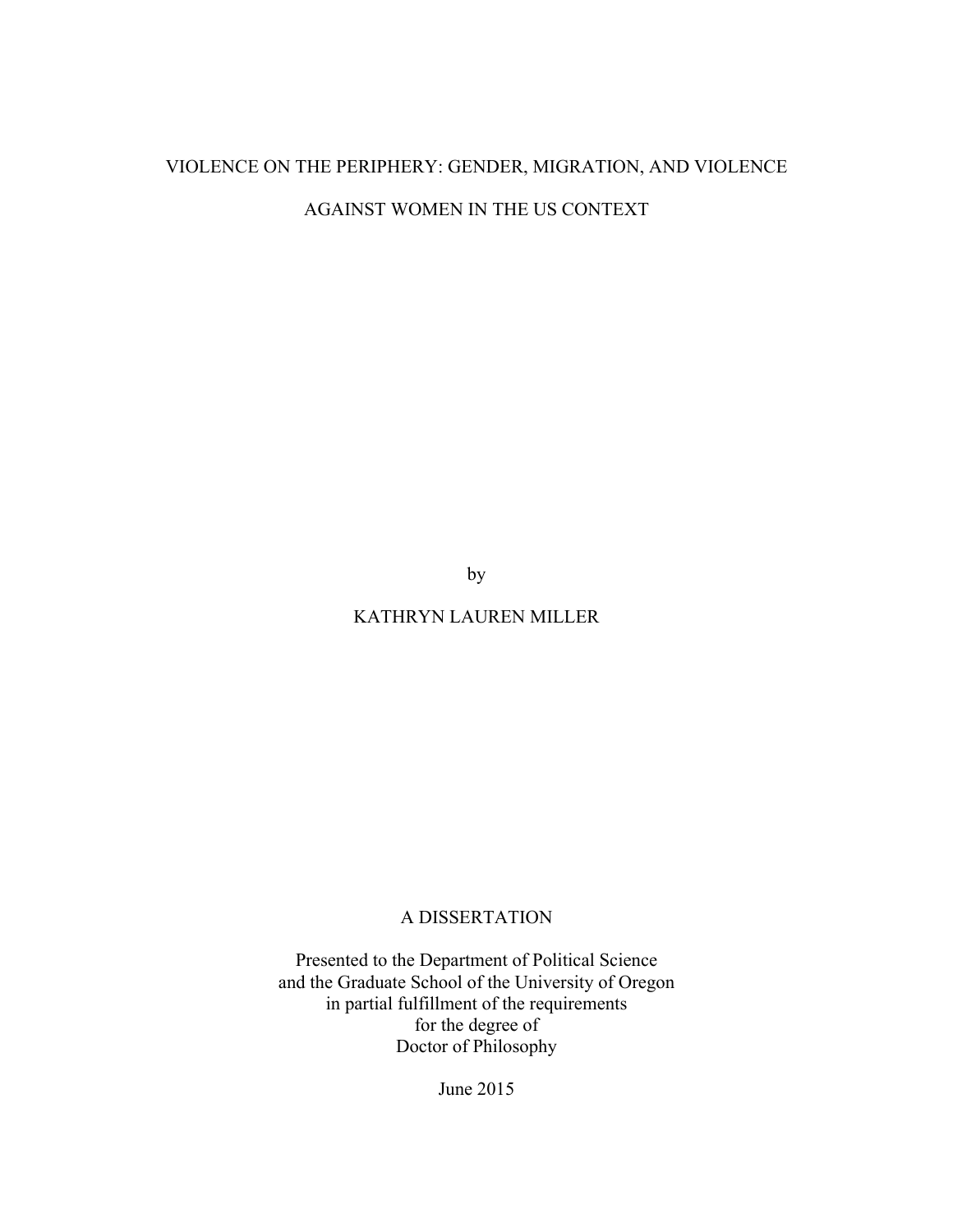### DISSERTATION APPROVAL PAGE

Student: Kathryn Lauren Miller

Title: Violence on the Periphery: Gender, Migration, and Violence Against Women in the US Context

This dissertation has been accepted and approved in partial fulfillment of the requirements for the Doctor of Philosophy degree in the Department of Political Science by:

| Dr. Daniel Tichenor | Chairperson                         |
|---------------------|-------------------------------------|
| Dr. Gerald Berk     | Core Member                         |
| Dr. Alison Gash     | Core Member                         |
| Dr. Priscilla Yamin | Core Member                         |
| Dr. Sandra Morgen   | <b>Institutional Representative</b> |
|                     |                                     |

and

Scott L. Pratt Dean of the Graduate School

Original approval signatures are on file with the University of Oregon Graduate School.

Degree awarded June 2015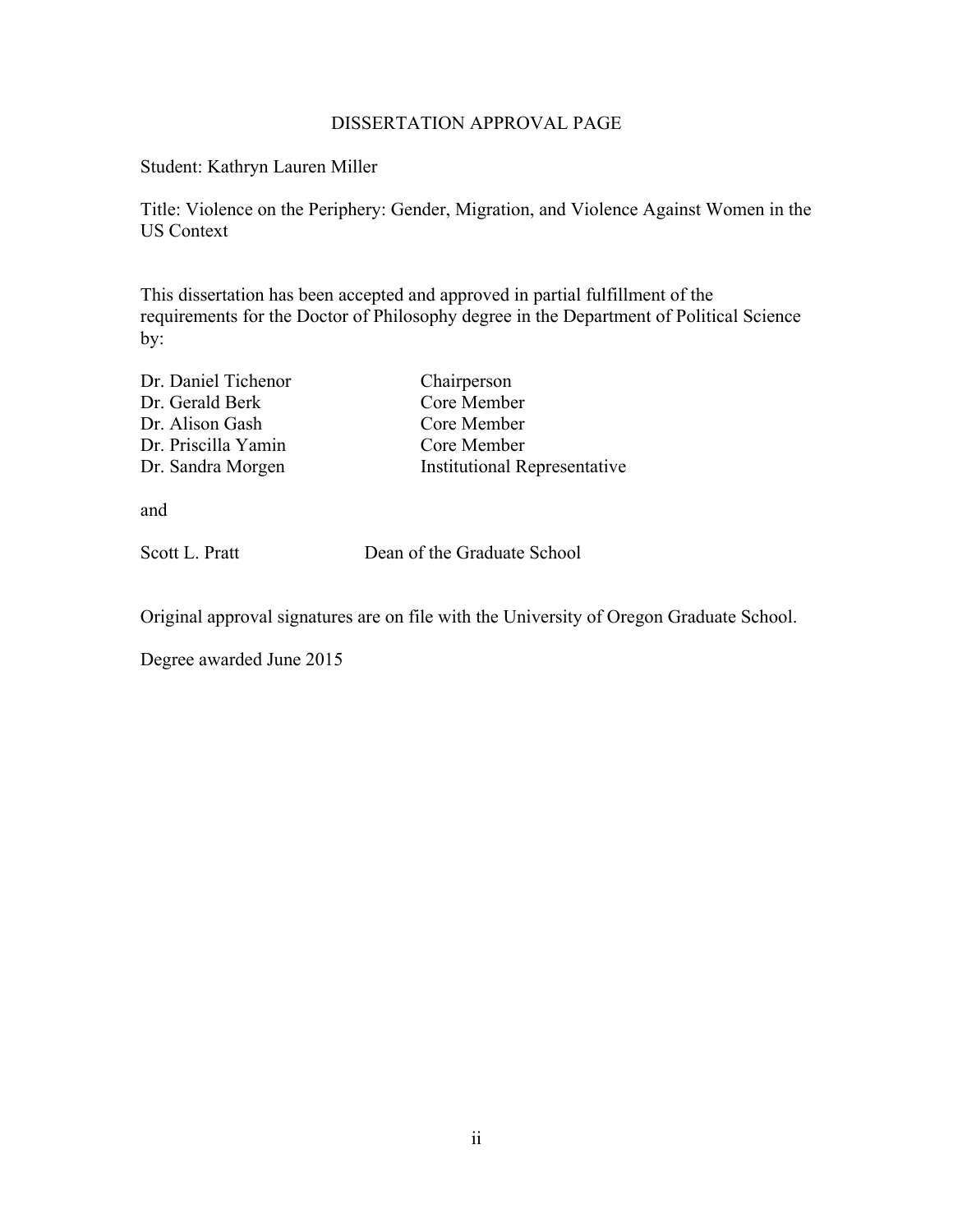© 2015 Kathryn Lauren Miller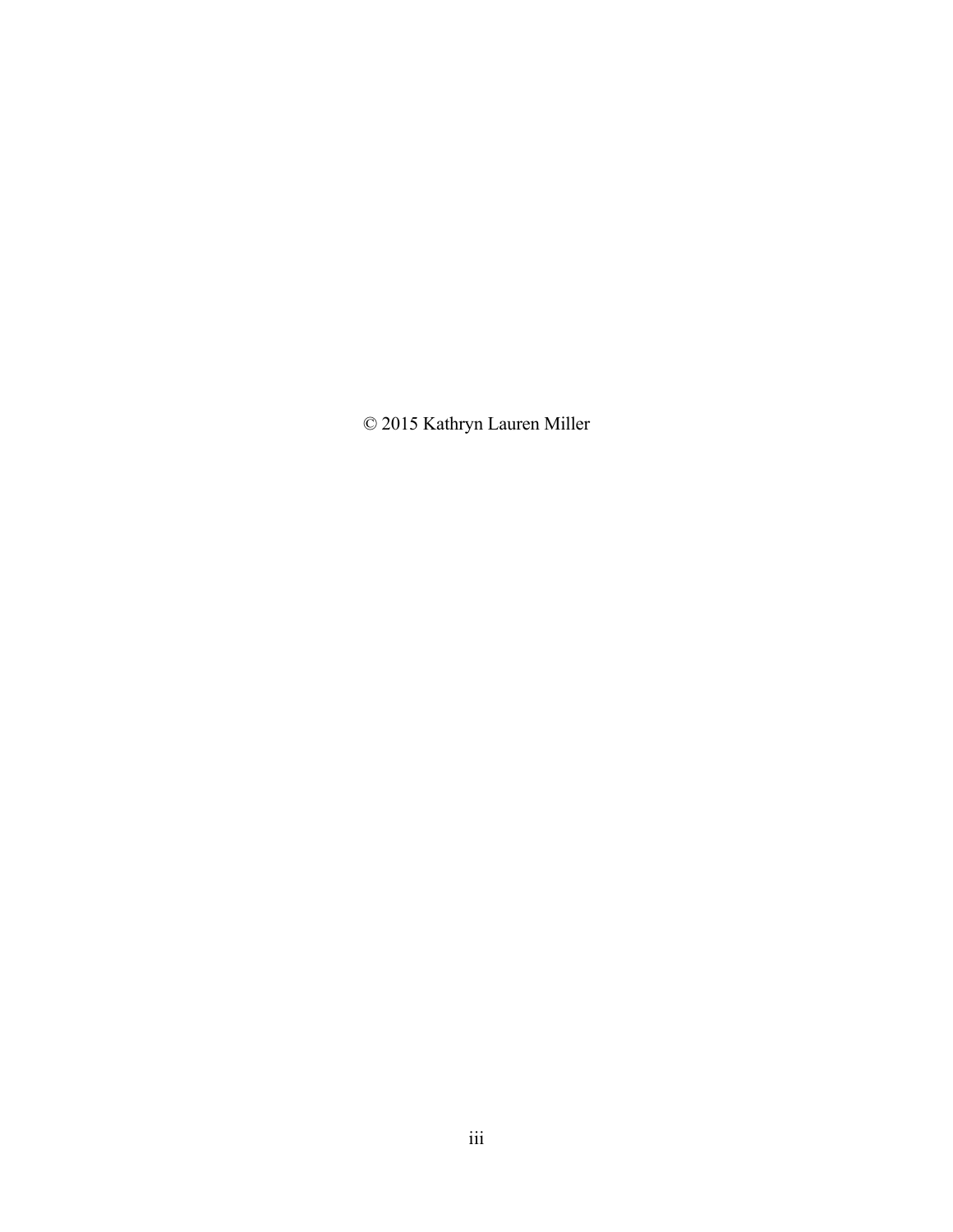### DISSERTATION ABSTRACT

Kathryn Lauren Miller Doctor of Philosophy Department of Political Science June 2015

Title: Violence on the Periphery: Gender, Migration, and Violence Against Women in the US Context

This dissertation examines the role of US legal and administrative institutions in intimate partner violence (IPV) against immigrant women in two instances treated as separate in policy and scholarship: 1) women seeking asylum in the US on account of IPV, and 2) immigrant women facing IPV in the US. Through an analysis of congressional hearings, relevant policies and administration, court cases, and interviews with employees at non-governmental organizations that serve immigrant women, this dissertation analyzes the ways in which immigration law intersects with ameliorative policy intended to address IPV in these contexts. In so doing, I develop a broader understanding of how state institutions, policy frameworks, and policy implementation shape the lives of vulnerable immigrant women. Contrary to scholarship that views relevant policies and institutions in the US as well-meaning though inadequate, this dissertation examines the extent to which the state may be directly implicated in IPV against immigrant women and in fostering institutional conditions under which this violence continues to thrive.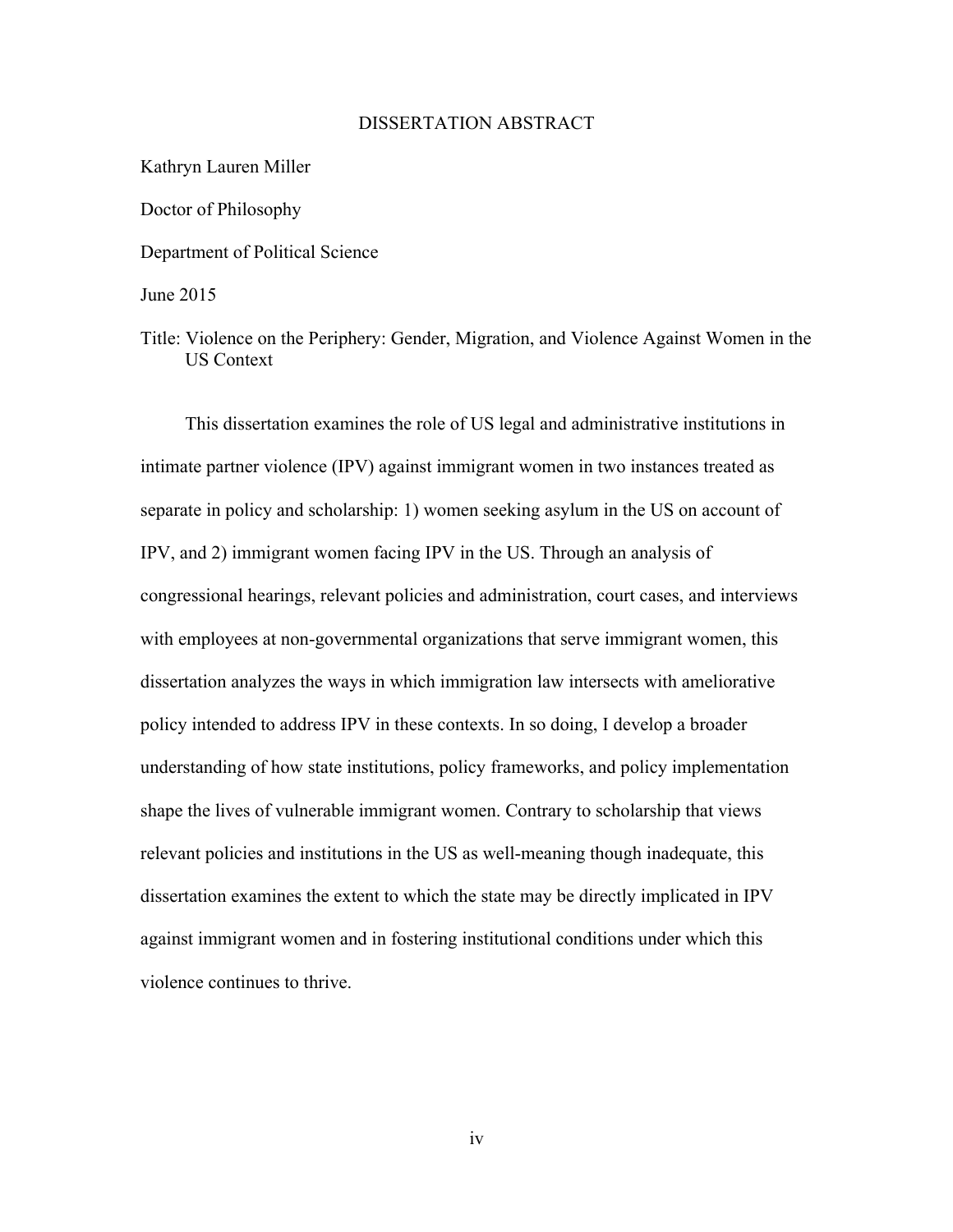### CURRICULUM VITAE

### NAME OF AUTHOR: Kathryn Lauren Miller

### GRADUATE AND UNDERGRADUATE SCHOOLS ATTENDED:

University of Oregon, Eugene University of Colorado, Denver University of Colorado, Boulder

### DEGREES AWARDED:

Doctor of Philosophy, Political Science, 2015, University of Oregon Master of Science, Political Science, 2012, University of Oregon Master of Arts, Political Science, 2008, University of Colorado, Denver Bachelor of Arts, Political Science, 2005, University of Colorado, Boulder

### AREAS OF SPECIAL INTEREST:

Immigration Politics Gender Gendered Violence Language Politics

### PROFESSIONAL EXPERIENCE:

Instructor, University of Oregon, 2013, 2014

Graduate Teaching Fellow, University of Oregon, 2009 – 2015

Instructor, University of Colorado, Denver, 2008 – 2009

Teaching Assistant, University of Colorado, Denver, 2007 – 2008

### GRANTS, AWARDS, AND HONORS:

- Graduate Teaching Fellowship, Department of Political Science, University of Oregon, 2009 – 2015
- Graduate Research Grant, Center for the Study of Women and Society, University of Oregon, 2014 – 2015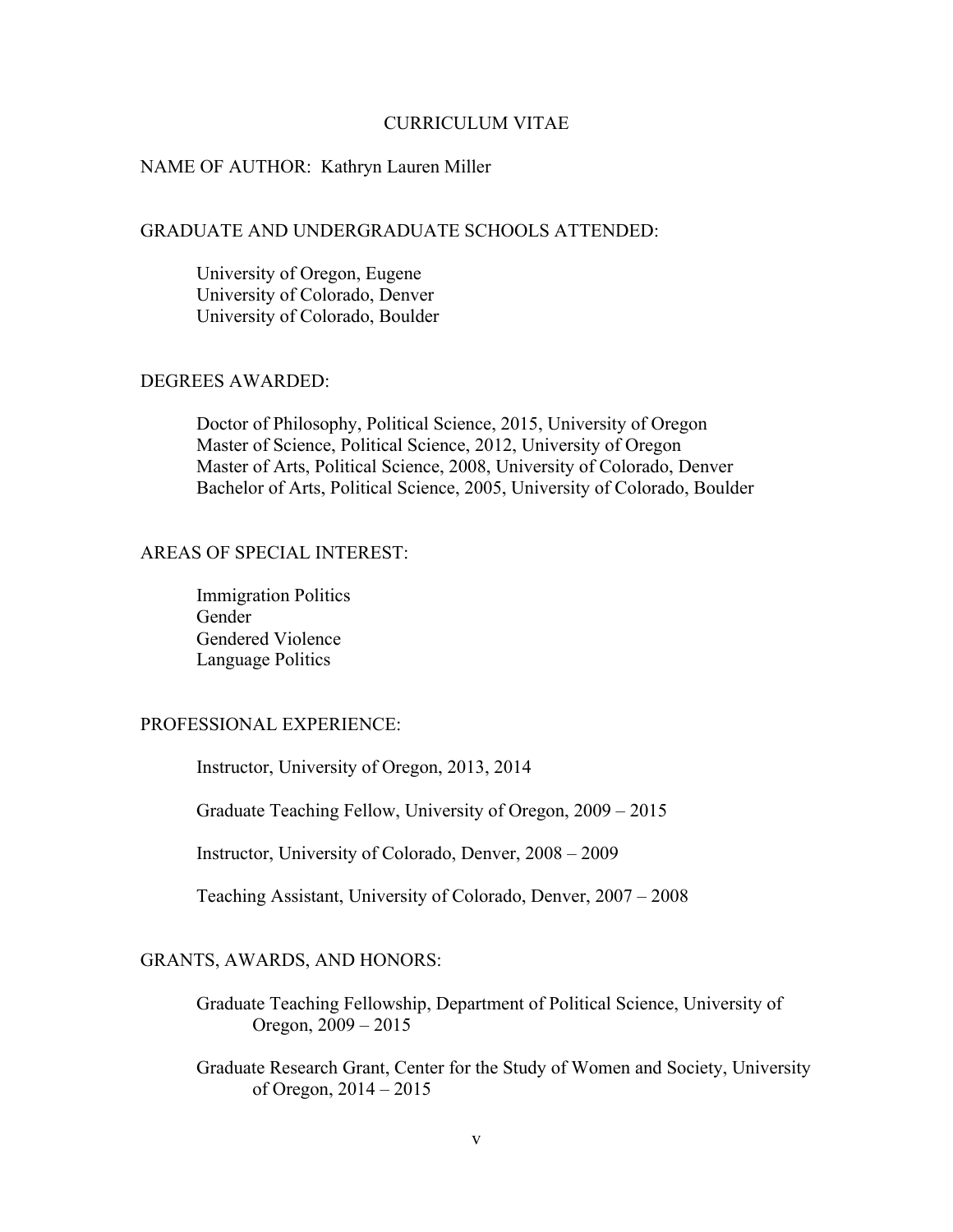- Dissertation Research Fellowship, Wayne Morse Center for Law and Politics, University or Oregon 2014 – 2015
- Research Grant, Center for Latino/a and Latin American Studies, University or Oregon 2014 – 2015
- Collaborative Research Award, Department of Political Science, University or Oregon, 2013 – 2014
- Graduate Research Grant, Center on Diversity and Community, University or Oregon, 2010 – 2011
- Travel Grants, Department of Political Science, University or Oregon, 2011 2014

### PUBLICATIONS:

- Miller, Kathryn, and Daniel Tichenor. "The Politics of US Immigration Policy." *Oxford Handbook of American Political and Policy History*. Oxford University Press: New York Forthcoming 2015.
- Miller, Kathryn. "Immigrant Detention and Deportation Under the Obama Administration." Judith Gans, Daniel J. Tichenor, and Elaine M. Replogle (Eds.), *Debates on US Immigration* (162 – 174). Sage Publications, Inc: New York, 2012.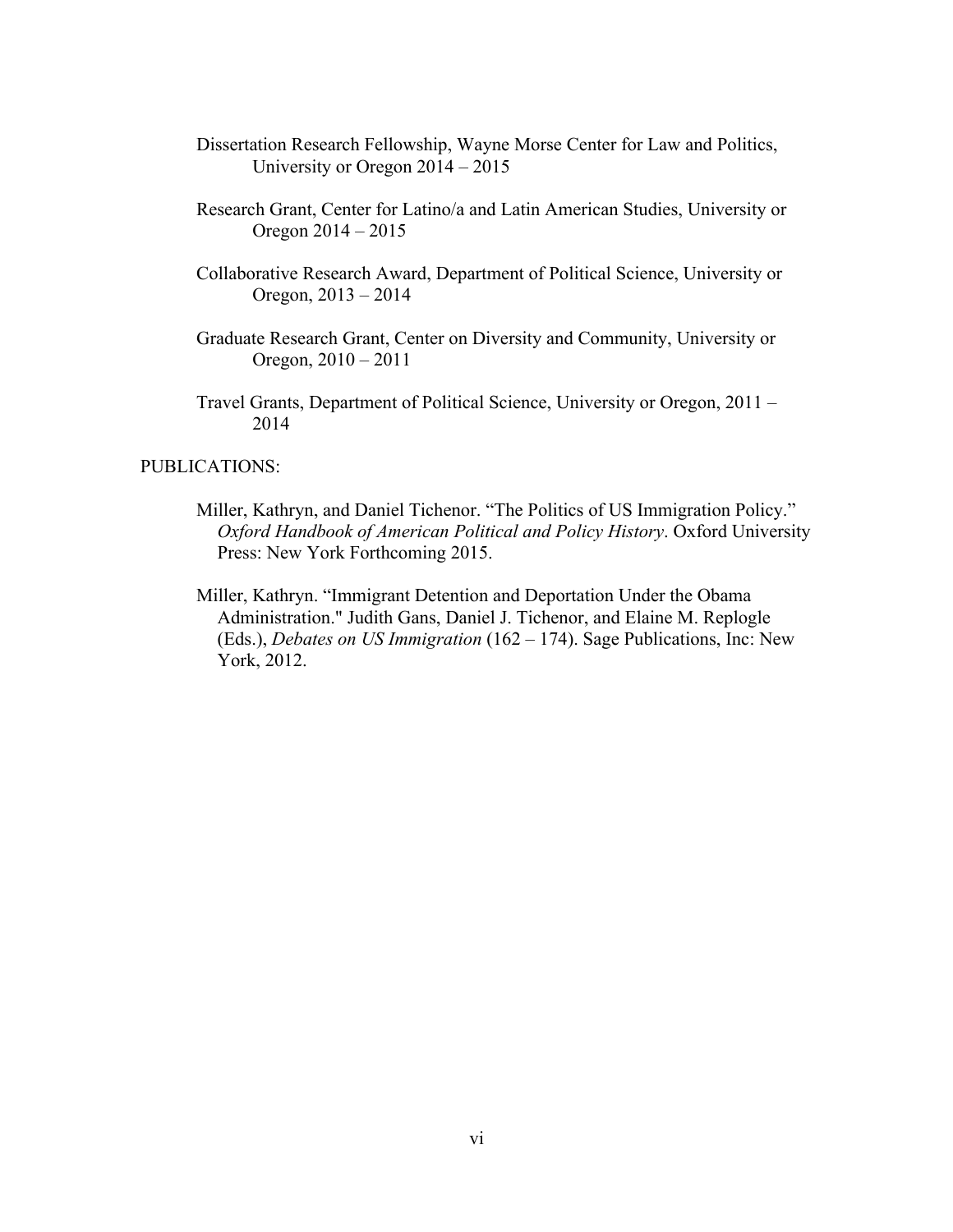### ACKNOWLEDGMENTS

Thank you to first and foremost to my dissertation committee—my chair, Daniel Tichenor, and my committee members Gerald Berk, Alison Gash, Sandra Morgen, and Priscilla Yamin—for their support, guidance, and advocacy along the way. I am particularly grateful for Gerald Berk's invaluable ability and willingness to help me sort through my tangle of ideas, and for believing that I could do better.

Thank you to Anna Sampaio, for seeing in me what I could not see in myself. Her mentorship and kindness profoundly changed my life, and she will always have my deepest gratitude. Thank you also to Anita Chari for encouraged me to be my most authentic self, without apology, when I was feeling particularly embattled. Special thanks to the advocates and activists who took the time to speak with me about this issue and their work, and for the positive impact they have every day.

Thank you to my family: my sister, Sheila Miller, who has been there battling fire-breathing dragons with me since time immemorial (she is the reason that I am fireproof); my sister, Melanie Malaspina, who never doubted for a second that I could, and that I would (without her light I would be spelunking in the dark); my wonderful nieces, Gwen and Fiona, who make my heart melt every time, and inspire me to fight on; and my mom, Diana Thuma, who loved me with all her heart from the very beginning, and waited patiently while I unlearned a different story.

Thank you to my friends: Malori Musselman and Nicole Francisco, for being my co-conspirators and my rocks, in the best possible way; Josh Plencner, for (literally and metaphorically) being my belayer, and encouraging me to climb higher and harder, despite my fear of heights; and Robin Barklis, whose patience and kindness were

vii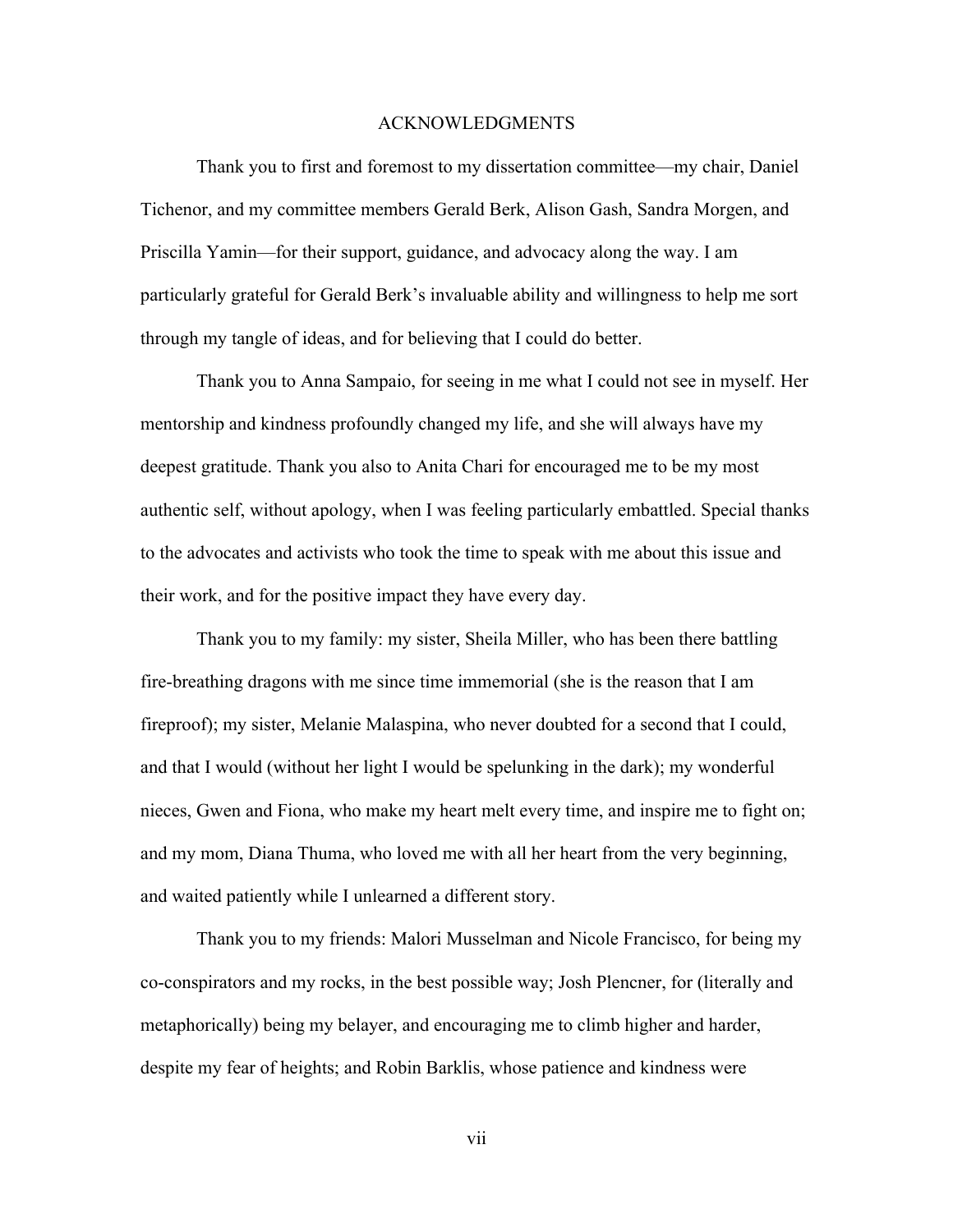undeserved, and whose help and support is evident throughout this project; and to Christina Ergas for seeing me without flinching (she makes me stronger and braver, and will always be my favorite earthquake). Thank you to all of my wonderful friends and supporters who are not named here, but are nonetheless greatly appreciated.

Last but not least, thank you to the following centers housed at the University of Oregon for their generous funding and institutional support: Center for the Study of Women and Society; Center on Diversity and Community; Center for Latino/a and Latin American Studies; and the Wayne Morse Center for Law and Politics.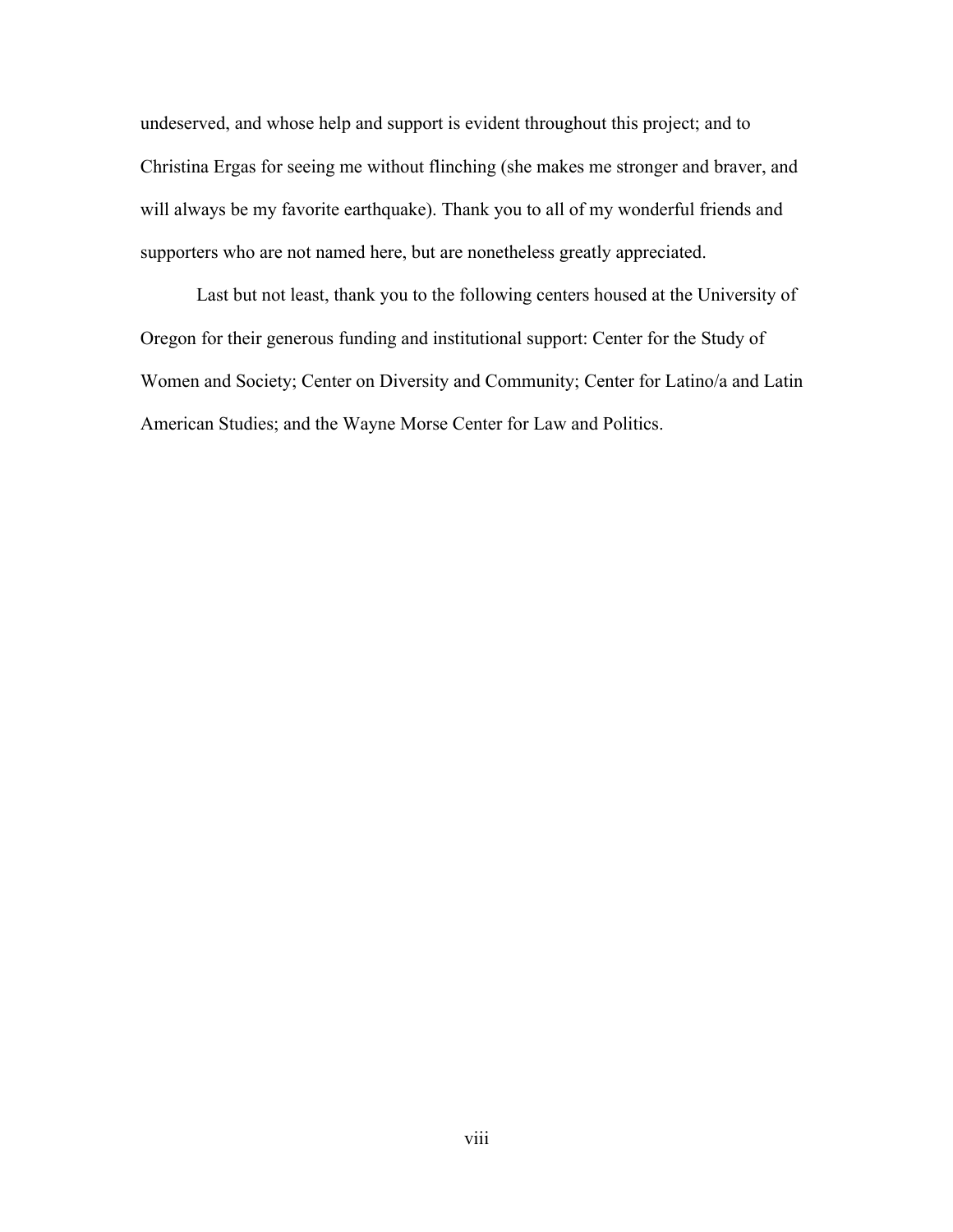For Gwen and Fiona, in the hope that a better world is possible.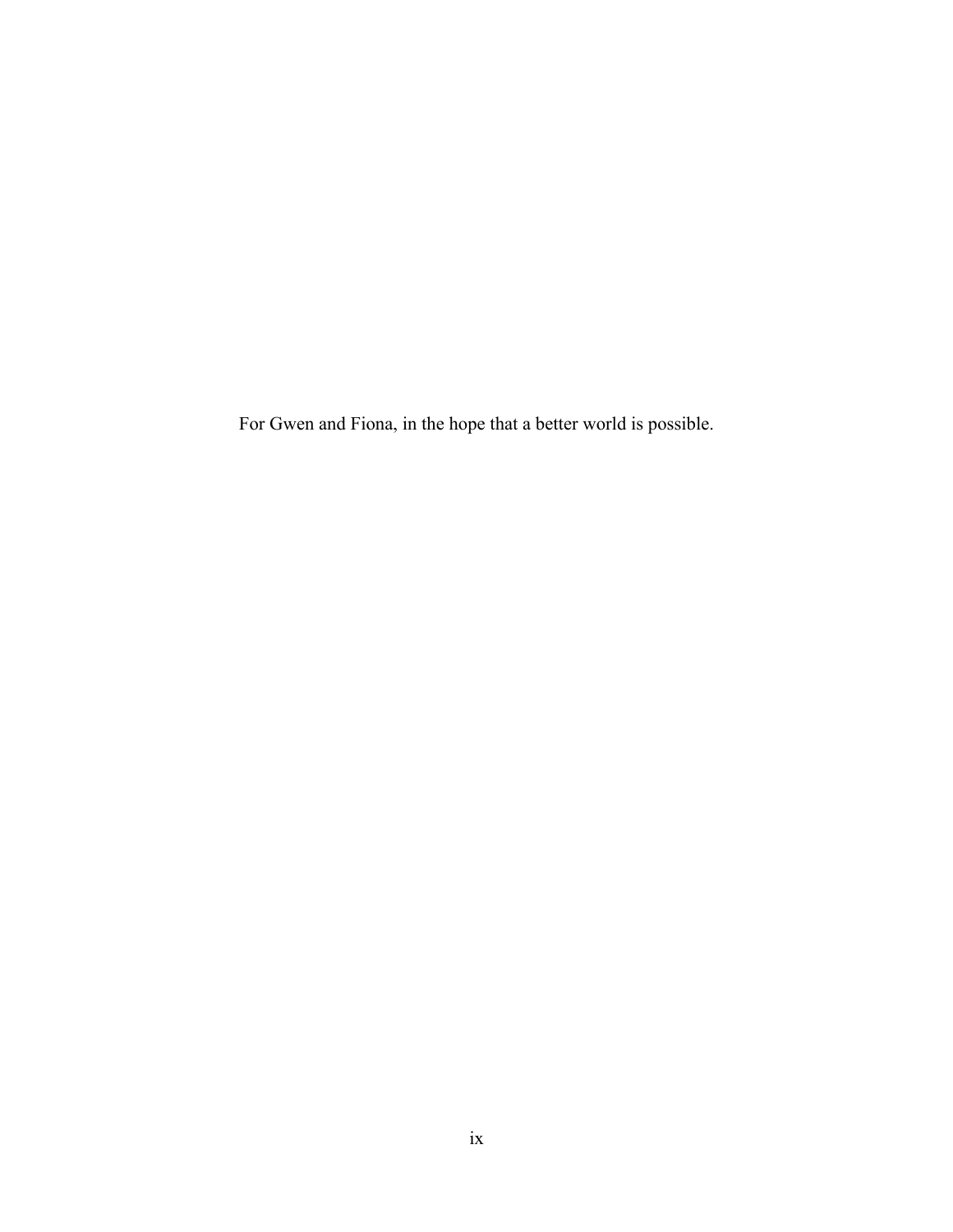| Chapter                                                                                                     | Page           |
|-------------------------------------------------------------------------------------------------------------|----------------|
|                                                                                                             |                |
|                                                                                                             | 3              |
| Gendered Institutions, Gendered Actors, Gendered Outcomes                                                   | $\overline{4}$ |
|                                                                                                             | 6              |
|                                                                                                             | 9              |
|                                                                                                             | 11             |
|                                                                                                             | 13             |
|                                                                                                             | 19             |
|                                                                                                             | 23             |
|                                                                                                             | 23             |
|                                                                                                             | 23             |
|                                                                                                             | 25             |
|                                                                                                             | 26             |
|                                                                                                             | 27             |
|                                                                                                             | 30             |
|                                                                                                             | 31             |
|                                                                                                             | 38             |
|                                                                                                             | 40             |
|                                                                                                             | 41             |
| III. INTIMATE PARTNER VIOLENCE AGAINST IMMIGRANT WOMEN<br>IN THE US: REAPPRAISING AMELIORATIVE STATE ACTION | 42             |

# TABLE OF CONTENTS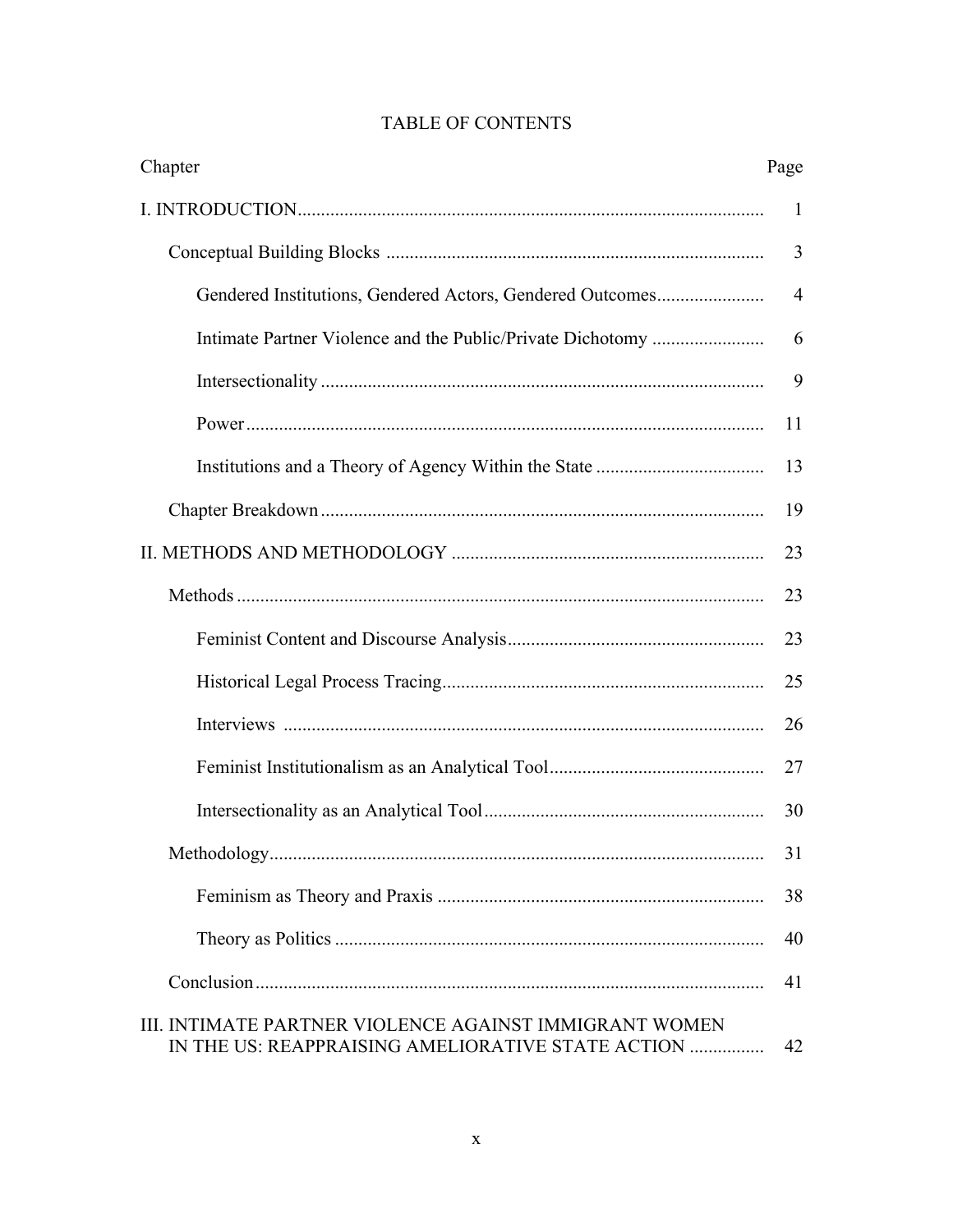| Chapter                                                                         | Page |
|---------------------------------------------------------------------------------|------|
|                                                                                 | 42   |
|                                                                                 | 46   |
|                                                                                 | 46   |
|                                                                                 | 47   |
|                                                                                 | 51   |
| Ameliorative State Action: U Visas and the Battered                             | 55   |
|                                                                                 | 56   |
| Restrictive Immigration Law: State Action Outside the Scope of                  | 63   |
| House Immigration Subcommittee Hearing on the BIWPA:<br>A Self-Reflective State | 68   |
|                                                                                 | 70   |
|                                                                                 | 74   |
|                                                                                 | 75   |
|                                                                                 | 76   |
|                                                                                 | 76   |
|                                                                                 | 79   |
|                                                                                 | 87   |
|                                                                                 | 90   |
|                                                                                 | 93   |
|                                                                                 | 95   |
| IV. INTIMATE PARTNER VIOLENCE-BASED ASYLUM IN THE US:                           | 97   |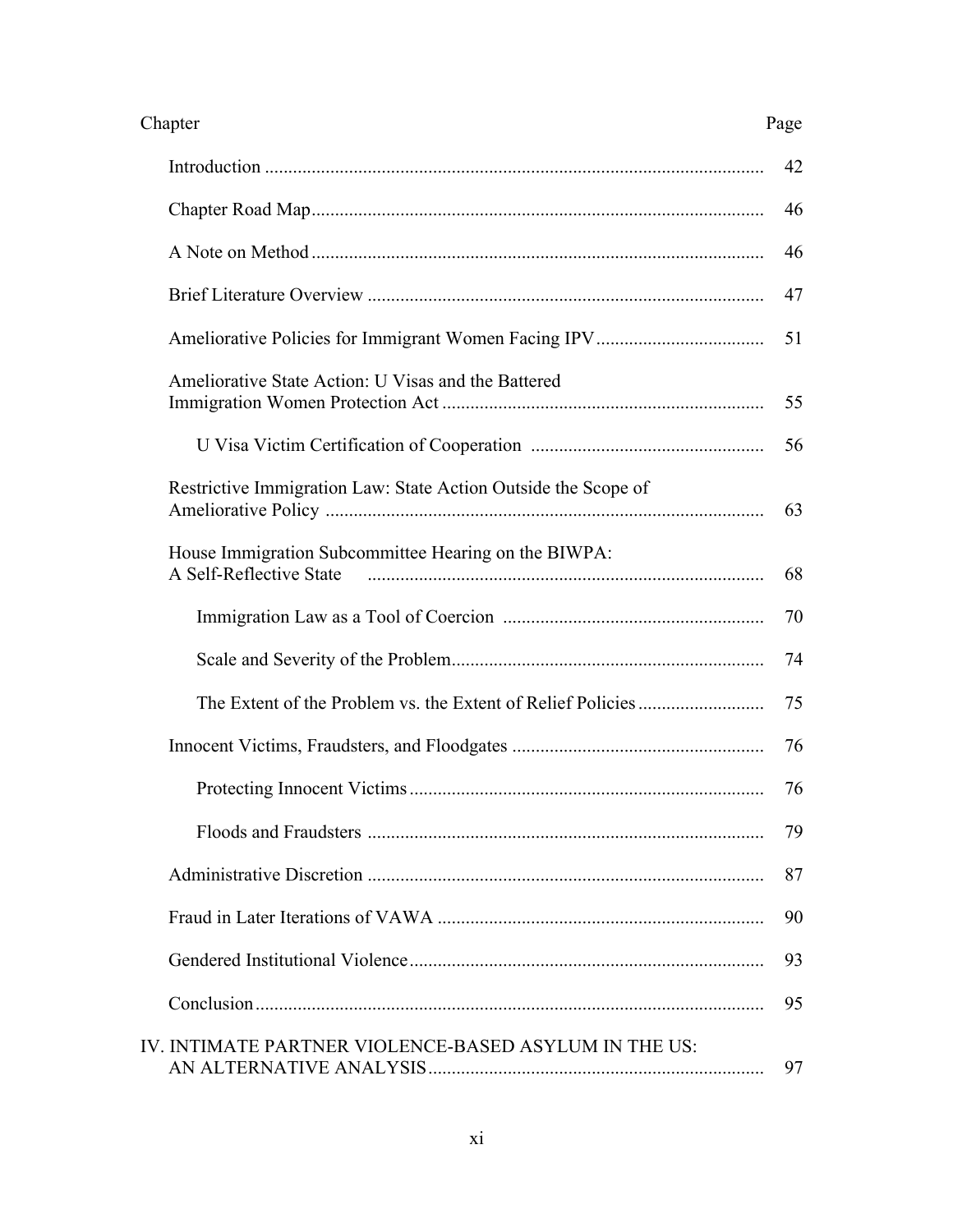### Chapter Page

|--|--|

|                                                                | 99  |
|----------------------------------------------------------------|-----|
|                                                                |     |
|                                                                |     |
|                                                                |     |
|                                                                |     |
|                                                                |     |
|                                                                |     |
|                                                                |     |
|                                                                |     |
|                                                                |     |
| Subject-Formation and the "Particular Social Group" Ground 123 |     |
| Board of Immigration Appeals Interim Decision in               |     |
|                                                                |     |
|                                                                |     |
|                                                                |     |
|                                                                |     |
|                                                                | 142 |
|                                                                | 145 |
|                                                                | 148 |
|                                                                | 151 |
|                                                                | 151 |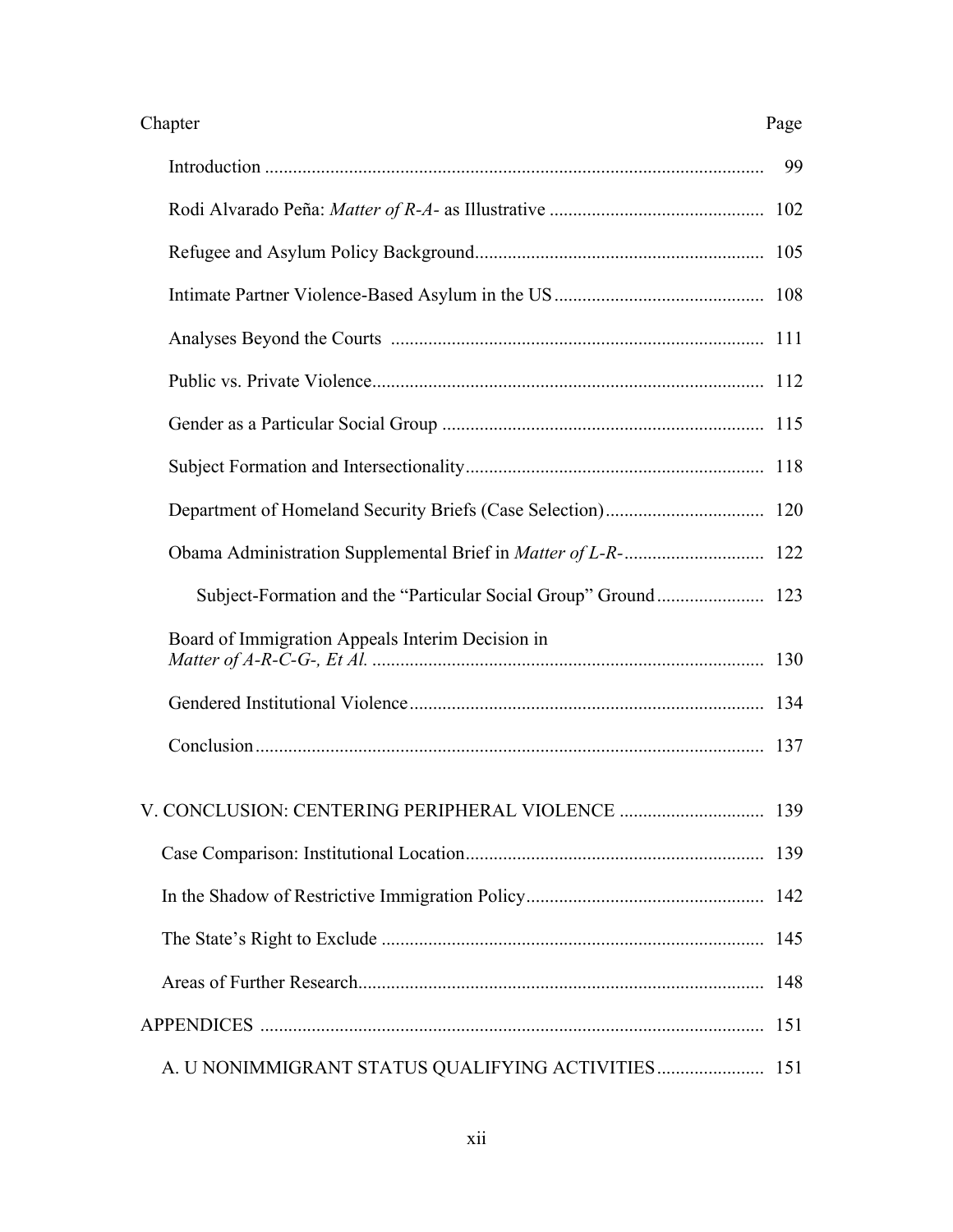| Chapter | Page |
|---------|------|
|         |      |
|         |      |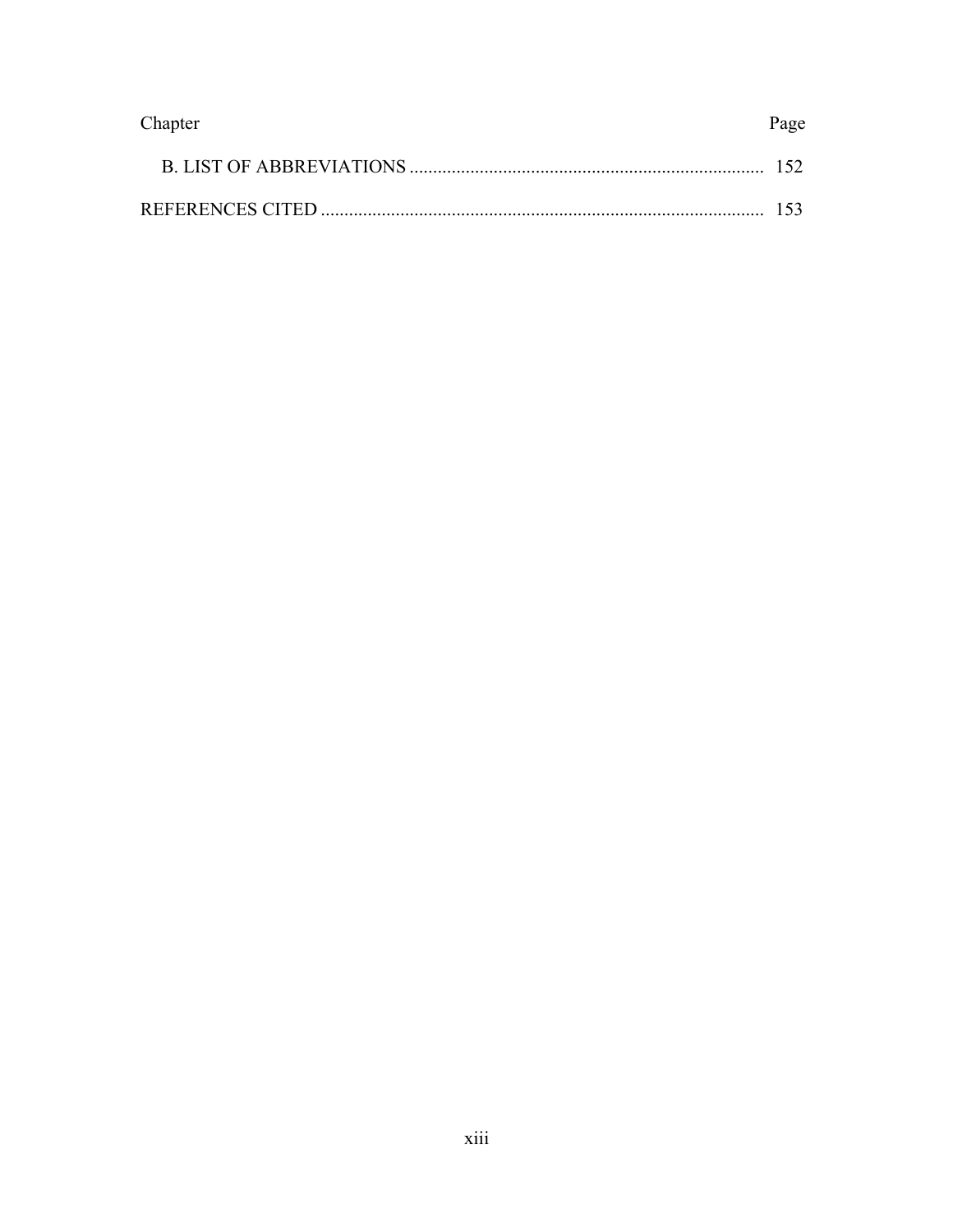# LIST OF TABLES

| Table |                                                                               | Page |
|-------|-------------------------------------------------------------------------------|------|
|       | 1. U Non-Immigrant Status I-918 Petitions by Year and Status (2009 – 2015) 43 |      |
|       |                                                                               | 52   |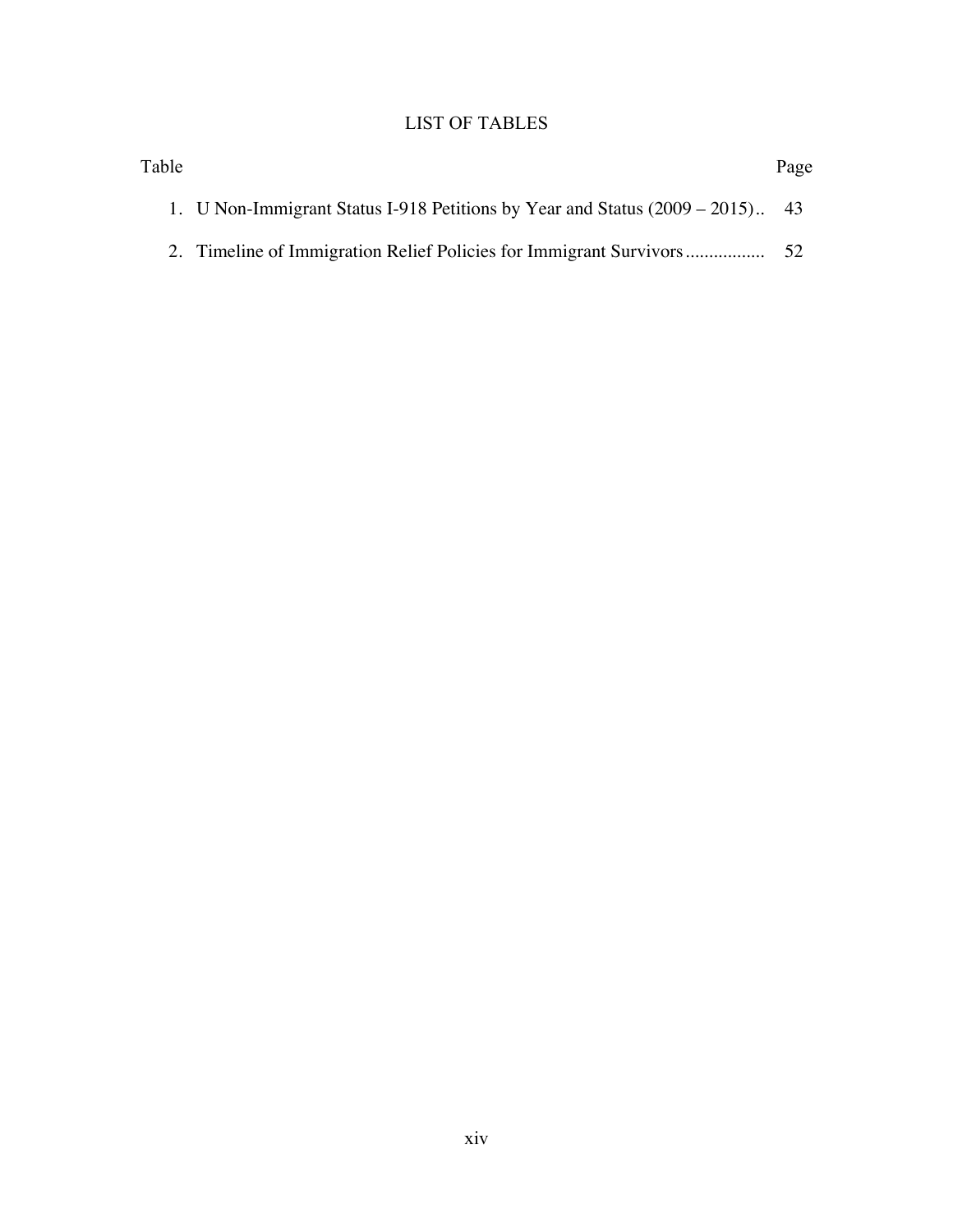### **CHAPTER I**

### **INTRODUCTION**

Intimate partner violence (IPV) is a widespread problem in the United States and around the world. It cuts across cultures, religions, classes, races, nationalities, and sexualities. The World Health Organization estimates that 35% percent of women globally have suffered IPV and/or sexual violence by someone other than their partner over the course of their lives (WHO 2014). In the US, the risks associated with IPV are compounded by other intersecting factors. For migrant women, restrictive immigration policy is often partially constitutive of their experiences of IPV, as immigration status is frequently used as a tool of coercion by abusers. For migrant women seeking asylum on account of IPV, immigration policy is closely tied to the experience of IPV, as independent immigration status of a grant of asylum can mean the difference between violence and relative safety, or even between life and death.

This dissertation focuses on the intersection of IPV and migration, examining two manifestations in particular—IPV against immigrant women living in the US, and IPV as the basis for asylum claims by immigrant women who face that violence elsewhere.<sup>1</sup>

 $<sup>1</sup>$  This dissertation focuses on intimate partner violence (violence committed by an</sup> intimate partner) rather than "domestic violence" more broadly, which can include child abuse, and abuse by someone other than the intimate partner. Within that subset, I am focused on IPV committed by men against immigrant women. The World Health Organization defines IPV as "behaviour by an intimate partner or ex-partner that causes physical, sexual or psychological harm, including physical aggression, sexual coercion, psychological abuse and controlling behaviours" (WHO 2014). This dissertation focuses on IPV committed by men, against women, in opposite-sex intimate relationships. While this dynamic is by far the most common, it is by no means the only one. My particular focus in this project is in no way intended to deny or diminish the existence and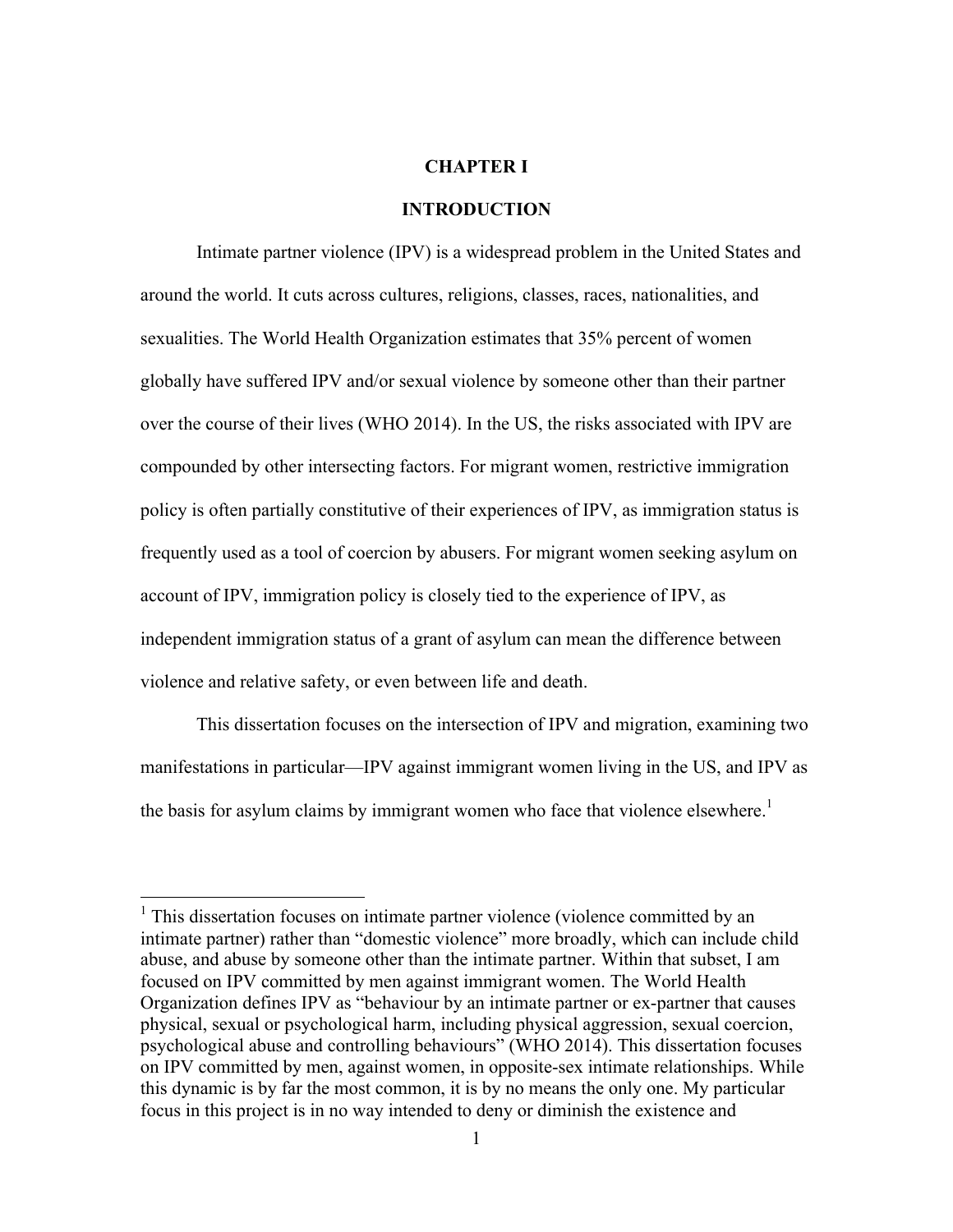Specifically, I examine the relationship between IPV in these contexts and the US state. I ask, what is the relationship between state actions/inactions and the perpetuation and perpetration of IPV against immigrant women? What conceptual and institutional formations constitute the state's role in IPV against immigrant women. That is, *why* and *how* is the state acting upon these women?

This project contributes to a growing body of interdisciplinary scholarship focused broadly on the intersection of gender and migration (e.g. Silvey 2004; Benhabib and Resnik 2009; Bosniak 2009; Hyndman 2010). More narrowly, I am engaged with a body of scholarship by helping to better theorize the relationship between IPV, migration, and the state. The literature on IPV and migration is stratified into two categories that are generally treated as distinct—that dealing with refugee/asylum law as redress for women fleeing IPV, and that dealing with IPV against immigrant women in the US. With respect to asylum, legal scholars are the most prolific, focusing on jurisprudence, international and domestic law, adjudicative processes, and judicial precedent (Spijerboer 2000; Anker 2001; Musalo 2007; Musalo 2010; Barreno 2011; Rodriguez 2011; Bookey 2013; Doedens 2014). The literature dealing with immigrant survivors facing IPV in the US does not address asylum claims by women who face similar situations abroad—it is primarily concerned with institutional responses, and the ways in which immigration law either addresses or fails to address IPV (Loke 1997; Menjívar and Salcido 2002; Erez and Buch 2003; Orloff, et al. 2003; Salcido and Adelman 2004; Wood 2004; Ammar, et al. 2005; Conyers 2007; Bhuyan 2008; Erez, et al. 2009; Ingram, et al. 2010; Hipolito 2010; Sokoloff and Pearce 2011).

<u>.</u>

seriousness of partner violence in same-sex intimate relationships or IPV committed against men.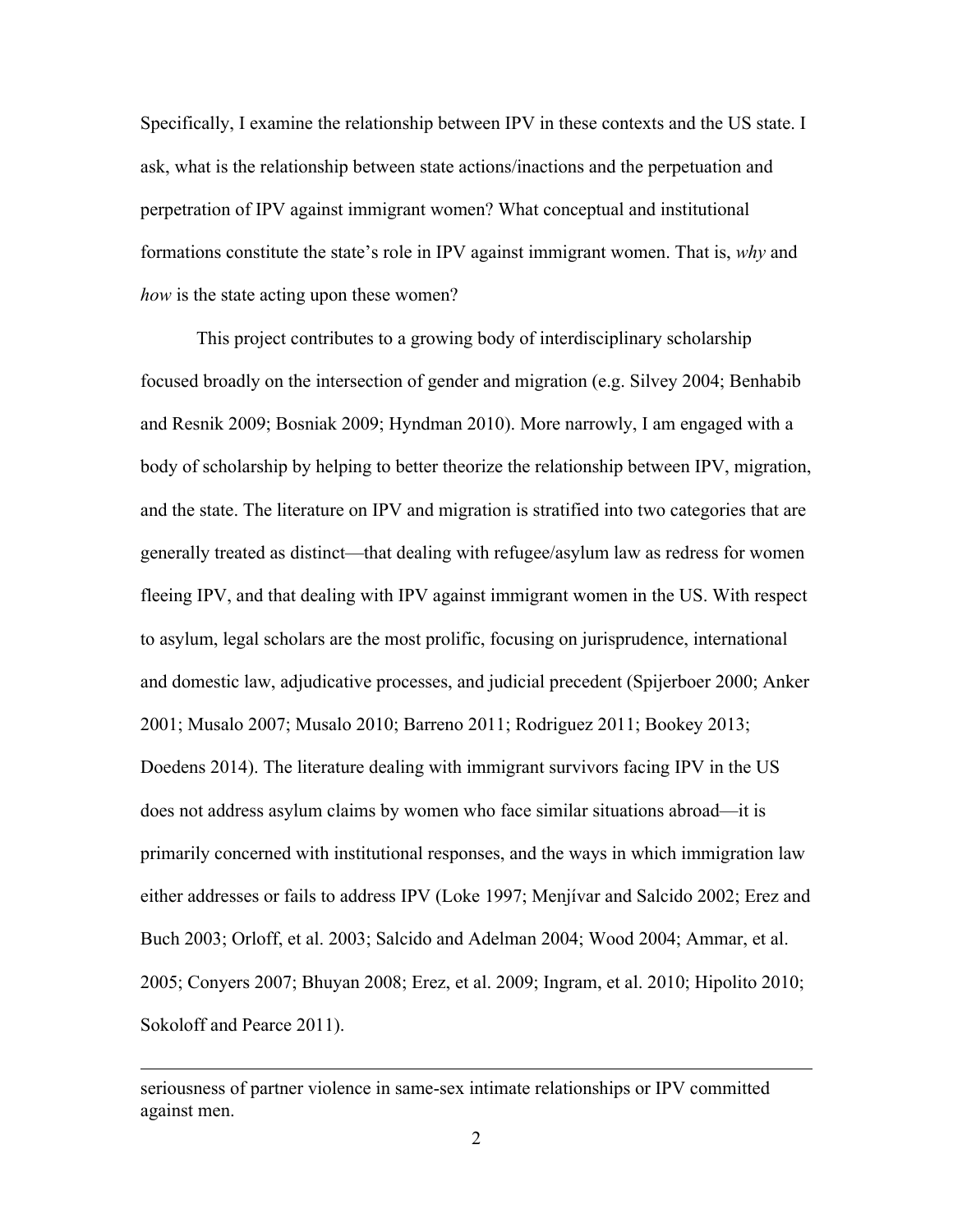In this dissertation I first examine these two cases separately, dedicating a chapter to each, then argue that these two seemingly different iterations of IPV are similar in their relationship to the state. In the case of IPV taking place in the US, I primarily use a detailed analysis of important congressional hearings to contend that policymakers selfreflectively re-instantiate immigration law as a tool of coercion against immigrant women in intimate relationships. In a deliberate and self-reflective way, members of Congress delineate and negotiate the extent and limits of immigration relief policies for survivors of IPV, and the terms of that negotiation are deeply problematic. The result is that the role of the state both inside and outside the purview of policies intended to address IPV against immigrant women partially constitutes and contributes to the continuation of this kind of violence. In the case of IPV-based asylum-seekers, I examine the slow and incremental incorporation of IPV-based claims into an existing legal framework that excludes petitions based solely on gender. I argue that, on account of the specific form that these changes take, policy and court decisions intended to create space for *some* IPVbased claims in fact re-instantiate the idea that IPV is apolitical, and thus necessarily not persecution. While some petitions have been granted under this policy, it has the effect of obfuscating the role of state actors in the existence and remediation of IPV.

### **Conceptual Building Blocks**

Several important conceptual building blocks form the foundation of this dissertation—gendered actors, institutions, and outcomes; the public/private dichotomy; intersectionality; power; and the state. This section outlines each of these in turn and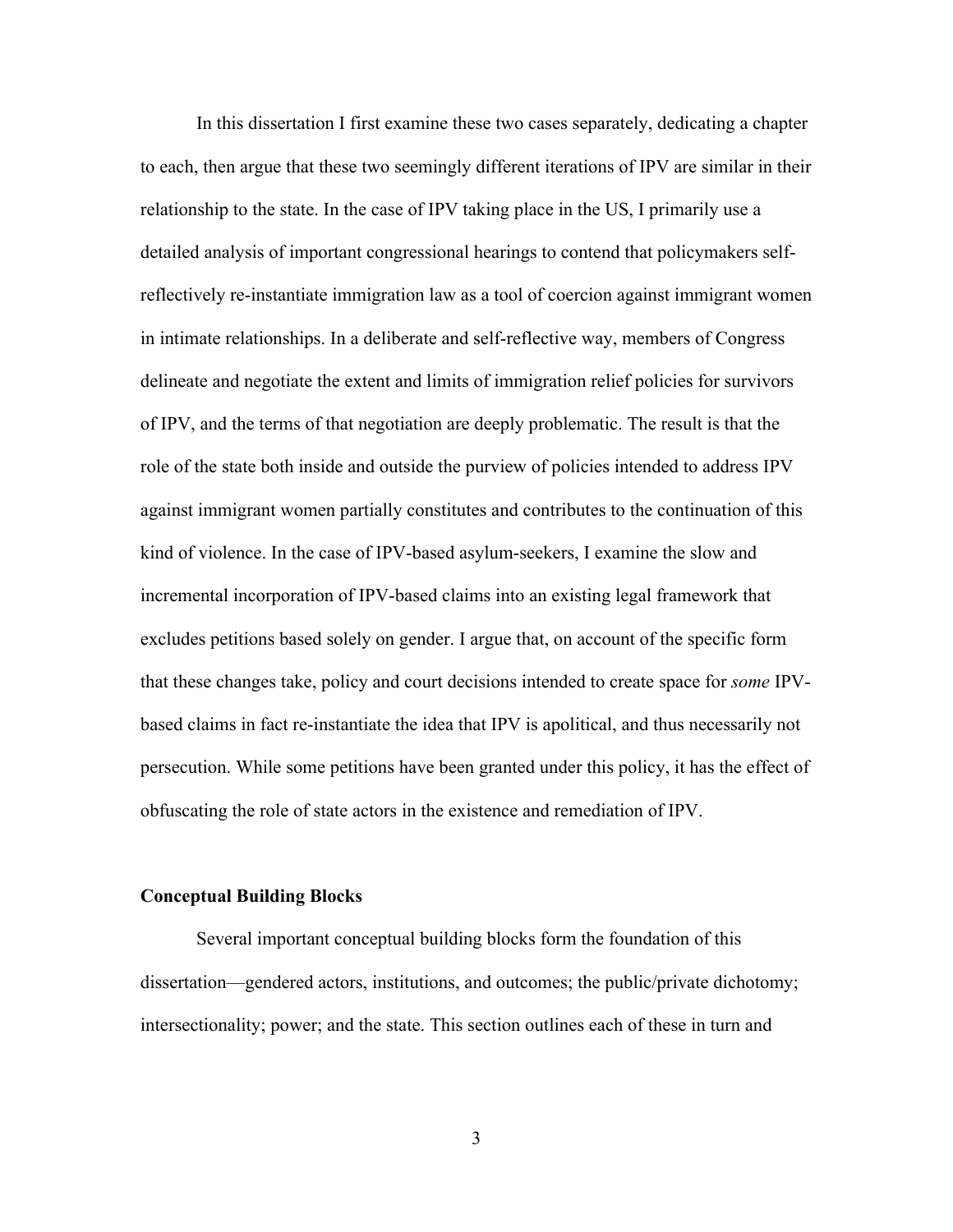offers a brief justification, rooted in relevant literature, for my particular conceptualizations.

### *Gendered Institutions, Gendered Actors, Gendered Outcomes*

Throughout this dissertation I incorporate the idea that institutions, actors, and outcomes can be and are gendered. Feminist scholars have argued that immigration law is a gendered political institution in the US (e.g. Benhabib and Resnik 2009; Bosniak 2009). To say that it is a gendered institution is not simply to say that it has gendered effects (discussed below). Rather, as feminist sociologist Joan Acker explains, "[t]he term 'gendered institutions' means that gender is present in the processes, practices, images and ideologies, and distributions of power in the various sectors of social life" (Acker 1992, 567). By way of example, political scientist Priscilla Yamin (2012) posits an account of marriage in the US as a deeply raced and gendered institution. As an institution, she argues, marriage both shapes and is shaped by identities and hierarchies based on gender, race, class, sexuality, and nationality (Yamin 2012, 148). In this way marriage is a gendered institution *and* it is productive of gendered outcomes in its capacity to structure and re-instantiate sociopolitical hierarchies (Yamin 2012).

To posit that, for example, some institutional rule set has gendered outcomes does not presuppose whether those outcomes are "good" or "bad" for a particular gender, or from a particular ideological standpoint. It is only to say that is levies disproportionate harm or benefit on one or another gender. However, as Francesca Gains and Vivien Lowndes explain, "we cannot assume any particular relationship between gendered institutions and gendered policy outcomes (Gains and Lowndes 2014, 529). They explain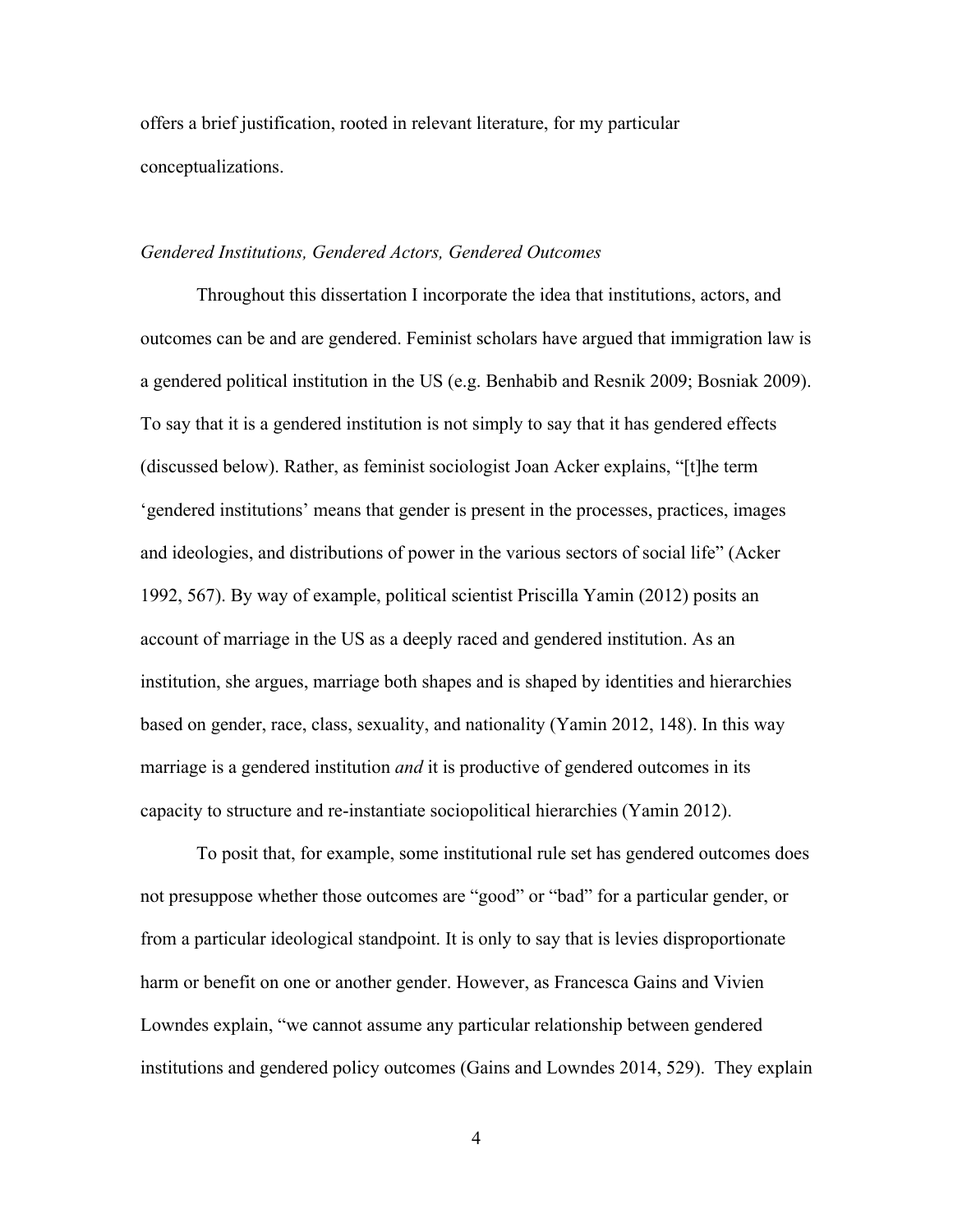that laws with gendered effects can be, and often are, "[seemingly neutral] rules that are not specifically about gender but have *gendered effects*, largely because of their interaction with institutions outside the political domain" (Gains and Lowndes 2014, 528).

Moreover, they point out that those acting within institutions are also gendered. "Mapping institutional rules is not sufficient…[given that I]nstitutional effects are generated by 'real human individuals' [and] these are *gendered actors*" (Gains and Lowndes 2014, 228, citing Crouch 2005, emphasis in the original). They go on to argue that "[i]nstitutions matter in political life because of the way in which they shape behavior…, but actors are not institutional automatons. Actors design institutions and also interpret, apply, and adapt rules on a day-to-day basis in the context of changing environments" (Gains and Lowndes 2014,  $228 - 229$ ).<sup>2</sup> This is particularly important for my argument regarding the relationship between the state and actors operating within, and on the authority of the state.

#### *Intimate Partner Violence and the Public/Private Dichotomy*

In one of his earliest pitches of the Violence Against Women Act (VAWA), then-Senator Joe Biden stated unequivocally that, "[t]here is nothing 'domestic' about domestic violence" (House Judiciary Committee Hearing 1994, 35). In the context of two decades of feminists' political and social activism aimed at demonstrating the very public

 <sup>2</sup> In making this argument they rely on "[t]he sociological concept of 'institutional work'…[which] seeks to break down any binary distinction between rule makers and rule takers by focusing on the agency involved in institutional creation, maintenance, and disruption (change and/or resistance)" (Gains and Lowndes 2014, 529, citing Lawrence, Suddaby, and Leca 2011).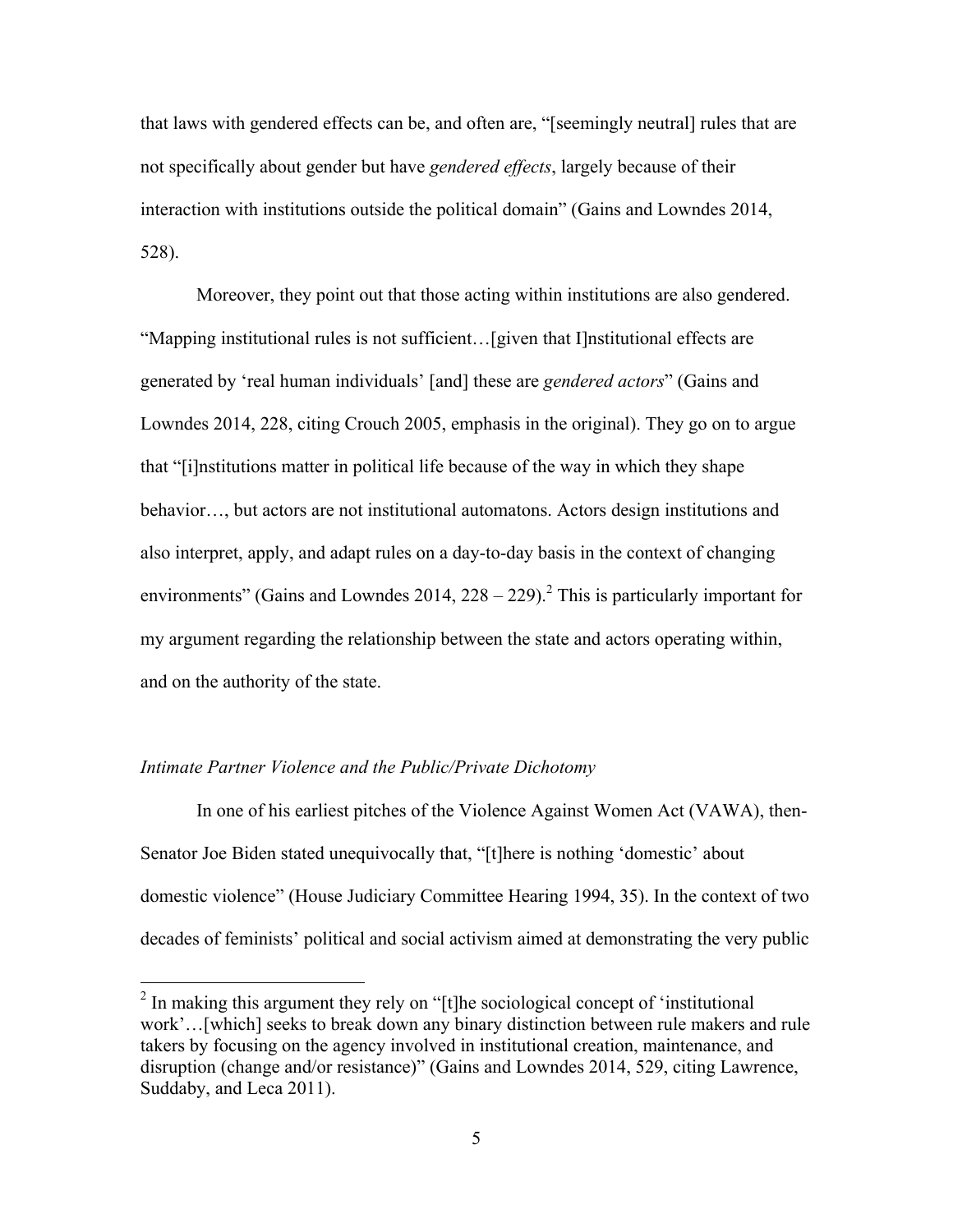and political nature of gendered violence in the home, Biden's comment does not seem particularly radical. As legal scholar Kimberlé Crenshaw (1991) argues, "battering and rape, once seen as private (family matters) and aberrational (errant sexual aggression), are now largely recognized as part of a broad-scale system of domination that affects women as a class" (Crenshaw 1991, 1241). However, in spite of Biden's VAWA success, the broad sociopolitical appeal of the notion that IPV is a "private" matter has proven remarkably resistant to reform efforts.

One of the central tensions in this dissertation pertains to the ostensible dichotomization between that which is "public" and that which is "private." Contestation of this dichotomy spans across many academic disciplines, however, political scientist Virginia Sapiro (1998) argues that this issue "takes on special importance in political science," as it is "the one field whose disciplinary boundaries are conventionally defined by the public/private split" (Sapiro 1998, 70). For feminist scholars, the questioning of this divide led to serious challenges of what constitutes "public life" and what constitutes the political (Sapiro 1998, 71).

The problematizing of the divide between the public and the private was one of the central legacies of second wave feminism in the US was. In the 1970s, second wave feminists argued that the dichotomy between public and private contributed to gender discrimination in the workforce and under-representation of women in political institutions. Moreover, it was fundamentally permissive of violence against women and children in the home. It created a social, legal, and physical space in which rape, IPV, and child abuse were pervasive and not subject to public scrutiny. "The personal is political" became a rallying cry of the feminist movement, and "private" violence was subject to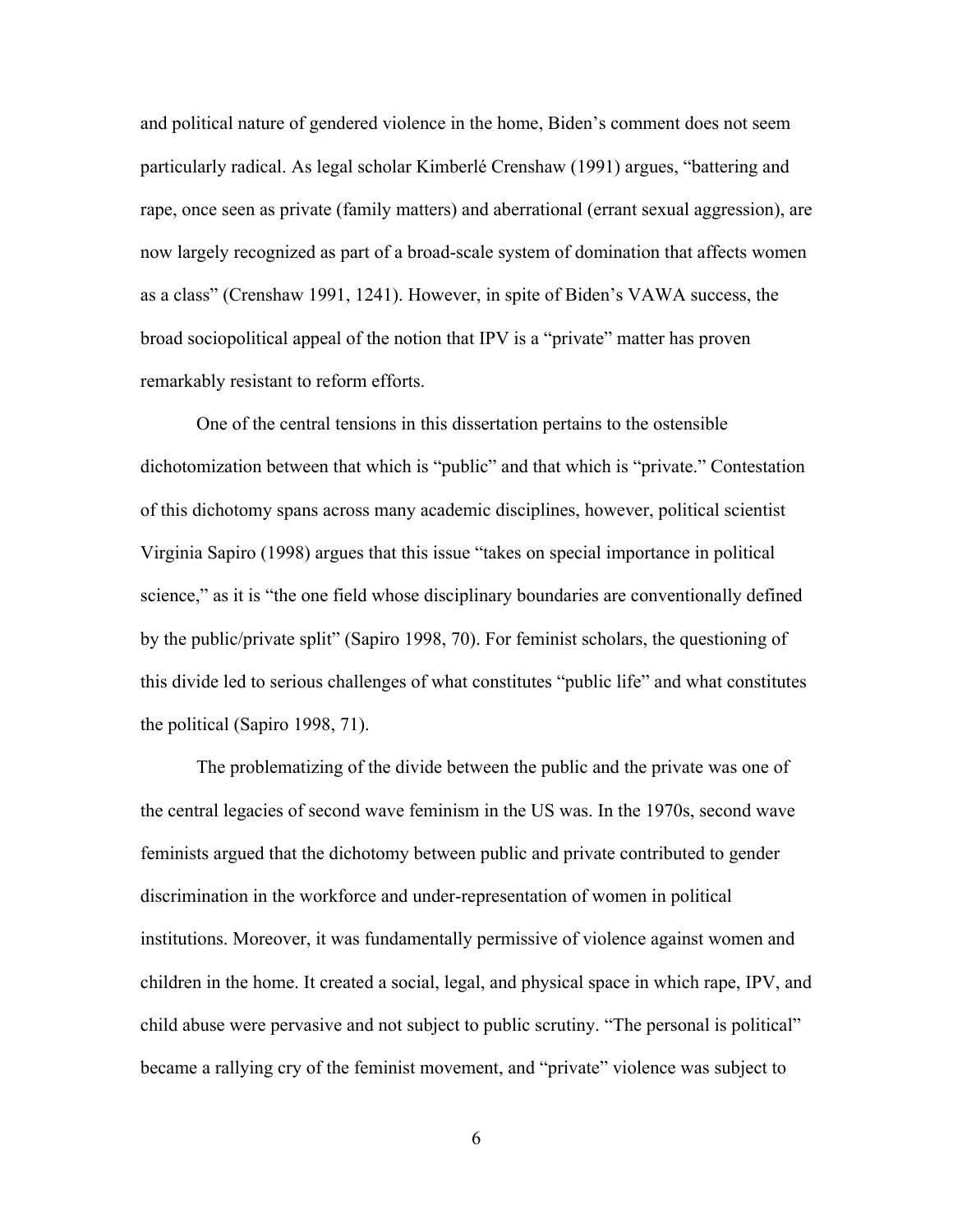critical examination as it had never been before. Feminists contended that this so-called "private" violence was an elemental component of women's very public oppression (Schneider 1994; Davis 2003; Lee 2007).

The public/private dichotomy dates back to the seventeenth century and has its roots in early liberalism. Liberal individuals—the bearers of rights—were very explicitly white men, and this stipulation was very slow to change. The idea of privacy was integral to liberty, and a private sphere in which political subjects (white men) could exercise self-determination without state incursion was posited as integral to political citizenship and democracy (Okin 1998). As political philosopher Susan Okin explains,

the right of these individuals to be free from intrusion by the state, or by the church, or from the prying eyes of neighbours, were also these individuals' rights *not* to be interfered with as the controlled the other members of the private sphere—those who, whether by reason of age, or sex, or condition of servitude, were regarded as rightfully controlled by them and existing within *their* sphere of privacy (Okin 1998, 118 – 119).

The problem, of course, was that those political subjects (white men) were not alone in "their" private spheres.

The famous refrain of second wave feminists, "the personal is political," should not be equated with a rejection of the value of privacy. Instead, the slogan served as the rallying cry for a movement against the gendered violence that was epidemic in the "private sphere." As these activists and scholars made clear, this violence was deeply political, as it produced and reinforced a system of domination and oppression that subjected women to violence and prevented women from fully exercising their rights to social and political participation and engagement. As Okin explains, "what happens in personal life, particularly in relations between the sexes, is not immune from the dynamic of *power*, which has typically been seen as a distinguishing feature of the political" (Okin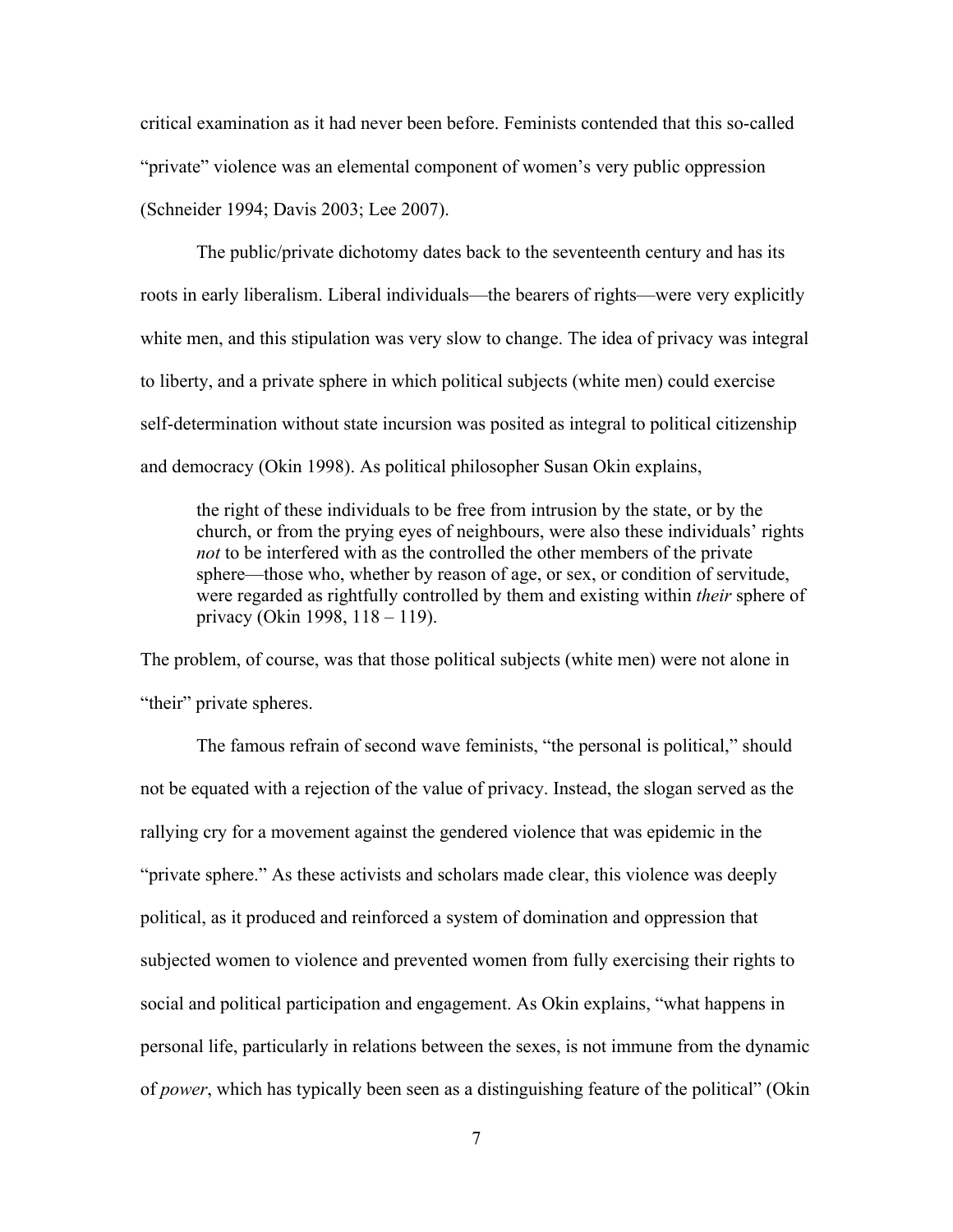1998, 124). Moreover, those features we associate with either the domestic or the public spheres are very much intertwined (Okin 1998, 124). It is therefore not at all clear that we ought to talk about these spheres as *separate* even if we think of them as distinct (Okin 1998).

Though the deep power dynamic suggest that the home is (or can be) a public space, it is important to recognize the ways in which this dichotomy and the violence it enables has been institutionalized by the state. For example, it was (and still is) commonplace for law enforcement to refuse to intervene in incidents of IPV on the grounds that such things were "private matters." Until the 1970s, it was legal for a man to rape his spouse in all 50 US states. This began to change on a state-by-state basis in response to the demands of second wave feminists. However, the shift was agonizingly slow, with the last two states not taking out their marital rape exemptions until 1993 (RAINN 2014). Far from being an antiquated relic of times-long-past, the institutionalization of the public/private dichotomy and the violence it permits are a highly resilient feature of the androcentric nature of liberalism.

Even the term "domestic violence" implies a "private," a space outside of the social and political worlds, and in which the state must intervene on behalf of (predominantly) women and children. In this dissertation I do not use the term "domestic violence," and this is deliberate. The distinction between the domestic and the public reinstantiates a dichotomy that is both politically imprudent, and descriptively inaccurate.

### *Intersectionality*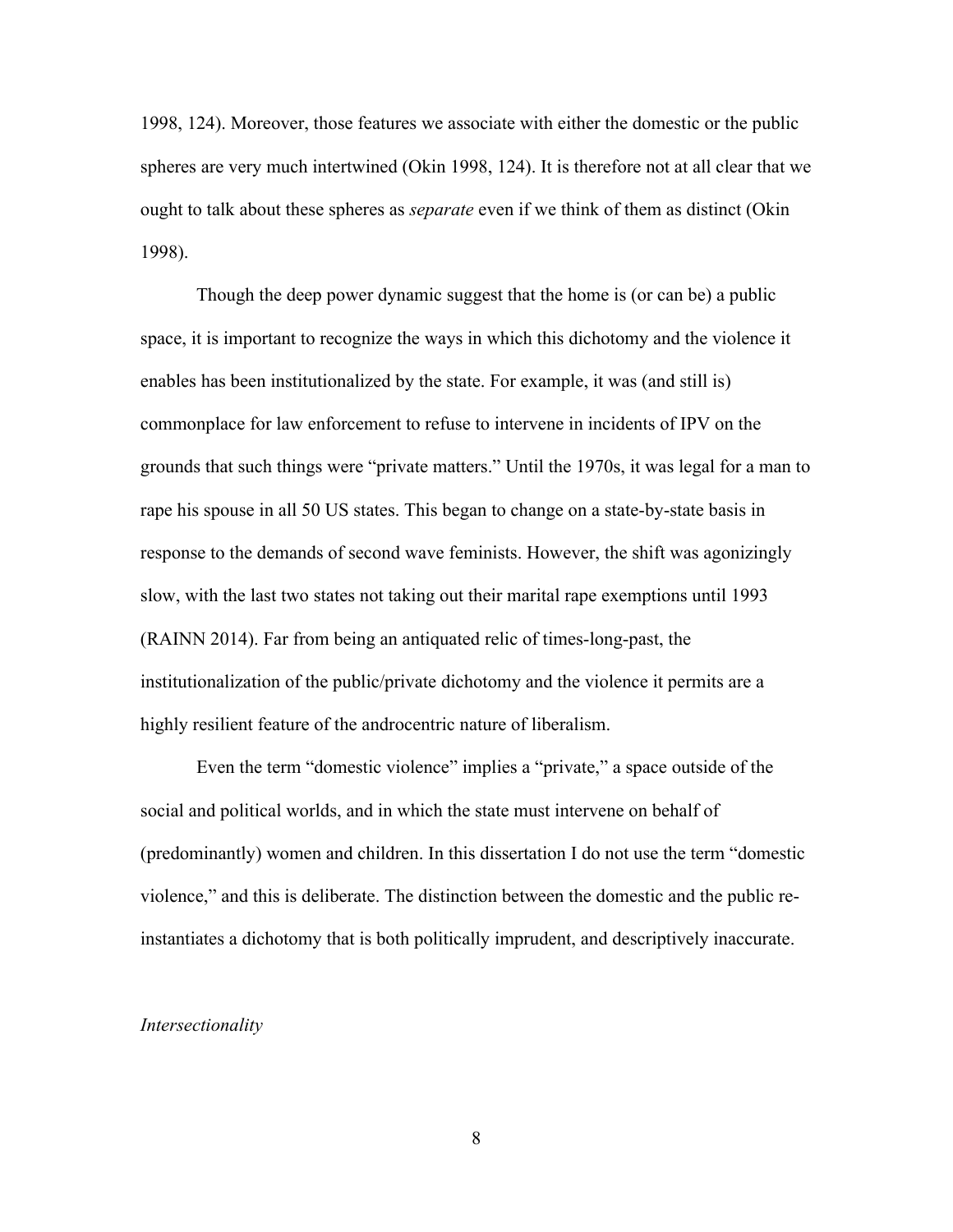In her germinal piece, "Mapping the Margins: Intersectionality, Identity Politics, and Violence Against Women of Color," Kimberlé Crenshaw (1991) draws early attention to the intersectional, structurally generated vulnerability and oppression of immigrant women. She argues that, immigrant women's "…actual experience of domestic violence, rape, and remedial reform [is] qualitatively different than that of white women," on account of their location at the intersection of race, gender, immigration status, class, and other factors (Crenshaw 1991, 1245). While much has changed since Crenshaw's piece was first published, many of the fundamental problems that she identified persist. In this dissertation I build on Crenshaw's empirical work and on the intellectual legacy built by her and other intersectionality scholars (Davis 1981, 2003; Crenshaw 1991, 1998; Collins 2000; hooks 2000; Lorde 2007; Anzaldúa 2012). I further examine the ways that, for immigrant women, multiple forms of oppression converge to constitute their experience of IPV (Crenshaw 1991). The gender oppression constitutive of IPV is compounded by the discriminatory cooperation requirement applicable to immigrant women on account of their nationality/immigration status.

Political scientist Ange-Marie Hancock (2013) explains that there are two ways in which intersectionality has been used and interpreted by researchers. The first she calls "intersectionality-as-testable-explanation," which she describes as an "approach [that] seeks to subject the claims regarding discrimination or lack of access asserted by normative intersectionality theorists to a standard positivist empirical examination" (Hancock 2013, 268). This approach, she explains, "operationalizes" identities as additive (i.e. gender *and* race, or race *and* class) rather than interactive or mutually constitutive (Hancock 2013, 260). The second approach, which she terms the "paradigm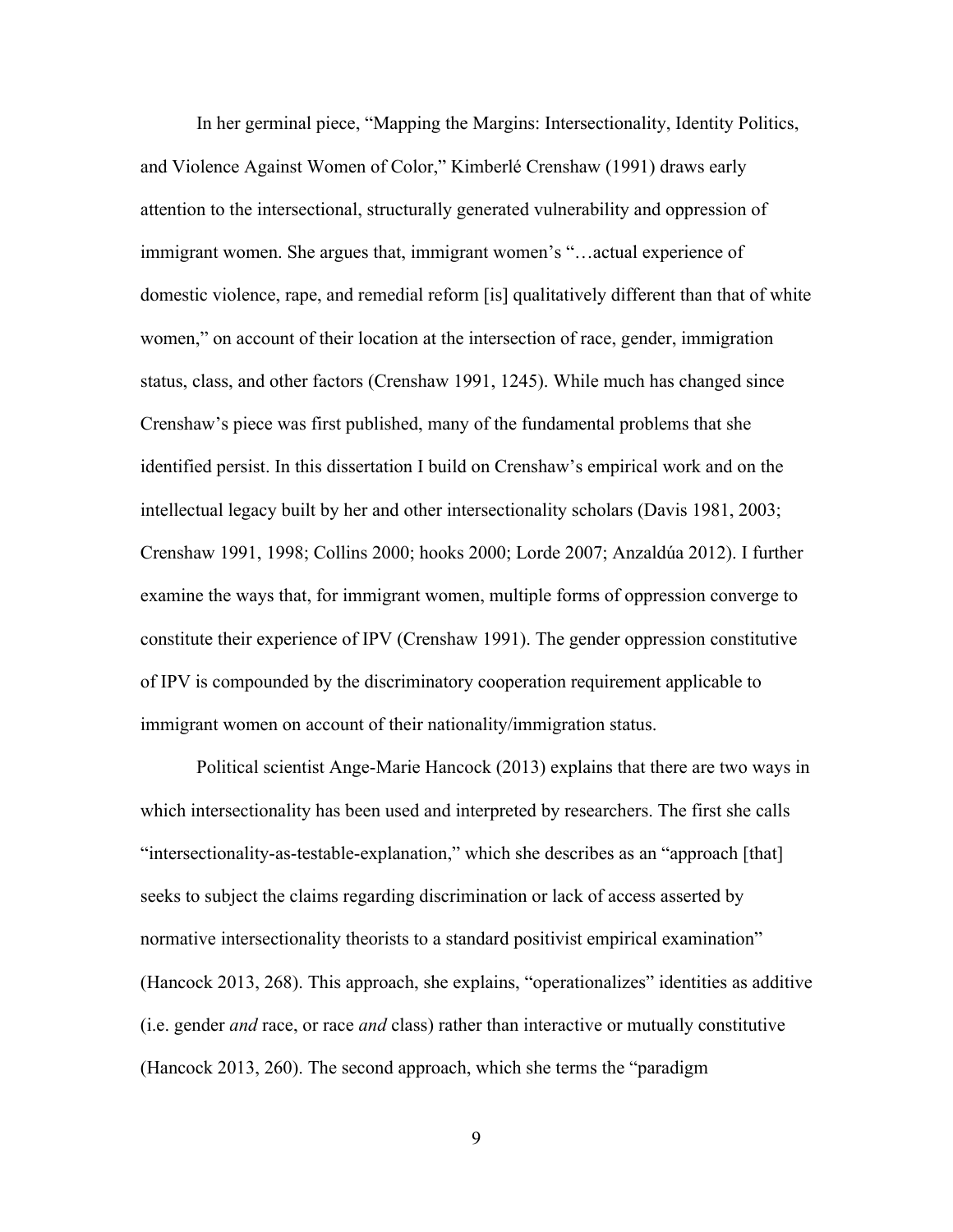intersectionality" approach, understands intersectionality as analysis. "It is…a research paradigm that identifies relevant questions left unanswered by prior race-only or genderonly approaches to empirical legal analysis" (Hancock 2013, 261). This operationalization is exemplified by Sociologist Patricia Hill Collins (2000), who defines intersectionality as "analysis claiming that systems of race, social class, gender, sexuality, ethnicity, nation, and age form mutually constructing features of social organization, which shape Black women's experiences and, in turn, are shaped by Black women" (Collins 2000, 299).

Hancock argues that there are benefits and drawbacks to each of these approaches. The "intersectionality-as-testable-explanation" approach aligns well with mainstream legal and methodological approaches to research, giving it "pragmatic utility." However, she argues, "its strength…is also its devastating limitation" as it "incompletely operationalizes intersectionality, which thus limits its ability to fully challenge…legal structures" (Hancock 2013, 295). In this dissertation, I align myself with the "paradigm intersectionality" approach, which Hancock argues is "far more consistent with the tenets of intersectionality theory, both as originally outlined by Crenshaw and Collins and in the years since by other normative theorists" (Hancock 2013, 295).

#### *Power*

Power is, of course, a central concern of political scientists, and it is a conversation that goes well beyond Harold Lasswell's classic conceptualization of power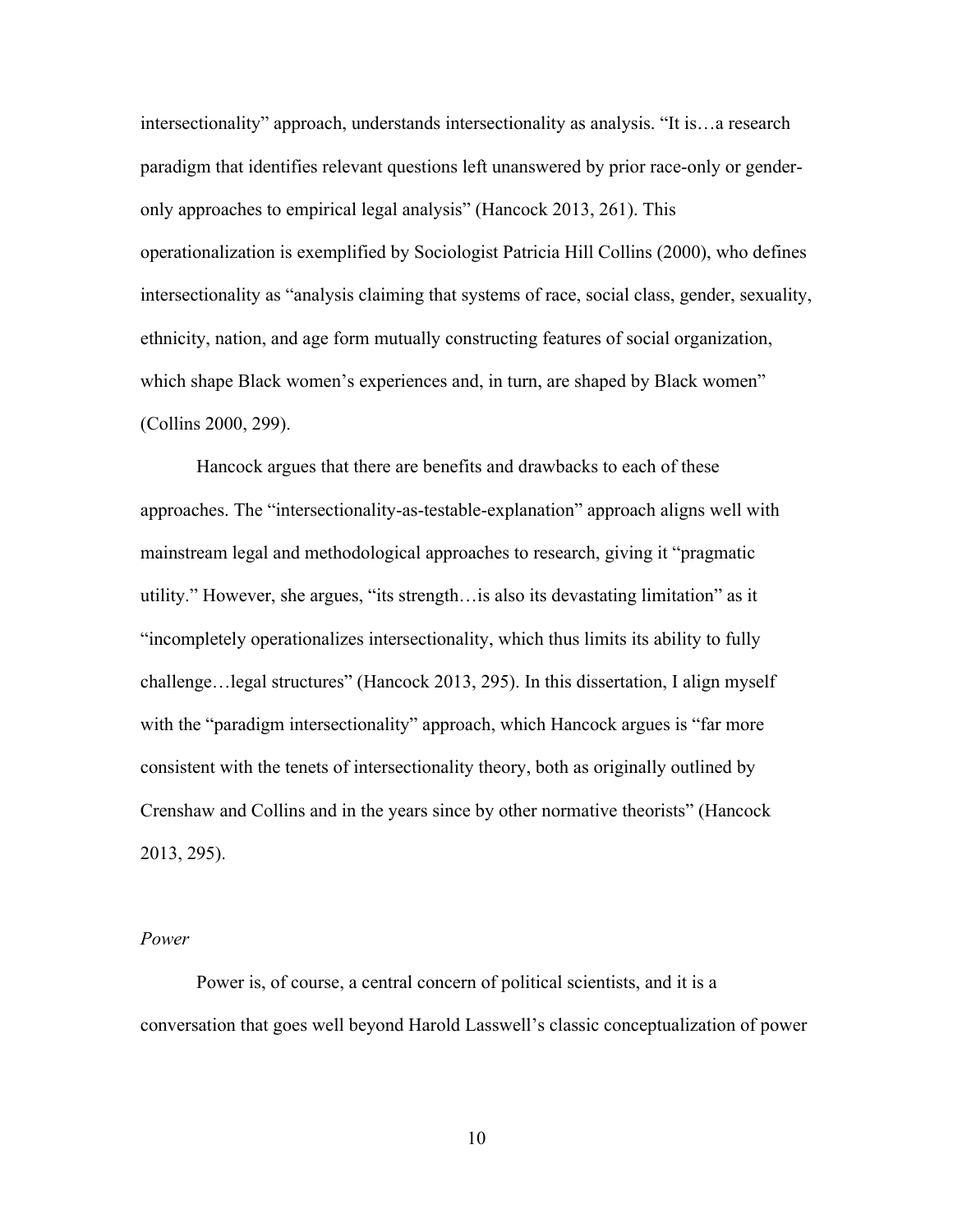as a question of "who gets what, when and how?"<sup>3</sup> Political scientists Peter Bachrach and Morton Baratsz (1962) argue that there are two manifestations of power—the first manifestation is straightforward, with one person making decisions that directly affect another person. An example of this would be punishment policies that levy obvious material burdens on, for example, groups constructed as deviant. The second type, which is less easily detected, occurs when one person (or institution) takes direct or indirect steps to protect/create/reinforce institutions, and/or sociopolitical value systems that allow her to maintain power or prevent another group from bringing issues to the agenda (Bachrach and Baratz 1962, 948). $<sup>4</sup>$  In this project I am particularly concerned with one</sup> iteration of what Bachrach and Baratz might call the first face of power—power as violence—and an iteration of the second face of power—coercive power. I am also concerned with a manifestation of power that does not seem to fit easily into their bifurcated framework—power as resistance to coercion and violence.

<sup>&</sup>lt;sup>3</sup> Helen Ingram and Anne Schneider (1993, 1997) contend that the social constructions of target populations are vital in understanding the reasons for, and ways in which policymakers distribute benefits and burdens. Recognizing these social constructions can allow us to see the logic behind why policymakers distribute beneficial policies to positively constructed, powerful groups, and dole out punishment policy to negatively constructed (usually weak) groups. This analytical angle, they argue, will allow political scientist to finally answer the question of "who gets what, when and how" (Schneider and Ingram 1993, 334)?

<sup>&</sup>lt;sup>4</sup> In Ingram and Schneider's framework, this might translate into a policy that demobilizes a population constructed as "contenders," discouraging political participation through various political messages, thus entrenching (possibly discriminatory) systems of power. Bachrach and Baratz argue further that by understanding power in this way, researchers are able to analyze the specific "mobilization of bias" within the institution they are investigating. That is, identify who wins and who loses as a result of existing biases within the system of myths, values and procedures. They also contend that it is just as important to analyze the decisions not made (i.e. the status quo) and the consequences of deliberate or unintentional inaction on a given political issue (Bachrach and Baratz 1962, 952; Schneider and Ingram 1993).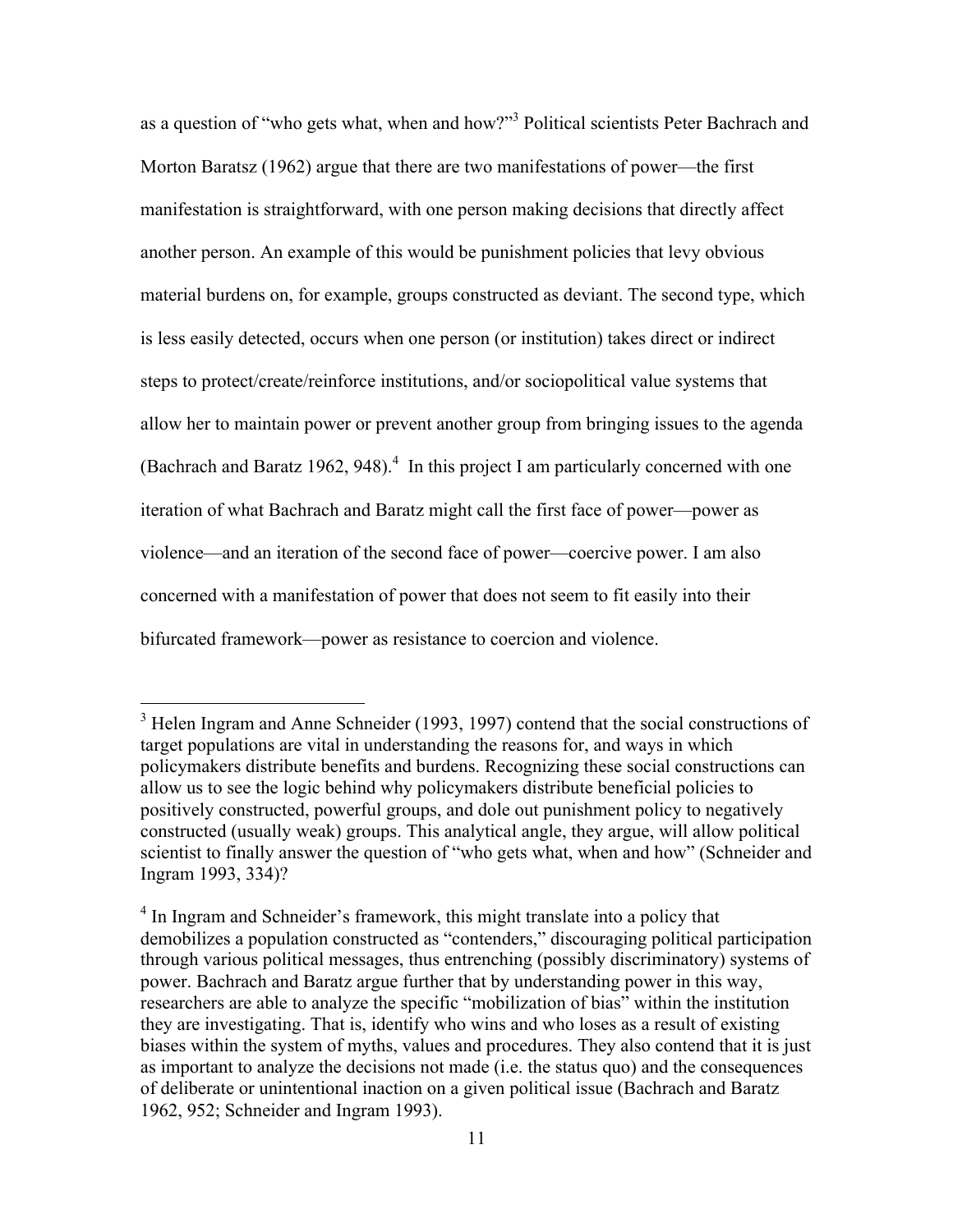Power as it manifests in intimate relationships is not, as discussed above, a

"private" matter. As legal scholar Martha Mahoney argues, "[s]ocial and legal inquiry [that] focuses [exclusively] on the experiences of individuals, stripping away the societal context of oppression…hiding the ways in which a relationship between individuals in a particular case is similar to other abusive relationships" (Mahoney 1994, 60). Moreover, she says, the fixation on acts of physical violence obscures broader patterns of power and control (Mahoney 1994, 60). Within an abusive relationship, violence and coercion are wielded as mechanisms of control and domination. The power of an abuser in a relationship where the subject of violence is an immigrant is partially constituted by the state's power and willingness to detain and deport her for immigration violations.

Importantly, power is relational and dynamic, not static and unidirectional, though

it might seem that way at first blush. Political theorist Wendy Brown (2006) cautions

against an understanding of power as a static ability:

[T]he etymological origin of power [("to be able")] suggests the importance of power as a quality (an ability) which, however important, diverts appreciation of power as a relation and one that induces effects, especially in the making of human subjects and social orders (Brown,  $2006, 65$ ).<sup>5</sup>

 <sup>5</sup> Political scientist Michael Parenti (1970) also talks about power as relational. He argues that, "just as one needs capital to make capital, one needs power to use power" (Parenti 1970, 527). He contests political scientists Robert Dhal (1961) and Nelson Polsby's (1963) application of a "…double standard for the measurement of power" wherein upper-class, wealthy, well-educated elites are not viewed as exercising indirect power and political influence because it cannot be demonstrated "scientifically," while the poor, less-educated, and unorganized who are clearly not part of decision-making processes in a overt way, are assumed to still be influential because they can vote (Parenti 1970, 506). The rules of the game of politics and government do not apply to all equally, he argues. In fact, the rules and norms themselves are part of the competition. "Rules that regulate procedures and priorities in any social system cannot be extricated from the substantive values and interests that led to their construction" (Parenti 1970, 529). Moreover, he contests the idea that there is inherent value in the rules as "a precondition for democratic politics" because such a view "overlook[s] the fact that for some groups such a commitment is tantamount to accepting a condition of permanent defeat since certain of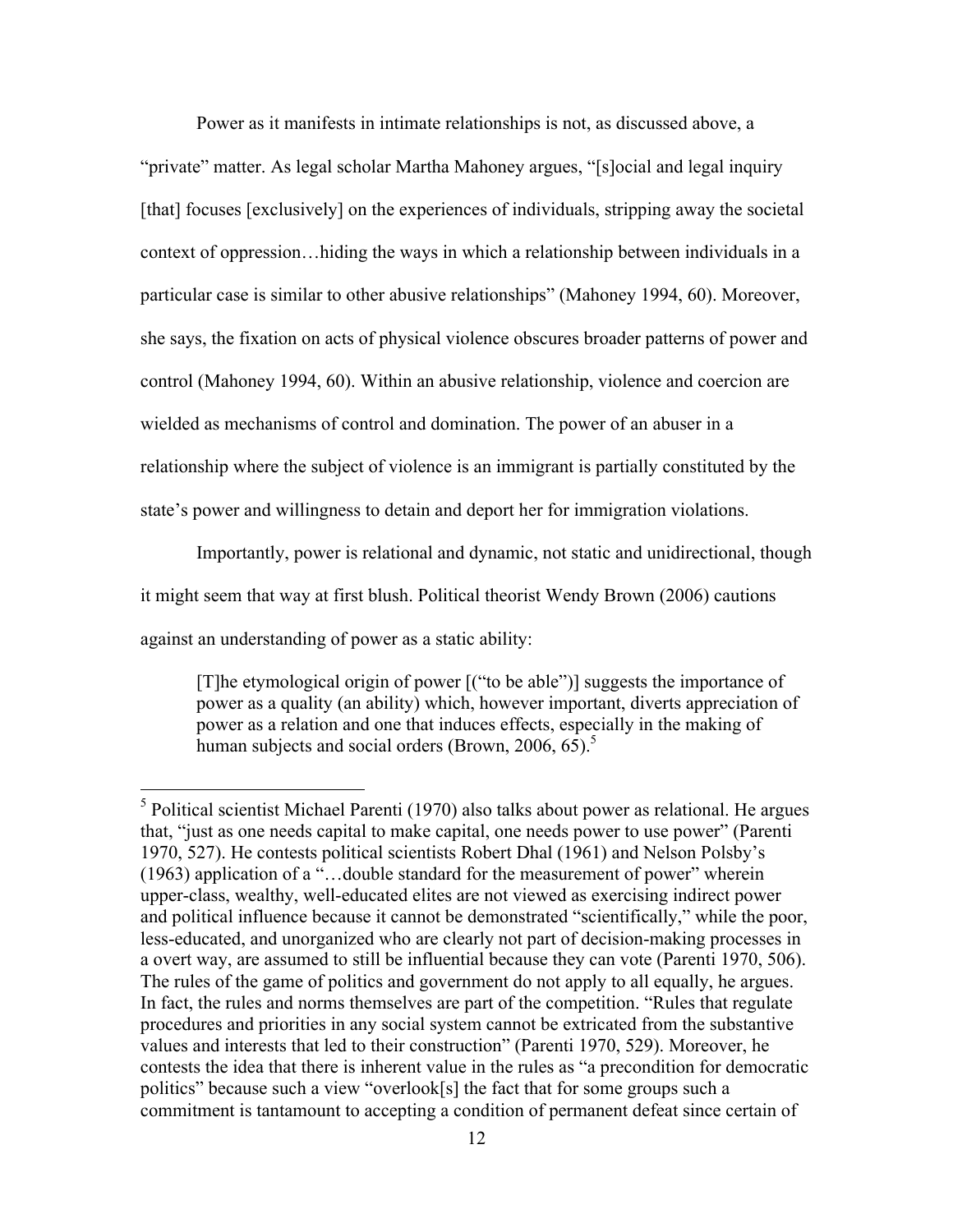Political scientists Gerald Berk, Dennis Galvan, and Victoria Hattam (2013) offer a congruent description of power:

[P]ower is best understood relationally as social practices through which subjects and subjectivities, institutions and authority are established, challenged, and reconfigured. Power does not inhere in formal conditions. Rather power is secured through the ongoing negotiation of people, places and things into provisional assemblages that accord meaning to positions (Berk, Galvan, and Hattam 2013, 3).

An important part of the account I offer here is the notion that the power dynamics in abusive relationships and between survivors and the state are contestable. It is not an ability that needs to be taken away; rather it is a dynamic that can be contested and challenged. I understand this kind of power as resistance to systems of domination and oppression. This kind of power could manifest, for example, as a woman taking on the legal system in the US in order to contest both the domination of her abuser and the state.

### *Institutions and a Theory of Agency Within the State*

<u>.</u>

It is not possible to examine the role of the US state in cases of IPV against immigrant women without first delineating what is meant by "the state."<sup>6</sup> In the broadest sense the state is an institution containing within it a plethora of other institutions—a complex web of sometimes concentric, sometimes deeply interdependent and mutually

the rules as presently constituted…are, in fact, the weapons of a dominant interest" (Parenti 1970, 530).

<sup>6</sup> There is a large body of literature that discusses the development of the US state and evidence of its capacity (Skowronek 1982; Bensell 1990; Skocpol 1995; Plotke 1996; Berk 1997; Tichenor 2001). There is also a much broader literature on the state that I do not cite here. These citations are representative of a more select subset of the relevant American political development literature, and although I do not directly engaging with their arguments here, they serve as a foundation for this dissertation.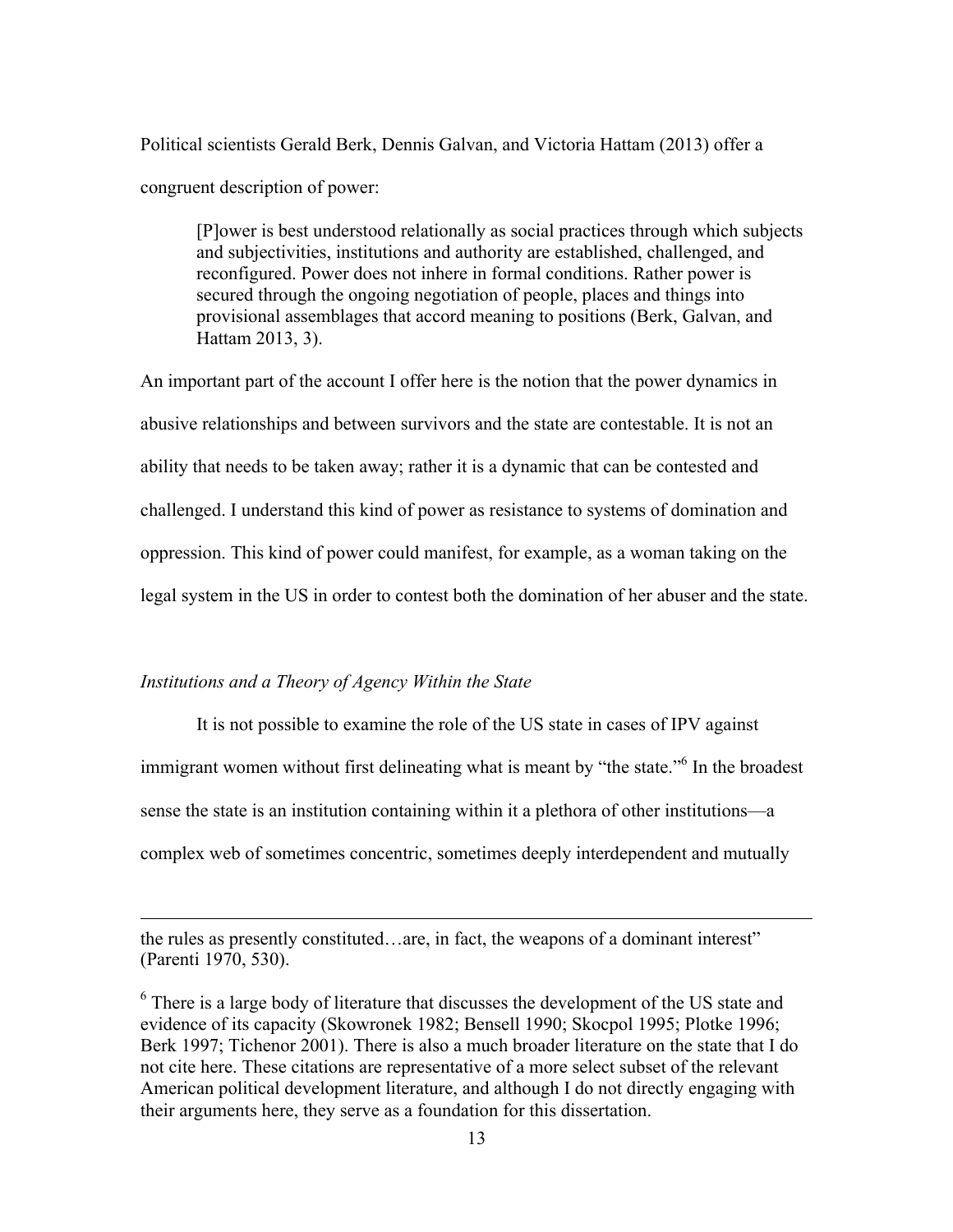constitutive sub-structures.<sup>7</sup> Each of those sub-structures—institutions contained within the larger state—is constituted in part by sets of rules and norms that govern the behavior of those operating within them, as well as those over whom that institution has power and authority. They are not, however, impervious to change or individual agency (Giddens 1981; Sewell 1992; Young 2011). On the contrary; while institutions themselves have a profound disciplining affect on individuals acting in their capacity as agents of those institutions, individuals are nonetheless capable of exerting agentic pressure. This is true of all those acting within institutional structures, but it is particularly true at sites where the rules and norms that comprise the institutions are created, amended, or abolished. Because of this relationship, we can understand institutions and the agents acting within them as mutually constitutive. That is, the relationship between institutional rules and norms and institutional agents tasked with maintaining those rules and norms are constitutive of one another.

In *Responsibility for Justice*, political theorist Iris Marion Young (2011) explains that social theory has hosted a long and vigorous debate regarding "…whether conceptualizing social relations in terms of structures commits a theorist to the position

 $\frac{7}{1}$  Catherine MacKinnon (1989) posits an understanding of the state in which "state power [is] male power" (MacKinnon 1989, xi). Her totalizing theory of the state is one in which "women's interests" are not merely absent from law; they are foreclosed by it, as the state itself is masculine power (MacKinnon 1989). I too examine state institutions as productive of gendered outcomes, and as themselves gendered, but my conceptualization of the state in this dissertation is decidedly different. While I do invoke "the state" as a broad description of a set of institutions and actors, I do not understand the state as monolithic as MacKinnon's theory requires (MacKinnon 1989). On the contrary, I understand the state as multidimensional, multifaceted, and fluid. Moreover, my analysis here is intersectional. To argue that the state is male in this way misses the myriad intersecting and overlapping forms of privilege, domination, and oppression—based on race, class, nationality, immigration status, etc.—both present in state institutions, and contested by actors partially constitutive of those institutions and outside of those institutions.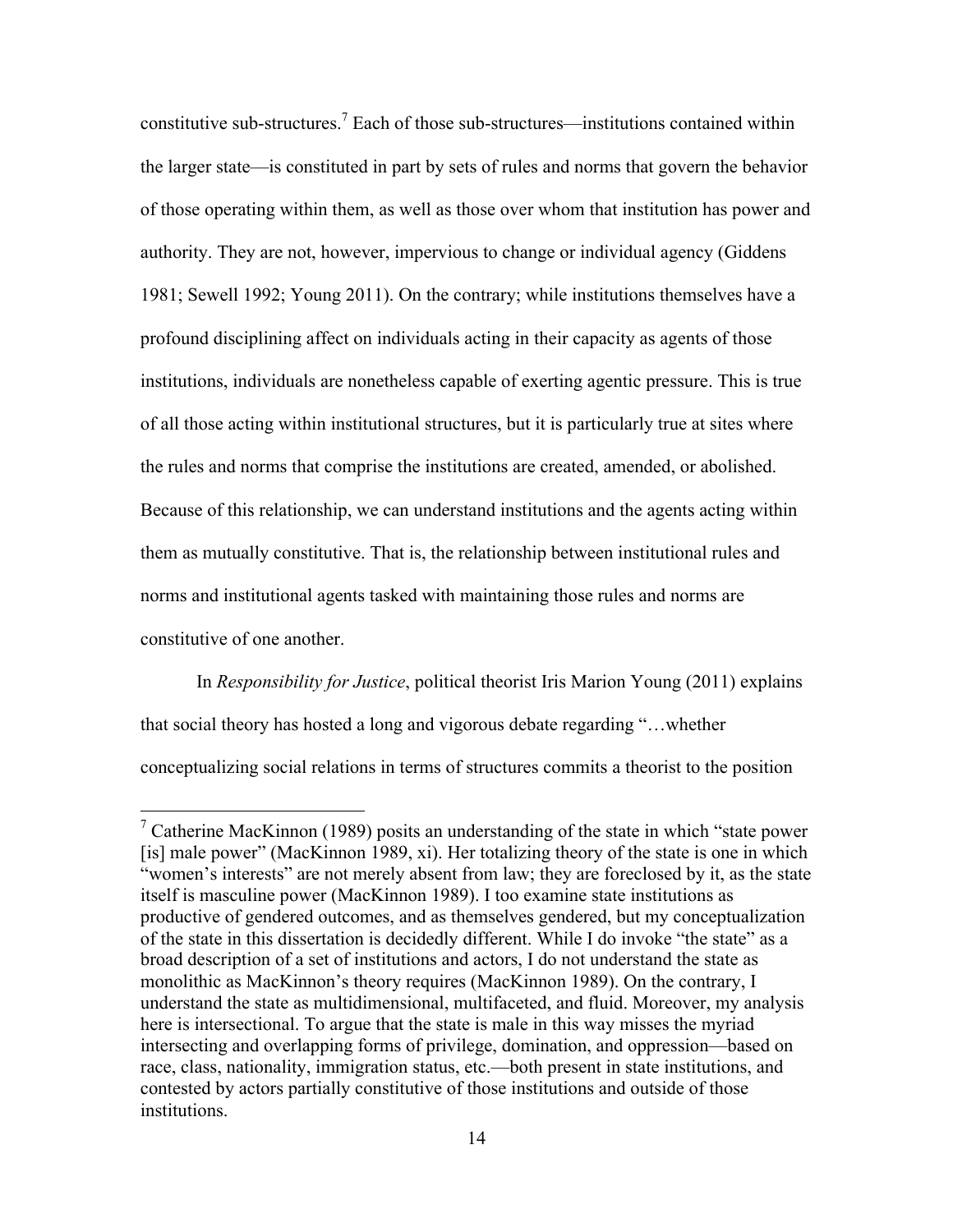that persons in social structures are not really agents, or that their agency is something entirely independent of the structures, which operate according to their own laws" (Young 2011, 59). Young argues that people do act within institutions, however not in a way that can easily be separated from those institutions. Additionally, those individuals' actions are informed by the structure of those institutions—e.g. rules, and norms—in a way that implicates the institution in the individuals' actions. This relationship is important in identifying structural injustice:

Structural injustice…exists when social processes put large groups of persons under systematic threat of domination or deprivation of the means to develop and exercise their capacities, at the same time that these processes enable others to dominate or to have a wide range of opportunities for developing and exercising capacities available to them. Structural injustice is a kind of moral wrong distinct from the wrongful action of an individual agent of the repressive policies of a state. Structural injustice occurs as a consequence of many individuals and institutions acting to pursue their particular goals and interests, for the most part within the limits of accepted rules and norms" (Young 2011, 52).

In this view, individual agency can take multiple forms and its different forms enable and require different levels of analysis. Identifying structural injustice requires an examination of individuals' actions in their capacity as institutional actors. In addition, it requires, as political scientist William Sewell (1992) and sociologist Anthony Giddens (1981) also argue, acknowledging that capacity of these institutional actors to generate (or not generate) institutional change (Giddens 1981; Sewell 1992; Young 2011).

If we think of the relationship between institutions and agency in this way, we can also think of agency as potentially collective, rather than as only ever individual. Sewell argues that, "…agency exercised by persons is collective in both its sources and its mode of exercise. Personal agency is, therefore, laden with collectively produced differences of power and implicated in collective struggles and resistance" (Sewell 1992, 21). In their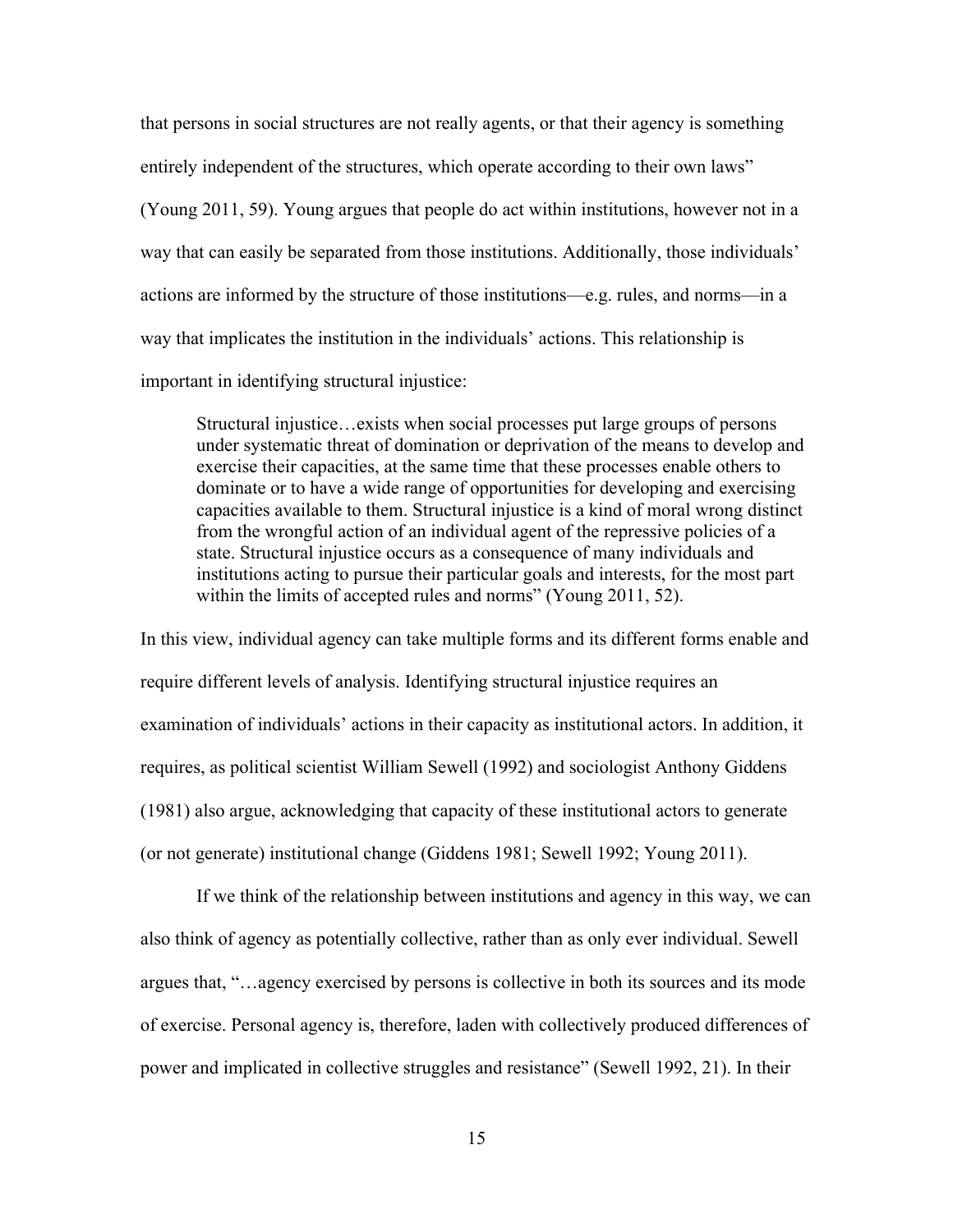agentic capacity, he argues, individuals can coordinate and collaborate. I would argue that the collaborative capacity of individual agents can be seen in, for example, acts of Congress, congressional subcommittee recommendations, coordinated partisan voting, etc. Individuals pool their agentic resources in order to amplify the power afforded them by the institutional structure within which they operate. They do this to produce, or make more likely, certain outcome regardless of the substance of those outcomes (Sewell 1992).

In this project, the relationship between state institutions and those acting within them (and on their authority) is of central significance. In my analysis of institutional culpability and capacity, individual actors are important not so much as themselves, but as constituents of the institutions on whose authority they are acting. In Chapter III, for example, I analyze how the relationship plays out between legal institutions of immigration law and ameliorative policy like VAWA, and the individual actors operating within, and on the authority of those legal institutions. This is in line with Sewell's theory of structure in which he posits an understanding of agency "…not as opposed to, but as constituent of, structure" (Sewell 1992, 20). Similarly, Giddens tells us that structures need to be understood as "duel" in that they are "both the medium and the outcome of the practices which constitute social systems (Giddens 1981, 27). Put differently, "[s]tructures shape people's practices, but it is also people's practices that constitute (and reproduce) structures" (Sewell 1992, 4). Sewell goes on to argue, with Giddens, that individual agency is often lost in conversations about structure. He warns, "[a] social science trapped in an unexamined metaphor of structure tends to reduce actors to cleverly programmed automatons" (Sewell 1992, 2). This view of people acting within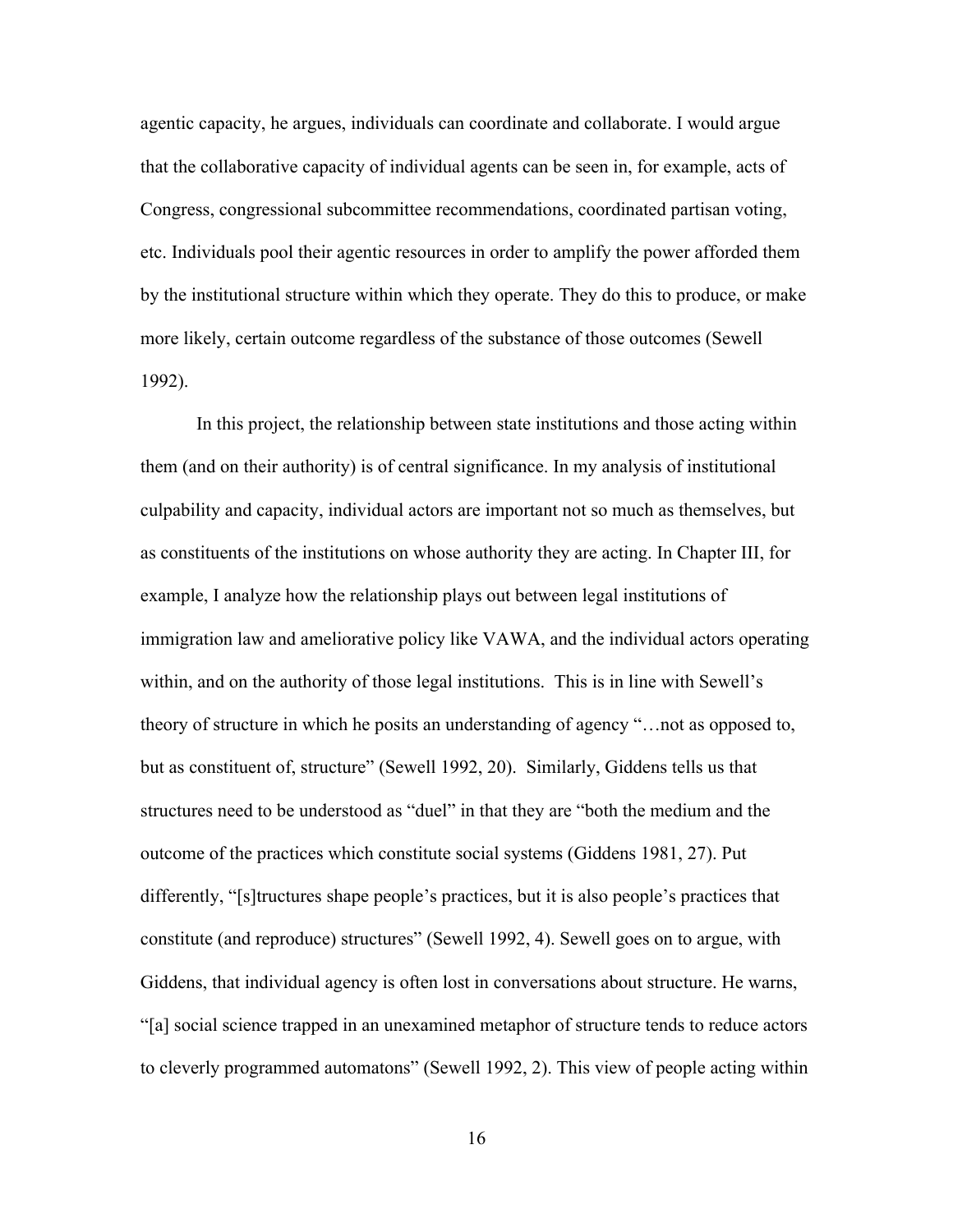an institution forces us to locate change outside of that institution, "…either in a telos of history, in notions of breakdown, or in influences exogenous to the system in question" (Sewell 1992, 3). These tendencies heavily color certain sub-sets of the scholarly work on IPV against immigrants.

Berk, Galvan, and Hattam (2013) caution against the maintenance of a "false duality of structure and agency" that "seek[s] to soften the distinction between institutional structure and human agency with concepts like 'layering' or 'ambiguity'" (Berk, et al. 2013, 1). For them, what is interesting about structure and agency is the ways in which they are mutually constitutive, and the ways in "…which people in plural settings experience and practice rules and roles" (Berk, et al. 2013, 2). They are coming from a position of discomfort regarding the tendency of institutionalism, as an analytical lens, to see structure and agency as contradictory and irreconcilable. There are deeper understandings and insights to be gained when scholars "refuse the relentless splitting of structure, agency, and change" (Berk, et al. 2013, 2). They urge us to "reimagine agency as relationality," which "…overcomes the structure-agency distinction by setting both in motion. From this perspective, neither the features of institutions—rules, roles, symbols—nor the identities or interests of actors have meaning apart from the changing roles they play in relationship to one another" (Berk, et al. 2013,  $5 - 6$ ).

When referring to the state in the abstract, it is easy to misplace or pass over the agency of individuals acting on behalf of, or in their official capacity as representatives of various state institutions. In the context of this project, we need to consider the actions of members of Congress, Immigration and Customs Enforcement (ICE) officers, Citizenship and Immigration Services (USCIS) officers, local law enforcement officers, and judges,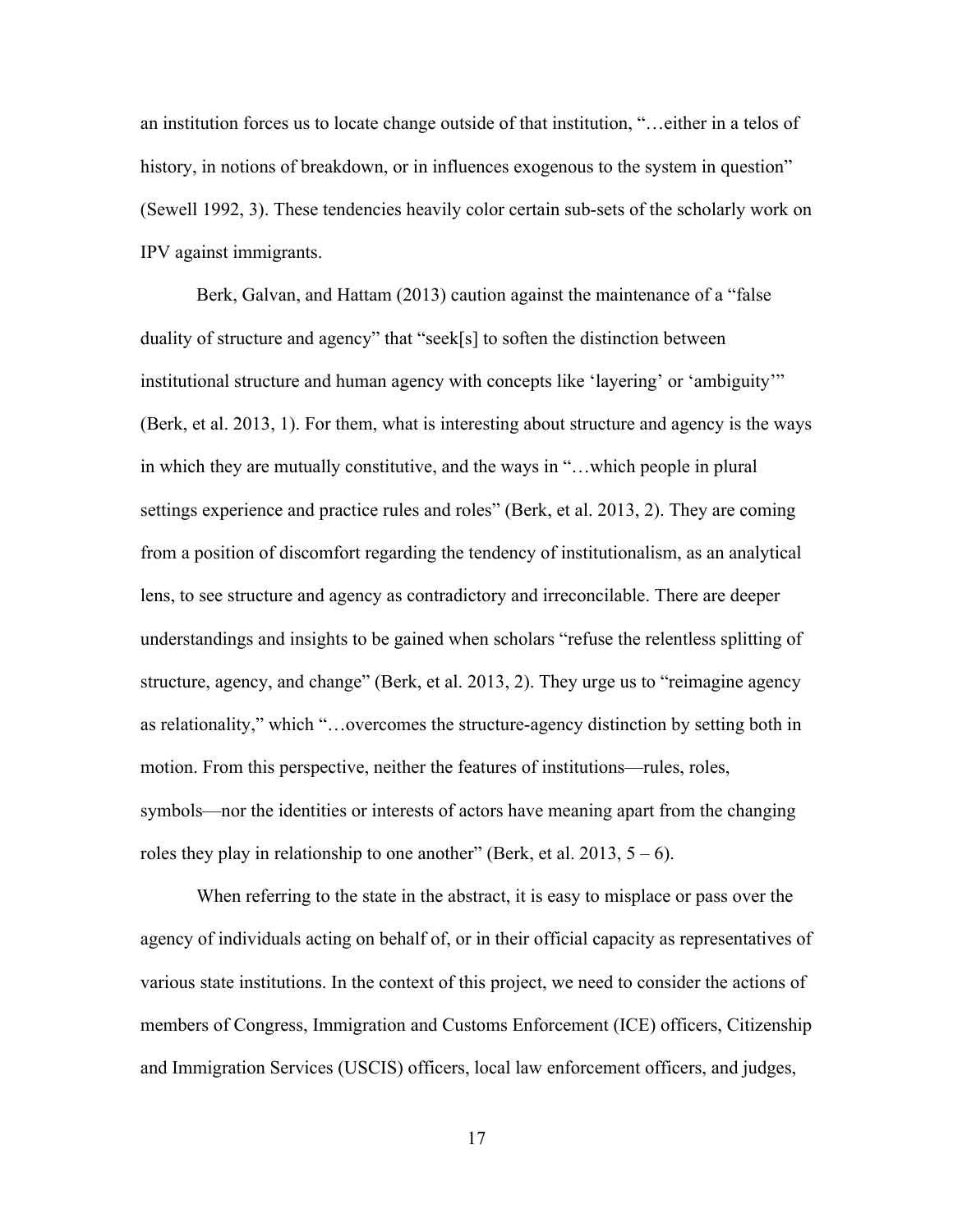not as merely the actions of individuals influenced and disciplined by institutions, but as actors whose action are partially constitutive of those institutions. That is to say, an analysis of their actions in this capacity is an institutional analysis. Correspondingly, in examining the actions of individuals operating in their official capacities, it is easy to lose sight of the state as a system or a structure that is neither clearly separable from its individual parts, nor is it clearly reducible to its individual parts (Young 2011). Yet, understanding the state as a structure not reducible to its parts (individual agencies and/or representatives of the state) should not distract us from the fact that those individuals act with the legitimacy, authority, and power of the state (Lipsky 1980; Morgen, Acker, Weigt 2010). 8

Moreover, as I demonstrate in Chapter III, individual state actors, acting in their capacity to shape the rules, norms, and laws that constitute a major part of the state as a structure (e.g. members of Congress sitting on various relevant committees and subcommittees) can be, and *are* self-reflective about the ways that the structure of which they are a part interacts with those over whom it exercises power and authority. That is to say, although we can talk about the state as a structure irreducible to its parts, we can also

 <sup>8</sup> Political scientist Michael Lipsky (1980) argues that "…the decisions of street-level bureaucrats"—those workers tasked with policy implementation on the most basic and everyday level, such as police officers, public school teachers, those administering welfare programs—"the routines they establish, and the devises they invent to cope with uncertainties and work pressures, effectively *become* the public policies they carry out" (Lipsky 1980, *xii*). Most relevant to this dissertation, Lipsky posits and understanding of individuals, authorized by the state, are afforded an enormous amount of discretion and power in their implementation of policy directives, and their choices and decisions are partially constitutive of policy and the policymaking process (Lipsky 1980). Anthropologist Sandra Morgen and sociologists Joan Acker and Jill Weigt (2010) also shed light on the agency of individual beuraucratic workers tasked with administering, in this case, welfare policy. In their account, administrative discretion exercised by individual bureautrats can open the door to, for example, racial bias in welfare policy implimentation (Morgen, Acker, and Weigt 2010).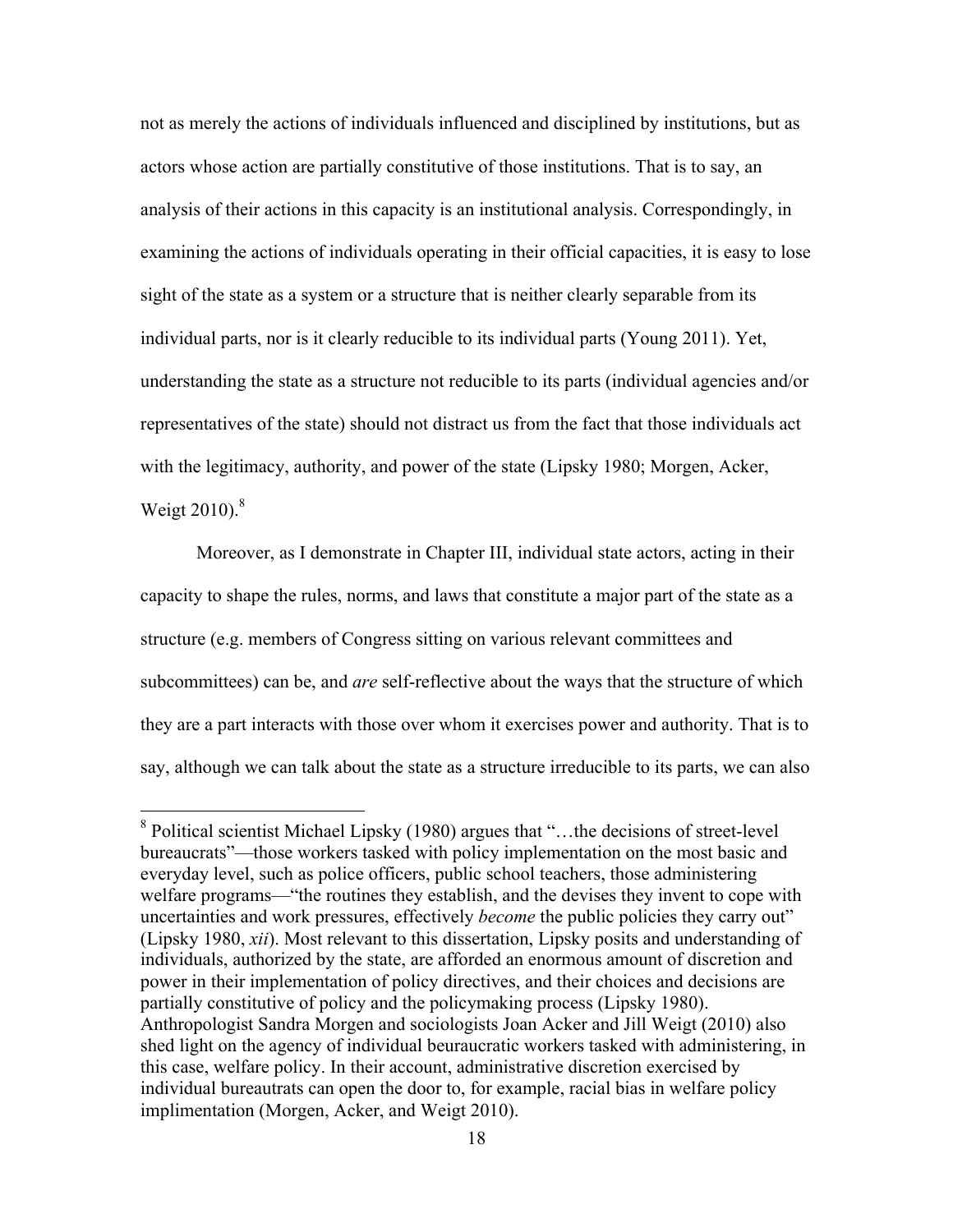understand the state as capable of self-reflection, intentionality, and the instantiation and re-instantiation of power dynamics that are beneficial to some at the expense of others. We can see evidence of this kind of self-reflection in, among other things, the texts of laws and policies, the transcripts of congressional committee and subcommittee hearings, statements of administrative policy by presidents, court briefs and rulings, and other official sources and forms of discourse. Even individual utterances are situated within a collective entity that too has the capacity to act.

### **Chapter Breakdown**

Chapter II, "Methods and Methodology," explains my research and analytical methods, my methodology, and my selection and use of empirical evidence. I use multiple interpretive methods in investigating the relationship between the state and IPV against immigrant women. I conducted feminist content and discourse analysis, historical legal process tracing, and interviews. Broadly, my analysis is feminist interpretive in form. This chapter also details my feminist methodological orientation, discussing the political and philosophical presuppositions that underlie both my research and my analysis.

Chapter III, "Intimate Partner Violence Against Immigrant Women in the United States," is the first of two empirical case studies presented in this dissertation. Here I examine the relationship between state institutions and IPV against immigrant women living in the US. Crenshaw (1991) trained a powerful analytical spotlight on the intersectional experiences of immigrant women in the US facing IPV. However influential in the feminist community, Crenshaw's article was largely ignored by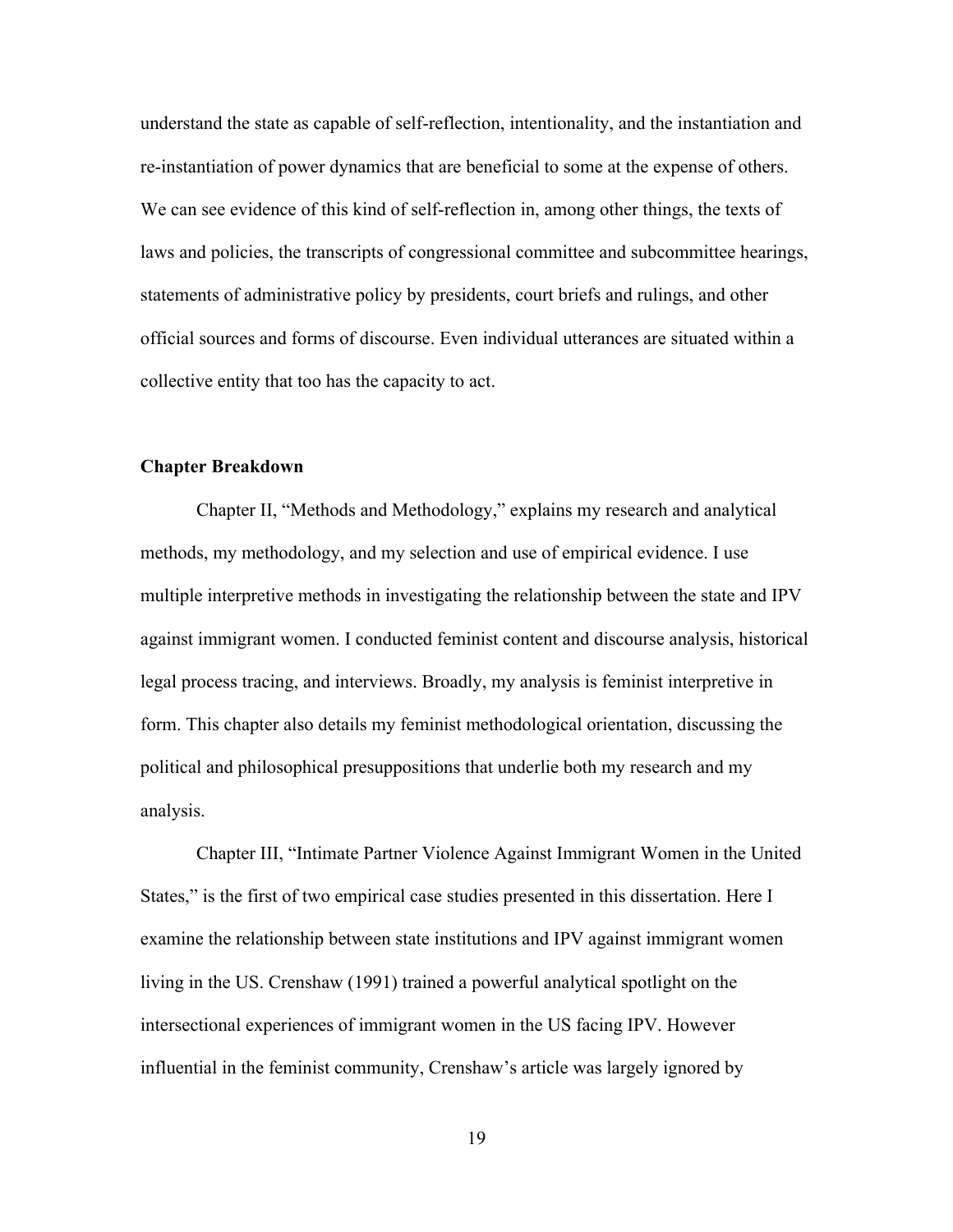mainstream immigration scholarship, which persists in treating immigration policy and its effects as gender-neutral. In this chapter I re-focus on this issue, examining the role of state actors and institutions in this kind of violence, assessing how and why the state is acting upon these women.

Much of the literature on this issue assumes or asserts a largely beneficent state that, while it may suffer from policy and administrative shortcomings, mismanagement, or misunderstanding, is still passive and reactionary in nature. That is, the state is *responding* to a reality of IPV against immigrant women that exists external to the state's own institutional structures and capacities. I critique this idea through an analysis of congressional sub-committee hearings, which reveal self-reflection among and between lawmakers regarding the role of the state—in the form of immigration law and the enforcement thereof—in the perpetration and continuation of this violence. In analyzing these transcripts, I posit an understanding of the state as playing a more directly harmful role in the lives of immigrant women experiencing IPV.

Chapter IV, "Intimate Partner Violence-Based Asylum in the US: An Alternative Analysis," is the second of two empirical chapters, and approaches the relationship between the US state and IPV against immigrant women from a different perspective. In this chapter I examine US institutional responses pertaining to women seeking asylum on account of IPV. Unlike Canada, the US policy does not allow for IPV alone to serve as grounds for an asylum claim. Nor does the US accept gender persecution per se as grounds for asylum claims, though this policy framework was recommended by the UNHCR over two decades ago. Officials have given a plethora of rationales for this policy, but as in the case of IPV occurring on US soil, the policy limits have considerable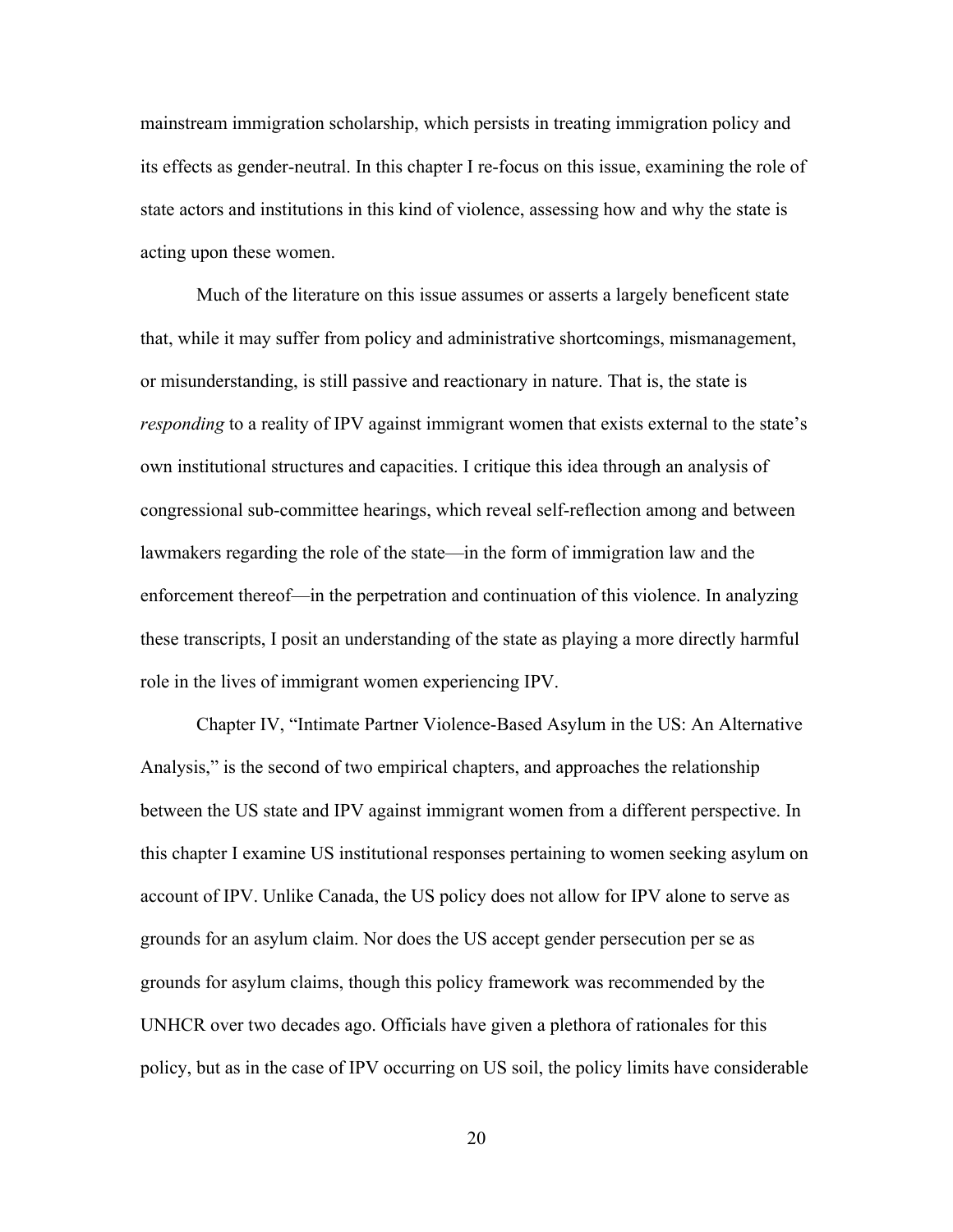negative impacts. Over the last two decades, a series of administrative and court decisions have led to protracted legal debates regarding the cases of a few such asylumseekers, regarding whether or not such cases necessitate an exception to the general rule. In 2014, the Board of Immigration Appeals (BIA) made a much anticipated, and precedent-setting ruling in an IPV-based asylum case, conceding that IPV can be understood as persecution *in some cases*, as delineated by Congress.

The BIA's ruling has been praised by activists and advocates as move toward a more just and ethical asylum policy. I argue in this this chapter that, instead of moving us toward a more robust understanding of IPV as both public and political, the "exceptions" made in the Obama administration brief, and the BIA's precedent-setting ruling reinstantiate an understanding of IPV as apolitical. Indeed, these policies act to legitimate the idea that this form of persecution is apolitical, thus obfuscating the role of state actors in its continuation and its remediation. As in Chapter III, we can see these ostensibly progressive administrative policies not at as inadequate remedy or incremental progress, but as implicated in perpetuating the conditions under which this kind of violence continues.

In the final chapter, "Centering Peripheral Violence," I pull the two case studies together in an overarching theory of the relationship between the state institutions and the continuation of IPV against immigrant women. Here I examine the connections between these two cases, which are generally treated as distinct in both policy and in the academic literature. Drawing from feminist and immigration scholarship, this chapter draws out restrictive immigration policy as a form of gendered institutional violence when examined in these specific contexts. Rather than accepting restrictive immigration policy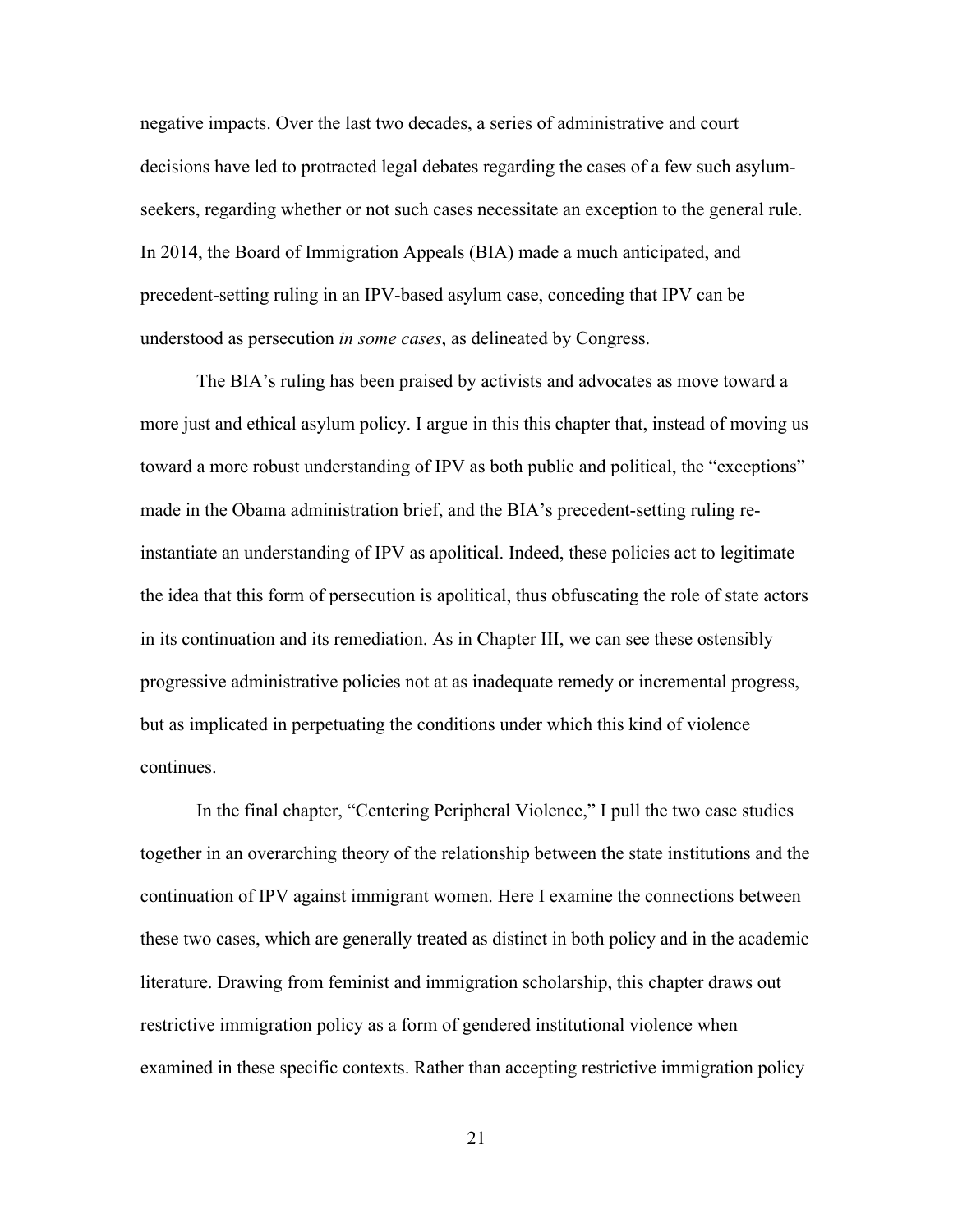as necessary or fundamentally just, this chapter explores alternative institutional formations capable of eliminating the use of immigration restrictions as a tool of coercion in abusive relationships.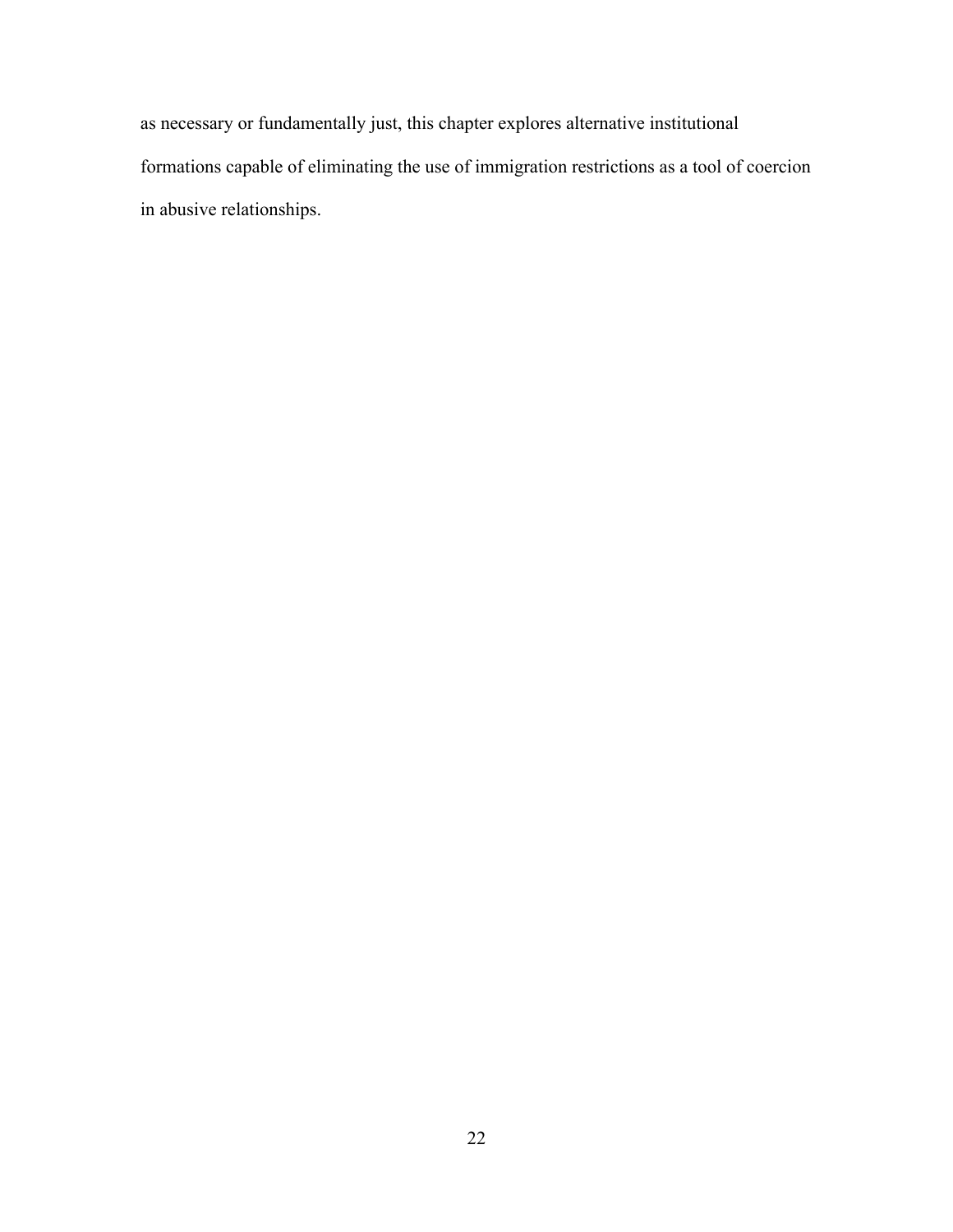#### **CHAPTER II**

#### **METHODS AND METHODOLOGY**

This dissertation is a constructivist-interpretive study of the relationship between the US state and IPV against immigrant women. This chapter serves two interrelated functions—outlining my research methods and explicating my methodological approach, including ontological and epistemological presuppositions.<sup>9</sup> In conducting my research and analysis, I rely primarily on feminist content and discourse analysis, and historical legal process tracing, and peripherally on interviews. The philosophical and methodological underpinnings of this work are important not only as presuppositions, but as an integral element of my data generation, analysis, and normative theoretical argumentation. These elements receive considerable attention in the latter part of the chapter.

#### **Methods**

### *Feminist Content and Discourse Analysis*<sup>10</sup>

Feminist content and discourse analysis is the most robust method I use in this project. I examine five different sources of content—policies (both legislative and administrative), public statements of national policymaking, congressional hearings,

<sup>&</sup>lt;sup>9</sup> While "methods" here refers to the specific tools for data collection and analysis, "methodology"—in this case intersectional feminist methodology—refers to

<sup>&</sup>quot;…questions about theories of knowledge, strategies of inquiry, and standards of evidence appropriate to the production of feminist knowledge" (Hawkesworth 2006, 4).

 $10$  Examples of discourse analysis more broadly: Bhuyan 2008; and Newton 2008. Examples of feminist discourse analysis: Lazar 2005; Rojo and Esteban 2005.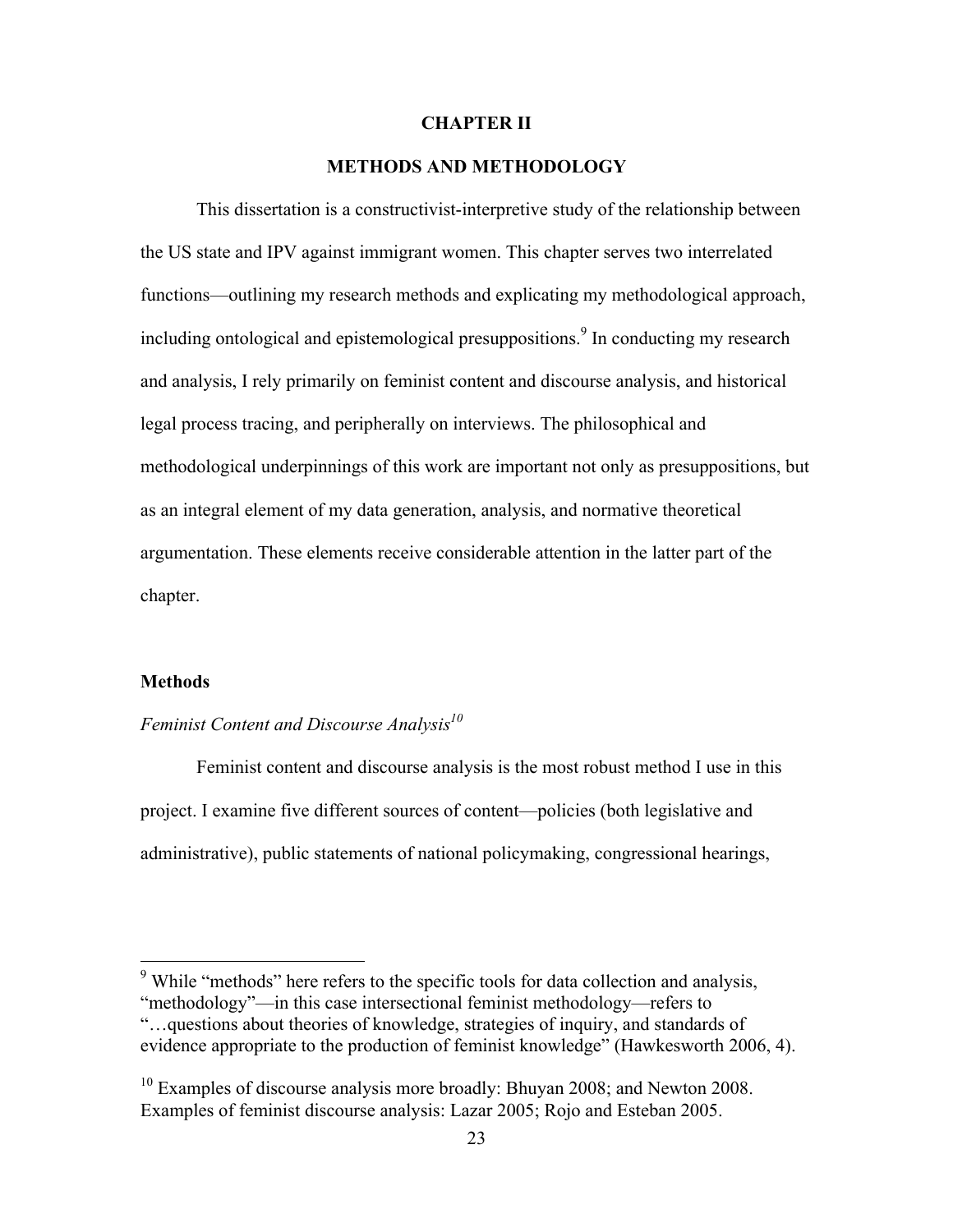judicial rulings on gender-based asylum claims, $11$  and administrative briefs submitted to immigration courts in IPV-based asylum cases. As discussed in the previous chapter, each of these is partially constitutive of the state apparatus broadly understood, and the content of each communicates one or another aspect of institutional rule making, either in process or in outcome.

The purpose of this project is not simply to describe a certain sociopolitical reality, although evidence-based description certainly plays an important role. It is to provide an empirically grounded feminist theoretical analysis of certain observable phenomena. In this case, evidence of those phenomena manifest in the form of textual and spoken content, concepts, and discourse. Michelle Lazar (2005) argues that, "[a]nalysis of discourse which shows up in the workings of power that sustain oppressive social structures/relations is itself a form of 'analytical resistance'…and contributes to ongoing struggles of contestation and change" (Lazar 2005(a), 6, citing van Dijk 1991). Critical content and discourse analysis has its roots in the tradition of critical theory, particularly in that it is interested in linking theory and praxis—leveraging theory and critique as tools in the fight against sociopolitical domination.

[Critical discourse analysis] is part of an emancipatory critical social science which…is openly committed to the achievement of a just social order through a critique of discourse…[F]eminist critical discourse analysts[']…central concern is with critiquing discourses which sustain a patriarchal social order: that is, relations of power that systematically privilege men as a social group and disadvantage, exclude and disempower women as a social group (Lazar 2005(a), 5).

As Lazar explains, the impulse of a feminist content and discourse analysis differs from analyses that are similar in form, but without a feminist orientation in that it is concerned

<sup>&</sup>lt;sup>11</sup> For other examples see Loescher and Scanlan 1986; Spijerboer 2000; Anker 2001; Musalo 2010; Barreno 2011.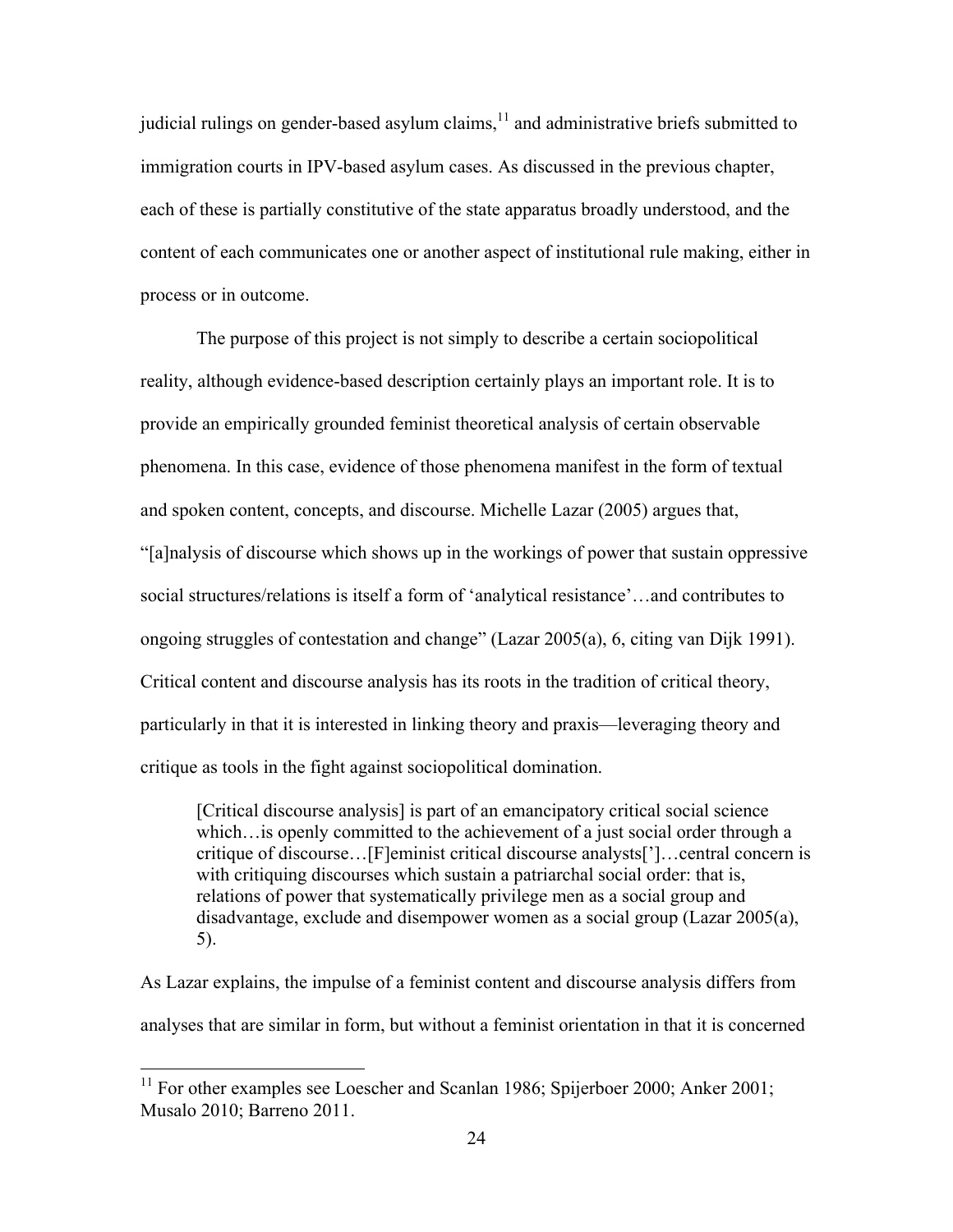with systems of power and domination that pertain specifically to gender. My analysis in this dissertation differs from what Lazar describes in that I am concerned with intersectional forms of power and domination having to do with race, class, nationality, and immigration status, in addition to gender. $12$ 

## *Historical Legal Process Tracing<sup>13</sup>*

The changes and development of the legal apparatuses—be they administrative, legislative, or judicial—are also central to this research. The way this political development unfolds over time reveals much about the relationship in question here. Although there is a more than a century's worth of policy history available for analysis in broad form, in the case of IPV against immigrants living in the US, the history of ameliorative policy is quite short; the first ameliorative policy did not appear until 1990 when Congress created the so-called "Battered Spouse Waiver" in an attempt to address the specific vulnerabilities created by the Immigration Marriage Fraud Amendment to the Immigration and Nationality Act of 1986. Similarly for IPV-based asylum claims, the policy history is brief; the first IPV-based asylum petition was filed in 1996. Though legislation pertaining to IPV-based asylum claims has remained constant over the last two decades, judicial precedent and administrative policies have shifted considerably, with the Clinton, Bush, and Obama administrations all taking different approaches. These

<sup>&</sup>lt;sup>12</sup> Karen Beckwith (2005) argues that gender can operate as both a category and a process (Beckwith 2005, 131). As a category, gender is "the multidimensional mapping of socially constructed, fluid, politically relevant identities, values, conventions, and practices conceived of as masculine and/or feminine, with the recognition that masculinity and femininity correspond only fleetingly and roughly to 'male' and 'female'" (Beckwith 2005 131).

<sup>&</sup>lt;sup>13</sup> For examples see: Tichenor 2002; and López 2006.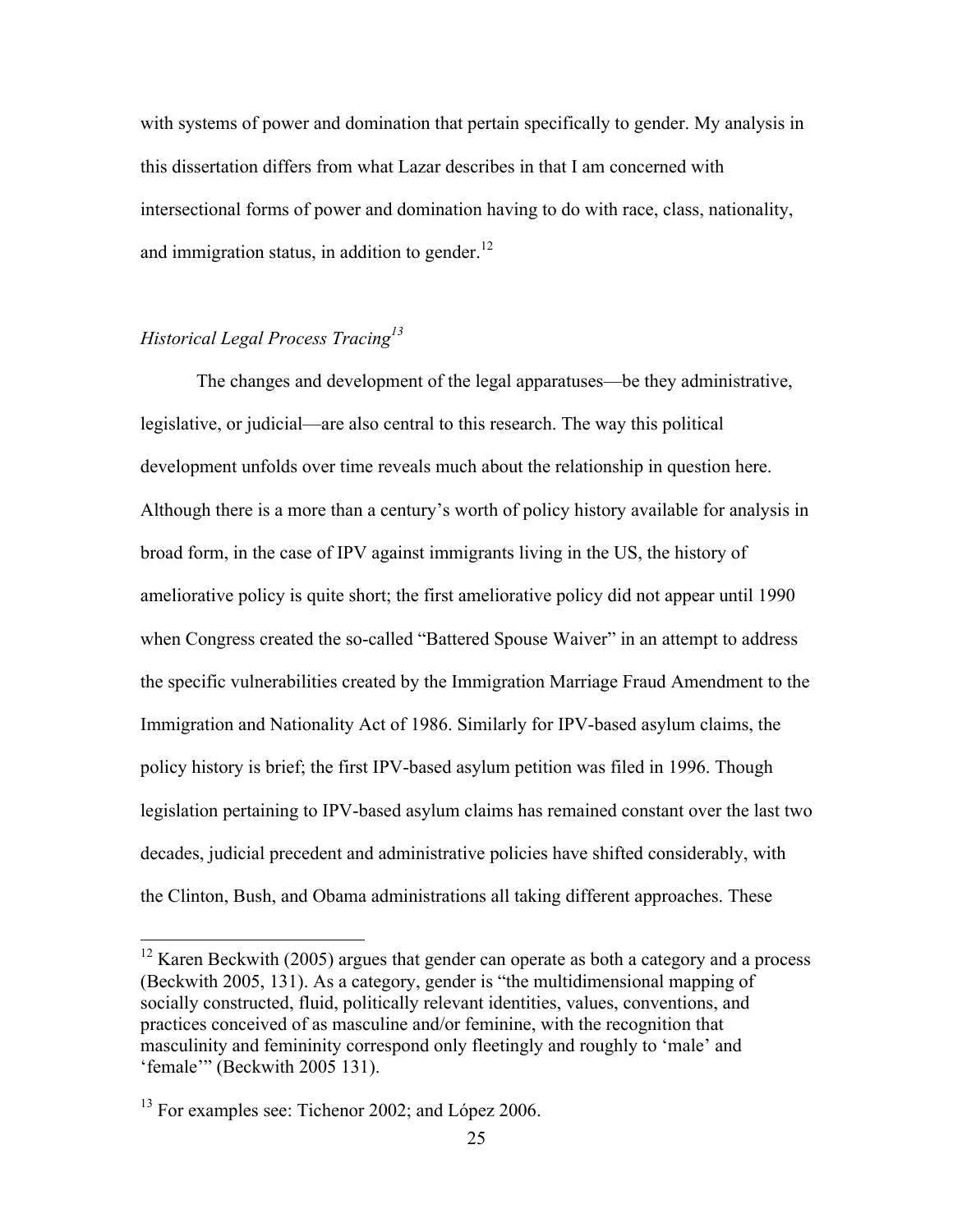changes become particularly important in the context of legislative consistency on the matter.

### *Interviews14*

The interview portion of this research does not constitute my primary source of data; rather I use interviews for triangulation purposes. They serve to contextualize and ground information I obtain from congressional hearings and other legal documents. The interviews offer valuable insights. However, they do not, and were never intended to constitute a representative sample, either geographically or across experiences. I do generate data from these interviews, although not in the same way as from congressional hearings or court briefs. I conducted semi-structured interviews with key informants at three different levels of involvement with immigrant IPV survivors. At the elite level, I interviewed Doris Meissner, the former commissioner of the Immigration and Naturalization Service  $(INS)^{15}$  under the Clinton administration. My discussion with Commissioner Meissner provided insights into the rationale behind certain administrative policy decisions. I also conducted interviews with immigration lawyers, some at prominent non-governmental organizations, in multiple locations across the country— New York, Washington DC, Colorado, and the Pacific Northwest.<sup>16</sup> Lastly, I talked with workers operating in some other capacity for NGOs providing assistance to immigrant

<sup>&</sup>lt;sup>14</sup> For examples see Gimpel & Edwards 1998; Tichenor 2002; García Bedolla 2005; Gash 2015.

 $15$  After the 9/11 attacks, the administrative duties of the INS were transferred to the newly formed Department of Homeland Security.

<sup>&</sup>lt;sup>16</sup> For some of these interviews I do not specify the city for confidentiality reasons.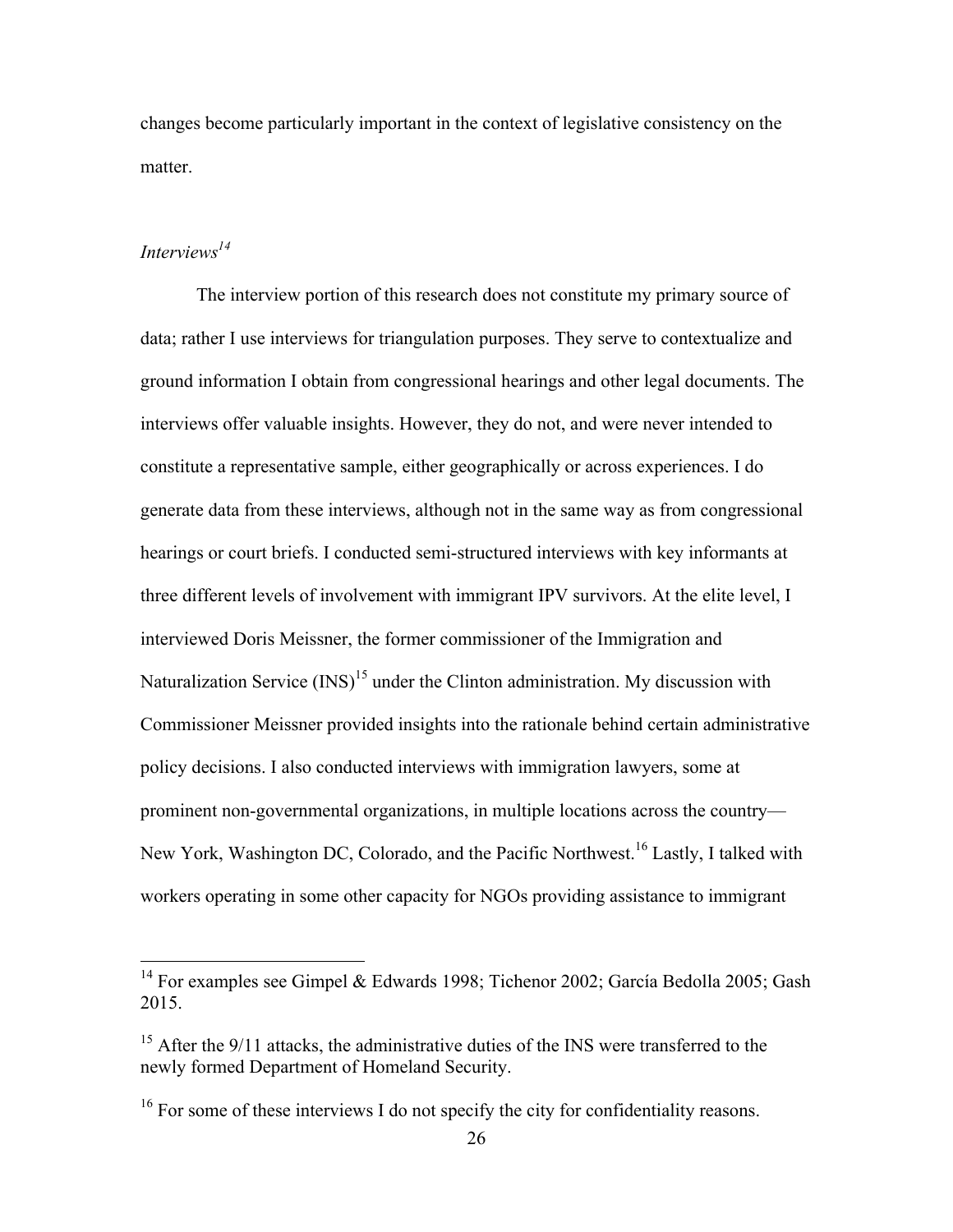IPV survivors. NGOs are very often on the front lines of this issue, providing assistance to survivors, and facilitating the interaction between women seeking relief and the state apparatus tasked with providing that relief. This set of interviews was conducted in Colorado, New York, and the Pacific Northwest.

#### *Feminist Institutionalism as an Analytical Tool*

Institutions are of central importance in this dissertation, and my analyses thereof most closely align with the burgeoning tradition of feminist institutionalism. There are several features that distinguish feminist institutionalism from other approaches to analyzing institutions in political science. According to Vivien Lowndes (2014), at its most basic, "[f]eminist institutionalism examines how the *gendered* organization of political life makes a difference" (Lowndes 2014 285). She explains

In shaping political behavior, institutions distribute power, differentially constraining and enabling actors in ways that 'stick' over time. [Feminist institutionalists'] concern is with the gendered nature of these power settlements. Political institutions can be seen as 'gender regimes' that reflect, but also help constitute the roles, relations, and identities of women and men in the political arena… (Lowndes 2014, 285 – 286).

She argues that, methodologically, a feminist institutionalist approach requires the researcher to contend with three fundamental questions. "How can we identify gendered institutions on the ground? How can we uncover the ways in which gendered institutions do their work? How can we link our methods to strategies for change" (Lowndes 2014 686)? This dissertation sets out to answer these questions in the specific context of IPV against immigrant women.

It is not enough to say that institutions are gendered or that they are productive of gendered outcomes—outcomes that benefit or harm a certain gender disproportionately.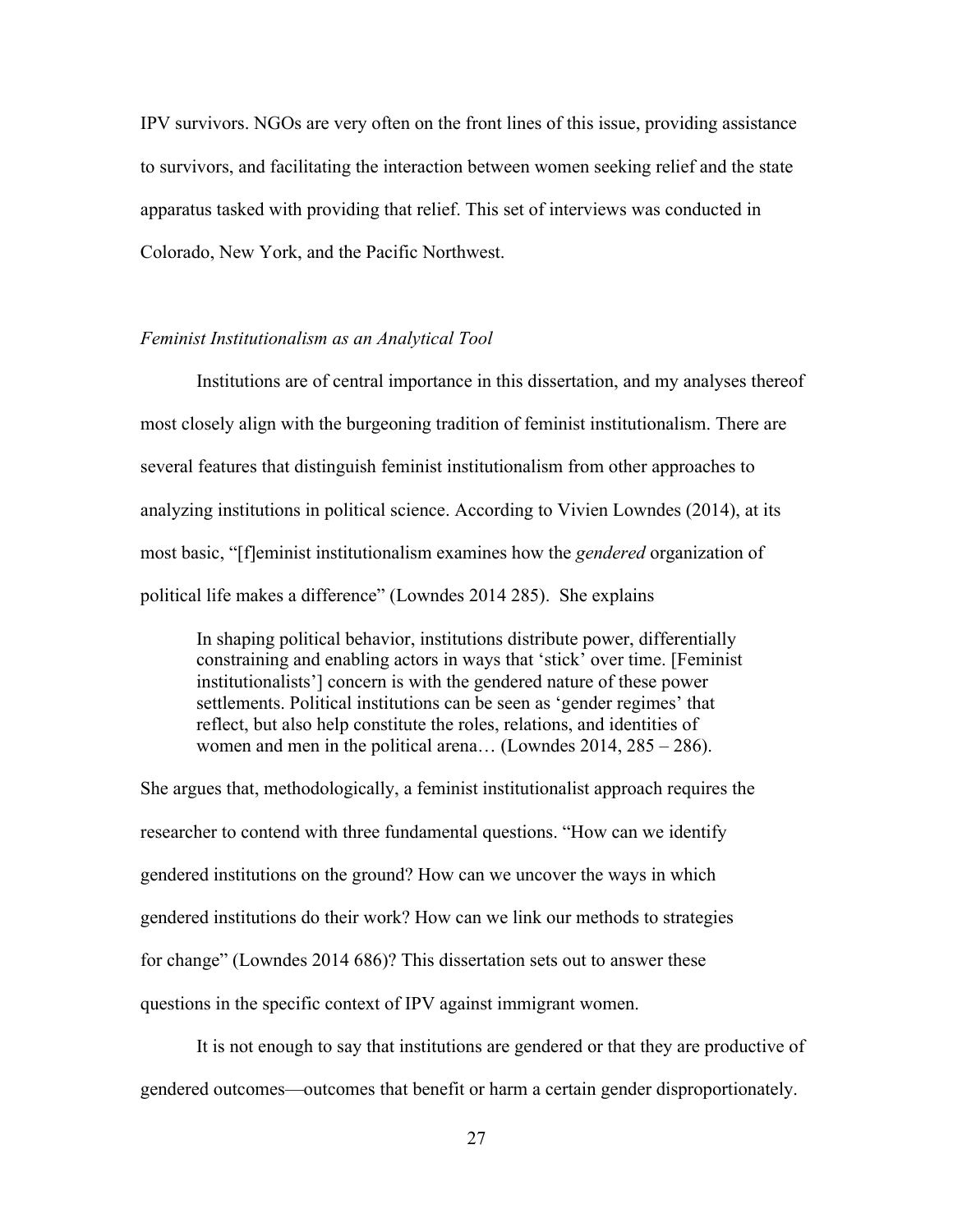To say that institutions are "productive of" some particular outcome is a passive statement, and in this case, I argue that the grammatical structure of this phrase is reflective of an underlying assumption regarding the role of agency in institutions. If we think about institutions only as sets of rules and norms that govern behavior, our understanding will be incomplete. "…[I]nstitutions and actors are mutually constitutive…but theoretically, these actors remain undifferentiated, and the relevance of the specific attributes is underinvestigated" (Gains & Lowndes 2014, 529). Gains and Lowndes stress that it is centrally important to examine interactions between (always already gendered) individual actors and institutional rules (Gains & Lowndes 2014, 529). What is at issue in this project is the *interaction* between gender, actors, institutions, and outcomes, rather than any one of these elements alone.

As explained in the previous chapter, it is possible to locate sites of agency within institutions that cannot be pinned either on the institutions themselves, or on those involved in the maintenance and production thereof. The fact of this mutually constitutive relationship does not render agency nonexistent or sufficiently complex that the concept of agency no longer applies or makes sense. Rather, it allows us to conceptualize that agency differently, as attributable to the actors operating within the institution *and* to the institution itself. With regard to state institutions, it is possible to locate agency in particular places. There are identifiable points at which we can observe the creation, maintenance, or dissolution of the rules and norms that partially constitute legal institutions, like immigration policy. Moreover, the process by which these actions are taken is often, though not always, accessible and transparent in the form of public hearings, debates in Congress, and legislative outputs.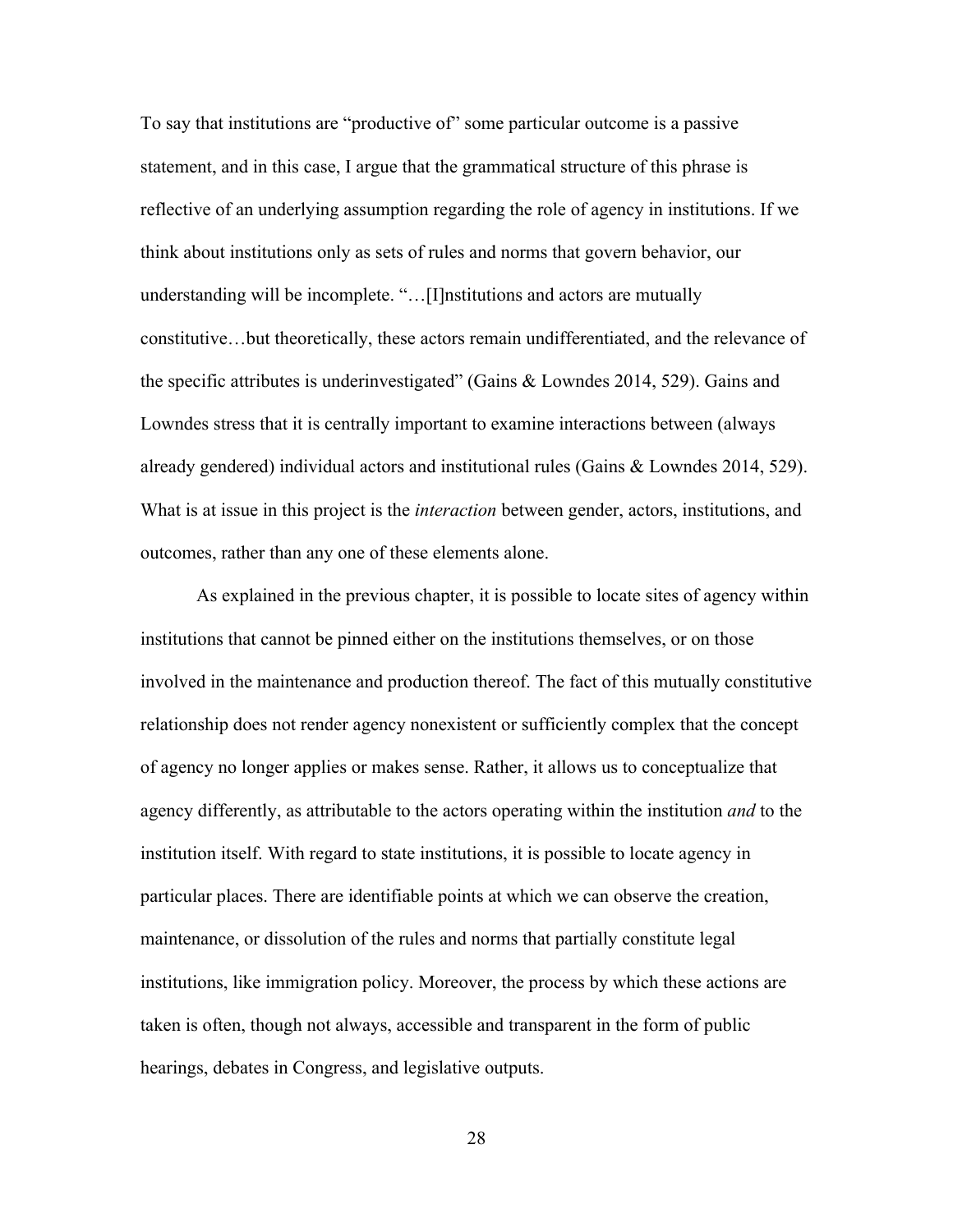The theoretical and methodological question here is whether or not we can attribute the actions of gendered actors within state institutions to the state itself. That is, given the mutually constitutive nature of the relationship between institutions and those operating within them, can we say that the state itself *knowingly* commits an act of gendered violence when the actors responsible for creating a legal apparatus themselves *know* the harm that will result? Can we attribute their self-reflective agency to the state, thereby understanding state institutions as themselves *self-reflective* and agentic? If so, what kind of evidence would justify such a claim, and how should a researcher approach that evidence methodologically?

With regard to method, an empirically informed theoretical argument like this would require that I demonstrate first and foremost that the institutional actors in question are indeed self-reflective about the outcomes resulting from their decisions regarding institutional rules (e.g. specific features of immigration law). It is also necessary to accurately identify those actors within the institution in question, and be able to explain the mutually constitutive relationship that grants those individual actors the internal (and presumably legitimate) power and authority to create, amend, dissolve, or re-instantiate the rules, norms and procedures that constitute this institution of immigration law. Substantiating a claim that those actors are self-reflective requires evidence; in this dissertation, I find evidence for these claims in congressional hearing transcripts. That is, I find evidence of self-reflection in this manner in transcripts of the conversations and testimonies of members of Congress during committee hearings on relevant laws.

What constitutes evidence in social science research has long been a contested issue, particularly for scholars whose theoretical and methodological approaches fall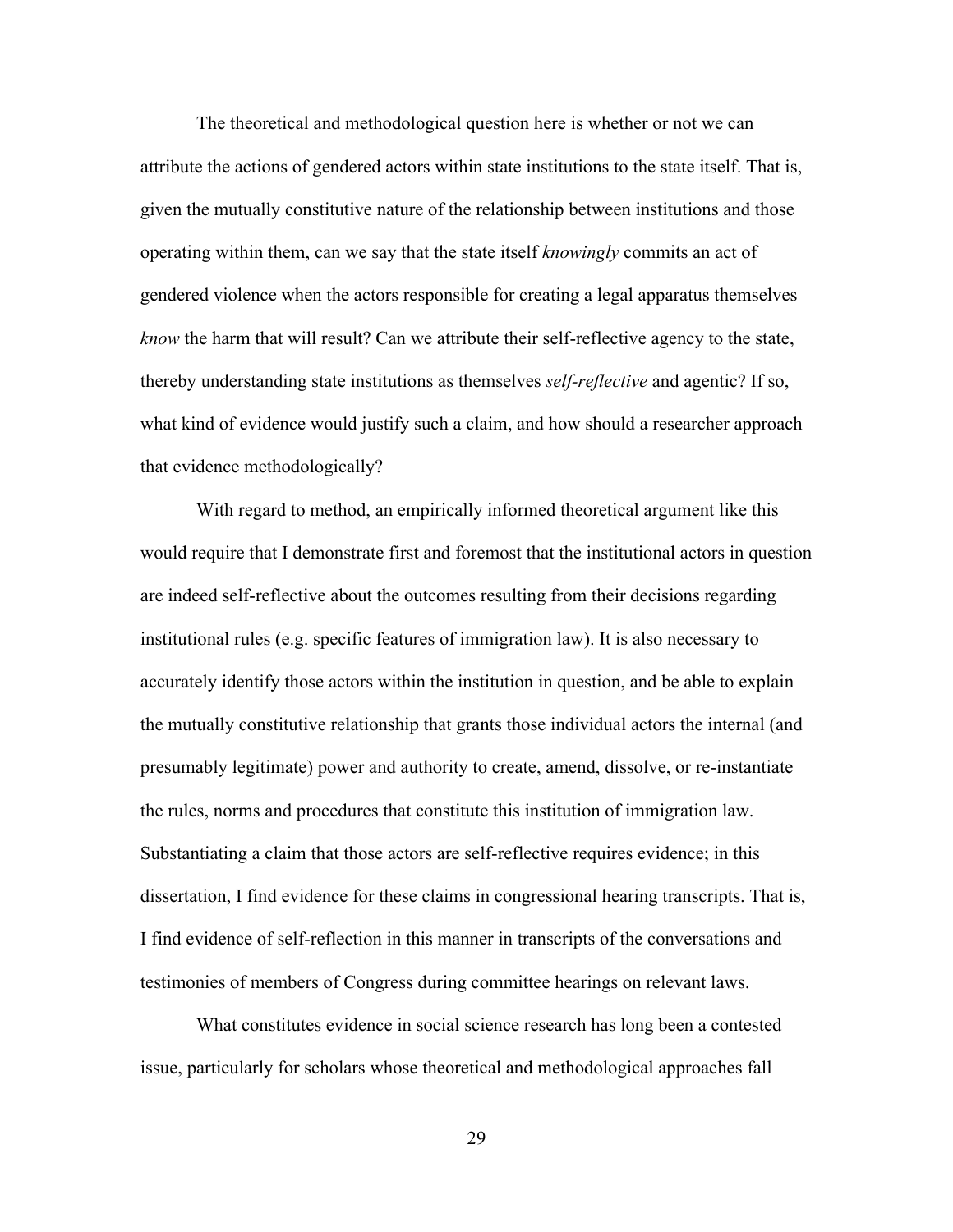outside the mainstream. With respect to feminist and intersectional theories and methods, this issue has been particularly contentious in light of political science's long and ongoing history as a masculinist discipline (Anonymous 2014, 440). "…[T]he discipline's substance and institutions were both established when the discipline was mostly, if not entirely, composed of male scholars, and those male scholars prized values associated with masculinity, such as objectivity, rationality, and competitiveness"  $($ Anonymous 2014, 441).<sup>17</sup> The resultant epistemological and ontological orientations regarding what constitutes knowledge, and how that knowledge is arrived at have reinforced these founding disciplinary biases (Anonymous 2014). This dissertation is intended, at least in part, as an intervention into the hegemonic masculinism constituting the discipline.

#### *Intersectionality as an Analytical Tool*

As an analytical tool, intersectionality was developed primarily by women of color "in their continuing struggle to correct the omissions and distortions of feminist analysis caused by failure to investigate the structuring powers of race, class, ethnicity, sexuality, and nationality" (Hawkesworth 2006, 207). Scholars of intersectionality emphasize the ways in which systems of oppression based on race, gender, class, nationality, sexuality, et al. are interactive and overlapping, not atomized or discrete (Anzaldúa 2012; Collins 2000; Crenshaw 1991; Crenshaw 1998; Davis 1981, Davis

 <sup>17</sup> This quotes comes from an article published anonymously in *Politics and Gender*, which discusses the state of the political science discipline with regard to gender. The authors' choice to remain anonymous itself speaks volumes about the professional risks of speaking out about the discipline's androcentrism.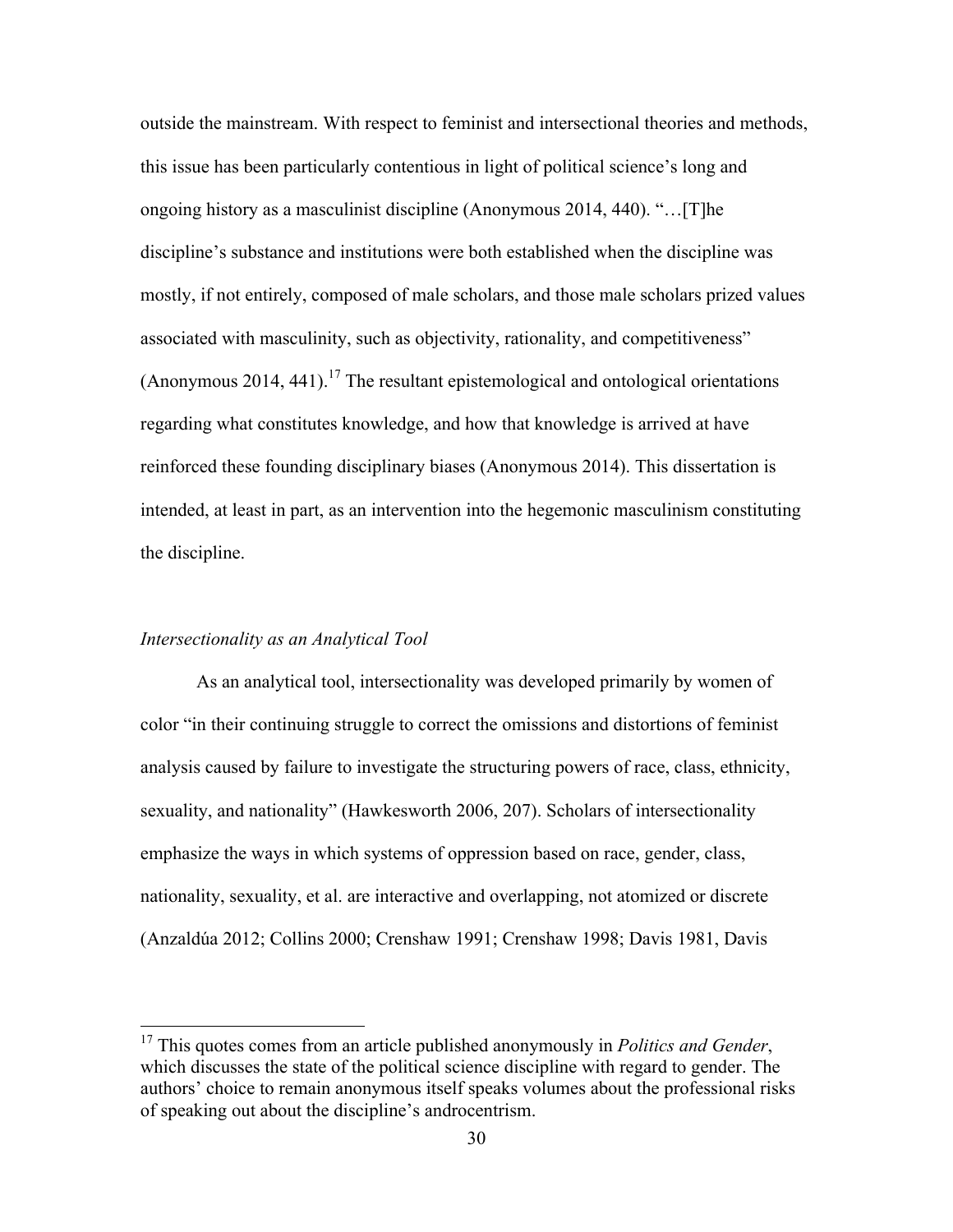2003; hooks 2000; Lorde 2007).<sup>18</sup> That is, these analytical categories are not additive one cannot examine the effects of each category or site of oppression separately. Nor, as Ange-Marie Hancock (2013) explains, can the interactive patterns among and between these categories be attributed only to identities, be they ascriptive or otherwise (Hancock 2013, 259). "Instead, these categories are analyzed as social constructions that, through the diffusion of power relationships, have vastly material effects" (Hancock 2013, 259).

Intersectional analysis is central in this dissertation. It is a basic premise of this work that immigrant women's experiences of IPV and their experience of the state and state power differ in form and in material effects from the experiences of citizen women (Crenshaw 1991). In light of these differences, general analyses of IPV are limited in their explanatory and prescriptive power. For many immigrant women in the US, immigration status becomes partially constitutive of their experiences of IPV, as it is often a feature of the abuse itself. For immigrant women seeking IPV-based asylum, adjustments to immigration status are the linchpin of their capacity to escape IPV. A meaningful intersectional analysis of this intersectional experience is a prerequisite for effective sociopolitical resistance to the systems of domination and oppression that enable this violence.

#### **Methodology**

The puzzle at the heart of this project is this: what is the relationship between state actions and inactions and IPV against immigrant women? This question pivots around a central set of empirical observations, from which I generate the data for the

 $18$  This list of intersectionality scholars is intended to be representative, but by no means exhaustive.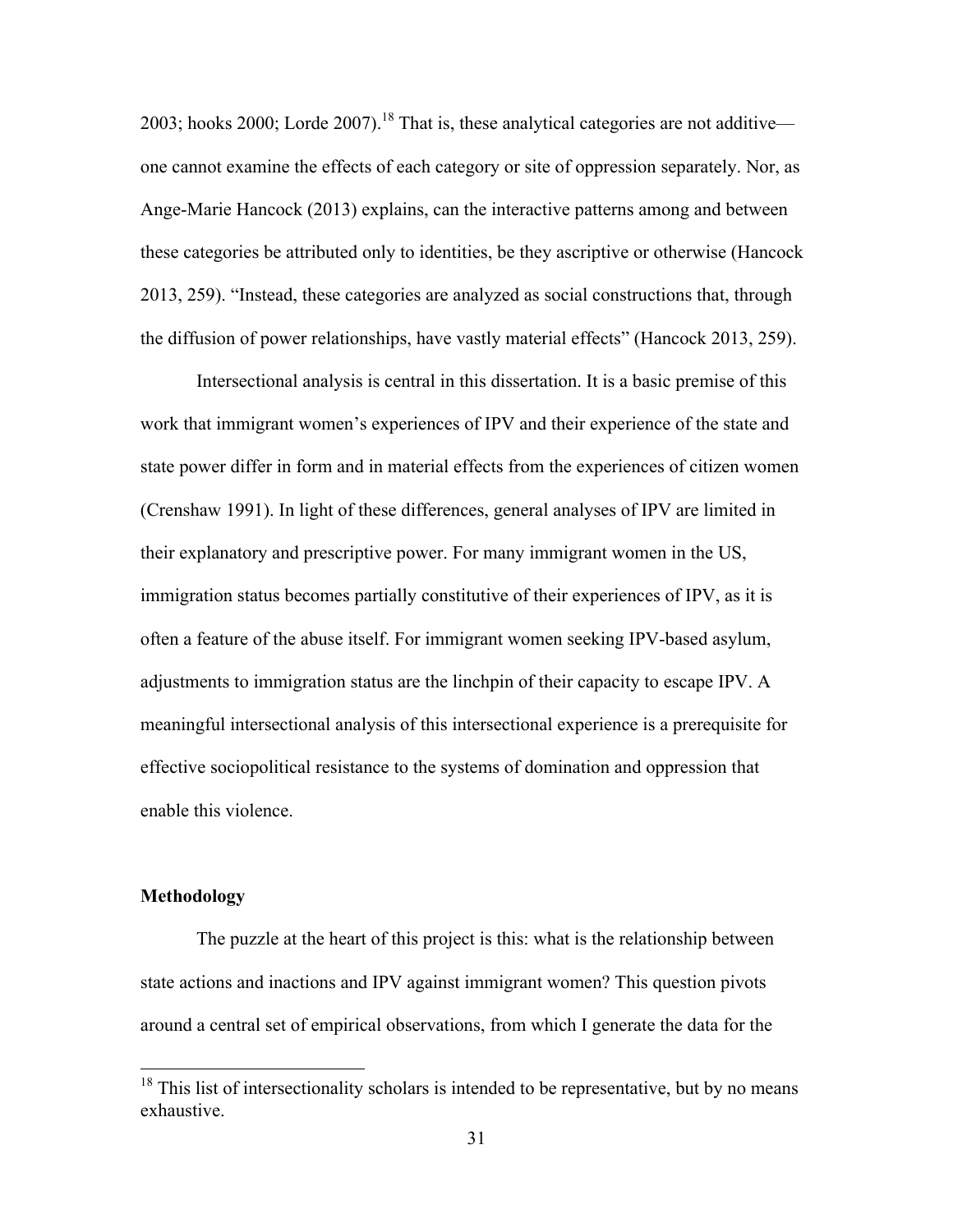forthcoming chapters. Dvora Yanow and Peregrine Schwartz-Shea (2014) explain: "'Data,' in [a qualitative interpretive] approach, are not things given (*datum*, *data*, from the Latin 'to give'), but things encountered, often by surprise, observed, and made sense of, interpreted. What is accessed are sources of data; the data themselves are generated…" (Yanow and Schwartz-Shea 2014, *xxi*). The first, and most basic observation is that intimate partner violence exists, and it exists both in the US and abroad. Second, immigrant IPV survivors are faced with an experience constituted by the complex relationship between their status as immigrants and their status as IPV survivors—an intersectional experience—whether or not the violence perpetrated against them is ongoing. Put differently, the challenges faced by immigrant survivors are distinct from those faced by US citizens on account of this intersectional relationship (Crenshaw 1991). Third, Congress has created policies to address IPV against immigrants in the US, and those policies are limited in scope, scale, and effectiveness. These limits are evidenced in part by the continuation of said violence. Lastly, in the context of legislative stagnation on gender-based asylum, asylum adjudicators have made space for some IPVbased asylum claims as exceptions within existing law.

Accompanying this puzzle is an equally important normative question: how *ought* we understand the role of US governmental institutions in IPV against immigrant women? Without a doubt, this normative question is fundamentally one about power, its distribution and uses, and the effects thereof. This normative question implies that the way in which we interpret observations about this relationship is not a foregone conclusion. As Yanow and Schwartz-Shea explain, "interpretive work of all kinds, in rendering tacit knowledge explicit, makes silenced discourses speak, thereby perforce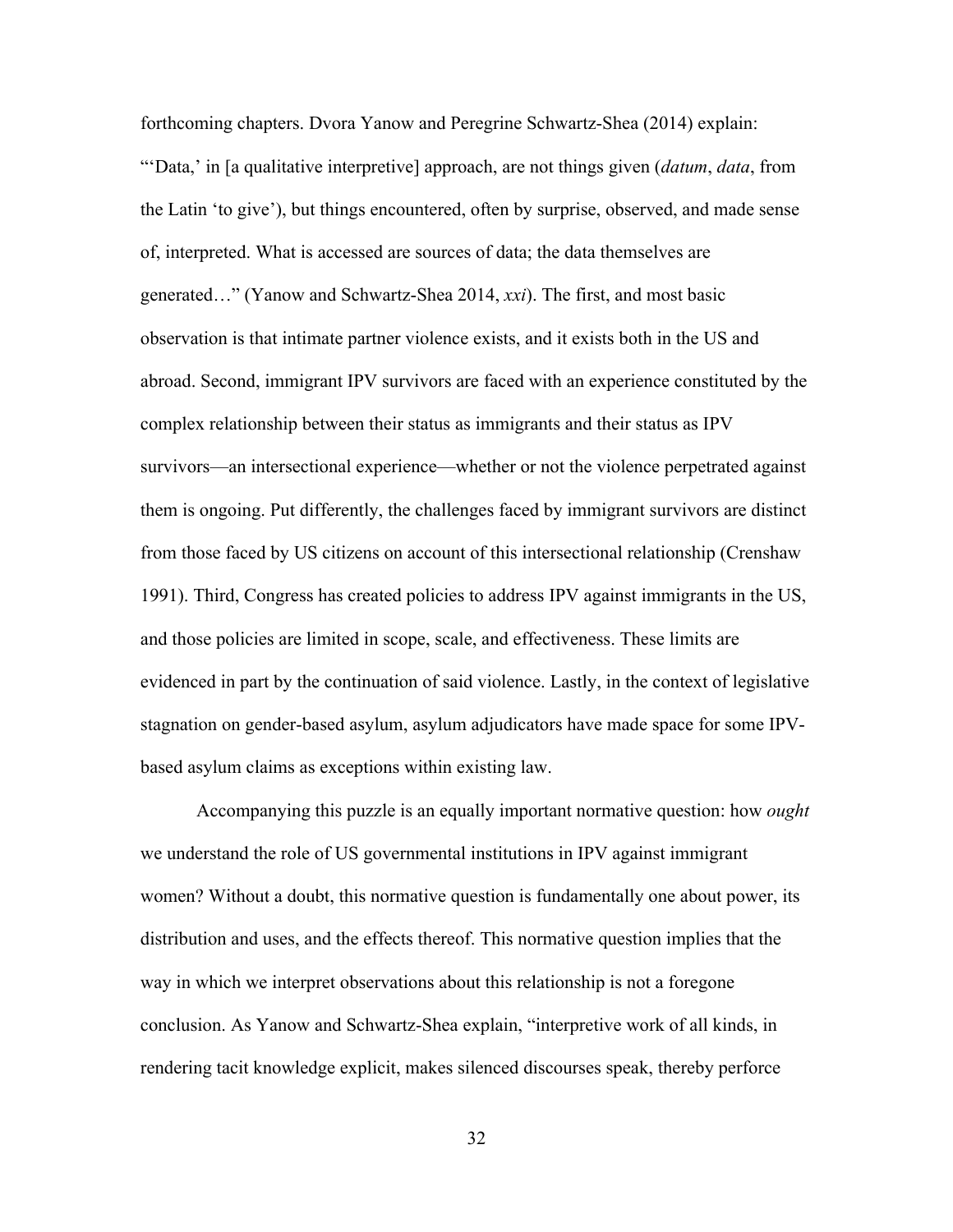engaging questions of power" (Yanow and Schwartz-Shea 2014, *xxii*). How one chooses to make sense of these empirical observations is hardly trivial, as that interpretation itself has deeply political and ethical implications.

If, for example, one interprets this data as evidence that government relief policies are inadequate, she has revealed an underlying assertion that IPV is a sociopolitical *problem*, that it *ought* to be addressed by the state, and the state's responsibility exceeds the outcomes of relief policies as they currently exist. However, both the "problem" and the "ought" here are underdetermined. To say that it is a problem does not presuppose that that problem is an ethical one; there are many reasons that one might consider a certain sociopolitical phenomenon to be a problem—political, practical, or budgetary reasons, for example. Even the world of possible ethical orientations toward this set of empirical observations is broad enough that to say they constitute an ethical problem is quite vague. Similarly, to say that we ought to address a problem does not presuppose a specific reason *why* we ought to do so.

While the ethical and normative underpinnings of an assertion that these observations constitute "a problem" that "ought" to addressed are underdetermined, that is not to say that there is a normatively neutral position from which to analyze this issue. The research and analysis that I am presenting here is fully-furnished with a specific orientation toward both of these normative questions. That is, the substance of the problem at hand and the reasons for needing to address it are describable, intentional, and motivated by my own specific ethical and intellectual commitments as the researcher and an analyst. In making this orientation clear, I intend to lend legitimacy to my arguments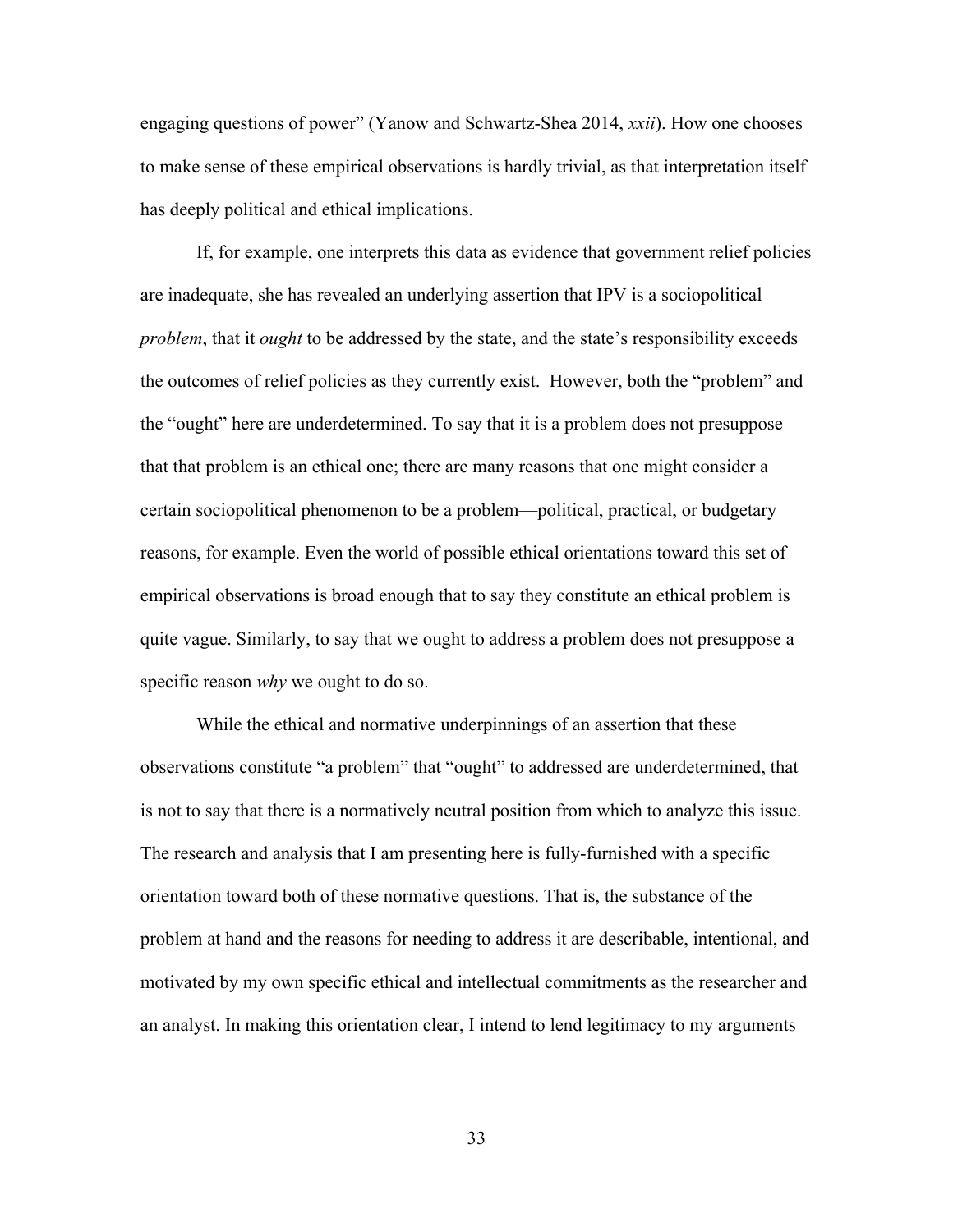through transparency, rather than positioning myself opposite some set of *objective*  academic research.

As many before me have argued, the positivist<sup>19</sup> claim to scientific objectivity in the study of politics is dubious at best, and assertions of objectivity serve only to obscure and leave uninterrogated inherent biases, positionalities, and systems of power at work in the study of politics itself (Harding 1993; Lazar 2005(a); Hawkesworth 2006; Hawkesworth 2012; Harding 2012; Yanow 2014). Mary Hawkesworth (2012) argues that, "[o]bjectivity…promises to free us from distortion, bias, and error in intellectual inquiry, to provide a path to truth that transcends the fallibility of individual knowers" (Hawkesworth 2012, 94). Feminists have contested both the "promise" of objectivity, as Hawkesworth describes it, and many of the knowledge claims bolstered by the authority derived from the language of objectivity (Hawkesworth 2012, 95). Feminist philosopher Sandra Harding argues that, "[o]bjectivity has not been 'operationalized' in such a way that scientific method can detect sexist and androcentric assumptions that are 'the dominant beliefs of the age'—that is, that are collectively (versus only individually) held" (Harding 1993, 52). The concept of objectivity leaves researchers ill-equipped to account for hegemonic biases.

In line with this, many feminist scholars—standpoint epistemologists, for example—have also rejected the subject-object divide on which positivism presupposes theoretical frameworks that are independent of empirical data. Instead, interpretivists and

<sup>&</sup>lt;sup>19</sup> Mary Hawkesworth explains: "Positivism conceives the political scientist as a passive observer who merely describe[s] and explain[s] what exists in the political world. Postpositivism challenge<sup>[s]</sup> the myth of value neutrality, suggesting that all research is theoretically constituted and value permeated…[P]ostpositivism questions the fundamental separation between events in the political world and their retrospective analysis by political scientists" (Hawkesworth 2014, 48).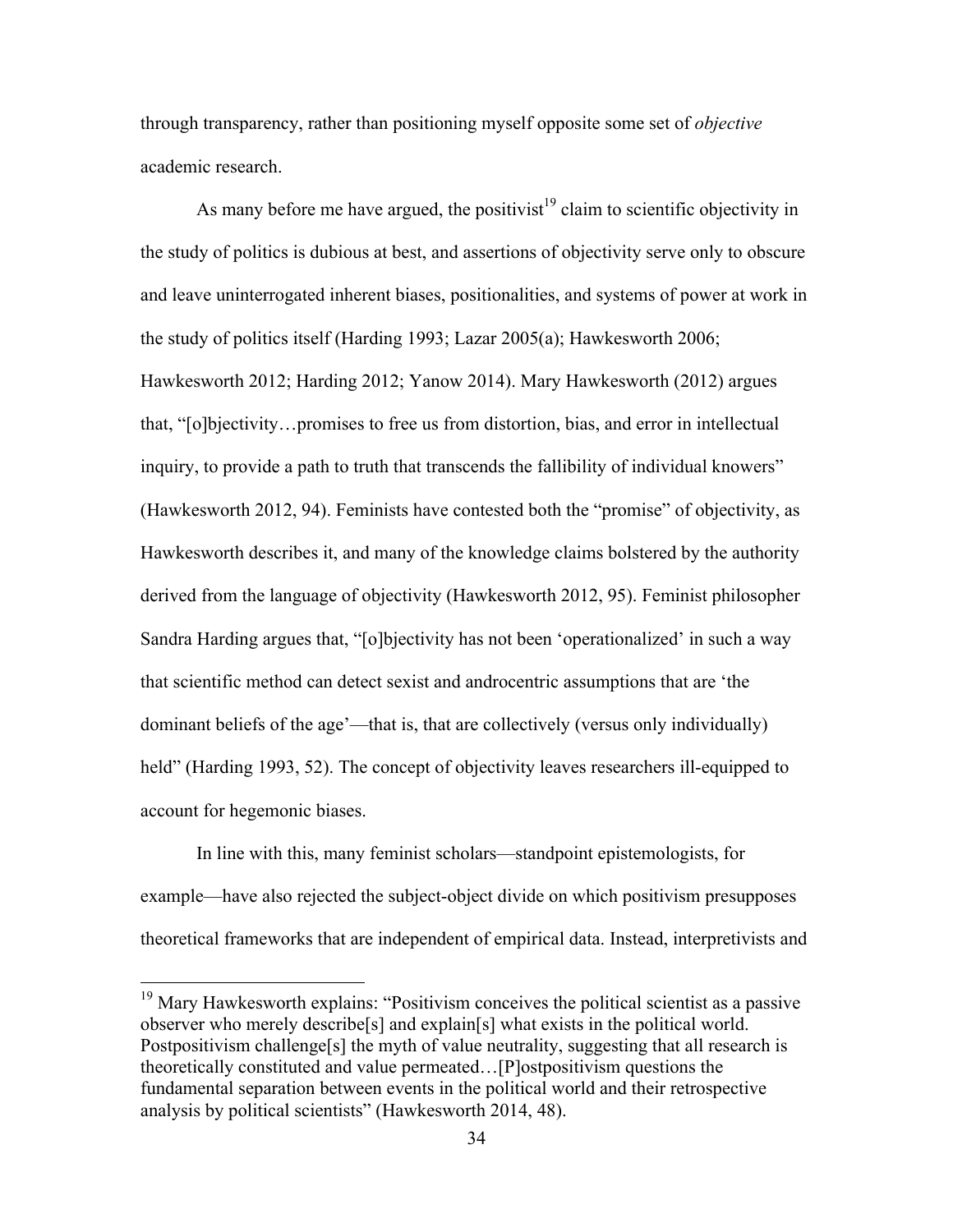many feminists understand there to be a kind of co-production of knowledge between the research and the researched. Dvora Yanow (2014) explains that, "[p]hilosophically, interpretive work rejects the possibility that a human science research *can* stand outside the subject of study, which is the very definition of 'objectivity'…" (Yanow 2014, 99). We are always already situated socially, politically, linguistically, discursively, etc., and that context matters greatly to our interpretations and analyses of empirical data (Hawkesworth 2012; Yanow 2014).

In the face of the claims of positivist objectivity, feminist scholars have questioned in principle, and deviated from in practice, "traditional assumptions about the possibility and necessity of value neutrality in research" (Hawkesworth 2012, 103). Knowledge production is nested in the complicated intricacies of social interaction norms, rules, practices, standards, power, and so on. Power, and the distribution thereof, are central to this research as it is fundamental both to the subject at hand and to this project as a contribution to an academic discipline.

Many feminist scholars have long-argued that the "neutral" or "objective" position from which much of mainstream political science research is done is neither neutral nor objective; rather it reflects white, cisgender, heterosexual, male dominance in both the political science discipline and the subjects about which it asserts knowledge claims (MacKinnon 1987; Lazar 2005(a); Hawkesworth 2006; Yanow 2014) That is, the *status quo* does not constitute good practices if one is concerned with challenging the hegemony of white-male-patriarchy, and it is at the intersection of theory and praxis that feminism is at its most powerful as a counterhegemonic academic and political orientation.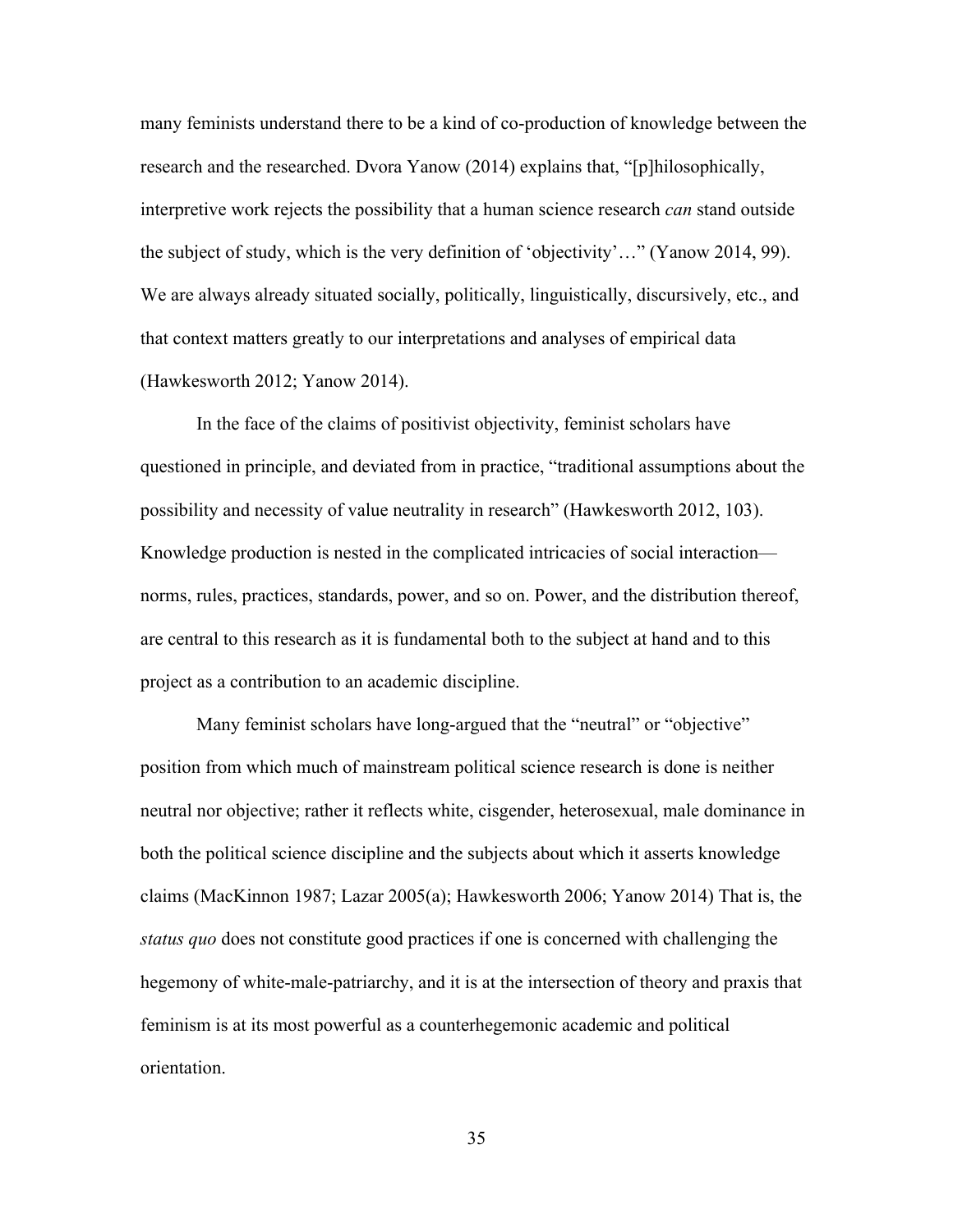The hegemonic power of this system is owed in part to the successful naturalization of the white, male, heterosexual subject position. That which is most often considered "neutral"—without race, without gender, without sexuality—is anything but. In our daily lives this manifests in ways that seem benign or even trivial—"unisex" tshirts are actually men's sizes; the world soccer championships for men is known as the World Cup, while the same event for women's teams is qualified as the Women's World Cup; articles published about scientific discoveries made by men rarely mention that the scientist's gender (his just a scientist), yet news articles regarding commensurate discoveries by women nearly always mention the discoverer's gender (as well as a how she manages to juggle her career with her "family life," etc.). In sum, cisgender men are posited as being without gender, white men without race and gender, and white, male, heterosexual men without gender, race, or sexuality. This is reflective not of some objectively neutral subject position, but of the hegemonic dominance of that subject position.

Audre Lorde calls this the "mythical norm" (Lorde 2007). The "mythical norm," Lorde argues, is a white, heterosexual, thin, financially secure, attractive, Christian male. The sociocultural/sociopolitical subject position presumed to be the "norm" is indeed a myth, and it is one that both inaccurately reflects reality (as it describes so few people in the US, and fewer still in the world) and wields immense social and political power. Yet the success of the naturalization of this subject position is not derived from an active crusade by those persons who fit the description of the "mythical norm," rather, through a normalizing process that is decidedly more insidious and seemingly passive. Exposing and challenging this has been a fundamental tool in feminist scholarship and activism. It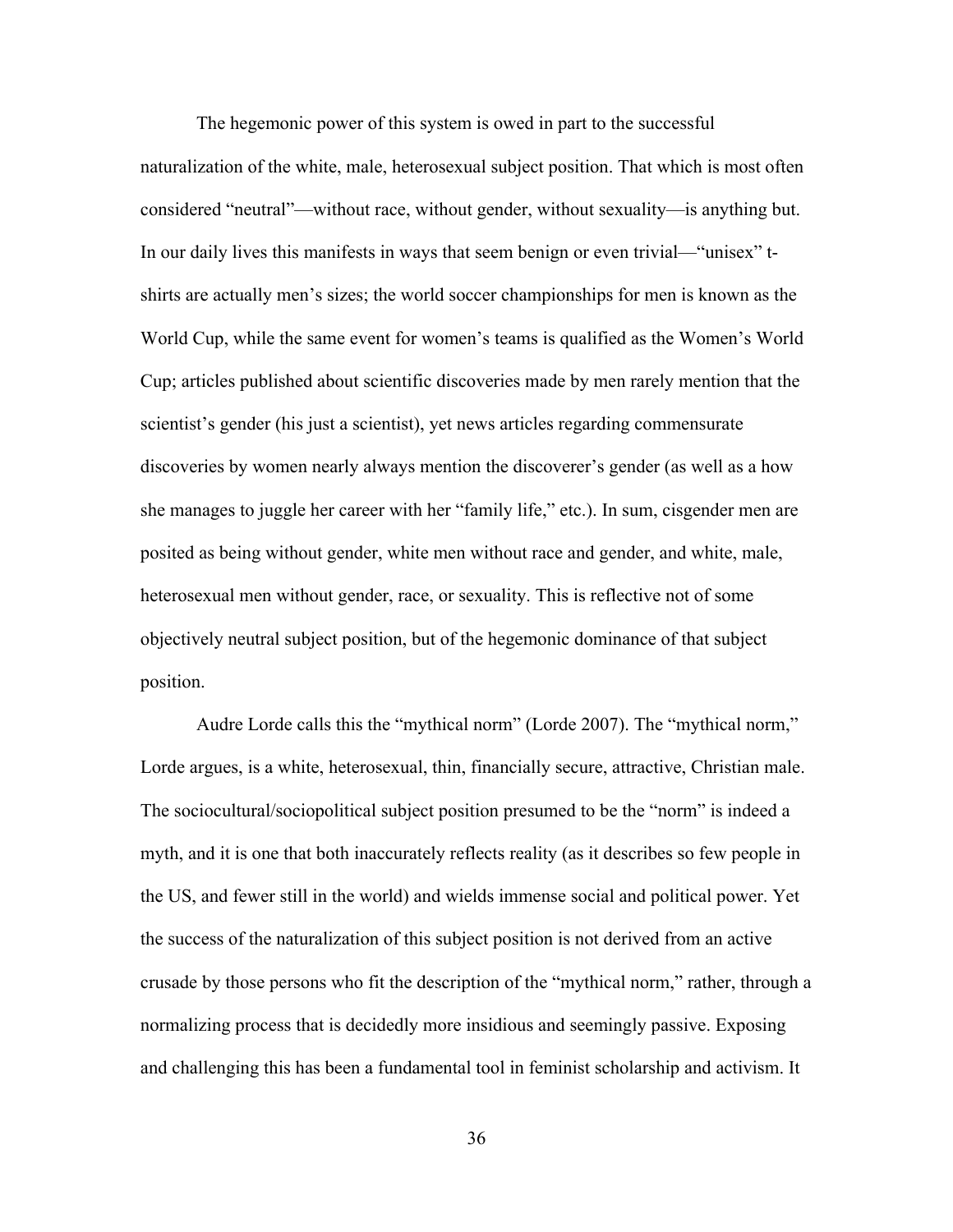is important, then, to make explicit not just *that* the set of observations at issue in this project represent a problem, but why and how they do so.

As Mary Hawkesworth (2006) explains, "[b]y making power dynamics visible probing silences, absences, and distortions in dominant paradigms—feminist inquiry challenges established explanatory accounts and identifies new questions" (Hawkesworth 2006, 6). This research and analysis embrace feminist methodologies, rooted in challenging and contesting both the political status quo and the academic status quo. Although the political and the academic may seem to manifest themselves as two distinct arenas, they are deeply intertwined.

Feminist scholars argue that an explicitly feminist methodological orientation has the potential to add depth and richness to our understanding about the sociopolitical world, quite apart from, for example, positivist methodological orientations.<sup>20</sup> Hawkesworth explains:

[F]eminist scholarship suggests that a tripartite commitment—to struggle against coercive hierarchies linked to gender, race and sexuality, to promote women's freedom and empowerment, and to revolt against institutions, practices, values, and knowledge systems that subordinate and denigrate women—enhances the truth content and deepens the insights of feminist accounts of the world (Hawkesworth 2006, 7).

Though it is an oft repeated refrain that feminist research is "biased," Hawkesworth argues that it is in fact research that does not account for these "coercive hierarchies" which produces biased accounts. Feminist scholarship, by contrast, helps to counter the disciplines already existing androcentric biases.

 $20$  It is important to note that many, though not all, self-identified feminist researchers reject the premises of positivism (for example see Chafetz 2004).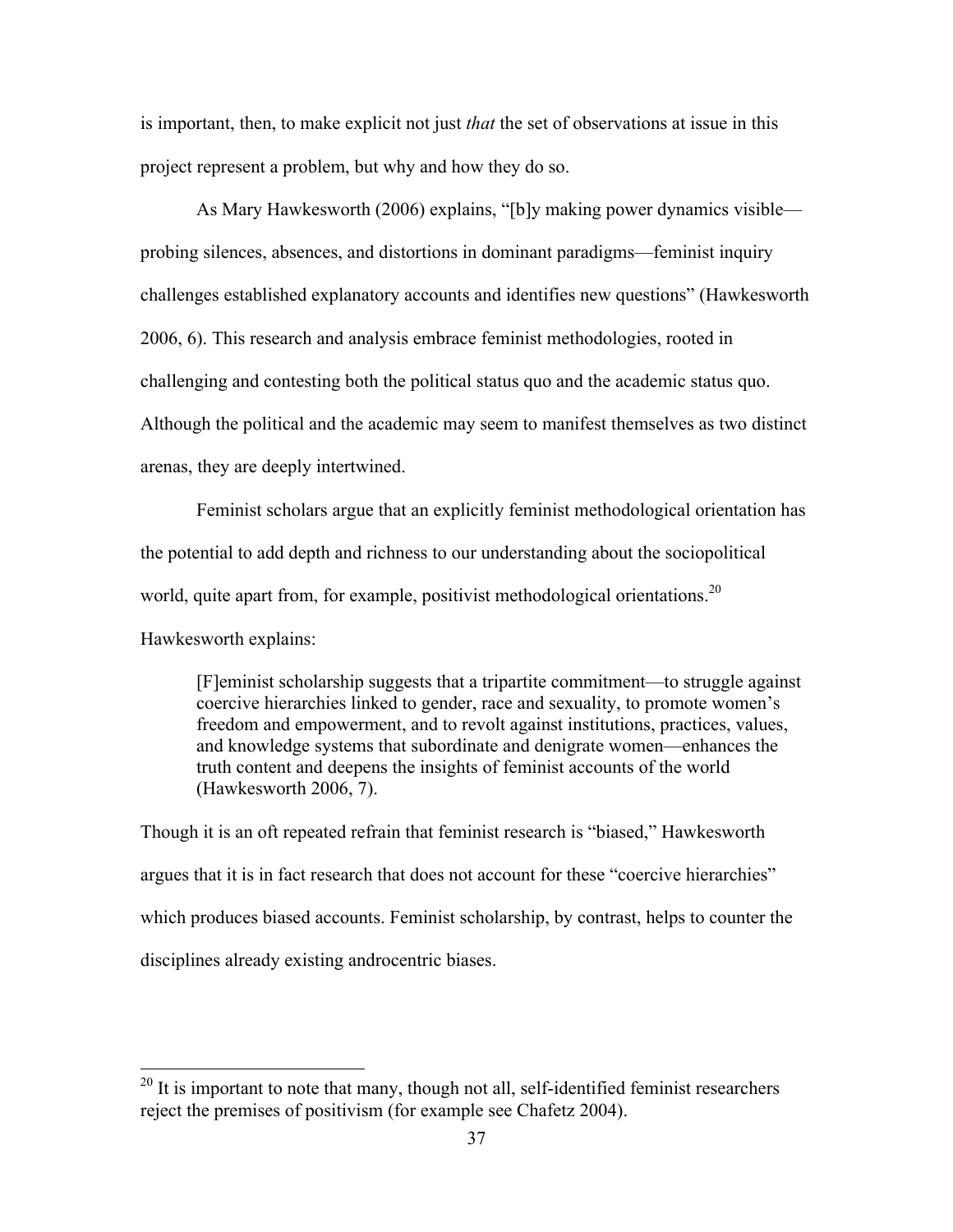Even in accepting this argument about feminist methodology on the whole, it is necessary to clarify the terms as embraced in this project. As many scholars have pointed out, feminist research is varied and diverse in everything from method to what exactly is meant by "feminist."<sup>21</sup> As a political movement, bell hooks argues that, "[f]eminism is a struggle to end sexist oppression. Therefore, it is necessarily a struggle to eradicate the ideology of domination the permeates Western culture on various levels…" (hooks 2000, 26). For hooks, feminism is not, and can never be trained on gender alone, and to the exclusion of other intersecting systems of domination, including race, class, sexuality, et al. I embrace an intersectional feminism, in line with hooks, that understands other intersecting forms of oppression to be central to feminism and feminist concerns.

#### *Feminism as Theory and Praxis*

Feminist theory and feminist praxis are necessarily intertwined, and dedication to the dissolution of systems of domination and oppression requires feminist scholars to challenge the ostensive bias-neutrality of mainstream political science research. For Lazar, it is not simply that research and praxis are intertwined, in the sense that they interact, it is that they can actually be mutually constitutive. "A feminist political critique of gendered social practices and relations is aimed ultimately at effecting social transformation" (Lazar 2005(a), 6). Sociologist Sharlene Hesse-Biber (2012) explains this relationship differently:

To engage in feminist theory and praxis means to challenge knowledge that excludes, while seeming to include…Feminists ask "new" questions that place

<sup>&</sup>lt;sup>21</sup> Sociologist Susan Archer Mann (2012) argues that there are many feminisms and, "precisely because there are many and diverse feminist perspectives, the term *feminism* defies any simple explaination" (Mann 2012, 2).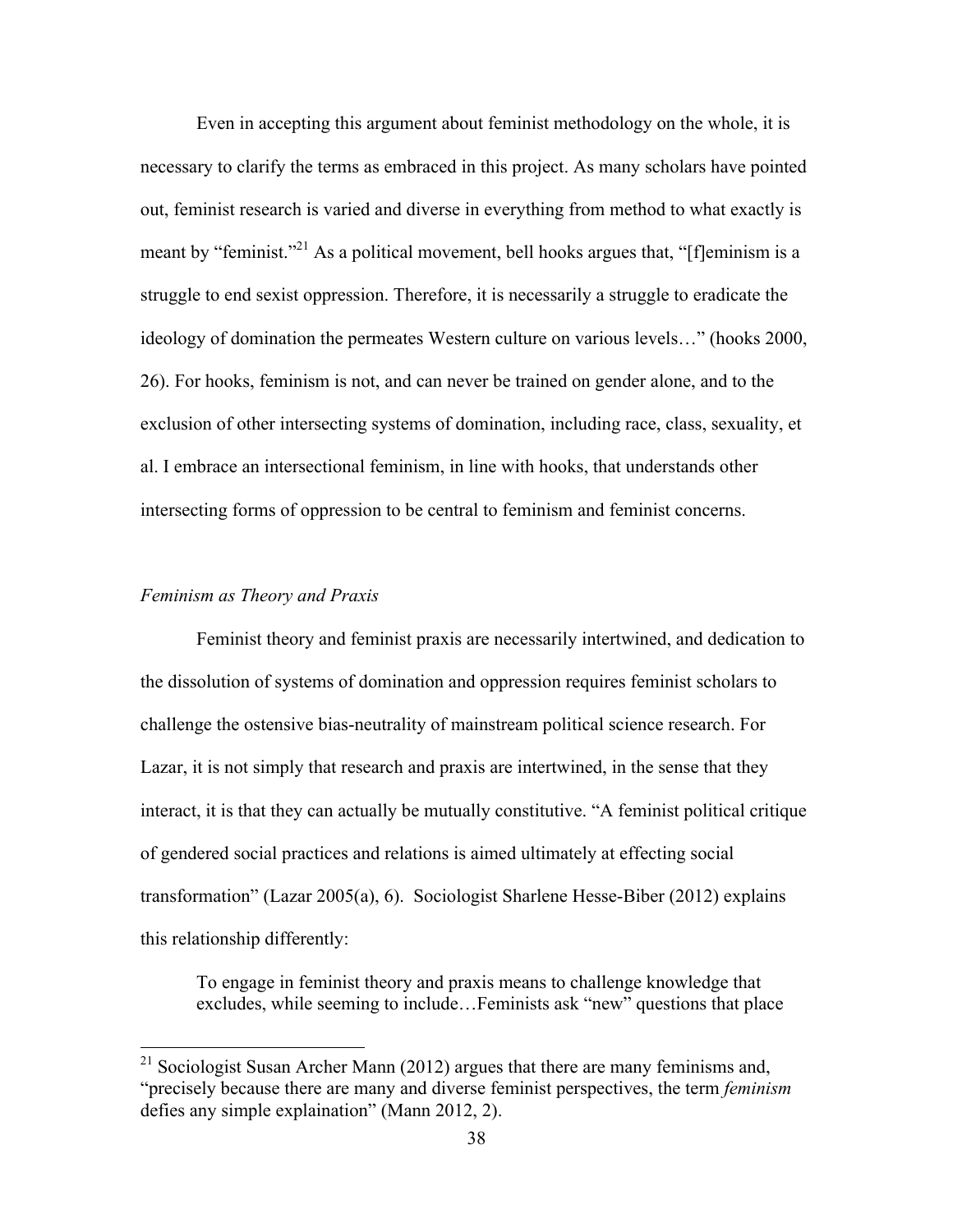women's lives and those of "other" marginalized groups at the center of social inquiry. Feminist research *disrupts* traditional ways of knowing to create rich new meanings, a process that Trinh (1991) terms becoming "both/and"—insider and outsider—taking on a multitude of different standpoints and negotiating these identities simultaneously (Hesse-Biber 2012, 3).

This commitment also requires a feminist scholar to be vigilant and self-reflective regarding her own social position(s) both inside and outside the academy, interrogating her own privilege as well as her relative oppression (Naples 2003, 199).

One major and visible ways in which feminist scholars distinguish themselves from the mainstream and challenge claims of bias-neutrality is through explicit labeling. For example, Lazar (2005) explains that, since in the mid-1990s, there has been a push to distinguish feminist discourse studies from mainstream discourse studies by explicitly labeling them as such; this is in response to the fact that "…the mainstream research has been characterized by a supposedly neutral and objective inquiry, which feminist scholars operating within it have challenged" (Lazar 2005(a), 2). That is, the labeling in itself is a challenge to the biases of the mainstream. She goes on to assert:

A critical praxis-oriented research…cannot and does not pretend to adopt a neutral stance; in fact…it is scholarship that makes its biases part of its argument. To critics who discount overtly political research as lacking in "objectivity" and "scientificity"…the feminist position has been to raise as problematic that all knowledge is socially and historically constructed and valuationally based (Lazar  $2005(a)$ , 6).

The feminist challenge in this regard is not intended to spur or facilitate a recalibration of what constitutes neutrality, but to problematize the very idea of neutrality in social science research.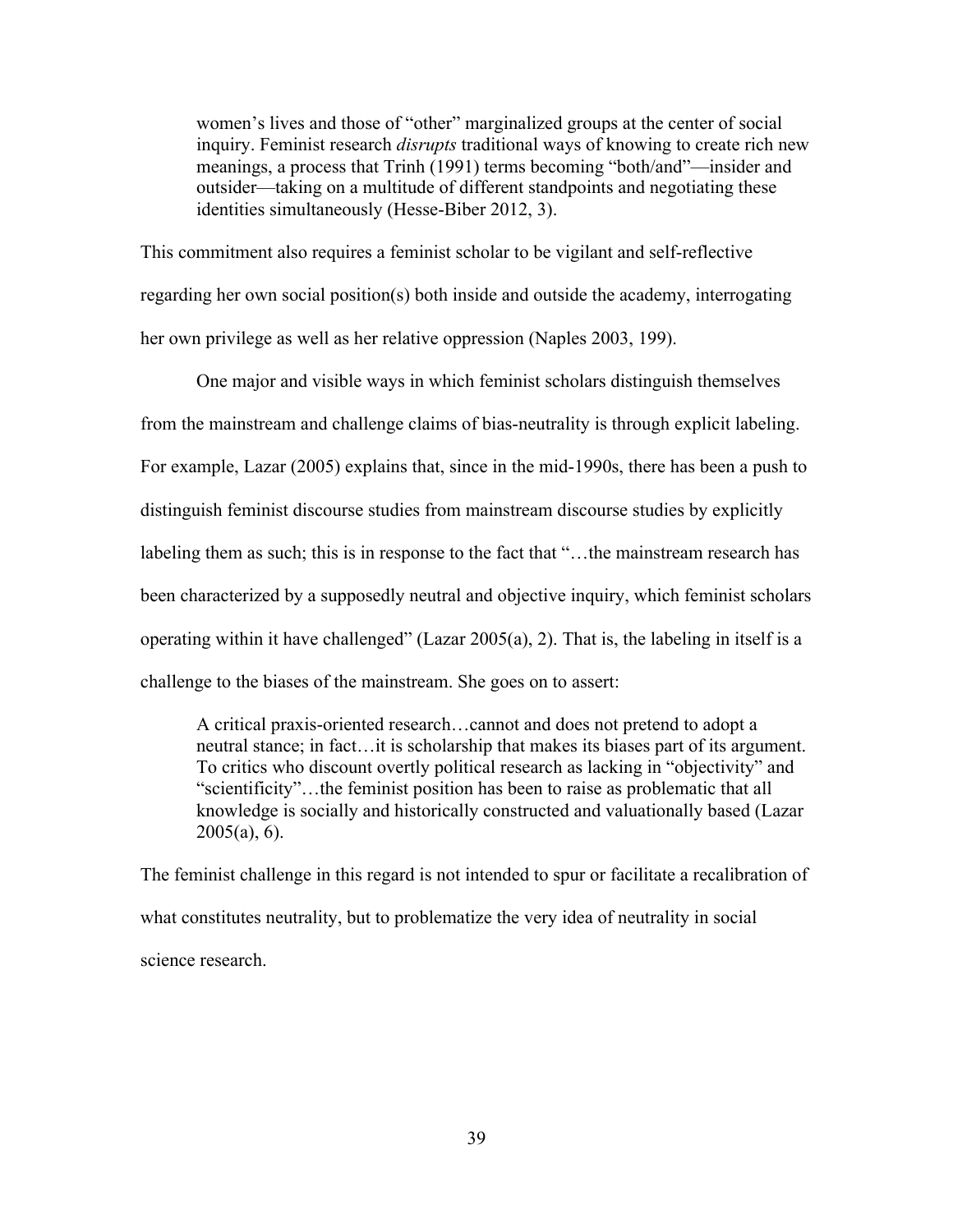#### *Theory as Politics*

The work of this dissertation is distinct from an empirical study that attempts to make causal claims or inferences, and I am not concerned here with the generalizability of my analysis—my argument may or may not apply to other cases. The veracity of my claims does not hinge on falsifiability or verifiability because I am not simply seeking accurate description of meaning objectively reflected on; rather, my analysis is an exercise in meaning-making that I, as the researcher, help to create with my subject of study. I reject the epistemological premise of positivism that presupposes a subject-object divide allowing for a theoretical framework that is independent of empirical data. Wendy Brown (2002) argues that, "[t]heory violates the self-representation of things to represent those things and their relation—the world—differently. Thus, theory is never 'accurate' or 'wrong'; it is only more of less illuminating, more or less provocative, more or less of and incitement to thought, imagination, desire, possibilities of renewal" (Brown 2002, 574). What Brown is offering here is a defense of the power and importance of theory in politics, not because theory has (or does not have) direct bearing on street-level political realities, but because theory has the capacity to offer alternative ways of thinking and ways of talking about political realities. Brown goes on:

Theory is not simply different from description; rather, it is incommensurate with description…As a meaning-making enterprise, theory depicts a world that does not quite exist, that is not quite the world we inhabit. But this is theory's incomparable value, not its failure. Theory does not simply decipher the meanings of the world but recodes and rearranges meanings to reveal something about the meanings and incoherencies that we live with (Brown 2002, 573 – 574).

In this way, we can see the production of meaning as a deeply political endeavor that is neither contained within, nor bound by the academy as an institution.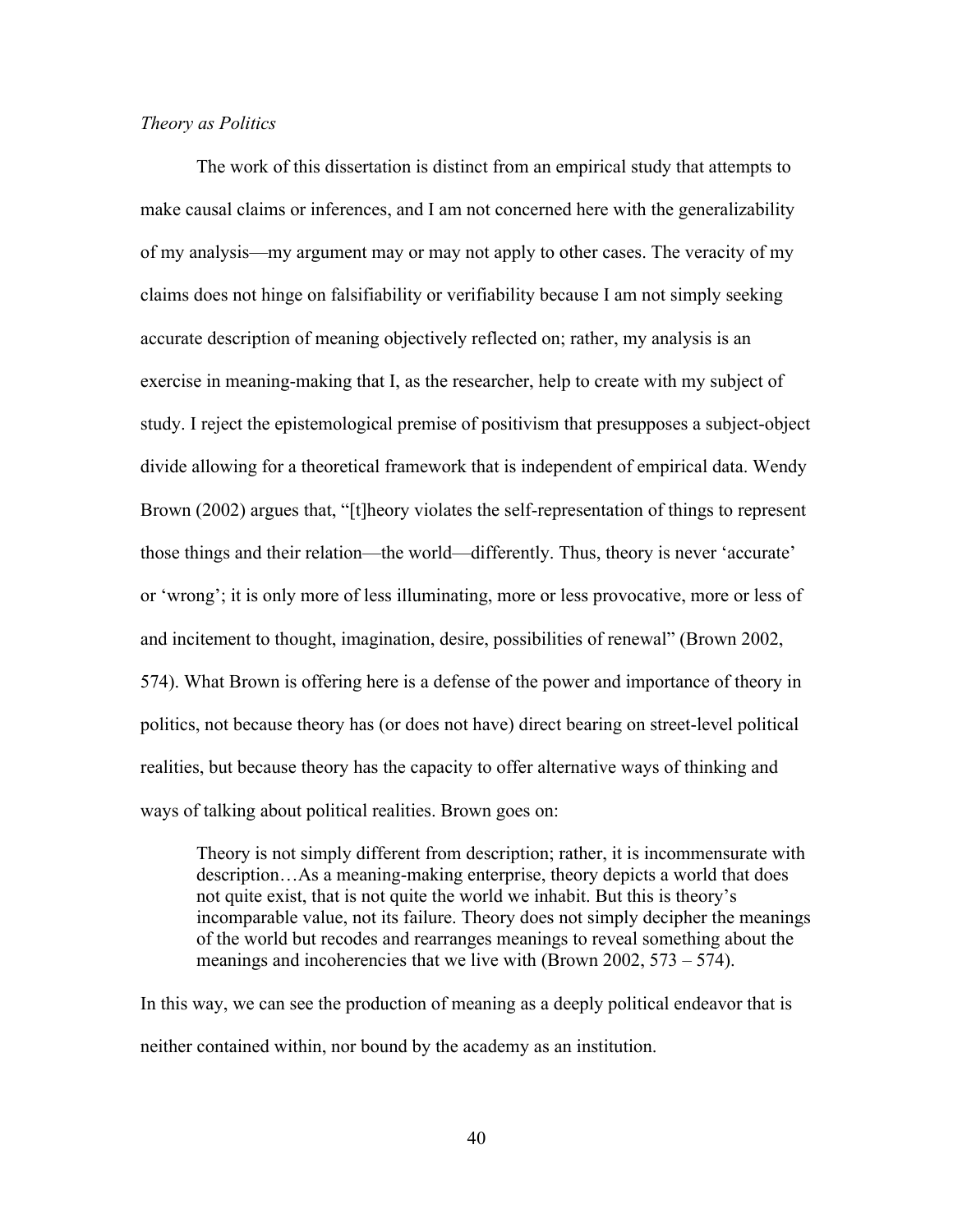#### **Conclusion**

This dissertation is a broadly interpretive, intersectional feminist analysis of the relationship between state actions and inactions and IPV against immigrant women. I use primarily feminist content and discourse analysis and historical legal process tracing, and I use interviews secondarily for triangulation purposes. The evidence that I examine in answering this question is rooted in experience—immigrant women's experiences of IPV and of state institutions with which they interact—and the state's role in that experience, as demonstrated in congressional hearings, immigration court rulings, case briefs, and other textual documents. Yanow and Schwartz-Shea (2014) assert that, "[g]overnmental, legal, organizational, communal, and other social actions and their analysis are a human activity, and human perception is not a 'mirror to nature'…but an interpretation of it" (Yanow and Schwartz-Shea 2014, *xxv*). The philosophical underpinnings of the research presented in this project are informed by an understanding of research and analysis as always ever interpretive in nature, and the methods I use are reflective of that orientation. Through my interpretive framework, this dissertation is a study of political phenomena that ties together theory and praxis. In so doing, it is also itself a political project both in the arguments I make, as well as the philosophical and methodological underpinnings that motivate the substance and style of my research and analysis.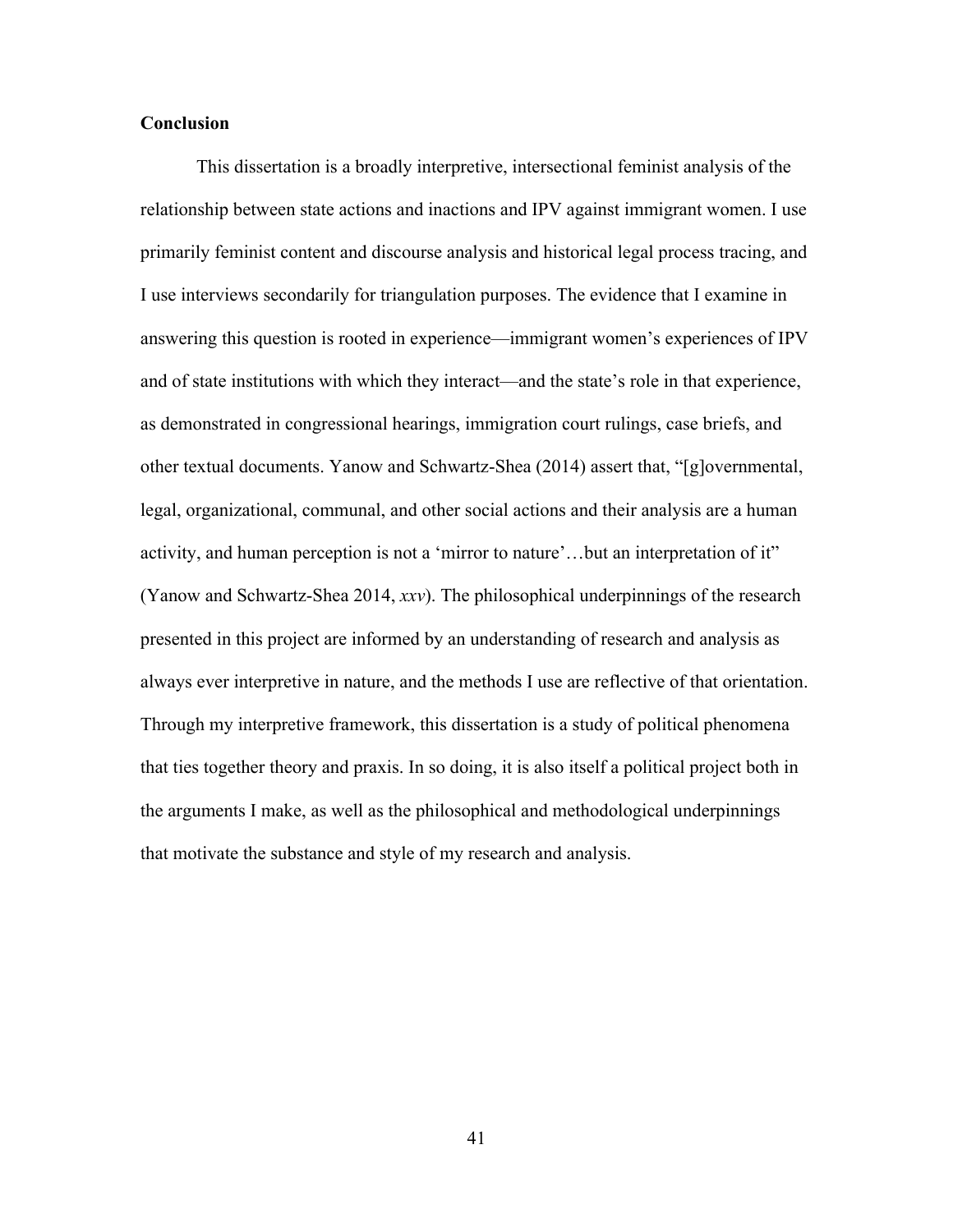#### **CHAPTER III**

# **INTIMATE PARTNER VIOLENCE AGAINST IMMIGRANT WOMEN IN THE US: REAPPRAISING AMELIORATIVE STATE ACTION**

#### **Introduction**

In the US, $^{22}$  there is a demonstrable and vawning gap between the numbers of immigrant women facing IPV, and those afforded state amelioration (e.g. immigration relief in the form of visas or grants of asylum); insofar as they exist, state responses have not adequately addressed this form of gendered violence. In a trend illustrative of this gap, United States Citizenship and Immigration Services (USCIS) has, for the sixth consecutive year, issued the maximum allowed number of U visas—issued to crime victims, including victims of IPV and sexual assault (see Appendix for list of qualifying crimes)—before the end of the fiscal year, leaving tens of thousands in limbo (See Table 1). In the fiscal year that started on October 1, 2014, the available pool of 10,000 U visas

 $^{22}$  In the general US population, according to a 2010 report by the Centers for Disease Control and Prevention, "[a]bout 1 in 4 women (24.3%)…have experienced severe physical violence by an intimate partner…at some point in their lifetime" (Black, et al 2011). More than one in three survivors of IPV "experienced multiple forms of rape, stalking, or physical violence…" (Black, et al 2011). While men also experience IPV, in any given year, rates of IPV against women are as much as four times rates of IPV against men (Truman 2011). Of the 41 million immigrants in the US, 51% are women, and well over half are not naturalized citizens (are here either on visas or without authorization). Around 70% gain residency through family-based visas (Kandel 2013, 5). It is difficult to determine the experiences of unauthorized immigrants in particular (Runner, et al 2009), and research is not consistent regarding whether or not the rate at which immigrants in general experience IPV is greater than for the general population. However, in a statement made before the House Immigration and Claims subcommittee, Lesley Orloff, legal scholar and Director of the National Immigrant Women's Advocacy Project (NIWAP) at American University Washington College of Law testified that rates of IPV among immigrant women in the US is around 10% higher than in the general population (BIWPA Hearing 2000, 168).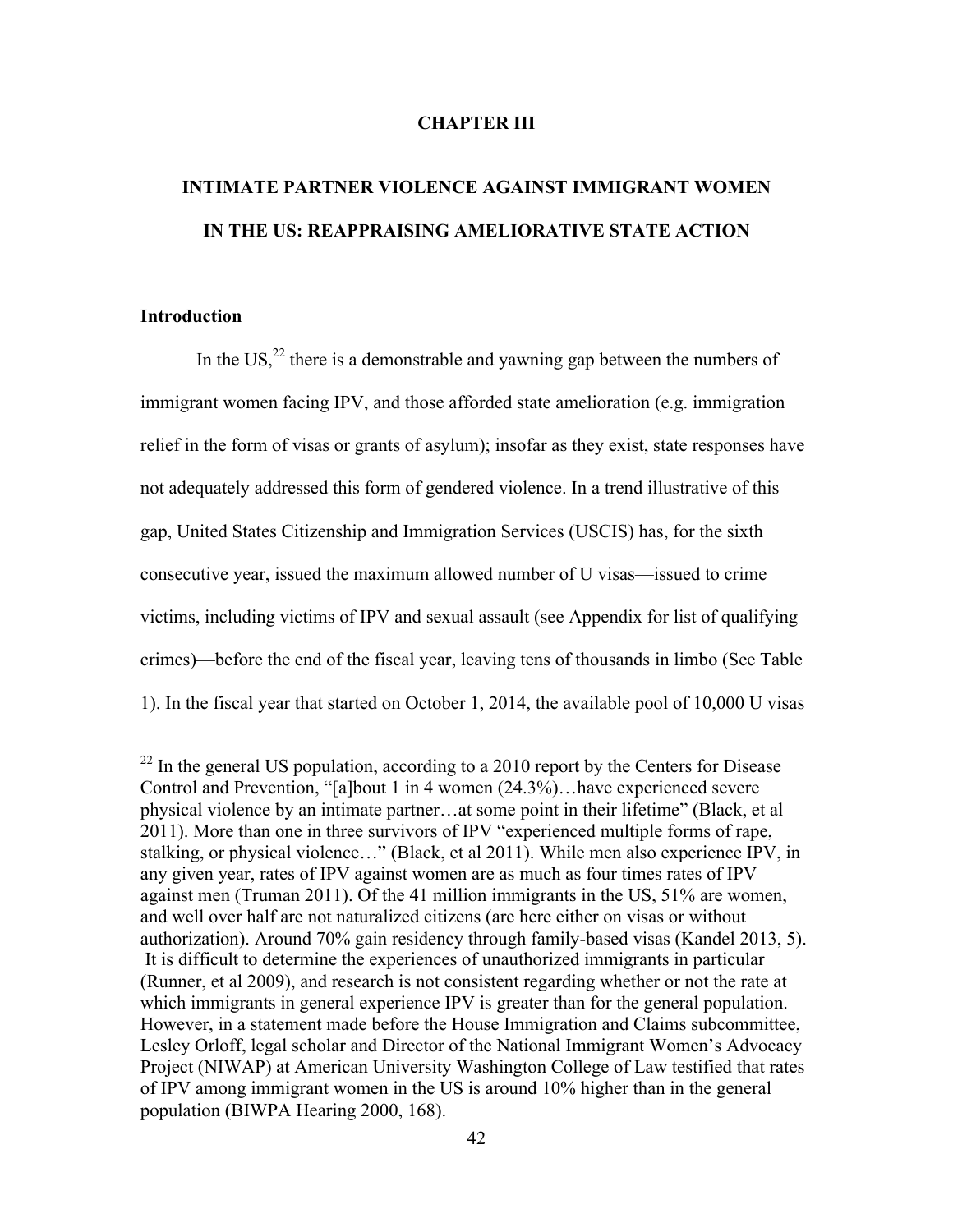was exhausted by early December of that same year (USCIS 2015). Although the need for U visas is clearly outstripping the supply, Congress has been steadfast in its refusal to raise, much less eliminate the seemingly arbitrary cap.<sup>23</sup> As of May 2015, the number of applicants on the waitlist had swelled to just under 43,000 (USCIS 2015).

| <b>Fiscal Year</b> <sup>†</sup> |               | <b>Petitions</b> | <b>Petitions</b> | <b>Petitions Denied</b>    | <b>Petitions</b> |
|---------------------------------|---------------|------------------|------------------|----------------------------|------------------|
|                                 |               | <b>Submitted</b> | <b>Approved</b>  | or Withdrawn <sup>25</sup> | Pending          |
| 2009                            |               | 6,835            | 5,825            | 688                        | 11,863           |
| 2010                            |               | 10,742           | 10,073           | 4,347                      | 7,403            |
| 2011                            |               | 16,768           | 10,088           | 2,929                      | 10,184           |
| 2012                            |               | 24,768           | 10,122           | 2,866                      | 19,899           |
| 2013                            |               | 25,432           | 10,030           | 1,829                      | 33,540           |
| 2014                            |               | 26,039           | 10,020           | 4,056                      | 45,898           |
| 2015 (by quarter)               |               |                  |                  |                            |                  |
|                                 | $Oct. - Dec.$ | 7,469            | 10,008           | 570                        | 42,995           |

**Table 1: U Nonimmigrant Status I-918 Petitions by Year and Status (2009 – 2015) 24**

† Data prior to fiscal year 2009 is unavailable.

In the US, immigrant women are among the most vulnerable to IPV. As Leslye Orloff (2011) explains, "[f]or reasons related to family, employment, the problem of human trafficking, limited English proficiency, and lack of knowledge about their legal rights, immigrant women [in the US] are particularly likely to suffer abuse, violence, sexual assault, and other crimes" (Orloff 2011, 11). Drawing on the diverse literature on

<sup>&</sup>lt;sup>23</sup> During the most recent debate over the reauthorization of the Violence Against Women Act, the Senate passed S.1925, which included a provision that would have increased the annual U visa cap to 15,000 by allowing unused visas from the two years prior to the issuance of the first U visas in 2008 to roll over (Kandel 2012, 12). This provision did not make it into S.47, the version of the bill signed into law in 2013.

 $^{24}$  Data obtained from US Citizenship and Immigration Services (USCIS 2015).

 $25$  The database does not specify how many of the petitions in this category were withdrawn versus how many were denied.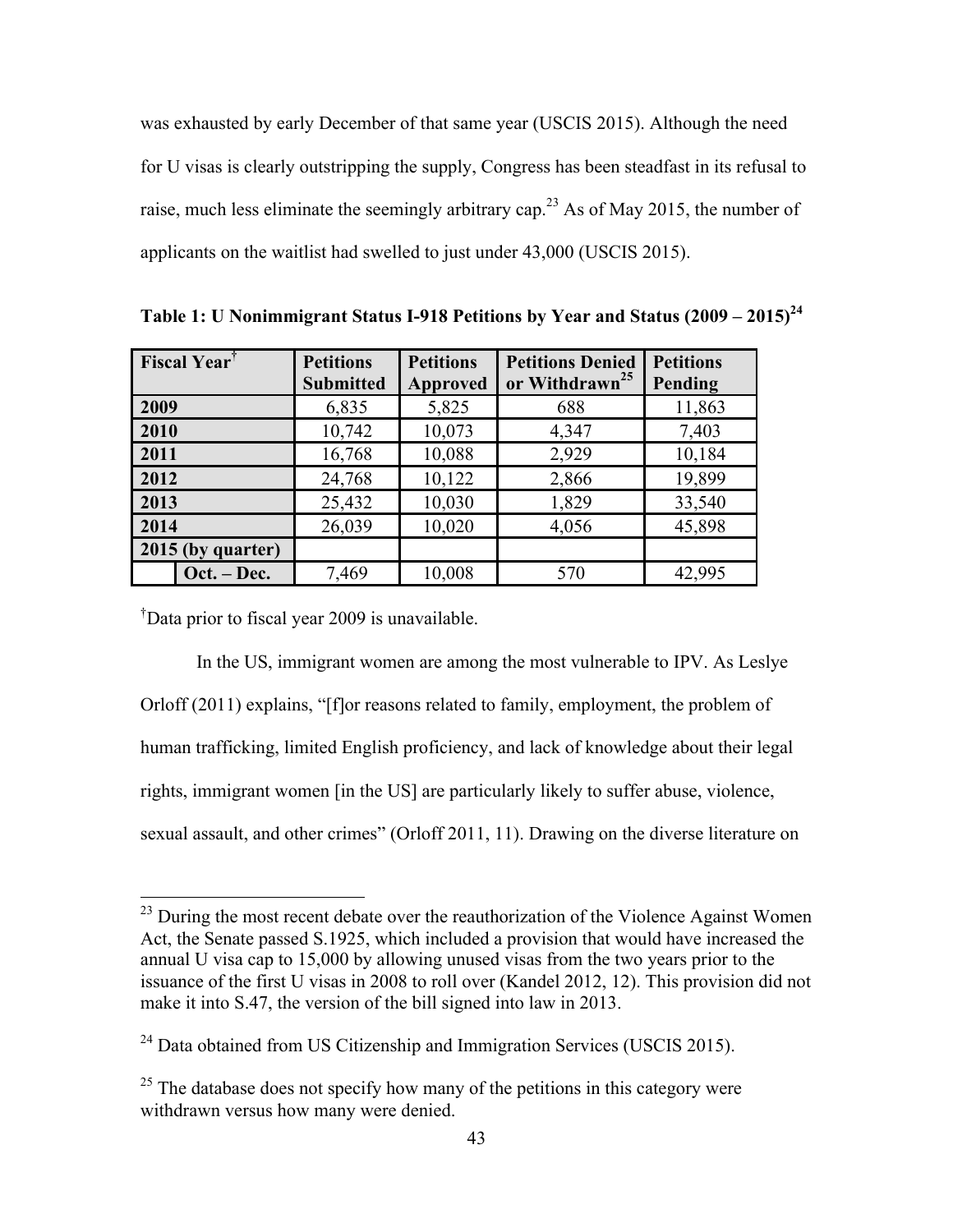the topics of gendered violence and US immigration policy, this chapter offers an analysis of the politics and policy pertaining to IPV against immigrant women living in the US, in order to better understand the shape and nature of their interactions with, and relationships to the state. In particular, I focus on the politics and implementation of certain provisions of the Violence Against Women Act (VAWA).

Originally passed in 1994, VAWA was intended to offer services and protection to survivors of domestic and sexual violence (Hanson 2013). The Battered Immigrant Women Protection Act of 2000 (BIWPA) amended the original VAWA with the intention of "…remov[ing] immigration laws as a barrier that kept battered immigrant women and children locked in abusive relationships..." (VAWA 2000, Sec. 1502 (a)(1)). This chapter offers an analysis of state action both inside and outside the purview of this and other ameliorative policies.

The central concern of this chapter is how we should understand the role of US governmental institutions and actors, particularly ameliorative efforts like VAWA and the BIWPA, in IPV against immigrant women. That is, what is the relationship between state actions/inactions and the perpetration and perpetuation of IPV in these circumstances? What conceptual and institutional formations constitute the state's role in IPV against immigrant women—*why* and *how* is the state acting upon these women? Significantly, much of the relevant literature assumes a largely beneficent US state that will protect or save immigrant women subject to IPV is the framing of policies, administration, and adjudicative processes were just so. The state's involvement in the issue is framed as passive and defensive, a reaction to unintended consequences of other policies. The (often devastating) consequences of the limits of relief policy are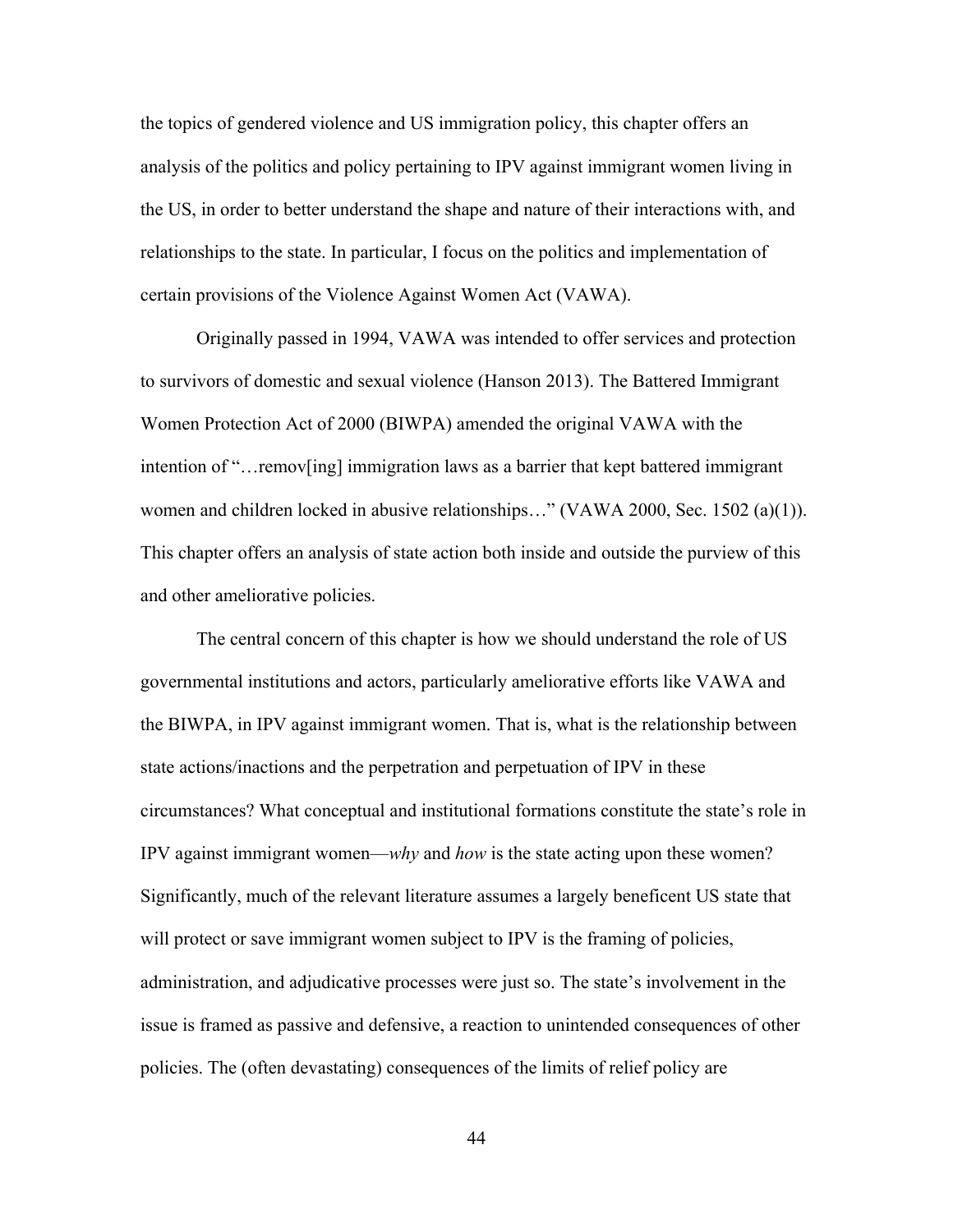understood as having been the passive result of shortfalls and inadequacies. Yet, to view the state in this way—as passive, defensive, or reactionary—and to focus on incremental legal or policy shifts as apparent success stories, obscures another crucial question: Does the state play a more active—and not so beneficent—role in the experiences of immigrant IPV survivors? In this chapter I explore the possibility that the US state plays a more directly harmful role in the lives of immigrant women experiencing IPV.

In this chapter, I argue that the role of the state both inside and outside the purview of policies intended to address IPV against immigrant women contributes to the continuation of this kind of violence. I also push beyond that, examining the ways in which state actions may constitute gendered violence in themselves. That is, the state is not merely complicit in this violence by virtue of its ongoing failure to adequately address it in law and administration. Rather, the state's actions and inactions, in the form of policy and administration, themselves constitute a kind of gendered harm, forcing IPV survivors into positions of vulnerability through certain stipulations of relief policies themselves. Moreover, in its enforcement of restrictive immigration law, the state acts as the actualizer of threats that constitute a major form of coercion used by abusers to trap women in violent situations. In this dynamic, the state is an agent of harm in these abusive relationships. The harm committed by the state is enabling of IPV against immigrants, and is gendered institutional violence on its own term. In my analysis, I demonstrate that the harm is committed self-reflectively.<sup>26</sup>

<sup>&</sup>lt;sup>26</sup> See Chapter I for a detailed explanation of how I conceptualize the relationship between the state and the agency of lawmakers.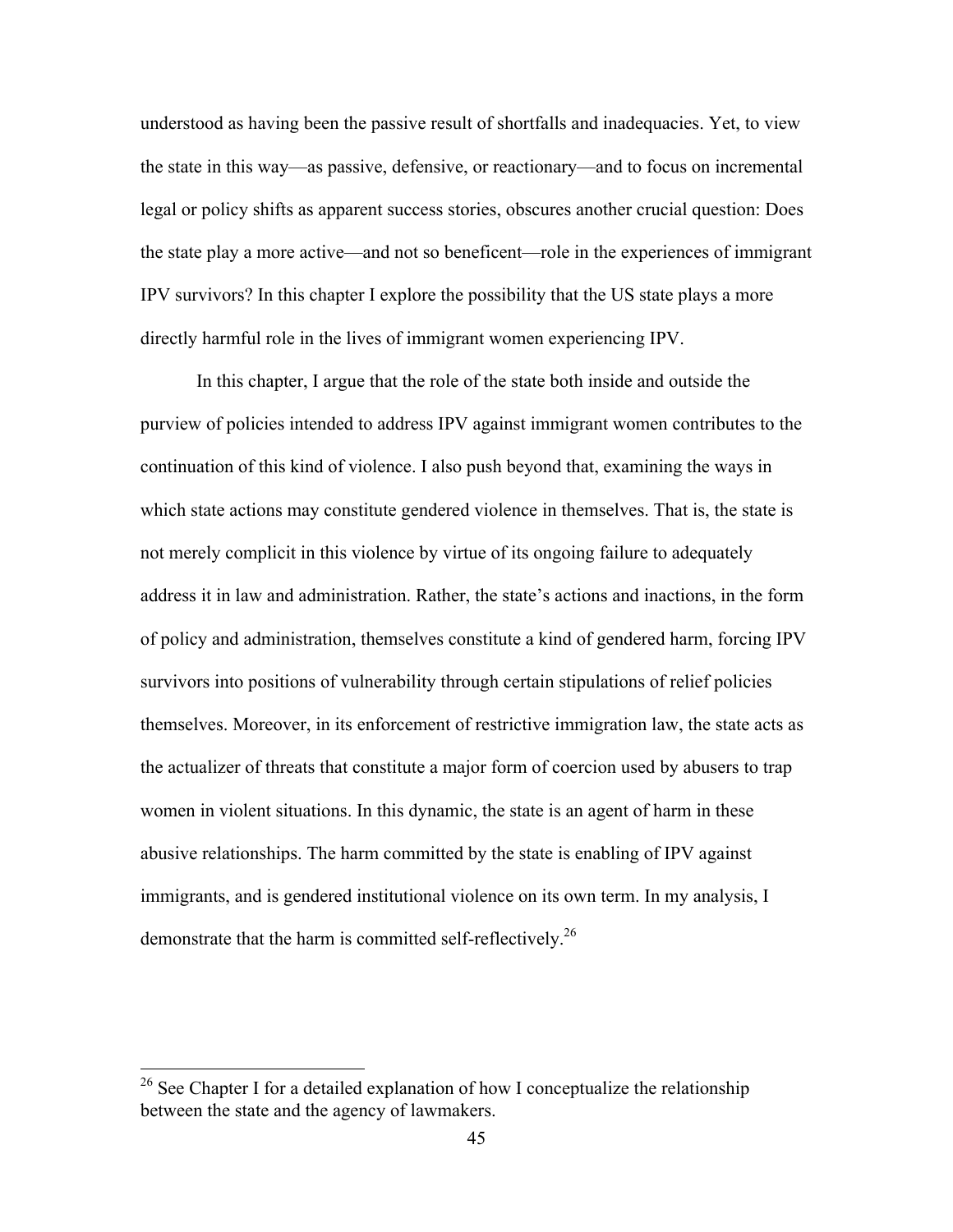#### **Chapter Road Map**

I begin this chapter with a brief review of some key literature, followed by an overview of the relevant immigration policy and VAWA immigration relief policy pertaining to IPV survivors. This section details the gendered effects of immigration law in circumstances of IPV, and the policy mechanisms in place to address those gendered effects. I then move into an analysis of VAWA immigration relief policy, with a particular focus on the certification of cooperation requirement in place for all U visa applicants. I rely heavily on interview data in my analysis of the VAWA provisions. I then shift to an analysis of the ways in which the boundaries of relief policy, often conceptualized as demarcating the border between state action and inaction, are in fact as cite of lively and self-reflective state action. Through an analysis of a House hearing on the BIWPA and a Senate hearing on a later iteration of VAWA, I demonstrate the ways in which policymakers are self-reflective regarding the role of immigration law in IPV against immigrants and of the effects of limiting relief policy. I conclude by tying these two analyses together with a discussion of gendered institutional violence.

#### **A Note on Method**

I use three primary methods in this chapter—historical legal process tracing, interviews, and feminist content and discourse analysis. My content and discourse analysis is primarily focused on a foundational House Immigration Subcommittee hearing pertaining to the BIWPA in 2000, and a subsequent Senate hearing on the reauthorization of VAWA in 2011. I discuss the logic behind my case selection in detail below. As discussed in Chapter II, the interviews do not constitute my primary source of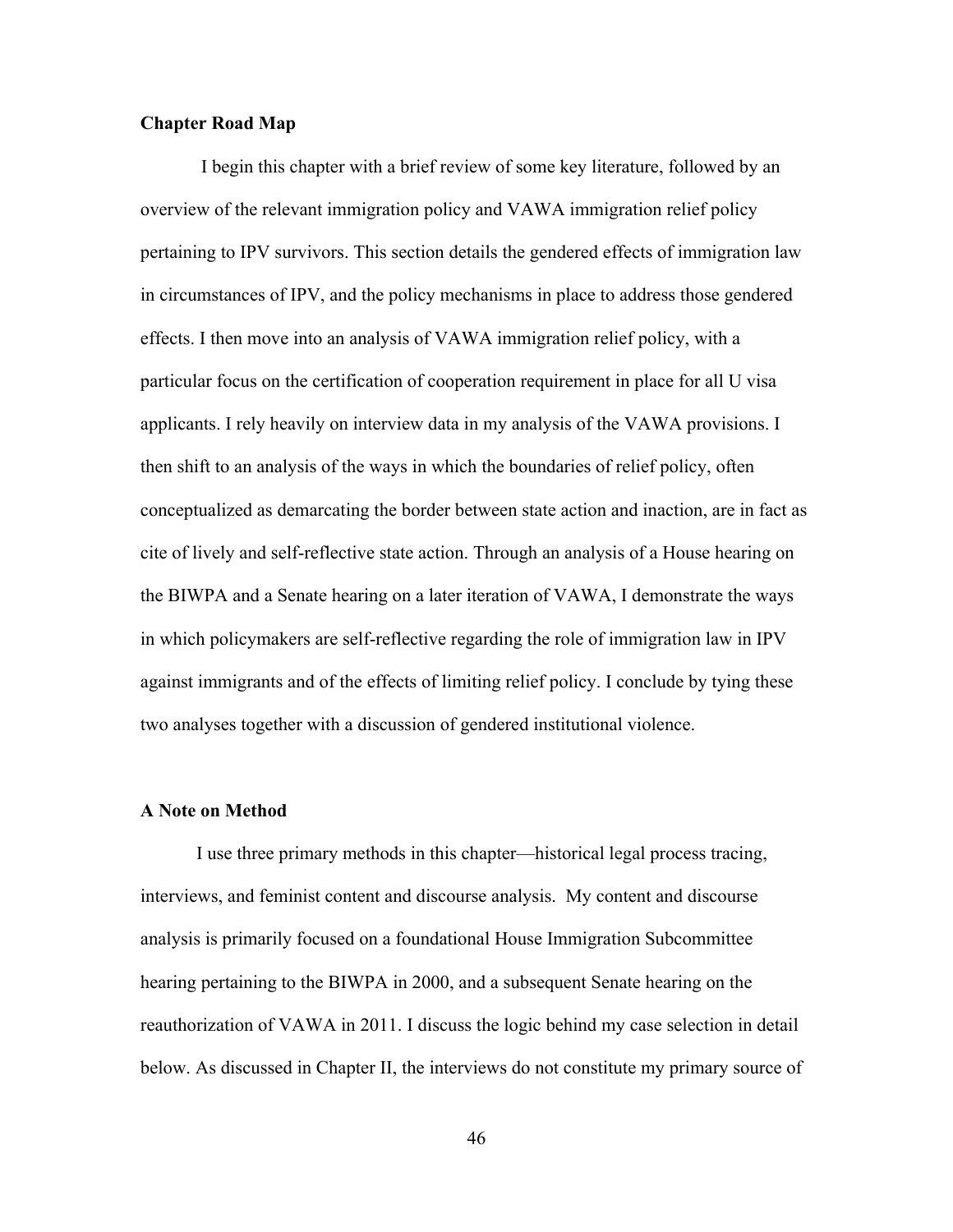data; rather I use interviews for triangulation purposes. They serve to contextualize and ground information I obtain from congressional hearings and other legal documents. I conducted semi-structured interviews with key informants at three different levels of involvement with immigrant IPV survivors. At the elite level, I interviewed Doris Meissner, the former commissioner of the Immigration and Naturalization Service  $(INS)^{27}$  under the Clinton administration. I conducted interviews with four immigration lawyers, some at prominent NGOs, in multiple locations across the country—New York, Washington DC, Colorado, and the Pacific Northwest.<sup>28</sup> Lastly, I talked with three people operating in some other capacity either for, or in connection with NGOs providing assistance to immigrant IPV survivors. This set of interviews was conducted in Colorado, New York, and the Pacific Northwest. Interview data is incorporated throughout this chapter.

#### **Brief Literature Overview**

The literature dealing with immigrant IPV survivors in the US is primarily concerned with institutional responses, survivors' interactions with those institutions, and the ways in which immigration law that either addresses or fails to address IPV itself produces gendered outcomes. Some focus on the dynamics of local law enforcement (Ammar, et al. 2005), or legal inadequacies (Wood 2004), while others focus on the capacity for immigration law to trap women in abusive relationships through the threat of deportation, family reunification laws, and conditional residency (Narayan 1995; Loke

 $27$  After the 9/11 attacks, the administrative duties of the INS were transferred to the newly formed Department of Homeland Security.

 $28$  For some of these interviews I do not specify the city for confidentiality reasons.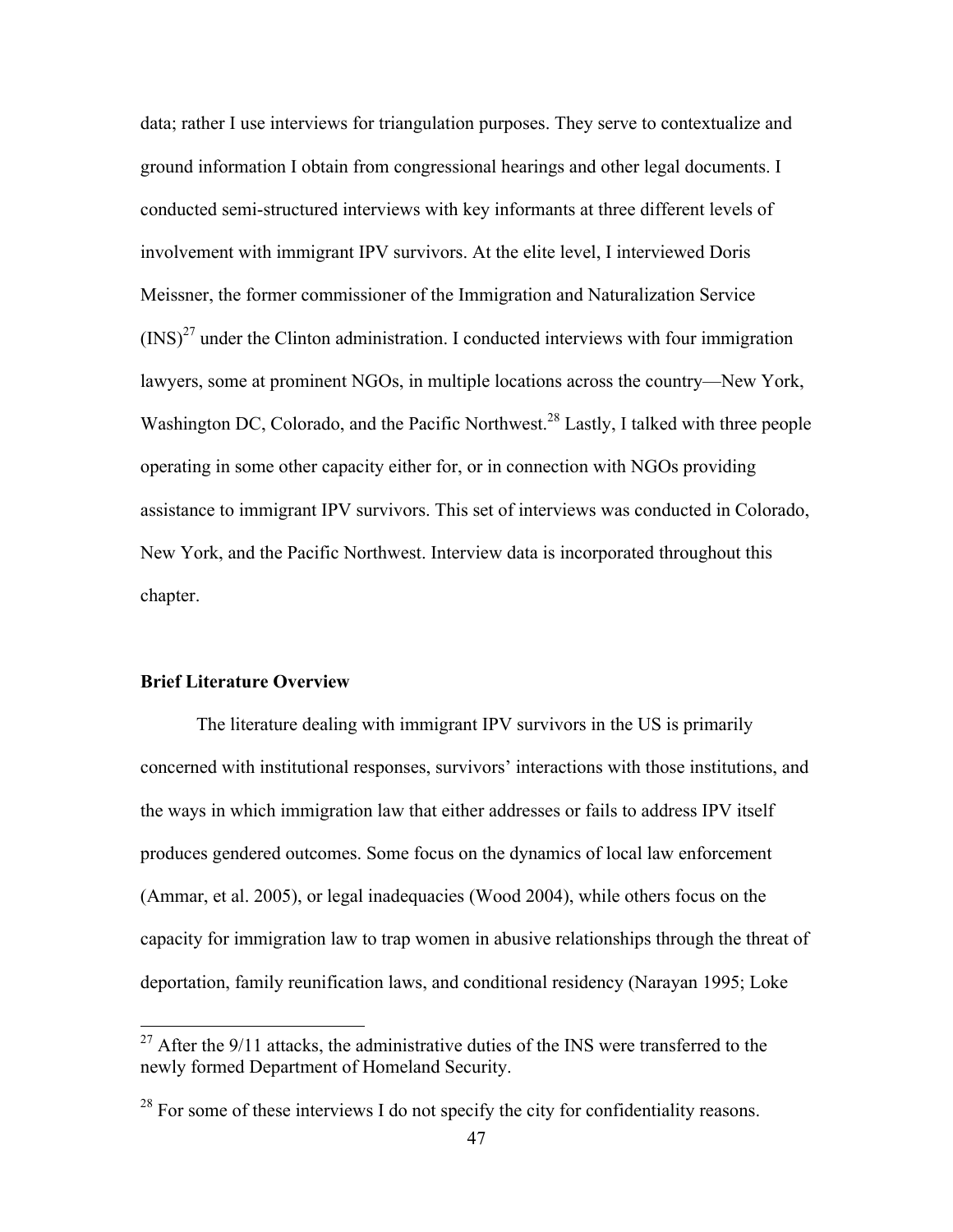1997; Erez & Bach 2003; Salcido & Adelman 2004; Erez, et al 2009; Sen 1999; Sokoloff & Pearce 2011). Broadly speaking, there are two major themes in how this literature conceptualizes the state in discussing IPV against immigrants. Although there is often overlap between these two categories, one tends to see and discuss the state as generally beneficent in its orientation toward this population and in the policies it creates to address this problem (Loke 1997; Menjívar and Salcido 2002; Conyers 2007; Bhuyan 2008; Ingram, et al. 2010). The other group of scholars tend to understand the state, whether beneficent or not, as hapless—inadequate or ineffective in its policy approaches and the executions thereof (Erez and Buch 2003; Orloff, et al. 2003; Salcido and Adelman 2004; Wood 2004; Ammar, et al. 2005; Erez, et al. 2009; Hipolito 2010; Sokoloff and Pearce 2011). The analysis I offer in this chapter builds on, and dovetails well will the work of two scholars in particular—social work scholar Rupaleem Bhuyan (2008), and critical race theorist and legal scholar Kimberlé Crenshaw (1991).

Rupaleem Bhuyan's (2008) analysis diverges from those cited above in that she examines the formation and deployment of discourse, specifically that of the "battered immigrant" woman. She attempts to identify the ways in which the discursive formations of the "battered immigrant" are incorporated into the ideology and undertakings of nonstate actors. She is primarily concerned with non-state actors such as activists and organizations advocating for survivors of IPV, and the ways in which they are both interpreters of the law and the discursive formations of the "battered immigrant" imbedded in it, as well as active in challenging and shaping those discursive formations (Bhuyan 2008, 156 – 157). She examines the ostensibly ameliorative legal apparatuses put in place to assist women trapped in abusive relationships, arguing that, while they are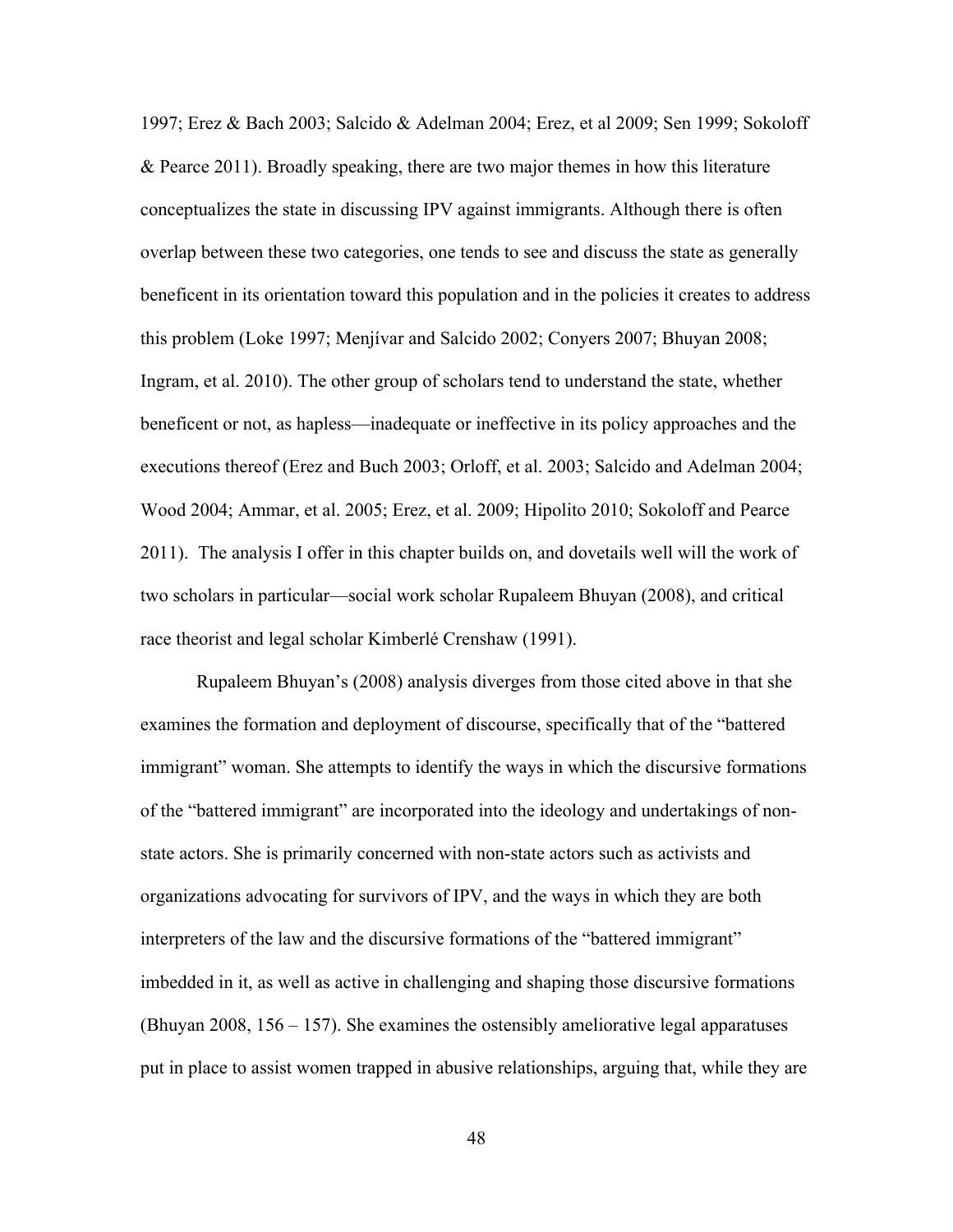a step in the right direction, they are ultimately ineffective. Like others (for example, Loke 1997; Salcido & Adelman 2004), she argues that "[b]attered immigrants are often trapped by regulatory state policies, as well as by their abusive partners" (Bhuyan 2008, 168).

Bhuyan also goes beyond this, arguing that the legal requirements that women must meet in order to benefit from these ameliorative policies represent a form of state control that re-instantiates, rather than contests, the social and political positions of women that create the space for this abuse in the first place.

[T]he process of applying for immigration relief relies on mechanisms of control that discipline subjects according to dominant ideologies of gender, race, ethnicity, and heteropatriarchy. Immigrants who choose not to or who are unable to conform to ideal constructions of battered immigrants are virtually left outside the parameters of standard domestic violence advocacy and support (Bhuyan 154).

In her analysis, the productive relationship between policy and sociocultural constructions of the "battered immigrant" is mutually constitutive. The legal requirements for eligibility employ existing sociocultural ideologies, thus forcing lawyers and advocates to act within particular discursive and ideological frameworks, while still maintaining their ability to affect future discursive formations in policy. While this analysis acknowledges a form of state action that is itself a kind of harm, my analysis goes further, arguing that the state is doing violence, not just creating or re-instantiating a sociocultural space.

The issue of gendered violence against immigrant women raises obvious questions about intersectionality. For immigrant women facing IPV in the US, both ascriptive and descriptive identities, and varied and intersecting experiences all inform their lives, and imbue their experiences of violence with particular meanings. An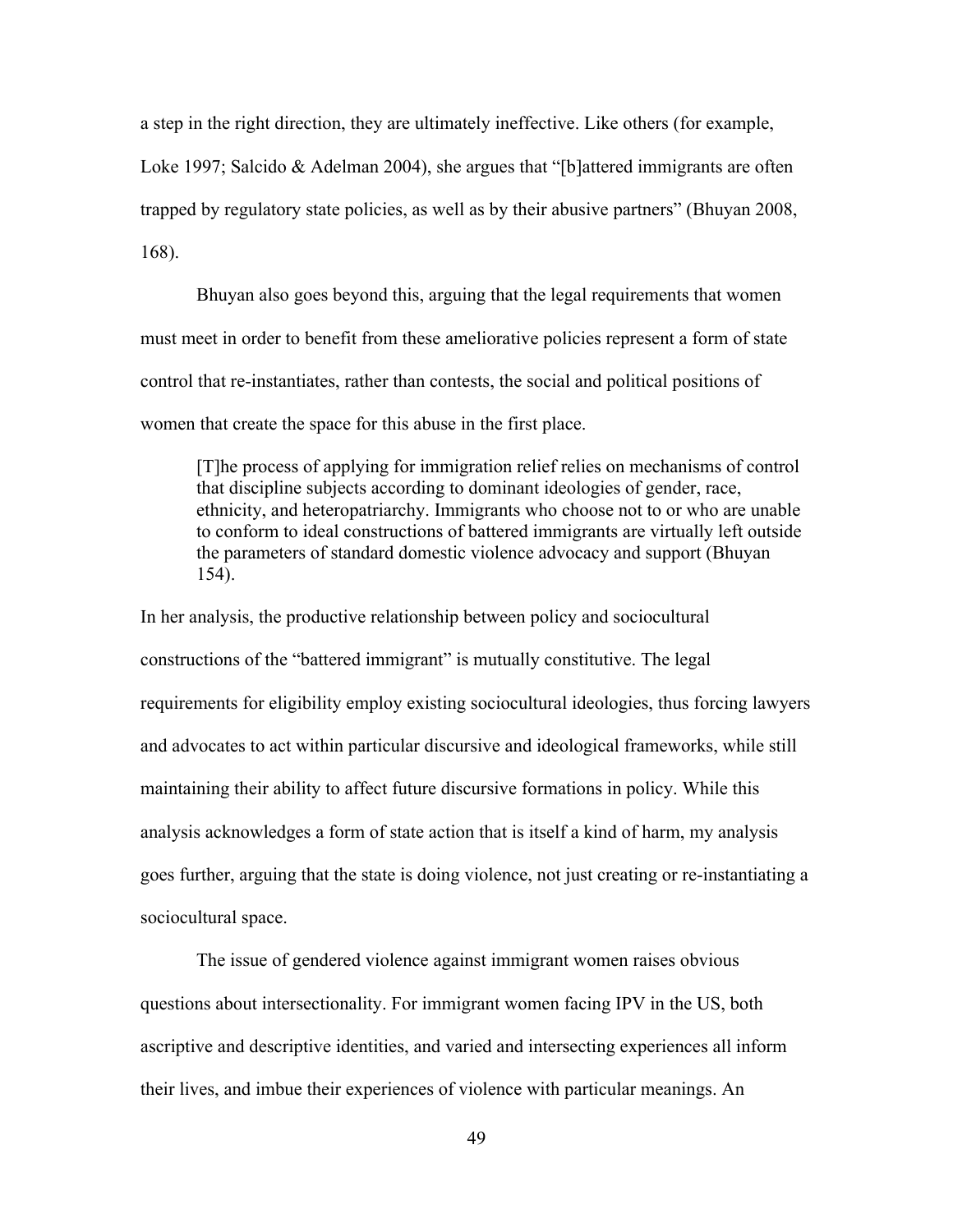immigrant woman's experience of gendered violence is informed not only by her gender, but also by her sexuality, marital or relationship status, immigration status (whether she is a legal permanent resident, an unauthorized immigrant, a visa-holder, etc.), race, class, ethnicity, language, level of education, and many other intersecting factors and identities. For example, an immigrant woman, whose authorization status is contingent upon her relationship with an abusive partner, might be vulnerable to forms of coercion that a nonimmigrant woman in a similar situation could not be (e.g. she might be coerced into remaining with her abuser in order to avoid deportation). Economic vulnerability, language barriers, or lack of access to information or resources regarding U visas or other legal remedies might worsen this experience. This reality is central to this project, just as it is to immigrant women's lives.

In her germinal piece on intersectionality and violence against women, Kimberlé Crenshaw (1991) posits that the experiences of immigrant women facing gendered violence can be understood through the lens of what she calls structural intersectionality. That is, immigrant women's "…actual experience of domestic violence, rape, and remedial reform [is] qualitatively different than that of white women," on account of their location at the intersection of race gender, immigration status, class, and other factors (Crenshaw 1991, 1245). While experiences of gendered violence might be pervasive in women's lives, those experiences themselves are not universalizable across intersecting structural factors like immigration status, and intersecting identities like race, class, language, culture, and others. Simply put, "…patterns of subordination intersect in women's experience of domestic violence" (Crenshaw 1991, 1249). These factors vary significantly even within the group "immigrant women," and as Crenshaw points out,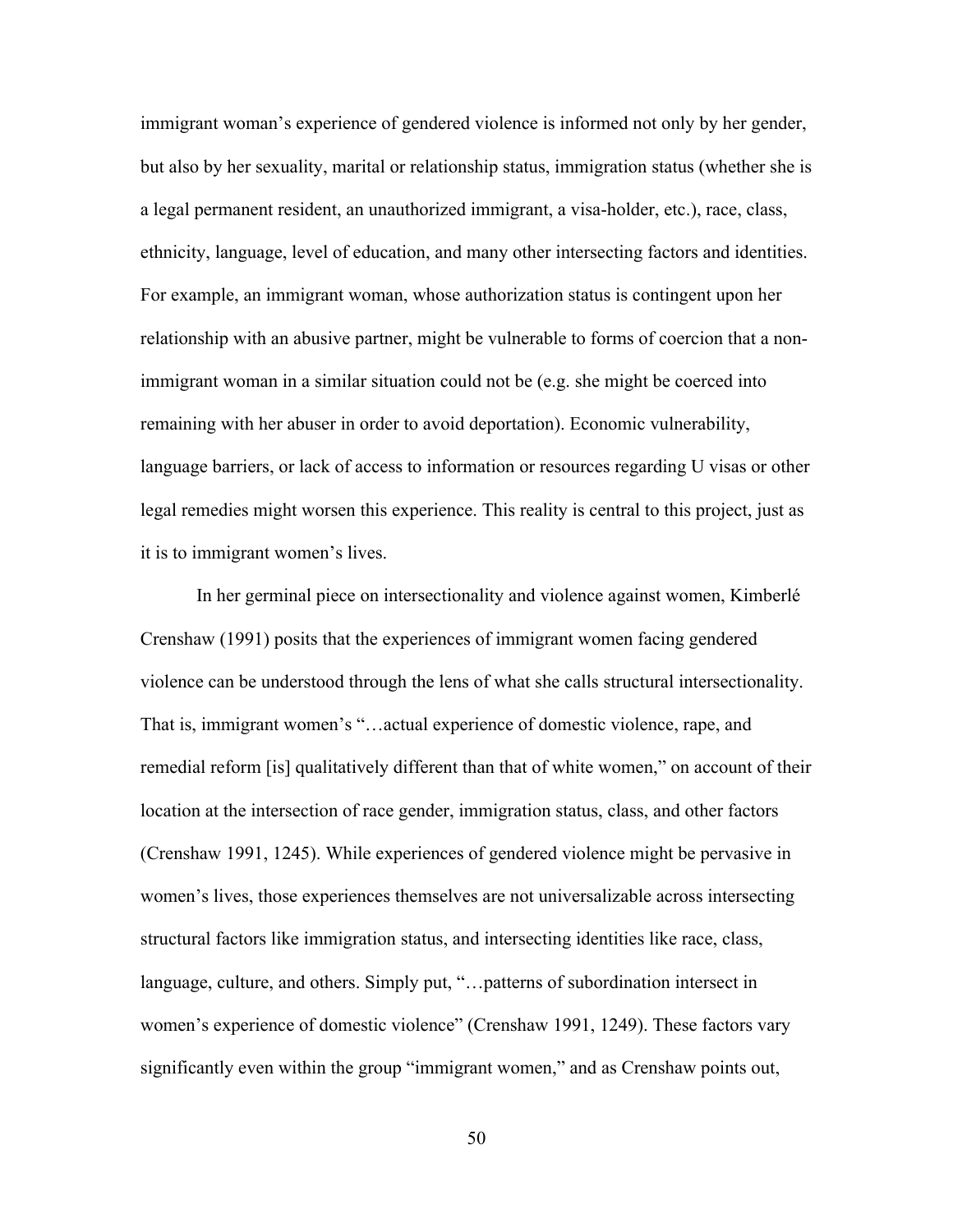"[i]mmigrant women who are socially, culturally, or economically privileged are…" better positioned to take advantage of resources and remedial programs (Crenshaw 1991, 1250).

Crenshaw too frames the relevant policy and policy makers as having *failed* to address intersecting factors. "By failing to take into account the vulnerability of immigrant spouses to domestic violence, Congress positioned these women to absorb the simultaneous impact of its anti-immigrant policy and their spouses' abuse" (Crenshaw 1991, 1249 – 1250). She adds, "modest attempts to respond to certain problems can be ineffective when the intersectional location of women of color is not considered in fashioning the remedy" (Crenshaw 1991, 1250). That is, Congress' failure leads to ineffective policy, and imposes a certain positionality on immigrant women that compounds their subordination and makes them all the more vulnerable. However, in focusing exclusively on the state's failures and inaction, we miss other possible conceptualizations of state action. Accounts that frame the state as passive, defensive, or merely inadequate may obscure many forms of harm. What are we missing about state action when we continually frame the state as a passive or a reactionary actor? I address this gap by expanding the concept of harm in order to account for the state's role in the perpetration and continuation of this kind of violence.

#### **Ameliorative Policies for Immigrant Women Facing IPV**

There are two major avenues by which immigrant IPV survivors can access immigration relief in the form of adjustments to their status. The policy most appropriate for any given woman depends on a variety of factors (this list is not exhaustive): the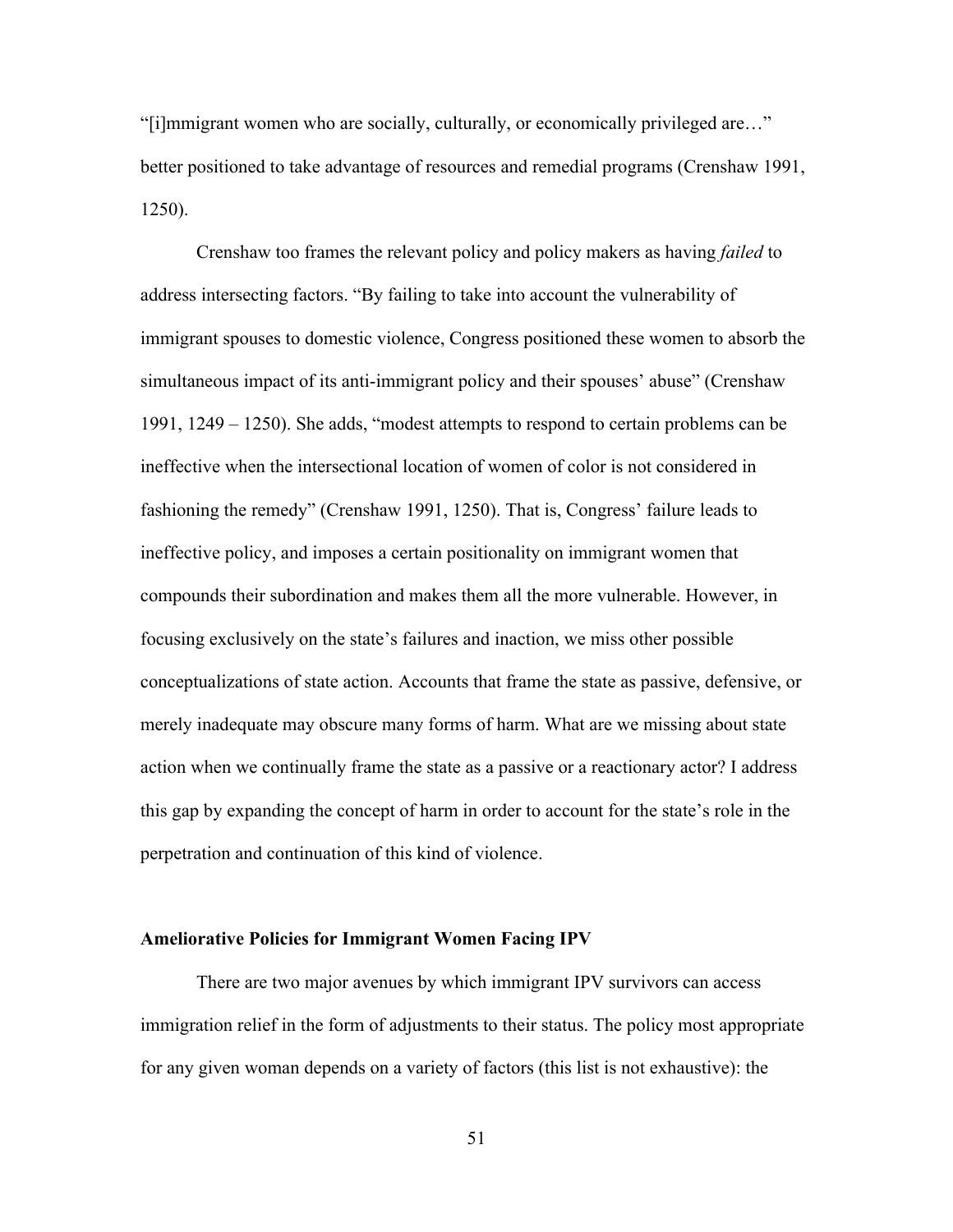crime(s) committed against her; her relationship to the abuser; the immigration or citizenship status of her spouse (if he is the abuser); whether or not she has conditional residency; the severity of the abuse she has suffered; and her willingness to cooperate with law enforcement and prosecutors in the investigation of the crime(s) and prosecution of the abuser. Table 2 provides a brief timeline of the development of immigration relief policies pertaining to IPV survivors.



**Table 2: Timeline of Immigration Relief Policies for Immigrant Survivors**

In 1986, Congress passed the Immigration Marriage Fraud Amendment to the Immigration and Nationality Act (INA), creating a conditional residency status, which was intended to address the use of fraudulent marriages as an avenue to lawful permanent residency. Conditional residency makes the status of the non-citizen or non-resident contingent upon the continuation of their marriage to the citizen or resident. In order for the person with the conditional status to get her own legal permanent residency, both she and her spouse must go together to sign the paperwork within 90 days before the end of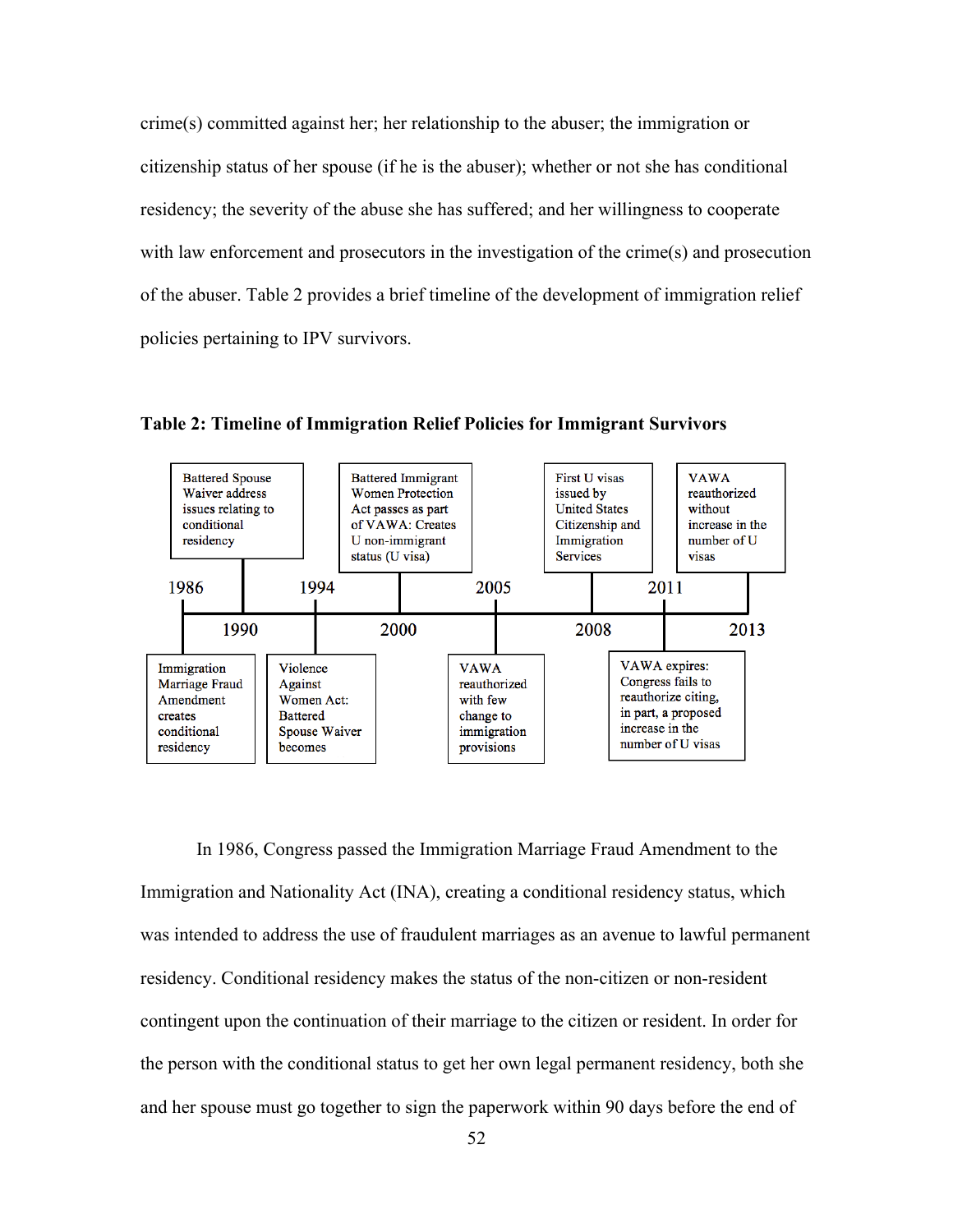the two-year conditional visa (Olavarria & Fisher Preda 2014,  $1 - 2$ ). Congress created the Battered Spouse Waiver in 1990 in recognition of the vulnerable position that this requirement puts women experiencing IPV in. Although the waiver placed a tremendous evidentiary burden on IPV survivors, it allowed women able to meet the requirements to petition to have the conditions on their residency removed *without* the signature or knowledge of their spouse (Olavarria & Fisher Preda 2014,  $2 - 5$ ). This provision was then amended again by VAWA 1994, and is now referred to as the "VAWA selfpetition."29 Like the Battered Spouse Waiver, the VAWA self-petition is intended for those with conditional residency status that ties them, through marriage, to a legal permanent resident or a citizen.

Although it was a significant legislative acknowledgement of the particular vulnerability of immigrant women to IPV and other forms of gender violence, VAWA '94 only temporally (as opposed to substantively) extended the remedial provisions established by the Battered Spouse Waiver (Kwong 2002, 138). Moreover, "[s]ubsequent changes and additions to immigration law unintentionally eliminated or rendered inaccessible many of the VAWA ['94] protections for battered immigrant women" (Kwong 2002, 138). One such change forced immigrant survivors to leave the country before they would be granted lawful permanent residency. Any protections that the survivor had procured while in US territory, such as a restraining order, would be

 $29$  VAWA was intended to address a range of gender violence issues, but it also included provisions specific to immigrant women. VAWA is Title IV of the Violent Crime Control and Law Enforcement Act of 1994. Title IV, Subtitle G (Sections 40701 – 40703) is the Protection for Battered Immigrant Women and Children provisions. Subtitle G amended the Immigration and Nationality Act.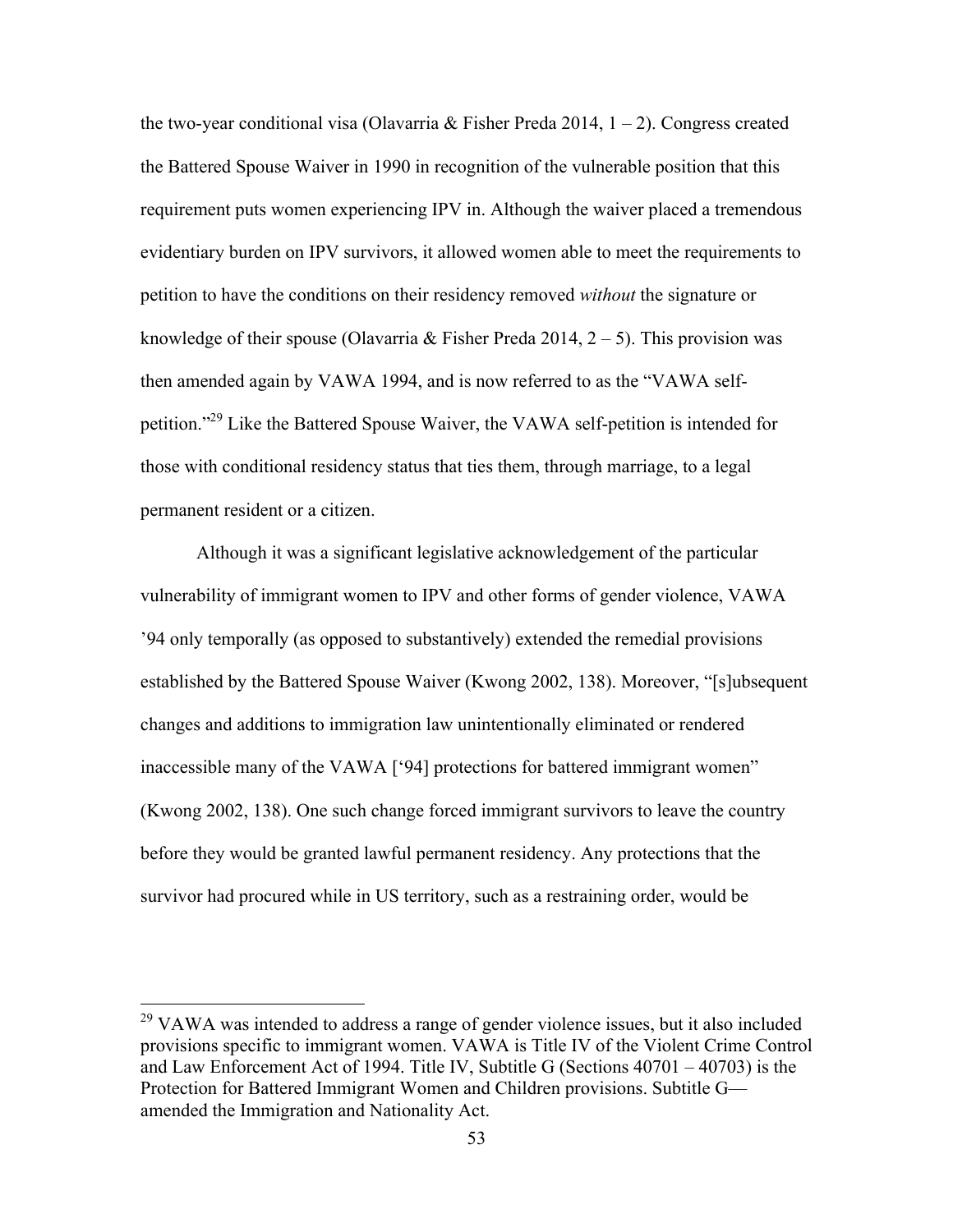inapplicable outside the US, leaving her vulnerable to further violence and/or retaliation while she is out of the country (Kwong 2002, 138).

Other subsequent attempts to address this issue failed to take into account the complexities of the interactions between immigration law, domestic criminal law, and onthe-ground bureaucratic manifestations of state power and authority. For example, while seemingly beneficial, a law establishing domestic violence as a deportable offense had "…the empirical effect [of]…increase[ing] the deportation of *battered women* who were convicted of crimes that were both committed in self-defense and related to the domestic violence" (Kwong 2002, 138, emphasis in the original). This example brings into sharp relief the possibility for, and reality of an extremely problematic and counter-effective disconnect between ostensibly-ameliorative policy and the dynamics of violent intimate relationships.<sup>30</sup> Moreover, it makes considerable assumptions about the capacity and willingness of what Michael Lipsky (1980) calls "street-level bureaucrats" to distinguish between offensive and self-defensive uses of violence, the results of which are significantly gendered, and miss the mark with regard to justice for survivors.

Another significant issue with the aforementioned policies is that they do little to assist IPV survivors who have suffered, or are suffering violence at the hands of an intimate partner who is not a spouse, and/or is not a citizen or legal permanent resident.

<sup>&</sup>lt;sup>30</sup> Political scientist Kristin Bumiller (2006) analyses the problematic dynamic by which criminalization of certain acts, with the intention of protecting women, can have the effect of increasing state power and violence. That expansion of state power can, in turn, negatively impact those the criminalization was originally intended to help (Bumiller 2006).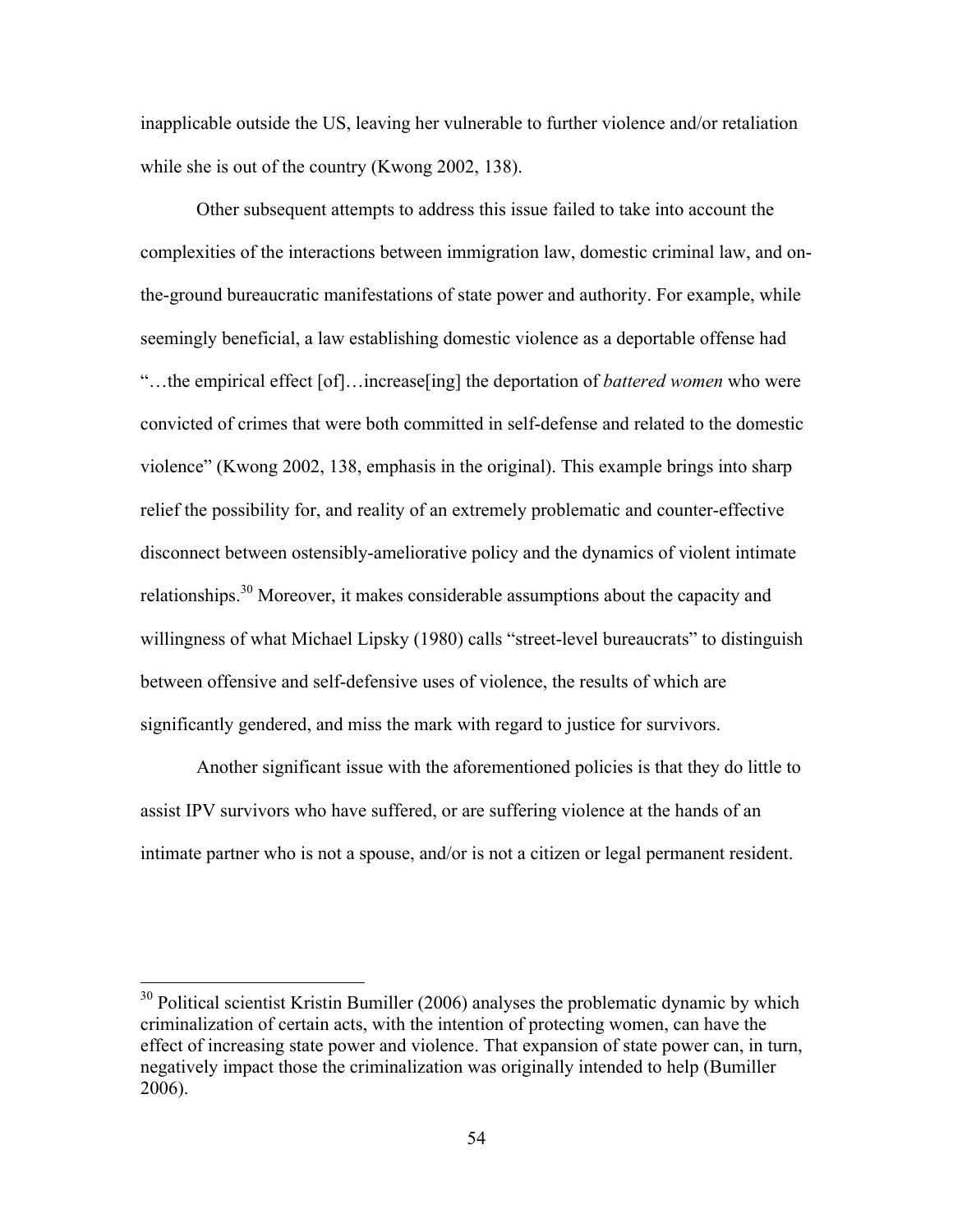The 2000 iteration of  $VAWA<sup>31</sup>$  attempted to address some of the issues mentioned above. Among other things, the Battered Immigrant Women Protection Act of 2000 (BIWPA)— Title V of the Violence Against Women Act of 2000—created the U nonimmigrant status, commonly referred to as the U visa. "The U-visa was developed to provide the protection of immigration benefits to victims when the abuser is not a spouse (e.g. a father-in-law, brother), is a boyfriend, is the father of the victim's child, or is a spouse who is not a citizen or lawful permanent resident" (Orloff & Garcia 2013, 1). However, unlike in the case of the VAWA self-petition, the number of U visas is limited to only 10,000, and that cap has not changed to date.

# **Ameliorative State Action: U Visas and the Battered Immigrant Women Protection Act**

NGOs and immigration lawyers, many of whom do this work pro bono, often facilitate interactions between state institutions, institutional representatives, and immigrant women seeking state redress. In order to garner insight as to the nature of this relationship, and see how relief policies are actually being administered, I conducted interviews with lawyers and other people working at NGOs serving this population in Colorado, New York City, Washington DC, and the Pacific Northwest. The information I gathered from these interviews corroborates the existence and severity of many of the problems delineated in the literature, and points to systemic issues with both the ameliorative policies and their implementation. This section offers an analysis of a

<sup>&</sup>lt;sup>31</sup> VAWA 2000 is Division B of the Victims of Trafficking a Violence Protection Act of 2000.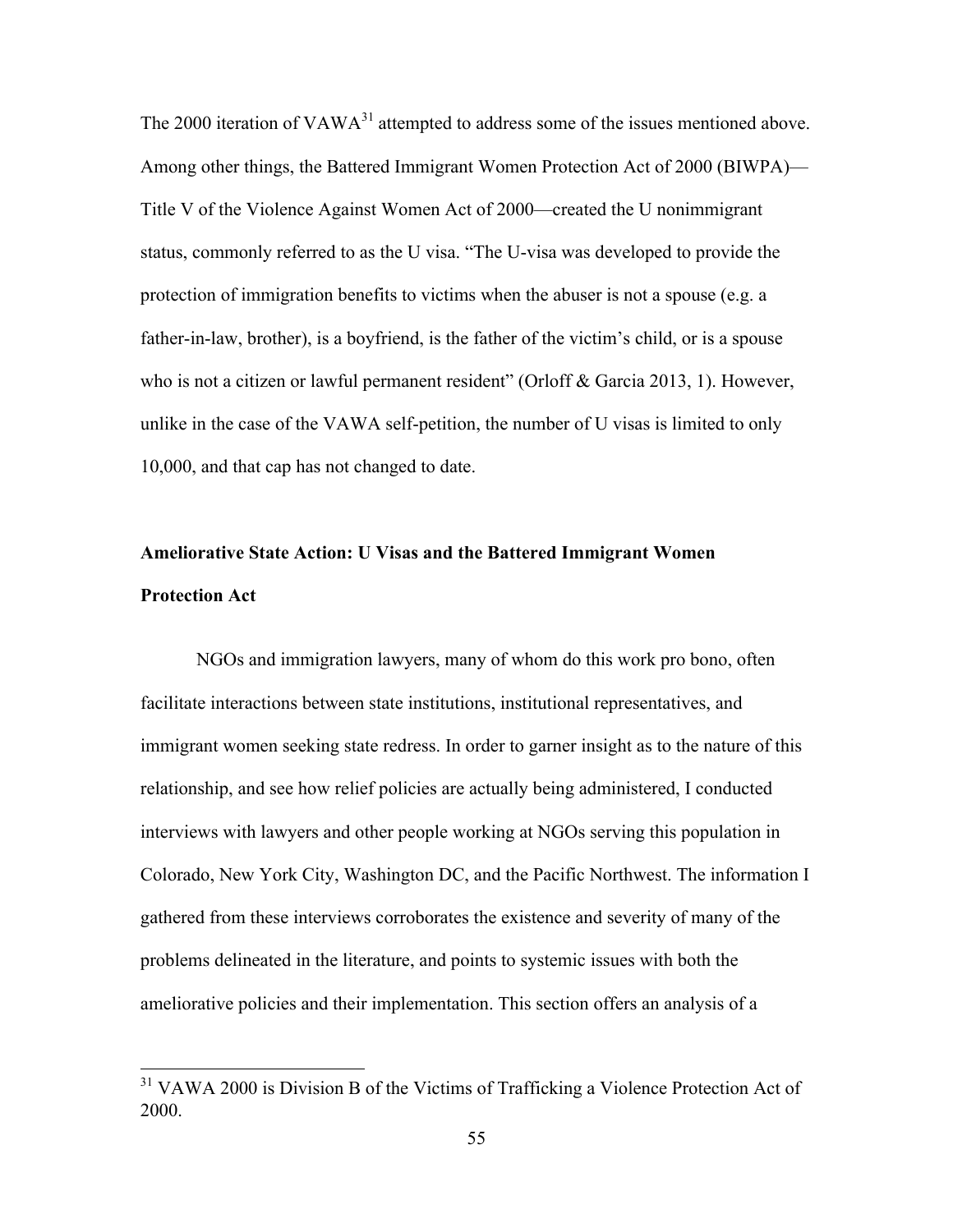particularly problematic component of the U visa application process—the victim cooperation certification.

#### *U Visa Victim Certification of Cooperation*

In order to be eligible to apply for a U visa, "[t]he victim must have information about the criminal activity and a law enforcement official (e.g. police, prosecutor) or a judge must certify that the victim has been helpful, is being helpful, or is likely to be helpful in detecting, investigating or prosecuting the criminal activity" (Orloff, et al 2013, 2). Each of the NGO workers I interviewed indicated that this requirement is a significant hindrance in the process of putting together a survivor's U visa application.

The requirement that immigrant survivors cooperate with law enforcement in this way places a burden on them that is not present for IPV survivors in the general population. That is, for immigrant survivors, access to their right to be free from violence is contingent upon their willingness to expose themselves to law enforcement (report an act of violence), and participate in the investigation and/or prosecution of that crime. Importantly, citizen women's access to their right to be free from violence is not restricted in this way—they are not required to participate in the law enforcement process in this capacity. For example, if an unauthorized immigrant woman calls the police in response to an act of IPV committed against her, the requirement that she cooperate with law enforcement and prosecutors in order to gain access to a U visa forces her to chose between cooperation on the one hand, and the very real possibility of deportation on the other; neither avenue ensures that she will be free from violence. By contrast, a citizen in a comparable circumstance would not be compelled to participate in the law enforcement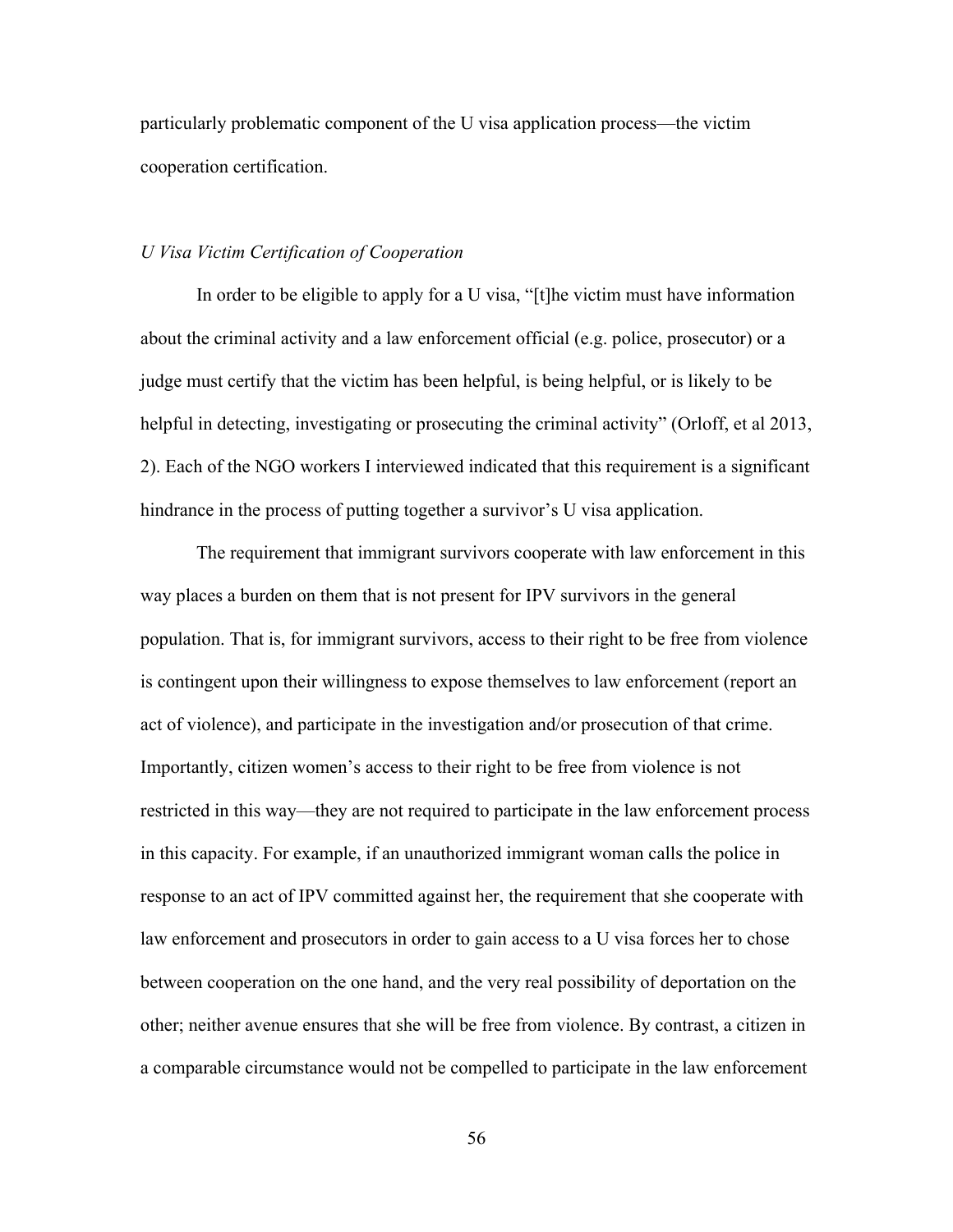process in this capacity in order to leave the relationship, given that such a move would never put her citizenship in jeopardy. This is one of the ways in which immigrant women's experience of IPV is intersectional. That is, for immigrant women in this situation, multiple forms of oppression converge to constitute their experience of IPV (Crenshaw 1991); the gender oppression constitutive of IPV is compounded by the discriminatory cooperation requirement applicable to immigrant women on account of their nationality/immigration status.

The process by which women are meant to acquire law enforcement certifications is cumbersome at best, and highly discriminatory at worst. Bad practices on the part of the police (e.g. language discrimination or failure to file a report or take the woman's statement) are among the many hurdles that women face in their attempts to obtain certification of cooperation. Bad practices are not at all unique to cases involving immigrant women, however their importance is magnified by immigrant survivors' reliance on law enforcement in the certification process (Orloff et al. 2003).

Olivia<sup>32 33</sup>—an immigration lawyer working with this population at a prominent organization in New York City—explained in an interview that the barriers to accessing U visas begin when a survivor first makes contact with law enforcement officials. She detailed what language discrimination looks like in these cases, and how it further endangers survivors in a tangible way, while simultaneously serving to prevent women from accessing U visas. She gave an account of the wide-reaching trend in law enforcement of many survivors calling the police only to be met with indifference,

 <sup>32</sup> Pseudonym.

<sup>&</sup>lt;sup>33</sup> Olivia asked that I not quote her directly so discussions of her statements from this interview are paraphrased.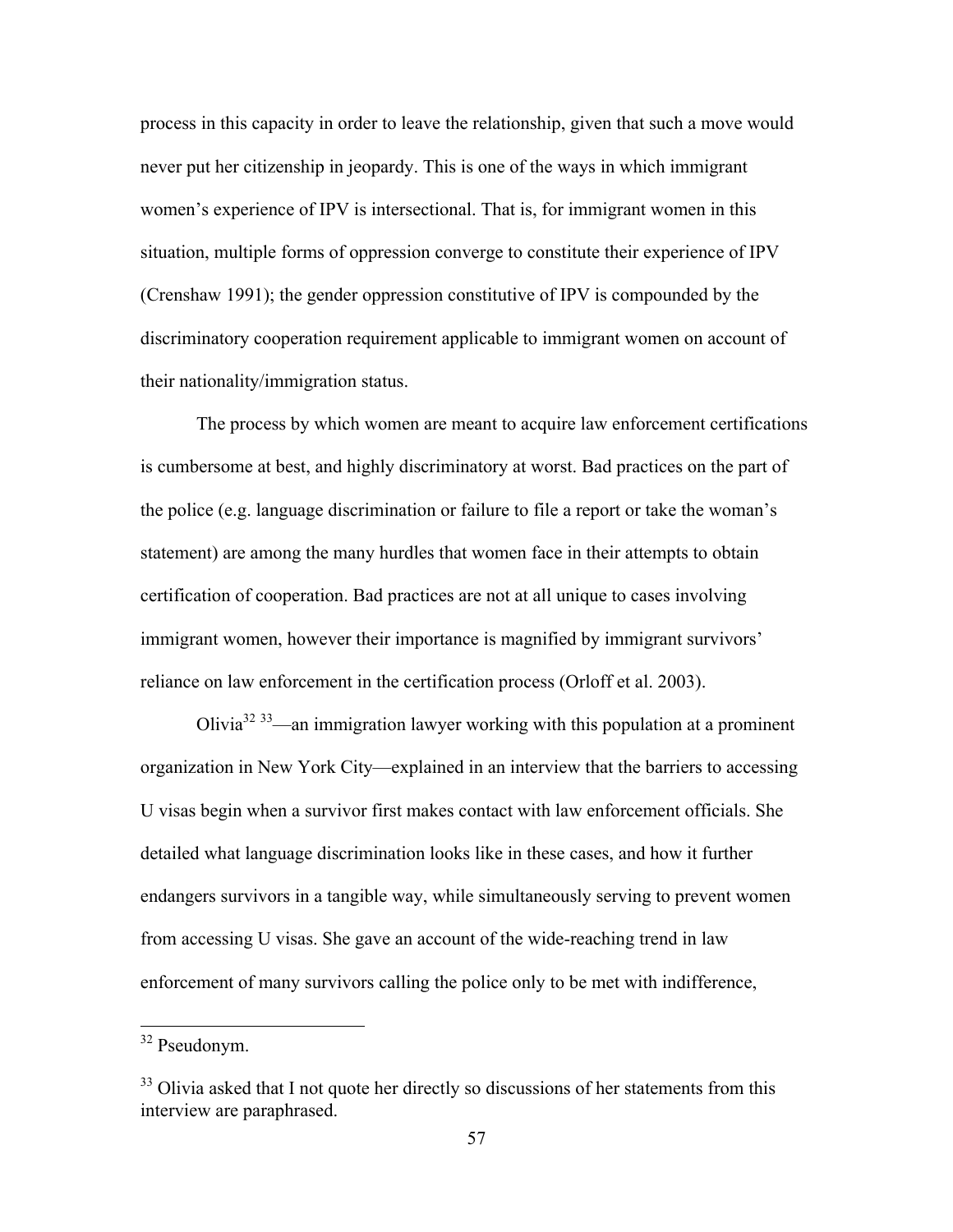discrimination, ignorance, or incompetence. Olivia relayed the story of a Portuguesespeaking client of hers who called the police to a domestic violence incident. The officer that responded did not speak Portuguese, but instead of calling the language translation service (Language Line) or an agency interpreter as per protocol, he wrote on the police report that she had refused to give a statement. Even though she did not actually refuse to give a statement, the fact that the officer wrote that in the report made if difficult for Olivia and her colleagues to obtain a certification of the woman's cooperation with law enforcement, which is required in order to obtain a U visa. Olivia explained that, while officers are supposed to contact translation services whenever necessary in the field, there are many factors at play pertaining both to individual officers and problems of institutional oversight. Clearly, in these cases, institutional rules do not adequately ensure that non-English speakers have access to translators. As street-level bureaucrats, individual officers' discretion is at least as important as protocol in these cases.

In another instance, reported in New York's *Daily News*, a Mexican woman called the police after her estranged husband, against whom she had a protective order, came to her home and changed the locks, preventing her from entering. When the police arrived at her home, she presented them with the temporary protective order against her husband. However, rather than honoring the order and removing her husband, the police told her that she needed to leave, and she found herself out in the cold. Unlike most, this woman had the "moxie," as Olivia described it, to report the incident to the NYPD command, which ultimately led to her husband's arrest and eviction from the apartment (Moore 2014).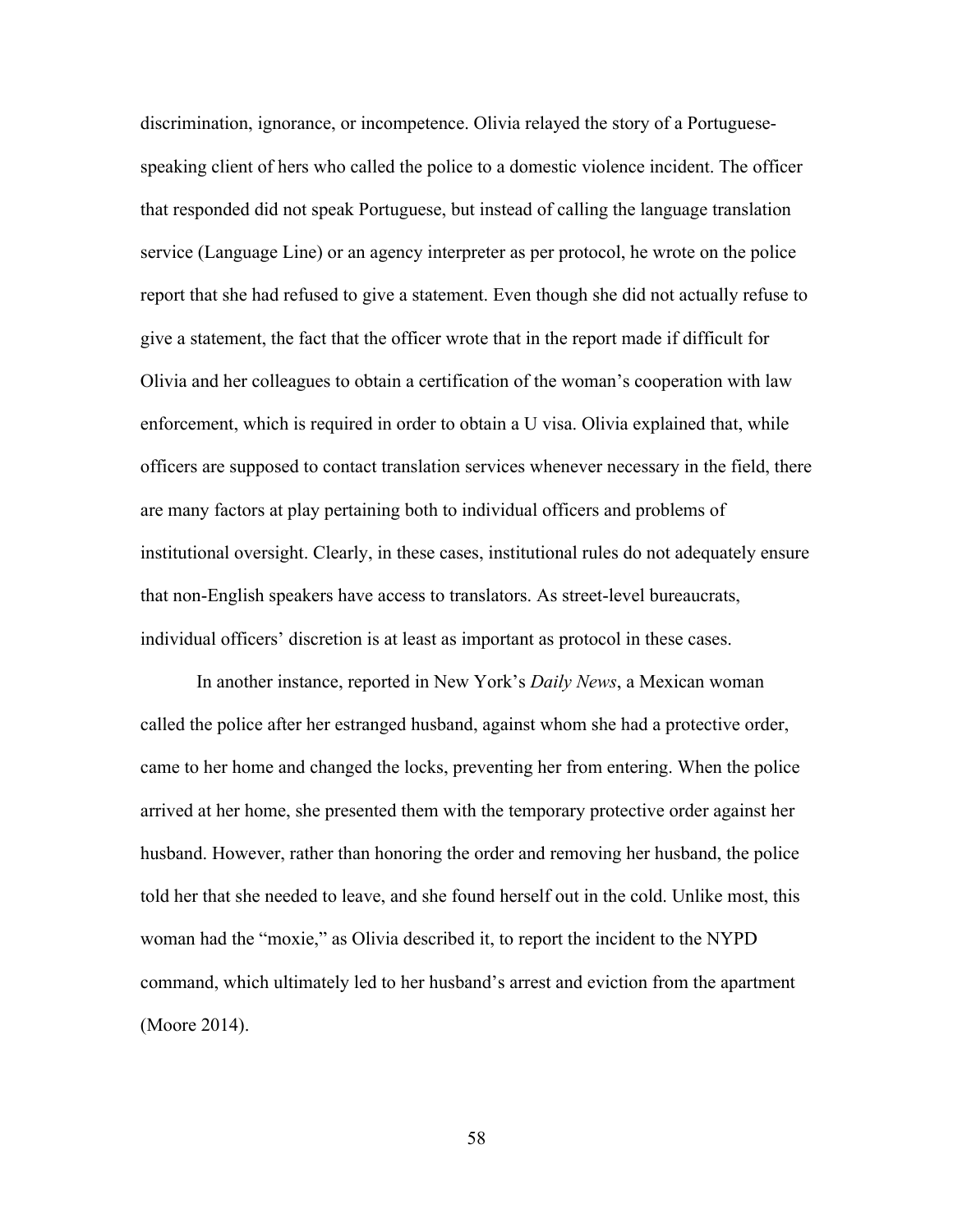Most incidents of language discrimination are never rectified in this way. These accounts are similar in content to those given by all of the NGO workers that I interviewed. However, language barriers and language discrimination are important not just because of their implication for access. When policy and/or street-level bureaucrats permit language to be a barrier, the power of language defaults to the abuser. Survivors' lack of access to support in this way translates into de facto power for the abuser because it acts to concretize his control over her environment. Language can be a powerful and effective tool in isolating survivors and controlling their access to information (Orloff, et al. 2003) An interview with Anna,  $34$  who works with immigrant women at a domestic violence safe-house in Colorado, reveals the insidious way in which language discrimination can manifest in instances of IPV.

Anna described an atmosphere of openness and cooperation between the city officials (i.e. the District Attorney's office and local law enforcement), immigrant organizations, and anti-domestic violence organizations. "[T]heir collaborative efforts [are] generally really good," she explained. "What's great is that we've got a DA's office that's really immigrant friendly and very much wanting to make sure that…immigrants that are not documented feel comfortable reporting and come forward." She went on to describe a sincere willingness on the city's part to address the specific circumstances of immigrant IPV survivors, which manifest as close coordination with the safe-house and other organizations, including training sessions, outreach, a domestic violence hotline, and incorporating the NGO into their victim's advocate program as first responders. However, in spite of the city's exceptional mobilization in this regard, Anna lamented

 <sup>34</sup> Pseudonym.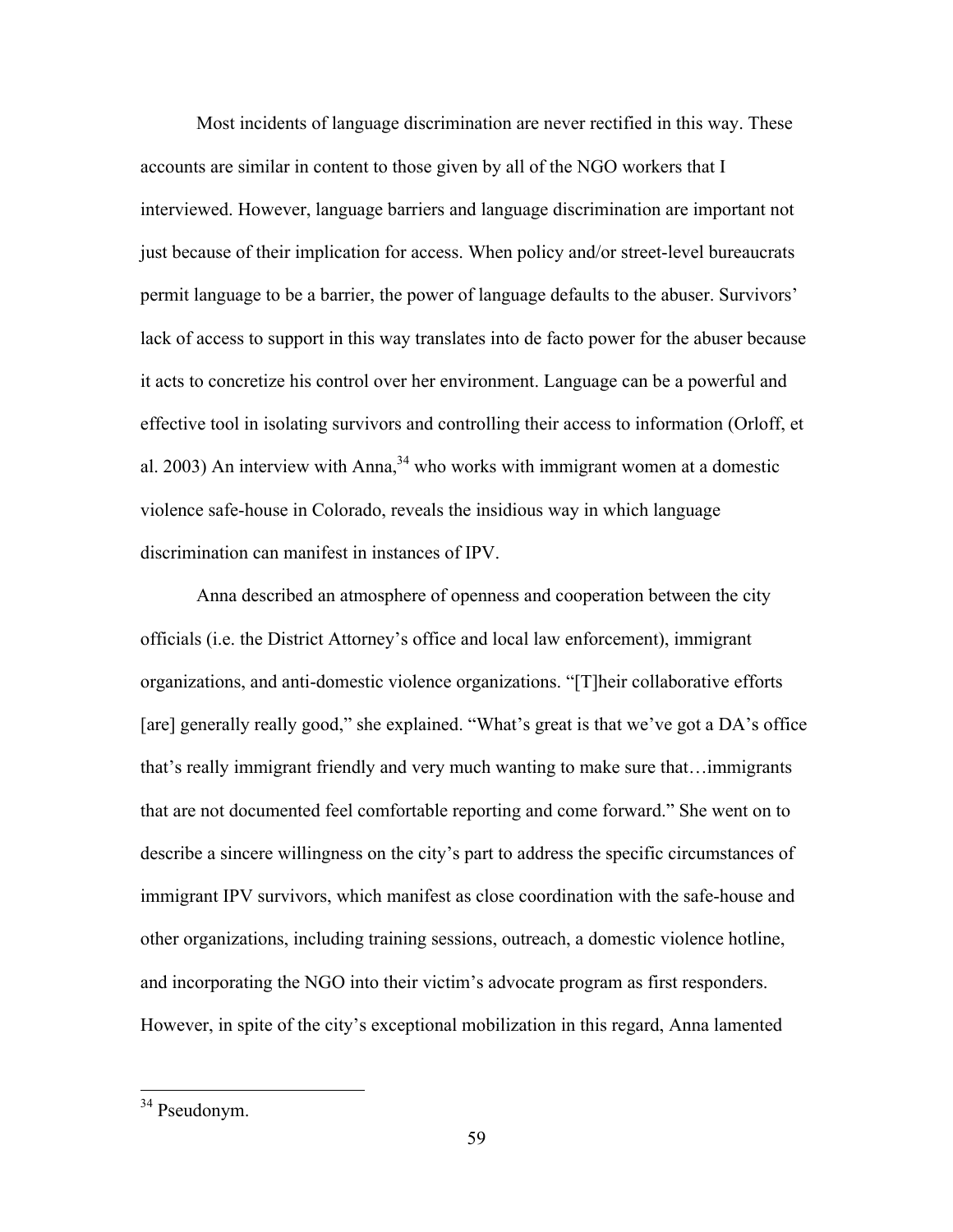that law enforcement officers still regularly used children as interpreters were called to a scene of an incident of IPV, rather than calling the language translation service. She explained:

"In general the legal system is not very user friendly…I think there's still a lot of anti-immigrant sentiment and that you get that [at] the on-scene response. I definitely hear from victims that are monolingual Spanish-speaking that they did not get translation or interpretation on-scene. There's no reason for that. They've got Language Line. Yes, it takes a while, but… You'll see, you know, 'they didn't take my side of the story' because their perpetrator speaks English…I've definitely seen them using children to interpret…They'll even say it, you know, 'I spoke to nine-year-old on-scene who is the biological child of both parties'…It's one thing to get a witness account of what happened. It's another thing when they start to tap into that child for interpretation. 'So tell me what Mommy said, and what did Daddy do?' and 'What's Daddy saying right now?'…So I think that the lack of interpretation on-scene or the lack of sensitivity around immigrants country-wide, as well as state-wide, and locally is [a problem]."

My interviewees in the Pacific Northwest and New York relayed similar stories to me,

corroborating the findings of other scholars (Orloff et al. 2003; Orloff 2011).

In addition to the obvious problems that a situation like this could have on the children involved, it is potentially problematic for the person suffering the abuse as well, particularly in light of the cooperation requirement for U visas. For any number of reasons, a child asked to translate for her or his mother in the aftermath of a violent conflict might not be reliable—for example, even if the child was a capable translator, she might refuse to accurately translate her mother's account of fear of or for her father. This, in turn, could lead to problems in obtaining a certification of cooperation from law enforcement.

In a March 2014 interview I asked Doris Meissner—commissioner of Immigration and Naturalization Service under the Clinton administration and current senior fellow at the Migration Policy Institute in Washington DC—about the logic behind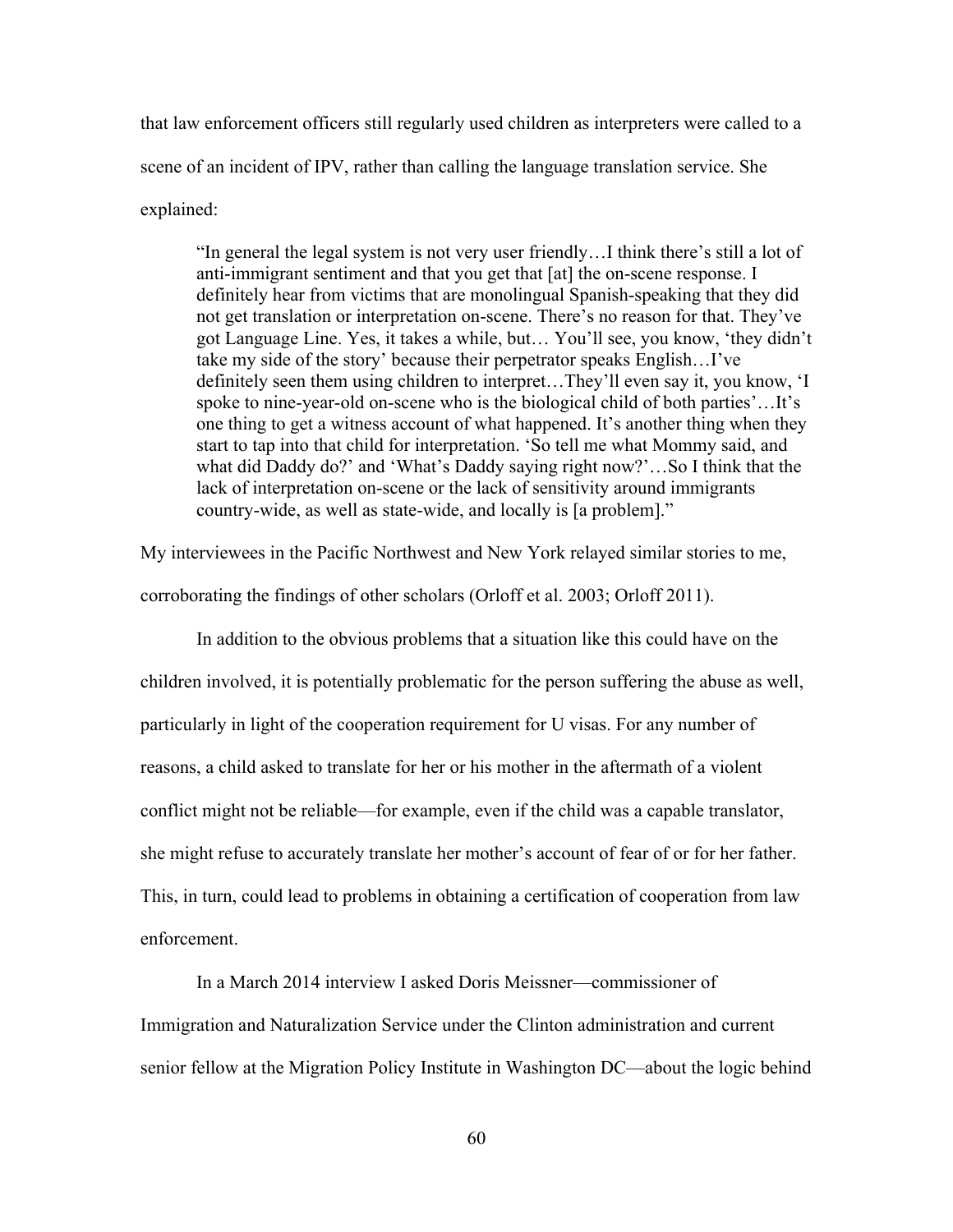this kind of involvement of state and local law enforcement in the administration of immigration law.<sup>35</sup> As a former high-ranking administration official, her comments regarding this logic are significant. She asserted: "If you have serious abusers, they need to be arrested and prosecuted. And if you…find a way to bypass [the involvement of local law enforcement] entirely, you're also not being fully responsible to public safety,…to the realities of communities and families." Her comment clearly demonstrates serious concern regarding the presence of this kind of violence in communities around the country, and an understanding of the sometimes-problematic dynamics between federal and local officials. However, as Anna pointed out to me,

[r]eporting doesn't necessarily equal safety…[Police's] view of that and our view of that is different. There's so many reason why someone just does not want to disclose…or report—so many barriers to that. You know, police they just want to get in, do the investigation, and make sure that, you know, if there's a crime that's been committed that they get the person arrested and it's going through prosecution. And for us [advocates] it's like, yeah slow it down. The legal train is a runaway train sometimes for some people.

Furthermore, Commissioner Meissner did not specifically address the fact that the burden of responsibility for public safety in this circumstance is being placed on immigrant IPV survivors themselves, a condition that is not mirrored in the handling of cases involving citizens. By virtue of having suffered this violence, immigrant survivors are forced to shoulder the responsibility of law enforcement in order to have access to the immigration relief necessary to protect themselves from further violence. Even if we accept that the cooperation of survivors in these cases is integral to law enforcement, garnering survivor

<sup>&</sup>lt;sup>35</sup> While Commissioner Meissner did not oversee the administration of the U visa program, talking to her provided me with interesting insight into the mindset of those high up in the immigration enforcement apparatus regarding concerns about visa fraud, and the role of law enforcement in preventing fraud.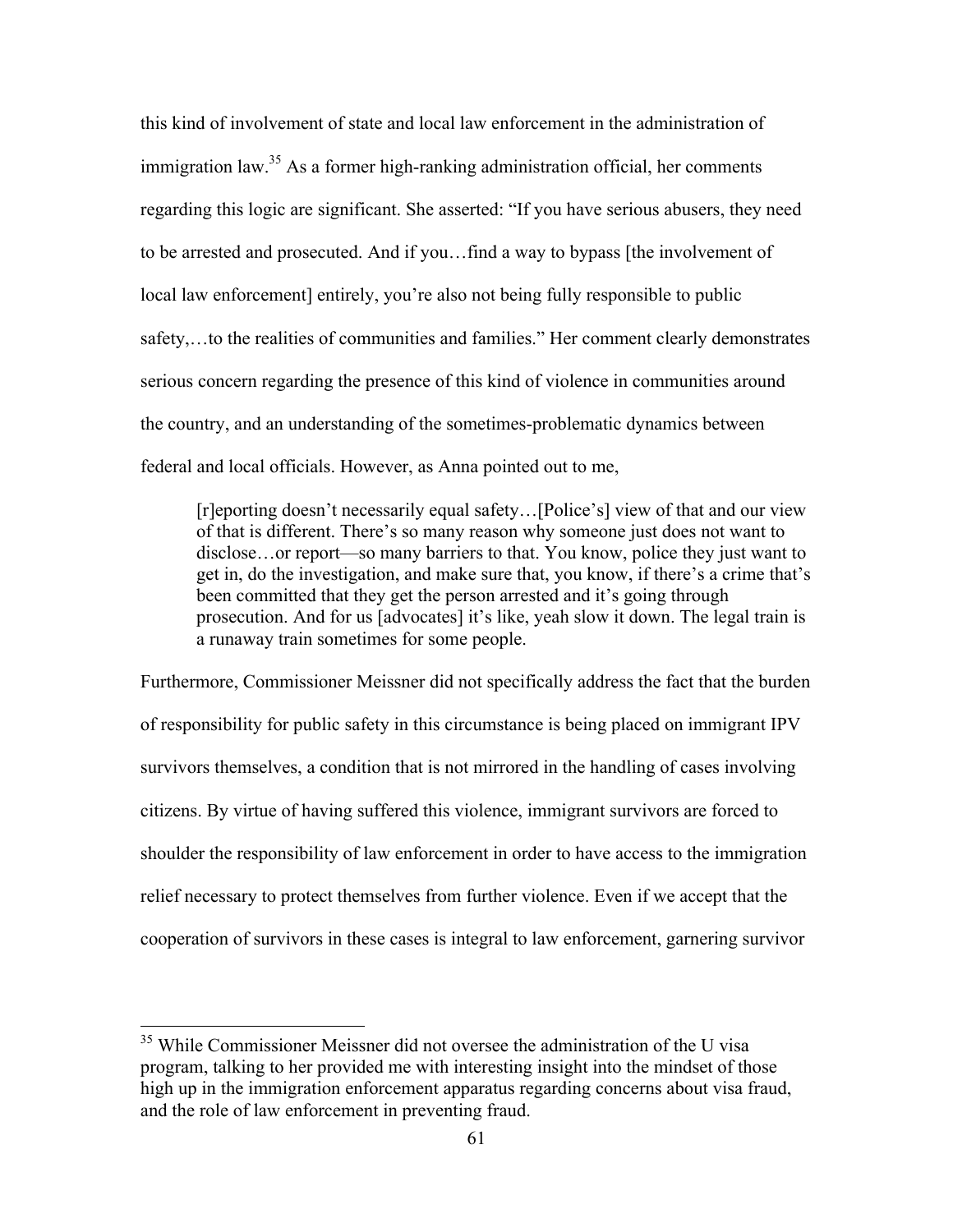support in prosecution and/or investigation need not necessitate using immigration relief as leverage.

Commissioner Meissner also posited that the involvement of local law enforcement was necessary because fraud is a "…perpetual reality about visas." Their involvement is necessary for weeding out the ostensive fraudulent claims of IPV, so as to prevent undeserving people from getting visas for which they are unqualified. However, setting aside the dramatic underreporting of IPV in the general population, it is difficult to see the incidental exclusion of some "legitimate" applicants as a justifiable outcome of fraud prevention.

In addition to having to bear this responsibility for public safety, the requirement also exposes these women to the politics and biases of individual law enforcement officers, DAs, and judges charged with certifying their cooperation. As Olivia pointed out, there is no federal oversight of these certifications, and there is no federal requirement that local officials sign the appropriate paperwork. Alex, an attorney working with immigrant IPV survivors at a prominent NGO in New York City explained that getting the U visa certification is

a pretty onerous process. [It] can be a really hard step and it can stop people from applying…Because if you don't have the certification you can't file the U [visa]. [W]e have a lot of cases where we've requested certifications and don't get them. You get denied and so then you can't file [for a U visa].

Both Alex and Olivia emphasized that the certification requirement gives individual officials a tremendous amount of power over whether or not immigrant women are able to access the U visa application process. Moreover, this is true regardless of whether this power manifests in a way that is beneficial or detrimental to any given immigrant's petition. For example, Anna said, with regard to obtaining the certification in her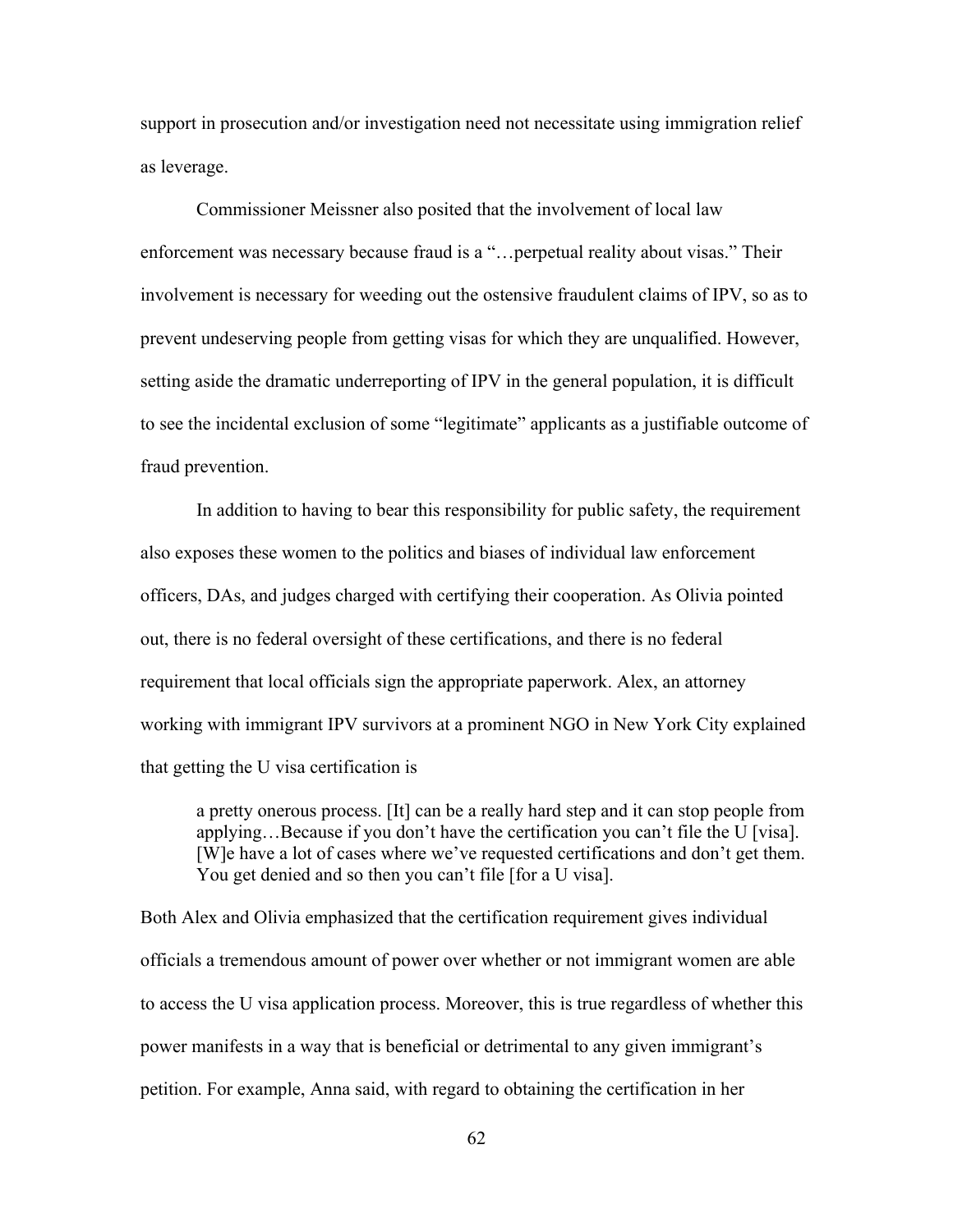jurisdiction, "I don't want to say easy, but their good about it." Even so, with this amount of bureaucratic discretion, they become the gatekeepers. Olivia explained to me that there are certain jurisdictions, like Maricopa Country, Arizona, which have blanket policies against signing these certifications of cooperation. Law enforcement officials' political positions and/or sociocultural biases become barriers that can, and do, prevent some women from having access to the U visa application process. While Maricopa Country is notorious for its anti-immigrant politics, Olivia explained, the problems that women face in many other jurisdictions commonly result from a lack on information on the part of officials, or reluctance to get involved with what they see as a federal issue.

As other scholars have pointed out (Erez, et al 2009; Ammar, et al. 2005; Orloff 2011), the ways in which this requirement restricts women's access to badly needed immigration benefits has the effect of trapping them in abusive relationships and otherwise vulnerable positions. Even if only unwittingly, the certification requirement has the effect of limiting access for survivors in need of relief. However, it is important not to focus exclusively on these policy inadequacies. Looking at the role of the state beyond the purview of these ameliorative policies allows us to examine and account for state action as it relates to IPV against immigrants in a more expansive way that is made possible when looking only at relief policies.

### **Restrictive Immigration Law: State Action Outside the Scope of Ameliorative Policy**

Much of the scholarship on this topic focuses on ameliorative state policies themselves, understanding the space outside the purview of those policies as defined by state *inaction*. The state's ameliorative policies (e.g. BIWPA) clearly delineate which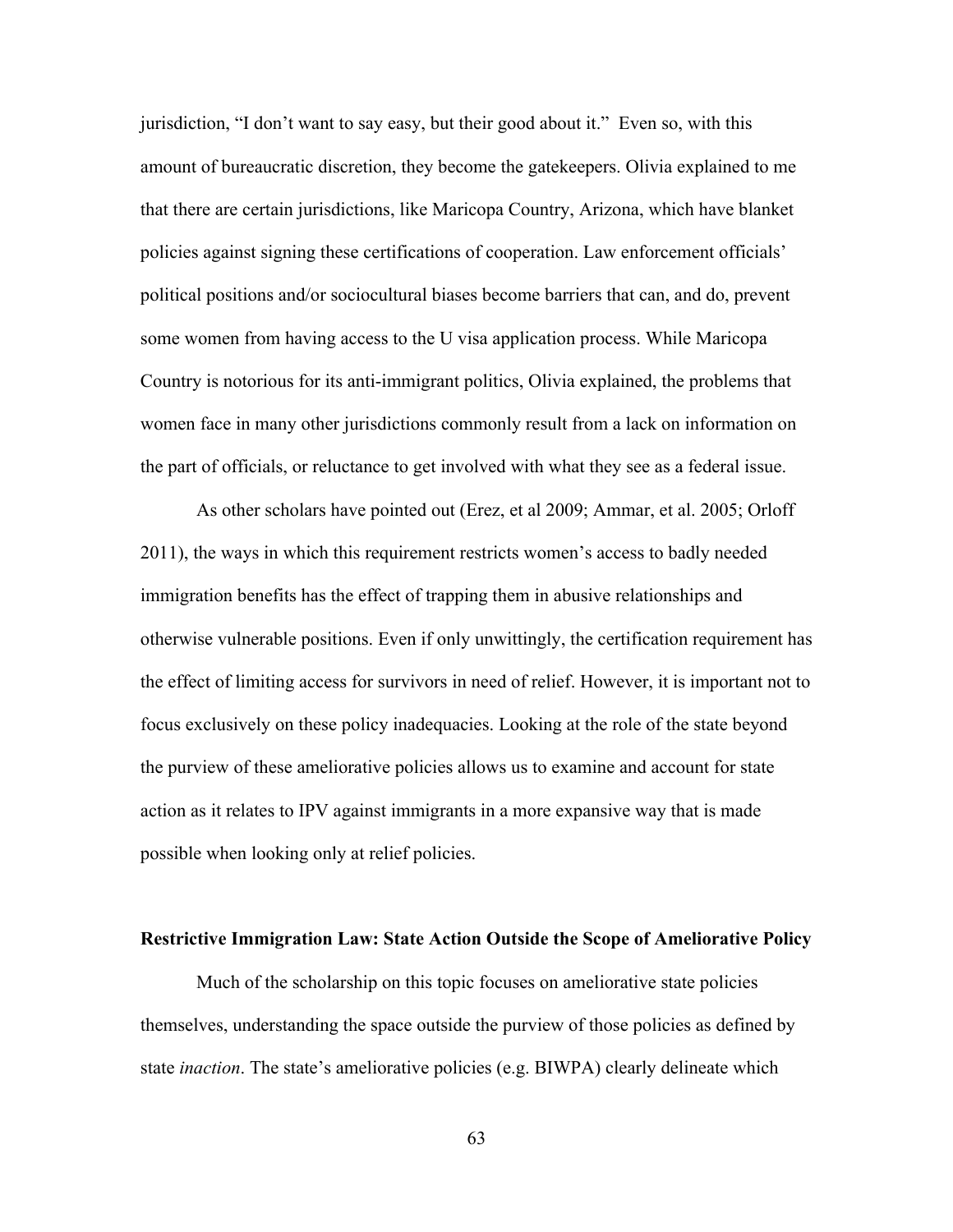immigrant IPV survivors can access state assistance and which cannot. However, as I argue in the sections that follow, the space outside the scope of these policies is not defined by the absence of the state or of state power, though its influence in this realm takes a very different form.

As I discuss in detail below, VAWA and the BIWPA explicitly acknowledge the use of immigration status and the threat of deportation by abusers as a coercive mechanism intended to trap women in abusive relationships. This dynamic exists in relationships in which the survivor's immigration status is contingent upon the continuation of the relationship with the abuser—as is the case with conditional residency for spouses of legal permanent residents or citizens—and in relationships in which the survivor is unauthorized to be in the country. In the former case, an abuser might threaten to divorce his wife or not co-sign for the removal of conditions on her residency status, causing her to lose her legal status altogether and be subject to deportation. In these cases, the abuser might also threaten to take away her children in the process. Moreover, deportation back to one's home country might be a dangerous or scary prospect in itself, on account of certain social, political, or economic conditions there.

While VAWA created a mechanisms by which some women in this position can "self-petition"—petition, without her husband's signature or knowledge, to have the conditions on her residency removed—it is often the case that those with conditional residency do not know about these mechanisms, or will not be able to meet the requirements for one reason or another (Erez et al. 2009). In the latter case, an abuser might threaten to expose her to ICE, revealing that she is in the country without authorization, leading to her detention and probable deportation. This, again, might be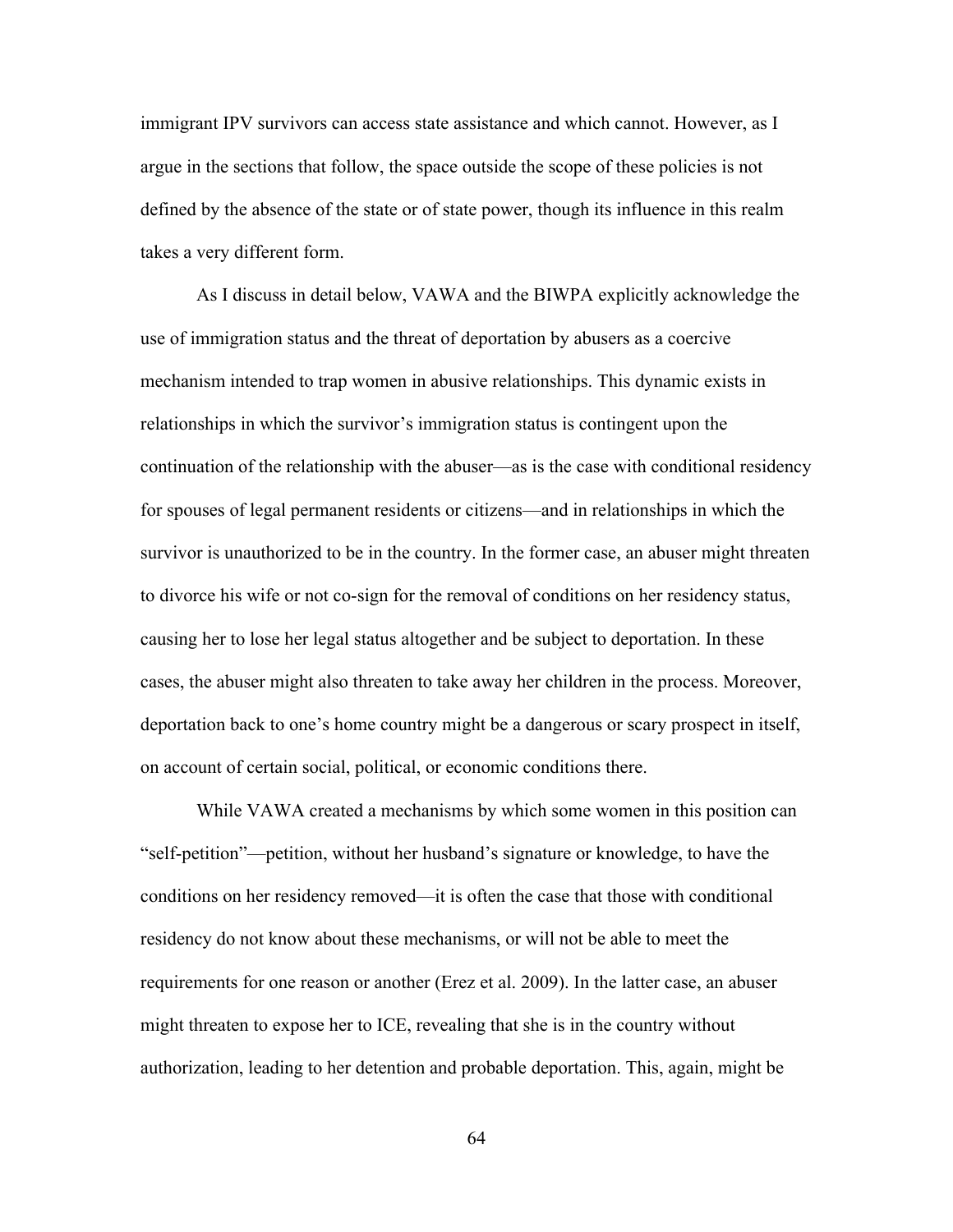accompanied by the threat that she will lose her children (assuming she has any) in the

process. This is a common and very effective form of coercion that, as other scholars

have pointed out, creates the space for IPV to continue and thrive (Loke 1997; Salcido &

Adelman 2004; Bhuyan 2008, 168).

In her testimony for a 2011 Senate hearing<sup>36</sup> on the reauthorization of VAWA,

Leslye Orloff explains this compounded vulnerability:

In abusive relationships, abusers with control over their wives' and children's immigration status use threats of deportation and separation of mothers from children to keep them from seeking help or calling the police. When a woman seeks legal immigration status based upon a family relationship (as most do), she may languish for many years in a long queue for a visa. If she needs to work, she must do so without legal immigration status, making her vulnerable to exploitation, sexual harassment/assault, and retaliation by unscrupulous employers (Orloff 2011, 12).

Citing a number of studies that examined both women's experiences after immigrating to

the US, and their interactions with law enforcement and immigration services (e.g.

Ammar, et al. 2005), Orloff goes on to explain:

Many battered immigrant women report an increase in abuse after immigrating to the United States. Among immigrant battered women from diverse cultures, 65% report that their spouses used threats of deportation and not filing or withdrawing immigration papers as a coercive control tactic in the abusive relationship (Orloff 2011, 12).

Nawal Ammar, et al.  $(2005)^{37}$  explain that women's immigration status—whether or not

they have conditional residency—has a significant impact on the likelihood that they will

contact law enforcement in the event of IPV. In their study of immigrant Latinas facing

IPV, those with "…stable immigration status were almost twice as likely to call police

<sup>&</sup>lt;sup>36</sup> Orloff's testimony was submitted to the Senate Committee on the Judiciary on July 13, 2011 regarding Senate Hearing 112 – 132.

<sup>&</sup>lt;sup>37</sup> Leslye Orloff is a co-author of this study.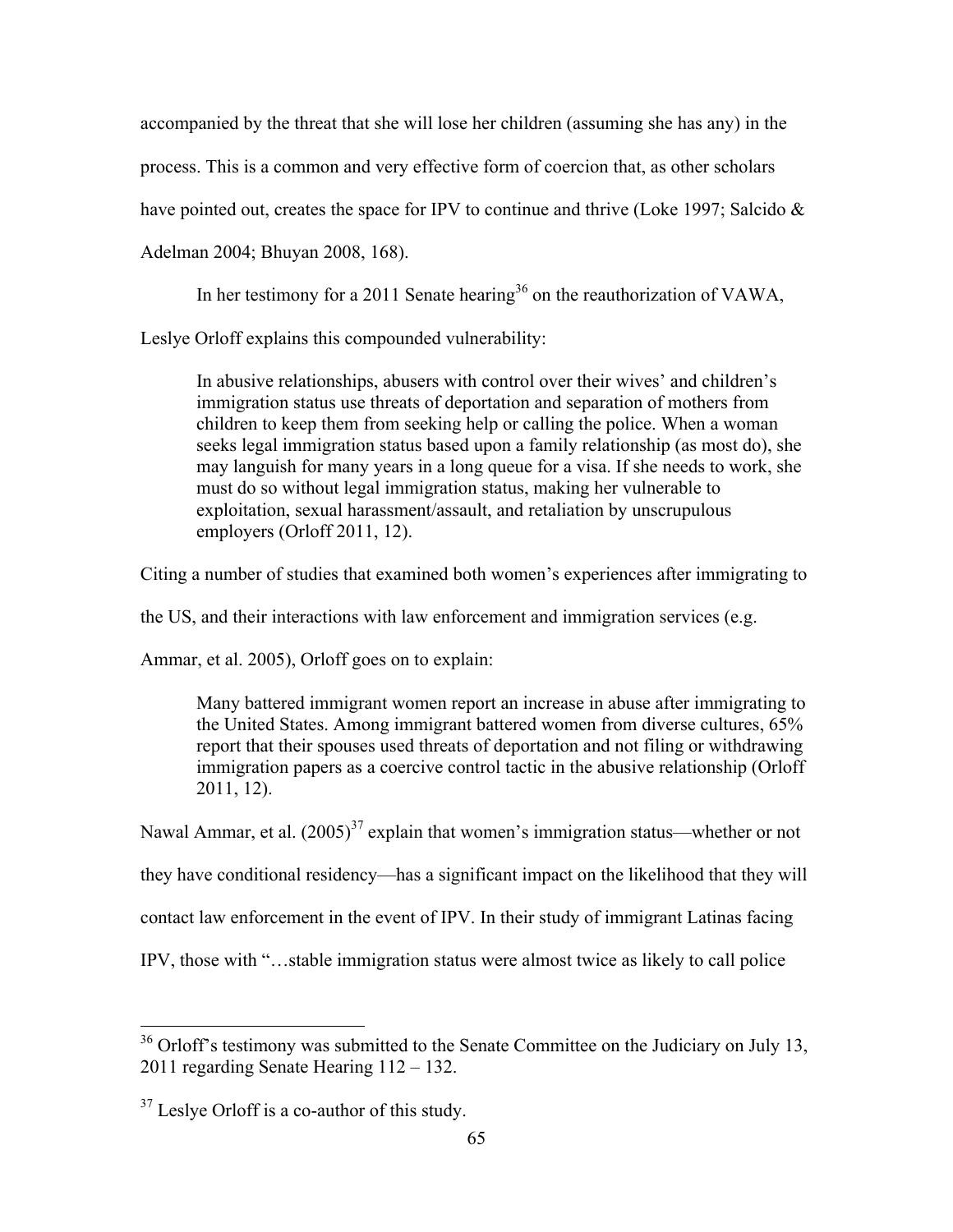(43.1 per cent) than those with either a temporary legal immigration status (20.8 per cent) or those who were undocumented (18.5 per cent)" (Ammar, et al. 2005, 236).

Another reason that this form of coercion is so effective is that it is by no means a hollow threat. The Obama administration has ramped up deportations to unprecedented levels, citing the need to rid the country of criminal aliens as its ostensible motivation (Orloff & Garcia 2013). However, a recent analysis conducted by *The New York Times* concludes that, "…since President Obama took office, two-thirds of the nearly two million deportation cases involve people who had committed minor infractions, including traffic violations, or had no criminal record at all" (Thompson and Cohen 2014). The upshot being, of course, that one need not be a criminal to be deported, all assurances to the contrary notwithstanding. As other scholars have argued, this dynamic creates space for the abuse to happen and continue (e.g. Bhuyan 2008; Erez et al. 2009). However, I argue that in its capacity and willingness to deport (i.e. enforce restrictive immigration law), the state acts as the *agent* of harm, by literally carrying out an abuser's threat of deportation. The state substantiates the abuser's use of coercive power in the abusive relationship.

The state's exercise of police power in this particular way bestows very real power on the abuser by substantiating his coercive threats. Though perhaps unwittingly, the state commits a very tangible form of harm on behalf of the abusive person in these relationships. Moreover, abusers' use of this form of coercion is, in fact, *legal*—an unprosecutable form of coercive abuse, as was recognized in the text of the BIWPA.

[T]here are several groups of battered immigrant women and children who do not have access to the immigration protections of the Violence Against Women Act of 1994 which means that their abusers are virtually immune from prosecution because their victims can be deported and the Immigration and Naturalization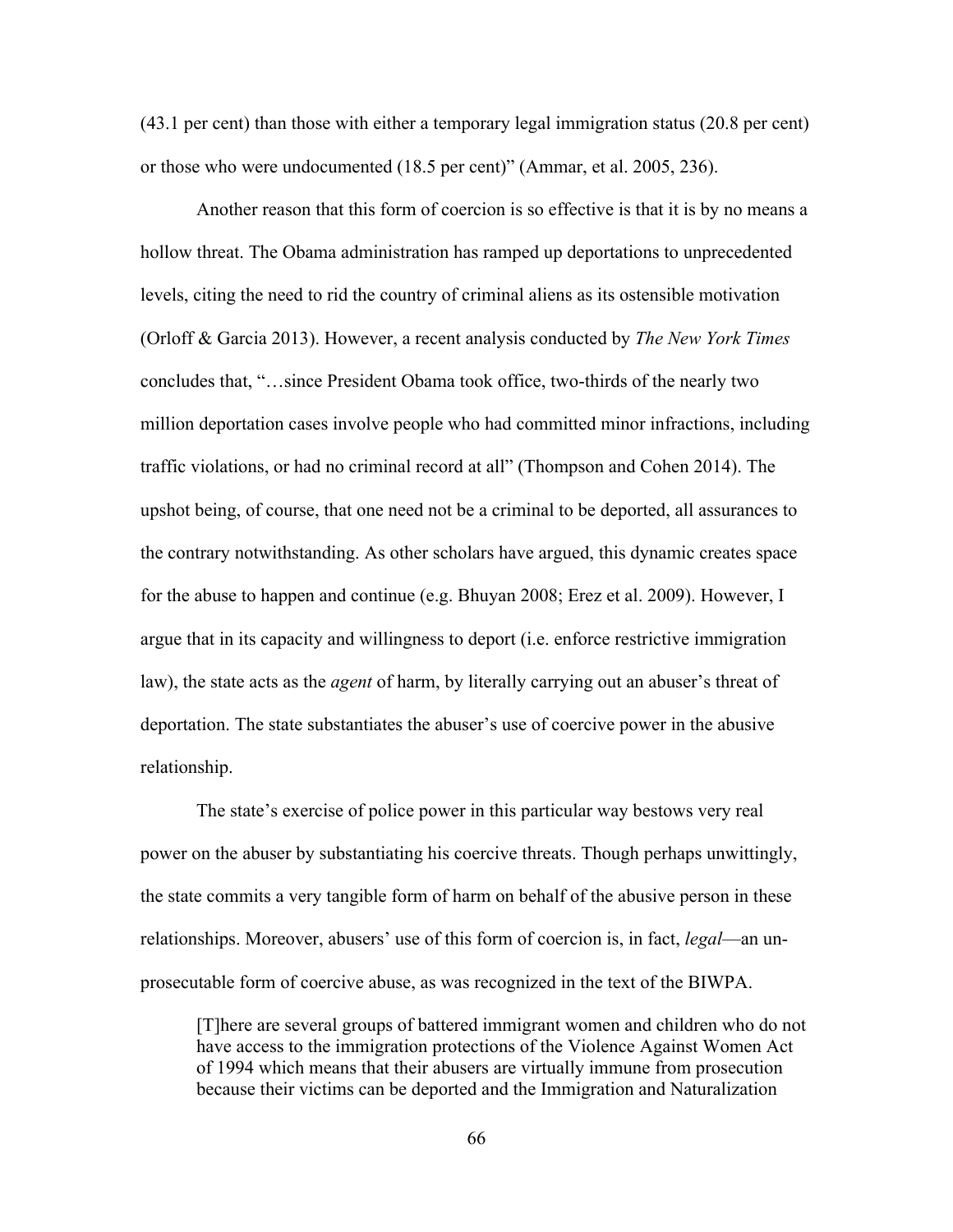Service cannot offer them protection no matter how compelling their case under existing law (BIWPA 2000, § 1502 (a)(3)).

Though not directly state-sanctioned *as* abuse, it is nonetheless state-sanctioned as it aligns with the enforcement of immigration law. As discussed above, there are some avenues by which a woman with conditional residency (those married to legal permanent residents or citizens) can, at least in some cases, undermine the abuser's coercive control over whether or not she must remain in the relationship. However, restricting access to information regarding these kinds of relief is also a very common, and often concomitant, form of abuse. "Immigrant women in the U.S. report that abusive husbands threaten to call [ICE], withdraw petitions for their [legal permanent residency], or destroy legal paperwork…Social isolation, limited economic mobility, and language barriers associated with immigration also constrain battered women's safety strategies" (Salcido and Adelman 2004, 165). That is, even where ameliorative mechanisms exist, access to them is certainly not guaranteed. Moreover, even women empowered to report violence or seek immigration relief might be rebuffed by law enforcement, or be unable to access legal assistance (Erez, et al 2009,  $51 - 52$ )<sup>38</sup>

It is problematic to assert that abusers are merely *appropriating* state power in a way that absolves the state of responsibility for the dynamic. In order for that argument to be compelling, the state would have to be either unaware of this dynamic, or incapable of addressing it, neither of which is true in this case. Clearly "the state" does not possess a monolithic consciousness in a way that would allow for some linear analysis of its

<sup>&</sup>lt;sup>38</sup> Information that I gathered in my interviews corroborated the finding of these and other scholars in this regard.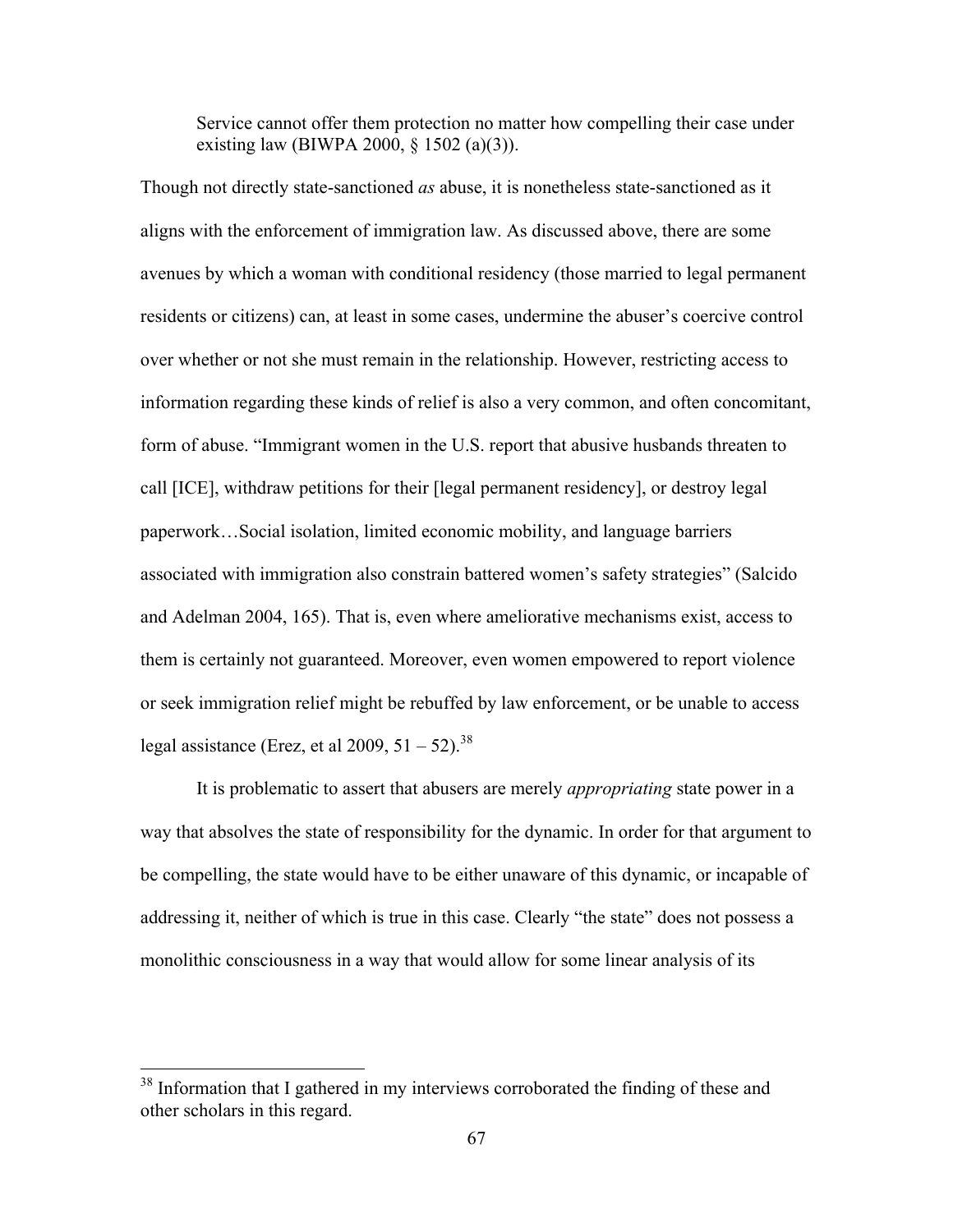expressions of agency.<sup>39</sup> However, my analysis below demonstrates that we can identify sites of institutional self-reflection in the statements and testimonies of policymakers, as they manifest in congressional hearings pertaining to relief policy.

### **House Immigration Subcommittee Hearing on the BIWPA: A Self-Reflective State**

The early iterations of VAWA (1994 and 2000) were particularly important in the creation of a policy framework intended to address IPV and other forms of gender violence. In July of 2000, the House Subcommittee on Immigration and Claims held a hearing on the BIWPA of 1999, which became part of the VAWA reauthorization act of 2000. Unlike other VAWA hearings, this hearing was dedicated exclusively to the provisions pertaining to immigrants. Because of this, the BIWPA hearing provides detailed insights into the founding logics that went into the VAWA's immigrant provisions in a way that the House and Senate hearings in 1994 do not.<sup>40</sup> Moreover, the logics revealed in the BIWPA hearing are illustrative of the congressional debate about the immigration provisions in the 2005 and 2013 iterations of VAWA. Importantly, the transcript of this hearing allows us to see the careful and explicit way that lawmakers reflected on the role of immigration law in the dynamics of IPV against immigrant women. In the first part of this section I analyze the testimonies of expert witnesses and

<sup>&</sup>lt;sup>39</sup> See Chapter I for an in depth discussion of how I am conceptualizing the relationship between the state and agents acting within, and on the authority of, the state.

 $40$  This is not intended to be an exhaustive inventory or analysis of all logics and debates that manifest over the lifetime of VAWA. Instead, I am concerned with the initial founding logics, delineated in the BIWPA and the House Immigration Subcommittee hearing.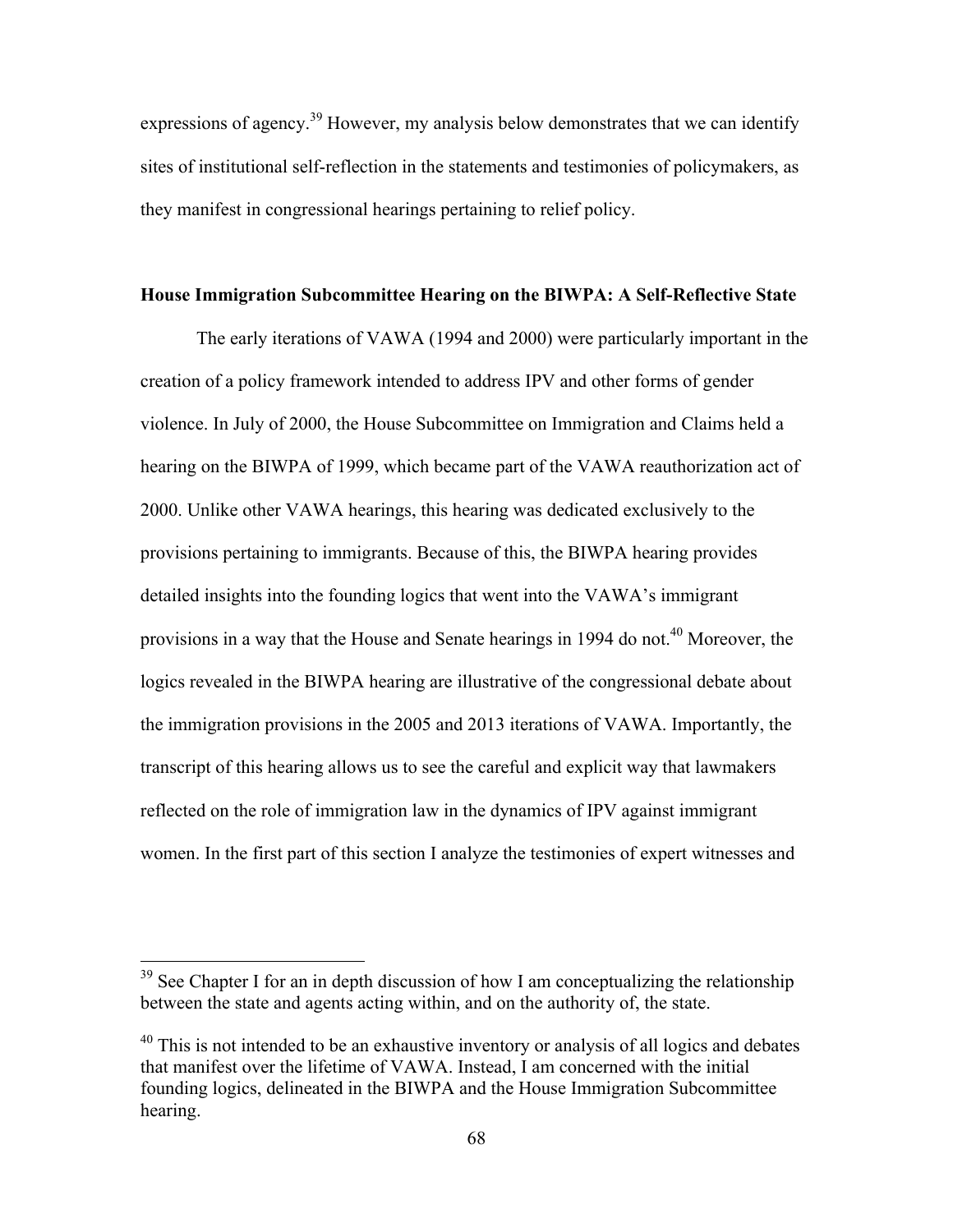members of Congress, both for and against the policies proposed in the BIWPA.<sup>41</sup> The latter part of this section discusses a 2011 Senate Judiciary Committee hearing on the reauthorization of VAWA, as an illustrative example of the way the logics from the BIWPA hearing carry through to later policy debates.

The hearing consists of statements by lawmakers both in support of and in opposition to the new provisions included the BIWPA. An analysis of this hearing's transcript reveals a number of significant trends. First is the broad bipartisan awareness and acknowledgement of the use of immigration law as a tool of coercion in abusive relationships. Second is the explicit awareness of the scale and severity of this problem. Third, committee members clearly reflect on the gap between the extent of the problem and the extent of relief policies (i.e. that there are people in need of immigration relief what are unable to access it on account of policy limits). The hearing also reveals that the logics for limiting the scale and scope of relief policy hinge on the idea that "innocent victims" are the appropriate recipients, and that policy limits are necessary in order to prevent fraud and a flood of new and unwanted immigrants. Embedded in this is the idea that the paternalistic state is able to differentiate, through policy and administration, which survivors are deserving of state assistance, and which are not, for reasons deemed relevant by policy directive or administrative discretion. Lastly, both opponents and proponents of the changes proposed in the BIWPA expressed support of the idea that relief policies of this nature ought to be limited in scale and scope, and they are quick to assuage fears that expansive ameliorative policies might, as Illinois Democrat Janice

<sup>&</sup>lt;sup>41</sup> The hearing was held on July 20, 2000.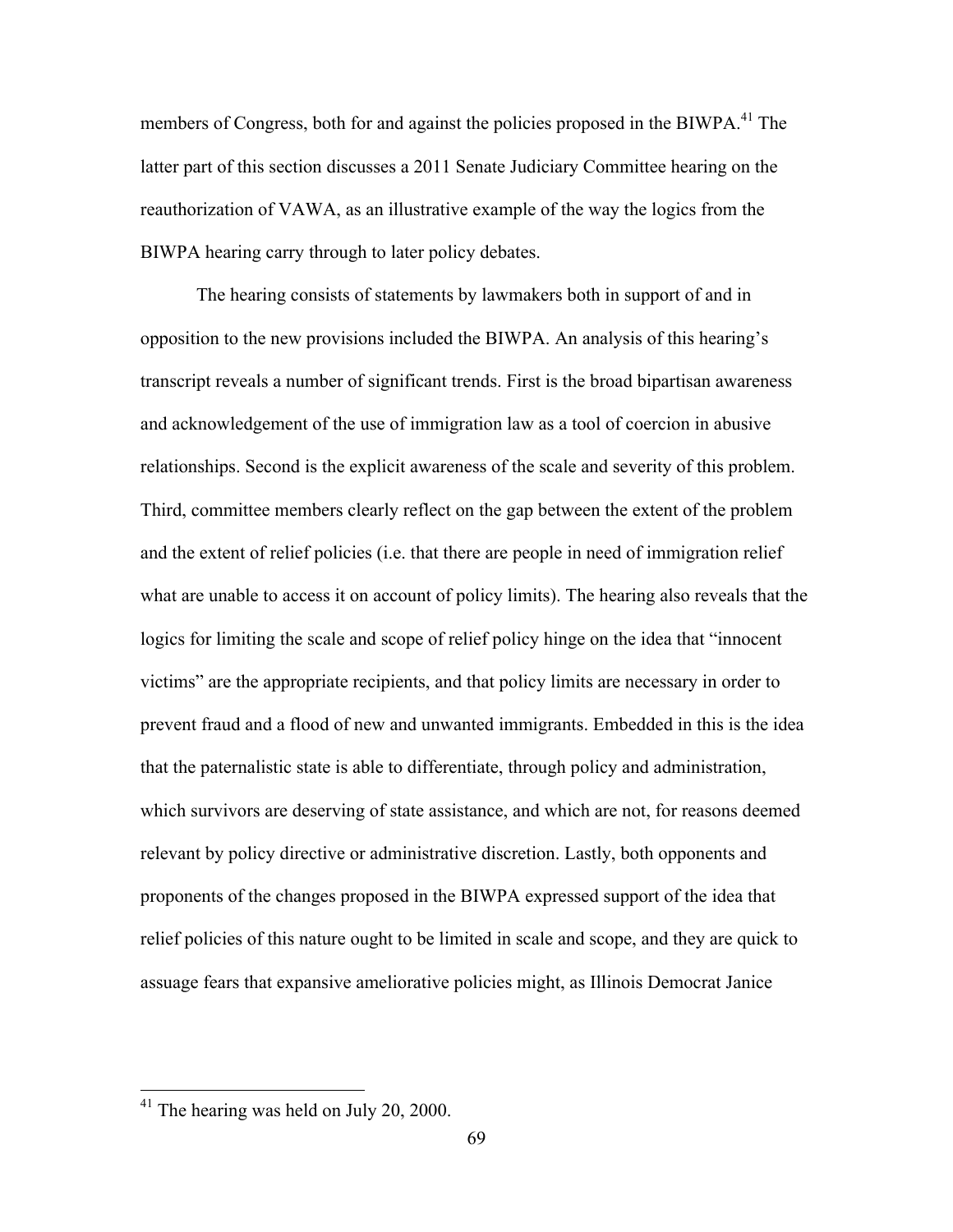Schakowsky put it, "...open the floodgates to undocumented or unwanted immigrants" (BIWPA Hearing 2000, 19). I elaborate on each of these trends below.

# *Immigration Law as a Tool of Coercion*

We can see Congress' explicit awareness regarding the role of restrictive immigration law in abusive relationships in a number of places relating to VAWA 2000 —the text of the BIWPA itself; the House Judiciary Committee Report on VAWA 2000 (as HR 1248); the Conference Committee Report on the final version of the Victims of Trafficking and Violence Protection Act of 2000 (VTVPA), of which the BIWPA is Title V; and, most extensively, the House Subcommittee on Immigration and Claims hearing on HR 3083, the Battered Immigrant Women Protection Act. Centrally, the stated logic of the BIWPA, as cited in the text of the law itself is "to remove immigration laws as a barrier that [keeps] battered immigrant women and children locked in abusive relationships" (BIWPA 2000, §1502 (a)(1)). Awareness of this dynamic is reiterated throughout the other documents as well. The Conference Report on the VTVPA states:

[I]n the…case of the abusive relationship, an abusive citizen or lawful permanent resident can use control over his or her spouse's visa as a means to blackmail and control the spouse. The abusive spouse would do this by withholding a promised visa petition and then threatening to turn the abused spouse in to the immigration authorities if the abused spouse sought to leave the abuser or report the abuse (Conference Committee Report 2000, 111).

The most substantive demonstration of this awareness, however, can be seen in the House Immigration Subcommittee hearing.

The subcommittee hearing clearly demonstrates broad and bipartisan awareness and acknowledgement of the use of immigration law as a tool of coercion in abusive relationships. The expert witnesses, as well as the members of Congress speaking in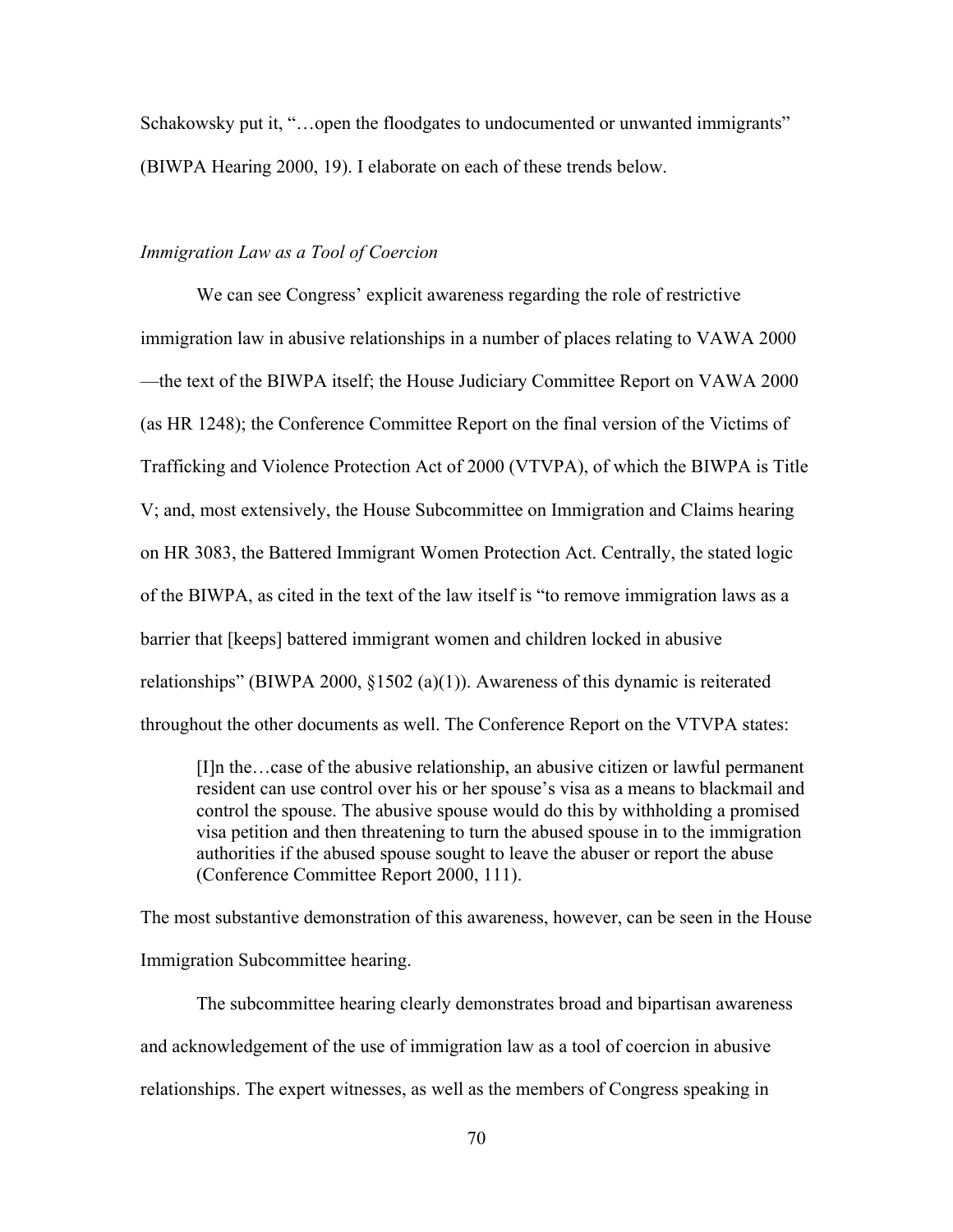support of the bill—Rep. John Conyers (D-MI), Rep. Sheila Jackson Lee (D-TX), and Rep. Janice Schakowsky (D-IL)—make this evident both explicitly, and through their use of real-world examples. As Rishty clarified in her testimony, the concerns these experts raise "…are not speculative…" (BIWPA Hearing 2000, 124). She explains that, for example, "[m]any of the Catholic Charities' local agencies have directly seen the impact of the abuser's power in these situations" (BIWPA Hearing 2000, 124). Importantly, Subcommittee Chairman Lamar Smith (R-TX), an open critic of some of the proposed provisions, also acknowledges the capacity of immigration law to be used as a coercive tool in abusive relationships. While his doing so is implicit, rather than explicit in his testimony, it is nonetheless indicative of his acceptance of IPV against immigrant women as complicated by its interaction with immigration law. He argues that the existing legal framework provided by VAWA 1994 is adequate for addressing the issue at hand, and that additional provisions are unnecessary and/or internally inconsistent with the stated logic (BIWPA Hearing 2000,  $61 - 64$ ).

Representatives Jackson Lee, Conyers, and Schakowsky were far more direct in their recognition of immigration law's role in IPV against immigrant women. Schakowsky states: "Prior to 1994, abusive citizens and permanent resident had total control over their spouse's immigration status. As a result, battered immigrant women and children were forced to remain in abusive relationships" (BIWPA Hearing 2000, 86). In his testimony, Conyers states:

[P]rior to the enactment of the Violence Against Women Act in 1994, the immigration laws permitted abusive husbands to have too much control over the immigration status of their family members. Battered immigrant women and children were not able to appeal to law enforcement agencies and courts for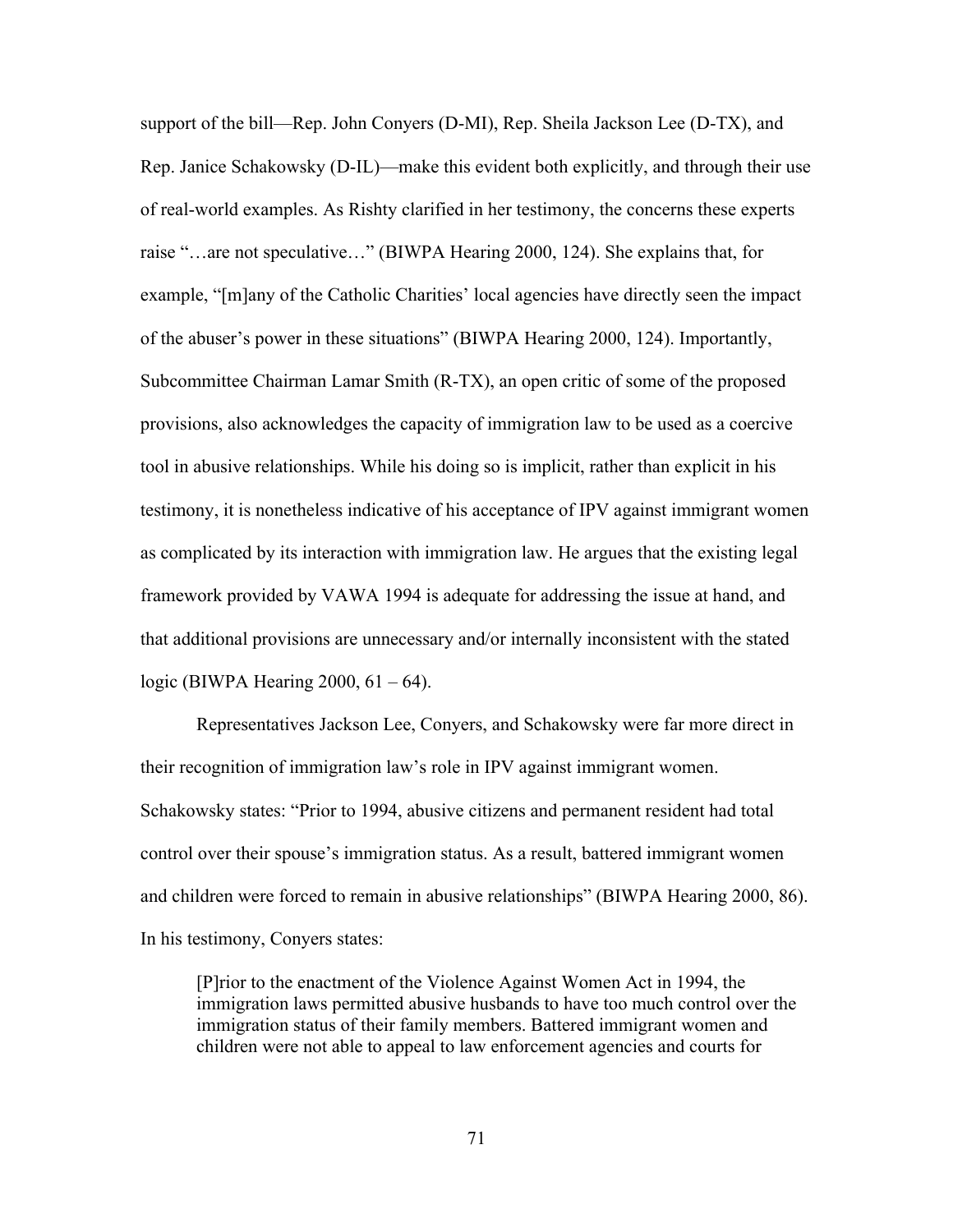protection because they simply feared being reported to the INS and deported (BIWPA Hearing 2000,  $65$ ).<sup>42</sup>

In her argument regarding the logic behind the bill, Jackson Lee states:

[F]ar too often the pleas for help of these innocent victims are not heard because of language or cultural barriers. They do not know where to turn. Moreover, many victims remain silent because…the threat of deportation looms over them and their children and they may be separated from their children. As a result, immigrant women are caught in an intersection of immigration, family and welfare laws that does not positively reflect on their needs or life experiences, leaving them vulnerable to exploitation with few options to redress their situation (BIWPA Hearing 2000, 69).

In a similarly stark portrayal, Schakowsky states:

In essence, what our immigration policy is saying to abused spouses is, 'put up with the abuse, risk your life and the lives of your children, and maybe you'll get legal immigration status' (BIWPA Hearing 2000, 81).

Much of the expert testimony also emphasizes the fact that "[a]busers can... leverage

current law to continue their abusive relationships" (BIWPA Hearing 2000, 123).

However, perhaps the most profound recognition of this dynamic comes from Barbara

Strack, then Acting Executive Associate Commissioner for Policy and Planning of the

INS:

We know that fear of deportation or removal mean that abused family members are less likely to report domestic violence or to leave an abusive household because an abusive spouse or parent has *a powerful weapon* by controlling the immigration process" (BIWPA Hearing 2000, 91, emphasis added).

Strack's acknowledges that immigration status is not just *used* by abusers in some passive

sense. Rather, it is a "powerful weapon" derived directly from the state.<sup>43</sup>

 $42$  Conyers did not clarify what he meant by "too much control," nor did he explain his position regarding what he believed to be an acceptable amount of control for an abuser to have over the immigration status of his family.

<sup>&</sup>lt;sup>43</sup> Though my focus in this chapter is primarily the *founding* logics of this legislation, this self-reflectiveness is maintained in congressional hearings and floor debates relating to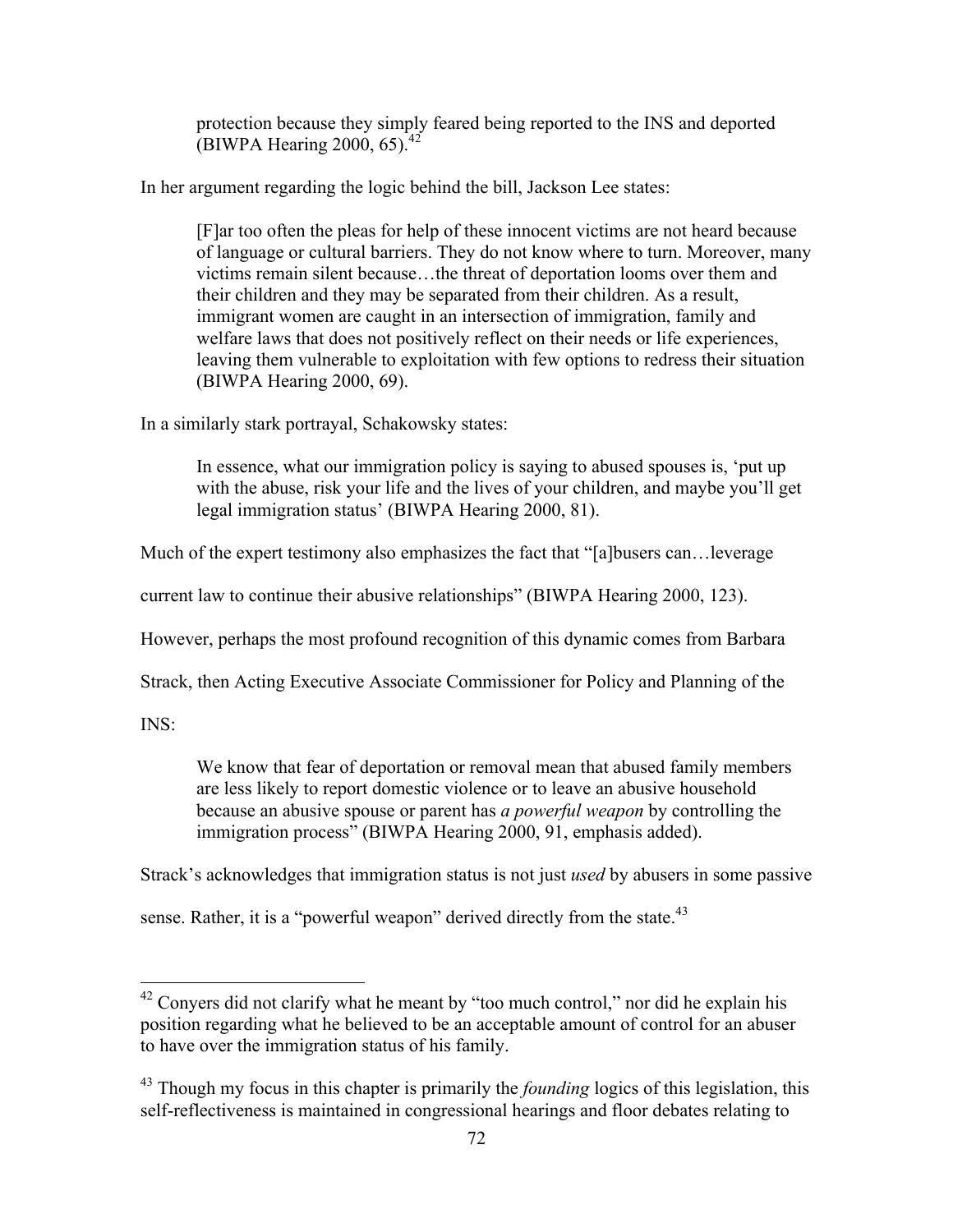The clarity of this acknowledgement indicates a level of awareness and selfreflectiveness regarding the role of the state in IPV against immigrants. Understanding members of Congress as individual state actors who are participating in the project of shaping laws, rules, and norms that constitute a significant part of the state structure, imbues their self-reflectiveness in this matter with all the more significance. The above statements, and others like them, indicate a clear understanding of the ways in which the state—in this case manifesting as immigration law—interacts with those over whom it exercises power and authority in these instances. This is true irrespective of whether or not these specific members of Congress played an active role in shaping other legislation acting on immigrant IPV survivors (i.e. IIRIRA 1996).

They are self-reflective both about the ways in which existing immigration law operates on this population, and about their capacity, responsibility, and authority to change the nature or outcomes of that interaction. The purpose of the BIWPA is to act on exactly that responsibility and authority. Policymakers, acting on the authority of the institution of which they are a part, are debating and negotiating rules and norms (laws) in a process that is both productive of and partially constitutive of the institutions themselves. If we understand this *process* as itself partially constitutive of the institution

later iterations of VAWA. Though later hearings do not address the immigration provisions of VAWA in as much detail as the 2000 hearing on the BIWPA, they nonetheless demonstrate an awareness of the role of immigration law in IPV. In a demonstrative example of this, the "Background and Purpose" section accompanying the Senate Judiciary Report on a Senate version of the VAWA reauthorization (S. 1925) states: "Since its inception, the Violence Against Women Act has incorporated provisions to protect battered immigrants whose noncitizen status can make them particularly vulnerable to crimes of domestic and sexual violence. The abusers of undocumented immigrants often exploit the victims' immigration status, leaving the victim afraid to report the abuse to law enforcement and fearful of assisting with the investigation and prosecution of associated crimes." (Senate Judiciary Committee Report 2012, 12).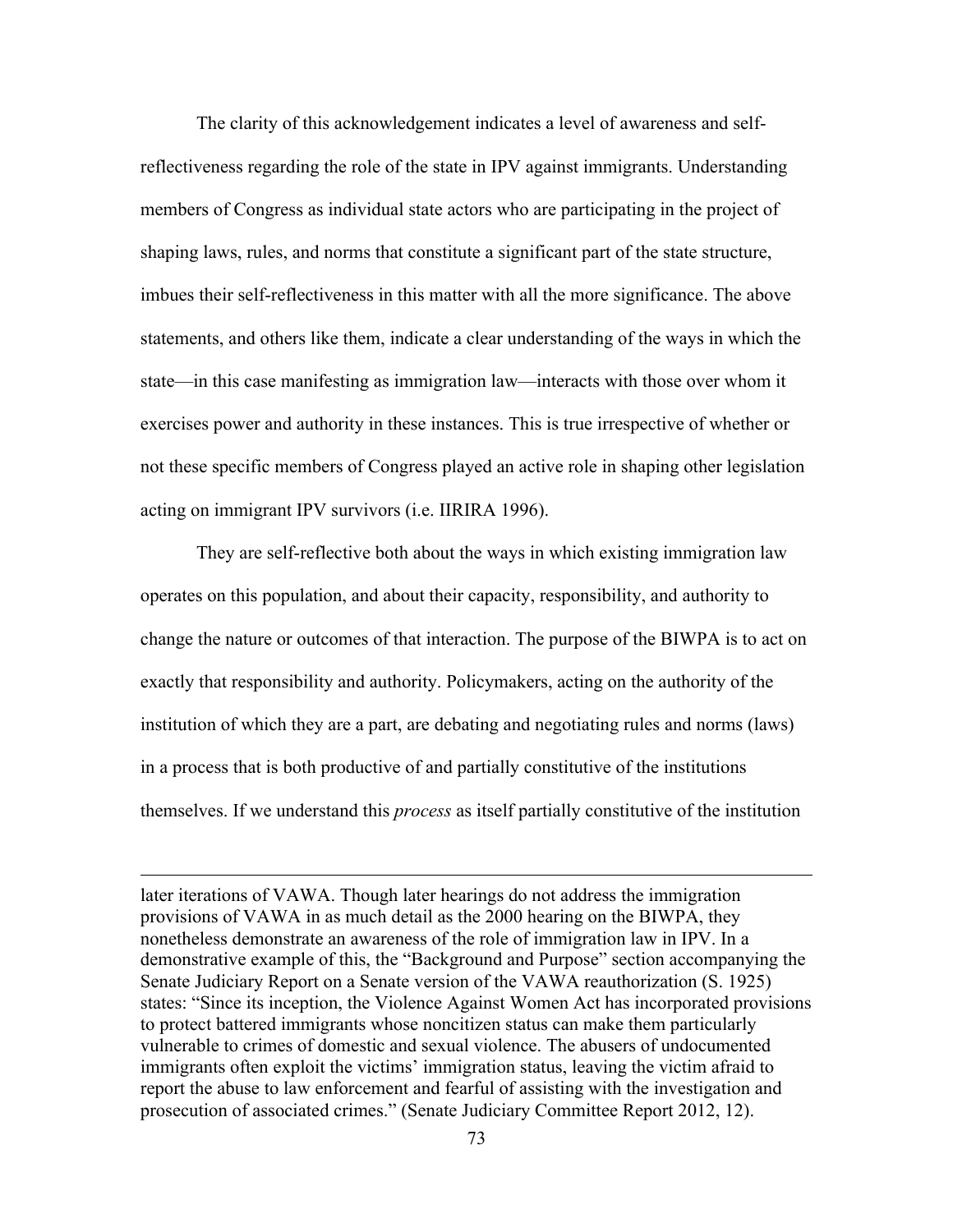then we can see the subcommittee members' self-reflection as a kind of institutional selfreflection. If we understand the state as capable of self-reflection and intentionality in this way, we can see this testimony as evidence of the self-reflective instantiation and reinstantiation of a certain set of power dynamics that are beneficial to some at the expense of others. The shape of those power dynamics is visible in the concepts and categories employed both in defense of the bill, and in opposition to it.

### *Scale and Severity of the Problem*

Accompanying this self-reflectiveness regarding the role of immigration law in these abusive relationships is a clear awareness of the extent and severity of IPV broadly speaking. The hearing testimony indicates that the members of Congress understand this problem to be expansive in both scale and scope. Smith starts off the hearing stating that, "[d]omestic abuse is a major and disturbing problem in this country and throughout the world. When the abused is an alien, the problem becomes more complex" (BIWPA Hearing 2000, 61). Schakowsky substantiates this general statement with statistics:

Every 15 seconds, someone in our country is battered. Every day, four women die in this country as a result of domestic violence. That's over 1,400 women a year. In addition, at least 170,000 violent incidents are serious enough to require hospitalization, emergency room care or a doctor's attention. Every incident of domestic violence should be of concern to us. Every person…should feel safe at home and in their neighborhood (BIWPA 2000, 85)

However, when the testimony moves to immigrants in particular, the discourse shifts in a bifurcated manner. In justifying the relief policies, Schakowsky describes the target population as a "…small but needy group of victims" (BIWPA Hearing 2000, 88). By contrast, when justifying the limits of the relief policies, the conversation shift to a vast and uncountable flood of potential new immigrants seeking this relief. This move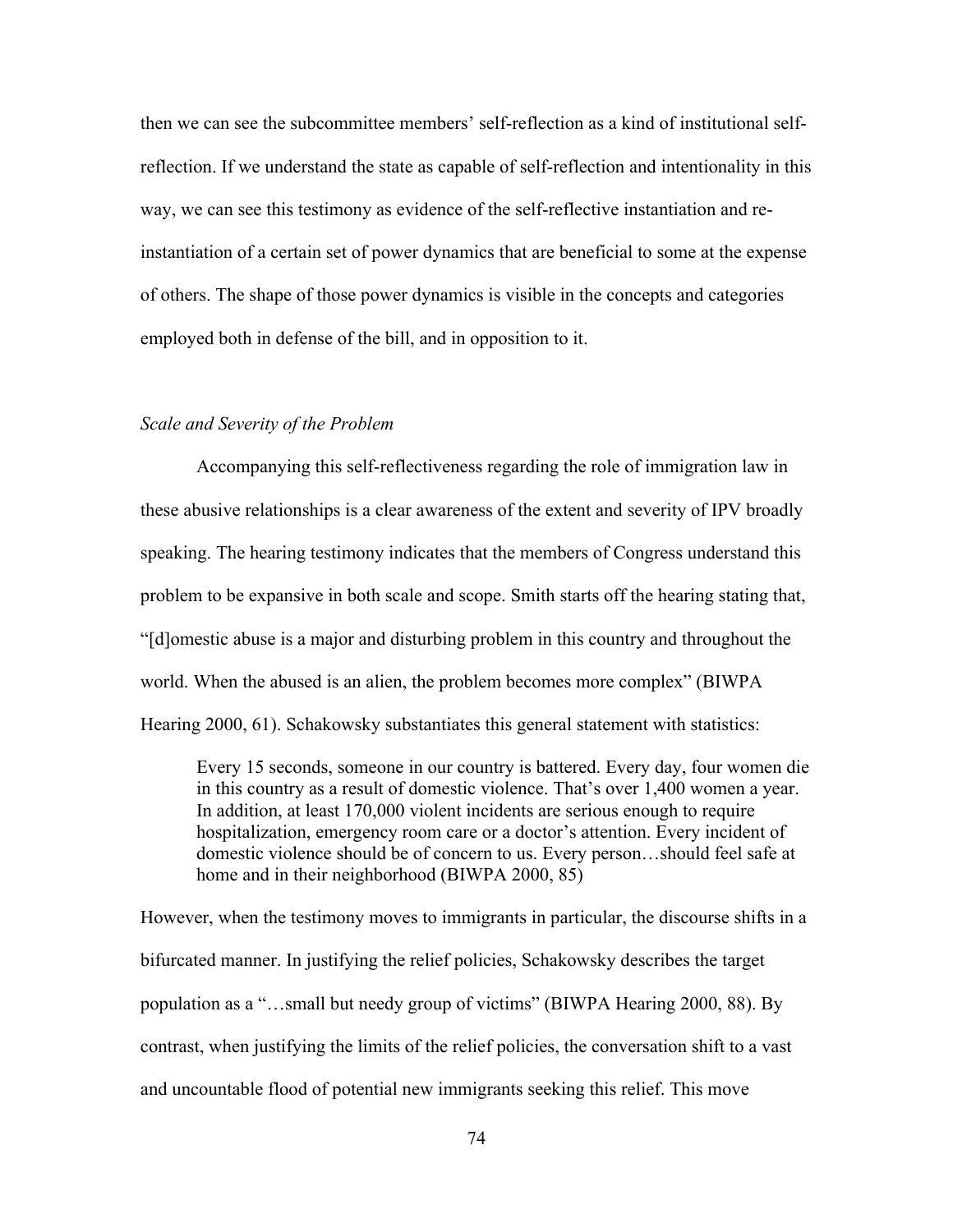parallels a conversation regarding the gap between the numbers of immigrants in need,

and the extent of the relief policy.

# *The Extent of the Problem vs. the Extent of Relief Policies*

The hearings indicate awareness regarding the gap between the extent of the relief policy and the extent of the need, and it is at this point that the relief policy and its limits come into direct conflict. In an illustrative example of this, Schakowsky states:

The intent of these protections was that no one should be forced to choose between deportation and abuse. But, despite some successes of the immigration provisions of VAWA '94, subsequent legislation and the complexities of immigration law continue to place barriers in the way of the very people who need relief the most…[The BIWPA] balances the INS' need to maintain the integrity of our immigration system with the delicate special needs of battered immigrant women and their families (BIWPA Hearing 2000, 86).

Here, the desire to neutralize immigration law as a "powerful weapon" in abusive relationships comes up against the desire to uphold the discretionary power of the state to exclude outsiders through restrictive immigration law. My analysis reveals an interaction between three logics that emerge as the members of the subcommittee and their witnesses hash out the details of the of these limits: first, that "innocent victims" are the rightful recipients of relief; second, that limits are necessary to prevent fraud; and third, that limits are necessary to prevent a "flood" of new and unwanted immigrants. I examine each of these in turn in the sections that follow.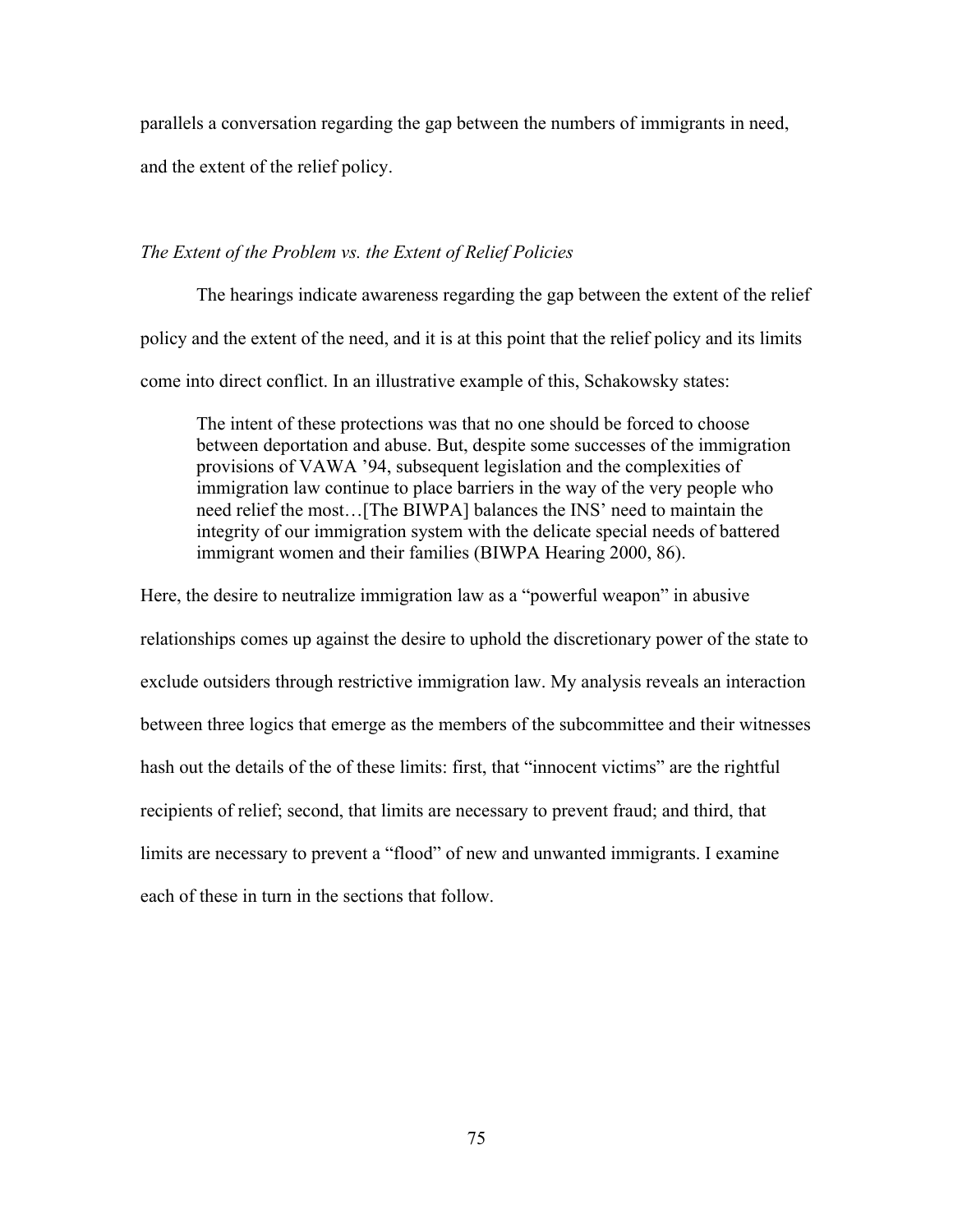# **Innocent Victims, Fraudsters, and Floodgates**

### *Protecting Innocent Victims*

Proponents and opponents of the BIWPA's provisions alike rely heavily on the category "innocent victims" in their statements of problem definition, and it serves a similar function for both. The category does the work of delineating who among immigrant survivors will be afforded state assistance and who will not. Helen Ingram and Anne Schneider (1993) might talk about this as the "social construction of target populations" (Ingram and Schneider 1993).<sup>44</sup> In this case, I argue, the deployment of the category "innocent victim" does more than delineate who is deserving and who is undeserving of relief; it actually permits the violence being committed against those who fall outside the scope of the relief policy to continue.

<sup>&</sup>lt;sup>44</sup> For Ingram and Schneider, the "social construction of a target population" "refers to (1) the recognition of the shared characteristics that distinguish a target population as socially meaningful, and (2) the attribution of specific, valence-oriented values, symbols, and images to the characteristics. Social constructions are stereotypes about particular groups of people that have been created by politics, culture, socialization, history, the media, literature, religion, and the like. Positive constructions include images such as 'deserving,' 'intelligent,' 'honest,' 'public-spirited,' and so forth. Negative constructions include images such as 'undeserving, 'stupid,' 'dishonest,' and 'selfish'" (Ingram & Schneider 1993, 335).

In a similar study, Lina Newton (2008) does a discourse analysis of immigration policy in the late  $20<sup>th</sup>$  century using Schneider and Ingram's social construction theory (Newton 2008, 5). Newton argues that target populations are being constructed in immigration policy through the use of what she calls "policy narratives"—images, stories, and symbolism (Newton 2008,  $4 - 5$ ). These narratives serve to paint certain immigrant groups as deserving and good, while simultaneously painting other immigrant groups as deviant, invaders, undeserving, and bad. They rely heavily on emotion and national myths, which then supersede any kind of legitimate policy analysis that might expose the ineffectiveness of resulting policies. She maintains, however, that these narratives are not used simply to conjure up popular support or hide some ulterior motive harbored by the congressmen and women who employ them. Instead, she argues, "…policy narratives and social constructions of the target populations embedded in these narratives are essential to understanding how lawmakers divide and subdivide the immigrant population to achieve policy goals" (Newton 2008, 4).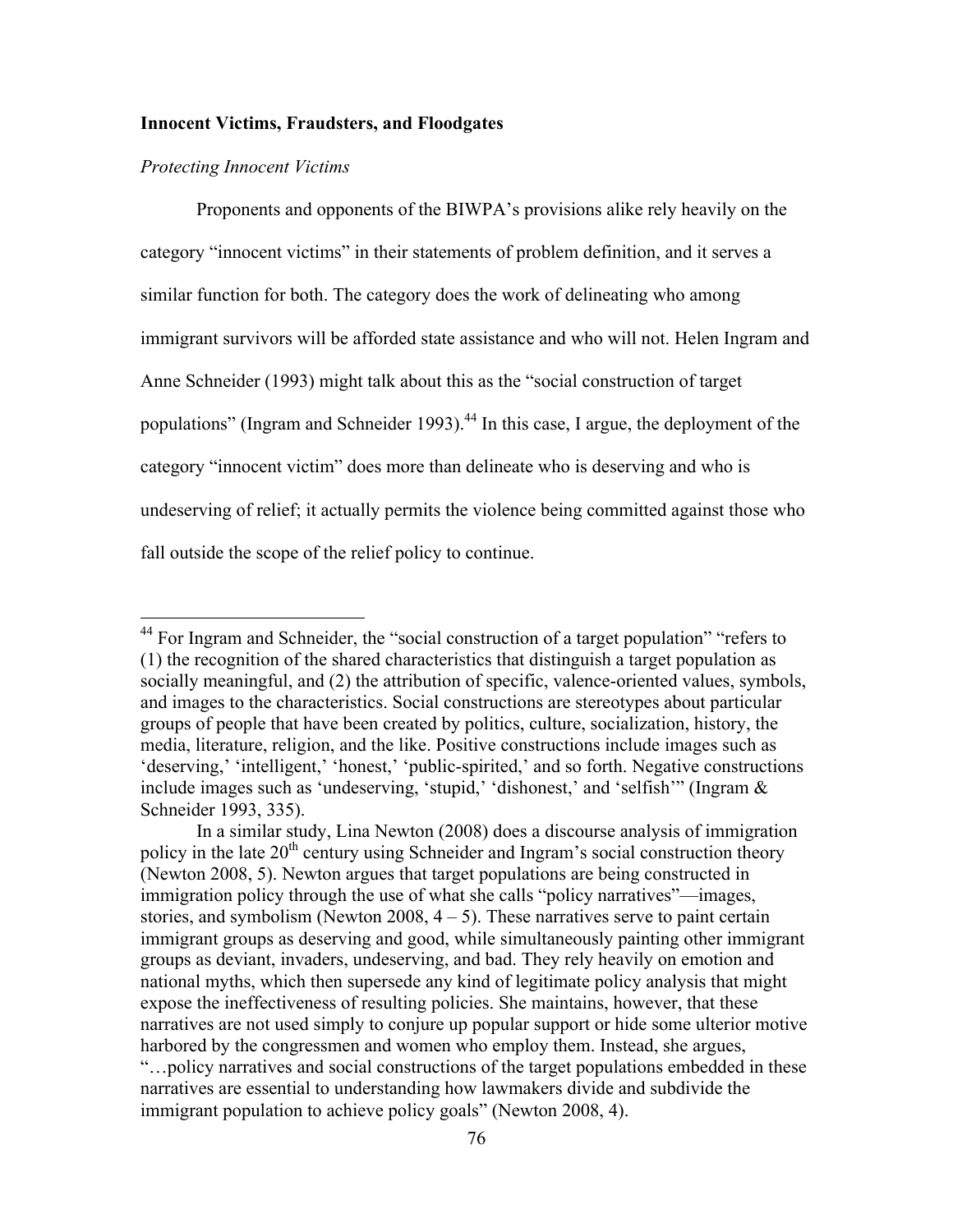Political theorist Bonnie Honig (2001) posits a useful theoretical frame in her analysis of the relationship between democracy and foreignness. Honig argues that contemporary liberals often still rely on nationalist discourse and values when trying to defend immigration and immigrants, which sets up a "xenophilic embrace of foreigners" that actually feeds, rather than defeats xenophobia (Honig 2001, 1). It does this by setting up a juxtaposition between "good" and "bad" immigrants, in which the existence of one (the good) implies, and fuels hatred of the other (the bad). Unauthorized immigrants are almost always the "bad" foreigners, as they are presumed to be here both without "our" consent, and without consenting to "our" laws. She also points out that this popular mythology marginalizes, or flatly denies the other foundings based on conquest, slavery and genocide, none of which jibe well with the rhetoric of democratic and liberal consent (Honig 2001).

We can see Honig's theoretical frame mirrored in the discourse around women's victimhood in the House hearing. In discussions about IPV, the category "innocent victim" operates in a way very much like Honig's "good immigrant" or "good foreigner." We again see liberal discourse aimed at advocating for and defending immigrant IPV survivors' invoking notions of innocence and victimhood, and these notions become central justifications given for relief policies.

The hearing testimonies show the careful deployment and creation of the "innocent victim" frame. The category is constructed in part through narratives, stories about survivors, offered by members of Congress that are shared in the hearing as a way of demonstrating the need for the BIWPA and justifying its existence. The following narrative, provided by Schakowsky, is illustrative: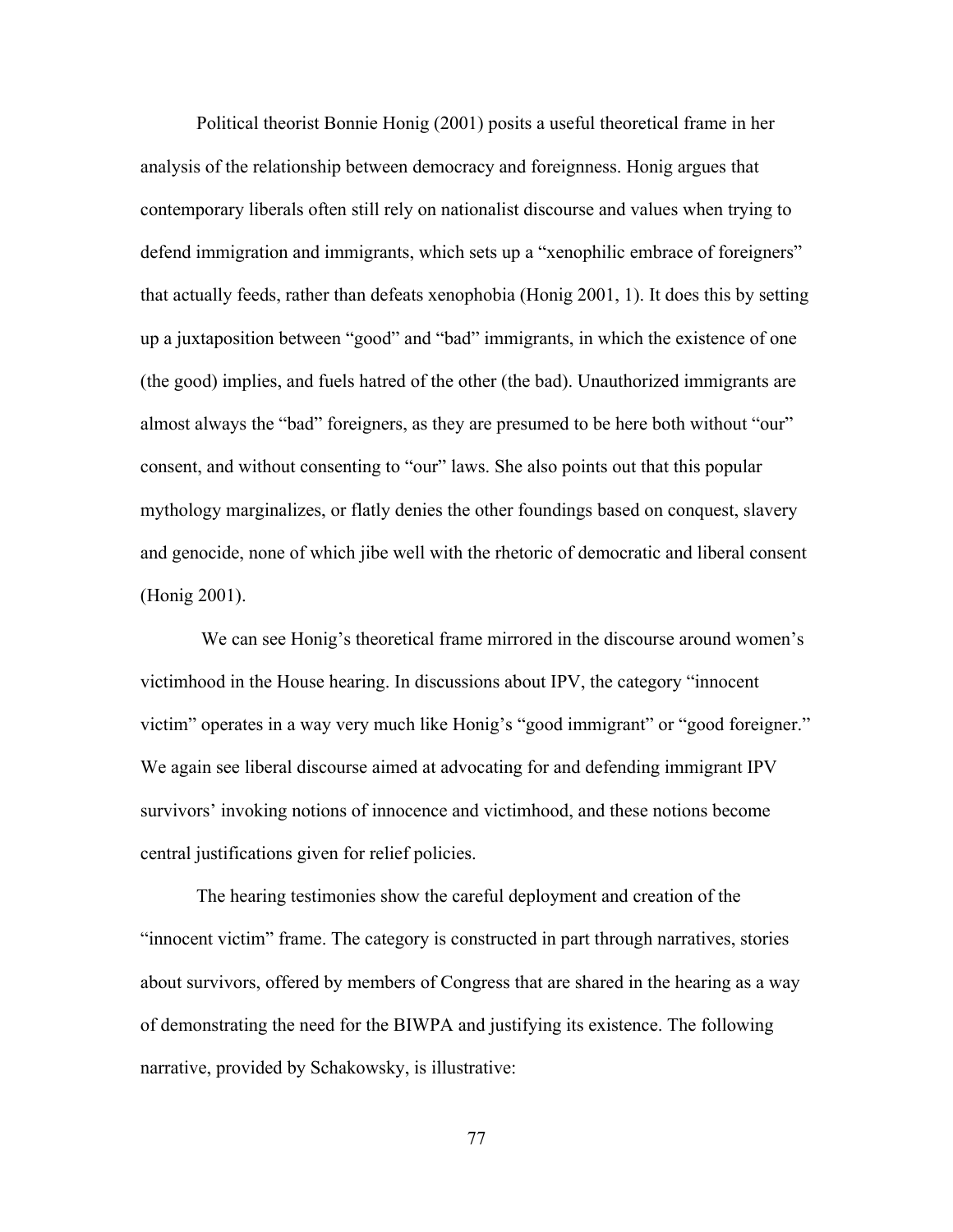Marta was stabbed by her permanent resident spouse. He was arrested. Marta wanted to cooperate in the criminal prosecution of her spouse, but was afraid since her immigration status was dependent on him maintaining his legal status. This decision proved deadly as Marta was later killed by her husband. He was subsequently convicted of domestic violence. Immigration and Naturalization Service is now initiating deportation proceedings against her spouse (BIWPA Hearing 2000, 77).

The narratives are about innocent victims—good immigrants who are clearly deserving of state assistance and incorporation into the political community. Importantly, these narratives fill the category of the "innocent victim" with certain traits. The innocent victim is subject to horrific and brutal physical violence; she is filled with fear; she seeks state protection from this violence; she cooperates with law enforcement; there is no mention of her using violence against her abuser in self-defense; and she fits unproblematically into heteronormative family structures (married or monogamous, opposite-sex couple). Correspondingly, these narratives paint a very specific picture of the state. The state is a protector of innocent victims, it successfully prosecutes abusers, it enforces restraining orders, and so on.

A major problem, of course, is that this categorical frame excludes many IPV survivors. It operates as a category of exclusion, much as the "perfect victim" frame does in a broader rape culture. IPV does not always take the form of brutal (and/or visible) physical violence. IPV usually does not require a hospital visit or stitches—there are many forms of less visible or invisible physical violence, verbal, emotional, and psychological abuses, financial abuse, and isolation. IPV survivors often do not seek state protection, or are not willing to cooperate in prosecution. And IPV happens in nonheternormative relationships.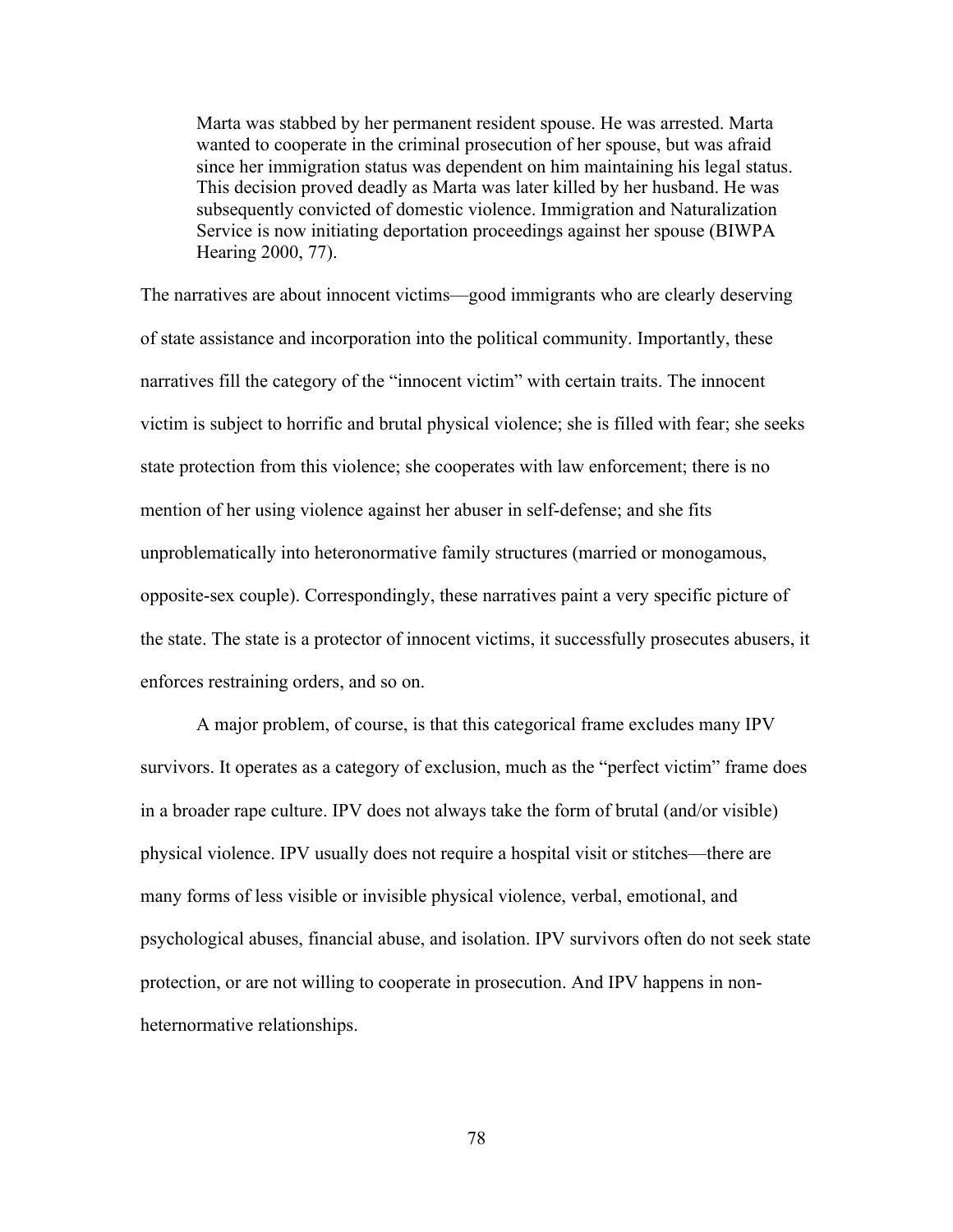As with Honig's "good foreigner," the "innocent victim" frame requires an opposite—a survivor of IPV who is conceptualized as something other than innocent. These are women against whom violence does not warrant state intervention. However, it is *not* claimed that violence is not being committed against them. Instead, the innocent victim frame props up, and is propped up by a corresponding narrative about unwanted unauthorized immigrants. In this narrative, the violent crimes committed against "bad" immigrants are rendered either implicitly acceptable or invisible.

In the face of the subcommittee's repeated acknowledgement of the extent and severity of the problem, there is a sudden discursive shift when they talk about whether and how to limit the scope of relief policy. There are two underlying logics—accepted by proponents and opponents—for limiting relief. First, to broaden the scale or scope of relief policies would lead to fraud—abuses of the system—which would permit otherwise "undeserving" immigrants to access relief. Second, such a move would result in a "flood" of new, unwanted, and undesirable immigrants. As discussed previously, these categories are delineated and offered as justification for policy expansion and policy limits in the context of the participants full awareness and acknowledgment of the severity and extent of the problem as well as their self-reflection regarding the role of restrictive immigration policy in IPV against immigrants. In the section that follows I discuss the creation and deployment of these categories, and how they operate as justificatory frames.

### *Floods and Fraudsters*

Rather than discussing the many ways in which IPV manifests itself, or women's varied experiences of IPV, the hearing testimony shifts. Those who fall outside the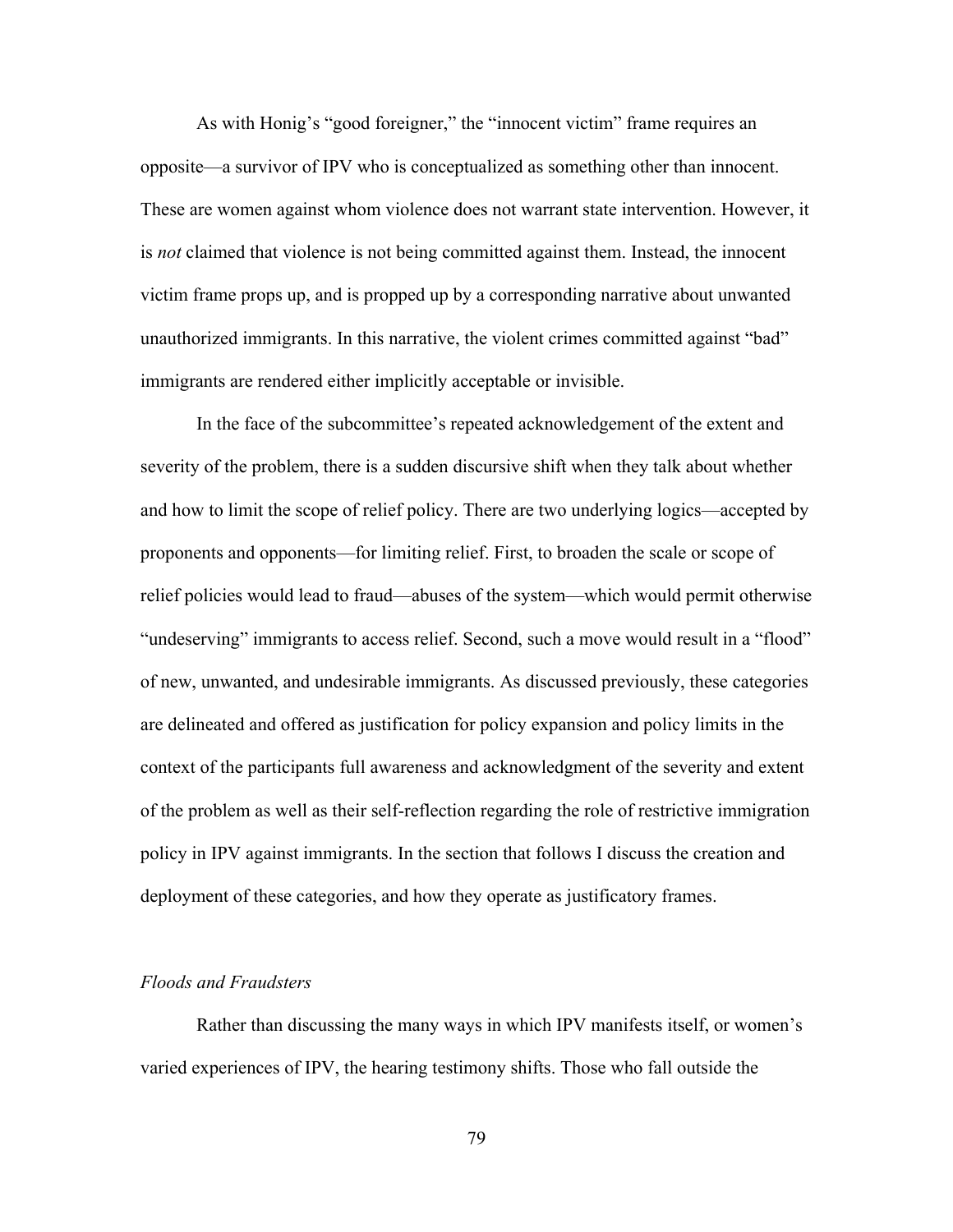category "innocent victim" quickly become suspect, their experiences of violence are erased, their numbers become a "flood," and their motives for seeking immigration relief are treated as dubious. The issue of paternalistic state protection of innocent victims turns to fraud, unauthorized immigration, and the threat of inundation. The way this move is articulated in the subcommittee hearing is especially striking. The following statement from Schakowsky's testimony is elucidative:

Let me begin by emphasizing what my bill will NOT do: It will NOT open the floodgates to undocumented or unwanted immigrants. According to experts, this bill will increase the number of VAWA filings and approvals by at most 10 percent. Last year that would have amounted to 190 additional approvals. It is important to understand that almost all of the individuals who would benefit from this bill would, but for the abuse, have access to legal immigration status. Let me say that again: Nearly all potential beneficiaries of this bill would be eligible, through traditional family based immigration policy, to legalize their immigration status (BIWPA Hearing  $2000$ ,  $80$ ).<sup>45</sup>

This questions, posed by John Conyers further demonstrates this move:

[T]he main question hanging over the…bill is simply this: Is this going to open the door for everybody to make excuses that my spouse battered me and beat me up and so now I want to become a citizen? That is the main problem here (BIWPA Hearing 2000, 103).

Schakowsky does not make a corresponding move to deny that the "undocumented or unwanted immigrants" in her story are not also facing IPV. Importantly, the alleged fraudster's story is never told. She who does not fit the bill of an "innocent victim" is herself washed out. Her experience is chalked up to "making excuses." Her need for immigration relief is equated with a desire to cheat a system intended for "innocent victims." Clearly she is not an innocent victim, but it is also not claimed that violence has

<sup>&</sup>lt;sup>45</sup> This logic carries through to later debates about VAWA's immigration provisions. "We have numerical caps on many visa programs. We have caps for a reason. The U.S. can't take everybody who comes to our shores, as much as many would like to. Caps are a way to control the flow of people. They are a stop-gap measure against fraud" (Grassley 2012).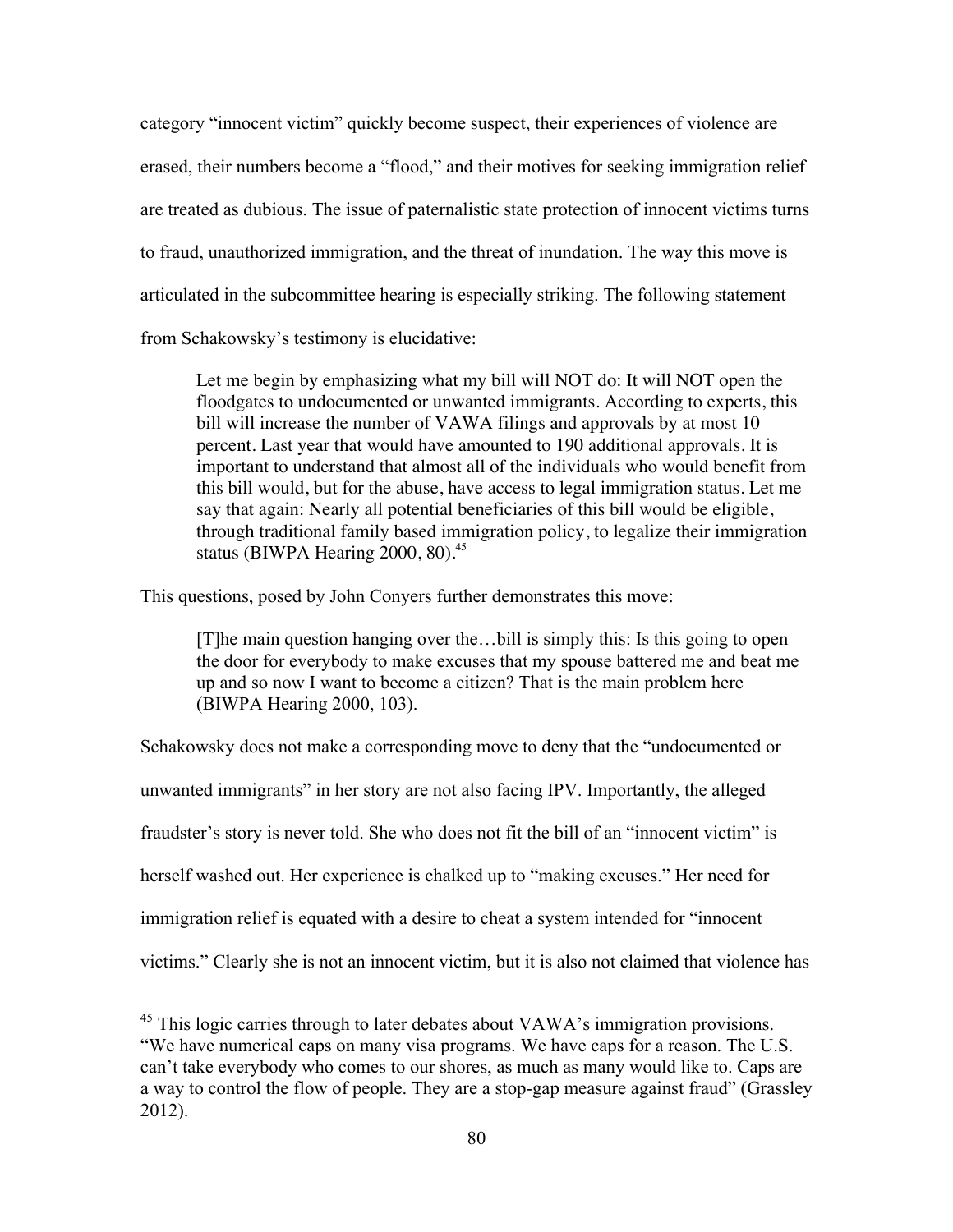not been committed against her. Instead, her story is subsumed under a different narrative—the narrative about unauthorized immigration, floods, and fraud.

The hearing testimonies also portray a consistent understanding of the state as well-meaning, and expressed broad acceptance of the paternalistic notions of protective policy for "deserving victims"—embedded in this is the idea that the paternalistic state is able to differentiate, through policy and administration, which survivors are deserving of state assistance, and which are not, for reasons deemed relevant by policy directive or administrative discretion. Conyers' flippant question, quoted above, was directed at Barbara Strack who responded by ensuring Conyers that the layered nature of the process guarded against fraud and a flood of new applications being approved. She further pointed out that fraud had not been a major problem thus far (BIWPA Hearing 2000, 104). To which he followed up: "So you do not see the floodgates opening up, so to speak" (BIWPA Hearing 2000, 104)? She replied that she did not have reason to think that this would occur (BIWPA Hearing 2000, 104).

That the problem of IPV against immigrant women is widespread does not appear to factor in to the discussions concerning the potential "flood" of new and ostensiblyfraudulent applications that the bill could potentially result in. Similarly, their acknowledgment of the reality that some otherwise-qualified women were unable to access VAWA immigration relief as a result of issues internal to the intersecting legal structures themselves, and having nothing at all to do with fraud, was conspicuously absent in their conflation of their worries about floods and fraudsters. Concerns about large numbers of new immigrants enticed by changes in policy assume that the key factor preventing people from migrating to the US is immigration policy itself. This also ignores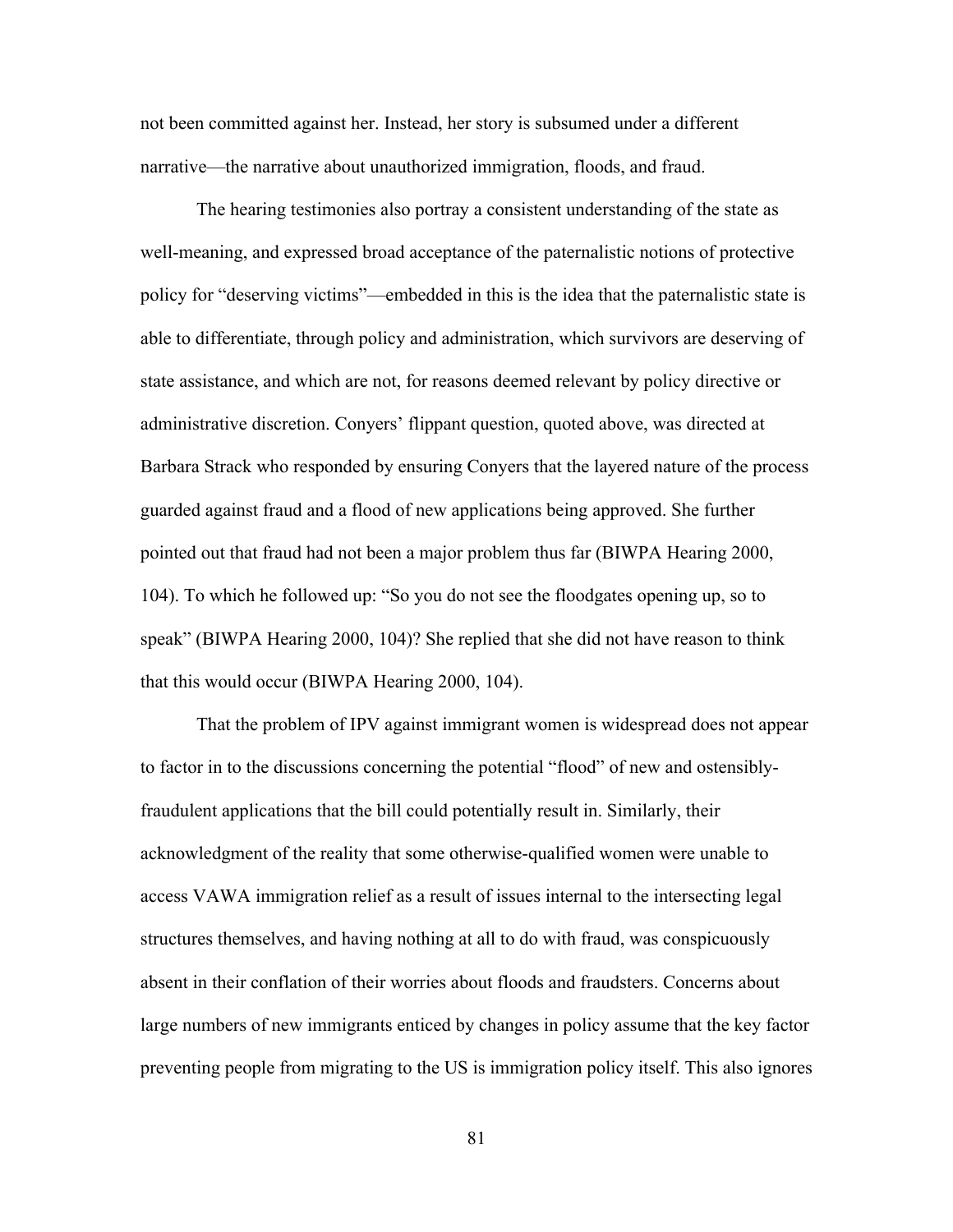the reality that international migration is an extremely costly endeavor that the vast majority of the world's population cannot access. Moreover, the conversations about numbers distracts from the ethical implications of knowingly excluding women who would otherwise be eligible for relief, even if their numbers constituted a "flood."

This move by supporters of the bill is similar to that employed by opponents. For example, former INS Senior Spokesman, Dwayne "Duke" Austin, framed immigrant survivors' use of VAWA as a means to attaining legal residency as itself a potential loophole in otherwise legitimate immigration law. He argues that the bill

encourages those who are abused to opt out of the abusive relationship by granting them immigration status to which they otherwise may not be entitled. In this process, a vast loophole of potential fraud and abuse is opened for illegal immigrants who seek to obtain legal residence (BIWPA Hearing 2000, 108).

Austin grants the existence of abusive relationships, then decouples it from an entitlement to legal residency. In his account, the reality of an abusive relationship becomes an undeserved opportunity to obtain status otherwise unavailable to many immigrants. The implication of his argument is either that abuse will be fabricated, that abusive relationships will be entered into strategically for the utilitarian purpose of exploiting the immigration system, or that simply being abused is not grounds for residency status. Even if this kind of fraud was in fact a problem at the time, Austin's charges are not substantiated with evidence in the hearing. As with the supporters' comments above, Austin's account treats petitions by those he views as being not entitled to relief—"bad" immigrants—as highly suspect at best and fraudulent at worst.

Schakowsky's defensive comment that her bill would not "…open the floodgates to undocumented or unwanted immigrants" makes an equally problematic leap. Both assertions act to draw categorical boundaries around the violence committed against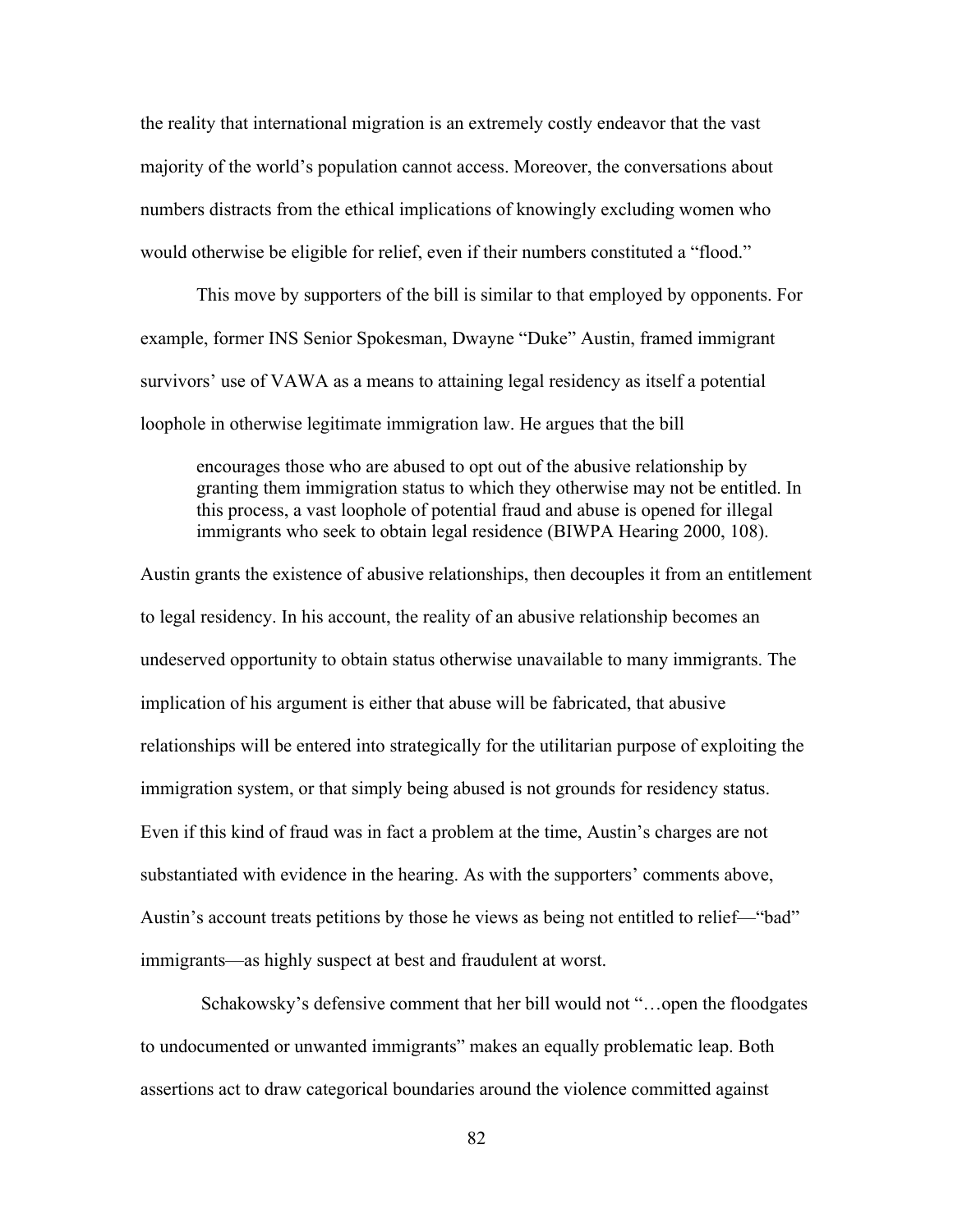"innocent victims" on the one hand and that committed against "illegal/unwanted immigrants" on the other. This logic underlies both sides of the debate. Moreover, these categories are heavily policed and mark which survivors are taken under the wing of the paternalistic ameliorative apparatus as well as those who are willfully excluded, allowing the violence committed against them to continue and keeping the coercive power of restrictive immigration law intact.

Significantly, the worries about floods and fraud are not empirically substantiated in the hearing. Instead you see them mobilized as *empty concepts* that invoke fear. The concept of fraud invokes fear because fraud undermines rule of law. Fraud exemplifies the accessing of benefits that are not deserved. To commit fraud is to cheat and to steal. Invocations of fraud have power that operates on the debate independently of the whether or not it is, or can be, empirically substantiated. The flood trope had a long history as a tool for invoking fear about incoming immigrants. In this case, "flood" operates similarly to "fraud." Floods overwhelm and inundate—a flood is something you drown in, something over which you have no control. It is a numerically large category that represents excess, and the flood trope is extremely effective.

In his book on the social and political construction of Latina/o immigrants in the US, cultural anthropologist Leo Chavez (2013) discusses the power of using such large numbers, however unsubstantiated, in conjunction with the flood imagery.

The…display of such large numbers carries meanings apart from their mathematical references. Because it is difficult to assess the accuracy of such numbers and what they mean—for example, their relative impact in a nation as large as the United States—such numbers become images…[N]umbers…invoke simplified responses—low/high, good/bad, affirmative/alarmist, assurance/fear depending on the prevailing sentiment toward immigration (Chavez 2013, 29).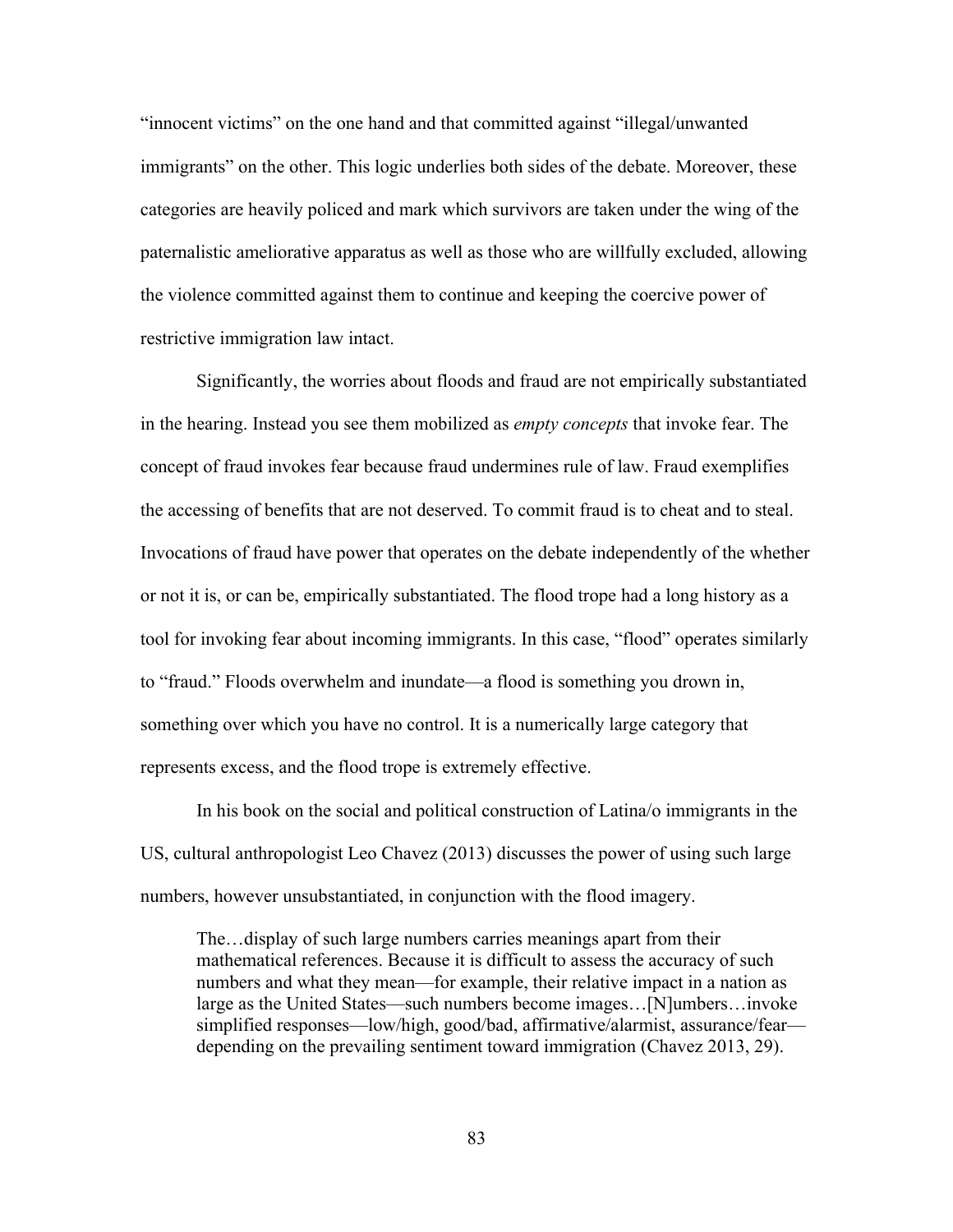These kinds of binary responses can have a powerful emotional impact on their target, which is filtered through sociopolitical discourse around immigrants at any given time.

Like others, Chavez recognizes the powerful role that immigration and immigrants play in the American cultural and political imagination. Whether the narratives are positive or negative, immigration evokes strong emotional responses. In the case of Mexican immigration, that imagery and the responses it produces exists in the context of the US's colonial history in the Southwest. The constant contestation whether actual, perceived, or feared—and the negotiation of national cultural borders has given rise to a particular flavor of immigration politics. As Chavez points out, the flood imagery is closely tied to Mexican immigration in particular and the idea that Mexicans immigrating to the US en mass constituted an invasion (Chavez 2013).

In his book *Covering Immigration: Popular Images and the Politics of the Nation*, Chavez (2001) examines representations of immigration and immigrants in the visual media. Specifically, he looks at the images on the covers of magazines. Media imagery, he argues, is centrally important in reflecting *and* creating certain sociopolitical sentiments and discourses around immigration. Chavez reminds us that,

[a] flood is not a normal occurrence, but an event that is a problem by definition and one for which a solution must be found as quickly as possible. Floods often wreak havoc on an area and the people living there. As a metaphor for immigration, the flood…has come to stand for the movement of people into the country…[Moreover,] a flood is conceived of as large in magnitude and uncontrollable (Chavez 2001,  $73 - 74$ ).

In the context of immigration from Latin American, and Mexico in particular, the flood imagery is often coupled with racial fear. In the BIWPA hearing, the use of the concept of an immigrant flood in not merely linguistic, it evokes a visual image that is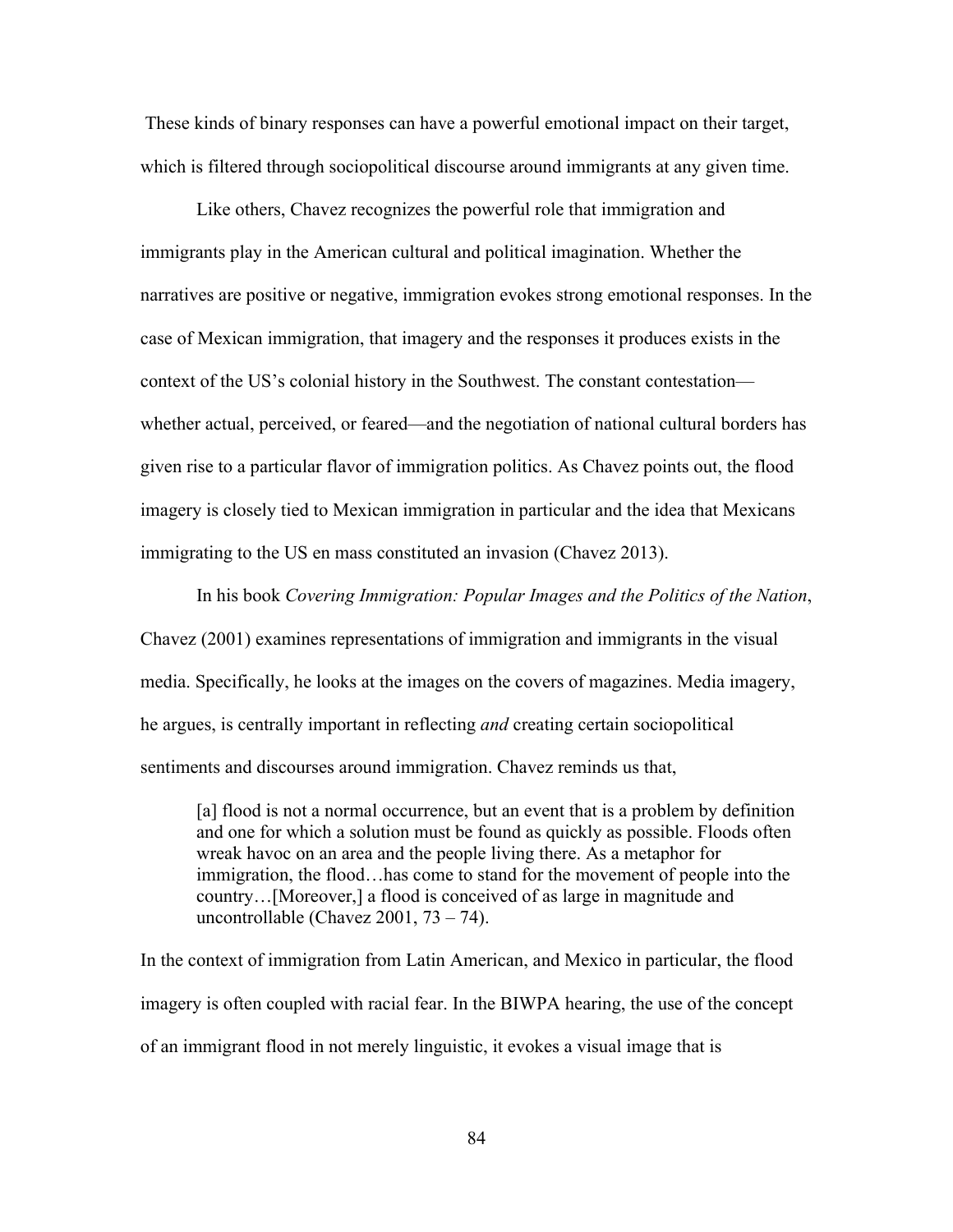commonplace in our national conversation about immigration. Moreover, the flood imagery is a far from being race-neutral (Chavez 2013; Santa Ana 2002).

In his study of the discourse surrounding immigrants and immigration in the time period leading up to the passage of California's Proposition 187 in 1994—which was designed to limit or eliminate unauthorized immigrants access to an array of social services, including public education and health care<sup>46</sup>— sociolinguist Otto Santa Ana (2002) looks in depth at the use of flood imagery in the social construction of Latinos. Santa Ana argues that the metaphors deployed in support of Prop. 187 "are not merely rhetorical flourishes, but are the key components with which the public's concepts of Latinos is edified, reinforced, and articulated" (Santa Ana 2002, *xvi*). One key cluster of metaphors pertaining to immigration that he identifies relies heavily on water related imagery. He calls these the "dangerous waters" metaphors, which often take the form of "…*rough seas, treacherous tides,* [and] *surges*" (Santa Ana 2002, 73 emphasis in the original). Importantly, he argues, these metaphors act to strip their subject of all humanity apart from their race and ethnicity. Those constituting these floods are afforded human attributes only insofar as they are ascribed a race—specifically, they are brown and Latin American (Santa Ana 2002, 73).

In his analysis of newspaper articles covering Prop.187, Santa Ana finds clear themes in the way these water metaphors operate. The flood and water metaphors used to describe immigration "is a coupling and mapping of the semantic ontology of dangerous waters onto the domain of immigration. It established semantic association between the

<sup>&</sup>lt;sup>46</sup> By late 1997, much Proposition 187 had been found unconstitutional on the grounds that it interfered with the Federal government's exclusive authority over matters of immigration (McDonnell 1997).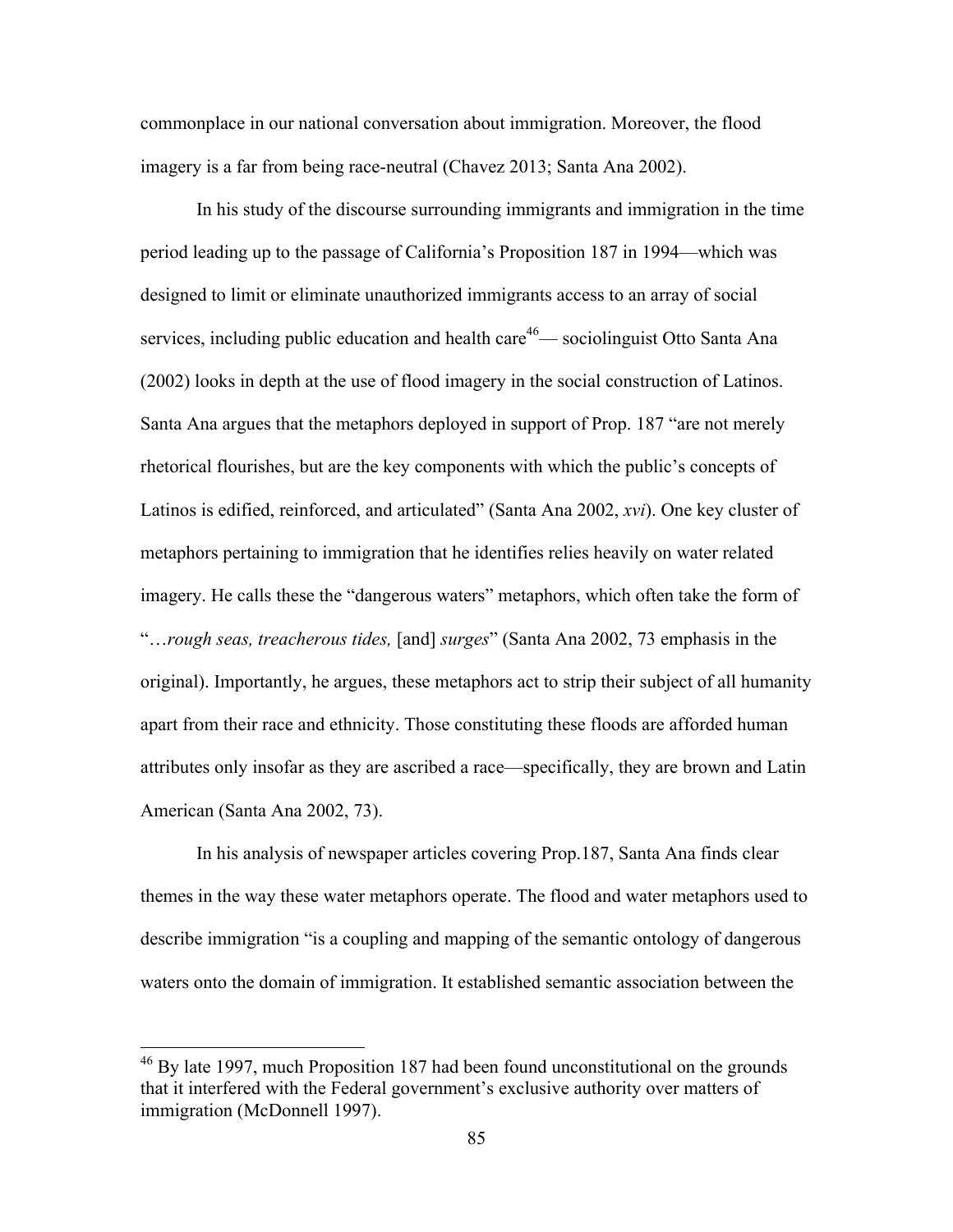two meaning domains, taking the well-developed framework of everyday knowledge of floods and tides and imposing it on an entirely human activity" (Santa Ana 2002 74 – 75). According to Santa Ana, this relationship between immigration and floods has four features. First, and most basic, is that immigration is the substance of the flood. The second is that the US is the entity both susceptible to, and subject to that flood. Third, increased immigration constitutes and increased threat to the US. Lastly, the US's "…vulnerability to flooding corresponds to its susceptibility to change" (Santa Ana 2002, 75).

However, as Santa Ana describes in detail, the power of the flood evokes the necessity of its containment through equal or greater exertions of power.

[The] dynamism [of water] implies kinetic and hydraulic power, and control of the movement of water also required power…Greater volume and movement of water imply greater need for safeguards and controls, and more powerful human agency to control the water (which of course is not human force). Insufficient human control of the kinetic energy pent up in volumes of water can lead to flooding and other ravages (Santa Ana  $2002 \ 75 - 76$ ).

In the hearing, the containment of the flood is achieved through the limits on relief policy, whether those limits manifest as high burdens of proof, numerical caps, or other barriers. In Santa Ana's account, the flood is a non-human force, which relieves those controlling it of moral responsibility to account for the human costs of their actions.

Karen Musalo (2006 – 2007) talks about a very similar fear of "floodgates" manifesting in arguments against gender-based asylum, including claims based on IPV. She identifies the fear of floodgates as the "overarching basis for the opposition to gender claims" (Musalo 2006 – 2007, 132). "The spectre of thousands—or tens of thousands—of women arriving at the borders of the United States to request asylum is raised as a reason to not recognize their legitimate claims to protection" (Musalo 2006 – 2007, 132). As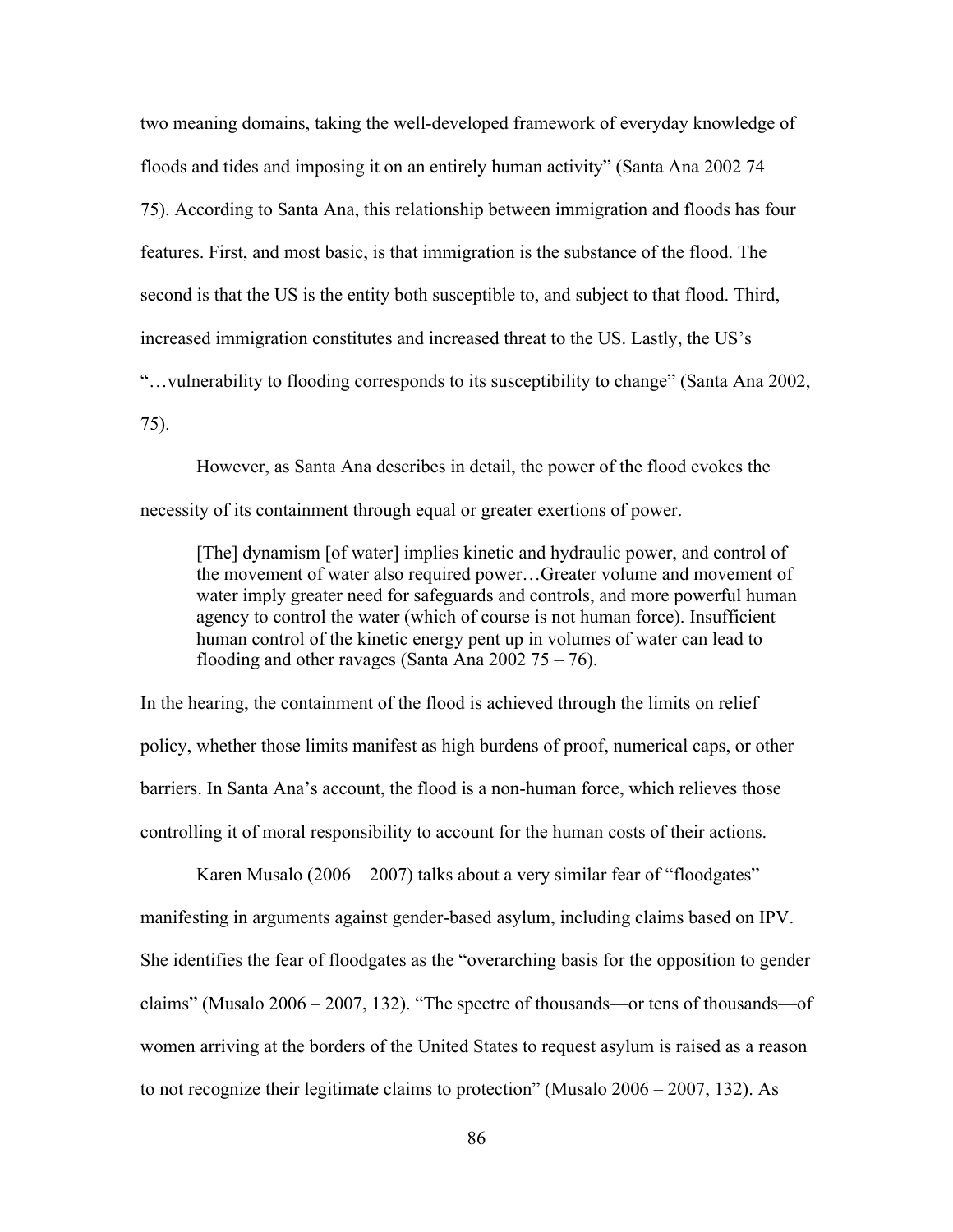with arguments against expanding relief policies for immigrant IPV survivors in the US, the floodgates argument in the context of asylum operates as a versatile empty concept that can be filled with fear-provoking imagery. It is useful not because it is an accurate representation of possible outcomes that will result from a given policy, but because of its capacity provoke and justify a certain reaction.

Santa Ana argues that, "the main effect of invoking the dangerous waters semantic domain to characterize the immigration domain is to transform aggregates of individuals into an undifferentiated mass quantity" (Santa Ana 2002, 76). In the case of the BIWPA hearing, the invocations of fraud and floods are operative. They operate as a justification for excluding some survivors in the absence of evidence. Exclusion, in this case means that, for certain immigrant IPV survivors, the use of immigration law as a tool of coercion does not warrant an affirmative state response. There is no necessary relationship between the "flood" trope and survivors who are not being afforded immigration relief.

# **Administrative Discretion**

One of the significant features of the categories employed in this hearing is the idea that the state can and does in fact justly differentiate in policy, and adjudicate in administration, which survivors are deserving of state assistance and which are not. This boundary is delineated by policy directives and by administrative discretion. In an example of this, Jackson Lee asks Barbara Strack what the INS does to identify fraudulent applications in the VAWA self-petition process. Strack responded by outlining the main ways in which bureaucrats at the Vermont Service Center—the INS service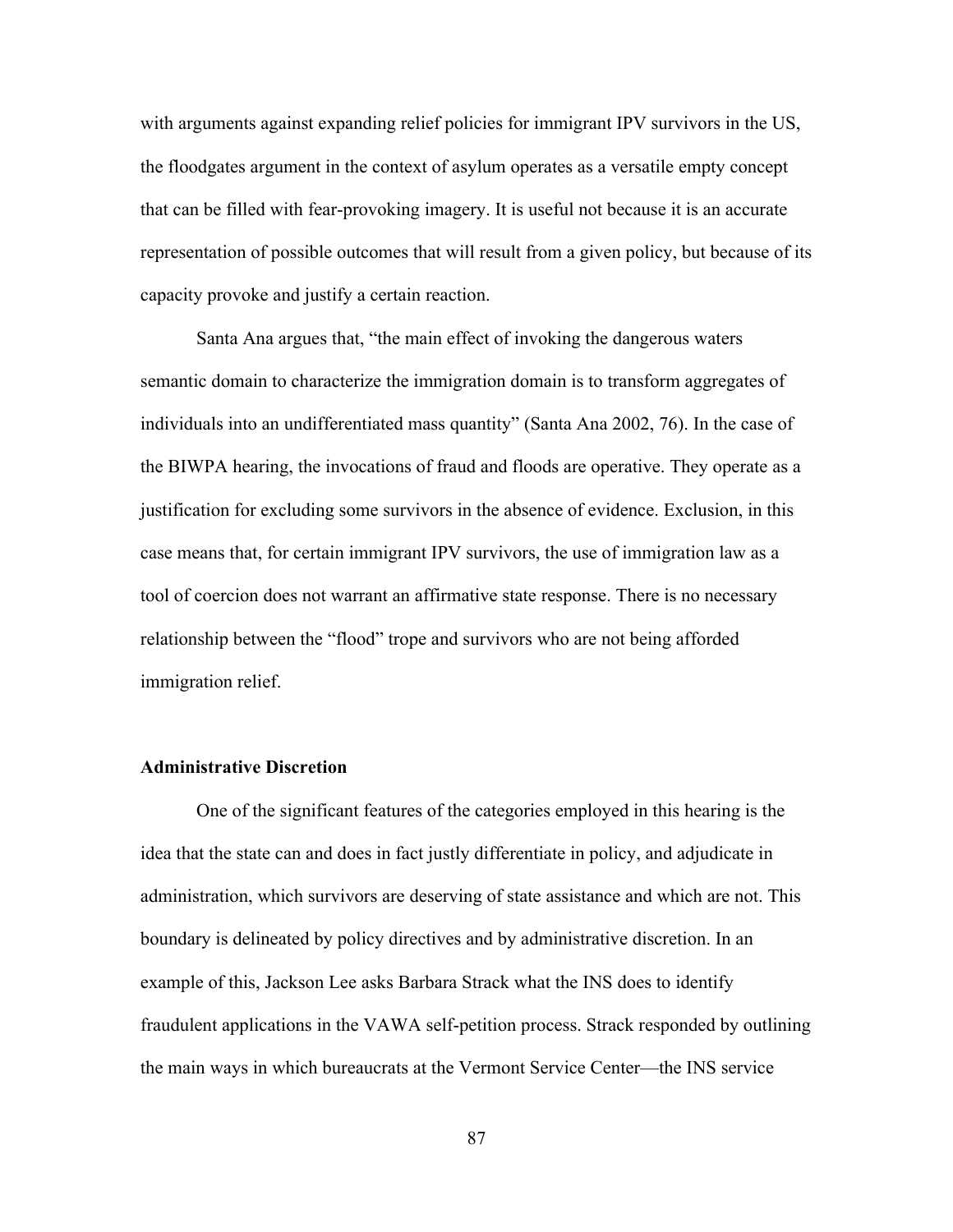center that deals with VAWA self-petitions—use their expertise and discretion to differentiate between legitimate and illegitimate claims. They look for internal inconsistencies in applications, and for multiple attempts on the part of the petitioner to contact the INS. She assured the subcommittee that they were also able to protect against fraud "…by having a small, dedicated unit at the Vermont Service Center. They are highly trained people. They review a number of cases. They are available to speak with one another and compare notes on cases, and this allows them to identify duplicate use of documents—patterns, essentially—that could indicate fraud" (BIWPA Hearing 2000, 102  $-103$ ).

While the assertion that bureaucrats have the capacity to differentiate between legitimate and illegitimate petitions would surely be a part of any proposed ameliorative policy, it is questionable to assume that this capacity can or should be exercised without considerable scrutiny. Embedded in her description of how individual state actors negotiate claims—in this case individual bureaucrats adjudicating individual applications—is an acknowledgement of the broad authority they have to exercise discretion in their application of policy directives. The problem with her account, however, is that it assumes a certain outcome regarding the exercise of that discretion, and that assumption is not necessarily in line with how the process plays out. It assumes that "legitimate" petitions will be granted and fraudulent ones will not. Correspondingly, it assumes that those not granted were rightly denied, and vice versa.

Olivia, the immigration lawyer in New York, pointed out in our interview that, when assisting women with the U visa applications (all of which are also processed at the Vermont Service Center), she has run into problems with the dedicated staff to which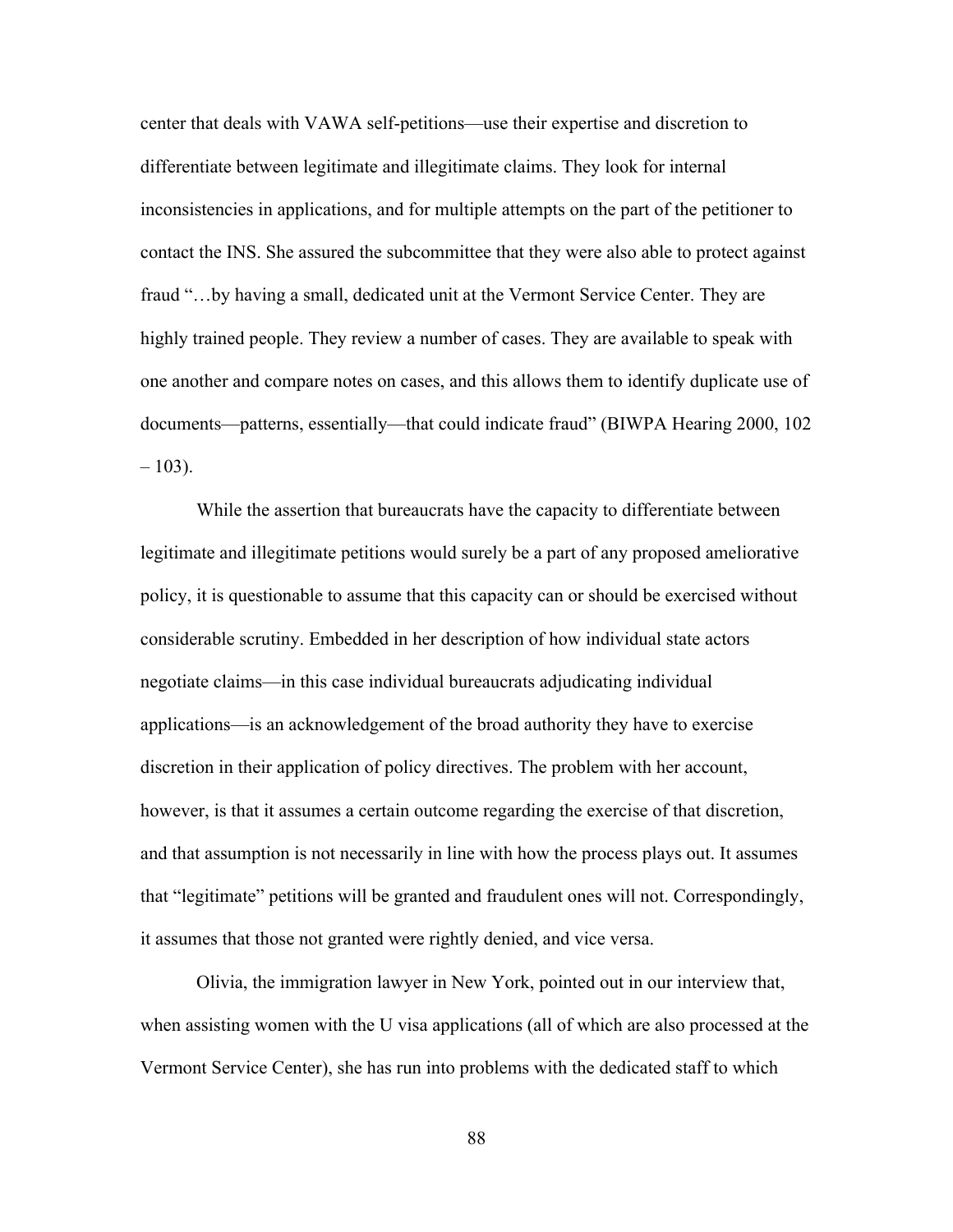Barbara Strack referred in her testimony. According to Olivia, these problems were particularly pronounced when the Vermont Service Center hired new staff, which was made obvious by unusual requests for evidence not required for the processing of an application. She gave the example of a U visa application that she was working on for a rape survivor that had been returned to her with the request for evidence of "harm." She lamented that this was indicative either of the staff person's inexperience with the process and the legal requirements or of a lack of attention paid to the applications details in the first place, as clearly rape itself constitutes harm irrespective of any other physical injury or the lack thereof. It could also be illustrative of broader institutional norms. Alex echoed Olivia's experiences in this regard.<sup>47</sup>

Alex explained to me that, with respect to the processing of applications, "[t]hings have been getting worse lately rather than better." For example, she said, "I had a request for proof that my child, a crime victim, assisted [in the law enforcement process], that we didn't submit enough evidence of that." She went on to explain that "[t]here are some egregious things like that, but I think that, for the most part, if you get them in the hands of the right person you can get [problems with processing an application] corrected…I think it's just a training issue, when you bring new people in." The view that Olivia, Alex, and Barbara Strack share in this regard is that the individual government agent with whom a survivor comes into contact in the application process is granted the authority to determine whether or not a claim is "legitimate" or a specific survivor is "deserving" of state assistance in the form of immigration relief. The on-the-ground examples emphasize the significance of this by substantiating the potential for this exercise of discretion to

 <sup>47</sup> Pseudonym.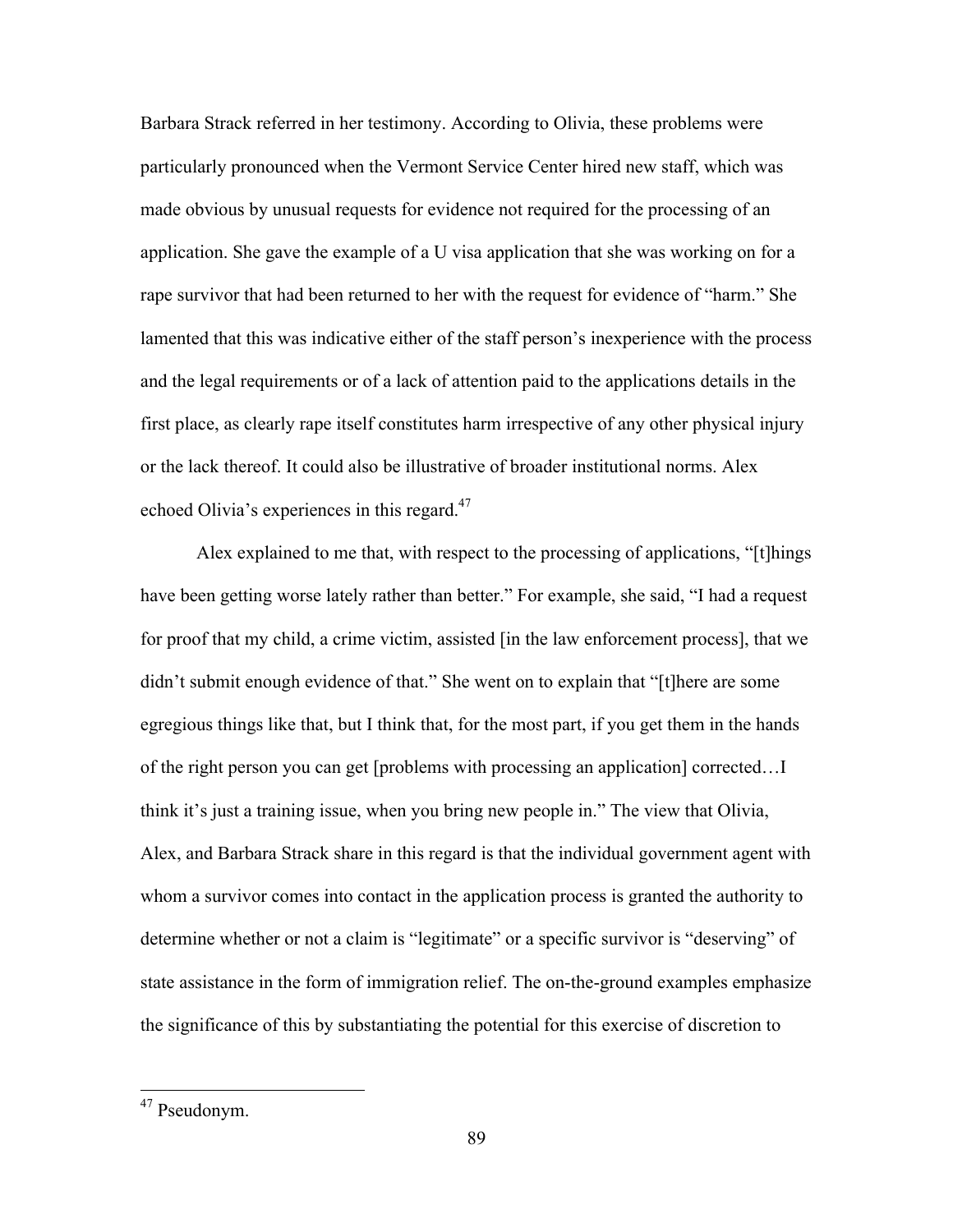deviate from the assumptions made by policymakers. Moreover, it demonstrates the ways in which the categories of deservedness delineated in policy can potentially interact with the individual biases, political beliefs, or incompetence of individual state adjudicators.

#### **Fraud in Later Iterations of VAWA**

Although VAWA was reauthorized in 2000 and 2005 without incident, the 2011 iteration ruffled feathers on account of proposed additions intended to further extend assistance and protection to previously excluded groups. Among the proposed additions was a modest increase in the number of U visas, and the possibility that U visa holders could eventually apply for permanent residency (Weisman 2012). Although U visas, created by the BIWPA in 2000, were already included in previous versions of the law, the expanded protections were met with fierce Republican opposition (Weisman 2012). The U visa increase was not included in the final bill, and much to the frustration of many. Alex asked, rhetorically, "[i]f the whole point of the [U] visa is to help law enforcement, why would you limit the number?" Her question suggests an answer having less to do with the policy's stated logic, and more to do with the narrative surrounding the target demographic.

Fraud, one of the founding logics for restricting the relief policy that we see in the BIWPA, reemerges in this debate. In a July 2011 hearing before the Senate Judiciary Committee on one of the proposed VAWA reauthorization bills, this debate is spearheaded by Rep. Chuck Grassley. Grassley's concerns about fraud are two-fold first, that fraud will result in illegitimate access to immigration benefits; and second, that the victims of that fraud will in fact be Americans who are either abused by foreign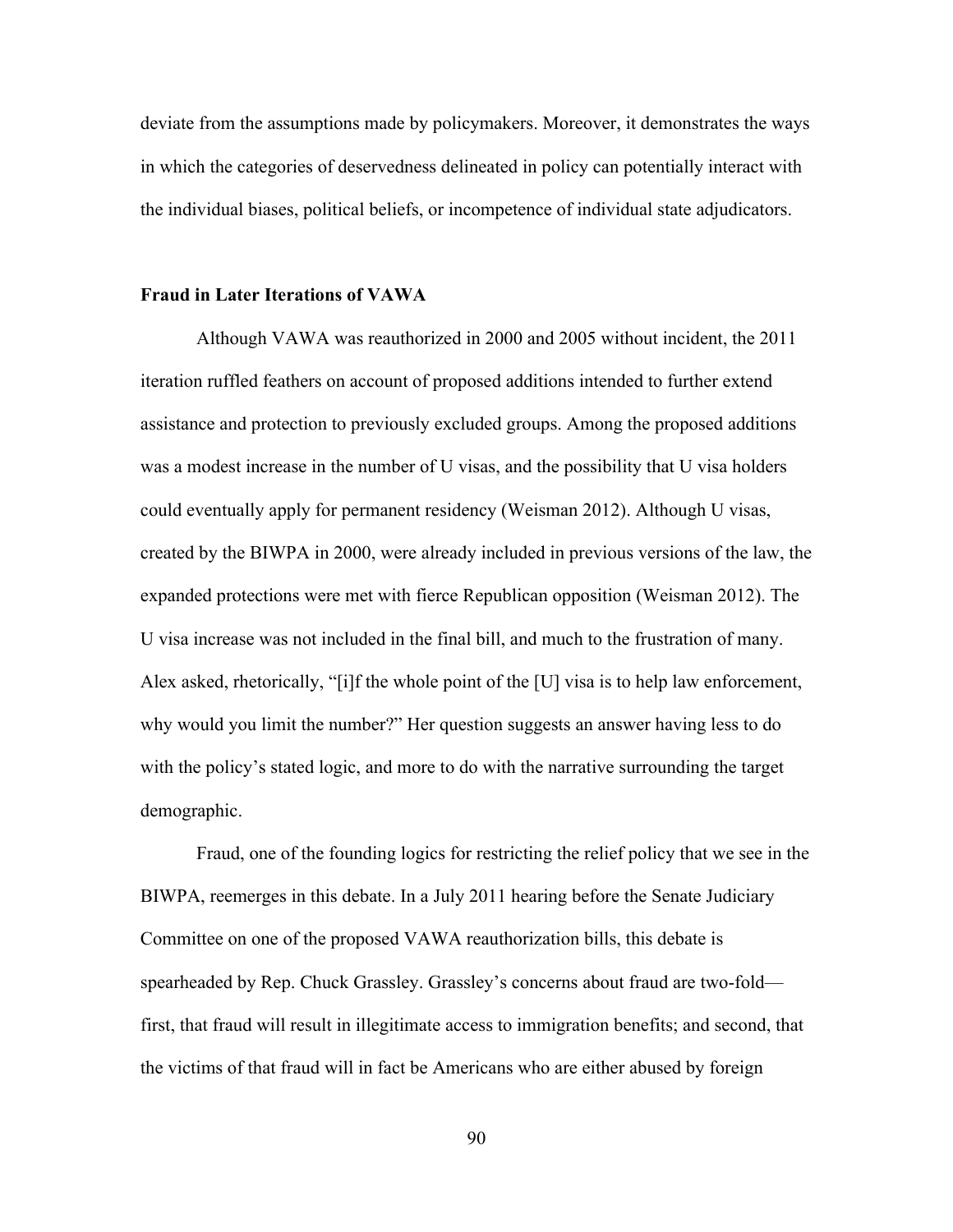nationals or falsely accused by foreign nationals (Grassley 2012). In the second frame, the immigration relief policy itself becomes the tool of abuse against American citizens. Grassley remarked: "I am concerned about the reports that some of the procedures employed by Citizenship and Immigration Services actually help facilitate immigration marriage fraud, and some of it is further entrenched by provisions under this law" (VAWA Senate Hearing 2011). In this hearing, Grassley presents evidence of this fraud in the form of an anecdote, offered by Julie Poner, an American citizen who tells her story before the Committee. Poner tells of her own abusive relationship with her husband, a 6'2" tall ex-hockey player who is a Czech national. He demanded of her that she file for a divorce once they had been married long enough for him to sever his visa status from her citizenship, but when she attempted to do so, federal authorities threatened to charge her with marriage fraud. Her abusive husband then filed a fraudulent VAWA selfpetition, claiming that his citizen wife was abusing him. She ends by saying "I have spoken with countless other men and women who have similar stories" (Senate Judiciary Hearing 2011).

Though Poner's story is alarming, it is not clear that this phenomenon is common. I asked Christina, an immigration lawyer in the Pacific Northwest who represents women in VAWA cases, whether or not she had ever hear of a fraudulent VAWA self-petition. "No," she replied. "Right now, I would say it would be extremely, extremely, extremely hard [to commit VAWA self-petition fraud]." In an analysis conducted for the Congressional Research Service, William Kandel (2012) found that immigration attorneys with whom he conducted interviews also

question[ed] the ease with which foreign nationals could perpetrate immigration fraud using VAWA. According to these attorneys, documentary evidence of abuse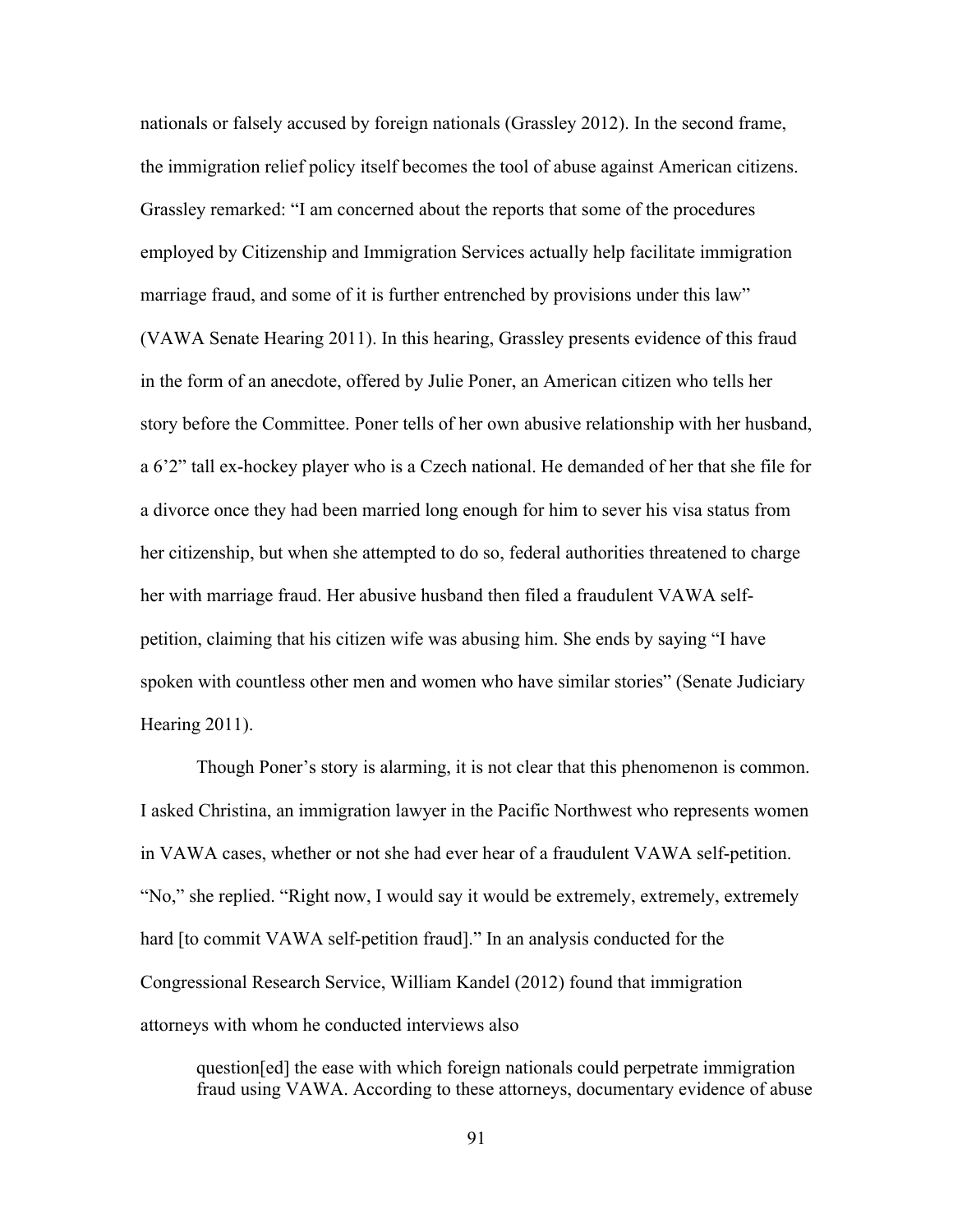required by the Vermont Service Center is relatively stringent, petitions are reviewed thoroughly, and even slight inconsistencies found among the evidence supporting petitions often trigger additional requests for information and raise the threshold for petitioners to establish legitimate abuse cases (Kandel 2012, 10).

As in the BIWPA hearing, the call for limits and restrictions lean heavily on anecdotal invocations of fraud. However, in this case, the victim of this fraud is both the state, and American citizens. Doubt notwithstanding, Grassley uses Poner's harrowing story to argue for the need to increase the burden of proof required of VAWA self-petition and U visa applicants (Senate Judiciary Hearing 2011).

Grassley introduced an amendment to that VAWA reauthorization bill that he claimed would address this fraud. Among other things, the proposed amendment would have required petitioners to "...[provide] a copy of written documentation, signed by a licensed medical doctor, verifying that he or she suffered substantial physical or mental abuse as a result of having been a victim of a qualifying criminal activity" (Senate Report 2012). Though he uses Poner's story as justification, and under the rubric of preventing fraud, provision after provision of Grassley's amendment draws into question the credibility of all immigrant women as witnesses to the violence committed against them. Although his amendment was ultimately thrown out, it reveals a disconnect between the alleged problem and the proposed solution.

As before, the focus of increasing barriers as a way of preventing fraud wedges out a conversation regarding the consequences of the barriers for those who are not committing fraud, but whose experiences might not fit perfectly into the innocent victim frame. Those who warrant protection are the women whose experiences align with problematic categories of victimhood that correspond with a certain outward manifestation of that victimhood, which most often takes the form of extreme physical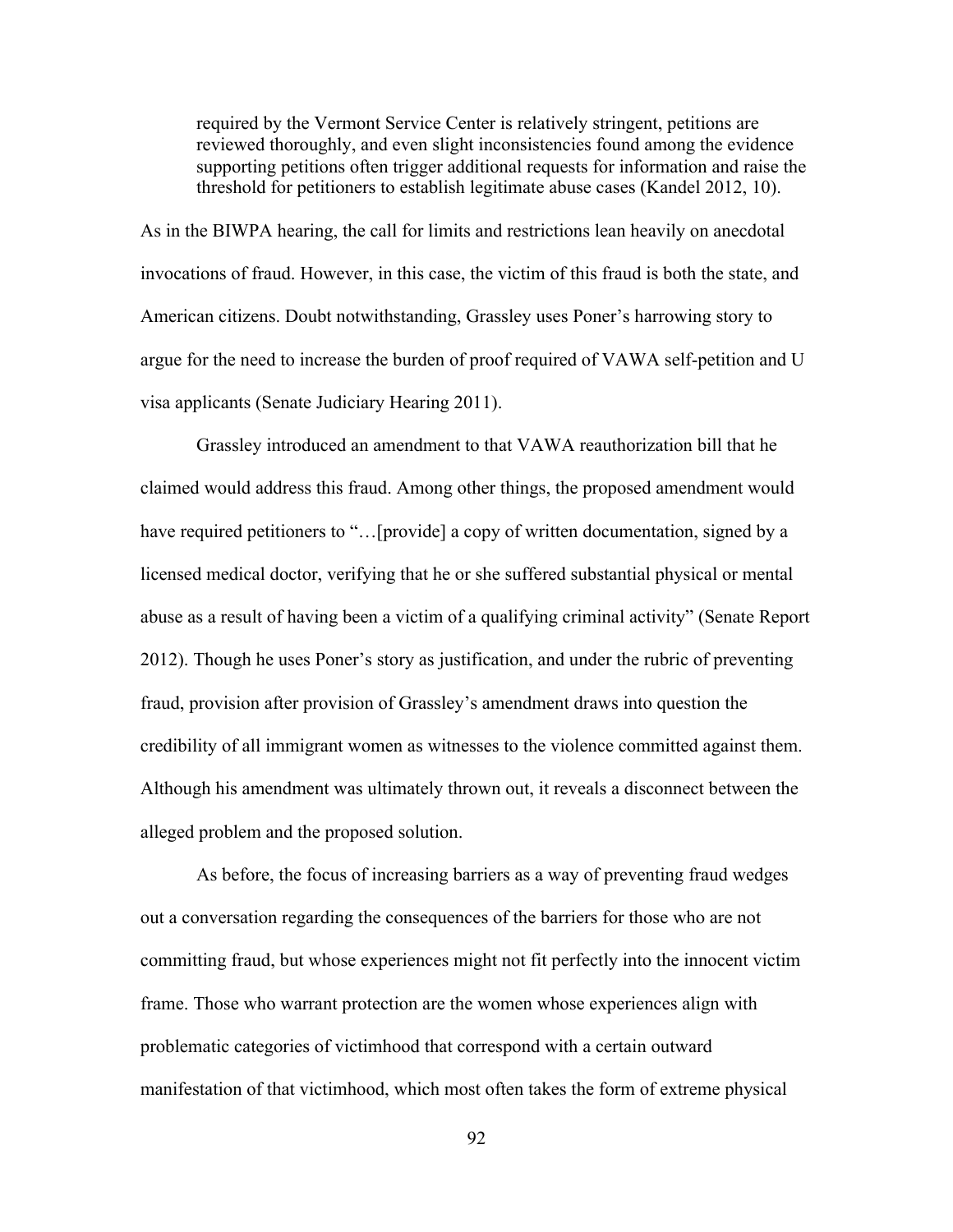violence. In Grassley's view, immigrant women wishing to access U visas should have to have their status as an "innocent victim" *verified* by a medical professional. In a public statement, as cited in *The New York Times*, Grassley asserted that, "the legislation 'creates so many new programs for underserved populations that it risks losing the focus on helping victims'" (Weisman 2012). For an immigrant woman to self-report that she has experienced IPV is automatically suspect; she must *prove* her victimhood. Alex reflected on this debate in our interview:

It's frustrating for me…For this type of visa…there are these women who are breaking free of abusive relationships, getting their children into safer situations,…reporting family members for terrible things that they've done, and it just bothers me that they get brushed with this whole illegal alien paintbrush. This person put a rapist in jail. That's an amazing thing that they've done, and it's good for society…The fact that the VAWA reauthorization process was so contentious was really upsetting. I mean, who's against this?

The congressional debates surrounding supposed fraud and unauthorized immigrants does not reflect the experiences of the NGO workers that I spoke with. Alex's comment draws attention to the contradictory tendency to simultaneously deputize immigrant IPV survivors as partially responsible for the law enforcement process *and* treat them as always already suspect. Moreover, when attempts to prevent fraud manifest as higher burdens of proof that any given woman is in fact being abused, the de facto burden of preventing fraud is placed on the survivors themselves.

### **Gendered Institutional Violence**

My analysis of the BIWPA hearing reveals policymakers' decisions to limit immigration relief policy for IPV survivors as a moral *choice*, made actively and selfreflectively, not passively or haplessly as the literature suggests. In their capacity as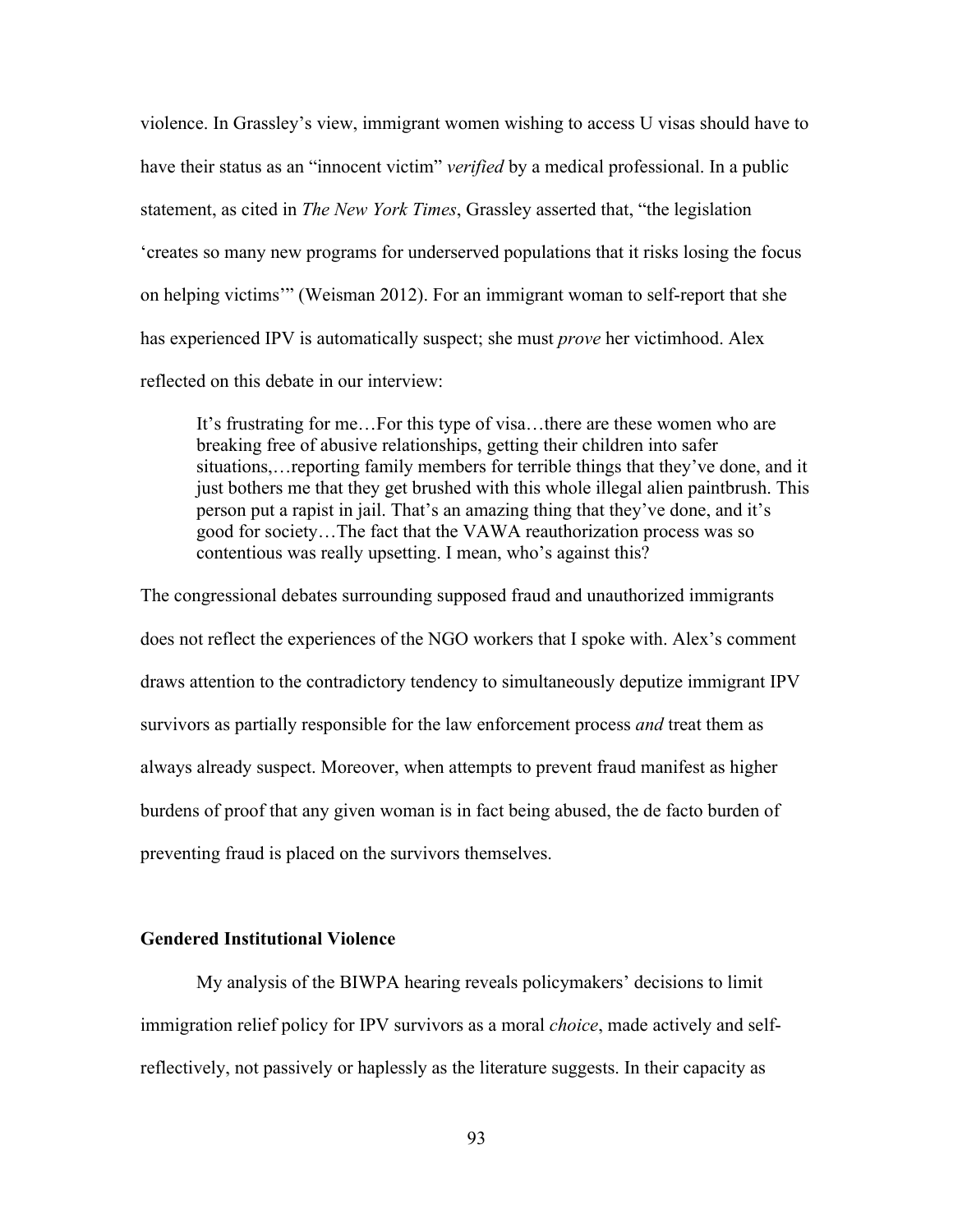institutional rule-makers, the subcommittee members demonstrate that they are selfreflective regarding the state's direct involvement in IPV against immigrant women. Moreover, they demonstrate a self-reflective understanding that the state's involvement in this abuse is not abstract, esoteric, or metaphorical; rather, that as agents of the state— ICE officers—will quite literally carry out an abuser's threat of deportation, albeit under the auspice of immigration law. Importantly, those being self-reflective in this case are in a position to do something to alter the power dynamic derived from immigration law in these relationships. Lawmakers' choice to limit relief policies implicates the state in the continuation of the use of immigration law as a coercive tool in abusive relationships. The state's role in IPV against immigrant women who fall outside the purview of immigration relief policies is permitted to continue, and it is re-instantiated in the process of justifying the limits of relief policy.

Their justification pivots around notions of innocence and victimhood, on the one hand, and the invocation of fraud and floods on the other. Policymakers are not merely passively mirroring existing hierarchies and systems of power, however. Instead, the BIWPA hearing demonstrate the active deployment of these categories in both delineating and justifying access. Policymakers are deciding which survivors get access to immigration relief *not* on the basis of evidence; instead, they are making a choice with serious ethical implications on the basis of an arbitrary classificatory scheme that pivots around the category "innocent victim." In doing this, the state is not reactionary, beneficent, or hapless. As other scholars before me have made clear, the state can and does regularly commit acts of discriminatory institutional violence (e.g. Davis 1981;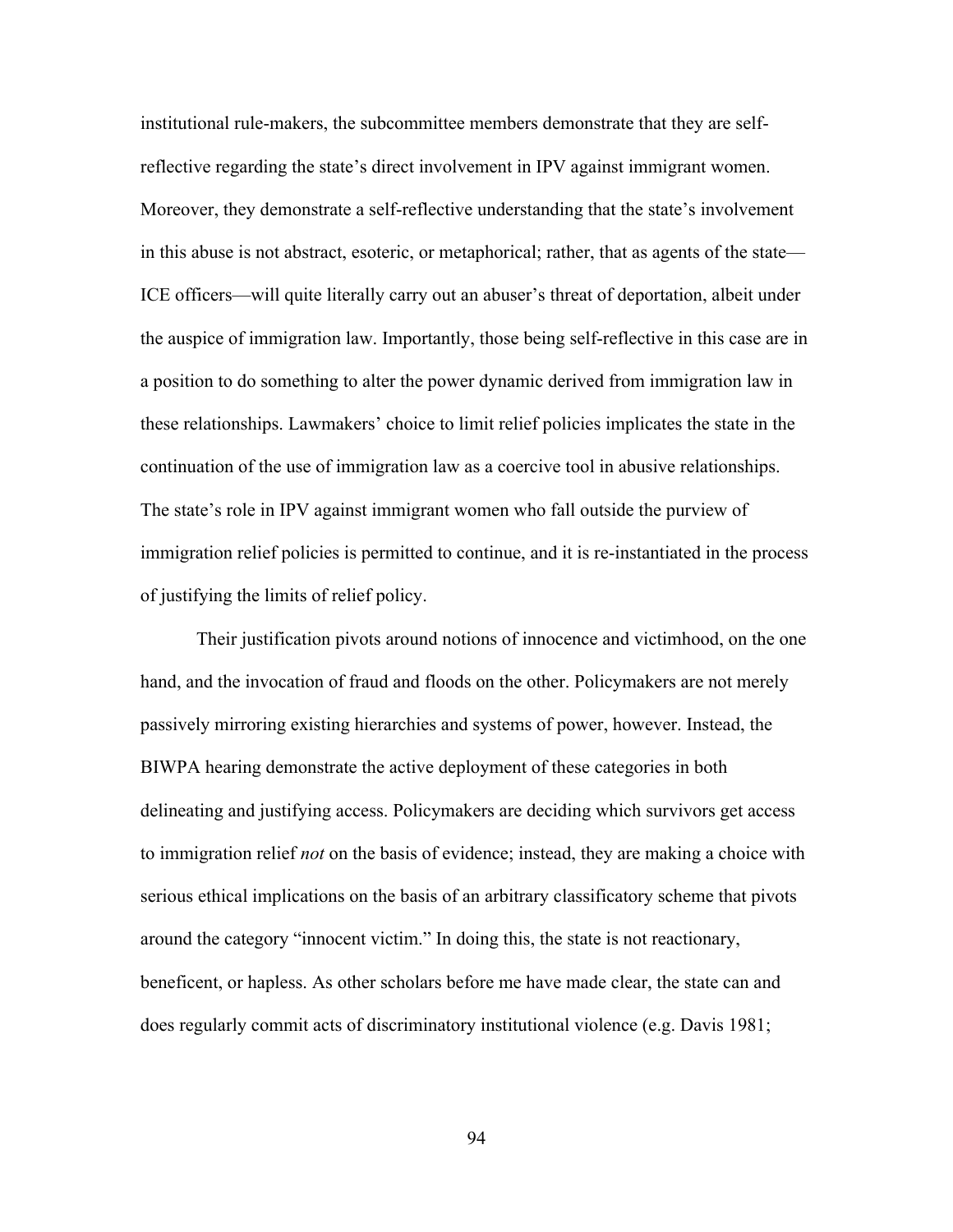Acker 1992; Alexander 2010). In this case, I argue, we ought understand the state's selfreflective action as gendered institutional violence.

Barbara Strack's statement in the hearing is illustrative here. "We know that fear of deportation or removal mean that abused family members are less likely to report domestic violence or to leave an abusive household because *an abusive spouse… has a powerful weapon by controlling the immigration process*" (BIWPA Hearing 2000, 91, emphasis added). I argue that this "powerful weapon" is not a byproduct of legislative fumbling or inadequacy, or an instance of the limits of state beneficence. Instead, the self-reflective maintenance of this dynamic constitutes gendered institutional violence. This "powerful weapon"—control over the immigration process—has been selfreflectively re-instantiated as a tool of oppression in the lives of some survivors and not others. The result is that many survivors who need immigration relief in order to escape IPV are being prevented form accessing it, and the state is implicated in this outcome.

# **Conclusion**

Both inside and outside the purview of policies intended to address IPV against immigrant women, the state contributes to the continuation of this kind of violence, whether directly or indirectly. Rather than understanding the state as merely complicit in this violence by virtue of its ongoing failure to adequately address it in law and administration, the state's actions and inactions themselves constitute a kind of harm, forcing immigrant IPV survivors into positions of vulnerability or forcing them to remain in dangerous situations. The law enforcement certification required for U visa applications under VAWA burdens immigrant IPV survivors with the responsibility of

95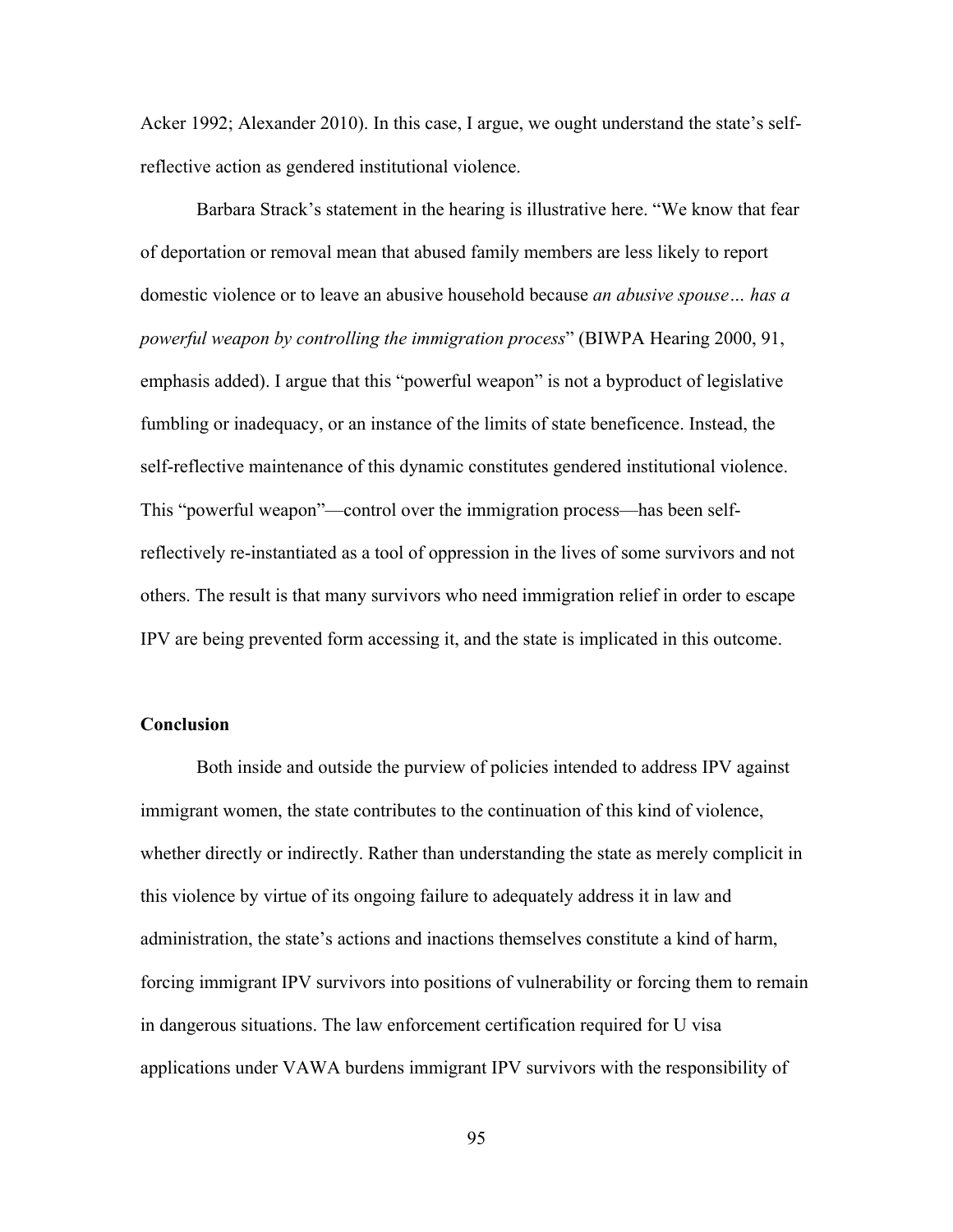holding their abusers legally accountable for their actions in a way that non-immigrant IPV survivors need not do. The certification also renders access to immigration relief (limited as it may be) highly contingent upon the competence, politics, and policies of individual law enforcement officials and jurisdictions. As other scholars have argued, these restrictive policies have the effect of trapping immigrant women in abusive relationships and otherwise vulnerable positions. In this way, the state is clearly implicated in the continuation of this violence in many circumstances. However, as I argue in this chapter, state action is not restricted to these ameliorative policies or the lack thereof.

If we see restrictive immigration policy not as tangentially related the conditions under which IPV against immigrant women occurs, but rather as integral to that violence, we ought not consider the legal space outside the purview of ameliorative policy as being a space defined by state *inaction*. Instead, the state's willingness to carry out deportations in this context directly implicates it, as the exercise of state power in this way becomes a feature of the IPV itself. My analysis of the House Immigration Subcommittee's hearing on the BIWPA and interviews with key informants reveal the foundational logics for restricting relief and demonstrates that the state is self-reflectively acting as the agent of harm in abusive relationships in which the abuser uses the threat of deportation as a tool of coercion and control.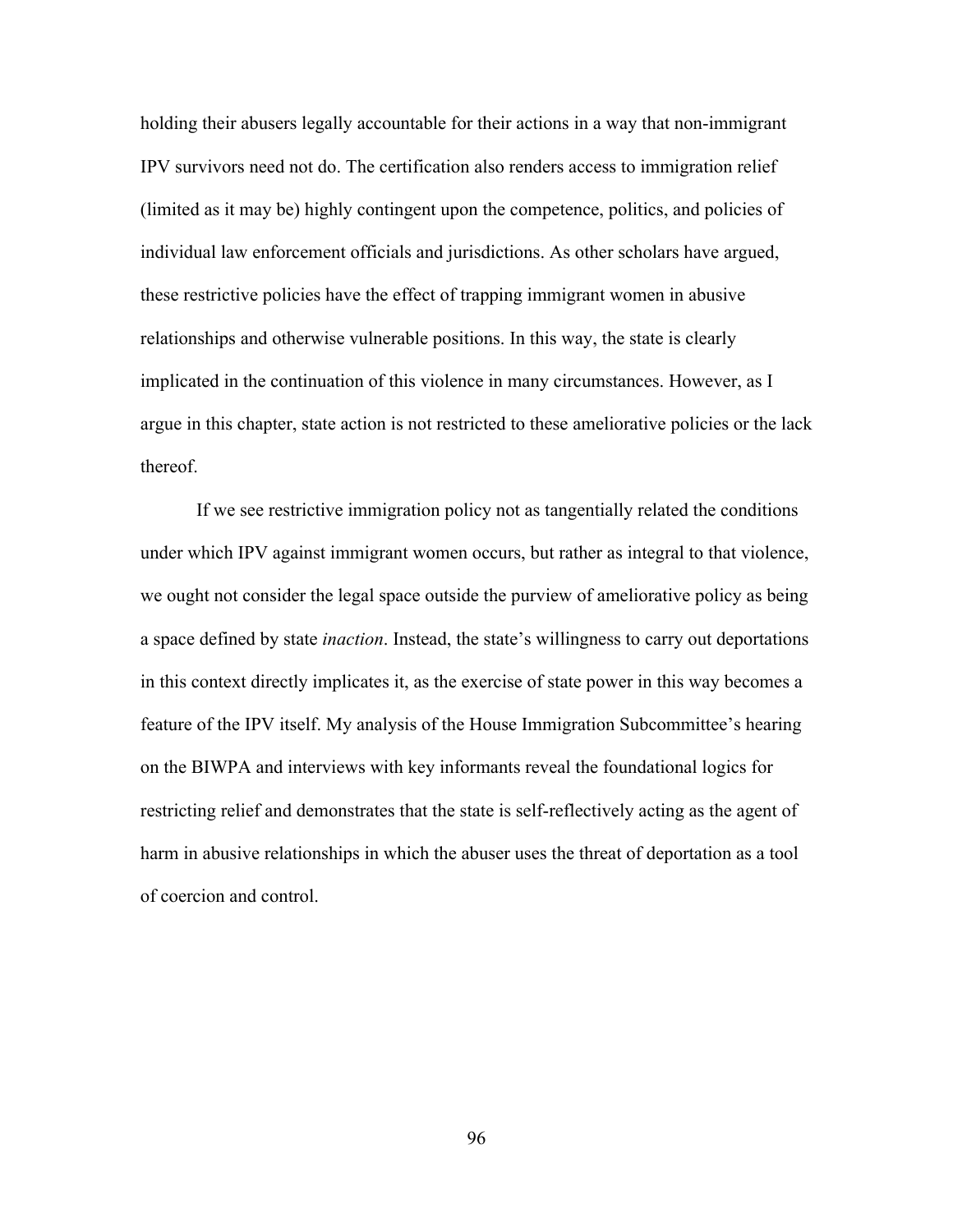#### **CHAPTER IV**

# **INTIMATE PARTNER VIOLENCE-BASED ASYLUM IN THE US: AN ALTERNATIVE ANALYSIS**

Perhaps the best-known, and most protracted, case of an intimate partner violence-based asylum claim in the US is that of a Guatemalan woman named Rodi Alvarado Peña.48 The notoriety of Alvarado Peña's case is due in large part to the fact that it was the first of its kind to be considered by a precedent-setting US immigration court. Her case also attracted attention on account of the harrowing experiences that led her to pursue asylum in the first place.

In 1995, Alvarado Peña fled Guatemala to the United States in order to escape the horrific violence inflicted upon her by husband, Francisco Osorio. They married when she was just 16 years old and he was 21, and the violence began immediately (Musalo 2007). Court documents describe a harrowing experience of violence. Osorio raped, beat, and isolated Alvarado Peña, moving them to Guatemala City, away from her social and familial support networks. He threatened to kill her and, when she became pregnant with their first child, he beat her mercilessly in an attempt to induce a miscarriage (In re R-A-, Respondent 2001). According to court papers filed on Alvarado Peña's behalf, Osorio

explained his repeatedly striking her, whipping her with an electrical cord, threatening her with a machete, pistol whipping her, raping her, sodomizing her, breaking a mirror over her head, kicking her in the spine, attempting to abort their

<sup>&</sup>lt;sup>48</sup> Although the terms "refugee" and "asylee" (or asylum-seeker) are often improperly conflated, there is an important distinction between the two. Those seeking asylum or refugee status must meet the same legal criteria, however, refugee status is only granted to those who have (in most cases) already been displaced from their home country, but are still outside the US, while asylum is reserved for those already in the US (Bruno 2015). The cases discussed in this chapter are all asylum cases—the petitioners were all already in the US when they applied to stay here on account of persecution in their countries of origin.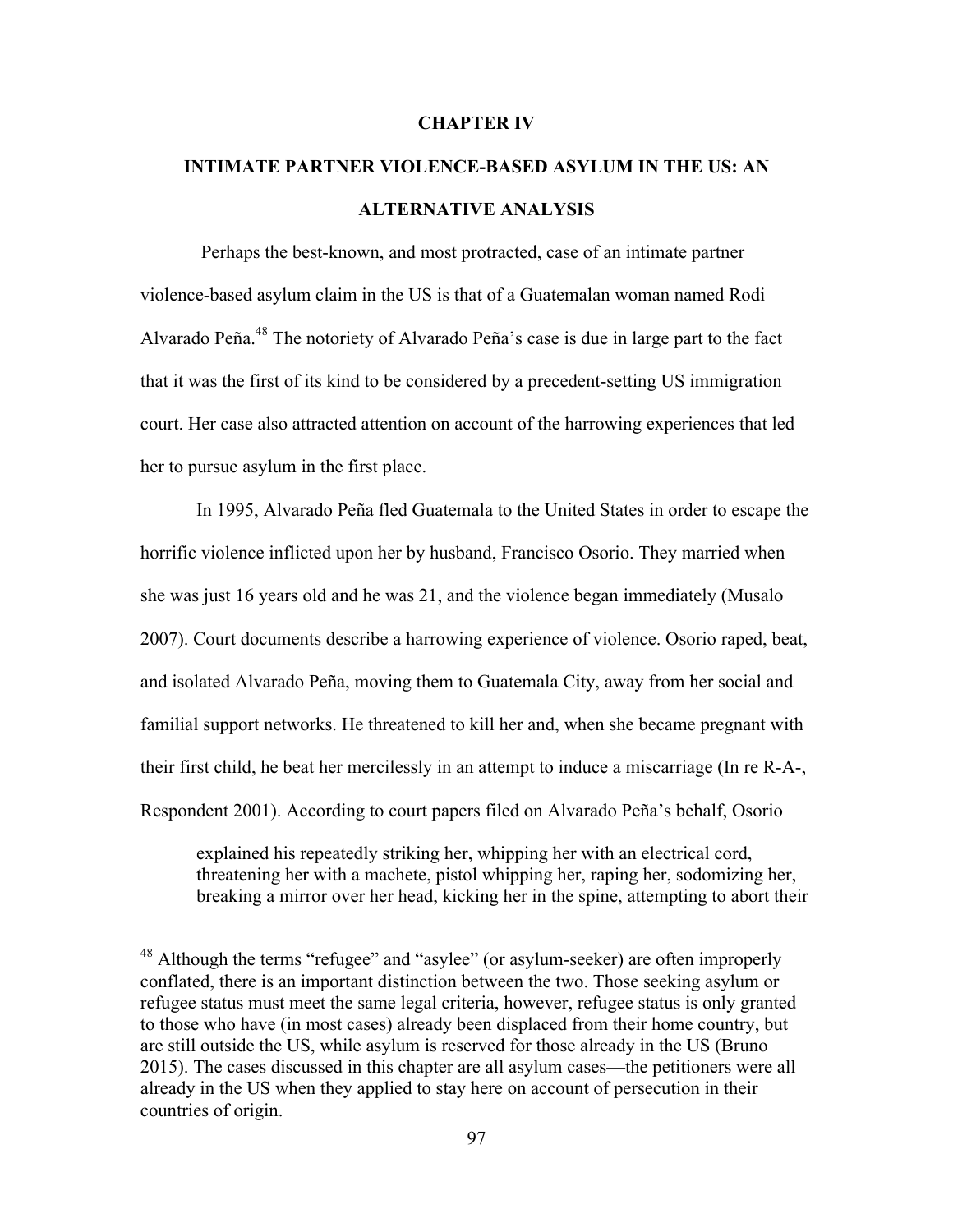second child, slamming her head into furniture and dragging her by the hair, and knocking her unconscious, as his right as her husband (In re R-A-, Respondent 2001).

This violence and abuse continued "almost daily" for more than a decade (DHS Brief in *Matter of R-A-*2004, 8). She tried on many occasions to escape Osorio's brutality, but he would hunt her down, once beating her unconscious upon finding her (DHS Brief in *Matter of R-A-* 2004, 10). When she sought the help of Guatemalan authorities, she was repeatedly rebuffed (DHS Brief in *Matter of R-A-*2004, 12; Musalo 2010, 56). After a failed suicide attempt, she was left with no choice but to flee Guatemala to the US, leaving her two young children behind with their paternal grandparents (In re R-A-, Respondent 2001; DHS Brief in *Matter of R-A-*2004; Preston 2009).

In 1996, knowing that returning to Guatemala would put her safety and her life in grave danger, Alvarado Peña filed a petition for asylum in the US. In the 14 years that followed, she was subject to a legal rollercoaster as immigration courts and three successive presidential administrations attempted to hash out a policy position on IPV based asylum claims.49 In 2009, she was finally granted asylum after an Obama administration court brief, submitted in a similar case, spurred a shift in judicial interpretation of relevant statutory frameworks.

<sup>&</sup>lt;sup>49</sup> While this process is often described as one in which officials are attempting to hash out an *interpretation* of existing refugee law as it has been put forth by Congress, such a description fails to recognize the extent of the executive's discretionary power built into said laws (DHS Brief in *Matter of R-A-*2004). In the absence of legislative or regulatory guidelines, the interpretations are themselves a form of policymaking.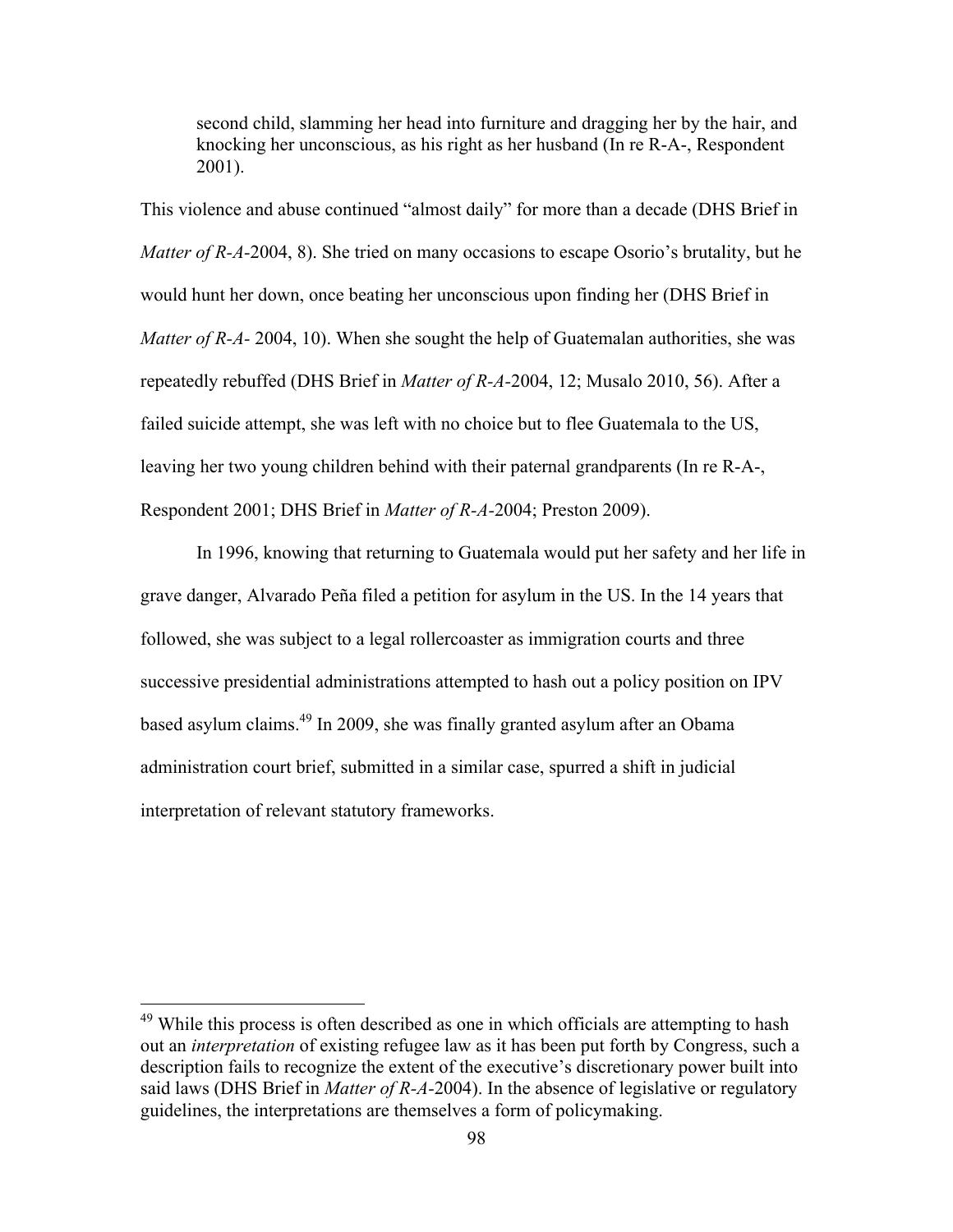# **Introduction**

The previous chapter examines the relationship between IPV against immigrant women and the state when that violence is happening on US soil. Emphasizing the coercive power of restrictive immigration law in abusive relationships, I posit an account of this dynamic that understands state institutions as self-reflective—actively and demonstratively aware of the state's role in that violence—rather than reactionary, hapless, or beneficent. In this chapter I continue examining the role of the state in IPV against immigrants, but shift my analytical lens to those who have migrated in search of asylum on account of IPV. In Chapter V, I tie these two cases together positing a theory that draws out the commonalities in each case's relationship to the state.

The issues surrounding gendered violence and migration have attracted the attention of scholars in many different disciplines, including sociology (Falcón 2001; Piper 2006; Sokoloff and Pearce 2011), geography (Oswin 2001; Hyndman 2010), anthropology (Salcido and Adelman 2004; Parson 2010), political science (Bumiller 2006), psychology and social work (Bhuyan 2008; Waugh 2010), and others (McKinnon 2011). With respect to asylum for survivors of IPV in particular, legal scholars have been the most prolific (Seith 1997; Anker 2001; Musalo 2007, 2010; Doedens 2014; Barreno 2011; Rodriguez 2011; Bookey 2013).<sup>50</sup> Not surprisingly, much of the legal scholarship tends to focus on the adjudication of asylum claims, and/or the establishment of judicial precedent (for examples see Anker 2001; Barreno 2011; Loescher and Scanlan 1986; Musalo 2010; Spijerboer 2000).

 <sup>50</sup> These lists of citations are illustrative, not exhaustive.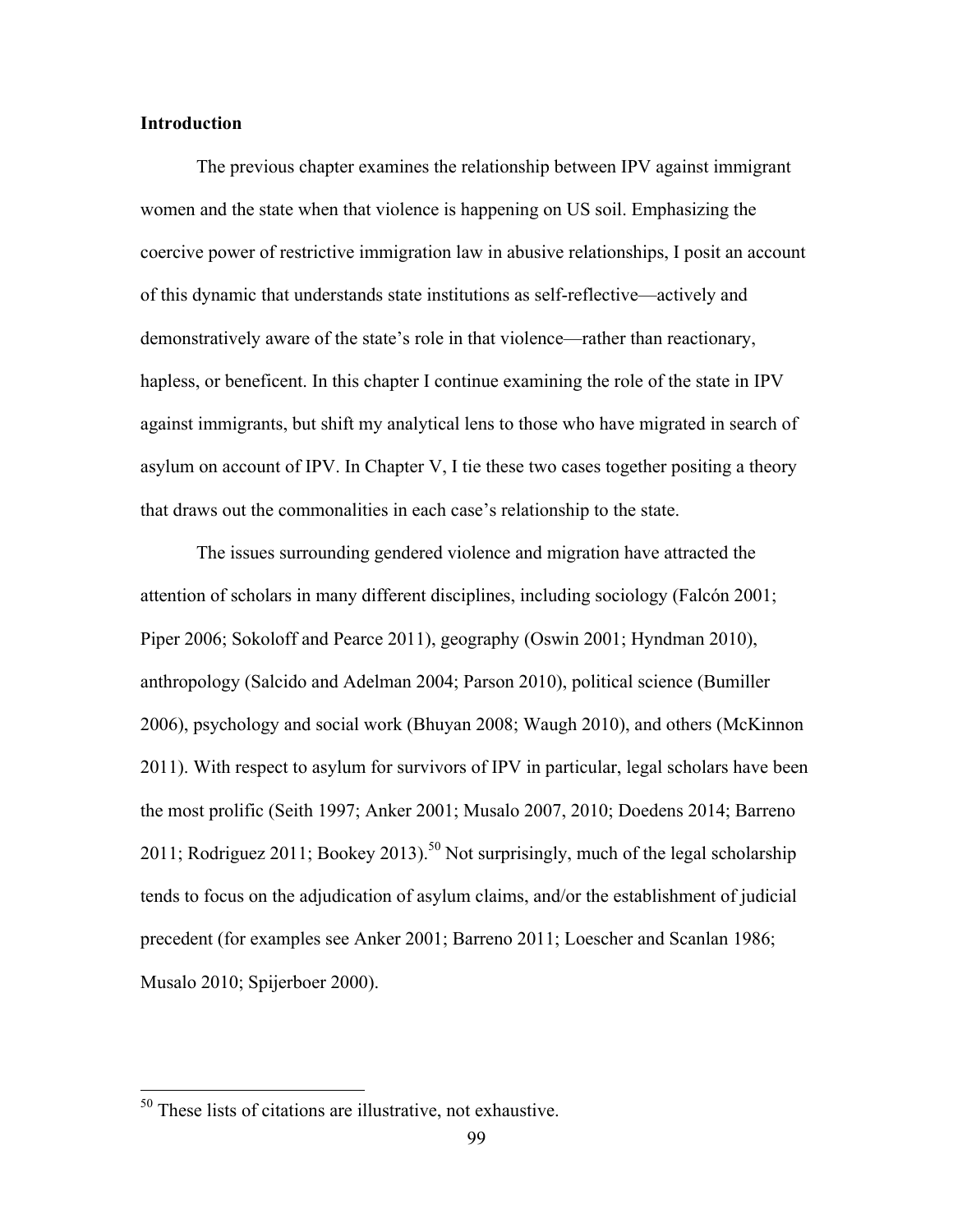In this chapter, I too examine specific institutional sites of administrative policy and judicial precedent pertaining to asylum for survivors of IPV. However, my analysis focuses on the state more broadly rather than the trajectory of precedent and adjudication. I examine the shift in Alvarado Peña's case, the case of L-R-,<sup>51</sup> and the precedent-setting decision in *Matter of A-R-C-G- et al.*, which was decided by the Board of Immigration Appeals (BIA or Board)<sup>52</sup> in August of 2014. While other scholars have studied these cases at length with a focus on legal processes per se,  $5<sup>3</sup>$  I consider them from a different angle. I analyze the process by which the Obama administration and the BIA have intervened through the creation of elaborate subject positions<sup>54</sup> intended to fold a select few IPV-based asylum claims into existing policy frameworks that otherwise exclude most IPV-based claims. Specifically, I conduct an in-depth content and discourse

<sup>&</sup>lt;sup>51</sup> Asylum-seekers names are usually redacted from proceedings available in the public record. Their initials are used instead to protect their identities.

 $52$  "The BIA serves as the highest administrative tribunal adjudicating immigration matters, and has responsibility for interpreting and applying immigration laws nationally" (Miller, et al. 2015, 9).

<sup>&</sup>lt;sup>53</sup> These accounts focus primarily on the court proceedings, legal precedent, guidelines for adjudication of these cases, and the outcomes thereof, rather than the examining what these details say about broader state institutions.

 $<sup>54</sup>$  I am using "subject position" in a particular way in my analysis, and I discuss in detail</sup> below. Successful asylum petitions must demonstrate that the petitioner is positioned in a particular way vis-à-vis society and the government. That is, they need to present a linguistic construction of their sociopolitical position that renders their experience persecution (determined by its relationship to the state) while demonstrating that that persecution was based on one of the five enumerated grounds on which one can seek asylum (race, religion, nationality, membership in a particular social group, and/or political opinion). In short, it is linguistic phrase that constructs both the subject (the asylum petitioner) and her sociopolitical position.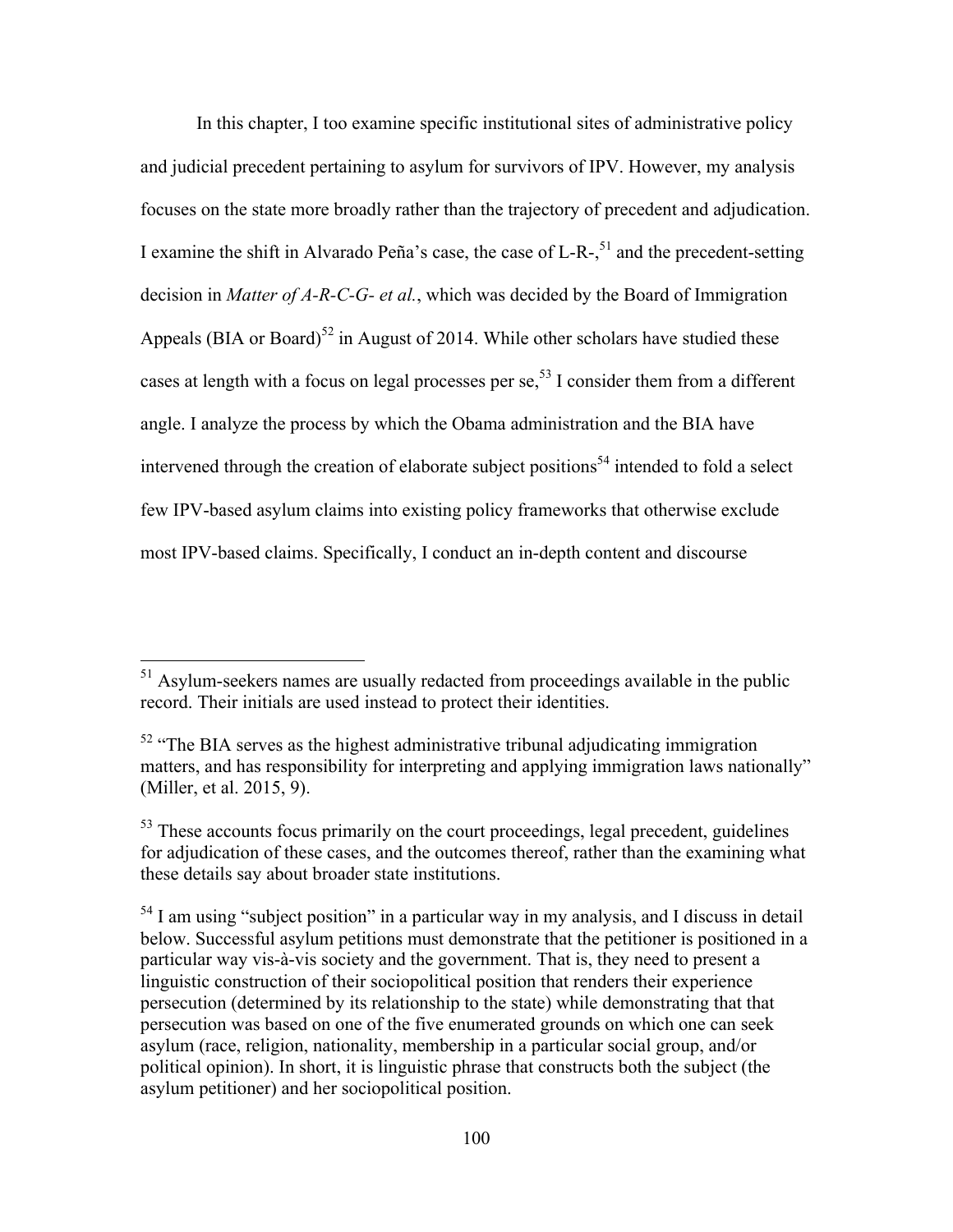analysis<sup>55</sup> of a number of relevant documents—a Department of Homeland Security (DHS) brief submitted to the BIA in April of 2009 concerning the case referred to as *Matter of L-R*, and a BIA decision in *Matter A-R-C-G- et al.*, which mirrors the DHS's proposal in *Matter of L-R-*. The brief, though explicitly a statement of the Obama administration's policy position on that case and others like it, is not a binding document. Similarly, the Immigration Judge's (IJ) grant of asylum for Alvarado Peña did not produce judicial precedent, given that it is a lower court. By contrast, the BIA decision in *Matter A-R-C-G- et al.* was precedent-setting, and will therefore have lingering affects on similar cases in the months and years to come.

Both the DHS brief and the BIA decision in *Matter A-R-C-G- et al.* initially indicate movement toward an asylum policy that is more inclusive of IPV-based claims. By articulating alternative formulations of the petitioners' subject positions—the ground on which they are petitioning for asylum—DHS and the BIA are bringing these claims into line with criteria for grants of asylum under existing law. In doing so, the Obama administration appears to validate the petitioners' claims that IPV is in fact persecution.<sup>56</sup> However, as I will argue, these alternative subject formations in fact further entrench problematic, apolitical interpretations of IPV. The hyper-specificity<sup>57</sup> of the alternative

 <sup>55</sup> See Chapter II for an explanation of this method.

<sup>56</sup> The positions of future presidential administrations could very well shift, which would prove important in ways that cannot be predicted, particularly in the absence of statutory changes. However, it is reasonable to expect that the precedent set by the Board's ruling in *Matter of A-R-C-G- et al.* will be resistant to changing pressure from future presidential administrations.

 $57$  As I discuss extensively below, attempts to make space for IPV-based claims within existing law have manifest as the creation of hyper-specific and elaborate subject positions. By this I mean, articulations of subject positions that involve a laundry list of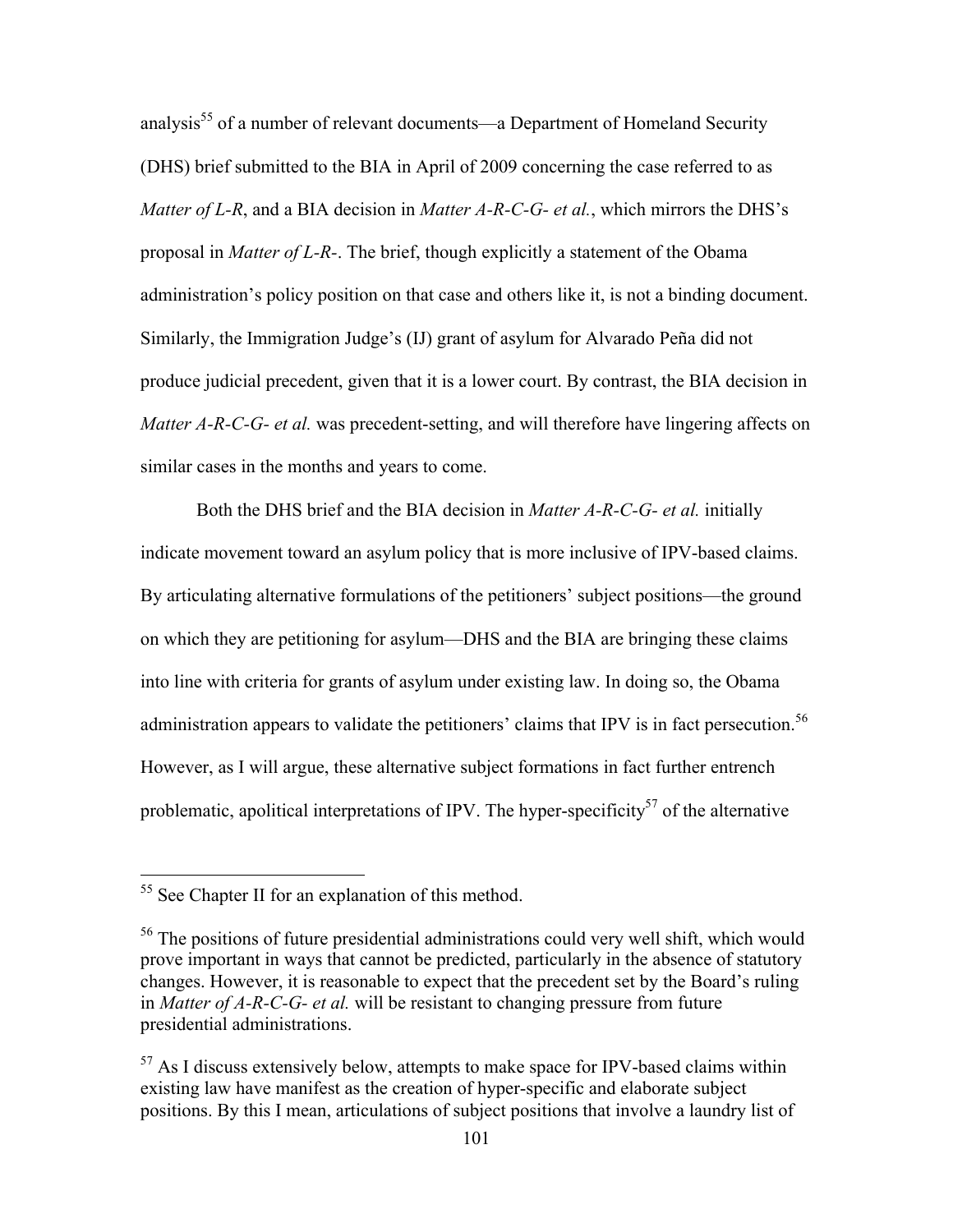subject formations perpetuate a disconnect that has long been recognized in the literature between refugee/asylum policy and the reality of violence in women's lives. Indeed the policy also acts to *legitimate* the idea that this form of persecution is apolitical, thus obfuscating the role of state actors in its existence and its remediation. On account of this legitimation, we can see the amended policy not as an inadequate remedy, or incremental progress, but as itself implicated in perpetuating the conditions under which this kind of violence continues. These ought not to be understood as merely a series of instances of bad or inadequate policy. Rather, as I will argue, these state actions and inaction, as they exist, constitute gendered institutional violence.

# **Rodi Alvarado Peña:** *Matter of R-A-* **as Illustrative**

<u>.</u>

Alvarado Peña's case is particularly important in the history IPV-based asylum in the US. "Prior to the BIS's decision in *Matter of R-A-*, issued on June 11, 1999, no precedent decisions by the BIA or the Courts of Appeals, nor binding regulatory guidance existed regarding domestic violence as a basis for asylum" (Bookey 2013, 112). The agonizingly protracted nature of Alvarado Peña's case is owed to a number of factors; most foundational among them is the fact that IPV is not statutorily recognized as a form of persecution than can serve as the grounds for a grant of asylum in the US (Musalo 2010, 63). As a result, Alvarado Peña needed to convince an IJ that she was facing persecution on account of one of the existing grounds—race, religion, nationality, membership in a particular social group, and/or political opinion. The lack of statutory

descriptors, each of which edges the petitioner further away from a category that might be more broadly socially applicable. In this practice, the widespread and epidemic nature of IPV is obscured by the specificity of a particular case.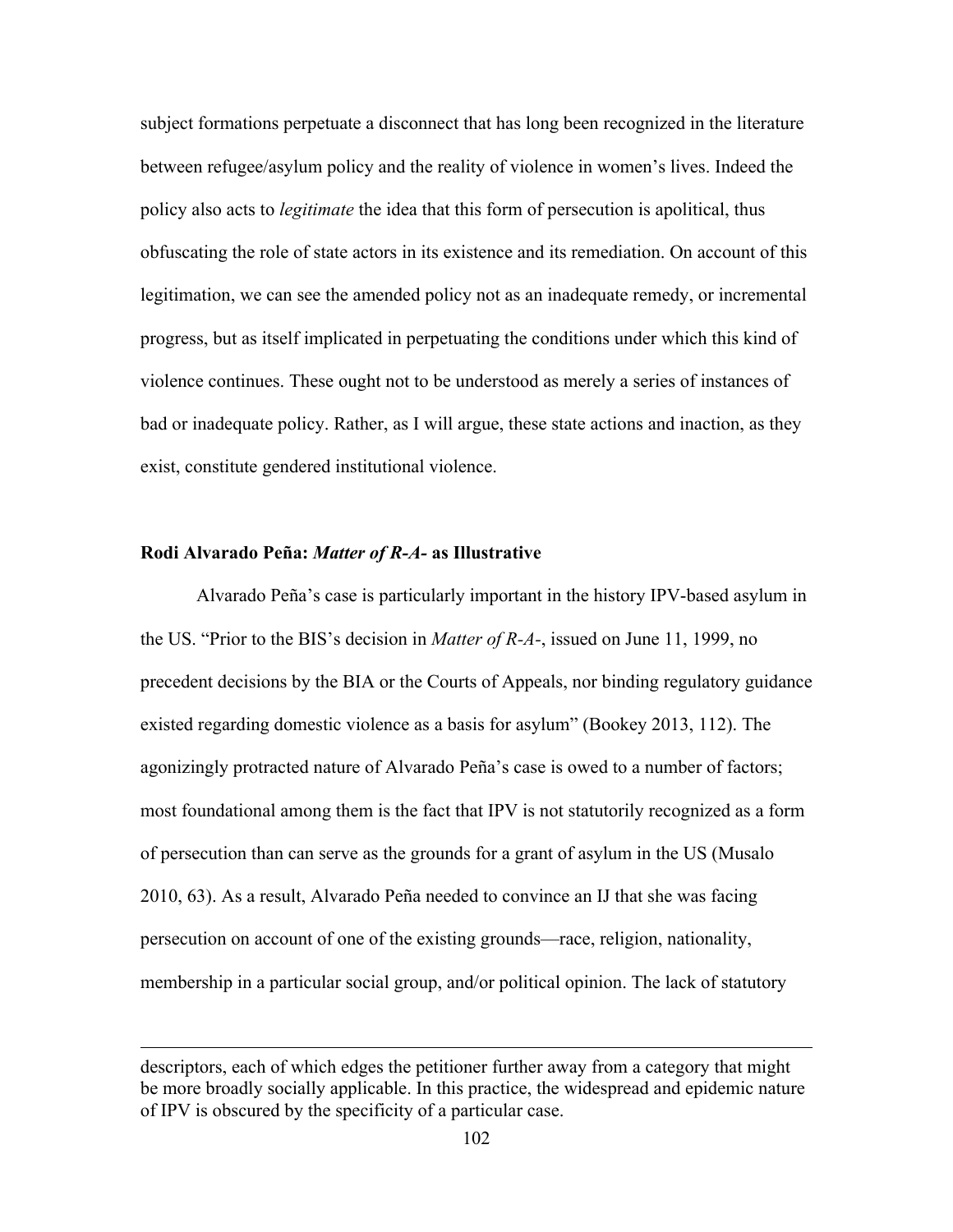guidance for IPV asylum claims like Alvarado Peña's created a further complication; any decisions rendered were subject to the political and policy shifts that accompany each new presidential administration. The reason for this is that immigration courts, including the BIA—the highest immigration court—all fall under that jurisdiction of the Executive, rather than the Judiciary. The sitting US Attorney General, therefore, has the authority of vacate BIA decisions, remand cases back to the lower immigration courts for reconsideration, and issue new guidelines regarding those decisions.

Alvarado Peña's case was subject to each of these pivots in turn. An IJ initially granted her asylum, but upon appeal by the Immigration and Naturalization Service (INS), the BIA overturned the lower court's decision in 1999 (Musalo 2010, 56 – 57). In its ruling, the BIA conceded that Alvarado Peña's experience did in fact constitute persecution, but that she had not demonstrated that that persecution had been on account of her political opinion or her membership in a particular social group (Musalo 2010, 57). In 2001, Attorney General Janet Reno vacated the BIA's decision and remanded the case back to the Board, instructing them to reconsider it in light of new Department of Justice (DOJ) regulations pertaining to IPV-based asylum claims, the development of which was a response to the uncertainty revealed by Alvarado Peña's claim (Musalo 2010, 58).

However, the would-be new DOJ regulations was never finalized or implemented, so Alvarado Peña was forced to wait even longer in limbo. In 2003, further complicating matters, Attorney General John Ashcroft certified the stalled case to himself, although he did not render a decision. In 2008, in light of the fact that the new rules were never finalized, Attorney General Michael Mukasey lifted the stay that was preventing the BIA from reconsidering her case, or any similar cases (24 I&N Dec. 629, A.G. 2008). "Insofar

103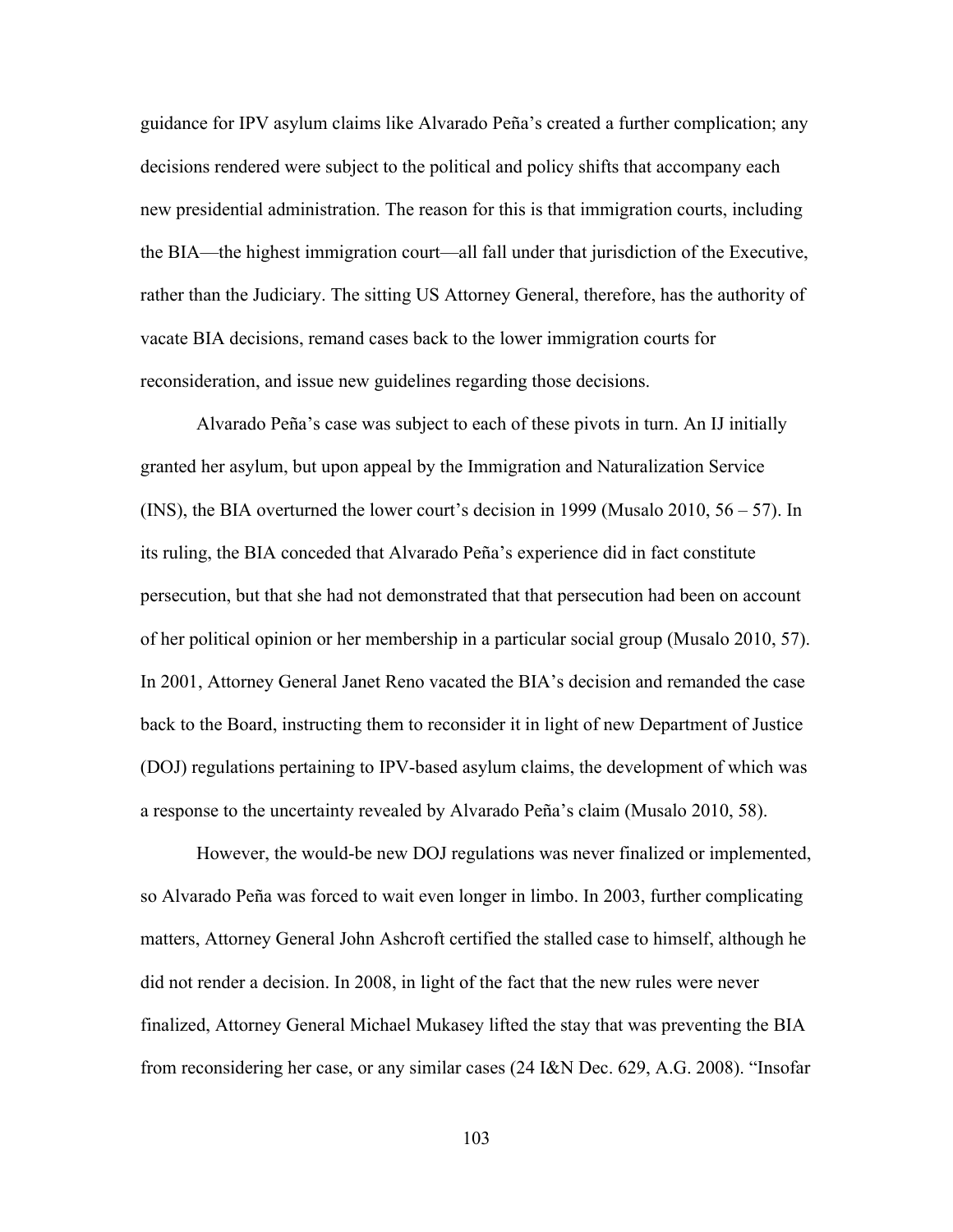as a question involves interpretation of ambiguous statutory language, the Board is free to exercise its own discretion and issue a precedent decision establishing a uniform standard nationwide." Mukasey added, "[p]roviding a consistent, authoritative, nationwide interpretation of ambiguous provisions of the immigration laws is one of the key duties of the Board" (24 I&N Dec. 629, A.G. 2008). The Board did not issue such a precedential decision in this case, however, instead remanding it to an IJ who granted Alvarado Peña asylum in 2009.

Alvarado Peña's case is illustrative of the deeply problematic way in which IPVbased asylum claims have been, and are handled in the US. I argue that it is not, however, dysfunctional. On the contrary, the process for adjudicating (or refusing to adjudicate) IPV-based asylum claims functions quite well as a system of exclusion, in line with the broader structure of restrictive immigration law. Even if we accept the principle of exclusion as a foundational right of nation-states, the handling of these cases raises legitimate questions about the gendered effects of certain statutory, administrative, and judicial frameworks for determining which claims are legitimate, and which are not.<sup>58</sup> The discretionary character of asylum cases is not limited to claims at issue in this

<sup>&</sup>lt;sup>58</sup> Broadly speaking, while statutory guidelines lay out the criteria for grants of asylum, it is up to the specific adjudicators in a given case to decide whether or not an individual petitioner meets those criteria. In cases of IPV-based asylum claims this is particularly important as it compounds the "he said/she said" dynamic often found in proceedings regarding IPV with the fact that the perpetrator is not present in the proceedings. This combination of variables increases the discretionary power of adjudicators in these cases (Doedens 2014 111 – 112). Legal scholar Blaine Bookey (2013) adds that, prior to the BIA holding *Matter of A-R-C-G et al.,* "whether a woman fleeing domestic violence will receive protection in the United States seems to depend not on the consistent application of objective principles, but rather on the view of her individual judge, often untethered to any legal principles at all" (Bookey 2013, 147 – 148). Political scientists Banks Miller, Linda Camp Keith, and Jennifer S Holmes (2015) also posit an account of the immigration court system in which much rests on the discretion of individual IJs (Miller, et al. 2015).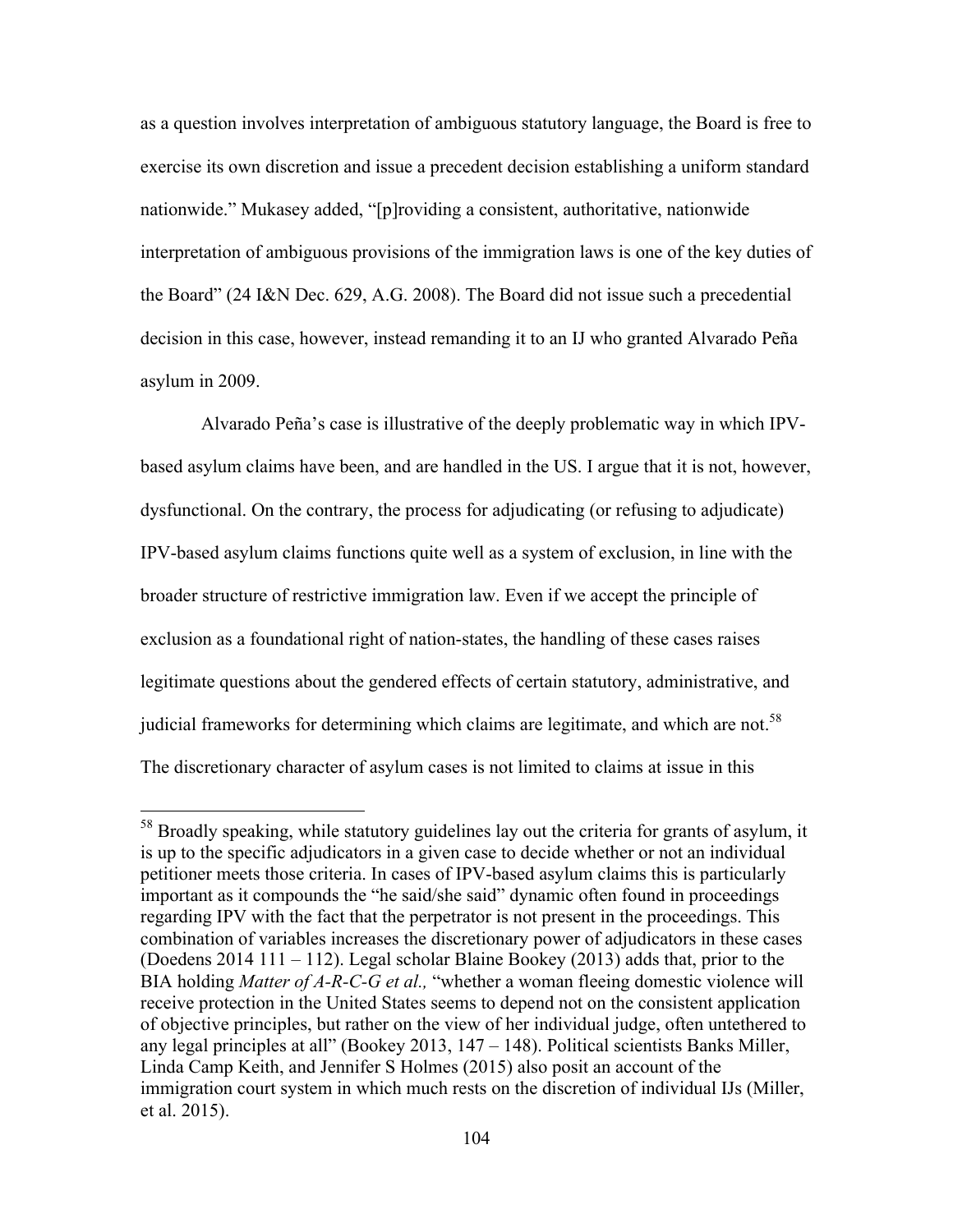chapter (Doedens 2014, 111; Miller, et al. 2015). That said, it is in these cases that we see both the gendered nature of the statutory regimes, and the gendered outcomes of adjudicatory processes.

The remainder of this chapter is organized in the following manner: I focus first on the broader background of refugee and asylum policy in the US and its link to international law, followed by a discussion of the gender specific dimensions of asylum law. Second, I offer an analysis of the Obama administration's supplemental brief submitted in *Matter of L-R-*. In this section I am particularly focused on analyzing the way in which the administration brief makes its case in favor of the specific asylum petitioner at issue, and the subject positions it constructs in so doing. Third, I examine the BIA's precedent-setting ruling in *Matter of A-R-C-G- et al*. My analysis of this ruling is concurrent with that of the administration brief. Finally, I analyze these policy shifts in light of the concept of non-refoulement—the act of returning a refugee or asylee back to into harms way.

## **Refugee and Asylum Policy Background**

US refugee and asylum law closely resembles international refugee law delineated in the 1951 UN Convention Relating to the Status of Refugees, and the subsequent 1967 UN Protocol Relating to the Status of Refugees. International refugee law has its roots in horrors of World War II, and reflects a particular concern with the plight of those persecuted by their own governments. It is a history steeped in the language of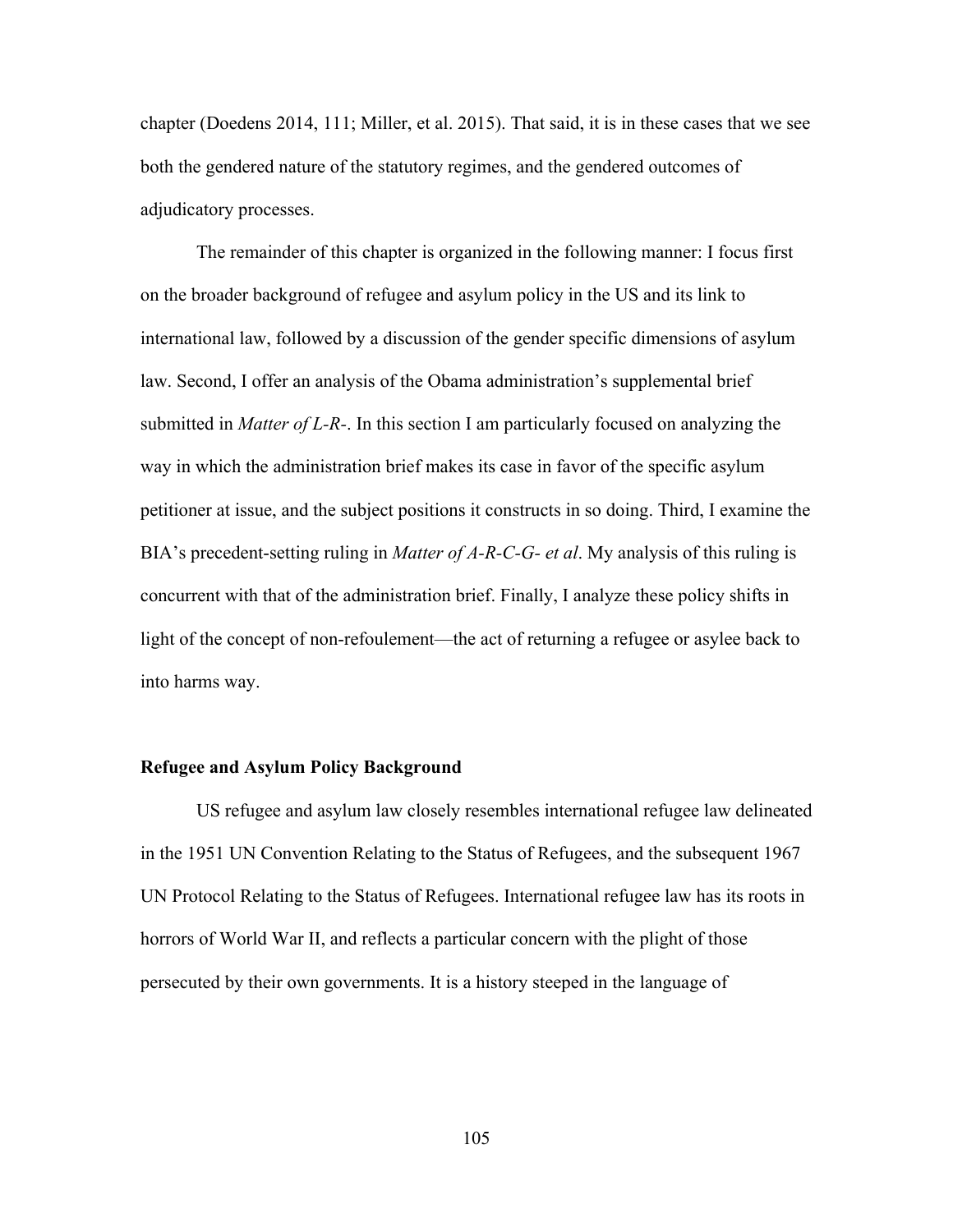righteousness, morality, and protectionism.<sup>59</sup> Refugee/asylum politics has long been closely tied to US foreign policy interests, with grants of refuge or asylum very often linked to other politically expedient factors (Loescher and Scanlan 1986; Portes and Rumbaut 1996; Miller, et al. 2015). As political scientists Banks Miller, Linda Camp Keith, and Jennifer Holmes (2015) explain, "[a]sylum adjudications are enmeshed in a complicated web of domestic immigration law, U.S. treaty obligations, and federal jurisprudence" (Miller, et al. 2015, 1). Despite the US's long history of involvement in the development of international refugee/asylee, it was not until Congress passed the Refugee Act of 1980 that US statutory law explicitly incorporated refugees and asylees (Miller, et al. 2015, 6).

As codified in the Refugee Act of 1980, refugee status or asylum is available only to those who cannot or will not return to their country of origin on account of persecution, or a well-founded fear thereof. There are five enumerated grounds on which one can claim eligibility for refuge or asylum—persecution on account of race, religion, nationality, membership in a particular social group, and/or political opinion.<sup>6061</sup> My

<sup>&</sup>lt;sup>59</sup> The reality of how this protectionism played out is quite a lot darker that the discourse surround it might suggest, as is so often the case. Foreign policy concerns, political squabbling, racism, sexism, and nativism leave this history littered with the forgotten bodies of so many. An early example of the profundity of the West's betrayal of its own newly minted laws can be seen, as so often, in its treatment of Jews. Though the Nazi's treatment of European Jews was persecution at its most quintessential, ships full of Jewish refugees were denied port in the US, and Jews "liberated" from concentration camps were forced by the allies to stay, imprisoned for many months without food, freedom, or refuge (Wyman 1968; Tichenor 2002; Musalo 2006 - 2007).

 $60$  "In order to qualify for refugee status, a principal applicant must (1) be of special humanitarian concern to the United States; (2) meet the refugee definition as set forth in section  $101(a)(42)$  of the INA; (3) be admissible under the [Immigration and Nationality Act (INA)]; and (4) not be firmly resettled in any foreign country" (Martin and Yankay 2014, 2).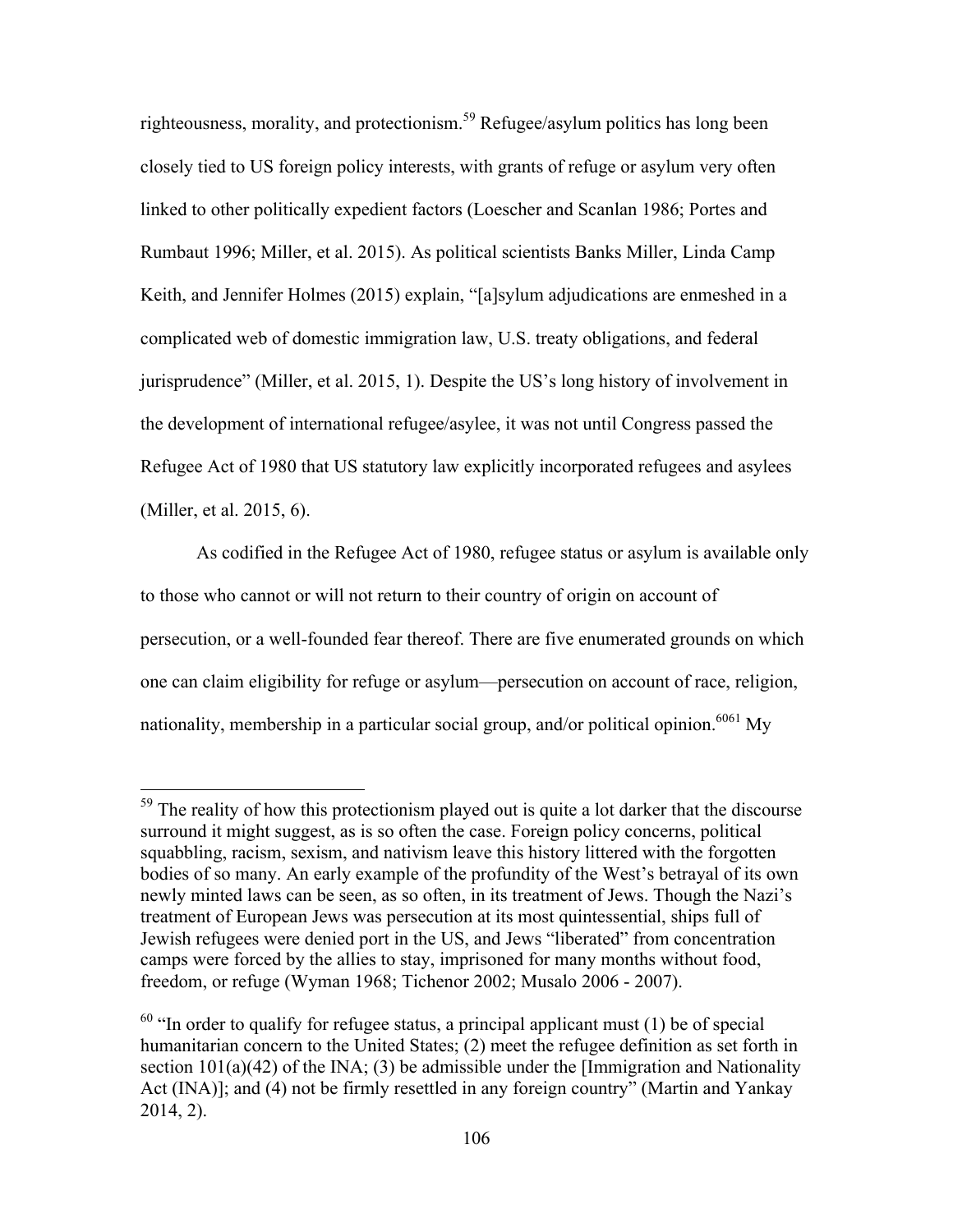analysis in this chapter is focused on IPV-based asylum claims, rather than refugees. All of the most visible applications for asylum by women seeking to escape IPV use the "particular social group" ground as the basis of their claims (Barreno 2011). Often, petitioners will have faced multiple forms of persecution simultaneously, and, while this occurrence can strengthen a given individual's legal appeal, it not always a factor. In IPV-based cases that do emphasize overlapping grounds, the second ground is most often political opinion (Bookey 2013).

Unlike refugee status, one can petition for asylum either affirmatively or defensively. If one is unauthorized or caught entering without inspection, she can file a defensive petition for asylum and ask for the removal (i.e. deportation) order to be suspended. If one is authorized to be in the country, she can file an affirmative petition for asylum. The Asylum Division of USCIS handles affirmative petitions while the Executive Office of Immigration Review, housed in the DOJ, handles defensive petitions. For both types, asylum seekers have only one year from their date of entry to file their petition (Martin and Yankay 2014). Unlike for refugees, there is not a cap on the number of people who can be granted asylum in a given year (Bruno 2015; Burt and Batalova  $2014$ ).<sup>62</sup>

1

 $<sup>61</sup>$  Legal scholar Karen Musalo (2010) explains that this definition of a refugee/asylee "is</sup> understood to require a harm grave enough to constitute 'persecution' which has a causal relationship, or bears a 'nexus' to the asylum seeker's race, religion, nationality, membership of a particular social group or political opinion" (Musalo 2010, 121). That is, the relationship between the nature of the harm and the reason for the harm coincidental, it is necessarily causal.

 $62$  This is in contrast to the way that refugee admittance is handled. The president, in consultation with Congress, makes an annual determination about the refugee admission ceiling—the cap on the number of refugees that can be admitted in a given fiscal year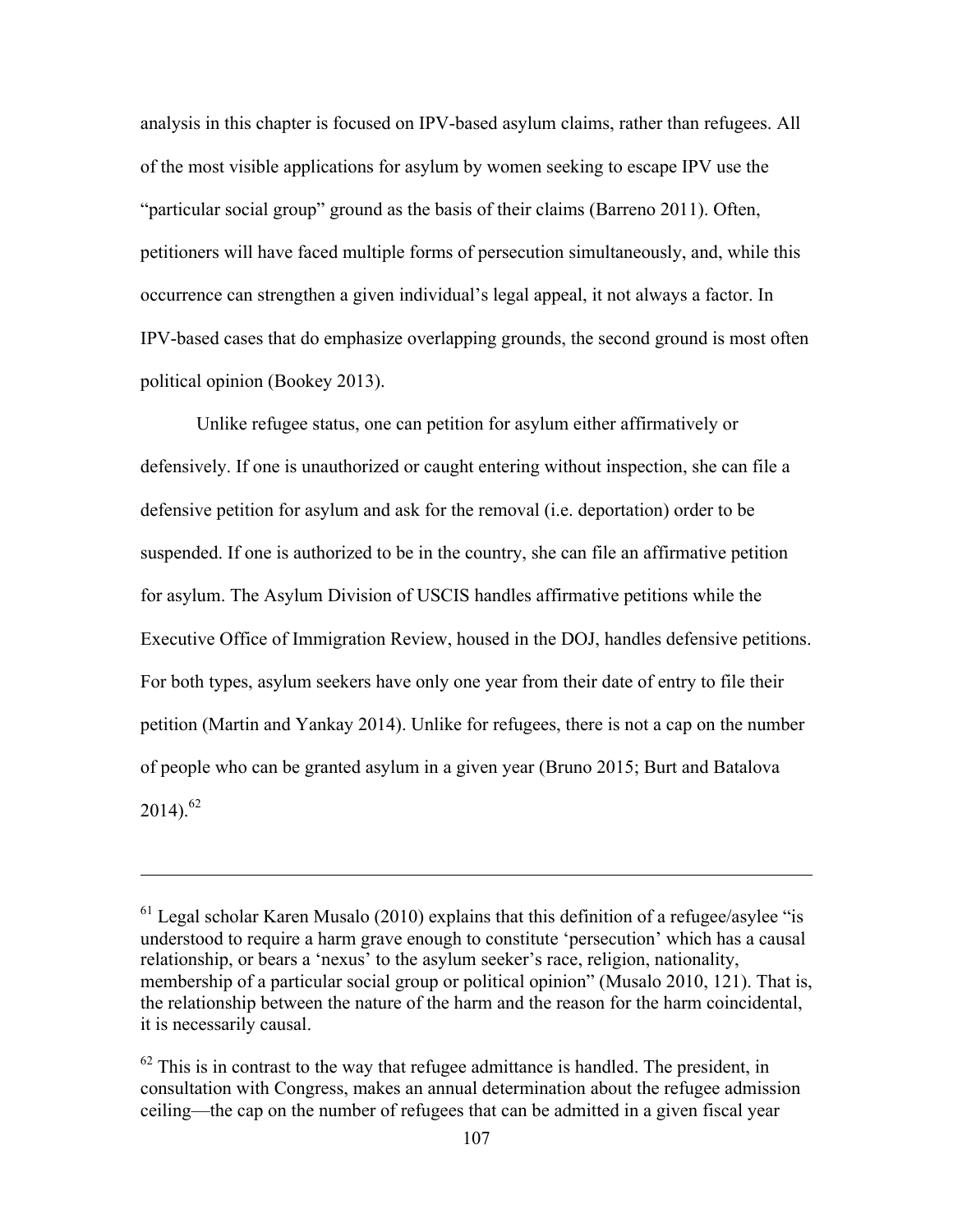# **Intimate Partner Violence-Based Asylum in the US**

1

Some gender refuge/asylum claims have been incorporated into the US statutory framework since the Refugee Act of 1980. Specifically, "[t]he 1996 Illegal Immigration Reform and Immigrant Responsibility Act [IIRIRA] expanded [the] definition [of refugees/asylees] to include persons who have been forced to abort a pregnancy, undergo a forced sterilization, or have been prosecuted for their resistance to coercive population controls" (Burt and Batalova 2014). Legal scholar Talia Inlender distinguishes between two types of gender related violence—gender-specific and gender-based violence. Gender-specific violence refers to the form, as opposed to the motivation, of persecution. That is, a woman can be subject to gender-specific violence like rape, or forced abortion, on political, religious, or related bases. Gender-based violence, on the other hand, is that committed against women *because* they are women, irrespective of the mode of that persecution (Inlender 2009, 357).

The expanded definition in IIRIRA incorporates gender-specific claims but not gender-based claims. For example, it would incorporate a claim by a woman who was forced by government officials to undergo an abortion (a gender-specific form of harm), if that forced abortion was motivated by, for example, that woman's race. This distinction

<sup>(</sup>Bruno 2015). Since 2004, this annual cap on refugees has fluctuated between 70,000 and 80,000. This global cap is then distributed by region. The total cap for FY2015 is 70,000, and the "…regional allocations are, as follows: Africa (17,000), East Asia (13,000), Europe and Central Asia (1,000), Latin America/Caribbean (4,000), and Near East/South Asia (33,000)" (Bruno 2015). The remaining 2,000 slots can be allocated at the president's discretion in response to a shortfall in a particular region, a geopolitical crisis, or some other exogenous event (Bruno 2015). In the decade that followed the 9/11/01 attacks, the numbers of refugees admitted to the US was consistently lower than the annual caps (Bruno 2015). For example, in FY2006, the cap was set at 70,000 but only 41,223 were granted refugee status. By contrast, the number of refugees admitted in FY2013 and FY2014 came very close to the 70,000-person cap.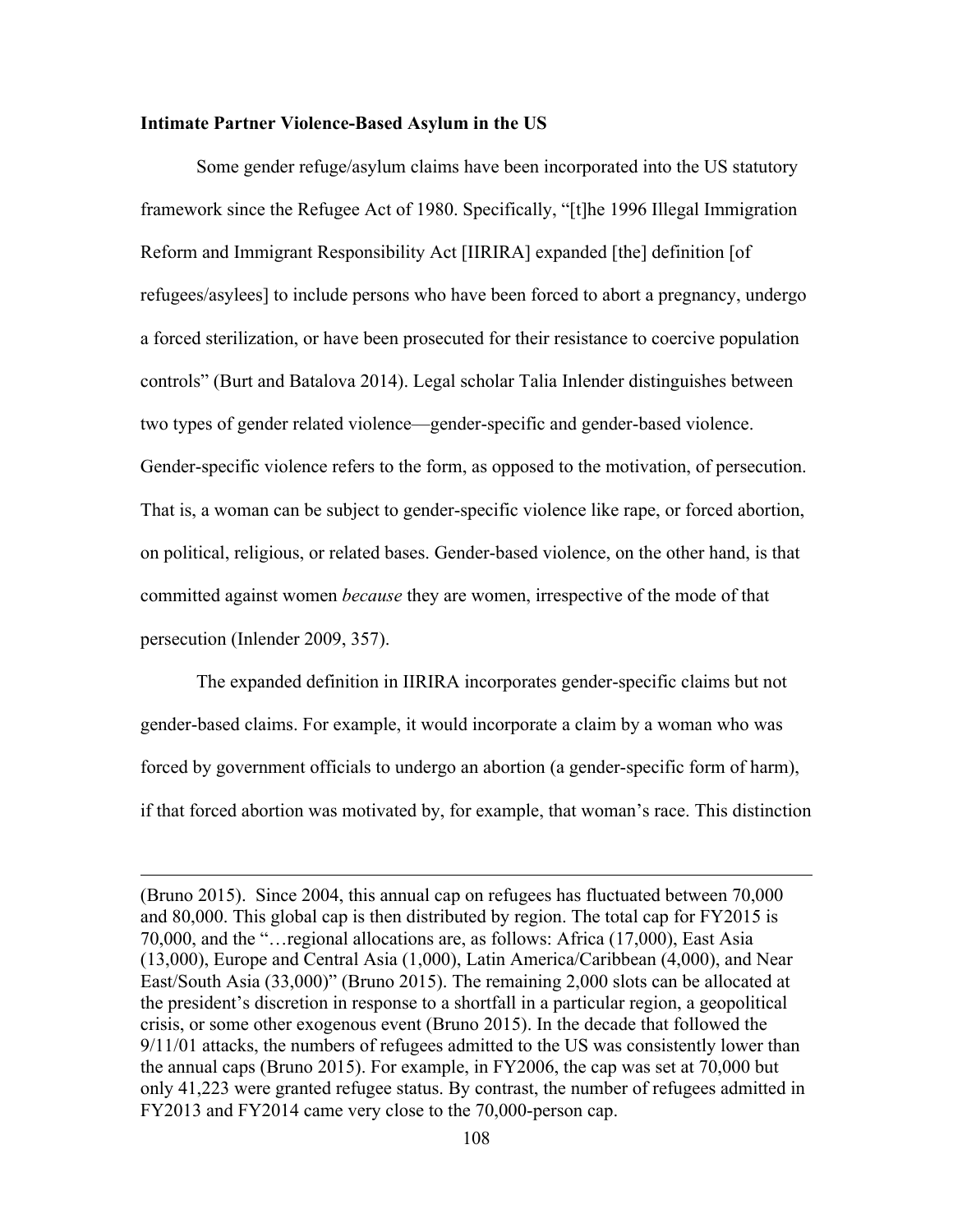is particularly important in the context of IPV because the *motivation* for IPV is not easily incorporated into the existing enumerated grounds—it is often perceived of as a private and personal matter.

In a study of unpublished data of IPV-based asylum claims, immigration attorney and legal scholar Blaine Bookey (2013) demonstrates that the outcomes in these cases are highly inconsistent, and she attributes this to a serious lack of transparency concerning the adjudication of IPV-based petitions (Bookey 2013). In fact, "IJ decisions as well as Asylum Office (AO) and many BIA decisions are not published or available in any publicly searchable database" (Bookey 2013,  $109 - 110$ ). This means, she adds, that "[n]o official statistics exist regarding the number of asylum cases adjudicated in the United States that involve domestic violence as a basis for persecution" (Bookey 2013, 117). As legal scholar Joline Doedens (2014) points out, the fact that these decisions are unpublished also creates a barrier for attorneys trying to argue similar cases (Doedens 2014, 129). As an attorney at the Center for Gender and Refugee Studies (CGRS) at the University of California, Hastings College of Law, Bookey was able to access records that are not available to the public.<sup>63</sup> According to Bookey, IJs have been highly

 $<sup>63</sup>$  The CGRS and its attorneys are directly involved in many IPV-based asylum cases.</sup> The data for Bookey's study comes from the CGRS's database, which is derived directly from the attorneys in these cases (Bookey 2013, 210). While the CGRS dataset is incomplete, her analysis does shed light on some trends. Of the 206 IPV-related case outcomes that she examines, all of which were decided between December of 1994 and May of 2012, 140 petitioners were granted asylum and 63 were denied (Bookey 2013, 119 – 120). Of those decisions, only eight were issued by the BIA while the rest were issued by IJs (Bookey 2013, 120). She finds that "[t]he most common reasons given for denial were the lack of a cognizable social group or the failure to demonstrate nexus to a protected ground" (Bookey 2013, 121). Importantly, she finds that "the absence of applicable norms and the shifting policy positions on the part of DHS have continued to produce contradictory and arbitrary outcomes in domestic violence asylum cases" (Bookey 2013, 147).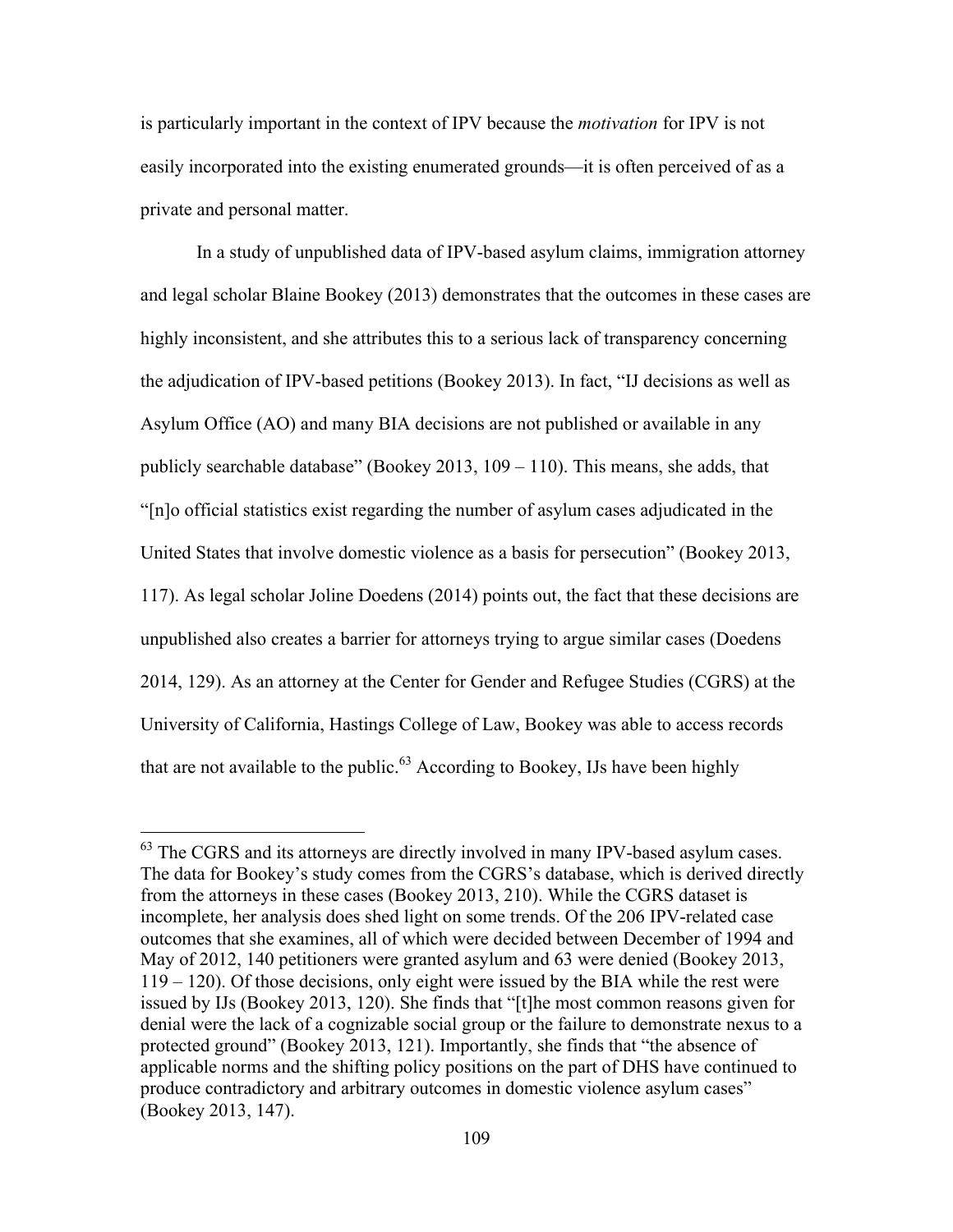inconsistent in their interpretation of DHS briefs and existing precedent. This problem, she argues, has been exacerbated in IPV related cases "because IJ and BIA decisions have received scant review by the Courts of Appeals—the result of a decade-long halt on the adjudication of domestic violence claims at the lower levels—whose decisions are publicly available" (Bookey 2013, 110).

Having the right to petition for asylum is altogether different from having the resources to do so. There are a number of hurdles to access that regularly prevent people from seeking asylum—access to legal counsel, limited availability of *pro bono* attorneys, and the complicated nature of asylum law broadly speaking. As Doedens (2014) points out, asylum lawyers do extensive research and put incredible amounts of time into constructing and arguing each case, which is a burden the vast majority of individual claimants would be unable to bear, even if they happened to have the legal expertise (Doedens 2014, 130). Furthermore, she emphasizes, "since Immigration Court is an administrative court and since immigration law is not considered equivalent to criminal law, individuals in immigration proceedings are *allowed*, but not *entitled*, to have legal representation…" (Doedens 2014, 130). This is significant in light of the fact that, with legal representation, only 54% of applicants were granted asylum in FY2010, compared with 11% without an attorney (Doedens 2014, 130). The stakes could not be higher for asylum-seekers who lose their petitions, which makes remaining in the country without authorization look like an appealing option (Doedens  $2014$ , 130).<sup>64</sup>

<sup>&</sup>lt;sup>64</sup> Natalie Oswin's (2001) focus is on those who are able to apply for asylum, but she reminds us that, while feminist attempts to carve out legal avenues and rights for women seeking asylum have met with some success, those successes are tempered by the reality that most women never make it to the receiving countries to begin with (Oswin 2001, 347).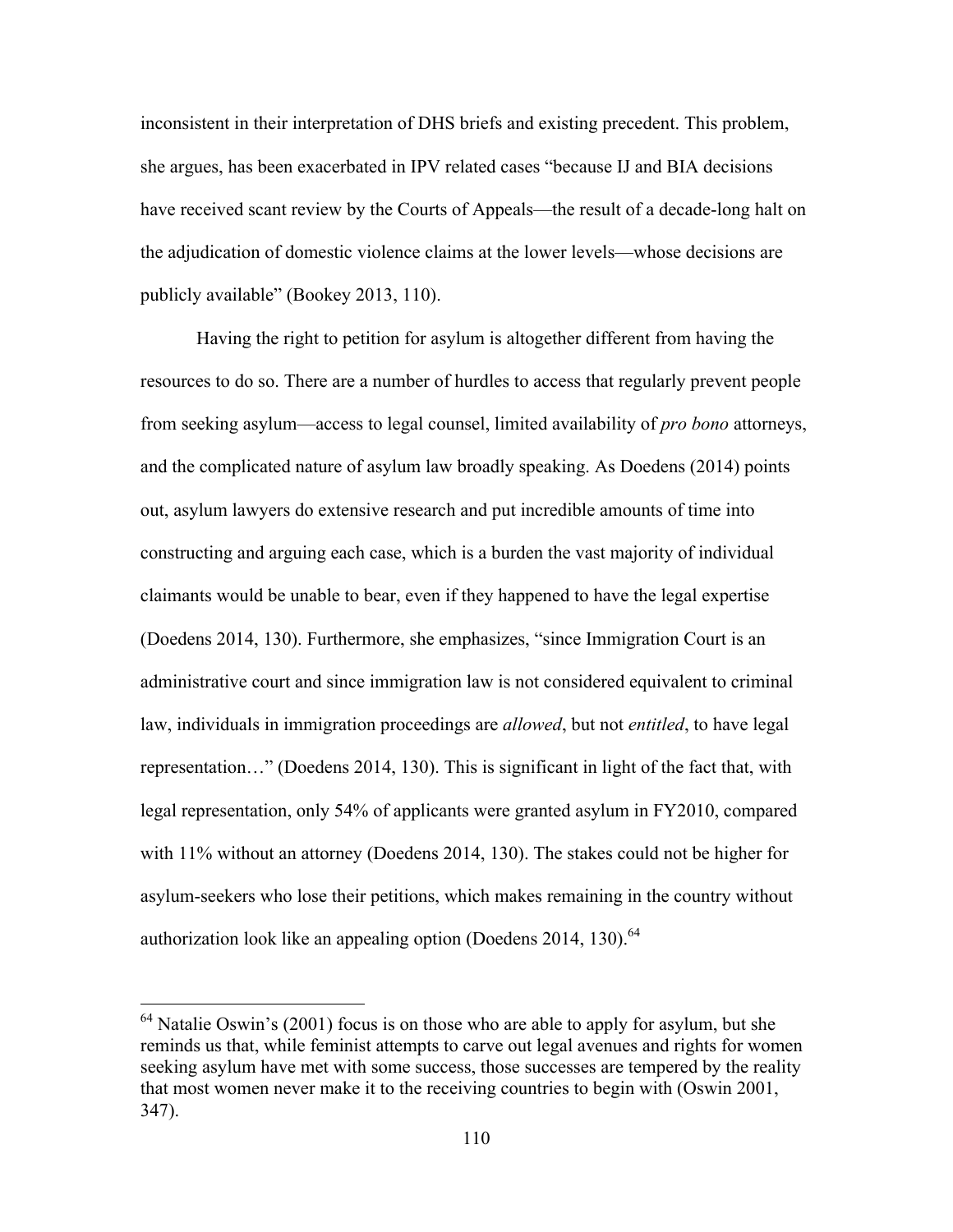# **Analyses Beyond the Courts**

Legal scholar Natalie Rodriguez (2011) attempts to move beyond description of adjudicative processes by taking stock of immigration politics more generally. In her account fluctuations across administrations regarding whether or not survivors of IPV can appeal for asylum using the "particular social group" ground can be attributed in part to the broader political positions of the president (Rodriguez  $328 - 329$ ). She argues that the tone of court briefs submitted to the BIA by the Department of Justice and the Department of Homeland Security, and the behavior of the respective Attorneys General has directly reflected the distinct political positions of the presidents Clinton, George W. Bush, and Obama with respect to immigration more generally. Both Clinton and Obama publicly expressed more egalitarian views on immigration, which, Rodriquez argues, translated into administrative actions in support of these kinds of asylum claims specifically (Rodriguez 328, 332).

Similarly, the relevant policies of the George W. Bush administration, and the actions of his Attorneys General reflected President Bush's "…'hard-line' approach to immigration reform" (Rodriguez 329). Rodriguez's analysis attributes quite a lot to the presidents' positions on immigration generally, but it does not account for the gendered nature of the issue and the politics that surround it. Her analysis clearly provides valuable insights, it is nonetheless problematic to reduce the issue of IPV-based asylum claims to an issue of immigration politics, particularly given the fact that presidential politics and presidential directives do not necessarily dictate the actions of administrative bureaucrats

111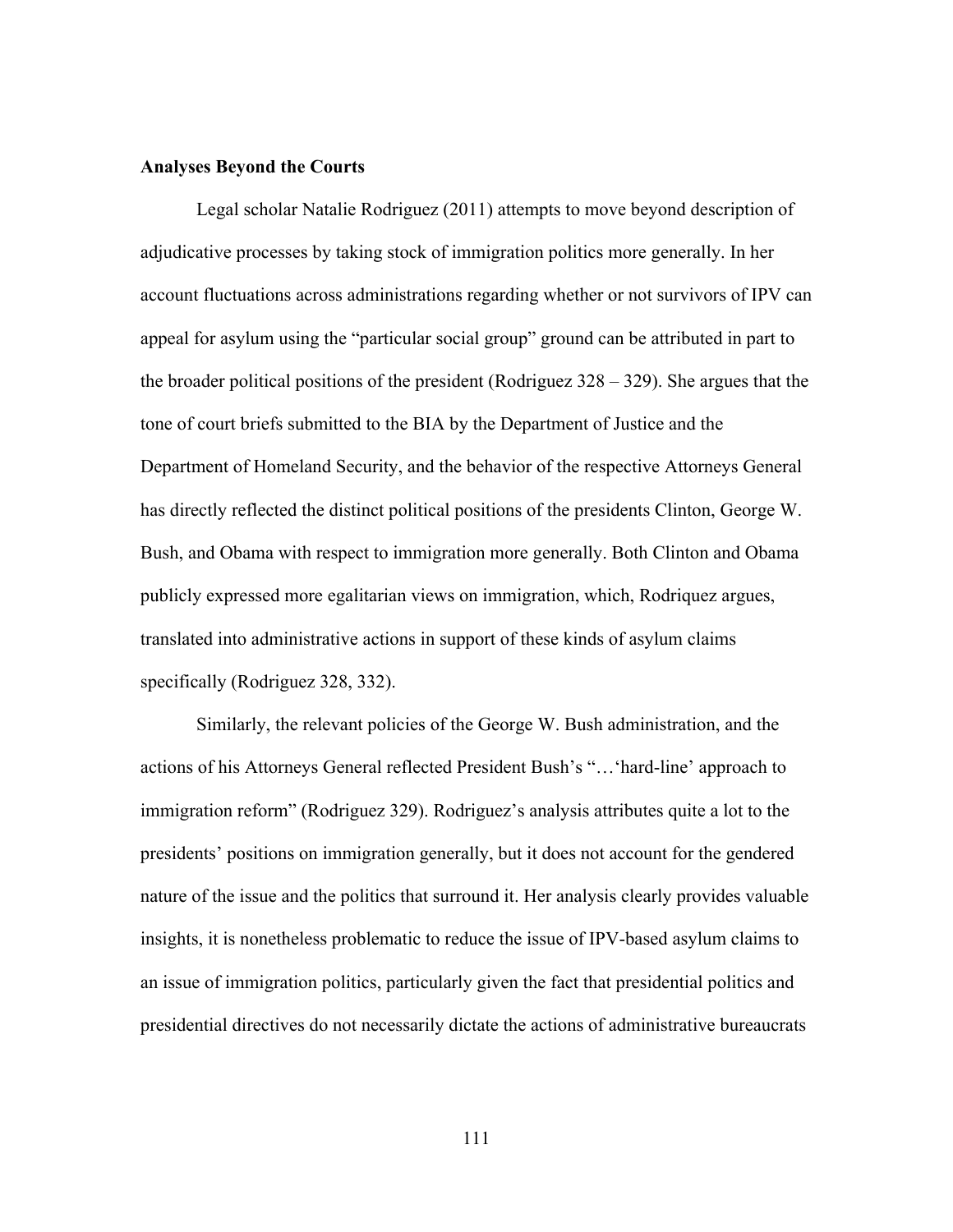or immigration courts.<sup>65</sup> This kind of analysis misses much of the operative discourse embedded in documents pertaining to these cases.

By contrast, Sara McKinnon (2011) focuses on the legal concepts and categories applied in these contexts and how they can be, and indeed are, used by the state for more than just redress of grievances or harms. McKinnon argues that the concepts and categories embedded in asylum law are used to mark certain victims as "good," and thus deserving of protection and incorporation, and other victims as "threatening" and undeserving of protection (McKinnon 2011, 178). Moreover, she argues, "…women claimants…[can be] appropriated by the state because their 'otherness' provides an image that the United States can deploy in demonstrating itself as the 'good' state that protects and supports women" (McKinnon 2011, 178).<sup>66</sup> In McKinnon's analysis, the function of the law goes well beyond its ability to deal with the nuances of given gendered asylum claims. My own analysis in this chapter dovetails with and adds to McKinnon's account.

### **Public vs. Private Violence**

The meaning of the term "persecution" is not delineated in statutory policy in the US. Given that no US laws pertaining to refugees and asylees actually define the term

<sup>&</sup>lt;sup>65</sup> Where a given asylum claim is adjudicated depends on whether the claim is defensive of affirmative. Defensive applications for a asylum (those filed in response to existing removal proceedings) are handled by IJs within the Department of Justice, while affirmative applications for asylum (applications filed prior to any removal proceedings) are handled by asylum officers in the in the Department of Homeland Security (Barreno 267). According to Barreno (2011), there is considerable inconsistency in the standards applied, and the outcomes produced by these two sites of adjudication (Barreno 267).

 $66$  This argument is similar to that made by political scientist Theda Skocpol (1995) regarding the protectionist policies of what she terms the "maternalist welfare state" (Skocpol 1995).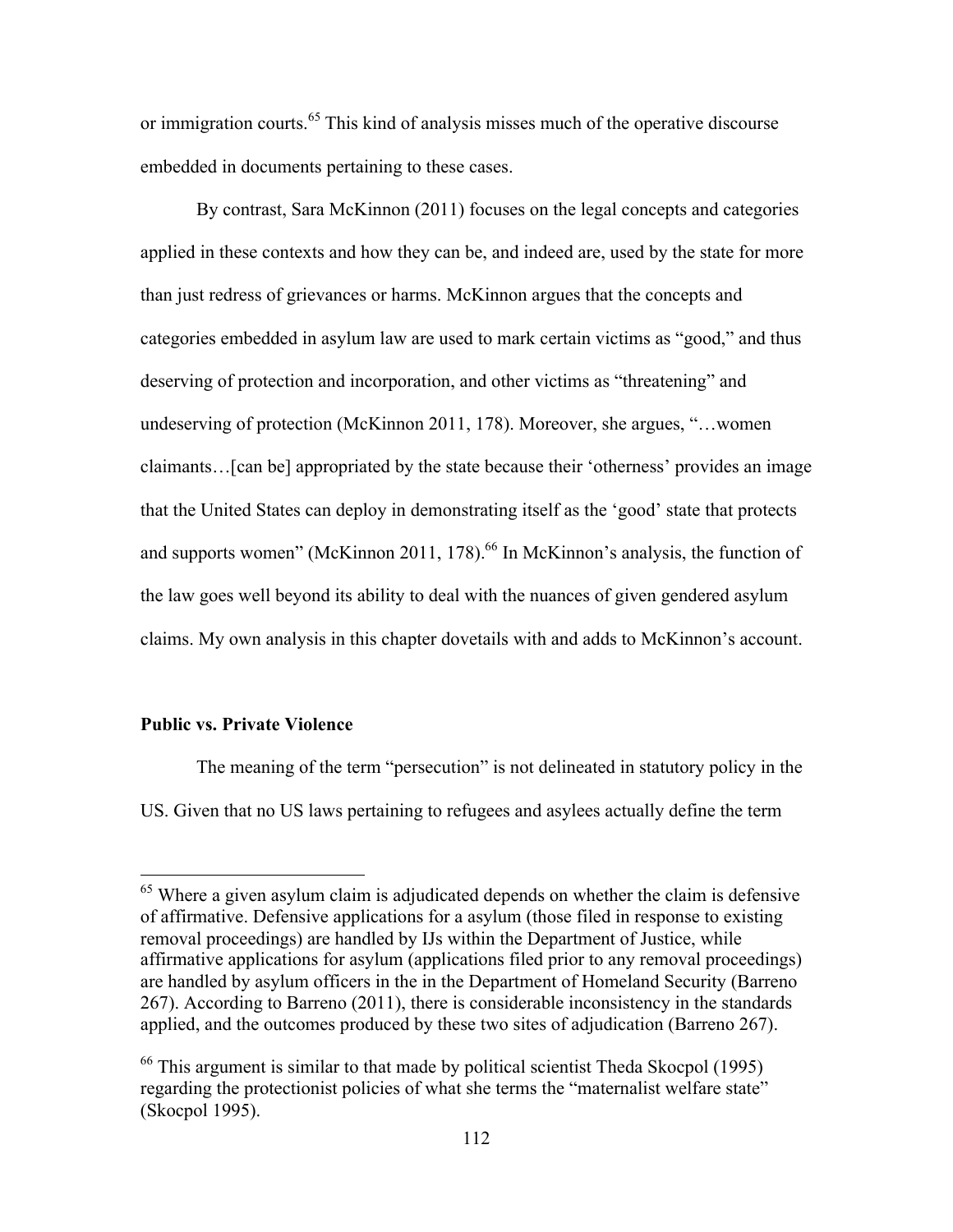"persecution," "arriving at a uniform and consistent definition and interpretation of the term" has been an ongoing legal struggle hashed out in the courts and the bureaucracy (Rodriguez 2011, 320). A generally agreed upon definition has emerged through case law, which regards persecution as harm committed either by the state (in any of its many iterations) or by an entity or person that the state is not able or not willing to control (Rodriguez 2011, 321). A 2009 manual used by USCIS in the training of new asylum officers is more specific, however, explaining persecution as follows:

Inherent in the meaning of persecution is the principle that the harm that an applicant suffered or fears must be inflicted either by the government of the country where the applicant fears persecution, or by a person or group that the government is unable or unwilling to control. The entity that harmed the applicant must be a government actor, or a non-government actor that the government is unable or unwilling to control, or the applicant has not established past persecution (USCIS RAIO 2009, 43).

While the lack of statutory specificity regarding the nature of persecution is potentially problematic, this is not the case merely because it causes confusion with regard to the administrative or judicial adjudication of individual cases. It also raises significant questions regarding the sociopolitical position of certain types of violence. This is particularly true with regard to gendered violence.

Through administrative policymaking and judicial precedent, persecution has very clearly come to signal a set of behaviors (be they violent or otherwise) that are *public* and *political* in nature. They are made public through their relationship to the state. Even when that relationship is defined by the state's absence or inability—rather than as action explicitly taken by the state in the affirmative—it is implied that it is the responsibility of the state to adequately address these qualifying behaviors. The Ninth Circuit Court's decision in *Garcia-Martinez v. Ashcroft*, a case that pertained to an asylum petition filed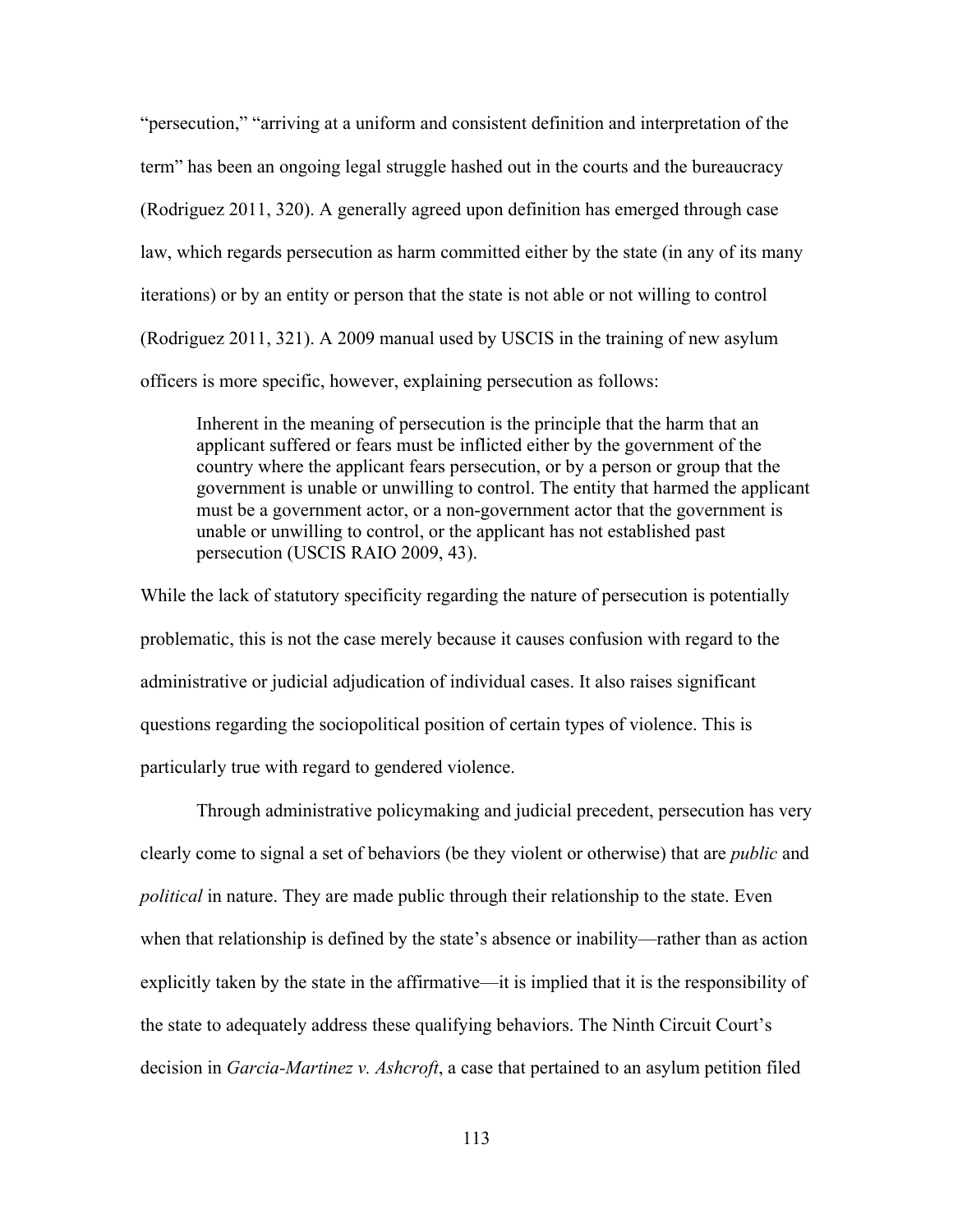by a woman who was raped by soldiers in the Guatemalan military, exemplifies this shift in judicial precedent. According to court documents, Garcia-Martinez's "village [was] targeted by the government for military reprisals due to the residents' suspected sympathy for the rebel guerrilla forces" (CGRS Brief 2003, 1). Garcia-Martinez's appeal was initially rejected by the BIA, which claimed that the gang rape she suffered was a personal criminal act, rather than an act of political persecution (Musalo 2010, 121 – 122). Legal scholar Karen Musalo (2010) explains that, in cases involving politically motivated rape, "[n]otwithstanding the political context, it is often argued that the assault was 'personal' rather than political" (Musalo 2010, 212).<sup>67</sup> The Ninth Circuit Court's decision to overturn the BIA's ruling in this case signaled a considerable shift in judicial precedent toward an understanding of persecution as public and political in a more general sense. More specifically to the issue of sexual violence, the Court's decision was legally binding recognition that rape is, at least in some cases, public and political, rather than personal and private (Musalo 2010).

If we recognize IPV as symptomatic of, or partially constitutive of, a larger sociopolitical system of gender oppression (Davis  $2003$ ,  $30 - 31$ ), it seems intuitively clear that it ought to be considered a form of persecution per the USCIS definition. However, as Inlender (2009) points out, "[g]ender is conspicuously missing from among [the enumerated] categories" —race, religion, nationality, political opinion, and membership in a particular social group—on which one can petition for asylum (Inlender 2009, 356). That is, in the US, one cannot file a petition for asylum on the grounds that she has been persecuted because of her gender. As the Board held in *Matter of Kasinga*—

 $67$  See Chapter I for a detailed treatment of the relationship between personal/private/domestic on the one hand and political/public on the other.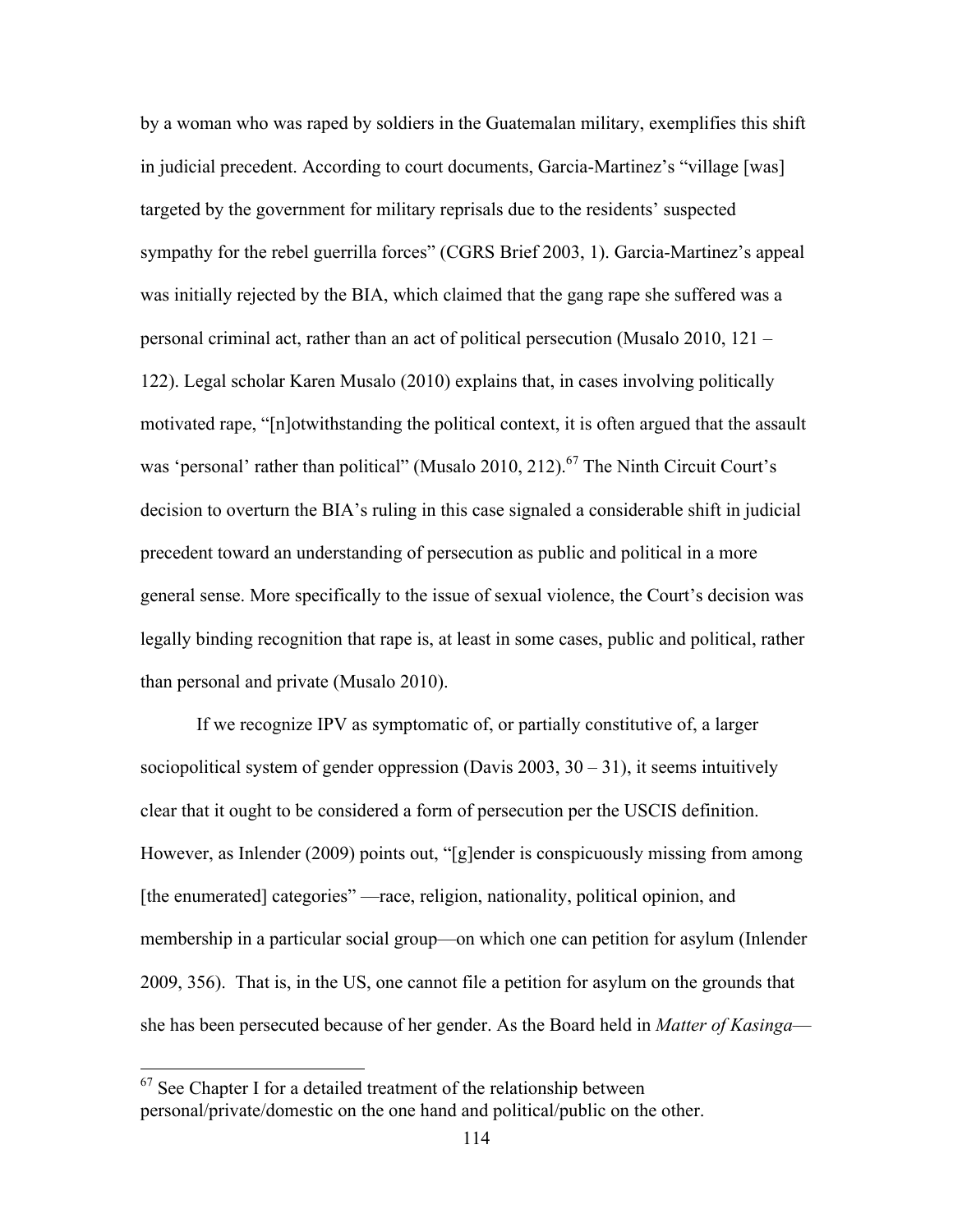a case involving female genital cutting (FGC)—"an applicant can establish membership in a PSG [particular social group] defined by gender *in combination with* other characteristics," but not gender alone (Bookey 2013, 112 – 113, emphasis added). Gender alone has been held to be too broad a category to be cognizable.

# **Gender as a Particular Social Group**

The halting and qualified way in which IPV asylum claims are treated in the US is by no means a foregone conclusion. In 1991, the UNHCR published a document entitled, "Guidelines on the Protection of Refugee Women," in which it offered strong suggestions to states regarding the treatment and consideration of women refugees and asylees and their legal petitions. In these guidelines, the High Commissioner recommended that all states accept "…the principle that women fearing persecution or severe discrimination on the basis of their gender should be considered a member of a social group for the purposes of determining refugee status" (UNHCR Guidelines). The document clarifies that, although gender was not among the original five enumerated grounds, gender oppression is significant enough to warrant the incorporation of gender per se as a particular social group, therefore allowing for claims of gender-based persecution. Noting that women make up that large majority of global refugees, it urges that, "…international protection of refugee women must be understood in its widest sense" (UNHCR Guidelines). The Guidelines do not advocate the addition of gender as one of the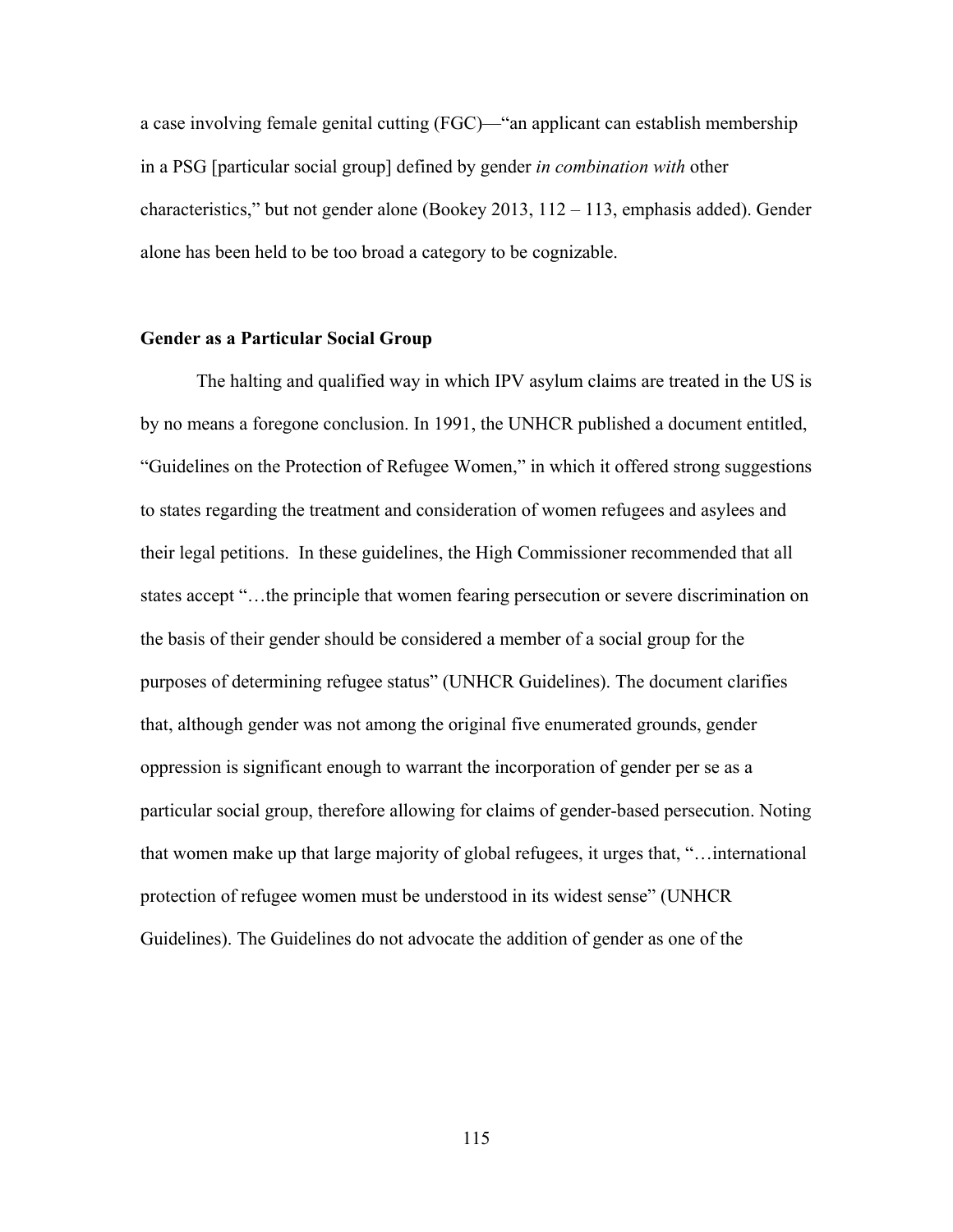enumerated grounds, however, because "a proper interpretation of the refugee definition 'covers gender-related claims'" (Musalo 2010, 51).<sup>68</sup>

The US has declined to incorporate the UNHCR guidelines at any point over the course of the last two and a half decades, claiming that gender, as a social group, it too broad to meet the particularity standard. That is, the category "gender" is too broad and represents too large a subset of people (Inlender 2009). However, the US's course of (in)action in this regard is not a foregone conclusion. Soon after the UNHCR released these updated guidelines—in 1993—Canada issued its own new set of guidelines relating to gender-based claims. The new Canadian guidelines went even further, recognizing domestic violence<sup>69</sup> in particular as a ground on which one can petition for asylum. It is neither impossible nor without precedent to accept IPV as the basis for asylum claims. On the contrary, Canada has been doing just this for over two decades—since 1993 (Musalo 2010).

<sup>&</sup>lt;sup>68</sup> The debate about gender related claims is not new. The 1991 UNHCR Guidelines were not the first high-level recognition of the international refugee law's gender problem. In 1984, for example, both the European Parliament and the Dutch Refugee Council issued directives calling upon policymakers to incorporate sex as a formal ground (Immigration and Refugee Board Guidelines 1996, 13). The Dutch Refugee Council's directive reads as follows: "It is the opinion of the Dutch Refugee Council that persecution for reasons of membership of a particular social group, may also be taken to include persecution because of social position on the basis of sex. This may be especially true in situations where discrimination against women in society, contrary to the rulings of international law, has been institutionalized and where women who oppose this discrimination, or distance themselves from it, are faced with drastic sanctions, either from the authorities themselves, or from their social environment, where the authorities are unwilling or unable to offer protection" (Immigration and Refugee Board Guidelines 1996, 13). The Council emphasizes the institutionalized nature of the gender discrimination while also recognizing that the distinction between public and private actors obscures the larger sociopolitical nature of the system.

<sup>69</sup> The Candia guidelines use the term "domestic violence."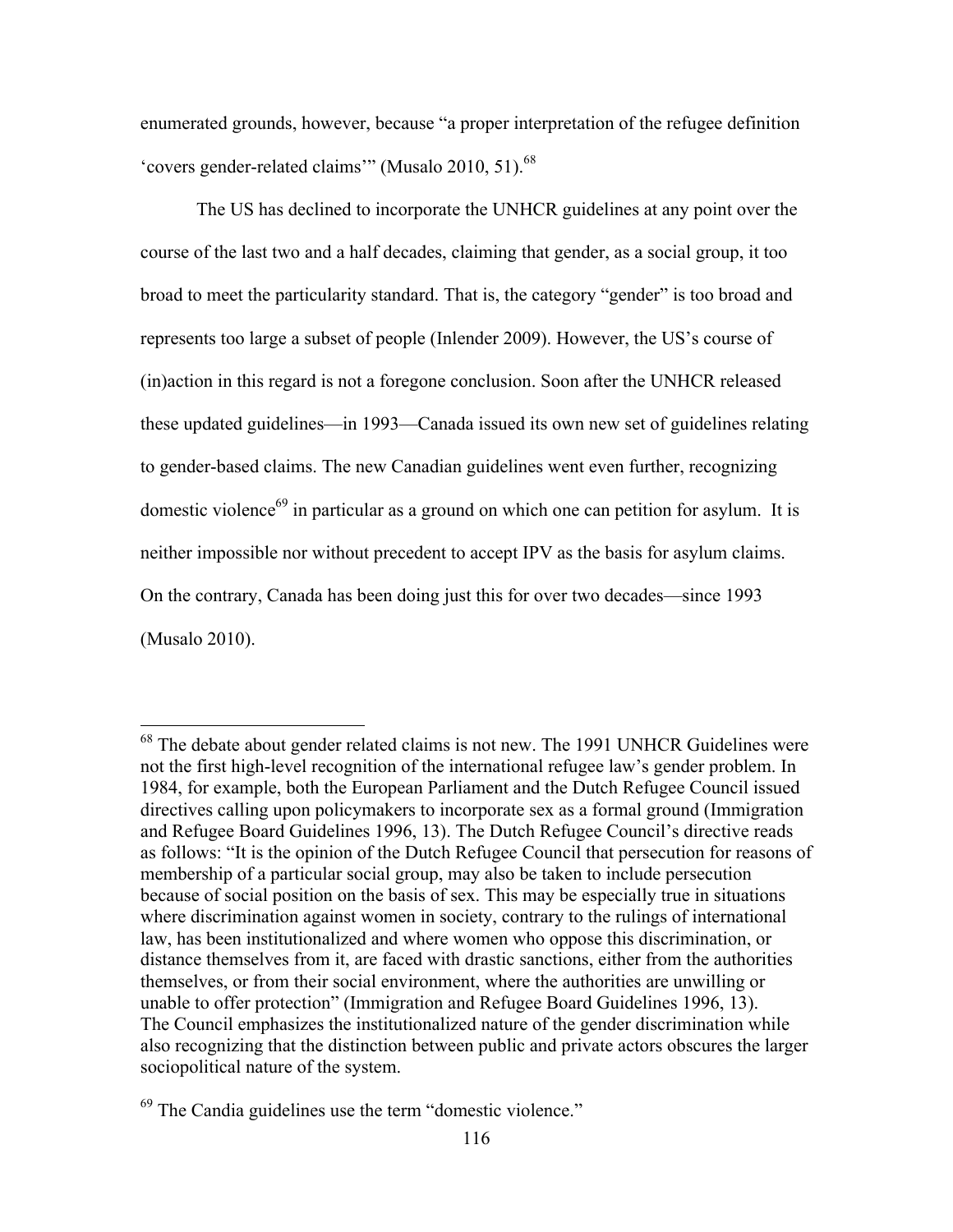Since implementing the new policy, Canada has not seen an increase in the number of refugees and asylees admitted. In fact, the number of women refugees in Canada dropped significantly in 1993. From 1993 to 2013, the number of women refugees has fluctuated normally between 9,000 and 17,000, with a median number of 12,192 refugees admitted per year (Canada Department of Citizenship and Immigraiton 2014). Given that it does not share a boarder with a relatively-poorer country, Canada does not face the same immigration pressures as the US. Nonetheless, the policy shift did not lead to an opening of the proverbial "floodgates." This is a point that DHS itself made in the *Matter of L-R-* brief stating that "[a]ccording to Canadian authorities, Canada has not experienced a surge of [IPV] cases. Canada received a total of 315 gender-related asylum claims in 1995 (including all other types of gender related claims as well as those involving domestic violence), 270 such claims in 1996, 182 in 1997, 218 in 1998, and 175 in 1999" (DHS Brief *Matter of L-R-* 2009, 13).

Inlender (2009) takes issue with the notion that gender's incorporation as a particular social group would suffice. She argues that, even if gender is considered a cognizable particular social group, the five enumerated grounds on which one can file for refugee status or asylum still cannot adequately protect women from gendered violence in all instances (Inlender 2009, 356). Inlender argues that the existing categories are sufficient for dealing with gender-specific violence, but that gender-based violence cannot be appropriately addressed without the creation of a sixth ground for asylum claims. (Inlender 2009, 357). That is, rather than incorporating gender into the "particular social group" category, it should be added as its own enumerated ground.

117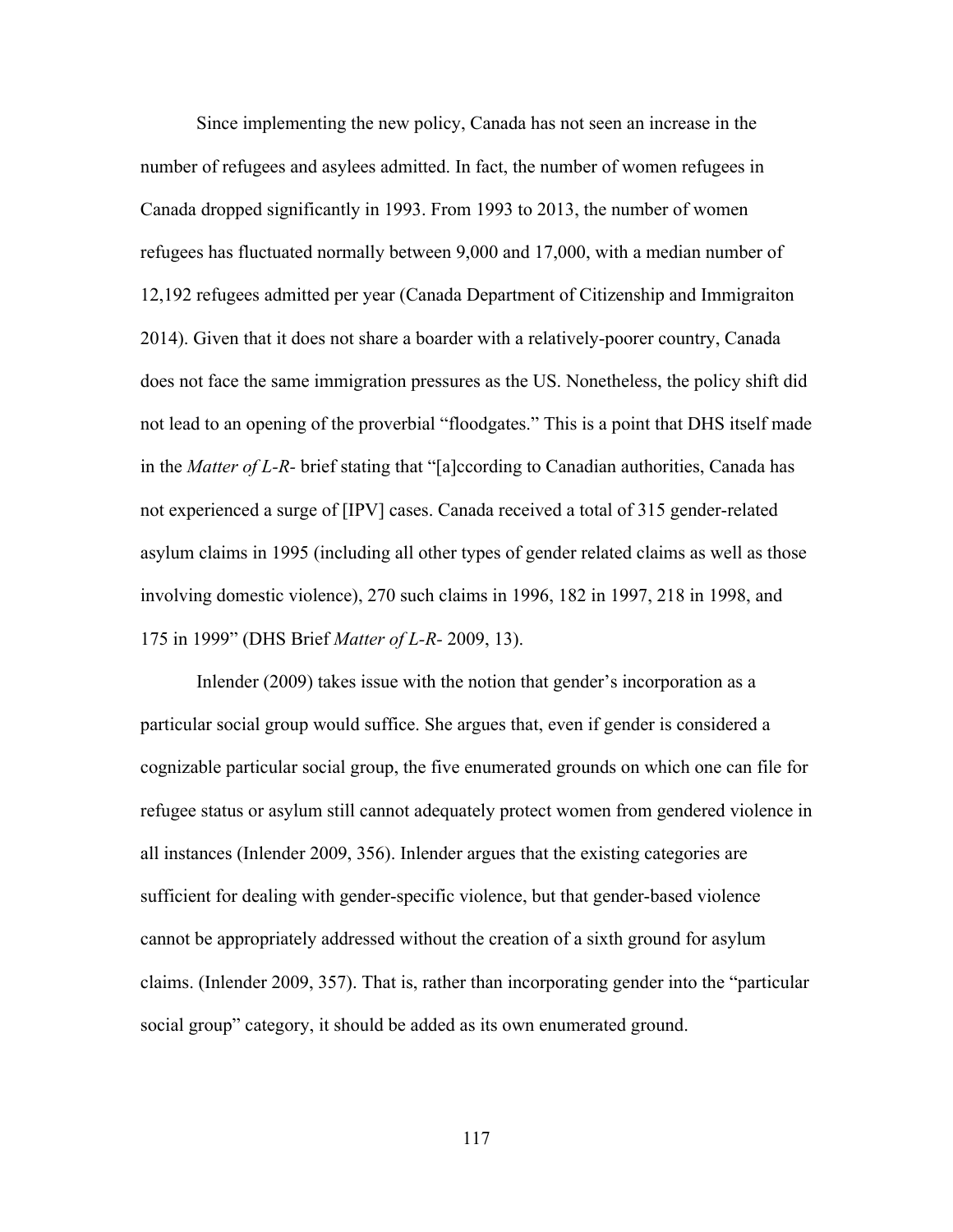It is beyond dispute that favorable judicial precedent and/or statutory reform would likely benefit some, or even many survivors seeking relief. However, in focusing on these elements, we miss something about the larger institutional structures at play, and the ways in which those institutions wield and distribute power. Rather than viewing the state in these cases as inadequate or reactionary, we ought to recognize that the state's action and inaction in cases of women seeking asylum from IPV as integral to the continuation of IPV. Moreover, as I argue in Chapter V, we need not understand the state's use of its power to exclude these survivors —deny asylum, deport, or detain—as predetermined, necessary, or just.

# **Subject Formation and Intersectionality**<sup>70</sup>

Of course, for women seeking asylum on account of IPV, issues pertaining to intersectionality are front and center. An asylum-seekers experiences of IPV and of the state are informed not only by her gender, but also by her sexuality, marital or relationship status, immigration status (whether she is a legal permanent resident, an unauthorized immigrant, a visa-holder, and so on), race, class, language, level of education, and many other intersecting factors and identities. Economic vulnerability, language barriers, lack of access to information and resources regarding the availability of asylum or other legal remedies, and the ever-present possibility of deportation back to her abuser all converge to inform, and even partially constitute an asylum seeker's unique experience of gendered violence.

 $70$  See Chapter I for a detailed discussion of the intersectionality literature used in this analysis.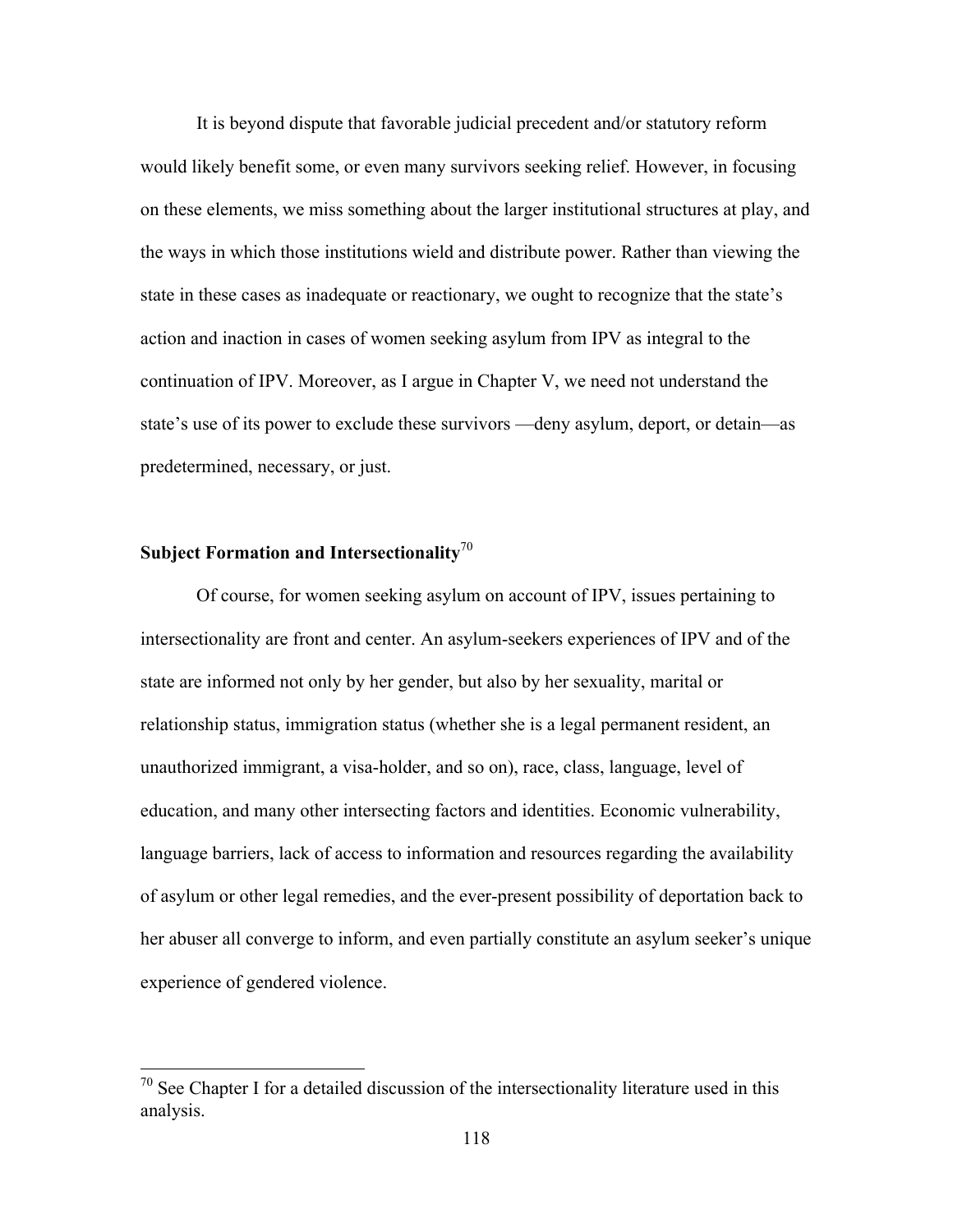Policy administration consists of a complex and multifaceted web of actors, sites of adjudication, and adjudicative apparatuses. But, as Wendy Brown (1997) argues, it is also an important site of subject formation. Policy administration is collectively a site of affirmative state action, not merely passive implementation. Questions remain about the law's role in subject formation, and whether or not intersectionality, as an analytical tool for understanding complex subjects and forms of oppression, gets us to where we would like to be. Brown takes issue with the idea that we can simply account for a multitude of intersecting identities, because the "intersection" metaphor itself cannot account for the reality of the unified and un-dissectible subject. Brown explains:

On one hand...subjects of gender, class, nationality, race, sexuality, and so forth, are created through different histories, different mechanisms and sites of power, different discursive formations, different regulatory schemes. On the other hand, we are not fabricated as subjects in discrete units by these various powers: they do not operate on and through us independently, or linearly, or cumulatively (Brown 1997, 86).

She goes on to argue that, "to treat various modalities of subject formation as additive...is to elide the way subjects are brought into being through subjectifying discourses" (Brown 1997, 87). If we look at the law and policy administration as merely reactionary actors that have failed to account for intersecting forms of oppression, we miss their capacity for active subject formation.

As Brown points out, issues of intersectionality are present in the policy process on multiple levels. She argues that the law's floundering when it comes to intersectionality are likely due in part to the difficulties of understanding subjection, and to the law's inability to respond to that complexity.

We appear not only in the law but in courts and public policy either as (undifferentiated) women, or as economically deprived, or as lesbians, or as racially stigmatized, but never as the complex, compounded, internally diverse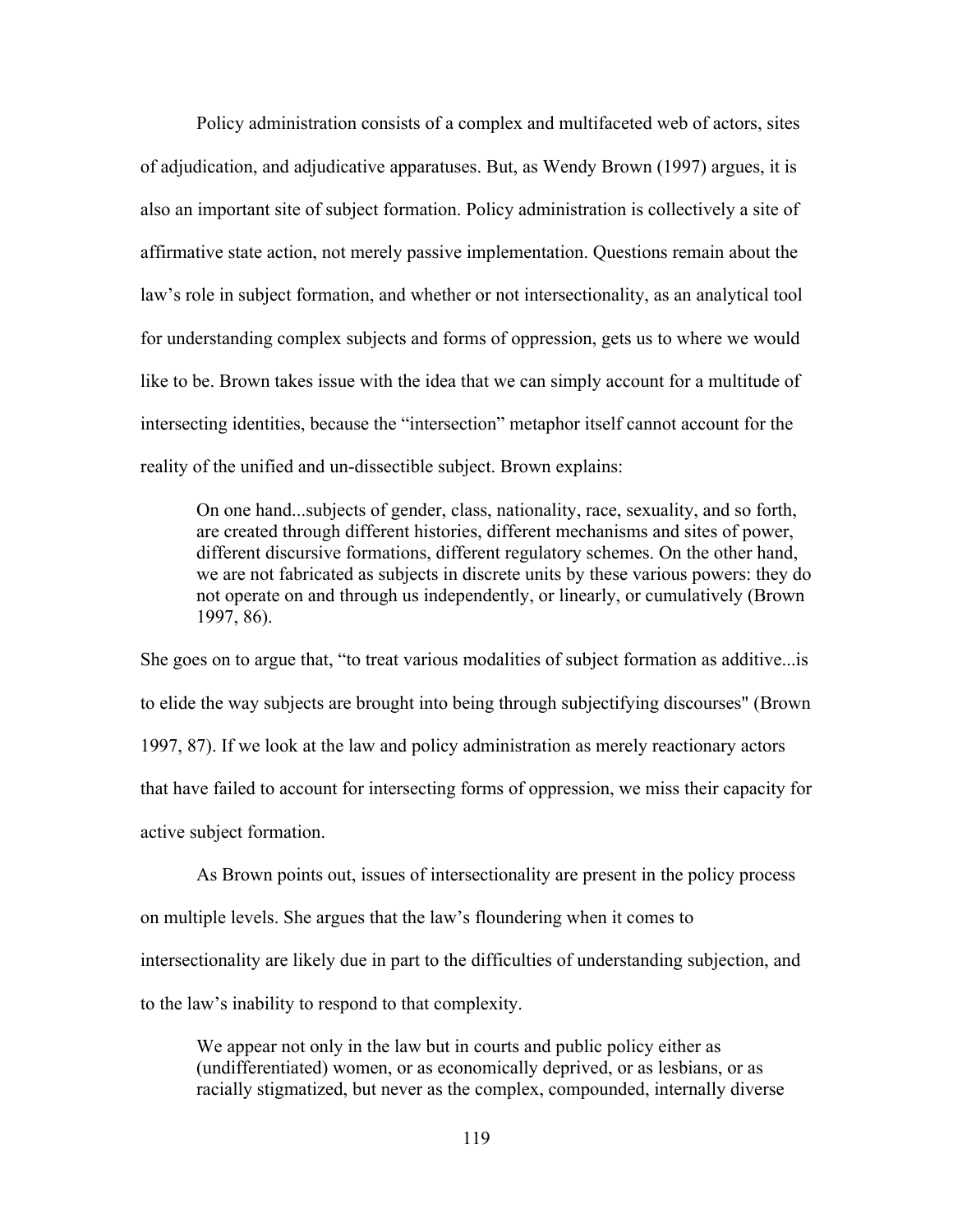and divided subjects that we are. While this could be seen as a symptom of the law's deficiency, a sign of its ontological clumsiness and epistemological primitivism, more significant…is what it suggests about the difficulty of analytically grasping the powers constitutive of subjection, a difficulty symptomatized by the law's inability either to express our complexity or to redress the injuries carried by this complexity (Brown 1997, 92).

In the case of IPV-based asylum claims, this issue is further complicated by the fact that the creation of elaborate subject positions is only necessary in light of the US's refusal to incorporate gender persecution as such into the legal framework. That is, the question in this case is not merely one of correctly describing a given petitioner's subject position or subjection in order that she may access immigration relief in the form of asylum. In the sections that follow, I analyze both the Obama administration and the BIA's moves in this regard.

# **Department of Homeland Security Briefs (Case Selection)**

Two primary considerations went into my decision to analyze the specific documents and cases that I do in the section that follows. The first, and most significant, is the fact that very few court documents relating IPV-based asylum cases are publically available, as discussed above. Lower court decisions are not part of the public record, and very few appellate court decisions have been made available (Bookey 2013). The second consideration was the relative impact of the documents on the adjudicative landscape.

Alvarado Peña's case stretched across three presidential administrations, each of which exerted some influence over the outcome. In 2004, after Attorney General Ashcroft remanded Alvarado Peña's case back to himself, DHS submitted a brief arguing that her asylum petition should be granted. As in the case of the DHS brief filed in *Matter of L-R-* in 2009, which I discuss in detail below, DHS suggests a particular social group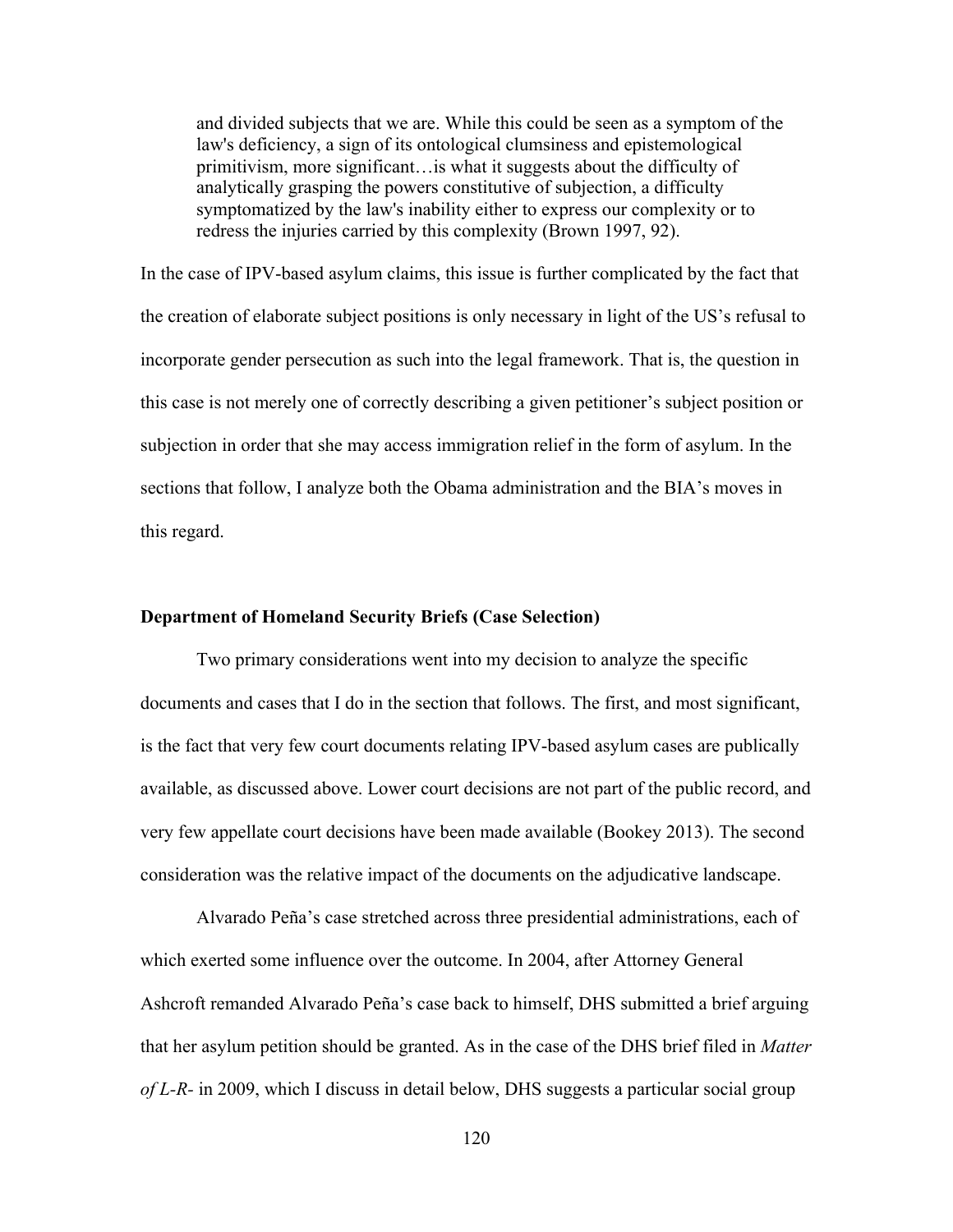construction that it believes would permit Alvarado Peña to gain asylum under the existing structure of judicial precedent.<sup>71</sup> However, in the 2004 brief, DHS suggests that Ashcroft not hand down a precedent-setting decision. Instead, DHS asks him "to remand [the] case to the Board with instructions to grant asylum without an opinion" until the Department of Justice finalizes the proposed domestic violence asylum regulations (DHS Brief in *Matter of R-A-* 2004, 43). Ashcroft did just that, but the Board did not grant Alvarado Peña's petition. Instead, after deciding that there was a need for more evidence, the Board remanded the case to an IJ (Musalo 2010 59 – 60).

An IJ eventually granted Alvarado Peña asylum, with DHS's blessing,  $^{72}$  but that decision was not precedent-setting. Although it was filed in a different IPV-based case, the 2009 DHS brief in *Matter of L-R* ended up being central to the IJ's 2009 decision to grant Alvarado Peña asylum in a way that the outdated 2004 DHS brief was not (Musalo 2010, 60). For this reason, I focus my analysis on the 2009 DHS brief, which is both illustrative and ultimately more impactful.

Unlike the DHSs briefs, the BIA's holing in *Matter of A-R-C-G- et al.*, is precedent-setting. Although it is too soon to tell how that precedent will play out in the lower courts, the case is an undeniably significant new development. Moreover, the BIA's holding in this case mirrors the DHS brief in many respects and is therefore

 $71$  The brief states: "DHS argues that 'married women in Guatemala who are unable to leave the relationship' is the proper social group formulation in this case" (DHS Brief in *Matter of R-A-* 2004, 19)

 $72$  On October 28, 2009, DHS officially responded to Alvarado Peña's supplemental filings to the IJ. In its short response, DHS maintained that Alvarado Peña was eligible for, and should be granted asylum (DHS Response in *Matter of R-A-* 2009).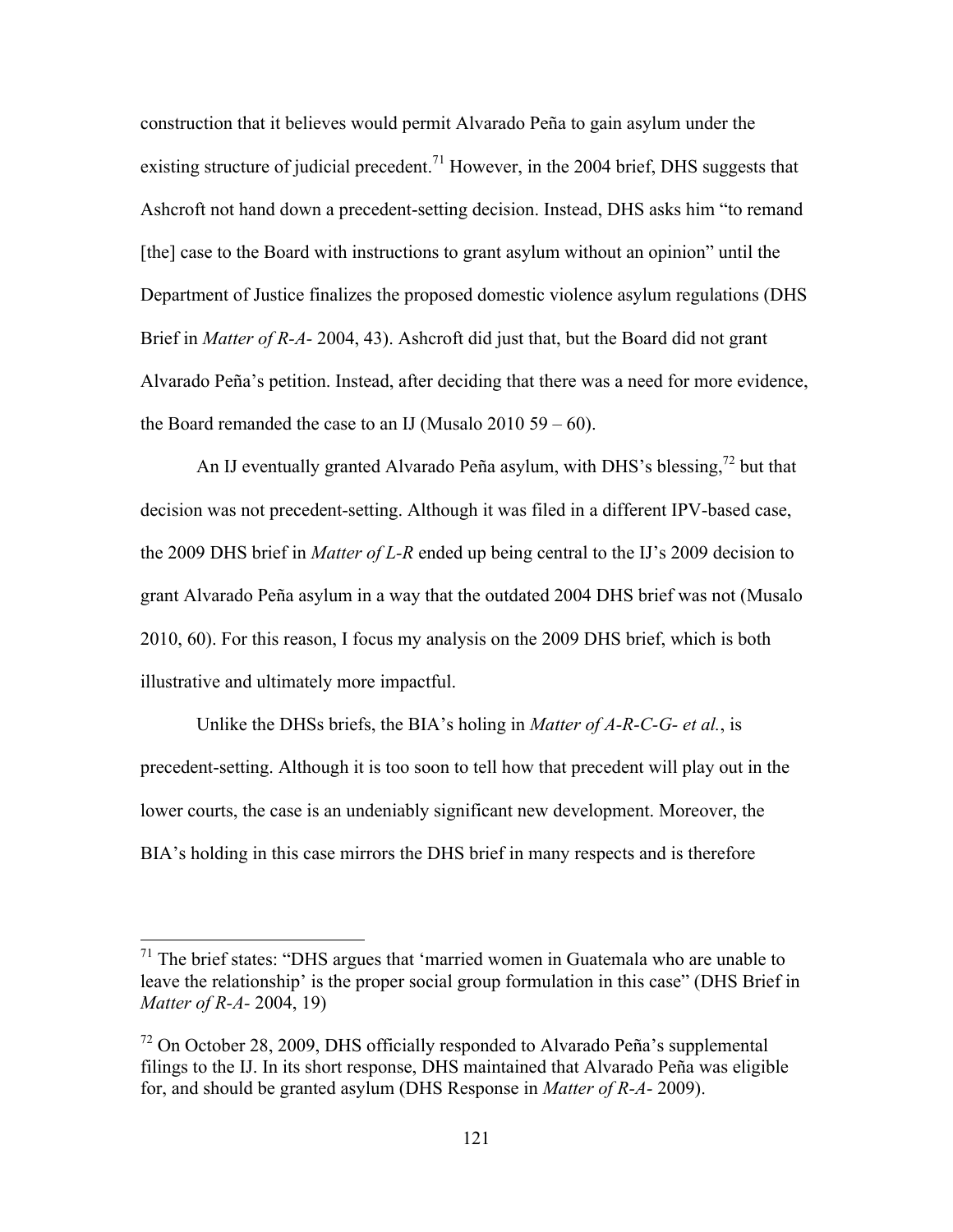centrally important to my analysis of subject positions in IPV-based asylum cases more broadly.

# **Obama Administration Supplemental Brief In** *Matter Of L-R-*

Proposed changes to DOJ guidelines drafted in the final weeks of President Clinton's second term would have made gender-based asylum claims far easier, but they were never adopted.<sup>73</sup> DHS's 2009 brief was not intended to be a resounding endorsement of asylum for IPV survivors. It states that, "…DHS accepts that *in some cases*, a victim of domestic violence may be a member of a cognizable particular social group and may be able to show that the abuse was or would be persecution on account of such membership. This does not mean, however, that every victim of domestic violence would be eligible for asylum" (DHS Brief *Matter or L-R-* 2009, 12, emphasis added). While, at first blush, this change seems to be a step closer to a more ethical policy, I argue that it further entrenches problematic apolitical interpretations of IPV. Moreover, it yet again declines to recognize gender itself as a "particular social group" toward which gender-based and gender-specific violence (as defined above by Inlender) is routinely directed.<sup>7475</sup>

 <sup>73</sup> "The proposed regulations retain the definition of 'particular social group' from *Matter of Acosta* concerning the existence of a 'common, immutable characteristic' [but] indicate that gender and marital status may fall under this definition…" (Barreno 2011, 239).

<sup>74</sup> Inlender argues that "…the creation of a gender ground in asylum law need not presume that all women the world over suffer equally from state-sanctioned ruled and violence that targets women. Rather, it would make eligible for relief those women who are able to demonstrate that they fear persecution for any number of gender-based reasons…" (Inlender 2009, 370).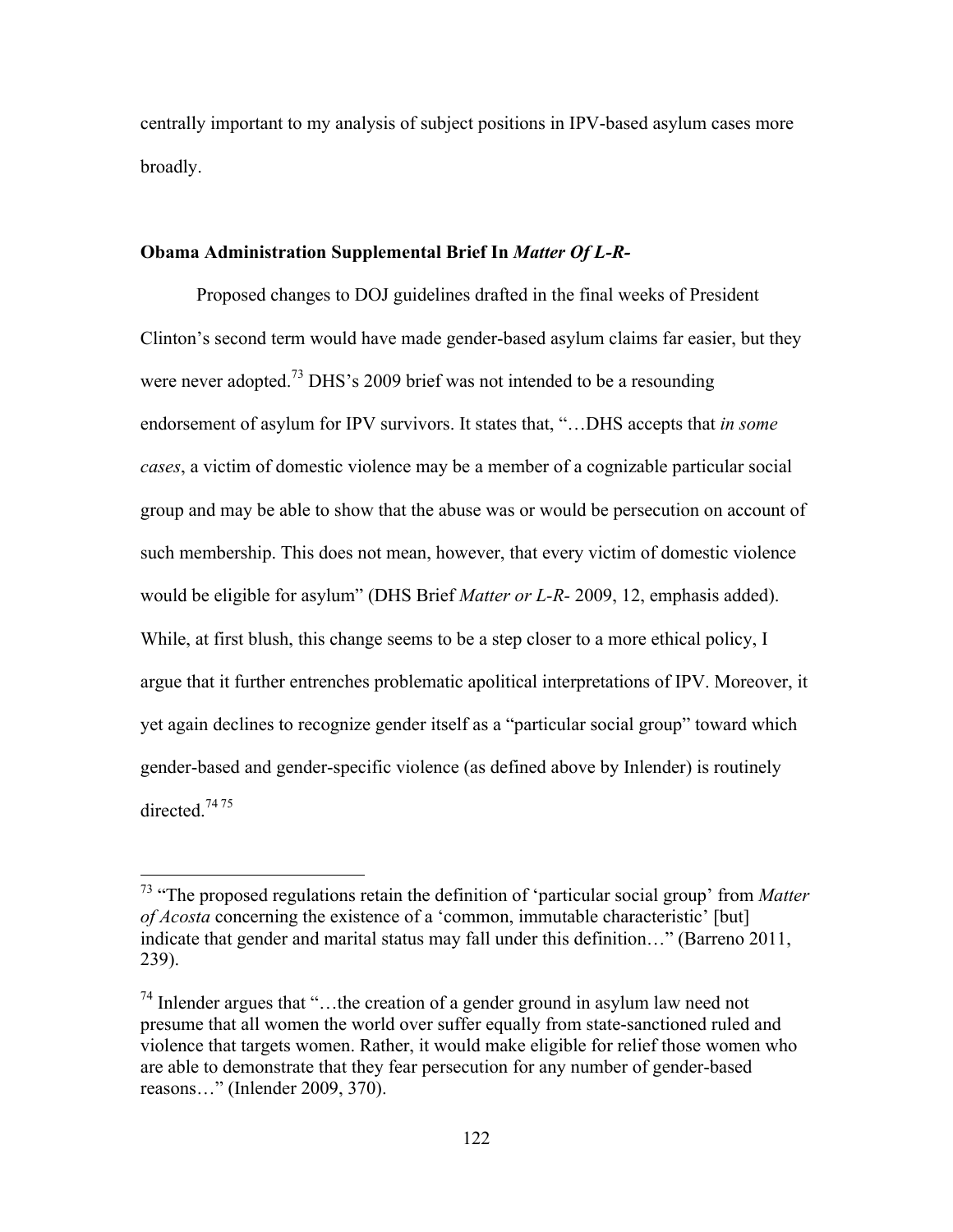The narrow, hyper-specific subject formations endorsed in the brief, while they may indeed apply to some women, perpetuate and legitimate the notion that, until proven otherwise, IPV is a private and apolitical issue rooted in the specific circumstances of the people involved. This as opposed to one that takes into account broader sociopolitical acceptance of gendered violence, as well as other systemic factors. Furthermore, this obfuscates the role of state-actors in the continuation and remediation of IPV, both in the US, and in the countries from which these specific asylum-seekers come. This distancing from the state also allows for an interpretation of the amended policy as an inadequate remedy at worst, and incremental progress at best. That is, it obscures the ways in which the state implicated in perpetuating the conditions under which this kind of violence continues to thrive.

# *Subject Formation and the "Particular Social Group" Ground*

The DHS brief to the BIA in *Matter of L-R-* lays out the administration's position that it is appropriate to grant asylum in some domestic violence cases, provided that all relevant criteria have been met. The brief, which the department understands as

 $<sup>75</sup>$  Though she does not look at operative subject formations themselves, Mattie Stevens</sup> (1993) points out that "[t]he…approaches to recognizing women's refugee claims rely on methods that place a great deal of discretion in the hands of judges who are largely white, male, conservative, and unelected. These approaches do not openly challenge the biases against women inherent in the process of petitioning for refugee status" (Stevens 1993, 214). She goes on to argue that "…merely incorporating gender-based violations into the already existing categories is an insufficient approach to removing the inherent biases women currently must overcome in order to obtain refugee status" (Stevens 1993, 214). Ultimately, she argues that this issue can only be adequately addressed through the addition of a sixth ground—gender—on which women can apply for asylum (Stevens 1993). Although I do not outline the difference here, the argument for gender as a sixth ground, and the argument for gender as a "particular social group" are distinct (Inlender 2009).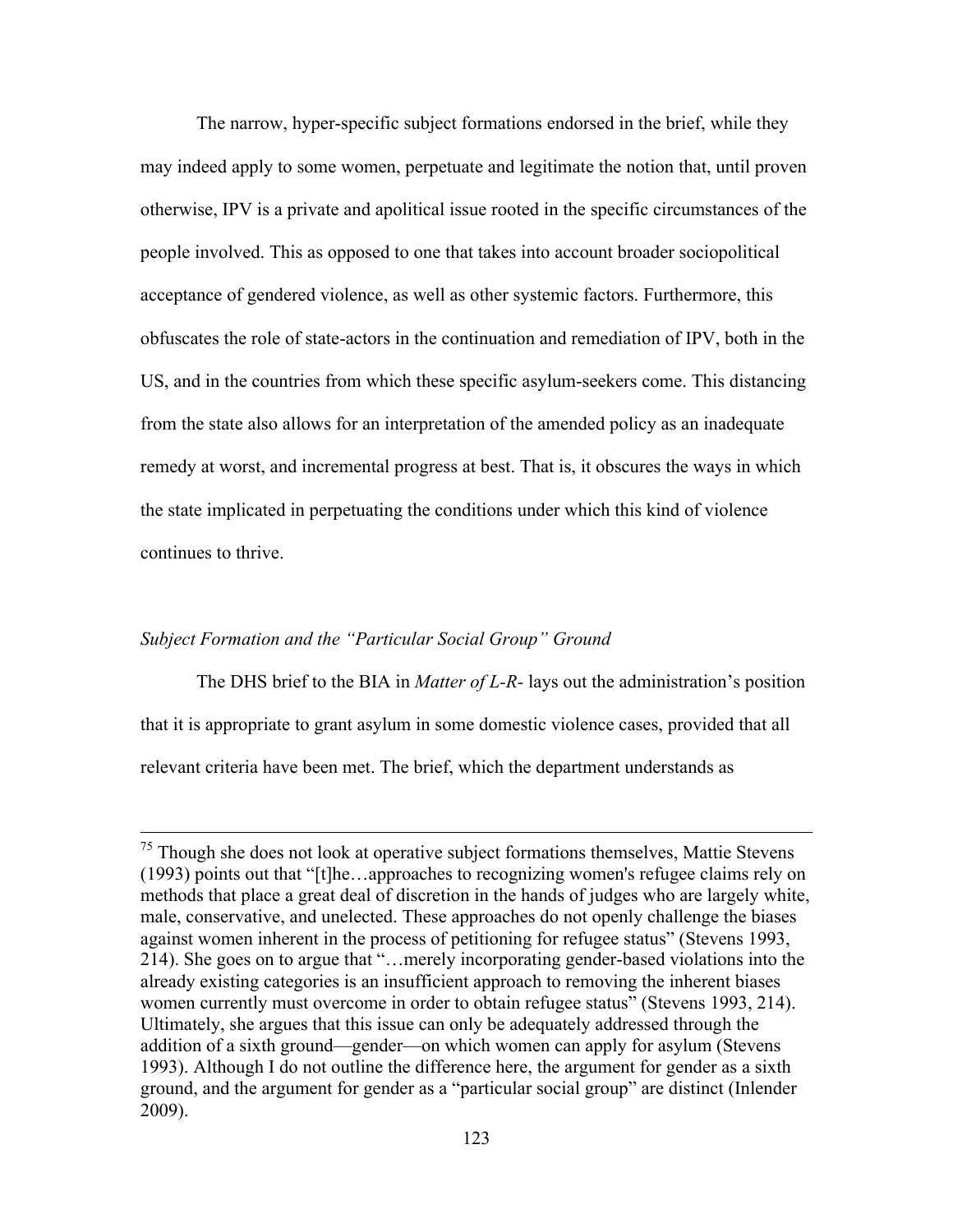constituting guidance for litigants and adjudicators (DHS Brief *Matter or L-R-* 2009, 5), clarifies: "…members of a particular social group must share a common immutable or fundamental trait, must be socially distinct or 'visible,' and must be defined with sufficient particularity to allow reliable determination about who comes within the group definition" (DHS Brief *Matter or L-R-* 2009,16). Contrary to the position taken in the brief, I argue, with Barreno, that gender itself meets all of these criteria (Barreno 2011, 255 – 256). Furthermore, although the US has not adopted this stance, the UNHCR's Guidelines on the Protection of Refugee Women recommends that, "gender should be considered…a social group for the purpose of determining refugee status" (UNHCR Guidelines 1991).

The brief deviates from tradition, however, in that it goes beyond critique of the respondent's own articulation of her "particular social group," which was serving as the basis for her asylum claim. Instead, DHS offers two alternative formulations that it sees as more appropriate and better suited to her purpose. The brief rejects L-R-'s articulation—"Mexican women in an abusive domestic relationship who are unable to leave"—on the grounds that it is "impermissibly circular" because it is "centrally defined by the existence of the abuse they fear" (DHS Brief *Matter or L-R-* 2009, 5, 6). The alternative formulations they pose are "Mexican women in domestic relationships who are unable to leave," and "Mexican women who are viewed as property by virtue of their positions within a domestic relationship" (DHS Brief *Matter or L-R-* 2009, 14).

While explicitly intended to assist L-R- in her appeal, these alternative formulations raise some important questions about subject formation, and the implications thereof. What does the articulation of this kind of painfully specific subject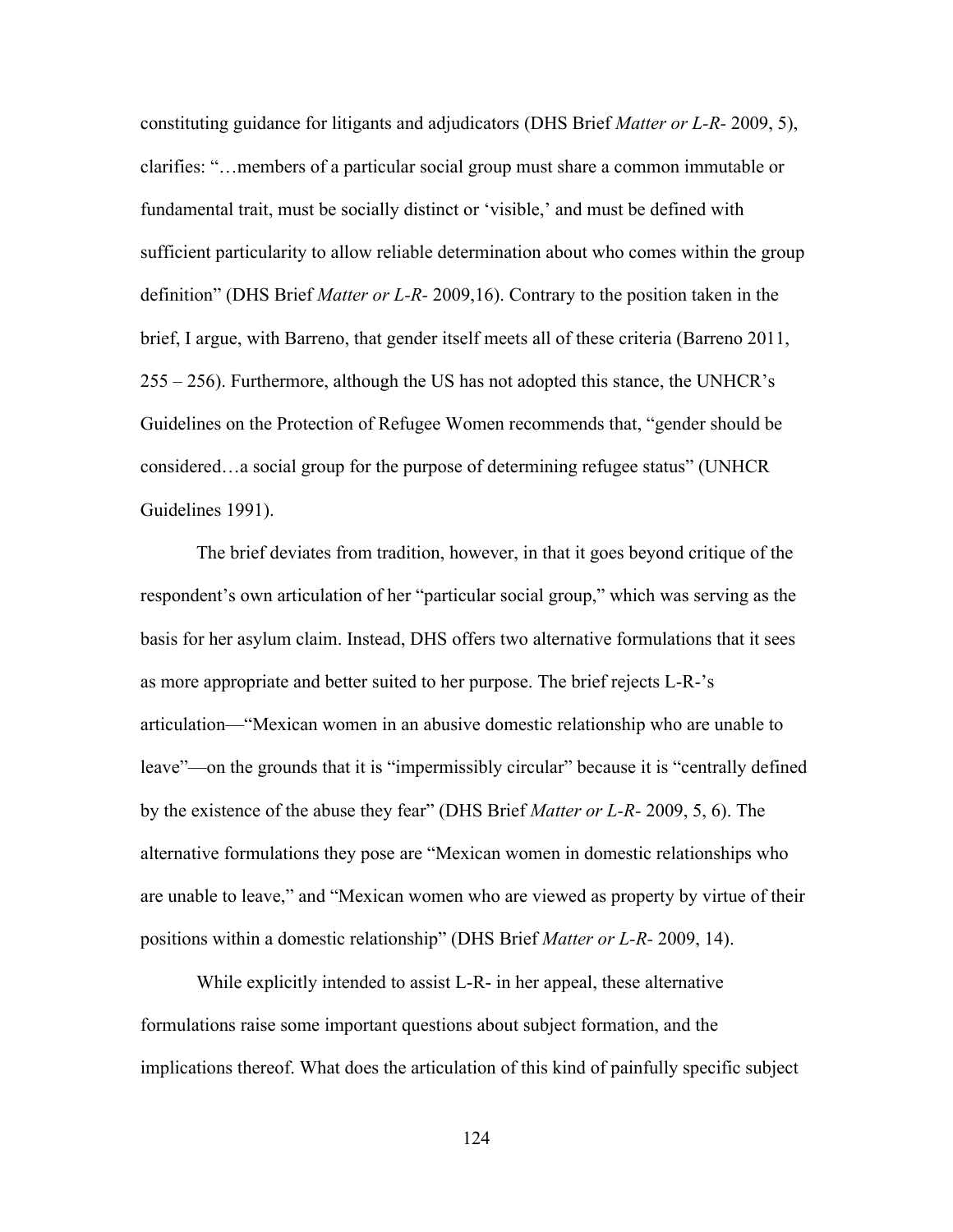gain us in the context of asylum seekers trying to escape IPV? Though this kind of specificity serve to create space for these claims within existing asylum law, as the brief claims, it still miss the larger picture, creating subjects so contrived that they bear little resemblance to the women whom they purport to describe. Wendy Brown argues that,

to treat various modalities of subject formation as additive...is to elide the way subjects are brought into being through subjectifying discourses. We are not simply oppressed but *produced* through these discourses, a production that is historically complex, contingent, and occurs through formations that do not honor analytically distinct identity categories (Brown 1997, 87).

If we take seriously Brown's argument that subjectifying discourses produce, not merely oppress the subjects to which they apply, then what is at issue in the formation of asylum seekers' "particular social group" in this context is not merely its functionality (Brown 1997, 87). That is, the subject formations used in these appeals and those found in the DHS brief are not merely benign legal categories through which the state can offer protection. By virtue of the particularity and specificity of the subject formations under the "particular social group" category, the DHS brief fails to recognize the political, systematic, and endemic nature of IPV against women. Likewise, the functionality of these subject formations, vis-à-vis the adjudication of any given asylum petition and during any given administration, serve to obscure the systemic, and ubiquitous nature of this kind of gendered violence.

In the DHS's first alternative formulation—"Mexican women in domestic relationships who are unable to leave"—the violence committed against L-R- rises to the level of persecution only by virtue of the ways in which gendered violence is itself qualified. That is, since gender alone is not accepted as a "particular social group" under US law, and IPV is not a ground on which one can claim asylum under US law, the acts

125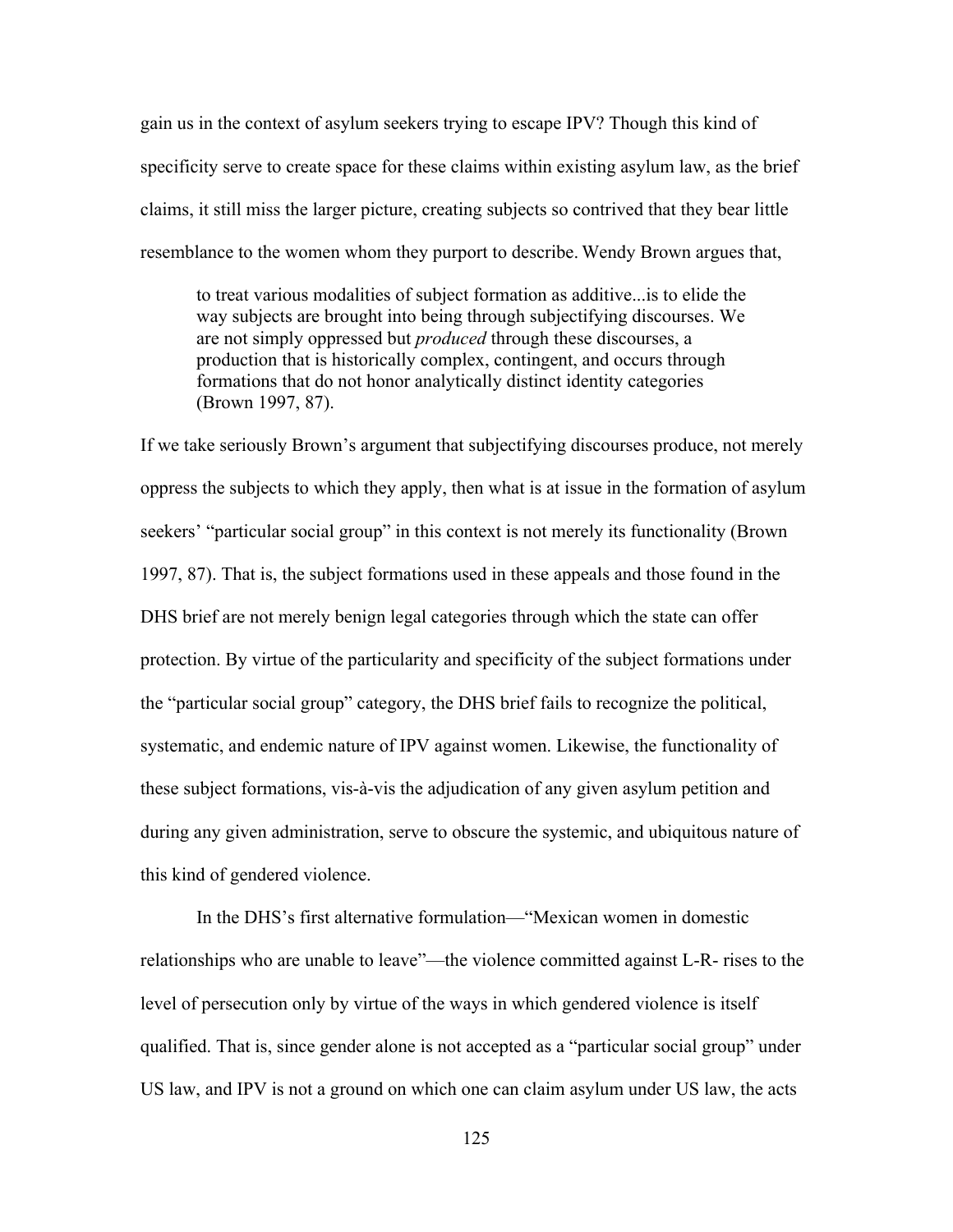of gendered violence against L-R- constitute "persecution" only by virtue of the ways in which that violence is qualified—i.e. that she was in a domestic relationship, and that she was unable to leave that domestic relationship. The subject positions embedded in these formulations *articulate*, rather than simply abide by, a certain politics around IPV. Embedded in these formulations is the notion that IPV is not in itself political, and only becomes political when the woman is in a domestic relationship and unable to leave. This in turn requires that those seeking to frame it as persecution do a kind of conceptual gymnastics in articulating their subject position—the particular social group to which they belong, and on account of which they need to demonstrate that they have been subject to persecution.

The exclusivity of the category "domestic relationship," which is found in both of the alternative articulations of L-R-'s "particular social group," privileges the institution of marriage in such a way as to delegitimize violence in non-marital intimate relationships—namely, same-sex relationships in places where same-sex marriage is not legal, other non-marital intimate relationships that may or may not involve co-habitation, and so on. Citing the need for "particularity" in the articulation of the "particular social group," DHS explicitly accepts the conceptualization of "domestic relationships" found in Section  $237(a)(2)(E)(I)$  of the Immigration and Nationality Act which defines "crimes" of domestic violence" as being

against a person committed by a current of former spouse of the person, by an individual with whom the person shares a child in common, by an individual who is cohabitating with or has cohabitated with the person as a spouse, by an individual similarly situated to a spouse of the person under the domestic of family violence laws of the jurisdiction where the offense occurs (DHS Brief *Matter or L-R-* 2009, 19, citing Section 237(a)(2)(E)(I) of the Immigration and Nationality Act).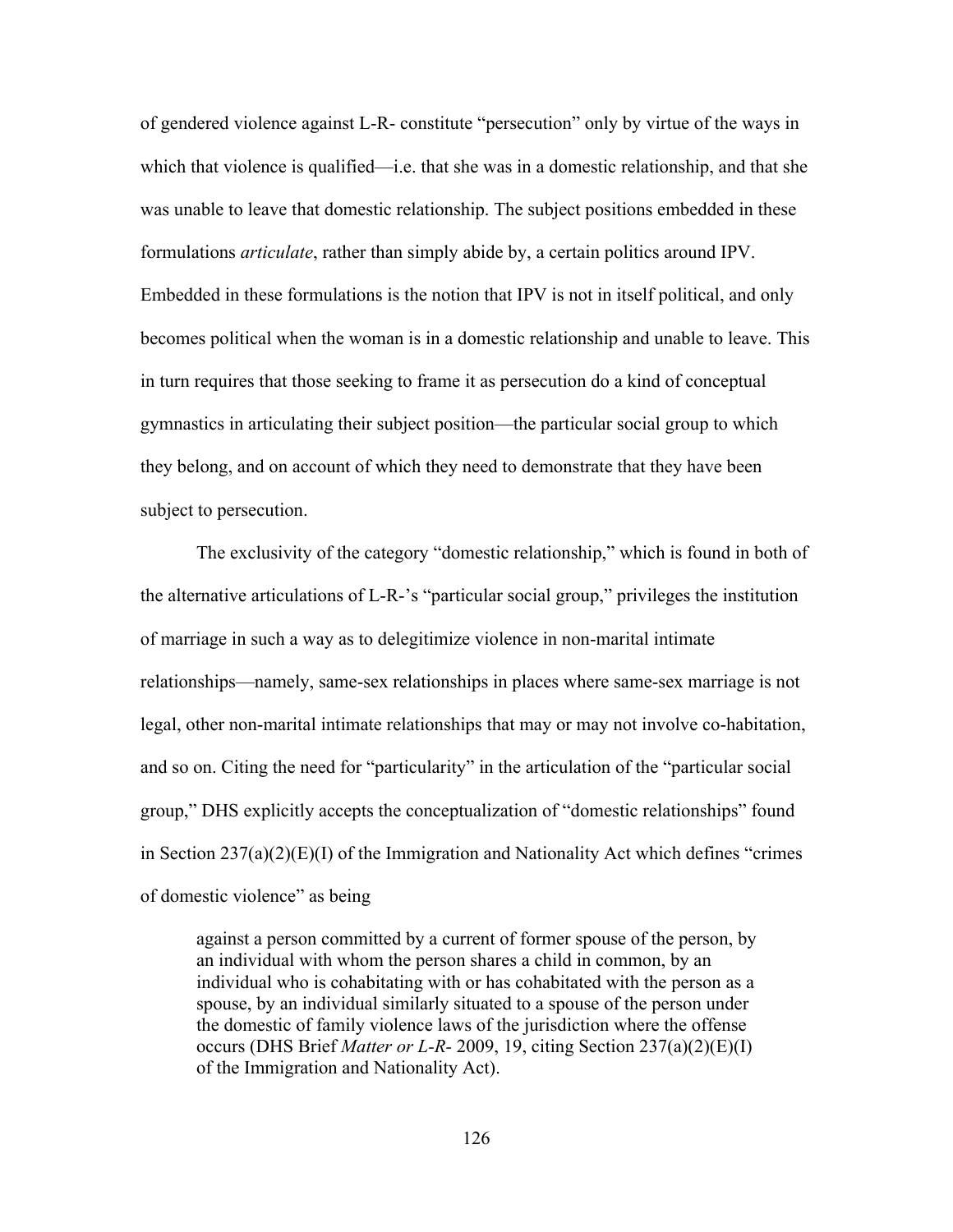This definition relies heavily on heteronormative<sup>76</sup> ideas about intimate relationships, and on the institution of marriage, which is closely tied to the so-called "separate spheres" ideology—the idea that there is a clear distinction between the public and private "spheres," and that marriage and family exist in the "private sphere." In the brief's articulations, L-R-'s subject is *itself* partially defined by her position outside the public view (i.e. that she is in a "domestic relationship" from which she cannot leave). That is, violence was committed against her not as a woman, but as a woman out of view, who has been stripped of agency. The Department's inclusion of this conceptualization of what constitutes a "domestic relationship" in its articulation of L-R-'s "particular social group" also obfuscates the role of state actors in the remediation of IPV that does not meet these criteria, regardless of whether or not it *ought* to be understood as persecution.

This is particularly important in light of the fact that asylum seekers must demonstrate state-sponsorship in order for the acts committed against them to rise to the level of persecution. Or, when it is perpetrated by a non-state actor, the applicant must demonstrate the state's unwillingness or inability to address that persecution. Inlender argues that "women—who often suffer at the hands of 'private' actors, including family and local community member whose behavior in fact is condoned by the 'public' sector—are saddled with the extra evidentiary burden of 'proving that the government would be unable or unwilling to aid them'" (Inlender 2009, 361). She goes on to argue that "similarly, *gender-based* claims risk being denied because 'privately' held beliefs that lead to gendered or non-gendered forms of harm must be shown to be government-

 $76$  While same-sex relationships are not the focus of my analysis, this limitation is nonetheless important as heteronormativity has certain disciplining effects on all relationships, including opposite sex relationships.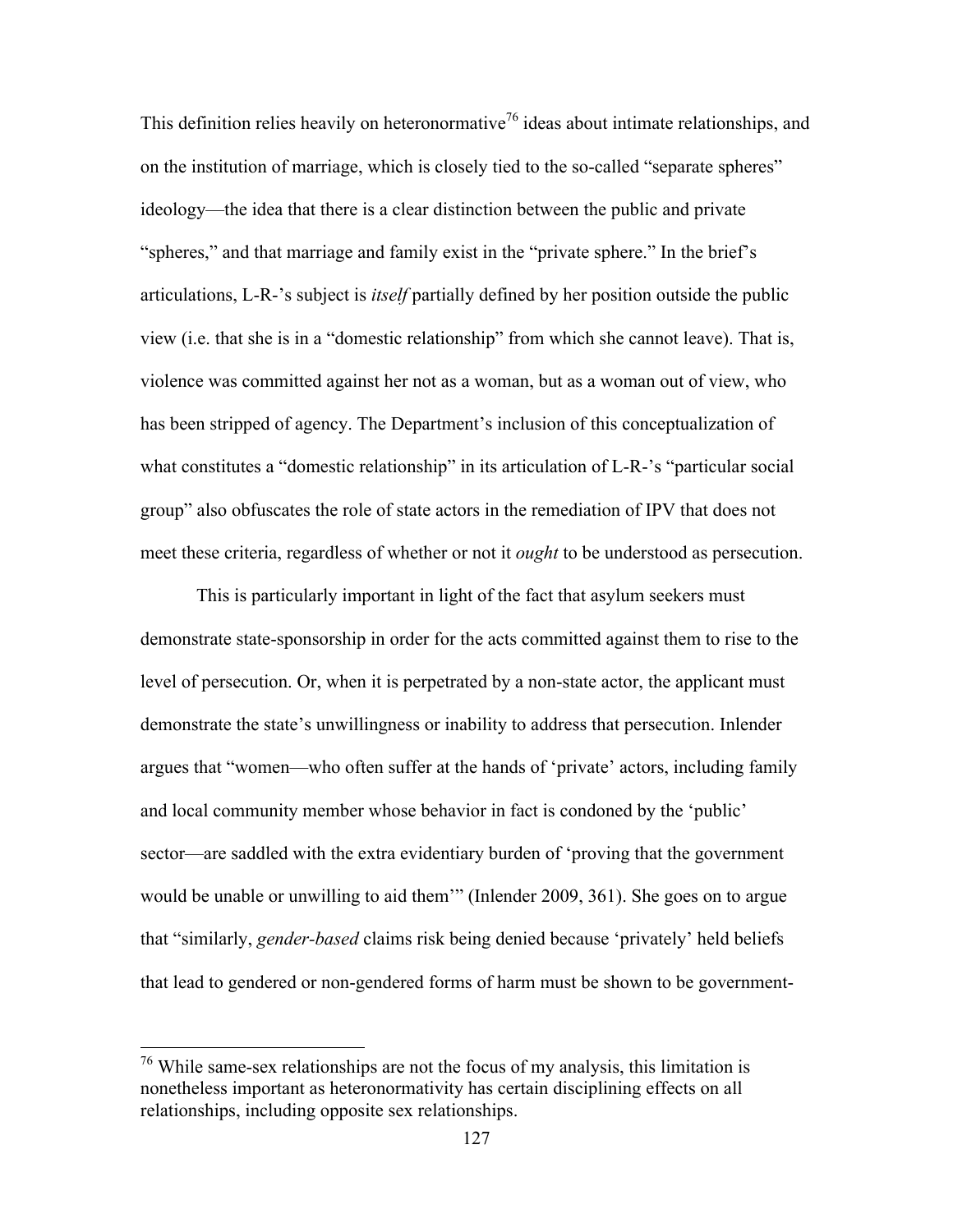sanctioned in order to be cognizable" (Inlender 2009, 361). The DHS formulations compound this problem by defining the petitioner's subject itself as out of the public's view. Put differently, according to the DHS formulations, in order for the acts of violence committed against her to rise to the level of persecution, her subject is defined as out of the public's view.

Given that this discursive move is circular, it closes off the legal space in which IPV could be recognized as public persecution. It is circular because petitioners must convince adjudicators that the harm they suffered is public—a definitional characteristic of persecution, according to the DHS—yet in so doing, they must accept a description of their subject(ion) that reifies an understanding of that same harm as private, domestic, and out of public view. Any grant of asylum on account of IPV is therefore an exception to the rule. The significance of that exception can be interpreted in two ways—as an open door through which IPV survivors can gain access to an ameliorative apparatus that is otherwise unavailable to them; or, a re-instantiation of archaic patriarchal arguments about the inherently private nature of IPV, which operates as a mechanism by which gendered systems of power and violence are reinforced and normalized. While these two interpretations are not mutually exclusive, they represent distinct political and institutional priorities. If, however, we accept and act on the first interpretation—that the new legal space created by the DHS brief is progress per se—we risk losing sight of the potentially damaging consequences of abiding by the terms of gendered institutions.

The second proposed particular social group, "Mexican women who are viewed as property by virtue of their positions within a domestic relationship," also leans heavily on the category "domestic relationship." Beyond that, however, this articulation moves in

128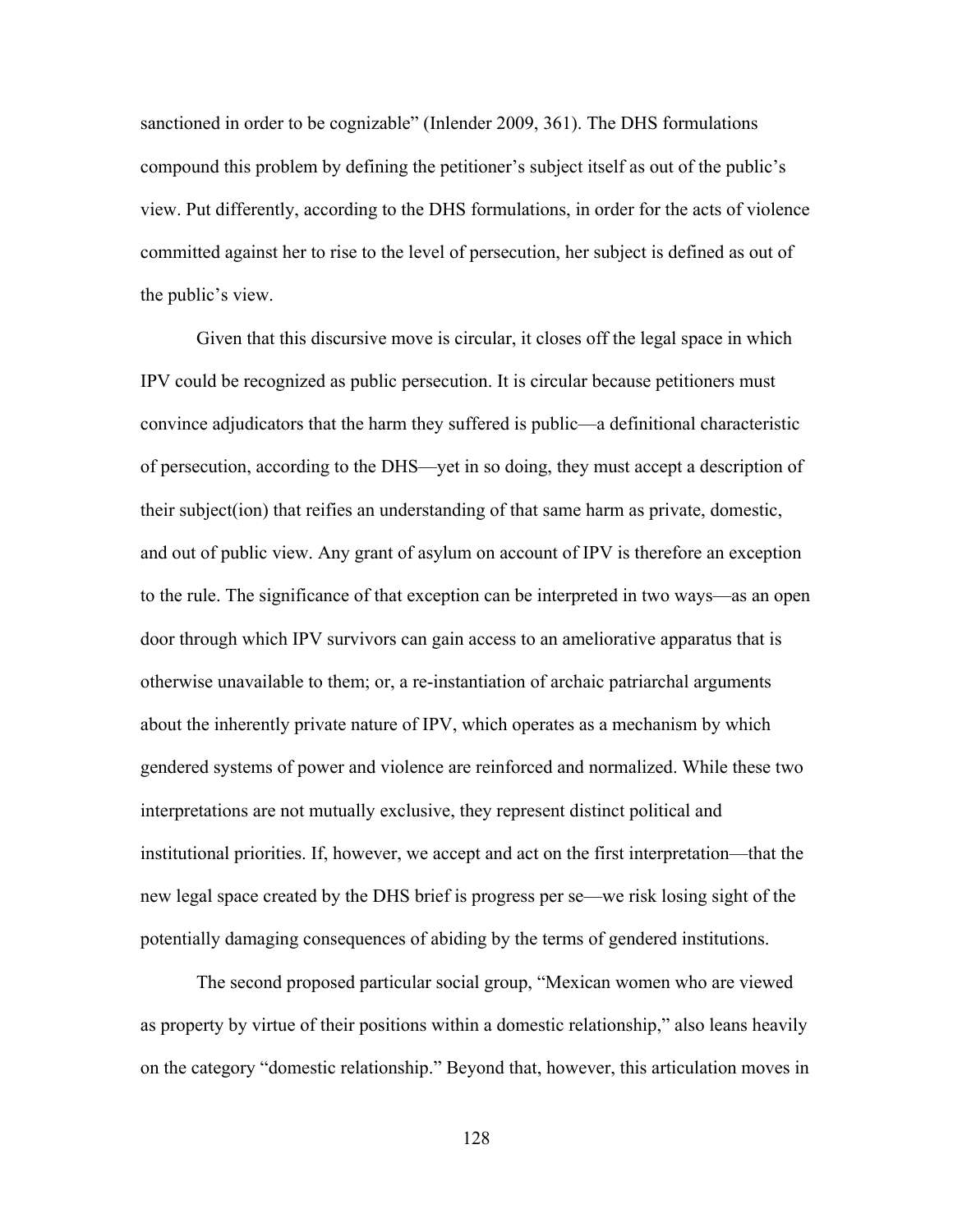a different direction. It distinctly describes a gendered relationship that looks very much like that historically established by marriage—i.e. and institution by which men took ownership of women as property. Given that, at least in Mexican law, marriage no longer operates as an explicit institution of ownership, the use of this language clearly signals the administration's recognition that gender inequity can be (and is) deeply engrained socially. However, in doing this, the articulation unnecessarily obscures the persecutory relationship at play. While it may very well be true that L-R-'s husband committed acts of violence against her because he viewed her as his property, and/or that local authorities refused to intervene for that same reason, that information is incidental to the larger system of gender oppression at play.

Rather than contesting the notion that IPV is apolitical, or that it does not rise to the level of persecution in its own right, the new formulations actually legitimate and perpetuate these notions. In her discussion of subject formation, Brown describes a paradox, which is relevant here:

…despite the diverse and often even unrelated formations of the subject according to race, class, nation, gender, and so forth, subject construction itself does not occur in discrete units as race, class, nation, and so forth. So the model of power developed to apprehend the making of the particular subject/ion will never accurately describe or trace the lines of a living subject. Nor can this paradox be resolved through greater levels of specificity in the models themselves (Brown 1997, 93 – 94).

The increasingly specific subject formations found in the DHS brief move us further away from accepting IPV as a legitimate ground for asylum claims, and further away from accepting gender as a cognizable "particular social group," precisely because of their hyper-specificity. This, however, is obscured by the fact that there is indeed some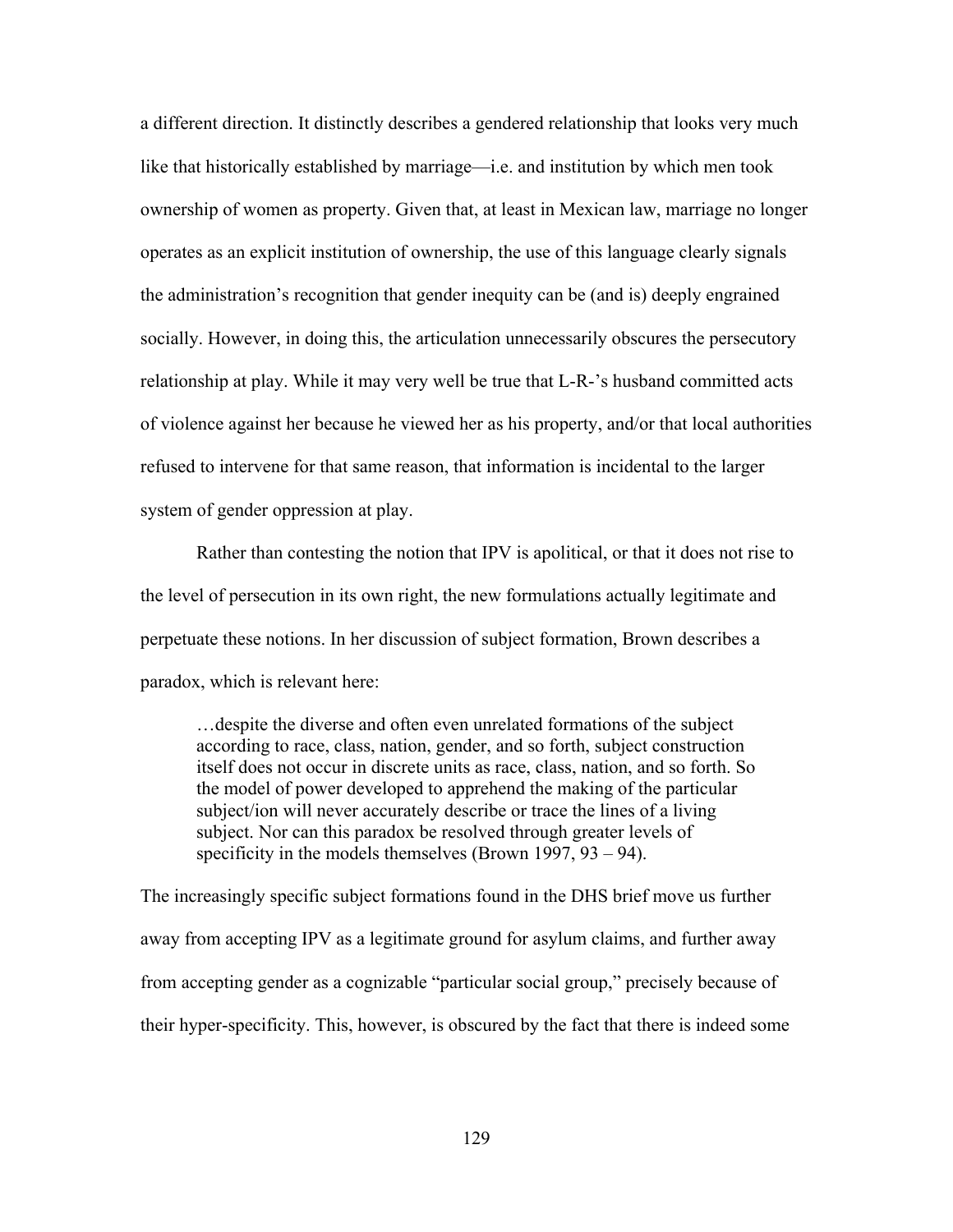small number of women—most notably L-R- herself—in some specific set of circumstances for whom this formulation could potentially work.

# **Board of Immigration Appeals Interim Decision in** *Matter of A-R-C-G- Et Al.*

Legal scholars and activists have long argued that there was a desperate need for a precedent-setting ruling granting an IPV asylum claim (e.g. Barreno 2011). Without precedent, and in the absence of statutory reforms, they were subject to the variegated decisions handed down in lower courts. While, as Alvarado Peña's case demonstrated, it was possible to get a favorable ruling in the lower courts, those rulings provided no foundation or guidance for the construction of future cases. In August of 2014, the BIA provided just such a precedential ruling in *Matter of A-R-C-G- et al*. <sup>77</sup> Armed with the DHS brief from *Matter of L-R-*, lawyers and advocates were successful in convincing the BIA that the respondents experienced persecution on account of their membership in a particular social group. However, the Board did not grant the respondents asylum, instead remanding the case back to the IJ to resolve the outstanding question of the statutory eligibility. The precedent in this case, then, is the notion that IPV can rise to the level of persecution when/if the subject(ion) is outlined in such a way as to be a satisfactory particular social group (26 I&N Dec. 388, BIA 2014).

In this case, the BIA adopts a formulation of the respondents' particular social group that is very similar to that articulated in the DHS brief. The Board's holding was as follows:

 $77$  In this case, it was the respondents who appealed the IJ's ruling denying asylum.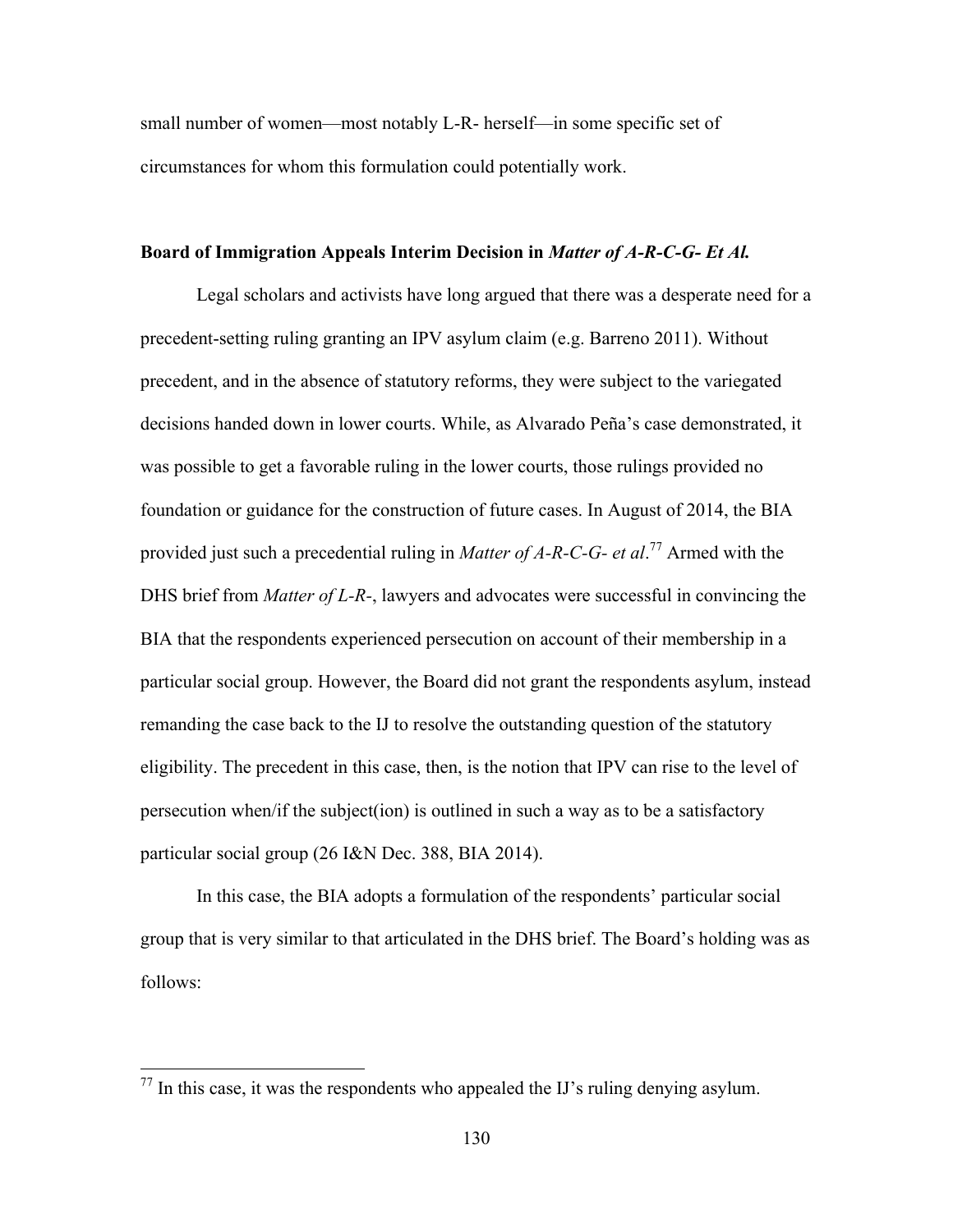We find that the lead respondent, a victim of domestic violence in her native country, is a member of a particular social group composed of "married women in Guatemala who are unable to leave their relationship" (26 I&N Dec. 388, BIA 2014).

Much like in the DHS brief, the Board constructs a complicated social subject position for the respondent. However, unlike the DHS, the Board explicitly relies on the concept of marriage. While the DHS's formulation uses the position "domestic relationship," which was derived for elsewhere in immigration law, the Board is narrower still. Marriage is an established legal institution, and the term leaves little room for interpretation.<sup>78</sup> Political scientist Priscilla Yamin (2012) argues that, as a political institution, marriage "has a broad and discernible purpose; sets norms rules and roles; and clearly distinguishes between those inside the institution and those out" (Yamin 2012, 7). Given that this is a precedent-setting decision, the use of marriage to define her particular social group is all the more significant, as it could have a limiting effect regarding the subject formations permitted in future cases. This is especially worrisome for those who are suffering abuse in non-marital and/or same-sex relationships.

In two previous cases, the Board "…held that an applicant seeking asylum based on his or her membership in a 'particular social group' must establish that the group is (1) composed of members who share a common immutable characteristic, (2) defined with particularity, and (3) socially distinct within the society in question" (26 I&N Dec. 388, BIA 2014). However, they insist that, "not every 'immutable characteristic' is sufficiently precise to define a particular social group" (26 I&N Dec. 388, BIA 2014). This is significant in the context of the Board's refusal to accept gender as a particular social

 $78$  Yamin argues that marriage is a political institution as it "constructs multiple" hierarchies by shaping the meaning and practices of the obligations and rights of citizens" (Yamin 2012, 7).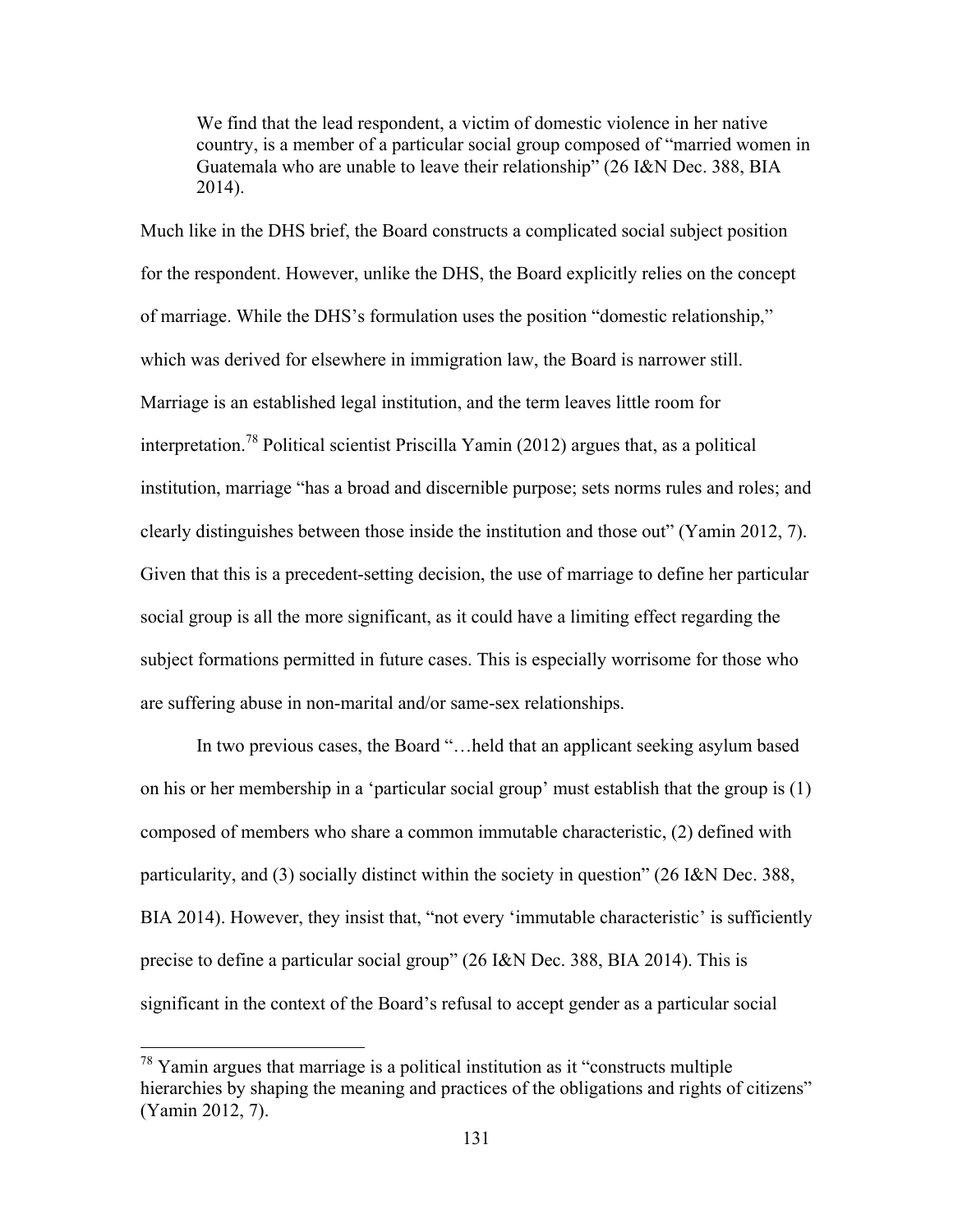group. In this case—and in line with the Board's holding in *Matter of Acosta* that "sex" is an immutable characteristic—the Board finds that "…the group [to which the petitioners belong] is composed of members who share the common immutable characteristic of gender" (26 I&N Dec. 388, BIA 2014). However, given their position that "gender" by itself does not have sufficient particularity to define the particular social group, the lead petitioner needed to add characteristics to her subject position, or "particular social group." To this end, the Board also finds that it is possible for marital status to be an immutable characteristic—one that a person either cannot change, or cannot reasonably be expected to change in order to avoid persecution. In this case, the Board treats these characteristics—gender and marriage—as additive, but still insufficiently precise.

The final addition to the lead petitioner's subject position does not concern an identity characteristic in the way that we might think of gender or marriage. Instead, it describes a relationship to agency. More precisely, it describes a social position in which group members have no agency. They are "unable" to leave their relationships, and this ascribed inability is treated as an identity-conferring characteristic of the group. However, the subject(ion)s being posited in the Board's holding are not mere description of a state of powerlessness in the face of oppression. On the contrary, the petitioner is tasked with positioning herself as stripped of all agency, and therefore in need of the US state's protection. Moreover, the group is then partially defined by a symptom of their oppression, a move that is characteristic of victim blaming in other contexts as well. The stated purpose of creating subject position like this one is that it will allow for the recognition of IPV-based claims. Yet, this added "characteristic" abstracts even further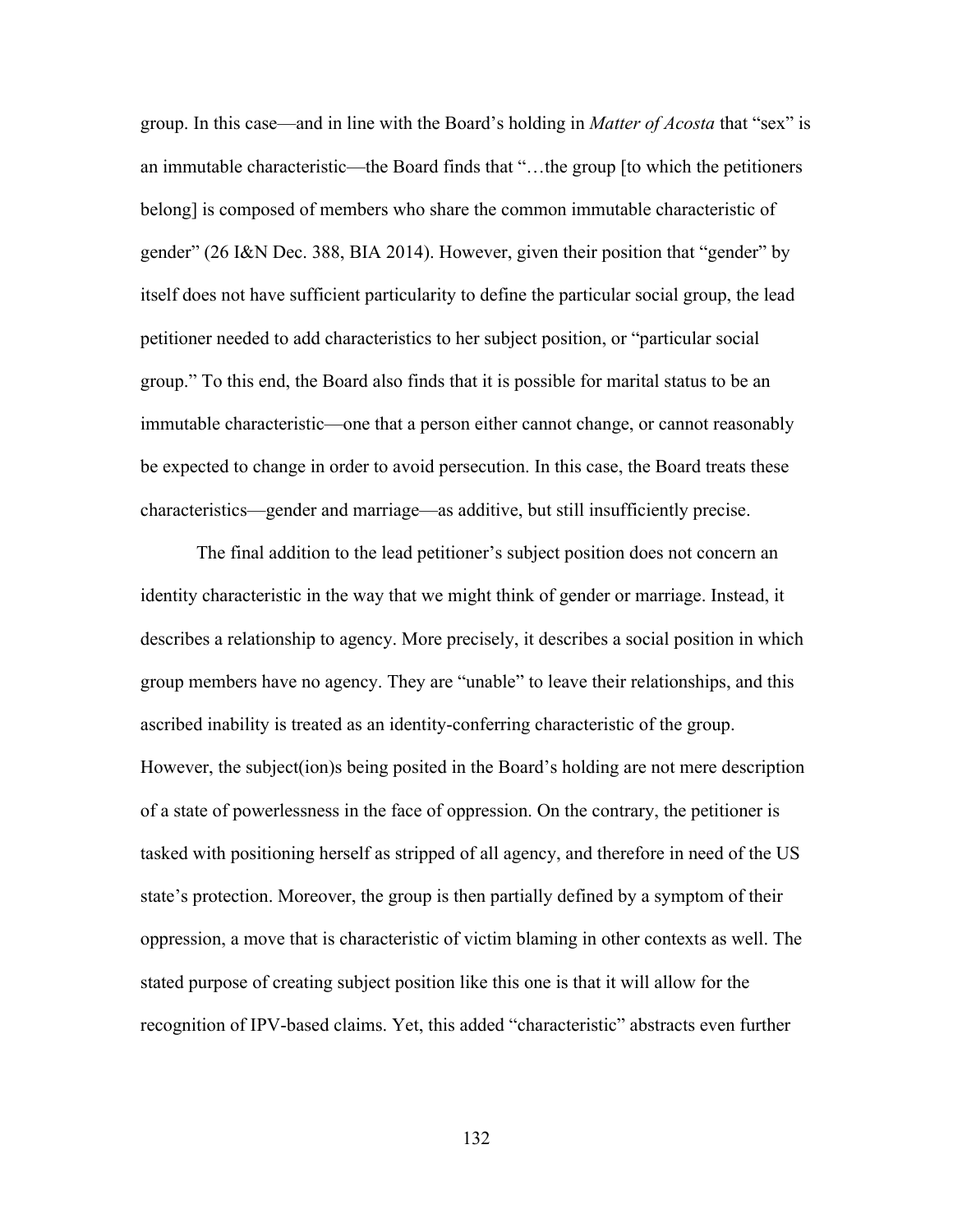from a recognition of IPV as a gender-based crime, and it accomplishes its task only in the face of the Board's refusal to accept it as such.

In discussing the lead respondent's claim that she was subject to IPV on account of her membership in the particular social group "married women in Guatemala who are unable to leave their relationship," the BIA argues that, "[i]n evaluating such claims, adjudicators must consider a respondent's own experiences, as well as *more objective evidence* such as background country information" (26 I&N Dec. 388, BIA 2014, emphasis added). Here again, as is often the case, women's credibility as witnesses to the violence committed against them is questioned. In this case, it is drawn into question through the BIA's juxtaposition of a women's experience with "more objective evidence." The Board understands its role in defining the petitioner's particular social group as *creative*, rather than descriptive. The holding states that, "[i]n some circumstances, the terms can combine to create a group with discrete and definable boundaries" (26 I&N Dec. 388, BIA 2014). Yet the Board juxtaposes "experience" with "objective evidence" when discussing the respondent's burden of proof. Even in the context of its explicit recognition that the formulation of these subject positions is creative rather than descriptive, the survivor's experience is treated as questionable evidence. The survivor's testimony, then, is treated as a "she said" in the absence of an opposing "he said," which is ultimately the position taken by the state.

The success of her claim rests in part on her ability to convince the BIA that the violence committed against her was public violence, rather than a private matter between two private individuals. In not accepting the profoundly public nature of so-called "private" violence, like IPV, the onus is placed on each individual petitioner to position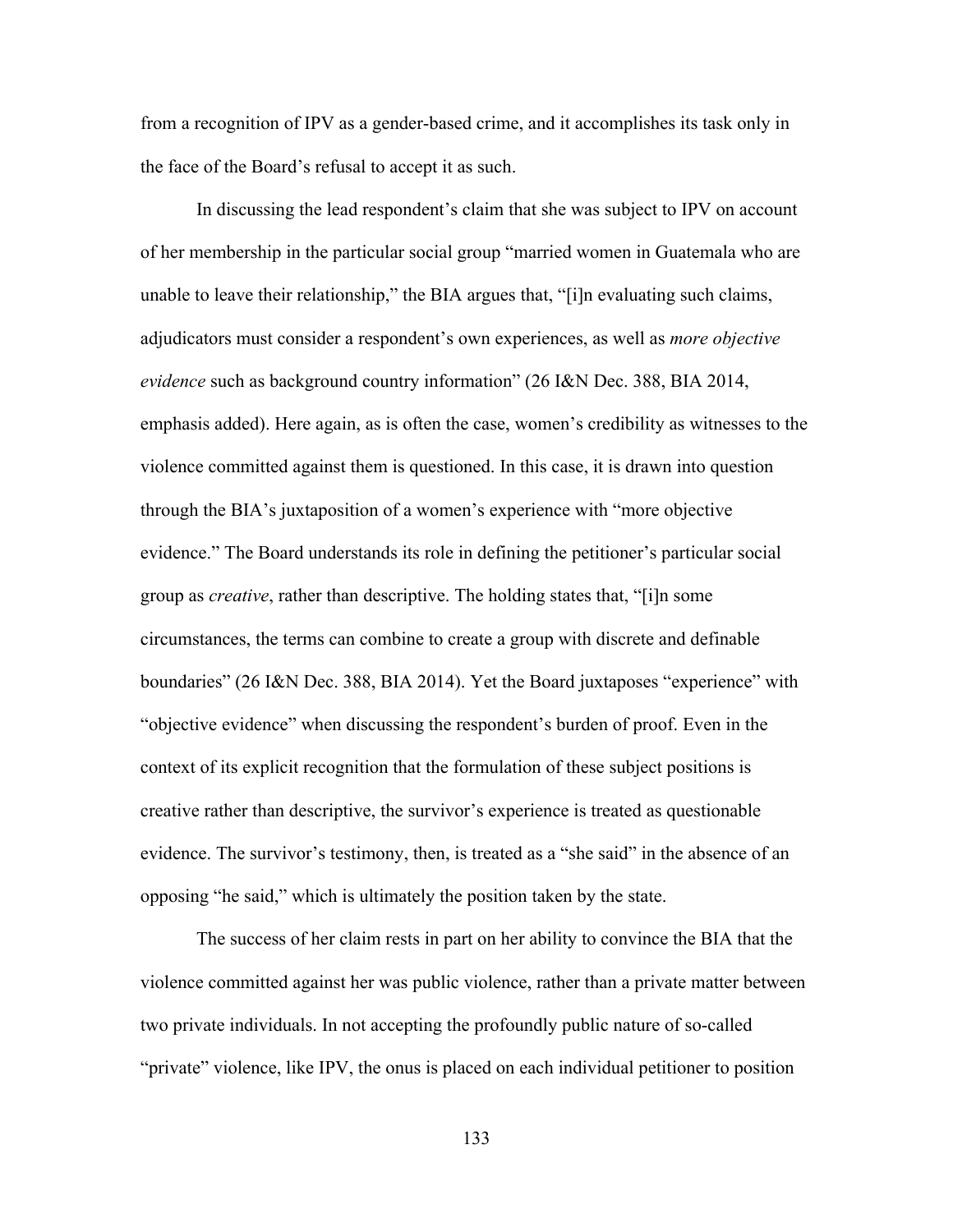the violence committed against her vis-à-vis the state. That is each petitioner, on a caseby-case basis, must convince US adjudicators that her case is an *exception* worthy of addressing. Yet, as feminist scholars have been arguing since the 1970s, the relegation of IPV and child abuse to the so-called "private sphere" (juxtaposed with some other "public sphere") is not merely and inaccurate representation of the public nature of that violence, it is itself a factor in the continuation of that violence (Schneider 1994; Okin 1989; Okin 1998).

This decision was the first of its kind in the US, and it clearly opens up new possibilities. However, it suffers from the same inadequacies of other non-statutory policies—that is, it is much more susceptible to change and unfavorable interpretation and it is an expression of the same incrementalist approach to recognizing IPV as persecution as the DHS brief in *Matte of L-R-*. As I argue in the next section, these seemingly progressive moves are subject to another interpretation as well, and it is one that moves us further from recognition of gendered violence as persecution.

### **Gendered Institutional Violence**

Article 33 of the 1951 UN Convention Relating to the Status of Refugees codifies, as binding international law for signatory states, the so-called principle of "nonrefoulement." The Convention states: "No Contracting State shall expel or return ('refouler') a refugee in any manner whatsoever to the frontiers of territories where his [or her] life or freedom would be threatened on account of his [or her] race, religion, nationality, membership of a particular social group or political opinion" (UN Convention, Art. 33(1)). Miller, Keith, and Holmes argue that this "core principle of *non-*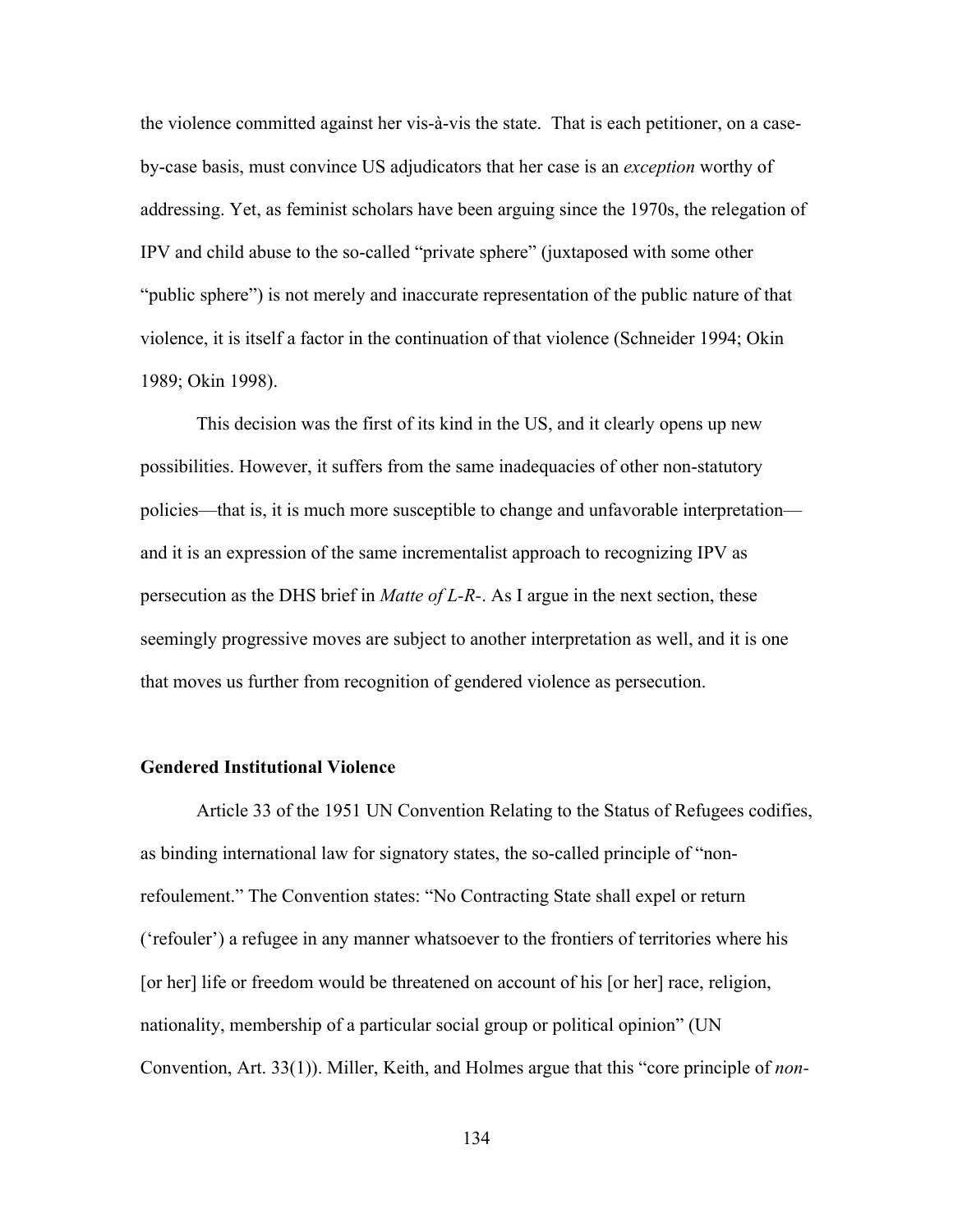refoulement underpins the international refugee regime" (Miller, et al. 2015, 5). Setting aside the question of international law's efficacy broadly speaking, the US legal framework concerning refugees and asylees mirrors the Convention on most counts. A fundamental feature of US asylum law is that one need not have authorization to be in the country when she files a petition for asylum. When someone files a defensive asylum petition, her removal from the country is deferred until the claim is resolved—until it is determined whether or not she is in fact fleeing persecution. This mechanism prevents the asylum-seekers from being deported back to their persecutors, and is one of the ways that the principle of non-refoulement manifests itself in US domestic law.

The idea behind the principle of non-refoulement is that, to return a refugee or asylee back their persecutor(s) is to do them a grave harm—the returning state makes it possible for the persecution to begin again, and can therefore be seen as partially responsible for the persecution that follows. Refoulement is not merely negligence or complicity; it is, very precisely, harm in itself. Moreover, it is self-reflective harm, by definition. The act of refoulement is an act committed against someone who has the right to be recognized as a refugee or asylee—if a state returns a person that it recognizes as a refugee or asylee, it is necessarily committing the harm inherent in refoulement selfreflectively. I argue, however, that to deny that someone is a legitimate refugee or asylee when they ought to be recognized as such—irrespective of whether or not that state chooses to grant asylum or refuge—does not absolve said state of responsibility for the harm of refoulement.

The force of my argument here is not that the US is in violation of international law when it deports IPV-based asylum seekers back to their abusers, though that may be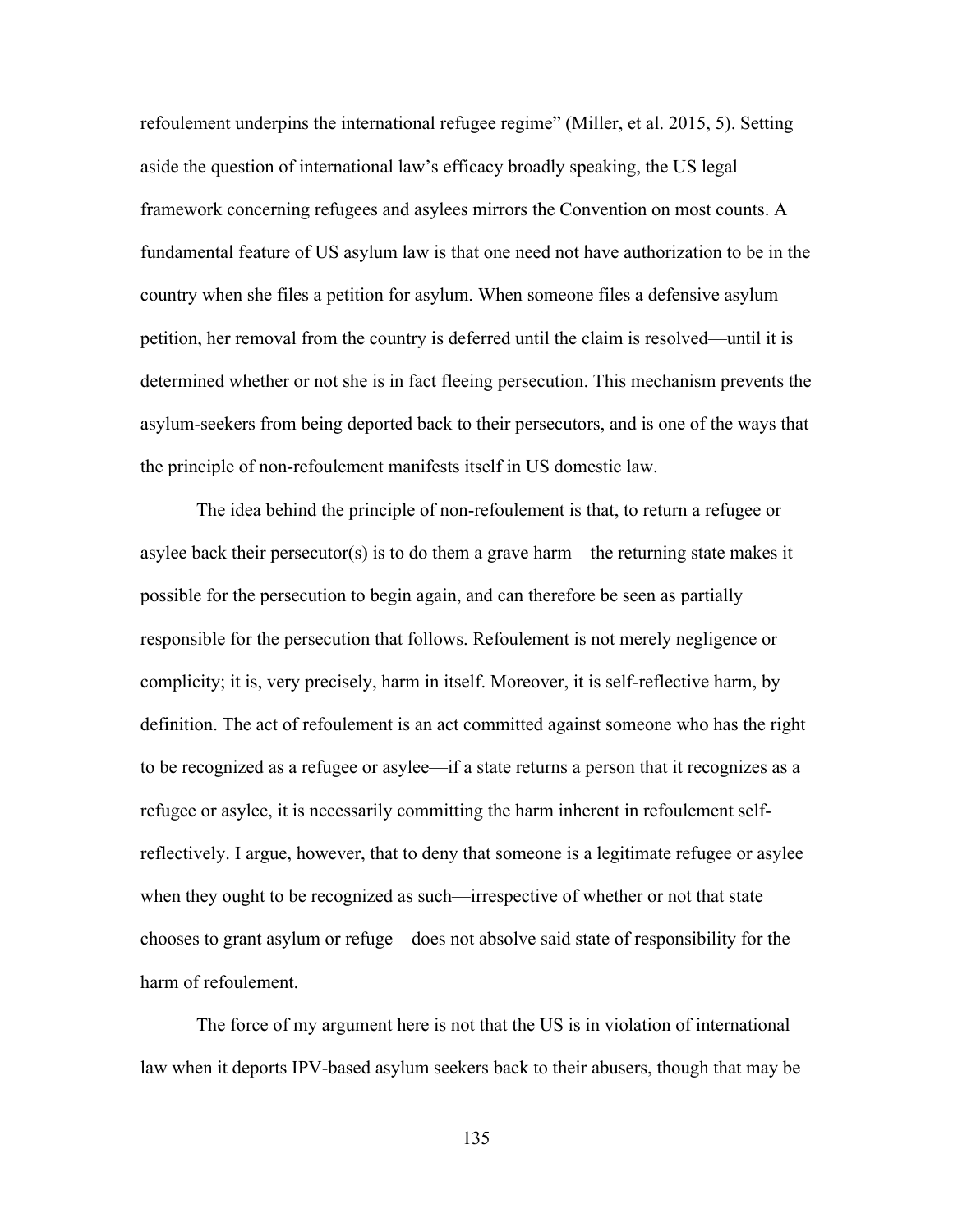the case. Instead, it is that the decision to deny the public and persecutory nature of IPV per se—an act which might seem to absolve the US state of responsibility for harm committed against IPV survivors upon their return—is itself harm equivalent to the harm of refoulement. In this case, we can see the self-reflectiveness of the state not in the denial of certain IPV-based claims, but in the *acceptance* of other IPV-based claims. The DHS brief and the BIA have both clearly acknowledged that "in some cases" IPV can serve as the basis for grants of asylum. Each institution made it clear that they were not conceding that IPV *qua* IPV is persecution, as evidenced by their insistence that only subject(ion)s abstracted from the acts of gendered violence themselves could form the basis of successful claims. However, the cases for which they have made these allowances are not exceptional or unique—they are quintessential, representative of precisely the systemic and public nature of IPV as a sociocultural phenomenon. Therefore, we can see the acceptance of these claims as *de facto*—though perhaps unintentional—recognition that IPV *ought* to be considered persecution in and of itself.

The refoulement of women seeking asylum on account of IPV is an act of gendered institutional violence. It is violence on account of its likely consequences—the continuation of the persecution that motivated the asylum claim in the first place. It is institutionalized by the lack of statutory acceptance of gender-based violence as persecution, and by the judicial precedent now governing the adjudication of these claims. And it is gendered because IPV is gendered—predominantly perpetrated by men, and suffered by women and gender minorities.<sup>79</sup>

 <sup>79</sup> The term "gender minorities" here refers to gender non-conforming and transgender individuals.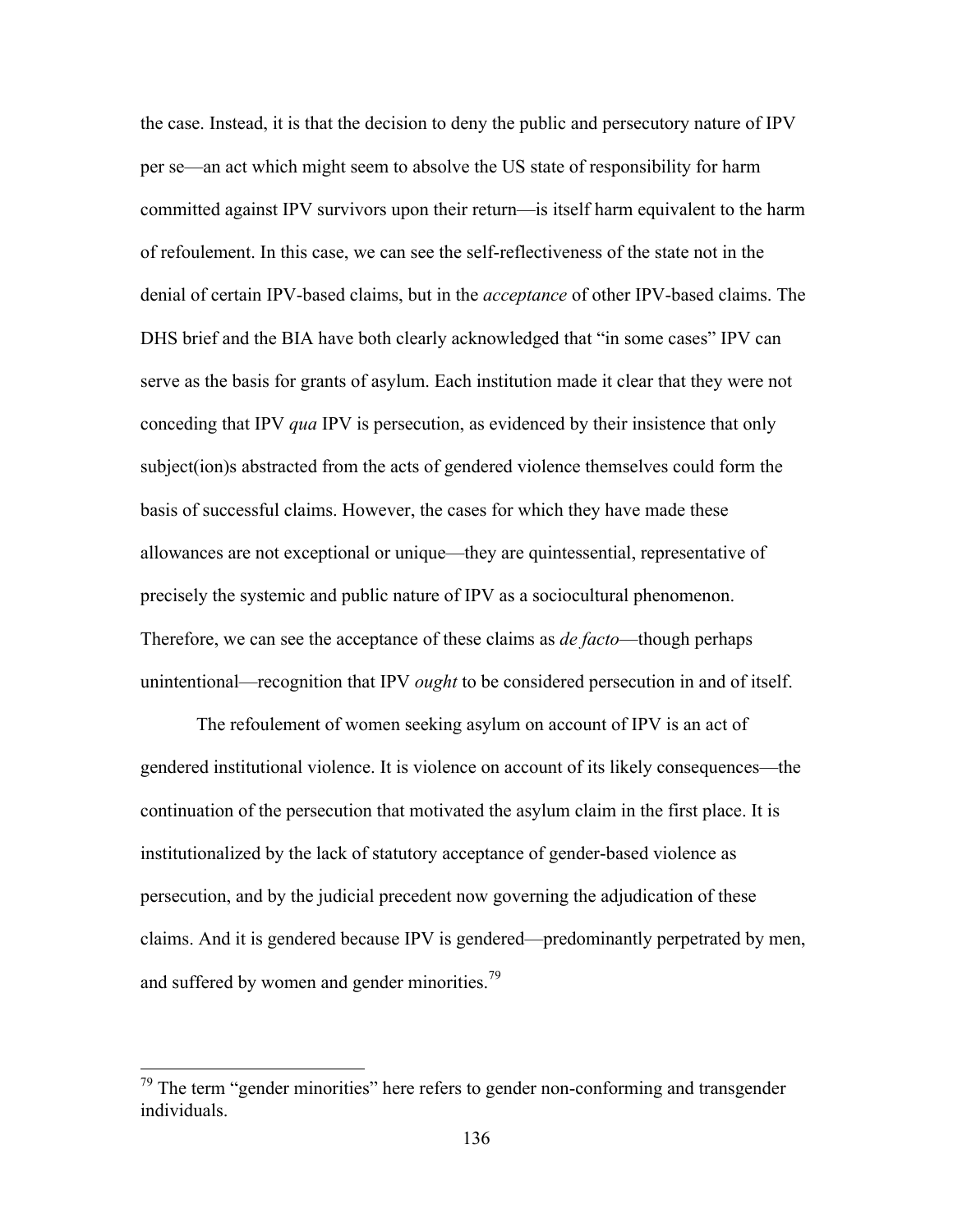To understand the violence of this particular exercise of state power as existing only in individual acts of deportation or refoulement, however, is incomplete. The justificatory basis for those deportations lies in the denial of asylum for all IPV survivors who are unable to successfully establish their membership is a satisfactory "particular social group." Petitioners are tasked with demonstrating the public and persecutory nature of the violence committed against them, to representatives of a legal system that explicitly does not recognize persecution on account of one's gender as legitimate grounds for an asylum claim. Therefore, we ought to understand the institutional hurdles place in front of these petitioners as gendered institutional violence as well. The acceptance of certain claims *as exceptions* to the unchanged rule legitimates this exclusionary system, even as it extends the protection of asylum to a lucky few. The institutional recognition that there exist IPV-based asylum claims that ought to be granted demonstrates an awareness of the persecutory nature of IPV in principle. The denial of other claims, and the refoulement of other petitioners, viewed in the context of this awareness, ought to be understood as institutional violence committed self-reflectively.

#### **Conclusion**

The 2009 DHS brief in *Matter of L-R-* and the 2014 BIA holding in *Matter of A-R-C-G- et al.* have been taken by many to signal a significant shift toward a more ethical asylum policy for survivors of IPV. However, the alternative subject formations articulated in both the brief and the Board's holding, functional though they may be in particular cases, rely heavily on a laundry list of specific descriptors, each of which moves further away from recognizing gender itself as a "particular social group," and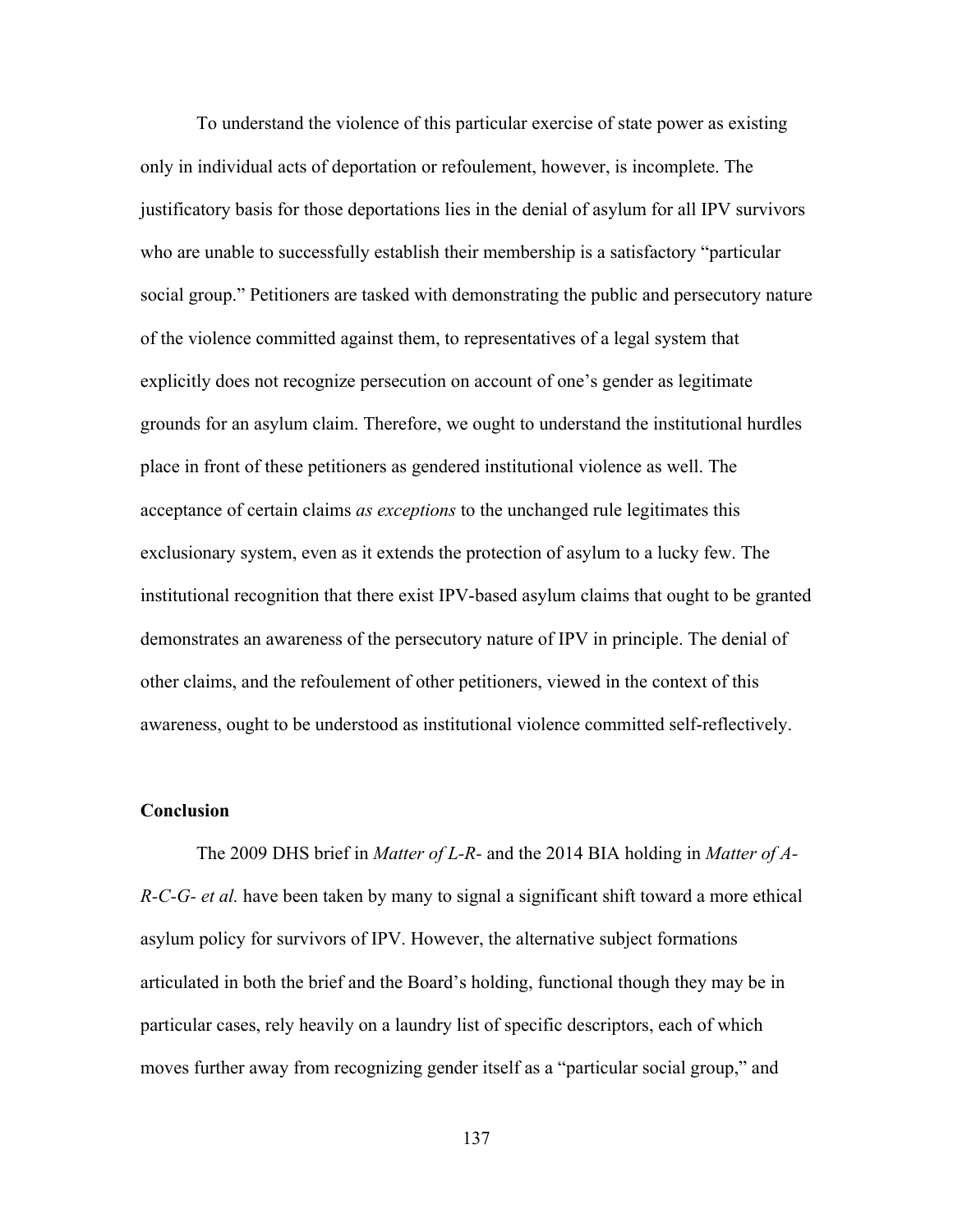IPV as a cognizable form of persecution. These formulations further entrench and legitimize an apolitical conceptualization of IPV, which serves to obfuscate the role of the state and state actors in its continuation and remediation. As a result, the amended policy acts to perpetuate, rather than contest, the conditions under which IPV continues to thrive.

The Board's precedent-setting ruling in *Matter of A-R-C-G- et al.* concedes that, "in some cases," IPV is persecution, though it maintains the extraordinary institutional hurdles to access. Viewing the US state's actions in light of the principle of nonrefoulement permits a different understanding of the relationship between the state and the continuation of IPV. DHS and the Board's concessions that IPV can be understood as persecution changes the way we ought to conceptualize the deportation of IPV-based asylum-seekers for whom the institutional barriers were insurmountable. The harm constitutive of refoulement is self-reflective, and in the case of IPV-based asylum, it is decidedly gendered in its effect. On account of this, we ought to understand the multidimensional state actions—deportations, grants of asylum, and denials of asylum in these cases as gendered institutional violence, committed self-reflectively. When viewed through this lens, we can see the acceptance of some IPV-based asylum in this particular way as moving us further away from a more just and ethical asylum policy.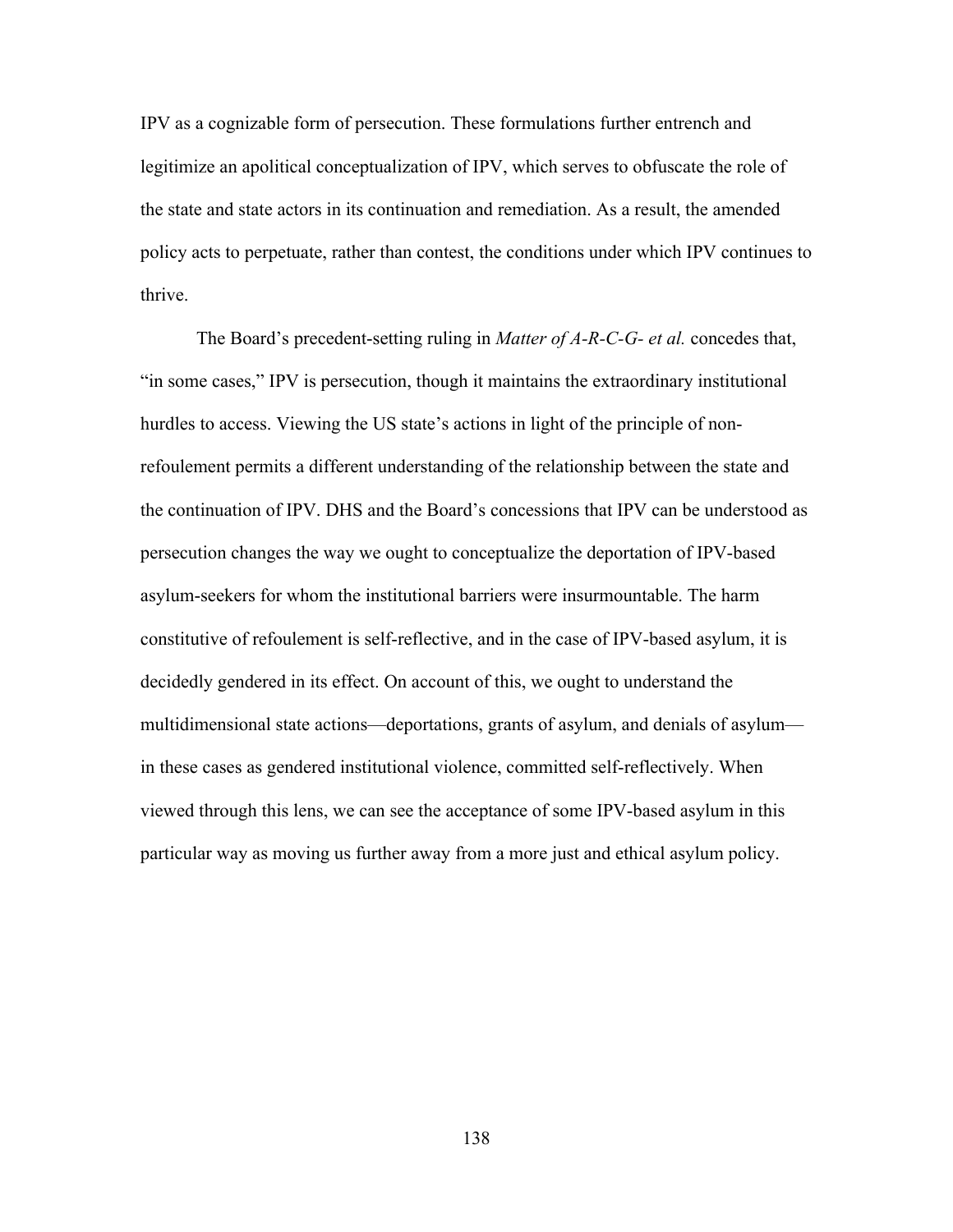#### **CHAPTER V**

## **CONCLUSION: CENTERING PERIPHERAL VIOLENCE**

One of the central contributions of this dissertation is in drawing together two cases that are generally treated as analytically and politically distinct—IPV based asylum, and IPV against immigrants in the US. These two cases are adjudicated differently by the state; they are the subjects of separate policies; and scholars analyze them separately. There are, however, some significant and fundamental ways in which these cases can be viewed as reflective of the same phenomenon and reliant on the same set of structuring rationales. This chapter examines the connections and differences between these cases.

#### **Case Comparison: Institutional Location**

There are a number of important differences between these cases, one of the more prominent being the institutional focal point of each. Chapter III focuses on Congress and the bureaucracy, while Chapter IV focuses on the immigration courts and upper echelons of presidential administrations. These institutions operate differently from one another, serve different functions, are bound by (some) different sets of rules and norms, and operate on different mandates. These institutional sites do, however, share some important commonalities; in the broadest sense, each operates on the authority of the larger state institutional structure, each wields the power and authority of the state in some way, and each engages in some level of policymaking (broadly defined) and discretion. On account of this, each institutional location is, at least potentially, a site at which the state can and does change, exert authority, and converge with the agentic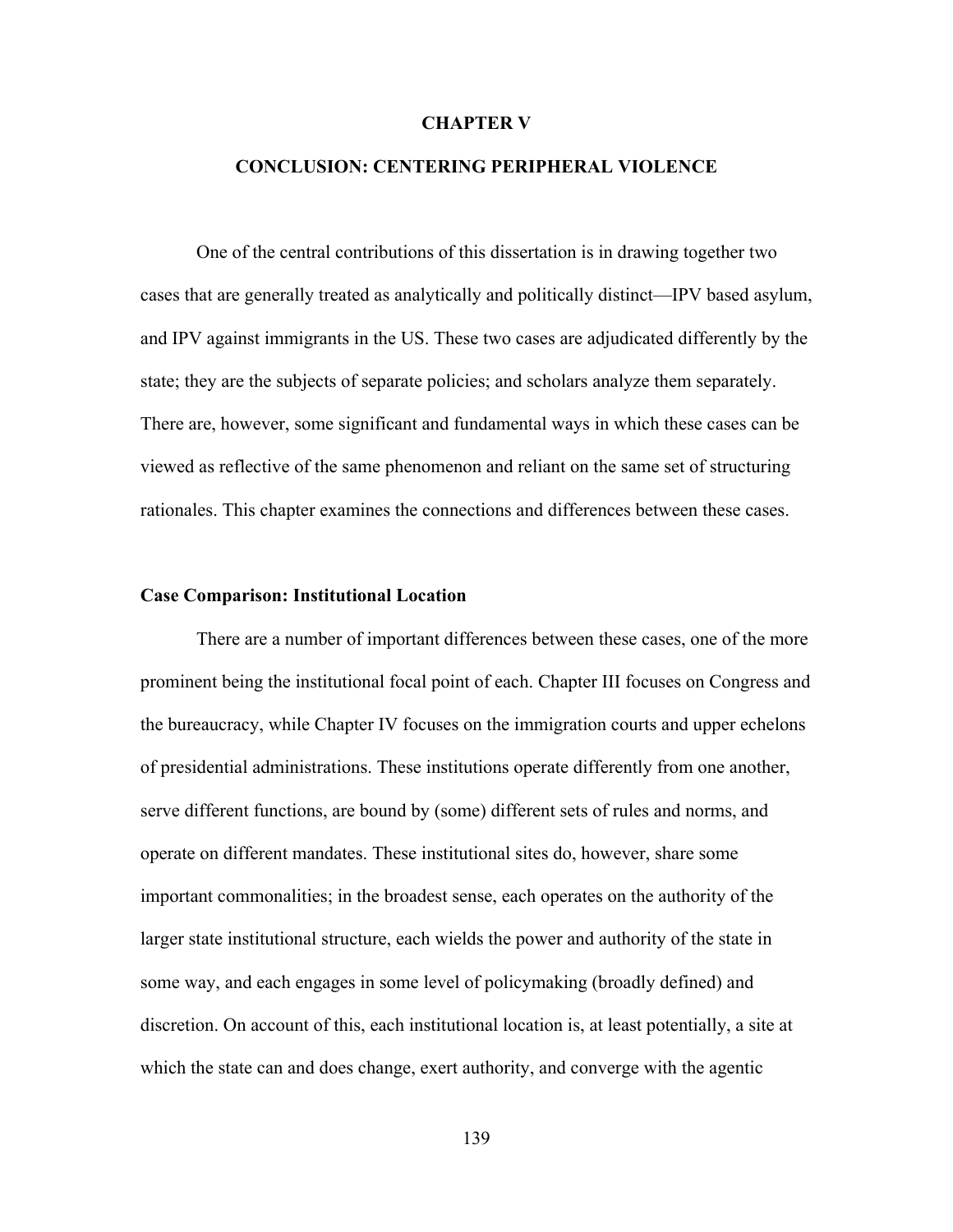capacities of individuals and collectives thereof. The content of this confluence manifests in dissimilar ways—e.g. a district attorney's refusal to sign a U visa applicant's certification of cooperation forms; a Board of Immigration Appeals ruling permitting an IPV-based asylum claim as an exception to existing asylum law; or a congressional body's decision to limit immigration relief for immigrant IPV survivors. However, even in light of these differences, the two cases share similarities that are both empirically and theoretically important, which I address below.

As discussed in Chapter I, I conceive of the state as a plethora of deeply interdependent, overlapping, and mutually constitutive sub-institutions, each of which is composed in part of sets of rules and norms that govern the behavior of those operating within them as well as those over whom they have power and authority. Moreover, the state as an overarching institution and the sub-structures of which it is comprised are both subject to, and partially constituted by the agency of individuals (and collectives thereof) operating within them (Giddens 1981; Sewell 1992; Young 2011). That is, while an institution has profound disciplining effects on those acting on its authority, they are nonetheless able to exert agentic pressure. That agency is itself partially constitutive of the institution from which the agent derives her authority, even when it is expressed as institutional transformation or reform. An emblematic example of this relationship is the capacity (and authority) of members or Congress to participate in the making, remaking, and/or dissolution of the rules, laws, and norms that partially comprise the institution(s) of which they are a part, and from which they derive their authority.

In Chapters III and IV I argue that, when we recognize the mutually constitutive relationship between institutions and the individuals operating on their authority, we can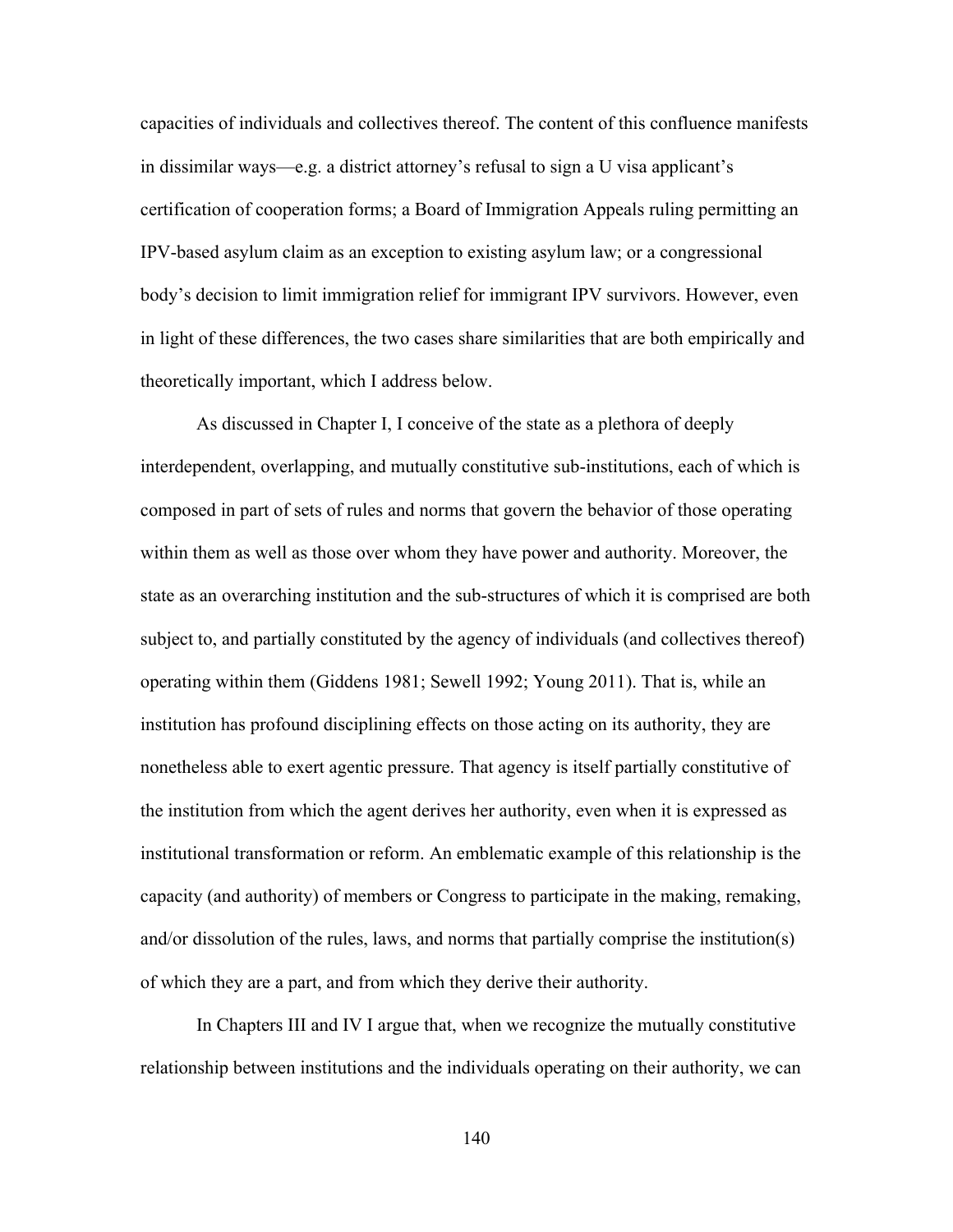see a kind of institutional self-reflection regarding the actions and inactions of the state in each of the cases. In Chapter III, I examine the House Immigration Subcommittee hearing on the BIWPA, arguing that lawmakers are explicitly self-reflective regarding the role of restrictive immigration policy in IPV against immigrants, the extent of the problem, and the limitations of existing relief policies. Given their roles as institutional lawmakers, this can be understood as a kind of institutional self-reflection. In light of this, we can understand the role of the state in IPV against immigrants not as passive inaction, but as intentional and self-reflective action.

In Chapter IV, this institutional self-reflection takes a different form. There I examine the tension between the maintenance of statutory scaffolding that excludes gender based asylum claims on the one hand, and the judicial and administrative recognition that IPV (as a gender based claim) can in fact be considered persecution. The discontinuity between policy and its implementation is indicative of the complex, interactive, and often-incongruous nature of the various institutions comprising the state. However, it is important to recognize that, like Congress, the BIA and DHS are both acting on and wielding the authority and power of the state in ways that have tangible material consequences for IPV survivors. Moreover, while various state institutions may be in tension with one another on this issue, that tension exists in the context of the BIA and DHS's explicit recognition of IPV as persecution in some cases. The recognition of IPV as persecution *as an exception* to the rule is a legitimation of the capacity of the state to continue excluding most cases. Amidst internal institutional differences, however, restrictive immigration policy is a broad overarching commonality. In the section that follows I examine the theoretical significance of this commonality in the context of IPV.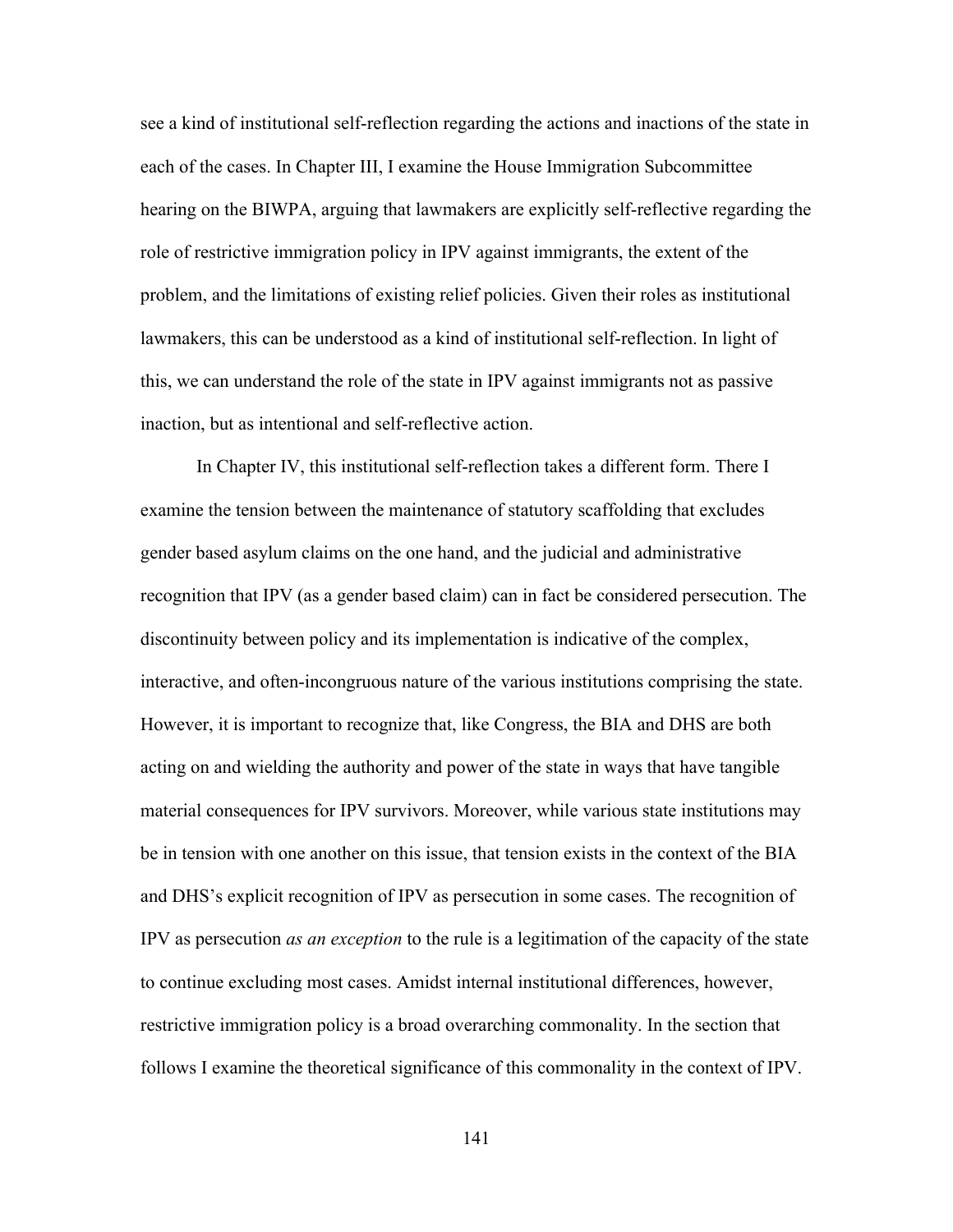#### **In the Shadow of Restrictive Immigration Policy**

Legal scholar Michelle Alexander (2012) argues in her book, *The New Jim Crow*, that reducing the prison population sizes does not, by itself, do anything to "disturb the basic architecture" of institutionalized racism in the US prison system—a system that she calls "the New Jim Crow" (Alexander 2012, 14). In Alexander's account, the prison system is fundamentally flawed, rendering surface level reforms ineffective—like putting a Band-Aid on a gunshot wound. Alexander's account provides a potentially fruitful analogy. Increases in the scope and scale of legislative amelioration will always be limited in their capacity to "disturb the basic architecture" of restrictive immigration law as a feature of IPV against immigrants, even as those very same reforms provide relief to some individuals.

The cases I present in Chapters III and IV demonstrate a profound link between restrictive immigration policy and IPV against immigrant women. In Chapter III, which discusses IPV committed against immigrant women living in the US, the state plays a multi-dimensional role—the ways in which the state comes into contact with immigrant women are many and complex. Underlying all discussions of the details of these cases is the fact of restrictive immigration policy in the broadest sense. Inherent in immigration restrictions is the *possibility* of detention, deportation, or other forms of punishment by the state for immigration law violations, and that possibility then translates into the potential for immigration law's use as coercive power wielded by abusers in relationships where immigration status is relevant. That is, immigration policy's capacity to be used as a tool of coercion by abusers is a feature of immigration policy itself, in addition to being a feature of IPV against immigrants. Importantly, this dynamic exists independently of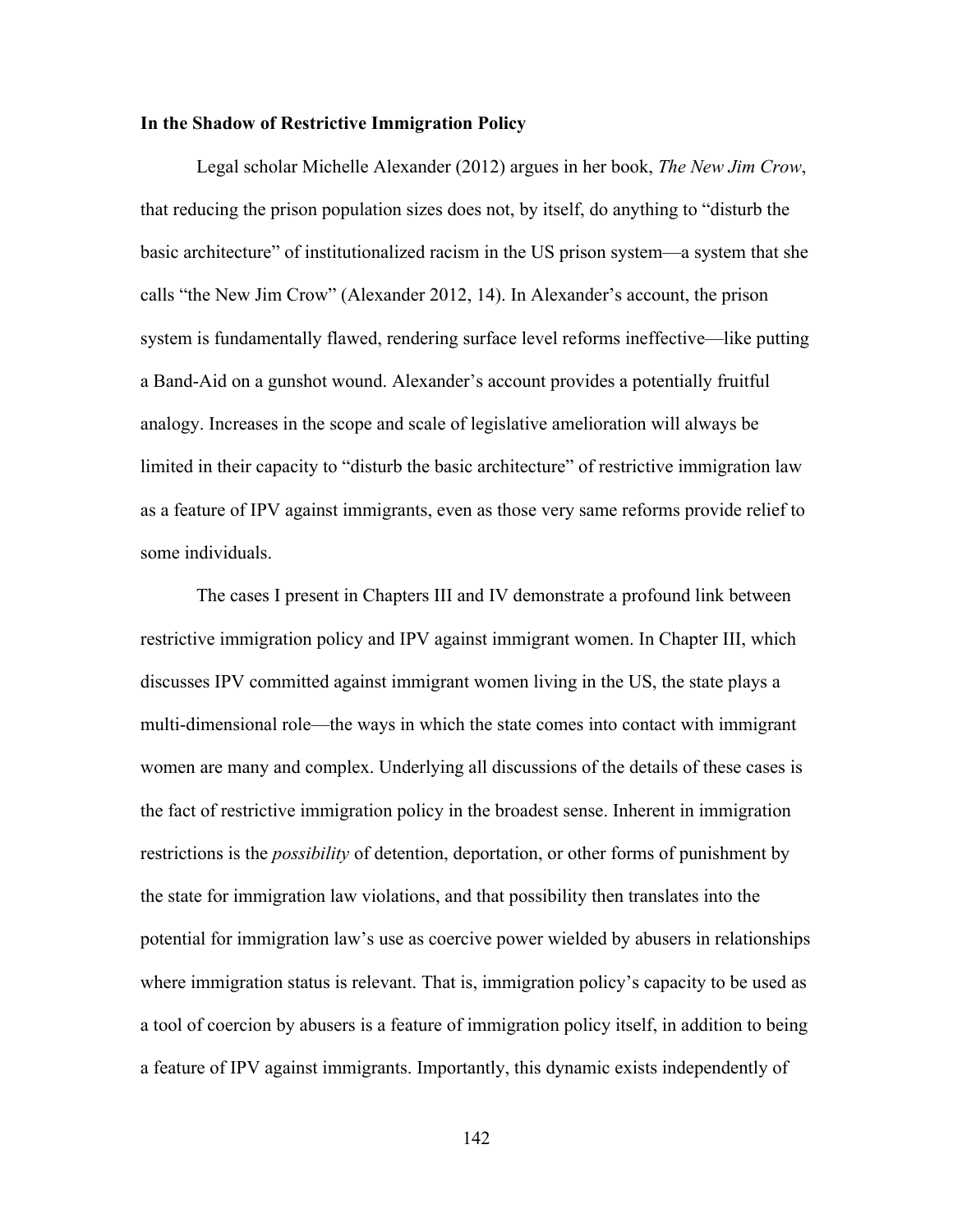the state's awareness of it. Immigration law has the capacity to manifest as gendered institutional violence whether or not the state is self-reflective or even has the capacity to self-reflect. Moreover, this feature of immigration policy exists even when that very same structure creates the space in which some survivors are granted access to relief. However, I argue that the state does in fact engage in self-reflection regarding its role in this violence, and that this self-reflection changes the way we ought to understand this relationship.

As discussed in Chapter III, restricting access to information about immigration relief is a common control tactic of abusers (Salcido and Adelman 2004). Relief policy then, however broad, will always be limited in its effectiveness by abusers themselves. As long as an abuser is able to prevent the person he is abusing from either knowing about or accessing state relief, he maintains his capacity to use immigration law as a coercive weapon. Therefore, we can understand this coercive capacity as a feature of restrictive immigration law itself rather than only as a feature of these abusive relationships. What new analytical purchase could be gained if we shift our focus away from the *use* of immigration laws in this way—conceptualizing immigration law as a tool in these abusive relationships— and instead understand these abusive relationships as a feature of restrictive immigration law itself? Conceptualizing its coercive capacity in this context as a feature of restrictive immigration law directly challenges the framing of the state as the savior or protector of IPV survivors. It requires that we reconsider the way we understand the state's responsibility in addressing this harm and suggests that we ought to redistribute culpability.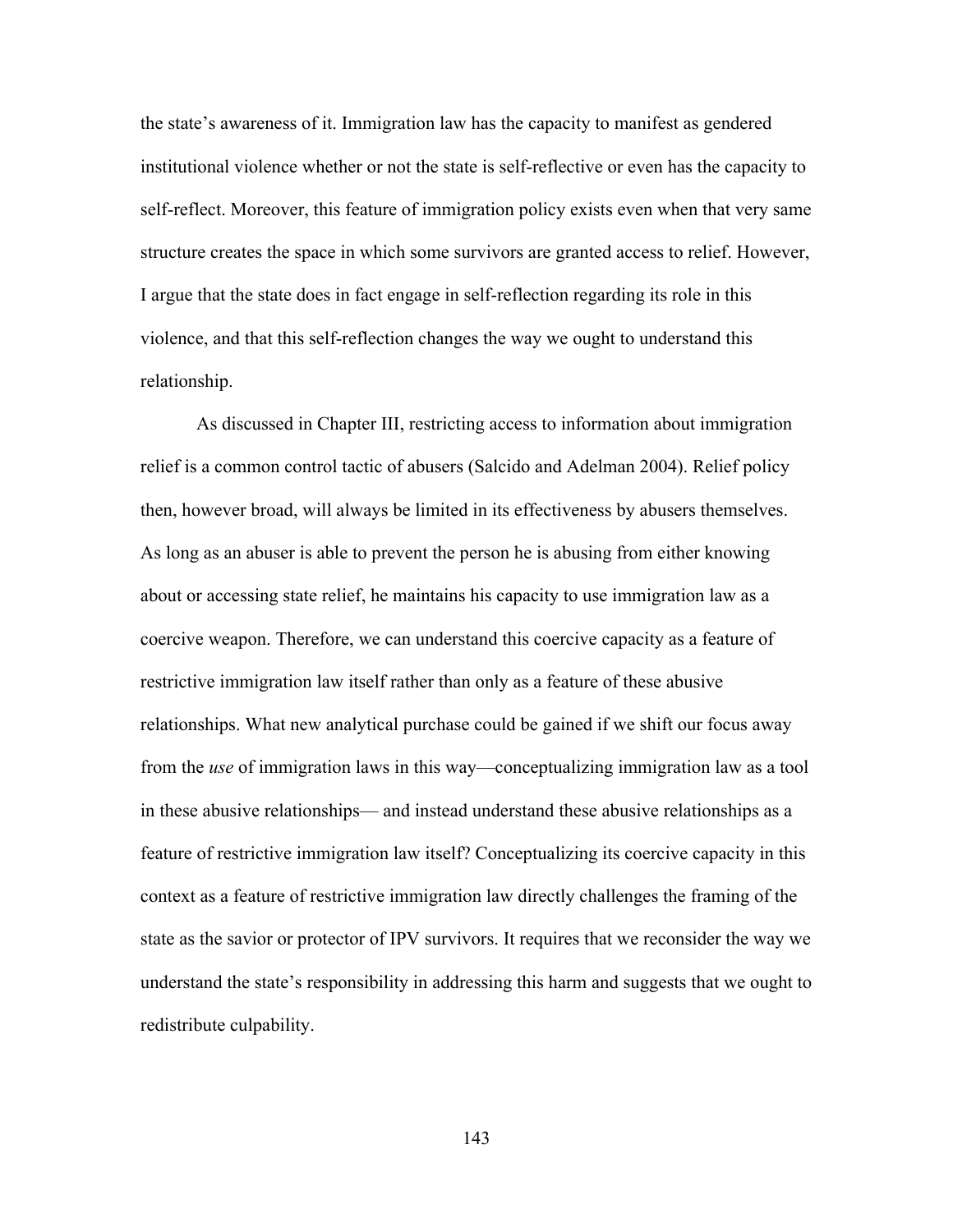The case of IPV-based asylum claims looks somewhat different on its face—the international context seems to position asylum-seekers differently vis-à-vis the US state. However, it is profoundly similar to that discussed above in important ways. The IPV serving as the catalyst for migration took place in a different country and (presumably) in the past.<sup>80</sup> On account of this, it is not immediately obvious that we ought to consider the US state to be directly involved in this violence. Importantly, in both cases, those subject to that violence are looking to the US state for relief in the form of independent immigration status—i.e. permission to stay in the US in a way that allows them to separate themselves from their abusers. This reveals the power of the US state not as external to the violent dynamic of the abusive relationships themselves, but as folded into them. In its capacity to either grant asylum or deport the asylum-seeker back to her abuser, the US state becomes inextricably involved in the IPV itself. To see the state in this scenario as the (potential) protector is problematic because it requires that we accept an outcome in which a woman is deported back to her abuser as a legitimate or justified exercise of state power, rather than as an iteration of gendered institutional violence, as I argue in Chapter IV.

Even a much more progressive asylum policy—for example, one that accepts IPV alone as grounds for a legitimate asylum claim—would be incapable of addressing the inevitability that some asylum claims will be rejected and some IPV survivors deported back to their abusers. This outcome can either be viewed as an inevitability or as a consequence of a contingent set of assumptions about the relationship between nation-

<sup>&</sup>lt;sup>80</sup> The presumption that the IPV is temporally contained in the past is deeply problematic, and only holds if we fail to account for the ongoing threat of violence should the asylumseeker return (or be retuned) as partially constitutive of IPV. In that sense, we ought to consider the IPV as ongoing, at least until this threat is eliminated by a grant of asylum.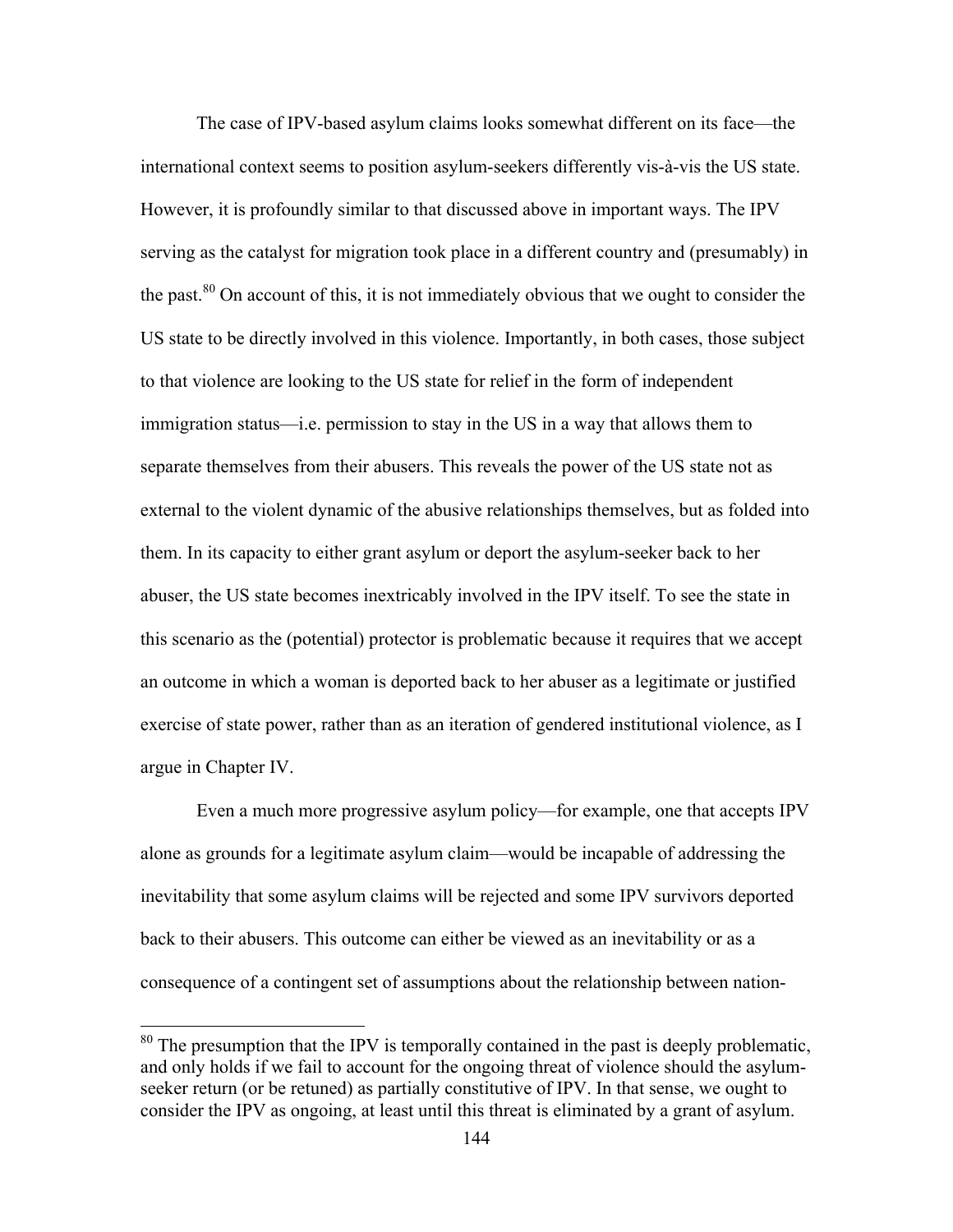states and the right to exclude (i.e. determine, in discretionary fashion, whom to allow in and whom to keep out). When viewed in light of the cases examined in this dissertation, the state's exercise of its right to exclude manifests as an institutionalized form of gendered violence. Moreover, I make the case that this institutionalized violence is committed self-reflectively.

#### **The State's Right to Exclude**

As discussed in Chapter IV, Canada has long-since incorporated the UNHCR's recommendation that gender be included as a particular social group, and it explicitly accepts asylum claims based on domestic violence (Musalo 2007, 133). Since implementing the new policy, Canada has not seen an increase in the number of refugees and asylees admitted. In fact, the number of women refugees in Canada dropped significantly in 1993 when the policy was first adopted. From 1993 to 2013, the number of women refugees/asylees from all categories fluctuated normally between 9,000 and 17,000, with a median number of 12,192 refugees admitted per year (Canada Department of Citizenship and Immigraiton 2014). More to the point, "gender claims consistently constituted only a miniscule fraction of Canada's total claims, and had actually declined in the seven-year period following the adoption of the Gender Guidelines" (Musalo 2007, 133).

Given that it does not share a border with a relatively-poorer country, Canada does not face the same immigration pressures as the US. Nonetheless, the policy shift did not lead to an opening of the proverbial "floodgates." The fact that Canada did not experience a surge in applicants was cited by the DHS in its *Matter of L-R-* amicus brief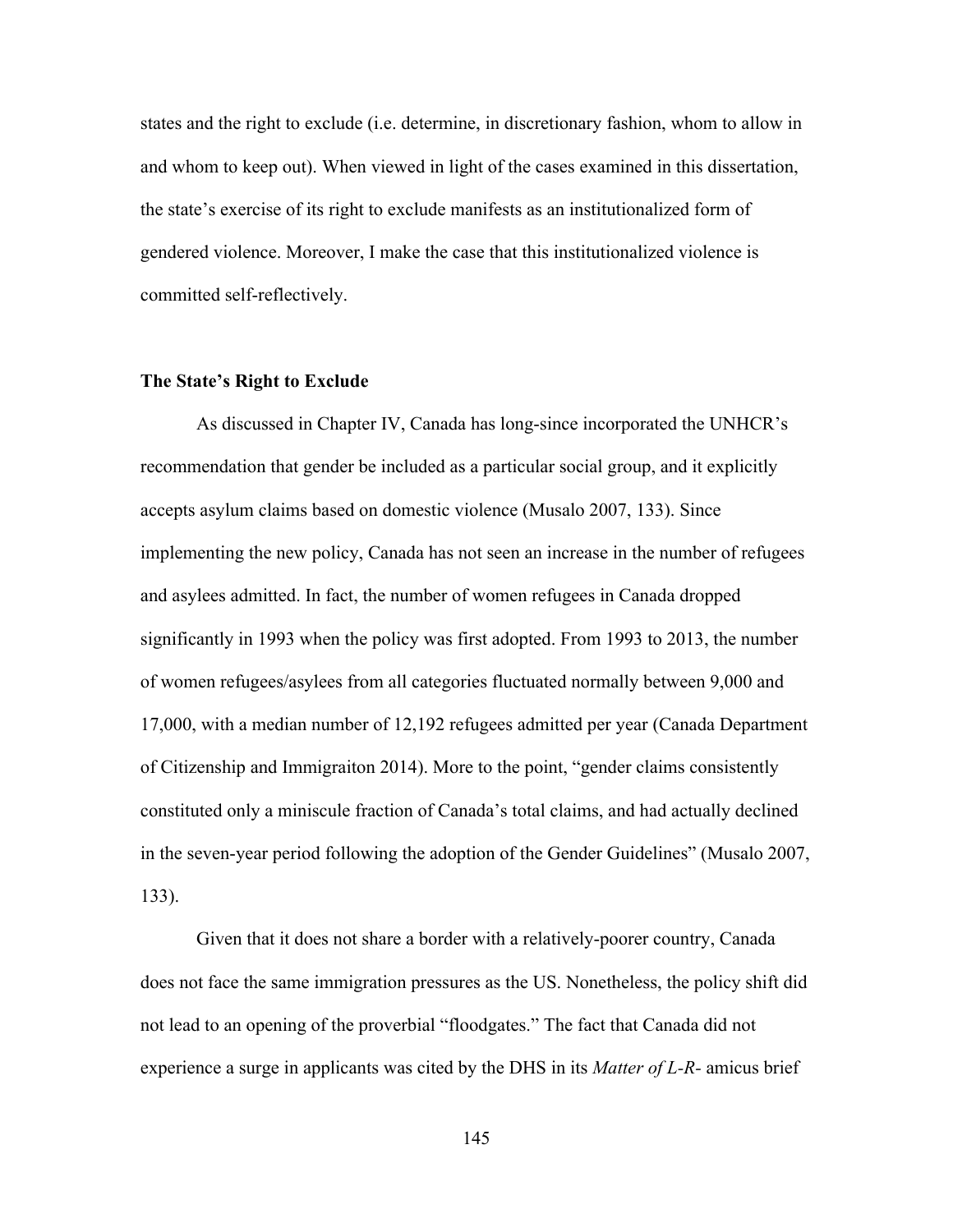as a way of assuaging concerns about a flood of new asylum-seekers (DHS Brief *Matter of L-R-* 2009). The idea being that the Canadian experience is an argument in favor of the US permitting IPV-based asylum claims, given that such a policy change would not inevitably lead to a "flood" of new asylum-seekers.<sup>81</sup>

Be that as it may, there is a significant problem with using the stability of the Canadian refugee statistics as evidence that IPV-based claims ought to be, in the normative sense, incorporated as gender persecution; to make this move is to accept the premise that an increase in the number of claims resulting from this policy shift would be a legitimate argument against it. It also assumes that one can make an ethically defensible claim that any single person fleeing IPV, who would otherwise qualify for asylum, can justifiably be excluded. Other scholars have made this point as well. For example, Musalo (2007) argues that, "opposition based on fear of floodgates is…unprincipled because the response to a fear of floodgates should not be to return victims to situations where there rights will be violated" (Musalo 2007, 120). The underlying foundation of the argument Musalo and I are contesting is the notion that sovereign states have a right to exclude.

The view that states have the right to exclude is widely held, both popularly and in the academic scholarship; however, as a minority of scholars have argued, it is nonetheless open to contestation. Political theorist Joseph Carens (2013) points out that,

 $81$  While the opening of the proverbial floodgates is not an explicit concern for DHS, it is a common refrain in the broader national conversation. Musalo argues that "the overarching basis for the opposition to gender claims is the fear that acceptance of these cases will result in the floodgates" (Musalo 2007, 132). She quotes David Ray from the Federation for American Immigration Reform (FAIR) as an illustrative example: "'You can't just say 'I'm in a bad situation and therefore I'm a member of some new social group['] If the categories grow so large as to include millions of people, asylum policy is going to crumble'" (Musalo 2007, 132, quoting David Ray).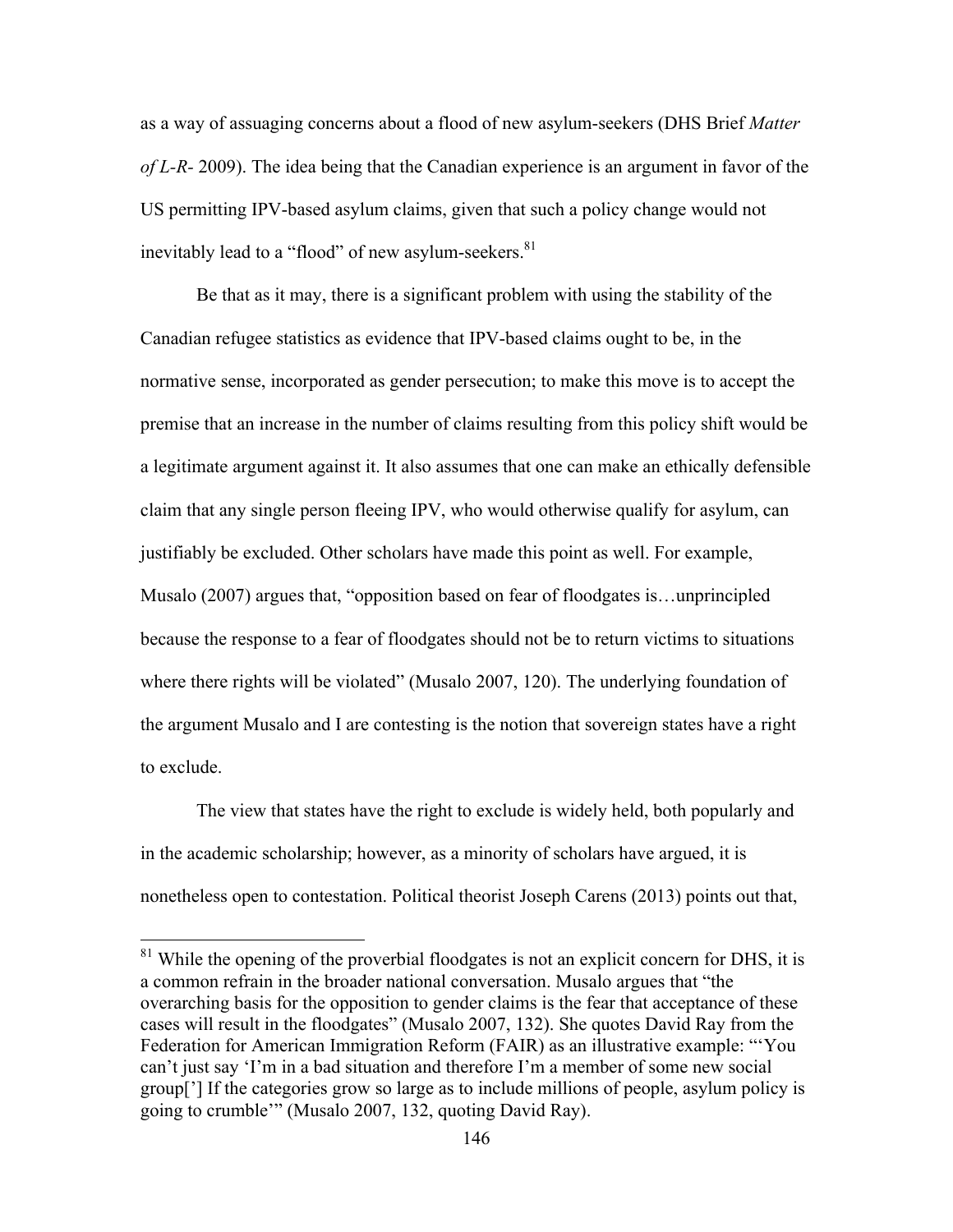even if we accept that states have the right to exclude at will, "[s]tate sovereignty and democratic self-determination are morally constrained. The decisions of a sovereign state may be morally wrong even if the state is morally entitled to make those decisions" (Carens 2013, 7). Therefore, one need not directly contest states' moral right to exclude in order to contend that said exclusion could be morally wrong. For Carens this serves as a springboard into an argument for open borders as the only way to fully account for the injustices caused by exclusionary policies.<sup>82</sup> However, it is not necessary to entertain the idea that states should open their borders in order to interrogate the restrictive immigration policy on moral grounds. Carens reminds us that while a person or entity may have the moral right to engage in a certain behavior, that does not shield them from moral judgment of the outcomes (Carens 2013). Put differently, even if we accept the state's right to exclude in principle, that by no means binds us to accept the outcome should the state exercise that right. The case of IPV against immigrants suggests that an intersectional feminist analysis could add depth to the theoretical debate around open borders. Moreover, the work of this dissertation sheds light on the gendered material

<sup>&</sup>lt;sup>82</sup> Many scholars have argue for open(ing) borders to various degrees, and for various reasons. Legal scholar Bill Ong Hing (2010), for example, argues that the US, Canada, and Mexico should establish a multilateral union much like the EU as a way of addressing our immigration system in crisis, and the incredible economic inequity created by the North American Free Trade Agreement (NAFTA) (Hing 2010). Similarly, sociologist Saskia Sassen (1999) aims to dislodge our understanding of international migration as a crisis and challenges the dominant "invasion" imagery. She argues that, "[i]nternational migrations stand at the intersection of a number of economic and geopolitical processes that link the countries involved; they are not simply the outcome of individuals in search of better opportunities" (Sassen 1999, 1). Moreover, globalization and increasing economic interconnectedness are at odds with the immigration policy that "…remains centered on older conceptions of the nation-state and national boarders" (Sassen 1999, 5). She argues that the US has something to learn from the EU where the liberalizing of economic relations was mirrored by an opening of borders between EU member states (Sassen 1999).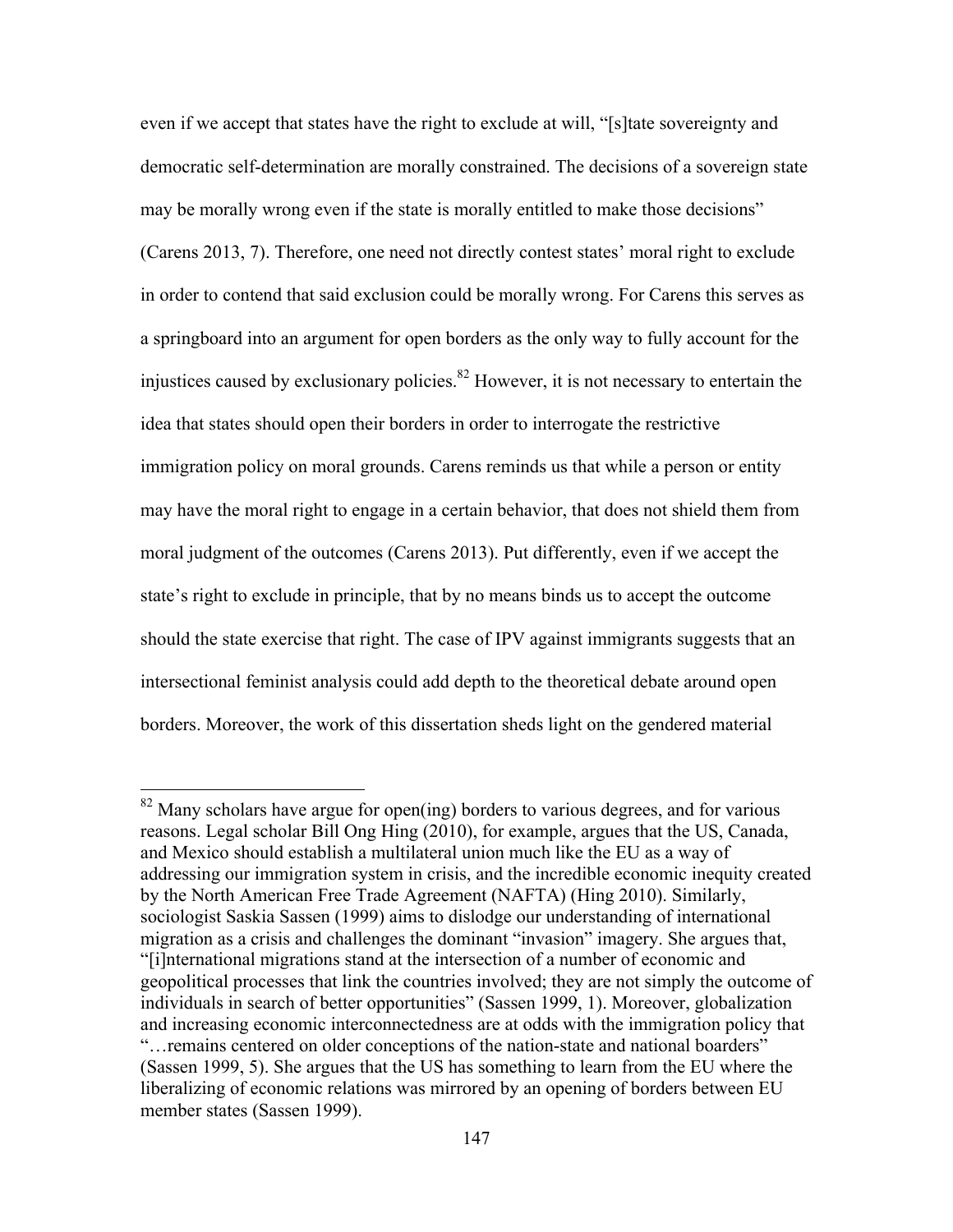effects of restrictive immigration policy, making borders tangible and consequential in a particular way. That contextualization brings another set of material concerns to bear on the question of open borders as a theoretical position and a policy proposal.

In linking the theoretical debate with material consequences, my analysis forces questions regarding alternative institutional structures that might alter restrictive immigration policy's role in IPV in a way that traditional institutional scholarship either misses or brackets off too quickly. Given that relief policies housed within broader sets of immigration restrictions can only ever mitigate rather than eliminate this dynamic, what other institutional forms are possible? Is it possible, then, to make an intersectional feminist case for open borders—an immigration policy that would eliminate immigration law as a form of gendered institutional violence by eliminating immigration restrictions? When we recognize the capacity of immigration law to manifest as gendered institutional violence, the urgency of this question is revealed in full force.

#### **Areas of Further Research**

The work presented here suggests that there is much to be done in the way of further research and theoretical development. There are a couple of areas in particular that I would like to emphasize in this regard. Given the multidimensional nature of the state and the many sites at which there is a potential for institutional self-reflection (or not), policymaking, and state action and inaction, it would be fruitful to expand my analysis to further account for bureaucratic implementation and discretion. The certification of cooperation requirement for U visas that I examine in Chapter III is indicative of much broader involvement on the part of street-level bureaucrats. One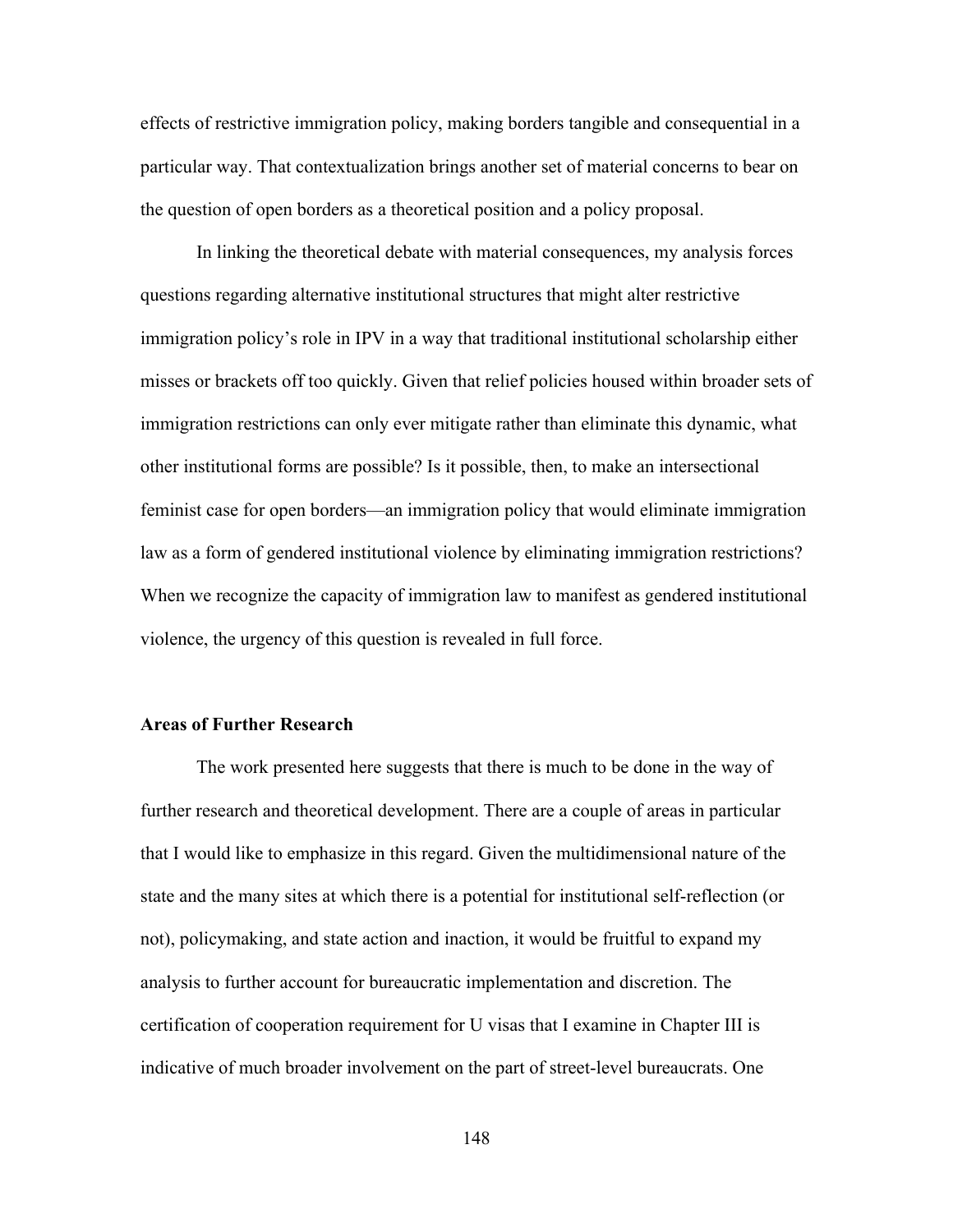potential way to expand my analysis in this area would be to examine bureaucratic decisions made at the Vermont Service Center, which could potentially be elucidated through interviews with those directly involved in the issuing of or denying immigration relief under VAWA.

With regard to IPV-based asylum, there are a number of ways to build on my analysis. The way that IPV-based asylum claims play out in the immigration courts is preceded by other instances of the discretionary exercise of state power. This is an important part of the story that could contextualize decisions and policy made in the courts and in higher levels of the administration. Many defensive asylum claims are made at immigrants' first point of contact with immigration officials, such as at the geographical borders. This is a site at which street-level bureaucrats exercise an incredible amount of discretion regarding whether and how to proceed with individual requests for asylum. Bringing together these accounts would help to further explicate the interaction between IPV and restrictive immigration policy and its implementation.

Throughout this dissertation I delineate and analyze myriad ways that immigration law is a source of oppression in the lives of immigrant women, trapping them in abusive relationships, strapping them with financial hardship, and actualizing the coercive threats of abusers. The solution to the epidemic of gendered violence in any of its manifestations cannot be the impossible (and undesirable) *dissolution* of gender difference. Neither can the solution to the intersectional violence of IPV against immigrant women be the impossible dissolution of difference. Young argues that, "social justice…requires not the melting away of differences, but institutions that promote reproduction of and respect for group differences without oppression" (Young 1990, 47).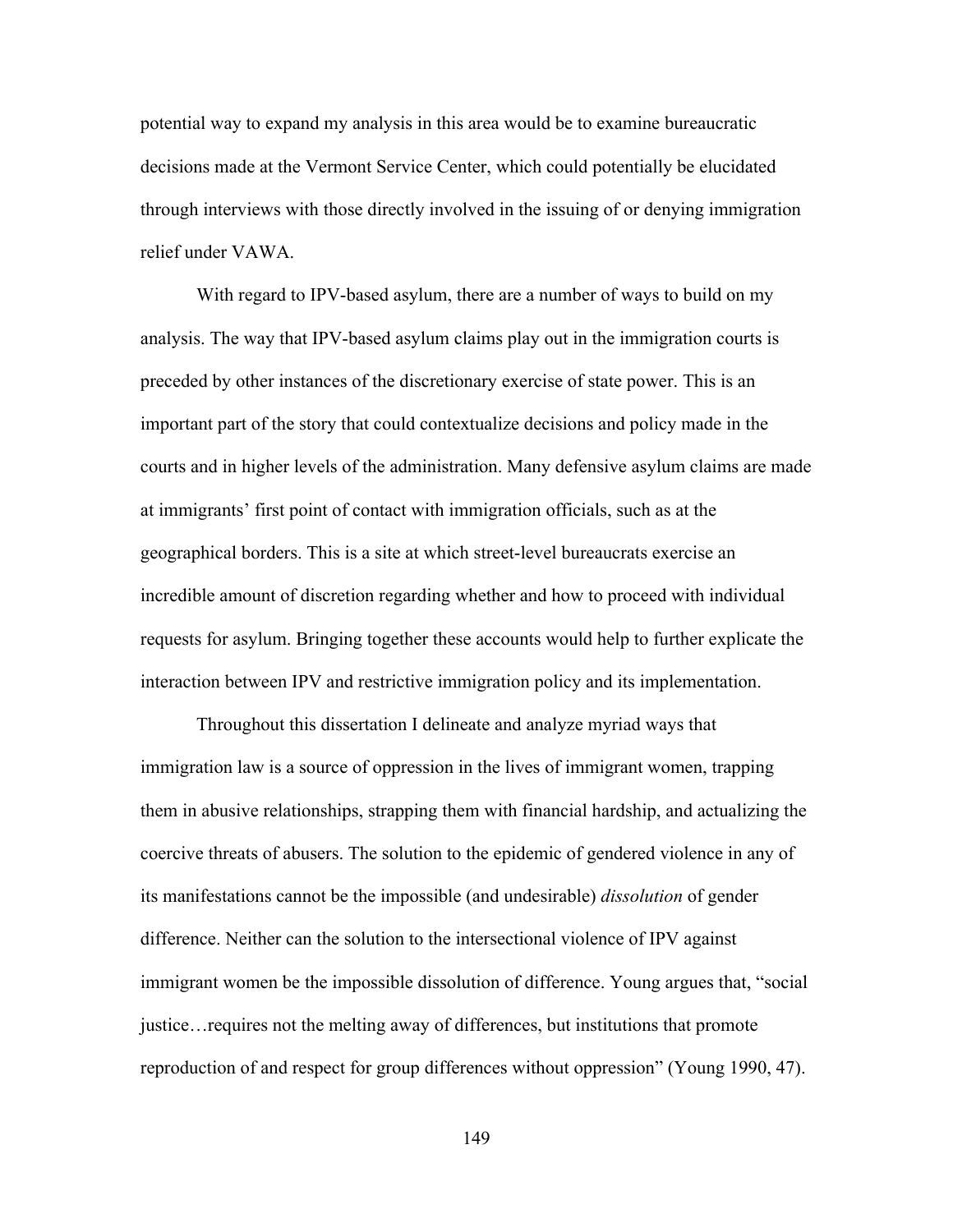Utilizing feminist analytic lenses allows for challenging examinations of immigration law and policy that draw out the importance of gender difference. In practice this means that we have an opportunity to intervene in a broad set of literatures by looking not only at more recent areas of policy development, such as VAWA and IPV-based asylum, but also in the historical development of these dynamics and institutional formations. Through a feminist framework, we can disrupt dominant ways of knowing the past and see how gender has, at least likely, always played a major role in contingent moments of law and policy formation.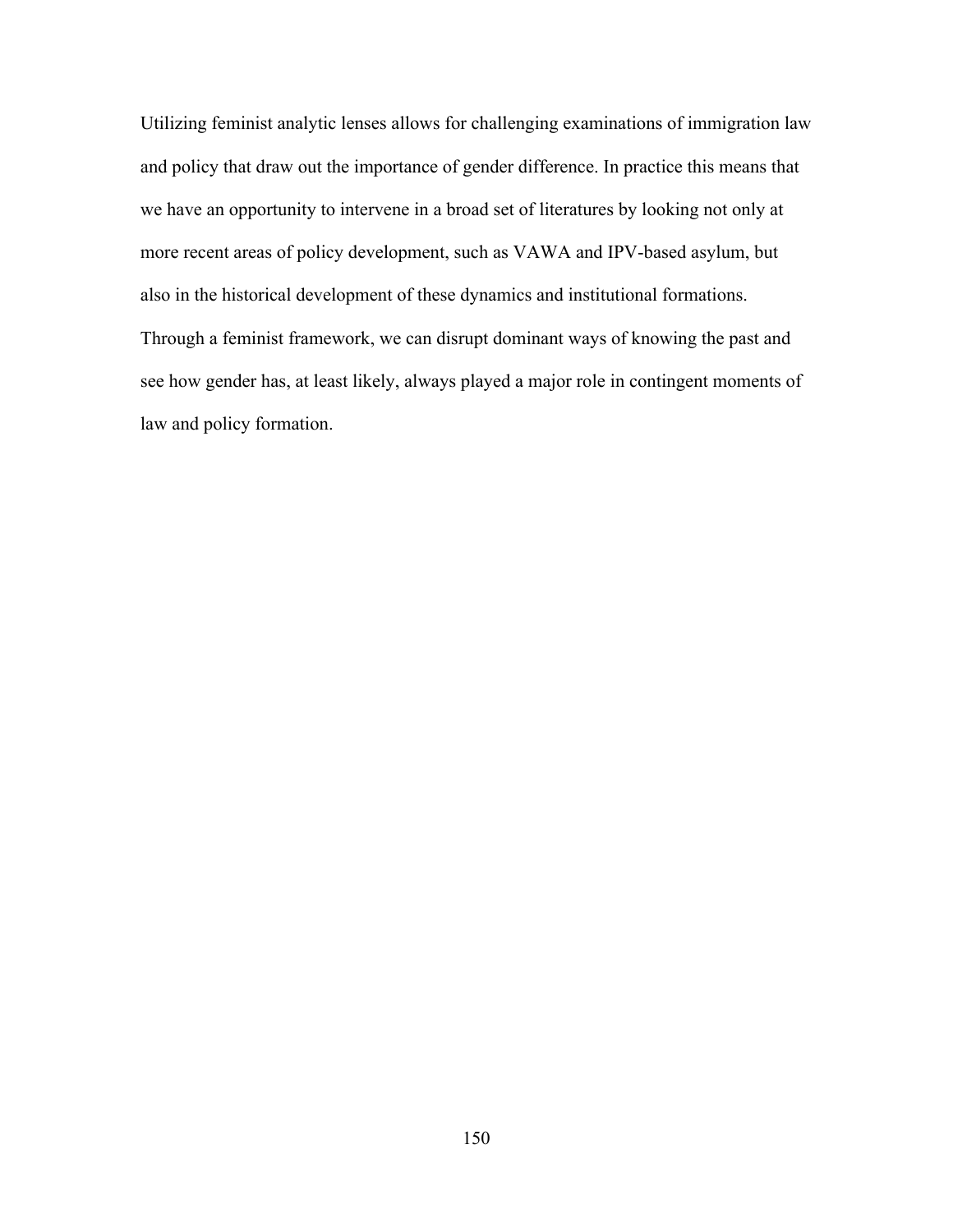## **APPENDIX A**

# **U NONIMMIGRANT STATUS QUALIFYING ACTIVITIES†**

| Abduction                        | Murder                             |
|----------------------------------|------------------------------------|
| Abusive Sexual Contact           | <b>Obstruction of Justice</b>      |
| <b>Blackmail</b>                 | Peonage                            |
| Domestic Violence                | Perjury                            |
| Extortion                        | Prostitution                       |
| False Imprisonment               | Rape                               |
| <b>Female Genital Mutilation</b> | Sexual Assault                     |
| <b>Felonious Assault</b>         | Sexual Exploitation                |
| Fraud in Foreign Labor           | Slave Trade                        |
| Contracting                      | Stalking                           |
| Hostage                          | Torture                            |
| Incest                           | Trafficking                        |
| <b>Involuntary Servitude</b>     | <b>Witness Tampering</b>           |
| Kidnapping                       | <b>Unlawful Criminal Restraint</b> |
| Manslaughter                     | Other Related Crimes*              |

\*Includes similar crimes, and solicitation, attempts, or conspiracies to commit any of these above crimes.

†US Citizenship and Immigration Services. 2014. (http://www.uscis.gov/ humanitarian/victims-human-trafficking-other-crimes/victims-criminalactivity-u-nonimmigrant-status/victims-criminal-activity-u-nonimmigrant-status)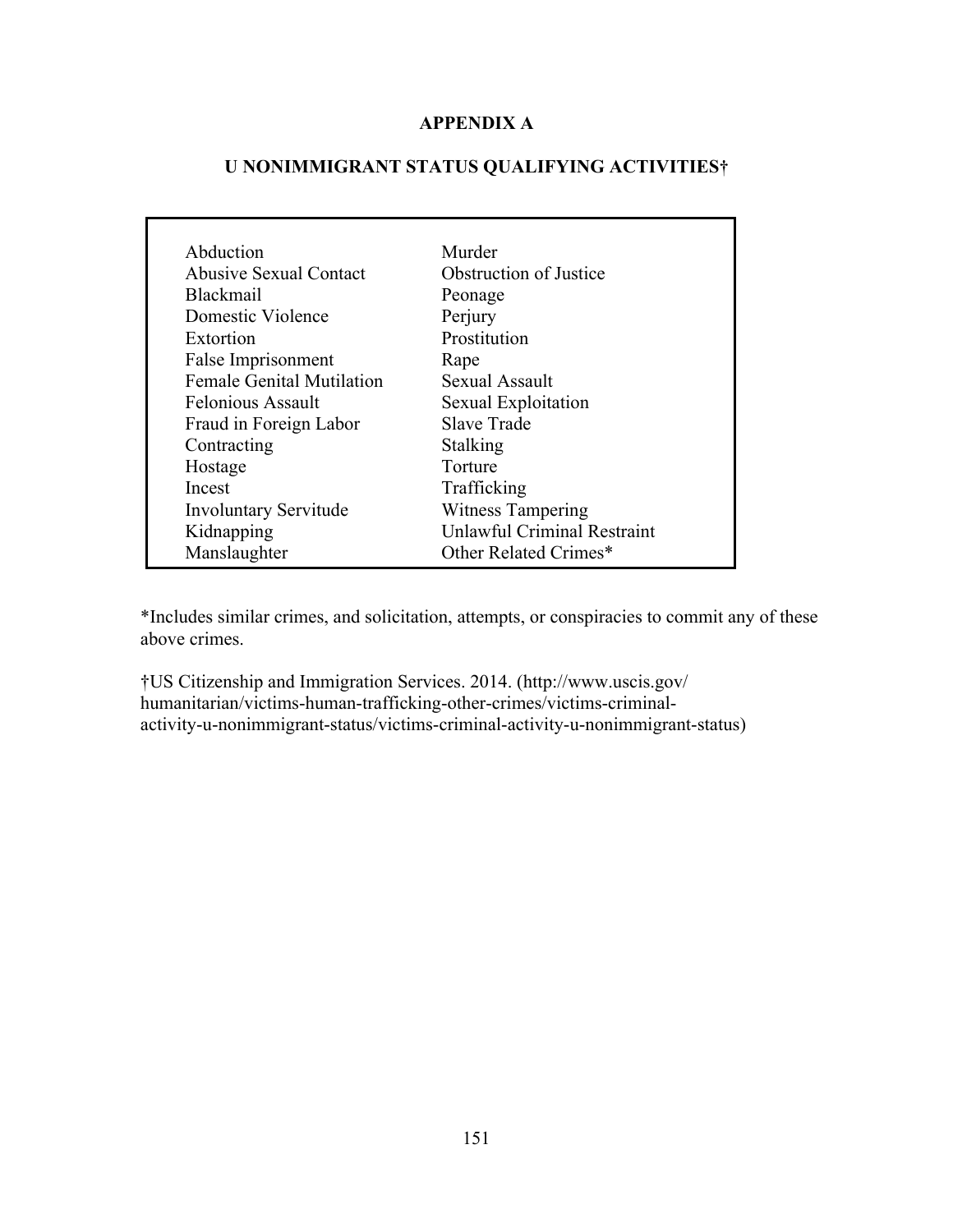## **APPENDIX B**

## **LIST OF ABBREVIATIONS**

- AG: Attorney General
- AO: Asylum Officer
- BIA or the Board: Board of Immigration Appeals
- BIWPA: Battered Immigrant Women Protection Act
- DHS: Department of Homeland Security
- DOJ: Department of Justice
- DV: Domestic Violence
- ICE: Immigration and Customs Enforcement
- IIRIRA: Illegal Immigration Reform and Immigrant Responsibility Act
- IJ: Immigration Judge
- INS: Immigration and Naturalization Service
- IPV: Intimate Partner Violence
- PSG: Particular Social Group
- USCIS: United States Citizenship and Immigration Services
- VAWA: Violence Against Women Act
- VTVPA: Victims of Trafficking and Violence Protection Act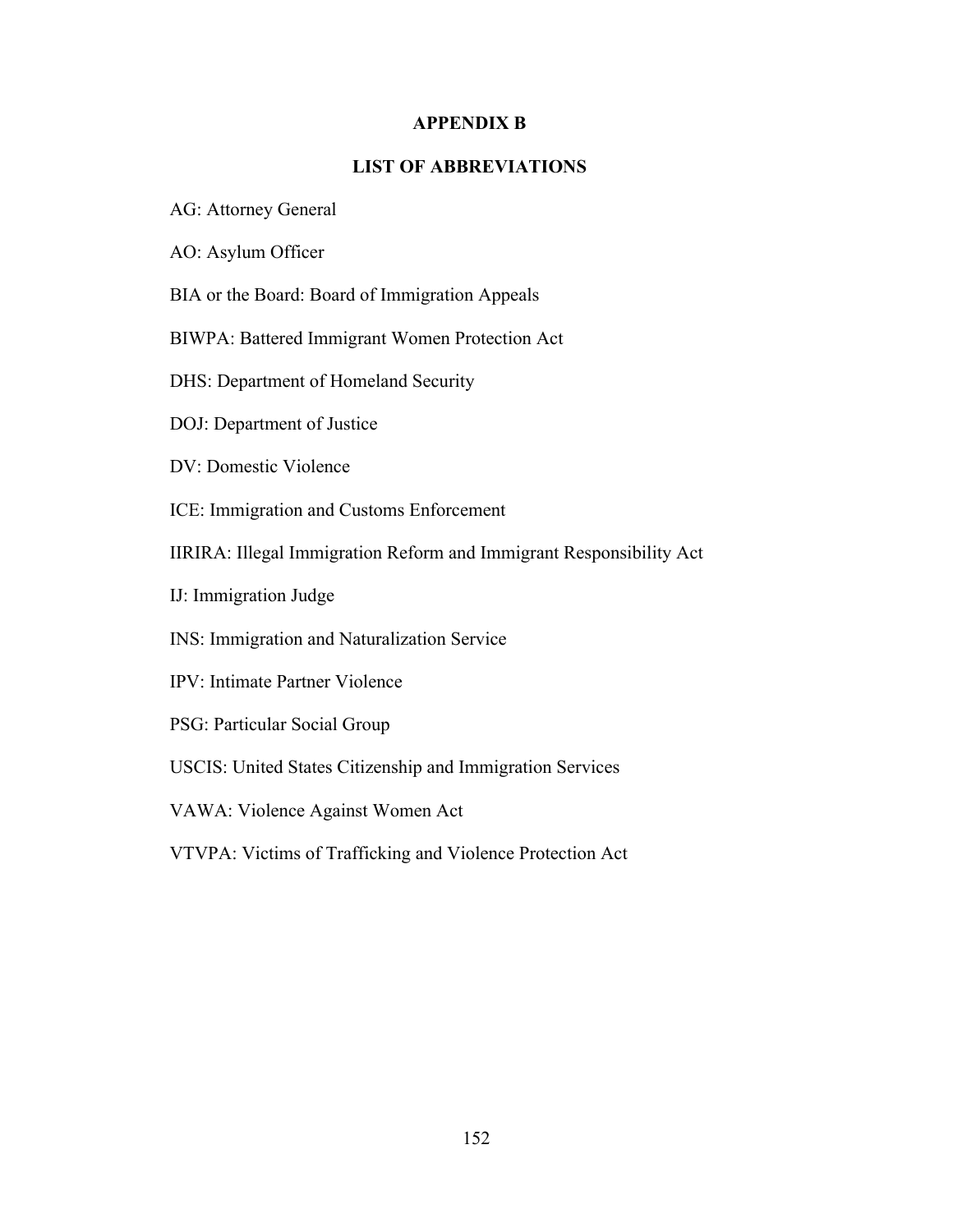#### **REFERENCES CITED**

- Acker, Joan. "From Sex Roles to Gendered Institutions." *Contemporary Sociology* 21, no. 5 (September 1992): 565 - 569.
- Alexander, Michelle. *The New Jim Crow: Mass Incarceration in the Age of Colorblindness.* New York: The New Press, 2010.
- Ammar, Nawal H., Leslye E. Orloff, Mary Ann Dutton, and Giselle Aguilar-Hass. "Calls to Police and Police Responses: A Case Study of Latina Immigrants Women in the USA." *International Journal of Police Science and Management* 7, no. 4  $(2005): 230 - 244.$
- Anker, Deborah. "Refugee Status and Violence Against Women in teh 'Domestic' Sphere: The Non-State Actor Question." *Georgetown Immigration Law Journal* 15 (2001): 391 - 402.
- Anonymous. "No Shortcuts to Gender Equality: The Structures of Women's Exclusion in Political Science." *Politics and Gender*, 2014: 437 - 447.
- Anzaldúa, Gloria. *Borderlands La Frontera: The New Mestiza.* 4th. San Francisco: Aunt Lute Books, 2012.
- Bachrach, Peter, and Morton Baratz. "Two Faces of Power." *American Political Science Review* 56, no. 4 (1962): 947 - 952.
- Barreno, Barbara R. "In Search of Guidance: An Examination of Past, Present, and Future Adjudications of Domestic Violence Asylum Claims." *Vanderbilt Law Review* 64, no. 1 (2011): 225 - 269.
- Beckwith, Karen. "A Common Language of Gender?" *Politics and Gender* 1, no. 1 (2005): 128 - 137.
- Benhabib, Seyla, and Judith Resnik. "Introduction: Citizenship and Migration Theory Engenered." In *Migrations and Mobilities: Citizenship, Borders, and Gender*, edited by Seyla Benhabib and Judith Resnik, 1 - 44. New York: New York University Press, 2009.
- Bensell, Richard. *Yankee Leviathan: the Origins of Central State Authority in America, 1859-1877.* New York: Cambridge University Press, 1990.
- Berk, Gerald. *Alternative Tracks: The Constitution of American Industrial Order 1865 - 1917.* Baltimore: Johns Hopkins University Press, 1997.
- Berk, Gerald, Galvan Dennis, and Hattam Victoria. "Beyond Dualist Social Order: The Mangle of Order and Change." In *Political Creativity; Reconfiguring Institutional Order and Change* , by Gerald Berk, Galvan Dennis and Hattam Victoria, 1 - 26. Philadelphia: University of Pennsylvania Press, 2013.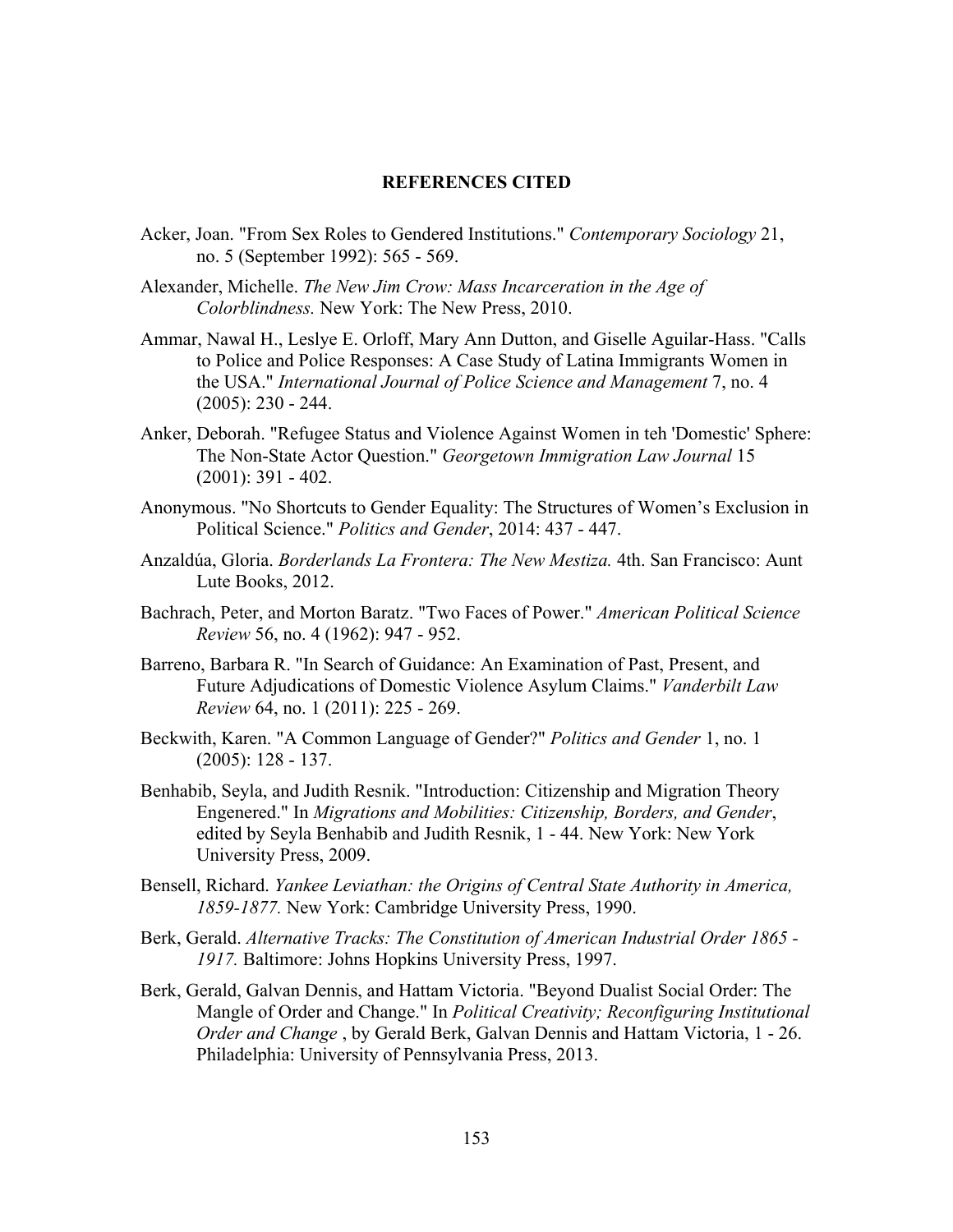- Bhuyan, Rupaleem. "The Production of the 'Battered Immigrant' in Public Policy and Domestic Violence Advocacy." *Journal of Interpersonal Violence* 23, no. 2 (February 2008): 153 - 170.
- Black, Michele C., et al. "The National Intimate Partner and Sexual Violence Survey: 2010 Summary Report." Summary Report, Division of Violence Prevention at the Centers for Disease Control and Prevention National Center for Injury Prevention and Control, 2011.
- Bookey, Blaine. "Domestic Violence as a Basis for Aylum: An Analysis of 206 Case Outcomes in the United States from 1994 to 2012." *Hastings Women's Law Journal* 21, no. 1 (Winter 2013): 107 - 148.
- Bosniak, Linda. "Citizenship, Noncitizenship, and the Transnationalization of Domestic Work." In *Migrations and Mobilities: Citizenship, Borders, and Gender*, edited by Seyla Benhabib and Judith Resnik, 127 - 156. New York: New York University Press, 2009.
- Brown, Wendy. "At the Edge." *Political Theory* 30, no. 4 (August 2002): 556 576.

—. "Power After Foucault." In *The Oxford Handbook of Political Theory*, edited by John S. Dryzek, Bonnie Honig and Anne Phillips, 65 - 84. New York: Oxford University Press, 2006.

—. "The Impossibility of Women's Studies." *Differences: A Journal of Feminist Cultural Studies* 9, no. 3 (1997): 79 - 101.

- Bruno, Andorra. *Refugee Admissions and Resettlement Policy.* CRS Resport, Congressional Research Service , Washington DC: Congressional Reseach Service, 2015.
- Bumiller, Kristin. "Freedom from Violence as a Human Right: Toward a Feminist Politics of Nonviolence." *Thomas Jefferson Law Review* 28, no. 327 (2006): 327 - 354.
- Burt, Lara, and Jeanne Batalova. "Refugees and Asylees in the United States." *Migration Policy Institute.* February 3, 2014. http://www.migrationpolicy.org/article/refugees-and-asylees-united-states/#2 (accessed March 10, 2015).
- Canada Department of Citizenship and Immigraiton. "Facts and figures 2013 Immigration overview: Permanent residents." 11 14, 2014. http://www.cic.gc.ca/english/resources/statistics/facts2013/permanent/01.asp#figu re2 (accessed 3 27, 2015).
- Carens, Joseph. *The Ethics of Immigration.* New York: Oxford University Press, 2013.
- Center for Gender and Refugee Studies. "Amicus Brief Filed to the United States Court of Appeals for the Ninth Circuit by CGRS in R-G-M." 2003. http://www.refworld.org/pdfid/4fc63f122.pdf (accessed May 1, 2015).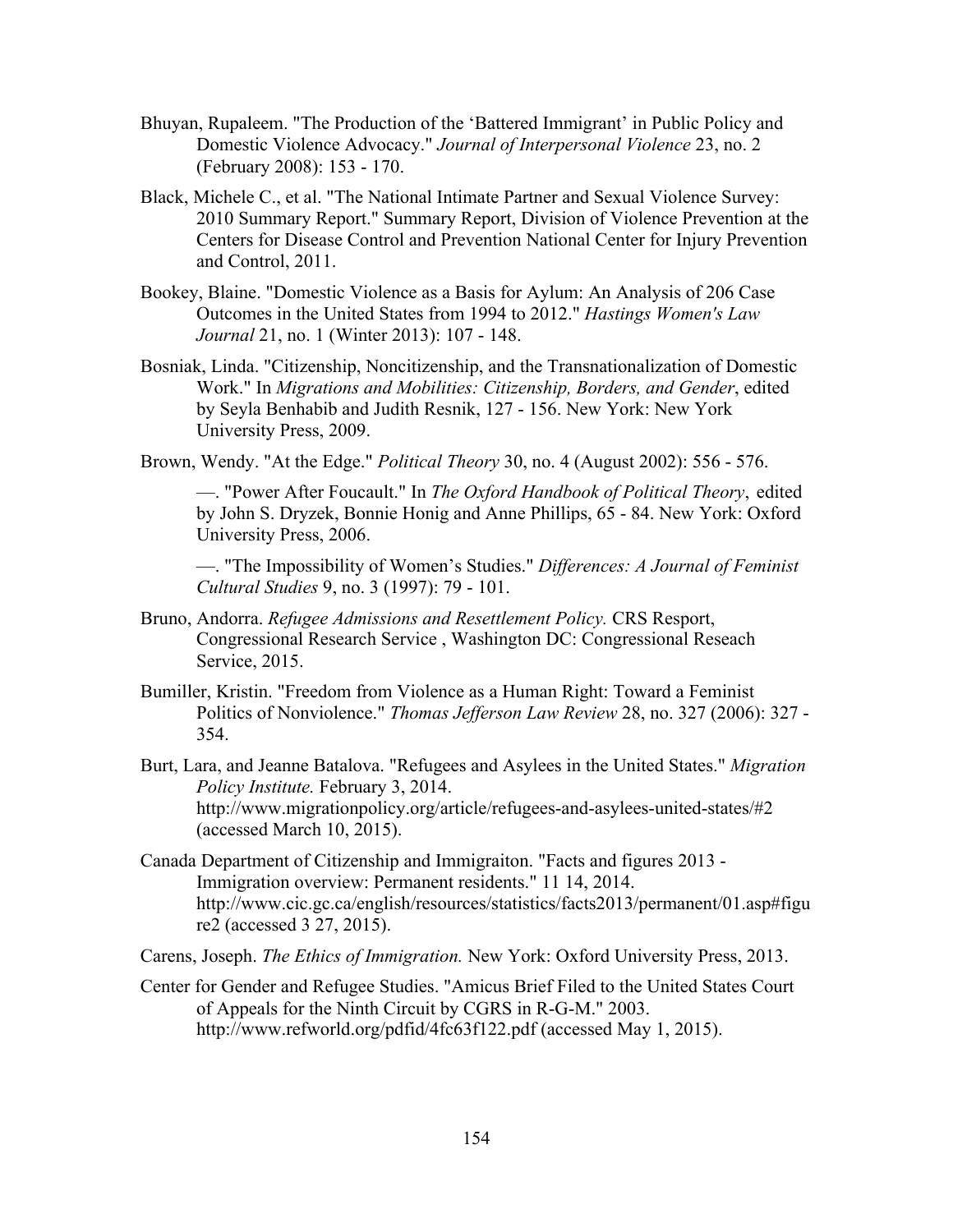- Chafetz, Janet Saltzman. "Some Thoughts by and Unrepentant 'Positivist' Who Considers Herself a Feminist Nonetheless." In *Feminist Perspectives of Social Research* , edited by Sharlene Nagy Hesse-Biber and Michelle L. Yaiser, 320 - 329. New York: Oxford University Press, 2004.
- Chavez, Leo R. *Covering Immigration: Popular Images and the Politics of the Nation.* Berkeley: University of California Press, 2001.

—. *The Latino Threat: Constructing Immigrants, Citizens, and the Nation.* 2nd Edition. Stanford: Stanford University Press, 2013.

- Collins, Patricia Hill. *Black Feminist Thought: Knowledge, Conciousness, and the Politics of Empowerment.* 2nd Edition. New York: Routledge, 2000.
- Conference Committee. "Victims of Trafficking and Violence Protection Act of 2000: Conference Report." Report 106-939 (accompanying HR 3244), US House of Representatives, Washington DC, 2000.
- Conyers, John. "The 2005 Reauthorization of the Violence Against Women Act: Why Congress Acted To Expand Protections to Immigrant Victims." *Violence Against Women* 13, no. 5 (2007): 457 - 468.
- Crenshaw, Kimberlé. "Demarginalizing the Intersection of Race and Sex: A Black Feminist Critique of Anti-Discrimination Doctrin, Feminist Theory, and Antiracist Politics." In *Oxford Readings in Feminism: Feminist and Politics*, 314 - 343. New York: Oxford University Press, 1998.

—. "Mapping the Margins: Intersectionality, Identity Politics, and Violence Against Women of Color." *Stanford Law Review* 43, no. 6 (1991): 1241 - 1299.

Dahl, Robert. *Who Governs?* New Haven, CT: Yale University Press, 1961.

Davis, Angela. "The Color of Violence Against Women." In *Sing, Whisper, Shout, Pray! Feminist Visions for a Just World*, edited by A. Jacqui Alexander, Lisa Albrecht, Sharon Day and Mab Segrest, 30 - 36. EdgeWork Books, 2003.

—. *Women, Race, and Class.* New York: Vintage Books, 1981.

Department of Homeland Security. "Department of Homeland Security's Position on Respondent's Eligibility for Relief in Matter of R-A- (File No.: A 73 753 922)." February 19, 2004.

http://cgrs.uchastings.edu/sites/default/files/Matter%20of%20R-A- %20DHS%20brief.pdf (accessed May 5, 2015).

—. "Department of Homeland Security's Suplemental Briel in Matter of L-R-." *University of Claifornia, Haistings Center for Gender and Refugee Studies.* April 13, 2009.

http://cgrs.uchastings.edu/sites/default/files/Matter\_of\_LR\_DHS\_Brief\_4\_13\_200 9.pdf (accessed May 5, 2015).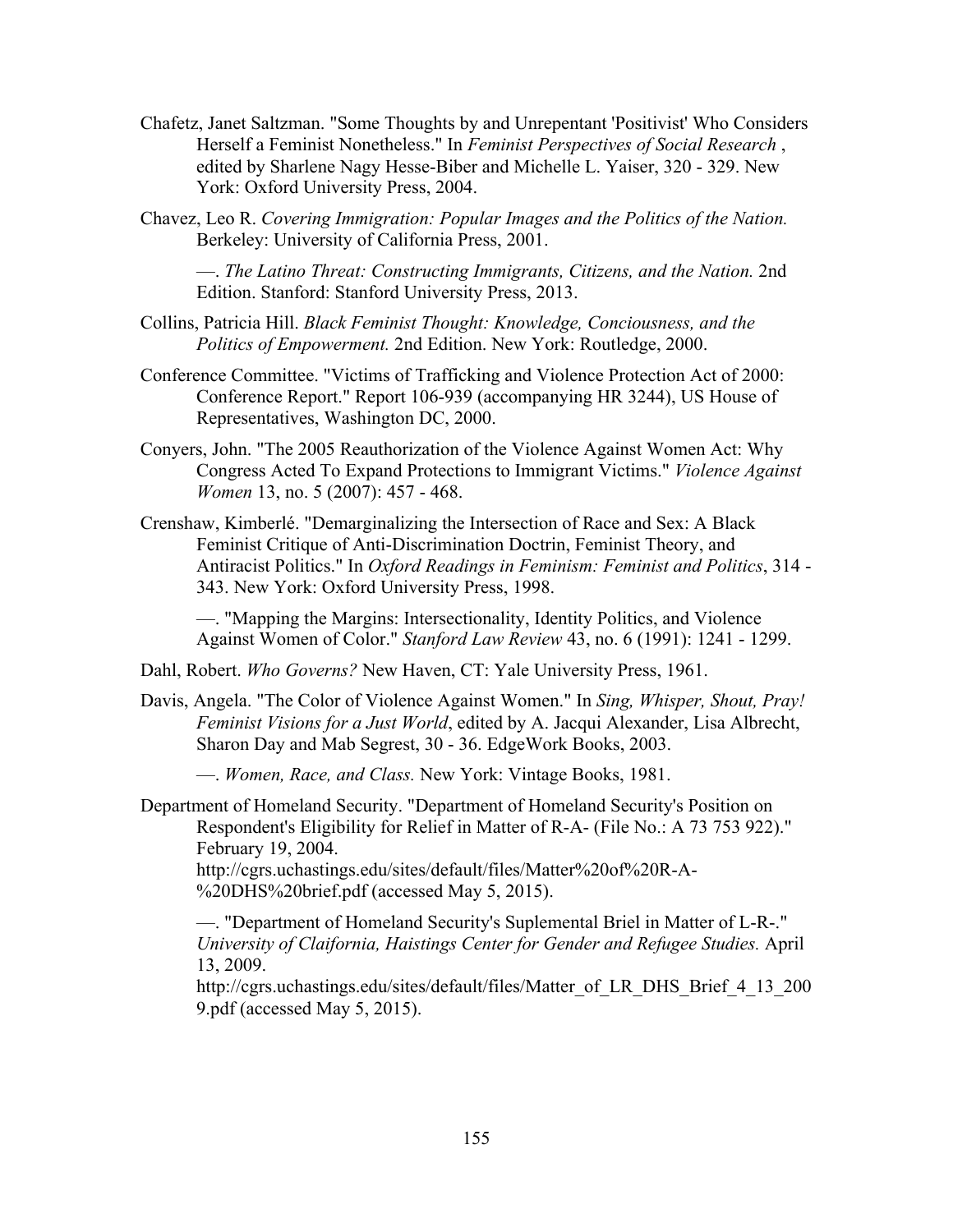- Department of Homeland Security. "Department of Homeland Security Response to the Respondent's Supplemental Filing of August 18, 2009 in Matter of Rodi Alvarado-Peña (File No.: A073 753 922)." October 28, 2009. http://graphics8.nytimes.com/packages/pdf/national/20091030asylum\_brief.pdf (accessed May 5, 2015).
- Department of Homeland Secutiry. "Department of Homeland Security's Position on Respondent's Eligibility for Relief in Matter of R-A-." *University of Claifornia, Haistings Center for Gender and Refugee Studies.* February 19, 2004. http://cgrs.uchastings.edu/sites/default/files/Matter%20of%20R-A- %20DHS%20brief.pdf (accessed May 1, 2015).
- Doedens, Joline. "The Politics f Domestic Violence-Based Asylum Claims." *Duke Journal of Gender Law and Policy* 22, no. 111 (2014): 111 - 136.
- Erez, Edna, and Shayna Bach. "Immigration, Domestic Violence, and the Military: The Case of "Military Brides"." *Violence Against Women* 9, no. 9 (2003): 1093 - 1117.
- Erez, Edna, Madelaine Adelman, and Carol Gregory. "Intersections of Immigration and Domestic Violence: Voices of Battered Immigrant Women." *Feminist Criminology* 4, no. 1 (2009): 32 - 56.
- Falcón, Sylvanna. "Rape as a Weapon of War: Advancing Human Rights for Women at the U.S. – Mexico Border." *Social Justice* 28, no. 2 (2001): 31 - 50.
- Gains, Francesca, and Vivien Lowndes. "How is Institutional Formation Gendered, and Does it Make a Difference? A New Conceptual Framework and a Case Study of Police and Crime Commissioners in England and Wales." *Politics and Gender* 10, no. 4 (2014): 424 - 548.
- García Bedolla, Lisa. *Fluid Borders: Latino Power, Identity, and Politics in Los Angeles.* Berkeley: University of California Press, 2005.
- Gash, Alison. *Below the Radar: How Silence Can Save Civil Rights (Studies in Postwar American Political Development).* Oxford: Oxford University Press, 2015.
- Giddens, Anthony. "A Contemporary Critique of Historical Meterialism." *Power, Property and the State* 1 (1981).
- Gimpel, James, and James Edwards. *The Congressional Politics of Immigration Reform.* Boston: Allyn and Bacon , 1999.
- Grassley, Chuck. "Chuck Grassley: United States Senator for Iowa." *Judiciary Committee Executive Business Meeting.* February 2, 2012. http://www.grassley.senate.gov/news/news-releases/judiciary-committeeexecutive-business-meeting-0 (accessed April 3, 2015).
- Hancock, Ange-Marie. "Emperical Intersectionality: A Tale of Two Approaches." *University of California Irvine Law Review* 3, no. 259 (2013): 259 - 296.
- Hanson, Bea. "Celebrating Reauthorization of the Violence Against Women Act." *Office on Violence Against Women Blog.* United States Department of Justice Office on Violence Against Women. March 7, 2013. http://blogs.justice.gov/ovw/archives/2310 (accessed March 18, 2013).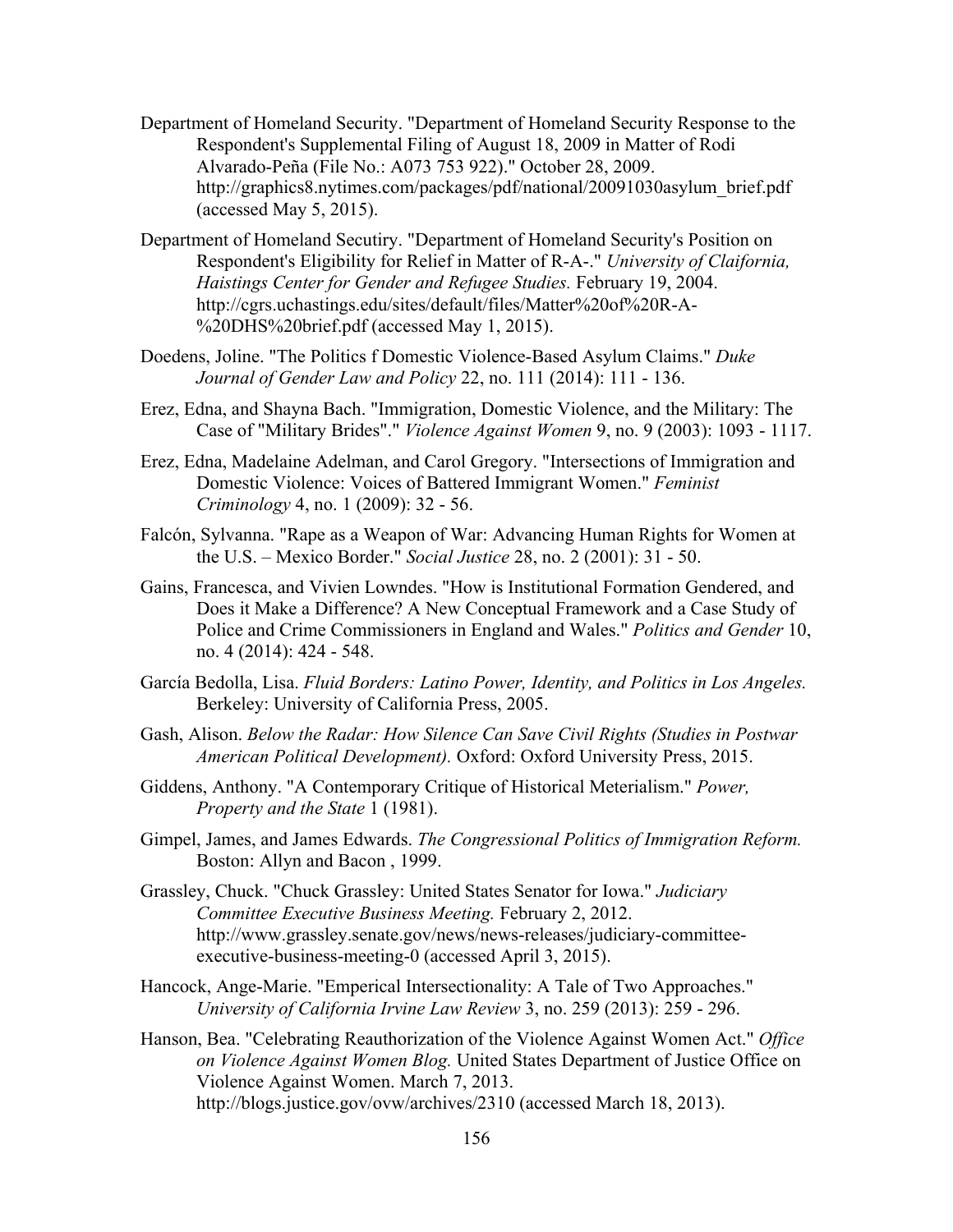Harding, Sandra. "Feminist Standpoint." In *Handbook of Feminist Research: Theory and Praxis*, edited by Sharlene Nagy Hesse-Biber, 46 - 64. Los Angeles: Sage, 2012.

—. "Rethinking Standpoint Epistemology: What Is "Strong Objectivity"?" In *Feminist Epistemologies*, edited by Linda Alcoff and Elizabeth Potter, 49 - 82. New York: Routledge, 1993.

Hawkesworth, Mary. "Contending Conceptions of Science and Politics: Methodology and the Constitution of the Political." In *Interpretation and Method: Emperical Research Methods and the Interpretive Turn*, edited by Peregrine Schwartz-Shea and Dvora Yanow, 27 - 49. Armonk: M.E. Sharpe, 2014.

—. *Feminist Inquiry: From Political Conviction to Methodological Innovation.* New Brunswick : Rutgers University Press, 2006.

—. "Truth and Truths in Feminist Knowledge Production." In *Handbook of Feminist Research: Theory and Praxis*, edited by Sharlene Nagy Hesse-Biber, 92 - 118. Los Angeles: Sage, 2012.

- Hesse-Biber, Sharlene Nagy. "Feminist Research: Exploring, Interrogating, and Transforming the Interconnections of Epistemology, Methodology, and Method." In *Handbook of Feminist Research: THeory and Praxis*, edited by Sharlene Nagy Hesse-Biber, 2 - 26. Los Angeles: Sage, 2012.
- Hing, Bill Ong. *Ethical Borders: NAFTA, Globalization, and Mexican Migration.* Philadelphia: Temple University Press, 2010.
- Hipolito, Joey. "Illegal Aliens or Deserving Victims: The Ambivalent Implementation of the U Visa Program." *Asian American Law Journal* 5 (January 2010): 153 - 179.
- Honig, Bonnie. *Democracy and the Foreigner.* Princeton: Princeton University Press, 2001.
- hooks, bell. *Feminist Theory: From Margin to Center.* Boston: South End Press, 2000.
- House Subcommittee on Crime and Criminal Justice. *Domestic Violence: Not Just a Family Matter.* Hearing, Committee on the Judiciary, House of Representatives, Washington DC: US Government Printing Office, 1994.
- House Subcommittee on Immigration and Claims. *Battered Immigrant Women Protection Act of 1999 (HR 3083).* Hearing, House of Representatives Committee on the Judiciary, Washington DC: US Government Printing Office , 2000.
- Hyndman, Jennifer. "Introduction: the Feminist Politics of Refugee Migration." *Gender, Place and Cluture* 17, no. 4 (2010): 453 - 459.
- Immigration and Refugee Board of Canada. "Immigration and Refugee Board of Canada." *Chairperson Guidelines 4: Women Refugee Claimants Fearing Gender-Related Persecution.* November 13, 1996. http://www.irbcisr.gc.ca/Eng/BoaCom/references/pol/GuiDir/Pages/GuideDir04.aspx (accessed April 10, 2015).
- *In re R-A-, Respondent.* Interim Decision #3403 (Attorney General , January 19, 2001).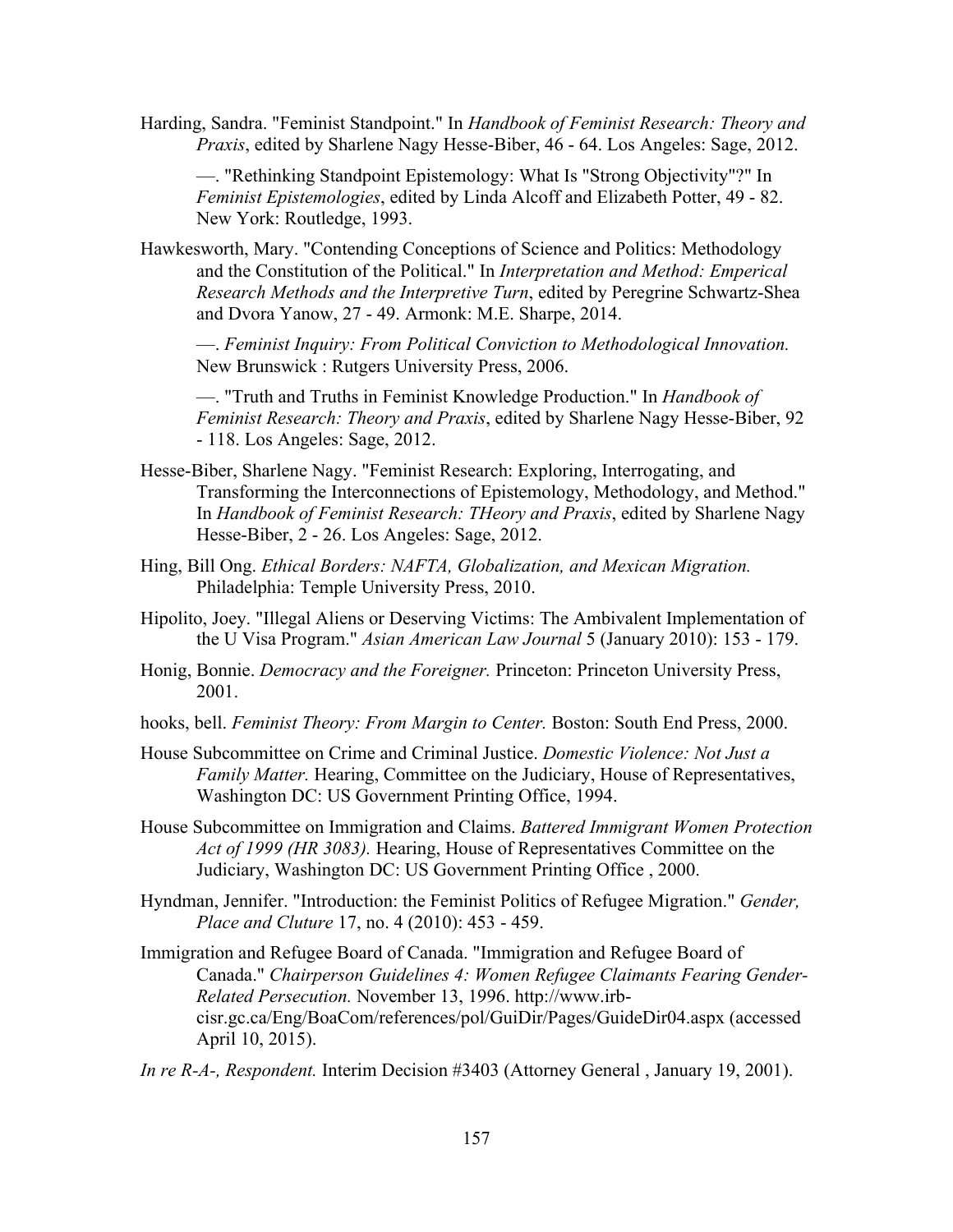Ingram, Helen, and Anne Schneider. *Policy Design for Democracy: Studies in Government and Public Policy.* Lawrence: Univeristy Press of Kansas, 1997.

—. "Social Construction of Target Populations: The Implications for Politics and Policy." *American Political Science Review* 87, no. 2 (1993): 334 - 347.

- Ingram, Maia, Jean McClelland, Jessica Martin, Montserrat F Caballero, Maria Theresa Mayorga, and Katie Gillespie. "Experiences of Immigrant Women Who Sel-f Petition Under the Violence Agaisnt Women Act." *Violence Against Women* 16, no. 854 (2010): 858 - 880.
- Inlender, Talia. "Status Quo or Sixth Ground? Adjudicating Gender Asylum Claims." In *Migrations and Mobilities: Citizenship, Borders, and Gender*, edited by Seyla Benhabib and Judith Resnik, 356 - 379. New York: New York University Press, 2009.
- Kandel, William A. *Immigration Provisions of the Violence Against Women Act (VAWA).* CRS Resport for Congress, Congressional Research Service, Congressional Research Service, 2012.
- Kwong, Deanna. "Removing Barriers for Battered Immigrant Women: A Comparison of Immigrant Protections under VAWA I & II." *Berkeley Women's Law Journal* 17 (2002): 137 - 152.
- Lazar, Michelle M. "Performing State Fatherhood: The Remaking of Hegemony." In *Feminist Critical Discourse Analysis: Gender, Power and Ideology in Discourse*, edited by Michelle Lazar, 139 - 163. New York: Pelgrave Macmillan, 2005.

—. (a) "Politicizing Gender in Discourse: Feminist Critical Discourse Analysis as Political Perspective and Praxis." In *Feminist Critical Discourse Analysis: Gender, Power and Ideology in Discourse*, edited by Michelle M. Lazar, 1 - 28. New York City: Pelgrave MacMillan Ltd, 2005.

- Lee, Theresa Man Ling. "Rethinking the Personal and the Political: Feminist Activism and Civic Engagement." *Hypatia* 22, no. 4 (2007): 163 - 179.
- Lipsky, Michael. *Street Level Bureaucracy: Dilemmas of the Individual in Public Services.* New York: Russell Sage Foundation, 1980.
- Loescher, Gil, and John a. Scanlan. *Calculated Kindness: Refugees and America's Half-Open Door.* New York : The Free Press, 1986.
- Loke, Tien-Li. "Trapped in Domestic Violence: The Impact of United States Immigration Laws of Battered Immigrant Women." *Public Interest Law Journal* 6 (1997): 589 - 628.
- Lorde, Audre. *Sister Outsider.* New York: Ten Speed Press, 2007.
- Lowndes, Vivian. "How Are Things Done Around Here? Uncovering Institutional Rules and Their Gendered Effects." *Politics and Gender* 10, no. 4 (2014): 685 - 691.
- López, Ian Haney. *White By Law: The Legal Construction of Race.* New York: New York University Press, 2006.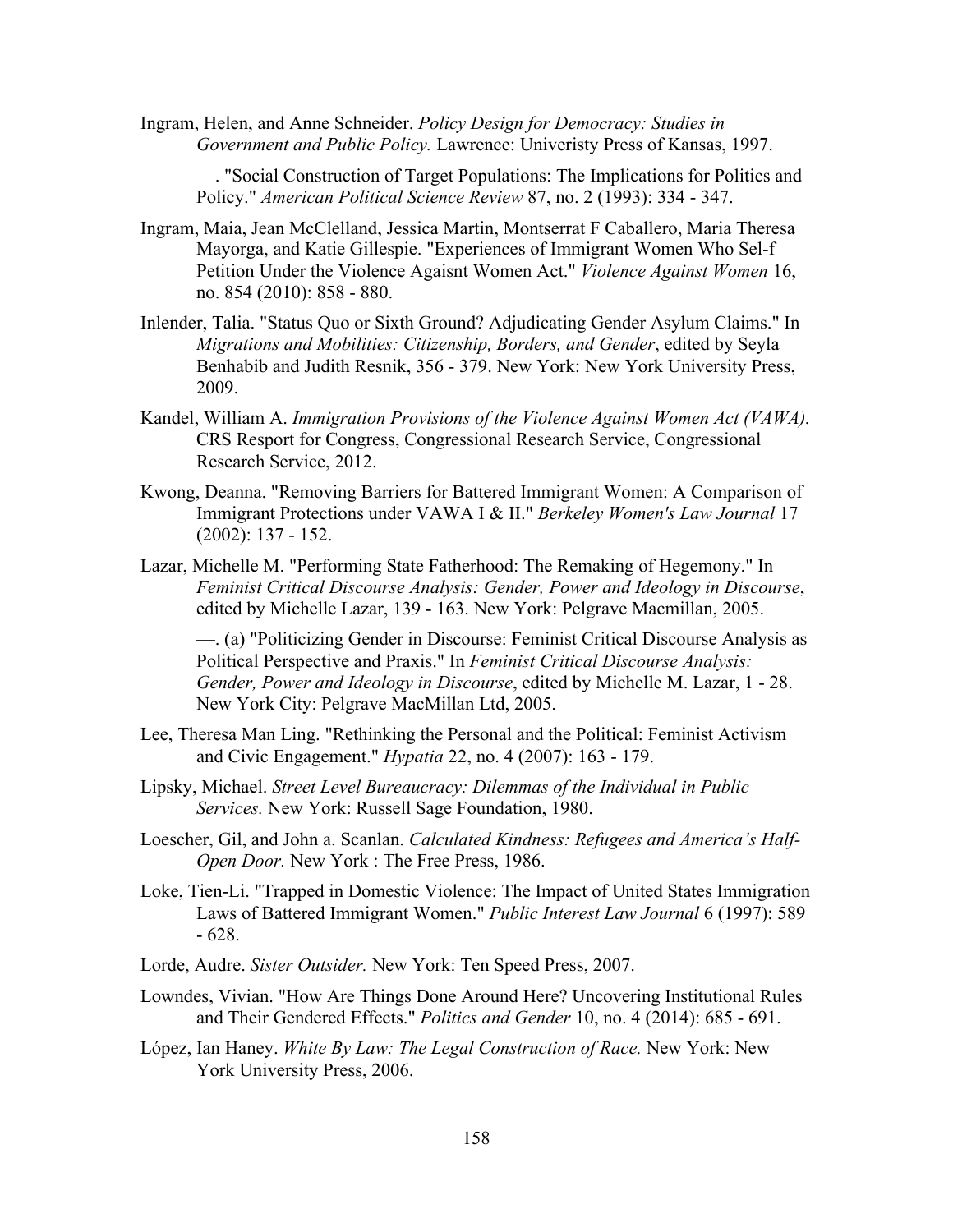MacKinnon, Catherine A. *Toward a Feminist Theory of the State.* Cambridge: Harvard University Press, 1989.

—. "Feminist, Marxism, Method, and the State: Toward Feminist Jurisprudence." In *Feminist and Methodology*, edited by Sandra Harding, 135 - 156. Bloomberg: Indiana University Press, 1987.

- Mahoney, Martha R. "Victimization or Oppression? Women's Lives, Violence, and Agency." By The Public Nature of Private Violence: The Discovery of Domestic Abuse, edited by Martha Albertson Fineman and Roxanne Mykitiuk, 59 - 92. New York: Routledge, 1994.
- Mann, Susan Archer. *Doing Feminist Theory: From Modernity to Postmodernity.* New York: Oxford University Press, 2012.
- Martin, Daniel C., and James E. Yankay. *Refugees and Asylees: 2013.* Annual Flow Report, Department of Homeland Seecurity, Office of Immigration Statistics , DHS Office of Immigration Statistics , 2014.
- *Matter of A-R-C-G- et al., Respondents.* 26 I&N Dec. 388 (BIA 2014) (Board of Immigraton Appelas, August 27, 2014).
- *Matter of R-A-, Respondent.* 24 I&N Dec. 629 (A.G. 2008) (Attorney General , September 25, 2008).
- McDonnell, Patrick J. "Los Angeles Times." *Prop. 187 Found Unconstitutional by Federal Judge.* Novermber 15, 1997. http://articles.latimes.com/1997/nov/15/news/mn-54053 (accessed May 25, 2015).
- McKinnon, Sara L. "Positioned in/by the State: Incorporation, Exclusion, and Appropriation of Women's Gender-Based Claims to Political Asylum in the United States." *Quarterly Journal of Speech* 97, no. 2 (May 2011): 178 - 200.
- Menjívar, Cecilia, and Olivia Salcido. "Immigrant Women and Domestic Violence: Common Experiences in Different Countries." *Gender and Society* 16, no. 6 (2002): 890 - 920.
- Miller, Banks, Linda Camp Keith, and Jennifer S. Holmes. *Immigration Judges and US Asylum Policy.* Philadelphia: University of Pennsylvania Press, 2015.
- Moore, Tina. "Spanish-speaking mom thrown out of her Bronx home by cops, who she claims did not provide an interpreter." *Daily News.* Daily News. February 26, 2014. http://www.nydailynews.com/new-york/nyc-crime/unable-speak-englishbronx-mom-victim-article-1.1701862 (accessed July 29, 2014).
- Morgen, Sandra, Joan Acker, and Jill Weigt. *Stretched Thin: Poor Families, Welfare Work, and Welfare Reform.* Ithaca: Cornell University Press, 2010.
- Musalo, Karen. "A Short History of Gender Asylum in the United States: Resistance and Ambivalence May Very Slowly Be Inching Towards Recognition of Women's Claims." *Refugee Survey Quarterly* 29, no. 2 (2010): 46 - 63.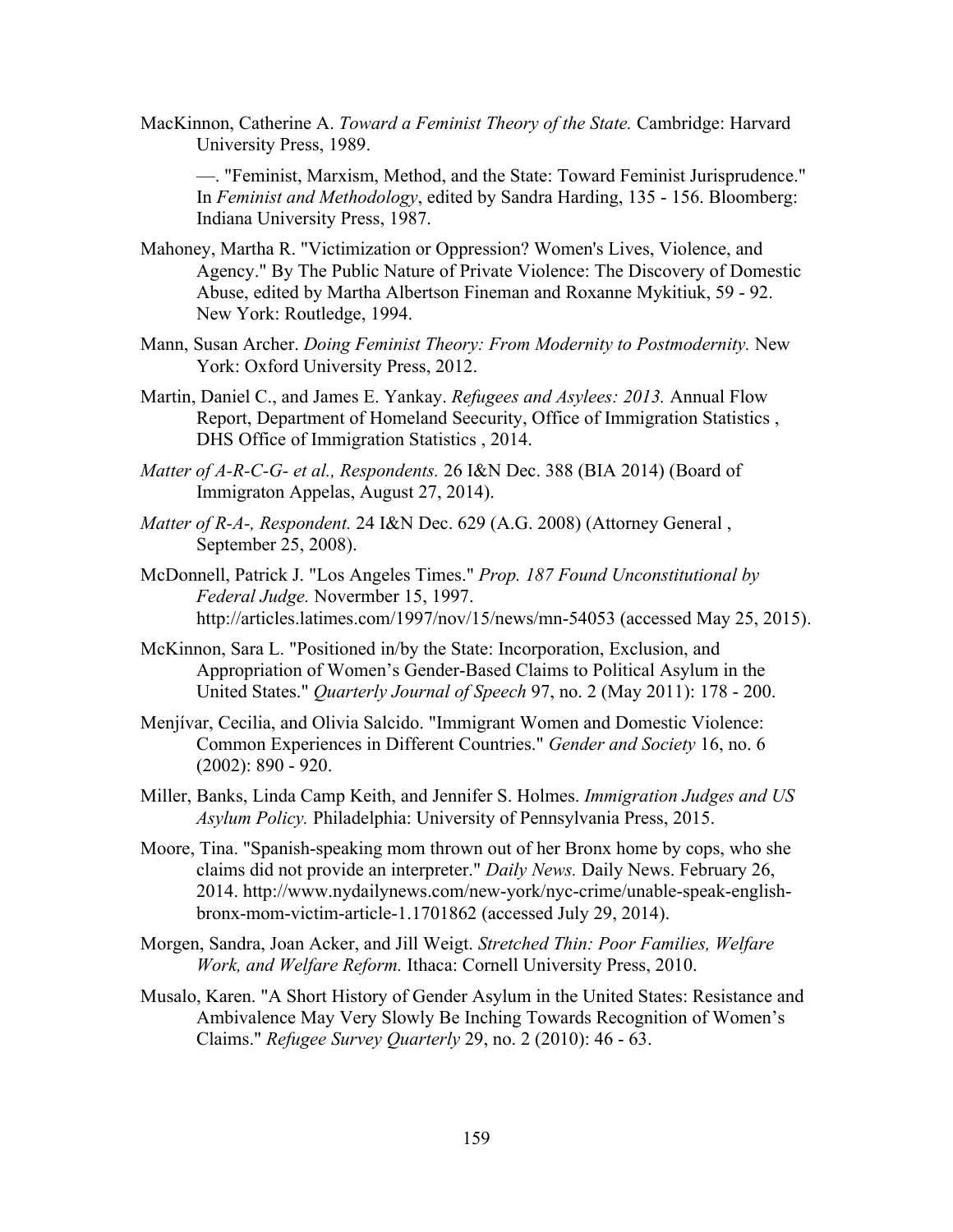—. "Protecting Victims of Gendered Persecution: Fear of Floodgates or Call to (Principled) Action?" *Virginia Journal of Social Policy & the Law* 14, no. 2 (2006 - 2007): 119 - 158.

- Naples, Nancy A. *Feminism and Method: Ethnography, Discourse Analysis, and Activist Research.* New York City: Routlage , 2003.
- Narayan, Uma. ""Male-Order" Brides: Immigrant Women, Domestic Violence and Immigration Law." *Hypatia* 10, no. 1 (1995): 104 - 119.
- Newton, Lina. *Illegal, Alien, or Immigrant: The Politics of Immigration Reform.* New York City : New York University Press , 2008.
- Office of the United Nations High Commissioner for Refugees. *Guidelines on the Protection of Refugee Women.* Geneva: United Nations, 1991.
- Okin, Susan Moller. "Gender, the Public, and the Private." In *Oxford Readings in Feminist: Feminist and Politics*, 116 - 141. New York: Oxford University Press, 1998.
	- —. *Justice, Gender, and the Family.* New York: Basic Books, Inc., 1989.
- Olavarria, Cecilia, and Moira Fisher Preda. "Additional Remedies Under VAWA: Battered Spouse Waiver." Breaking Barriers: A Complete Guide to Legal Rights and Resources for Battered Immigrants." In *Breaking Barriers: A Complete Guide to Legal Rights and Resources for Battered Immigrants*, edited by Kathleen Sulliva and Leslye Orloff. Washington DC: The National Immigrant Women's Advocacy Project at American University, Washington College of Law and Legal Momentum, 2013.
- Orloff, Leslye. "Ad-Hoc Congressional Hearing: Emerging Issues in Ending Violence Against Immigrant Women." *Legal Momentum The Women's Legal Defense and Education Fund.* February 10, 2011. http://www.legalmomentum.org/sites/default/files/reports/congressionaltestimony.pdf (accessed May 5, 2015).
- Orloff, Leslye E., Ann Dutton, Giselle Aguilar Hass, and Nawal Ammar. "Battered Immigrant Women's Willingness to Call for Help and Police Response." *UCLA Women's Law Journal* 13, no. 43 (2003): 43 - 100.
- Orloff, Leslye, and Olivia Garcia. "Dynamics of Domestic Violence Experienced by Immigrant Victims." In *Breaking Barriers: A Complete Guide to Legal Rights and Resources for Battered Immigrants*, edited by Kathleen Sullivan and Lesley Orloff. Washington DC: The National Immigrant Women's Advocacy Project an American University, Washington College of Law and Legal Momentum, 2013.
- Orloff, Leslye, Carile Angel, and Sally Robinson. "U-Visas: Victims of Criminal Activity." In *Breaking Barriers: A Complete Guide to Legal Rights and Resources for Battered Immigrants*, edited by Kathleen Sullivan and Leslye Orloff. Washington DC: The National Immigrant Women's Advocacy Project an American University, Washington College of Law and Legal Momentum., 2013.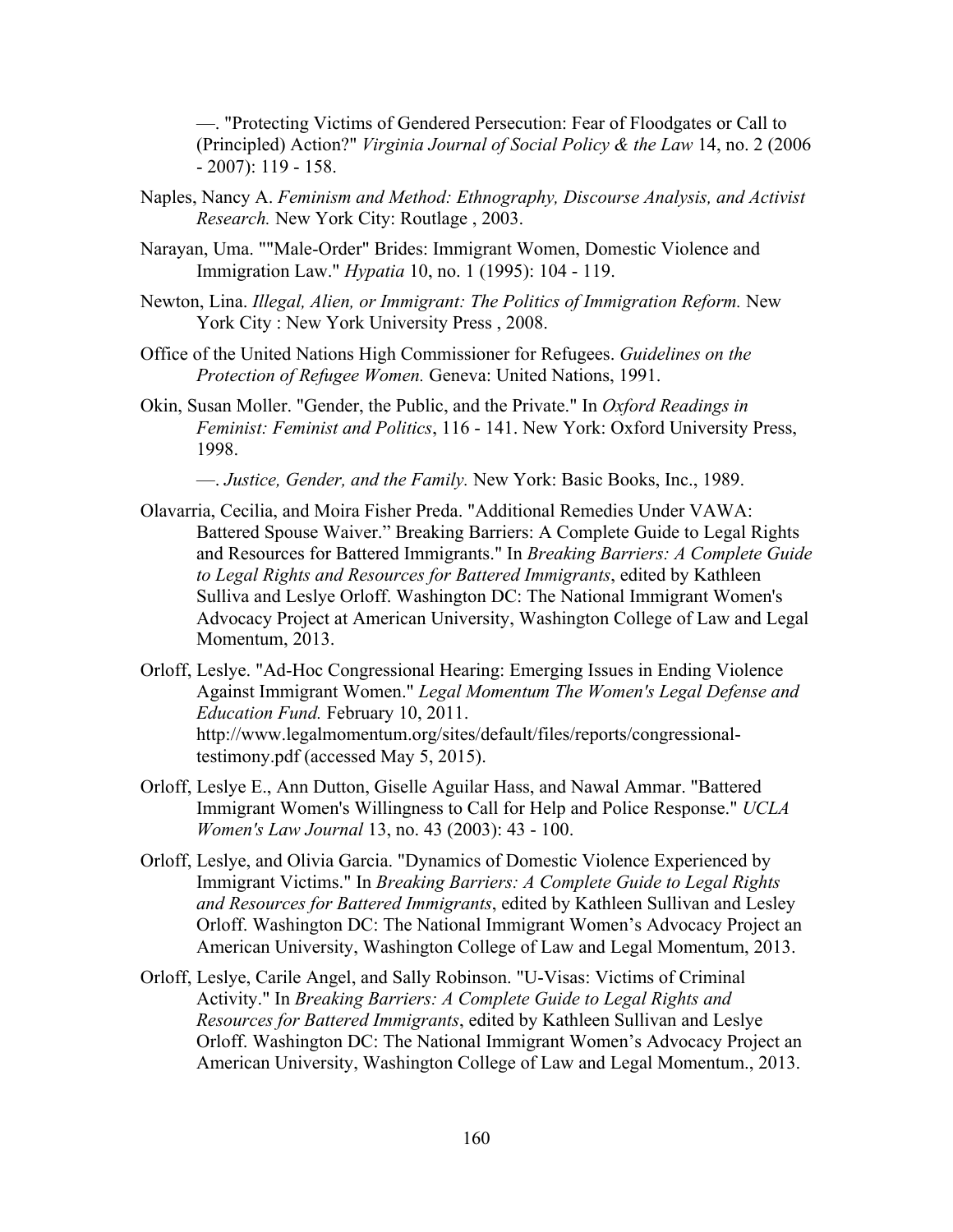- Oswin, Natalie. "An Exploration of Feminist Approaches to Refugee Law." *International Feminist Journal of Politics* 3, no. 3 (Autumn 2001): 347 - 464.
- Parenti, Michael. "Power and Pluralism: A View From the Bottom." *Journal of Politics* 32 (1970): 501 - 530.
- Parson, Nina. ""I Am Not [Just] a Rabbit Who Has a Bunch of Children!": Agency in the Midst of Suffering at the Intersections of Global Inequalities, Gendered Violence, and Migration." *Violence Against Women* 16, no. 8 (2010): 881 - 901.
- Pearson, Erica. "NYPD didn't provide translators, mocked language and arrested the abused in domestic violence calls involving Spanish-speaking victims: lawsuit." *Daily News.* March 21, 2014. http://www.nydailynews.com/new-york/nypdfailed-spanish-speaking-vics-domestic-violence-calls-suit-article-1.1295531 (accessed July 29, 2014).
- Piper, Nicola. "Gendering the Politics of Migration." *International Migration Review* 40, no. 1 (2006): 133 - 164.
- Plotke, David. *Building the Democratic Political Order: Reshaping American Liberalism in the 1930s and 1940s.* Cambridge: Cambridge University Press, 1996.
- Polsby, Nelson. *Community Power and Political Theory: A Further Look at Problems of Evidence and Inferece.* New Haven, CT: Yale University Press, 1963.
- Portes, Alejandro, and Rubén G. Rumbaut. *Immigrant America: A Portrait.* 2nd. Berkeley: University of California Press, 1996.
- Preston, Julia. "U.S. May Be Open to Asylum for Spouse Abuse." *The New York Times.* October 29, 2009. http://www.nytimes.com/2009/10/30/us/30asylum.html (accessed May 5, 2015).
- Rape, Abuse, and Incest National Network (RAINN). "Marital Rape." *Rape, Abuse, and Incest National Network.* 2009. https://www.rainn.org/public-policy/sexualassault-issues/marital-rape (accessed May 1, 2015).
- Rodriguez, Natalie. "Give us Your Weary But Not Your Battered: The Department of Homeland Security, Politics and Asylum for Victims of Domestic Violence." *Southwest Journal of International Law* 18 (2011): 317 - 346.
- Rojo, Luisa Martín, and Concepción Gómez Esteban. "The Gender of Power: The Femal Style in Labour Organizations." In *Feminist Critical Discourse Analysis: Gender, Power and Ideology in Discourse*, edited by Michelle M. Lazar, 61 - 89. New York: PelGrave Macmillan, 2005.
- Runner, Michael, Mieko Yoshihama, and Steve Novick. *Intimate Partner Violence in Immigrant and Refugee Communities: Challenges, Promising Practices and Recommendations.* Family Violence Prevention Fund, Robert Wood Johnson Foundation, Robert Wood Johnson Foundation, 2009.
- Salcido, Olivia, and Madelaine Adelman. ""He Has Me Tied With the Blessed and Damned Papers": Undocumented-Battered Immigrant Women in Peonix, Arizona." *Human Organization* 63, no. 2 (2004): 162 - 172.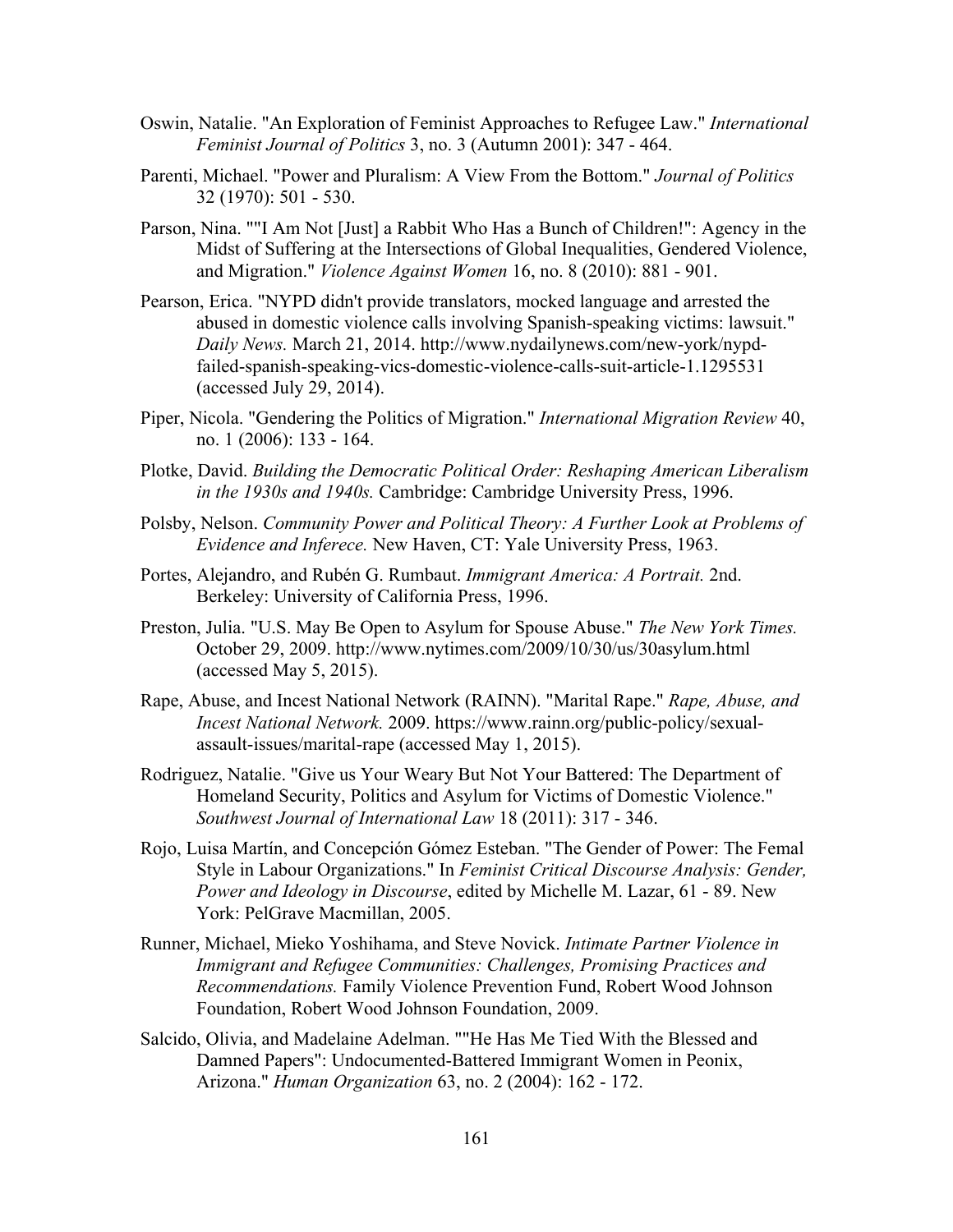- Santa Ana, Otto. *Brown Tide Rising: Metaphors of Latinos in Contemporary American Public Discourse.* Austin: University of Texas Press, 2002.
- Sapiro, Virginia. "Feminist Studies and Political Science--and Vice Versa." In *Feminism and Politics*, edited by Anne Phillips, 67 - 89. New York: Oxford University Press, 1998.
- Sassen, Saskia. *Guests and Aliens.* New York: The New Press, 1999.
- Schneider, Elizabeth M. "The Violence of Privacy." In *The Public Nature of Private Violence: The Discovery of Domestic Abuse*, edited by Martha Albertson Fineman and Roxanne Mykitiuk, 36 - 58. New York: Routledge, 1994.
- Seith, Patricia A. "Escaping Domestic Violence: Asylum as a Means of Protection for Battered Women." *Columbia Law Review* 97, no. 6 (1997): 1804 - 1843.
- Sen, Purna. "Domestic Violence, Deportation, and Women's Resistance: Notes on Managing Intersectionality." *Development in Proactice* 9, no. 1/2 (1999): 178 - 183.
- Senate Committee on the Judiciary. *Report on the Violence Against Women Reauthorization Act of 2011.* Committee Report, United States Senate, Government Printing Office, 2012.
- Sewell, William. "A Theory of Structure: Duality, Agency, and Transformation." *American Journal of Sociology* 98, no. 1 (July 1992): 1 - 29.
- Silvey, Rachel. "Power, Difference and Mobility: Feminist Advances in Migration Studies." *Progress in Human Geography* 28 (2004): 490 - 506.
- Skocpol, Theda. *Protecting Soldiers and Mothers: The Political Origins of Social Policy in the United States.* Cambridge: Harvard University Press, 1995.
- Skowronek, Stephen. *Building a New American State.* New York: Cambridge University Press, 1982.
- Sokoloff, Natalie J., and Susan C. Pearce. "Intersection, Immigration, and Partner Violence: A View From a New Gateway—Baltimore, Maryland." *Women and Criminal Justice* 21 (2011): 250 - 266.
- Spijkerboer, Thomas. *Gender and Refugee Status.* Burlington: Ashgate Publishing Company, 2000.
- Stevens, Mattie. "Recognizing Gender-Specific Persecution: A Proposal to Add Gender as a Sixth Refugee Category." *Cornell Journal of Law and Public Policy* 3 (1993): 179 - 219.
- Thompson, Ginger, and Sarah Cohen. "More Deportations Follow Minor Crimes, Records Show." *The New York Times.* April 6, 2014. http://www.nytimes.com/2014/04/07/us/more-deportations-follow-minor-crimesdata-shows.html (accessed May 1, 2015).
- Tichenor, Daniel. *Dividing Lines: THe Politics of Immigration Control in America.* Princeton: Princeton University Press, 2002.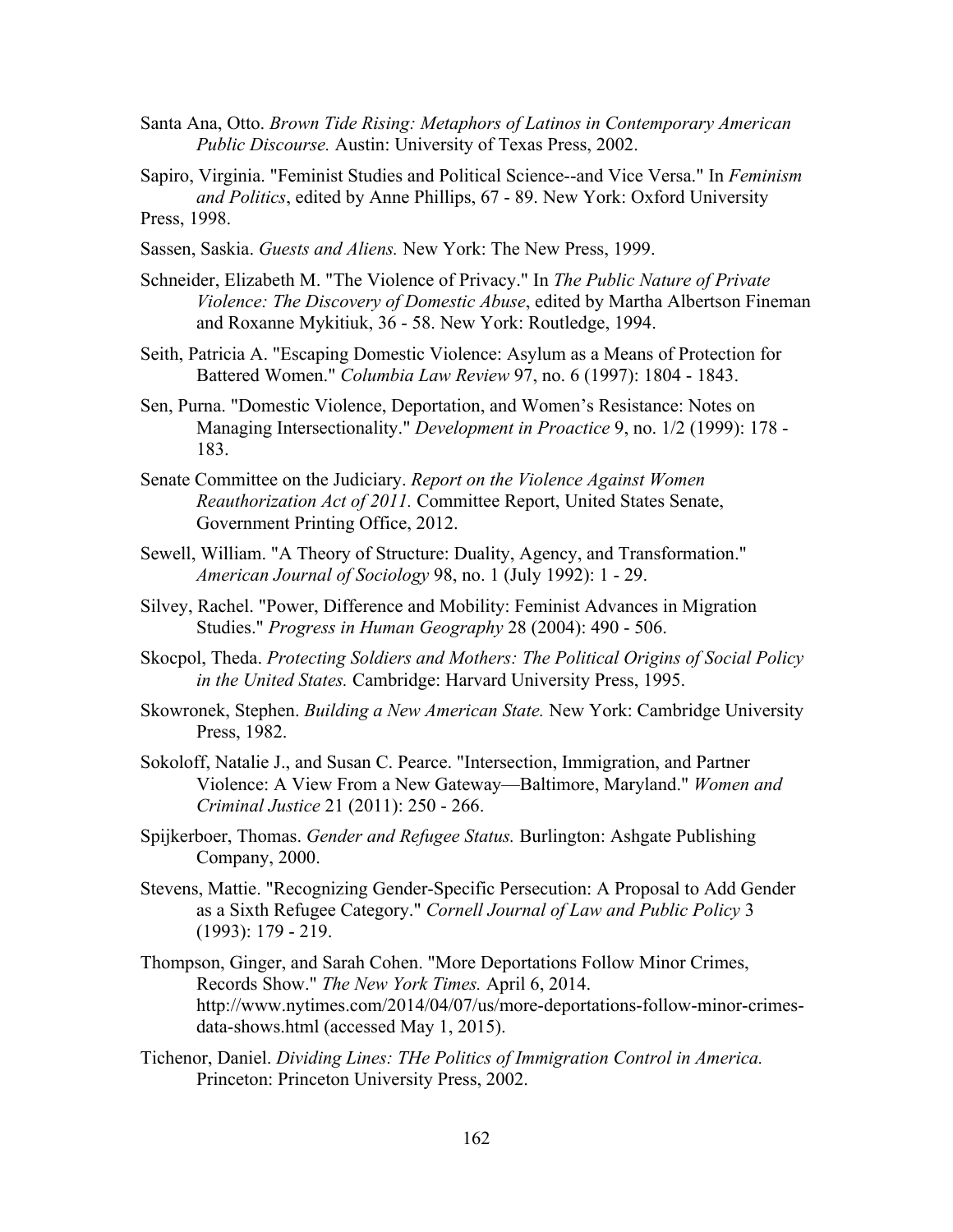- Truman, Jenifer. "National Crime Victimization Survey: Criminal Victimizatio, 2010." United State Department of Justice. 2011. http://www.bjs.gov/content/pub/pdf/cv10.pdf (accessed April 12, 2014).
- United States Citizenship and Immigration Services. "Victims of Criminal Activity: U Nonimmigrant Status." January 9, 2014. http://www.uscis.gov/humanitarian/victims-human-trafficking-othercrimes/victims-criminal-activity-u-nonimmigrant-status/victims-criminal-activityu-nonimmigrant-status (accessed September 15, 2014).
- United States Citizenship and Immigration Services (USCIS) RAIO Aylum Division. "Definition of Persectution." *Aylum Officer Basic Training Course, Eligibility Part I: Definitions; Past Persecution.* March 6, 2009. file:///Users/mzungita/Desktop/Refugee%20Chapter%20Stuff/Asylum%20office %20training%20manuel.pdf (accessed March 12, 2015).
- United States Citizenship and Immigration Services. "Data Set: Form I-918 Application for U Nonimmigrant Status." August 9, 2015. http://www.uscis.gov/tools/reportsstudies/immigration-forms-data/data-set-form-i-918-application-u-nonimmigrantstatus (accessed May 1, 2015).
- United States Senate, 113th Congress, 1st Session. "S.47 The Violence Against Women Act of 2000." Washington DC: Government Printing Office , 2013.
- Waugh, Irma Morales. "Examining the Sexual Harassment Experiences f Mexican Immigrant Farworking Women." *Violence Against Women* 16, no. 237 (2010): 237 - 261.
- Weisman, Jonathan. "'Women Figure Anew in Senate's Latest Battle.' *The New York Times.* March 14, 2012. http://www.nytimes.com/2012/03/15/us/politics/violenceagainst-women-act-divides-senate.html?  $r=0$  (accessed September 9, 2014).

—. "Sentae Votes to Reauthorize Domestic Violence Act." *The New York Times.* April 26, 2012. http://www.nytimes.com/2012/04/27/us/politics/senate-votes-torenew-violence-against-women-act.html?ref=opinion (accessed March 19, 2013).

- Wellman, Christopher Heath. "Freedom of Association and the RIght to exclude." In *Debating the Ethics of Immigration: Is There a Right to Exclude*, by Christopher Heath Wellman and Phillip Cole, 13 - 155. New York: Oxford University Press, 2011.
- Wood, Sarah M. "VAWA's Unfinished Business: The Immigrant Women Who Fall Through the Cracks." *Duke Journal of Gender, Law, and Policy* 11 (2004): 141 - 156.
- World Health Organization. "Violence against women: Intimate partner and sexual violence against women." *World Health Organization Media Center.* November 2014. http://www.who.int/mediacentre/factsheets/fs239/en/ (accessed May 13, 2015).
- Wyman, David S. *Paper Walls: America and the Refugee Crisis 1938 - 1941.* Amherst: University of Massachusetts Press, 1968.